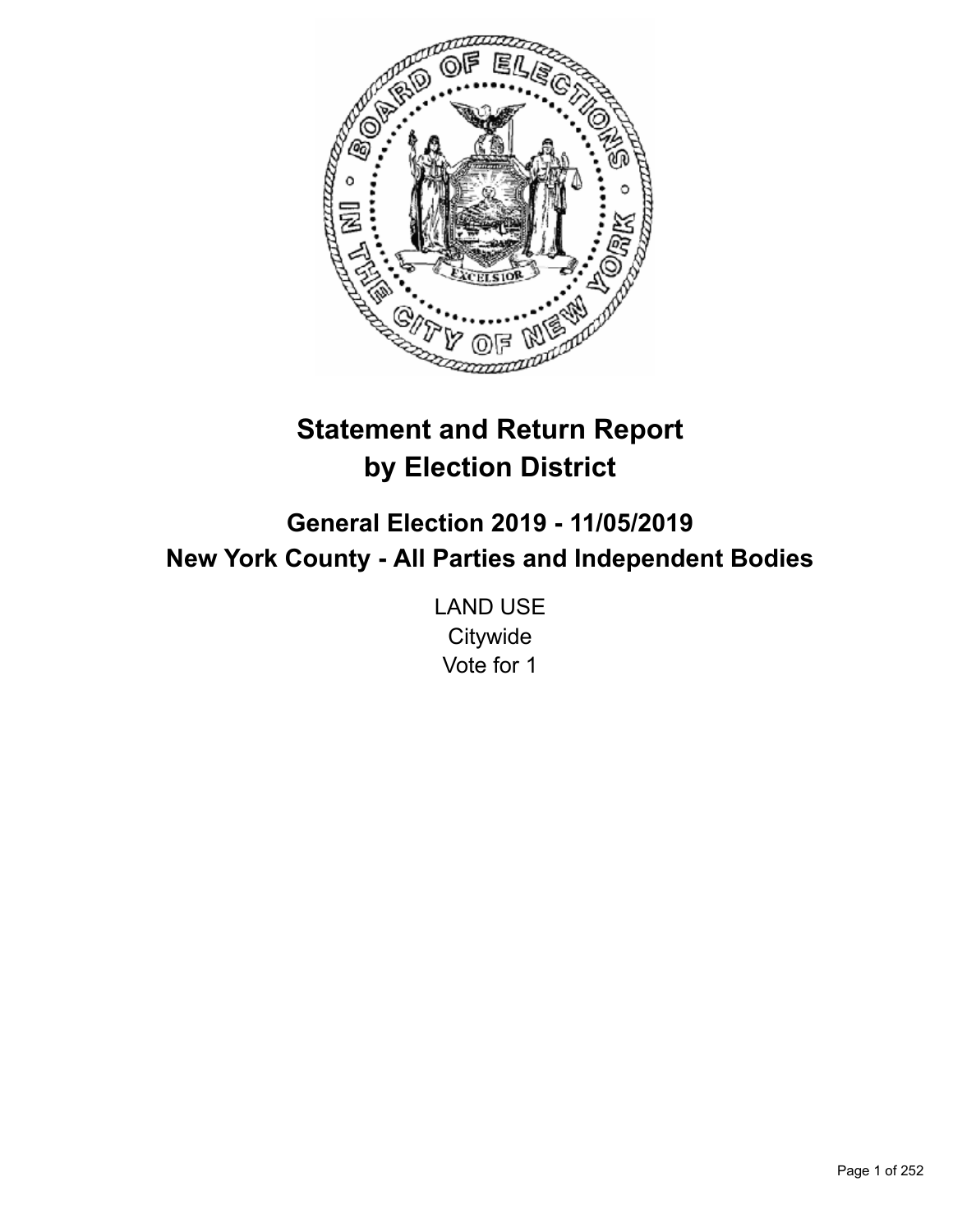

| PUBLIC COUNTER                                           | 175          |
|----------------------------------------------------------|--------------|
| MANUALLY COUNTED EMERGENCY                               | $\mathbf{0}$ |
| ABSENTEE / MILITARY                                      | 2            |
| AFFIDAVIT                                                | 3            |
| Total Ballots                                            | 180          |
| Less - Inapplicable Federal/Special Presidential Ballots | $\Omega$     |
| <b>Total Applicable Ballots</b>                          | 180          |
| YES                                                      | 129          |
| NO.                                                      | 41           |
| <b>Total Votes</b>                                       | 170          |
| Unrecorded                                               | 10           |

## **002/65**

| <b>PUBLIC COUNTER</b>                                    | 172      |
|----------------------------------------------------------|----------|
| MANUALLY COUNTED EMERGENCY                               | 0        |
| ABSENTEE / MILITARY                                      | 0        |
| AFFIDAVIT                                                |          |
| <b>Total Ballots</b>                                     | 173      |
| Less - Inapplicable Federal/Special Presidential Ballots | $\Omega$ |
| <b>Total Applicable Ballots</b>                          | 173      |
| <b>YES</b>                                               | 107      |
| <b>NO</b>                                                | 45       |
| <b>Total Votes</b>                                       | 152      |
| Unrecorded                                               | 21       |

| <b>PUBLIC COUNTER</b>                                    | 260 |
|----------------------------------------------------------|-----|
| MANUALLY COUNTED EMERGENCY                               | 0   |
| ABSENTEE / MILITARY                                      | 6   |
| AFFIDAVIT                                                |     |
| <b>Total Ballots</b>                                     | 267 |
| Less - Inapplicable Federal/Special Presidential Ballots | 0   |
| <b>Total Applicable Ballots</b>                          | 267 |
| <b>YES</b>                                               | 177 |
| <b>NO</b>                                                | 51  |
| <b>Total Votes</b>                                       | 228 |
| Unrecorded                                               | 39  |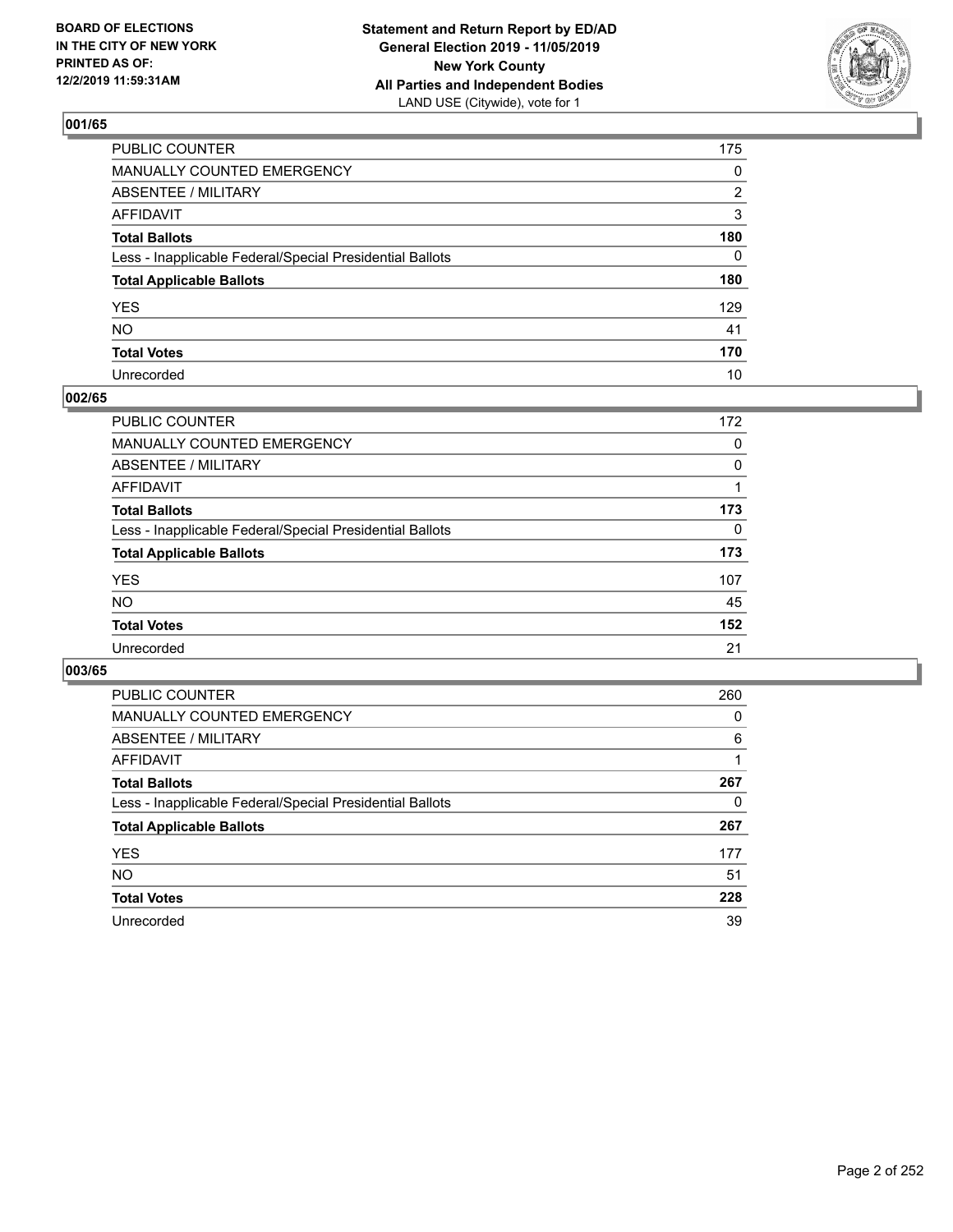

| PUBLIC COUNTER                                           | 99       |
|----------------------------------------------------------|----------|
| MANUALLY COUNTED EMERGENCY                               | $\Omega$ |
| <b>ABSENTEE / MILITARY</b>                               |          |
| <b>AFFIDAVIT</b>                                         |          |
| <b>Total Ballots</b>                                     | 101      |
| Less - Inapplicable Federal/Special Presidential Ballots | $\Omega$ |
| <b>Total Applicable Ballots</b>                          | 101      |
| <b>YES</b>                                               | 67       |
| <b>NO</b>                                                | 32       |
| <b>Total Votes</b>                                       | 99       |
|                                                          |          |

#### **005/65 COMBINED into: 003/65**

#### **006/65**

| <b>PUBLIC COUNTER</b>                                    | 402 |
|----------------------------------------------------------|-----|
| <b>MANUALLY COUNTED EMERGENCY</b>                        | 0   |
| ABSENTEE / MILITARY                                      | 7   |
| <b>AFFIDAVIT</b>                                         | 3   |
| <b>Total Ballots</b>                                     | 412 |
| Less - Inapplicable Federal/Special Presidential Ballots | 0   |
| <b>Total Applicable Ballots</b>                          | 412 |
| <b>YES</b>                                               | 290 |
| NO.                                                      | 89  |
| <b>Total Votes</b>                                       | 379 |
| Unrecorded                                               | 33  |
|                                                          |     |

## **007/65 COMBINED into: 006/65**

| PUBLIC COUNTER                                           | 265 |
|----------------------------------------------------------|-----|
| MANUALLY COUNTED EMERGENCY                               | 0   |
| ABSENTEE / MILITARY                                      | 3   |
| AFFIDAVIT                                                | 2   |
| <b>Total Ballots</b>                                     | 270 |
| Less - Inapplicable Federal/Special Presidential Ballots | 0   |
| <b>Total Applicable Ballots</b>                          | 270 |
| <b>YES</b>                                               | 189 |
| <b>NO</b>                                                | 60  |
| <b>Total Votes</b>                                       | 249 |
| Unrecorded                                               | 21  |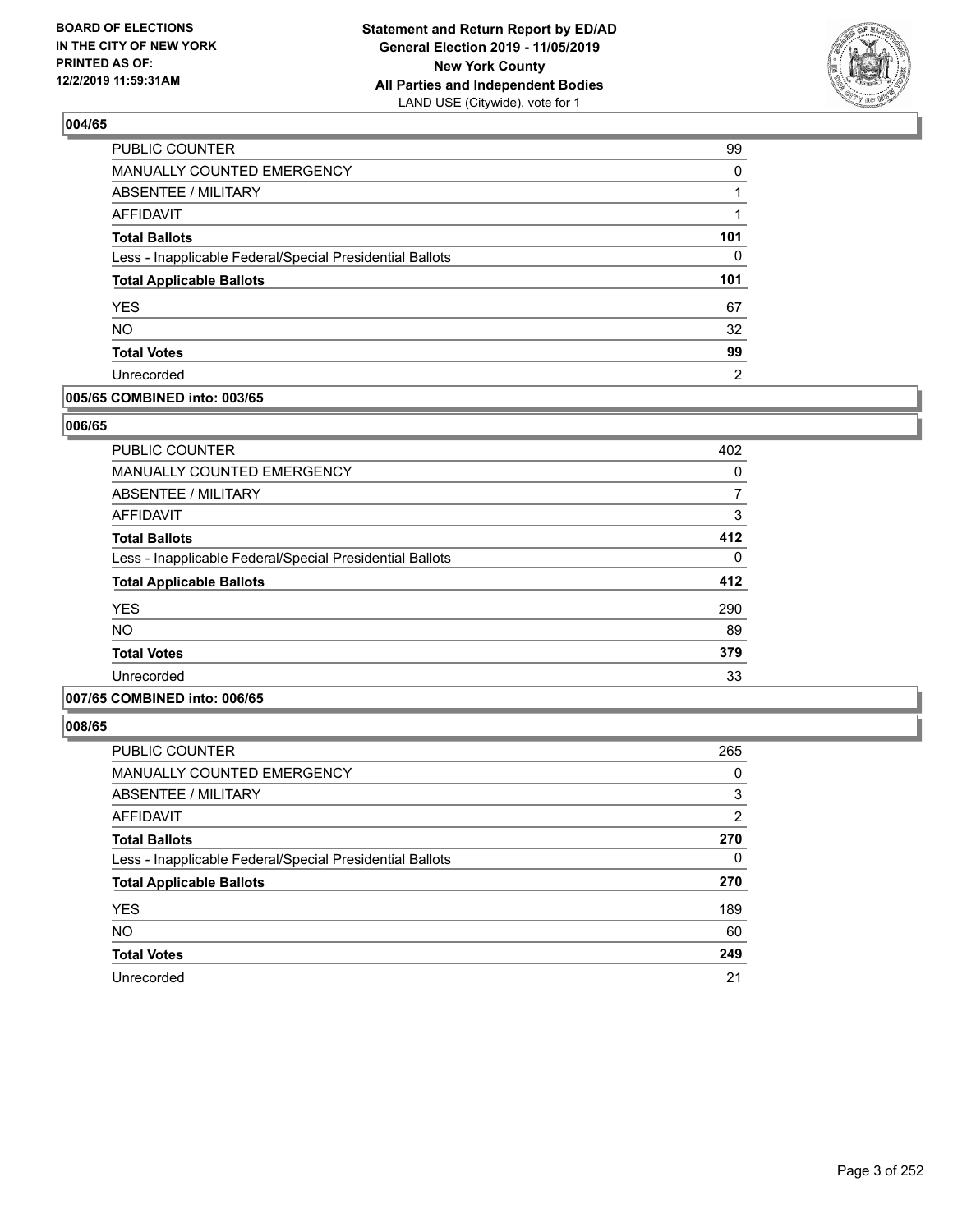

| PUBLIC COUNTER                                           | 175          |
|----------------------------------------------------------|--------------|
| MANUALLY COUNTED EMERGENCY                               | $\mathbf{0}$ |
| ABSENTEE / MILITARY                                      | 3            |
| AFFIDAVIT                                                | 3            |
| Total Ballots                                            | 181          |
| Less - Inapplicable Federal/Special Presidential Ballots | $\mathbf{0}$ |
| <b>Total Applicable Ballots</b>                          | 181          |
| YES                                                      | 119          |
| NΟ                                                       | 50           |
| <b>Total Votes</b>                                       | 169          |
| Unrecorded                                               | 12           |

#### **010/65**

| <b>PUBLIC COUNTER</b>                                    | 177            |
|----------------------------------------------------------|----------------|
| <b>MANUALLY COUNTED EMERGENCY</b>                        | 0              |
| ABSENTEE / MILITARY                                      | $\overline{2}$ |
| <b>AFFIDAVIT</b>                                         | 6              |
| <b>Total Ballots</b>                                     | 185            |
| Less - Inapplicable Federal/Special Presidential Ballots | 0              |
| <b>Total Applicable Ballots</b>                          | 185            |
| <b>YES</b>                                               | 115            |
| <b>NO</b>                                                | 52             |
| <b>Total Votes</b>                                       | 167            |
| Unrecorded                                               | 18             |
|                                                          |                |

#### **011/65 COMBINED into: 009/65**

| <b>PUBLIC COUNTER</b>                                    | 130 |
|----------------------------------------------------------|-----|
| <b>MANUALLY COUNTED EMERGENCY</b>                        | 0   |
| ABSENTEE / MILITARY                                      | 4   |
| AFFIDAVIT                                                |     |
| <b>Total Ballots</b>                                     | 135 |
| Less - Inapplicable Federal/Special Presidential Ballots | 0   |
| <b>Total Applicable Ballots</b>                          | 135 |
| <b>YES</b>                                               | 89  |
| NO.                                                      | 40  |
| <b>Total Votes</b>                                       | 129 |
| Unrecorded                                               | 6   |
| 013/65 COMBINED into: 014/65                             |     |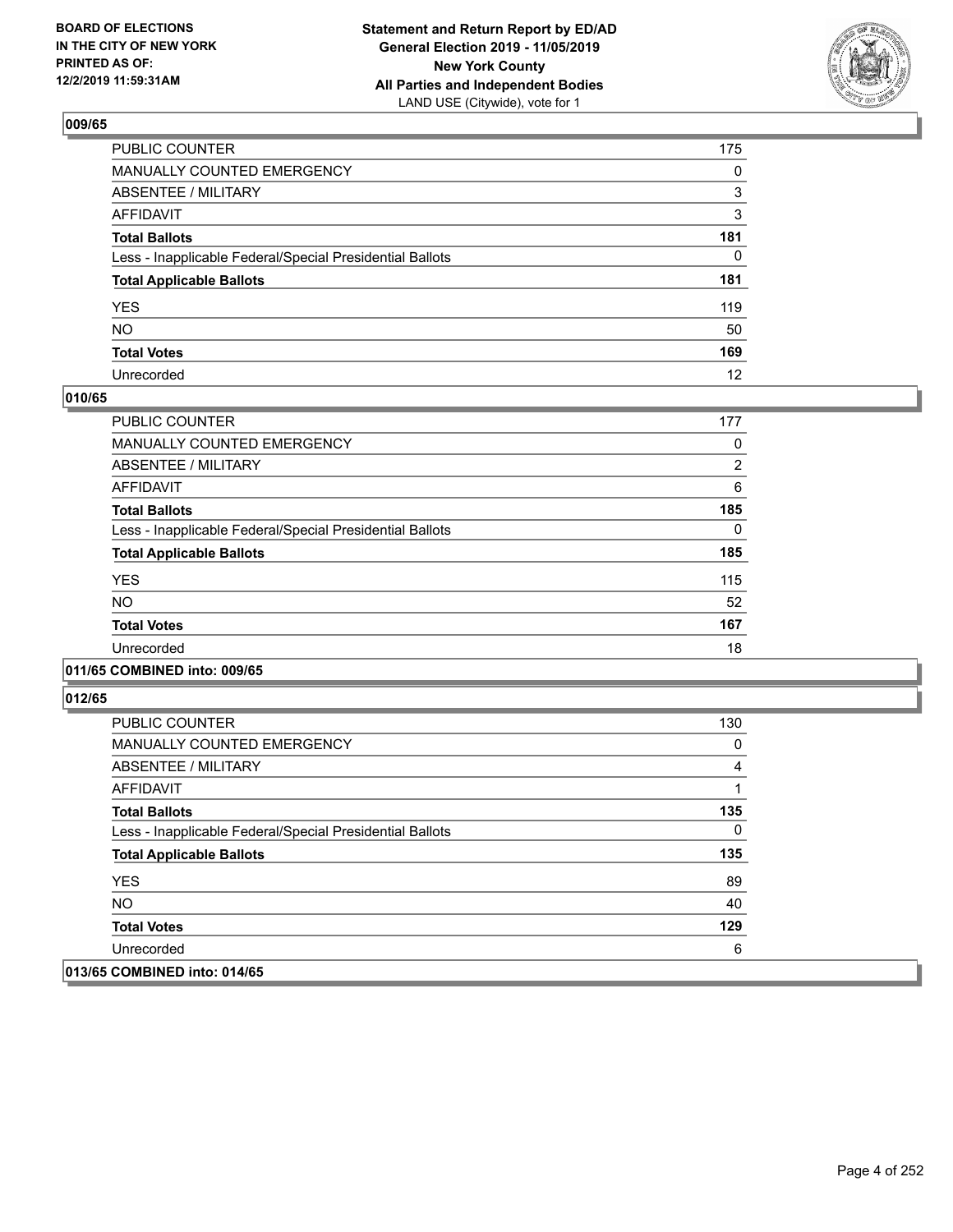

| PUBLIC COUNTER                                           | 348          |
|----------------------------------------------------------|--------------|
| MANUALLY COUNTED EMERGENCY                               | 0            |
| ABSENTEE / MILITARY                                      | 4            |
| AFFIDAVIT                                                | 7            |
| Total Ballots                                            | 359          |
| Less - Inapplicable Federal/Special Presidential Ballots | $\mathbf{0}$ |
| <b>Total Applicable Ballots</b>                          | 359          |
| YES                                                      | 233          |
| NO.                                                      | 94           |
| <b>Total Votes</b>                                       | 327          |
| Unrecorded                                               | 32           |

#### **015/65**

| PUBLIC COUNTER                                           | 277      |
|----------------------------------------------------------|----------|
| MANUALLY COUNTED EMERGENCY                               | 0        |
| ABSENTEE / MILITARY                                      | 9        |
| AFFIDAVIT                                                | 2        |
| <b>Total Ballots</b>                                     | 288      |
| Less - Inapplicable Federal/Special Presidential Ballots | $\Omega$ |
| <b>Total Applicable Ballots</b>                          | 288      |
| <b>YES</b>                                               | 202      |
| <b>NO</b>                                                | 73       |
| <b>Total Votes</b>                                       | 275      |
| Unrecorded                                               | 13       |

| <b>PUBLIC COUNTER</b>                                    | 185      |
|----------------------------------------------------------|----------|
| MANUALLY COUNTED EMERGENCY                               | 0        |
| ABSENTEE / MILITARY                                      | 9        |
| AFFIDAVIT                                                | 0        |
| <b>Total Ballots</b>                                     | 194      |
| Less - Inapplicable Federal/Special Presidential Ballots | $\Omega$ |
| <b>Total Applicable Ballots</b>                          | 194      |
| <b>YES</b>                                               | 120      |
| <b>NO</b>                                                | 58       |
| <b>Total Votes</b>                                       | 178      |
| Unrecorded                                               | 16       |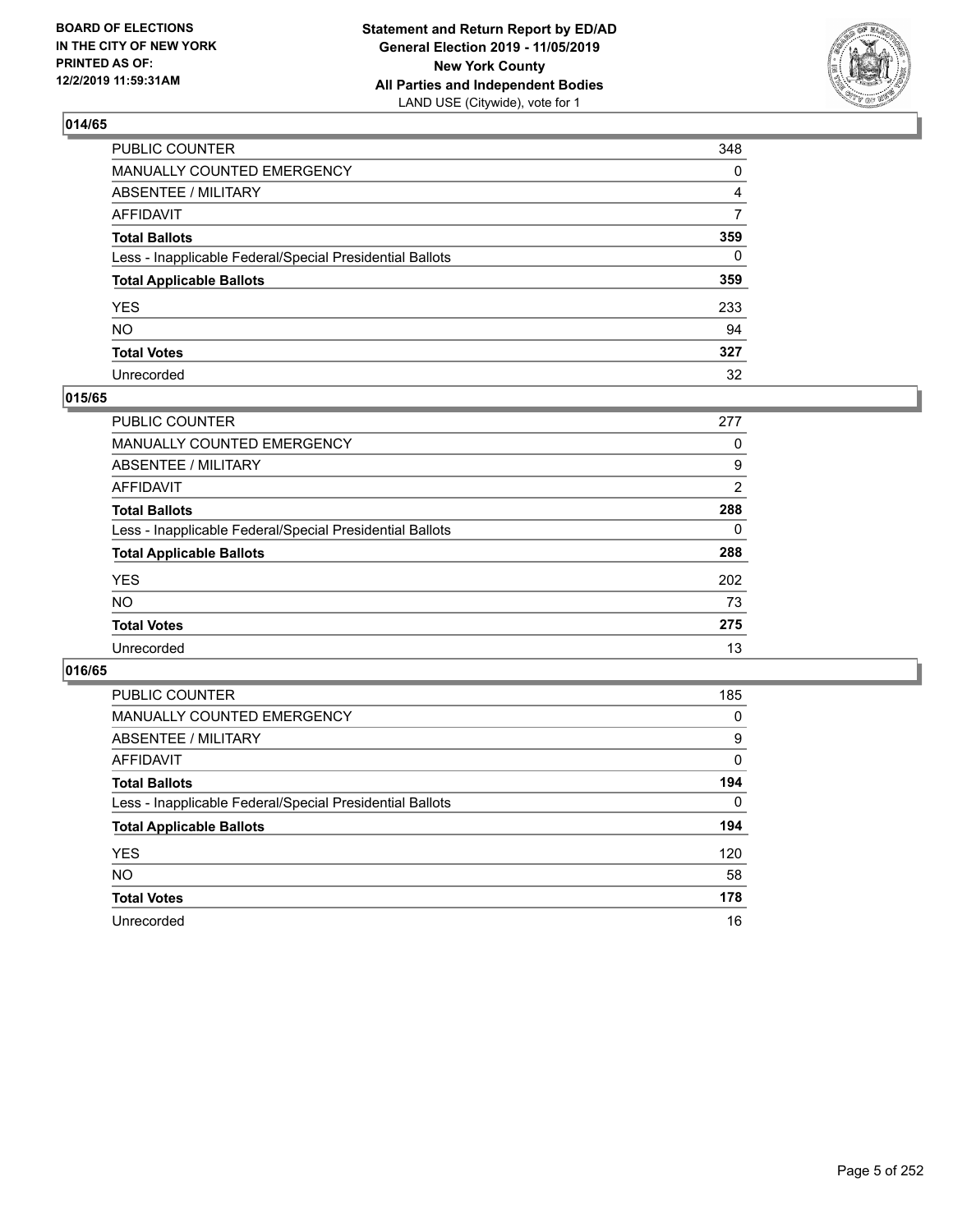

| PUBLIC COUNTER                                           | 12 <sup>2</sup> |
|----------------------------------------------------------|-----------------|
| MANUALLY COUNTED EMERGENCY                               | $\mathbf{0}$    |
| ABSENTEE / MILITARY                                      | 0               |
| AFFIDAVIT                                                | 0               |
| Total Ballots                                            | $12 \,$         |
| Less - Inapplicable Federal/Special Presidential Ballots | $\mathbf{0}$    |
| <b>Total Applicable Ballots</b>                          | $12 \,$         |
| YES                                                      | 8               |
| NO.                                                      | 2               |
| <b>Total Votes</b>                                       | 10              |
| Unrecorded                                               | $\overline{2}$  |

## **018/65**

| <b>PUBLIC COUNTER</b>                                    | 169 |
|----------------------------------------------------------|-----|
| <b>MANUALLY COUNTED EMERGENCY</b>                        | 0   |
| ABSENTEE / MILITARY                                      | 6   |
| AFFIDAVIT                                                | 2   |
| <b>Total Ballots</b>                                     | 177 |
| Less - Inapplicable Federal/Special Presidential Ballots | 0   |
| <b>Total Applicable Ballots</b>                          | 177 |
| <b>YES</b>                                               | 112 |
| <b>NO</b>                                                | 29  |
| <b>Total Votes</b>                                       | 141 |
| Unrecorded                                               | 36  |

| <b>PUBLIC COUNTER</b>                                    | 164 |
|----------------------------------------------------------|-----|
| <b>MANUALLY COUNTED EMERGENCY</b>                        | 0   |
| ABSENTEE / MILITARY                                      | 6   |
| AFFIDAVIT                                                |     |
| <b>Total Ballots</b>                                     | 171 |
| Less - Inapplicable Federal/Special Presidential Ballots | 0   |
| <b>Total Applicable Ballots</b>                          | 171 |
| <b>YES</b>                                               | 96  |
| NO.                                                      | 19  |
| <b>Total Votes</b>                                       | 115 |
| Unrecorded                                               | 56  |
| 020/65 COMBINED into: 018/65                             |     |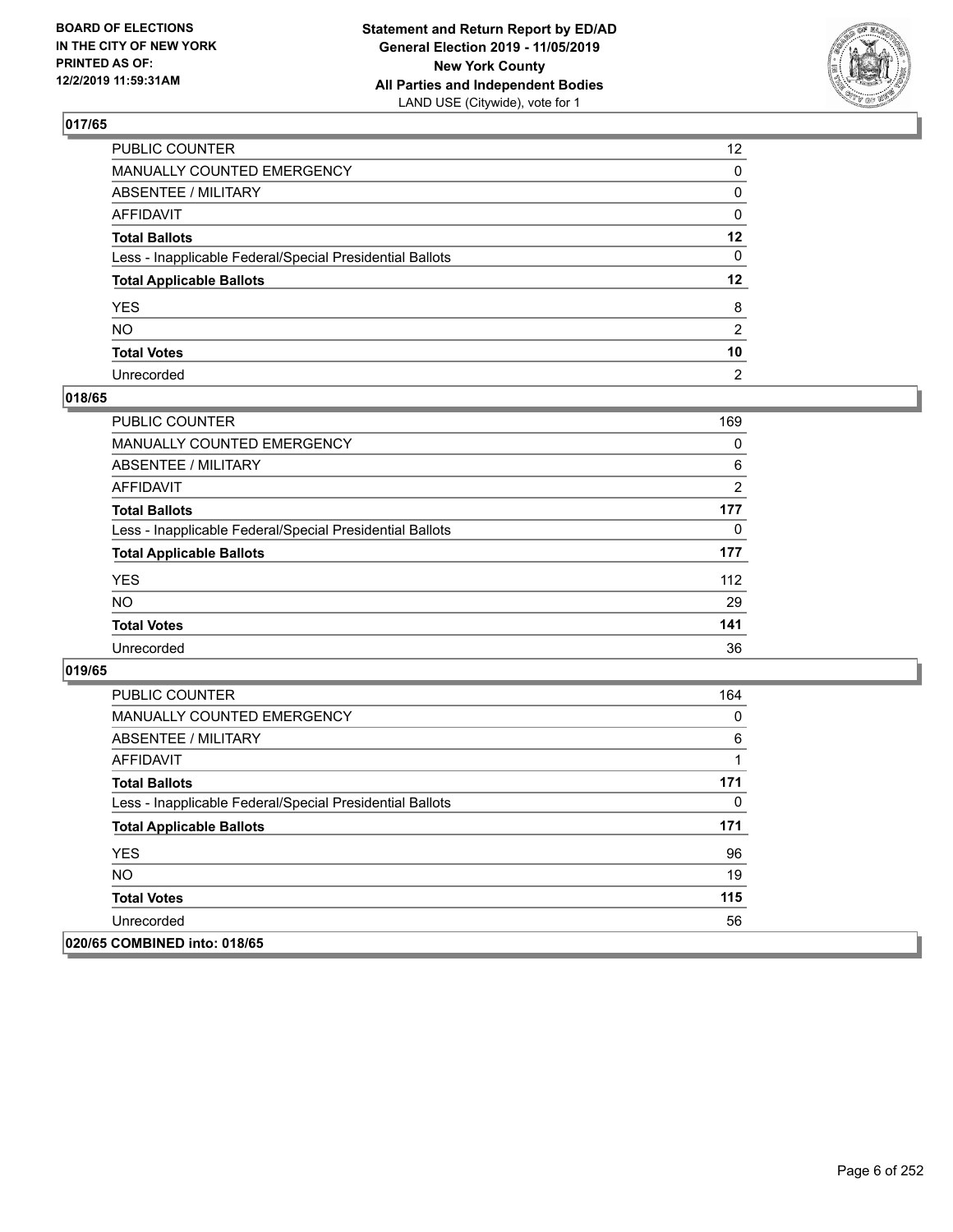

| PUBLIC COUNTER                                           | 198          |
|----------------------------------------------------------|--------------|
| MANUALLY COUNTED EMERGENCY                               | $\mathbf{0}$ |
| ABSENTEE / MILITARY                                      |              |
| AFFIDAVIT                                                |              |
| Total Ballots                                            | 200          |
| Less - Inapplicable Federal/Special Presidential Ballots | $\mathbf{0}$ |
| <b>Total Applicable Ballots</b>                          | 200          |
| YES                                                      | 143          |
| NO.                                                      | 17           |
| <b>Total Votes</b>                                       | 160          |
| Unrecorded                                               | 40           |

## **022/65**

| PUBLIC COUNTER                                           | 196      |
|----------------------------------------------------------|----------|
| MANUALLY COUNTED EMERGENCY                               | $\Omega$ |
| ABSENTEE / MILITARY                                      |          |
| AFFIDAVIT                                                |          |
| <b>Total Ballots</b>                                     | 204      |
| Less - Inapplicable Federal/Special Presidential Ballots | $\Omega$ |
| <b>Total Applicable Ballots</b>                          | 204      |
| <b>YES</b>                                               | 143      |
| <b>NO</b>                                                | 42       |
| <b>Total Votes</b>                                       | 185      |
| Unrecorded                                               | 19       |

| <b>PUBLIC COUNTER</b>                                    | 191 |
|----------------------------------------------------------|-----|
| MANUALLY COUNTED EMERGENCY                               | 0   |
| ABSENTEE / MILITARY                                      | 2   |
| AFFIDAVIT                                                | 0   |
| <b>Total Ballots</b>                                     | 193 |
| Less - Inapplicable Federal/Special Presidential Ballots | 0   |
| <b>Total Applicable Ballots</b>                          | 193 |
| <b>YES</b>                                               | 139 |
| NO.                                                      | 16  |
| <b>Total Votes</b>                                       | 155 |
| Unrecorded                                               | 38  |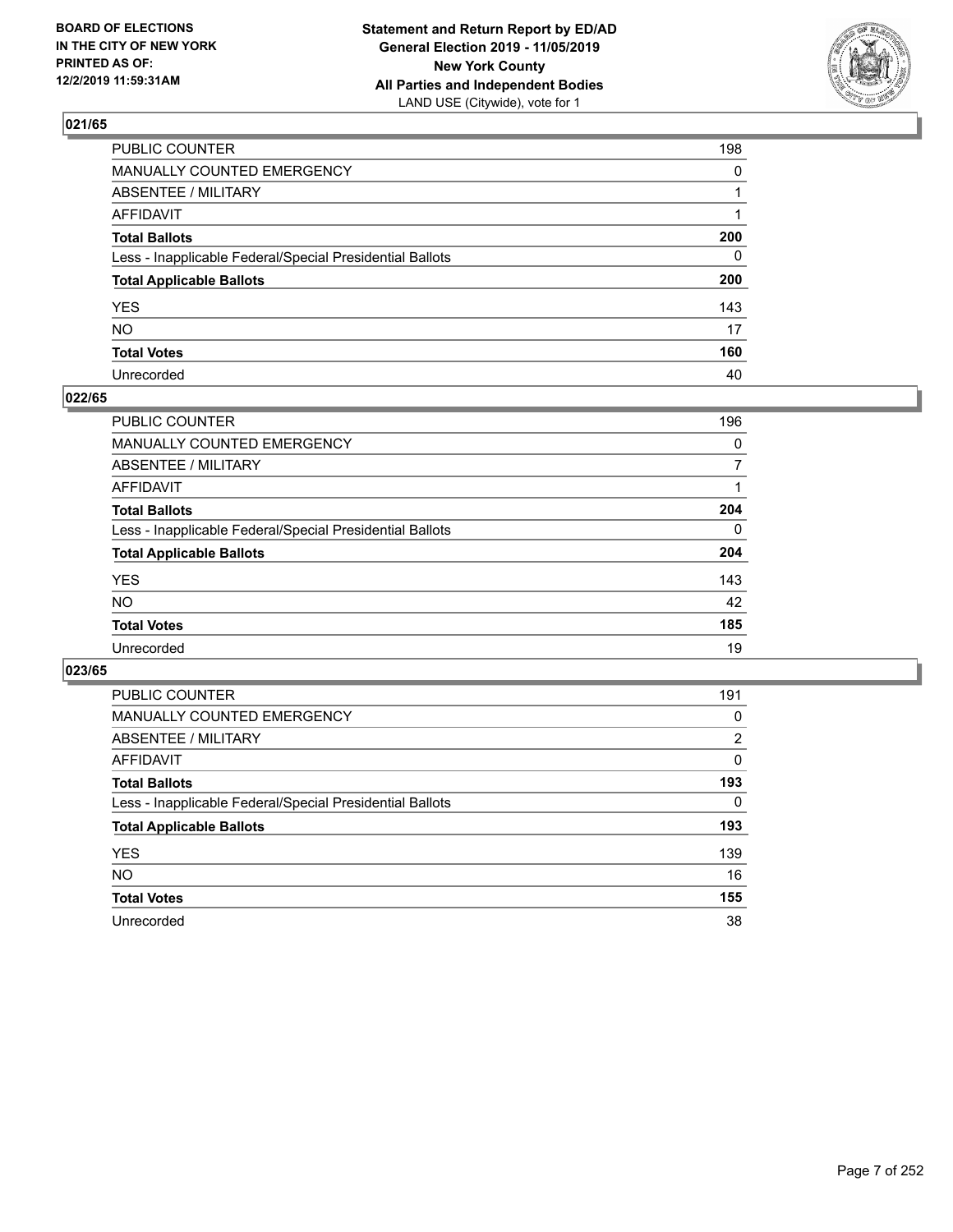

| <b>PUBLIC COUNTER</b>                                    | 127      |
|----------------------------------------------------------|----------|
| MANUALLY COUNTED EMERGENCY                               | 0        |
| ABSENTEE / MILITARY                                      | 4        |
| <b>AFFIDAVIT</b>                                         |          |
| <b>Total Ballots</b>                                     | 132      |
| Less - Inapplicable Federal/Special Presidential Ballots | $\Omega$ |
| <b>Total Applicable Ballots</b>                          | 132      |
| <b>YES</b>                                               | 89       |
| <b>NO</b>                                                | 18       |
| <b>Total Votes</b>                                       | 107      |
| Unrecorded                                               | 25       |

### **025/65 COMBINED into: 019/65**

#### **026/65 COMBINED into: 021/65**

## **027/65**

| PUBLIC COUNTER                                           | 243            |
|----------------------------------------------------------|----------------|
| <b>MANUALLY COUNTED EMERGENCY</b>                        | 0              |
| ABSENTEE / MILITARY                                      | $\overline{2}$ |
| AFFIDAVIT                                                | 0              |
| <b>Total Ballots</b>                                     | 245            |
| Less - Inapplicable Federal/Special Presidential Ballots | $\Omega$       |
| <b>Total Applicable Ballots</b>                          | 245            |
| <b>YES</b>                                               | 164            |
| <b>NO</b>                                                | 34             |
| <b>Total Votes</b>                                       | 198            |
| Unrecorded                                               | 47             |

### **028/65 COMBINED into: 027/65**

#### **029/65 COMBINED into: 023/65**

| <b>PUBLIC COUNTER</b>                                    | 378 |
|----------------------------------------------------------|-----|
| <b>MANUALLY COUNTED EMERGENCY</b>                        | 0   |
| ABSENTEE / MILITARY                                      | 4   |
| AFFIDAVIT                                                | 2   |
| <b>Total Ballots</b>                                     | 384 |
| Less - Inapplicable Federal/Special Presidential Ballots | 0   |
| <b>Total Applicable Ballots</b>                          | 384 |
| <b>YES</b>                                               | 250 |
| NO.                                                      | 47  |
| <b>Total Votes</b>                                       | 297 |
| Unrecorded                                               | 87  |
| 031/65 COMBINED into: 030/65                             |     |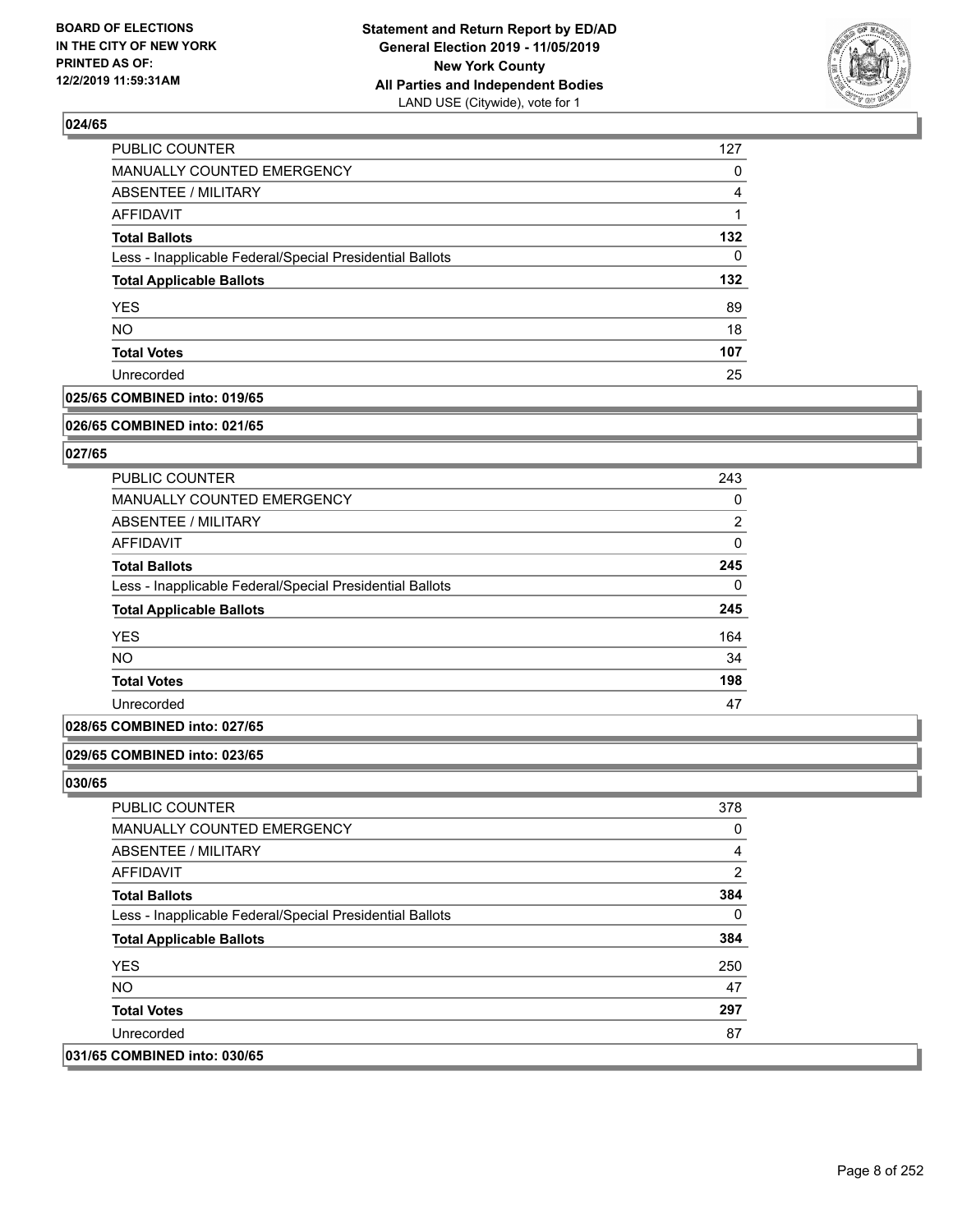

| PUBLIC COUNTER                                           | 130          |
|----------------------------------------------------------|--------------|
| MANUALLY COUNTED EMERGENCY                               | $\mathbf{0}$ |
| ABSENTEE / MILITARY                                      |              |
| AFFIDAVIT                                                | 2            |
| Total Ballots                                            | 133          |
| Less - Inapplicable Federal/Special Presidential Ballots | $\mathbf{0}$ |
| <b>Total Applicable Ballots</b>                          | 133          |
| YES                                                      | 92           |
| NO.                                                      | 13           |
| <b>Total Votes</b>                                       | 105          |
| Unrecorded                                               | 28           |

#### **033/65**

| <b>PUBLIC COUNTER</b>                                    | 142            |
|----------------------------------------------------------|----------------|
| <b>MANUALLY COUNTED EMERGENCY</b>                        | 0              |
| ABSENTEE / MILITARY                                      | $\overline{2}$ |
| <b>AFFIDAVIT</b>                                         |                |
| <b>Total Ballots</b>                                     | 145            |
| Less - Inapplicable Federal/Special Presidential Ballots | $\Omega$       |
| <b>Total Applicable Ballots</b>                          | 145            |
| <b>YES</b>                                               | 87             |
| <b>NO</b>                                                | 16             |
| <b>Total Votes</b>                                       | 103            |
| Unrecorded                                               | 42             |
|                                                          |                |

## **034/65 COMBINED into: 059/65**

| PUBLIC COUNTER                                           | 93  |
|----------------------------------------------------------|-----|
| <b>MANUALLY COUNTED EMERGENCY</b>                        | 0   |
| ABSENTEE / MILITARY                                      | 9   |
| <b>AFFIDAVIT</b>                                         | 0   |
| <b>Total Ballots</b>                                     | 102 |
| Less - Inapplicable Federal/Special Presidential Ballots | 0   |
| <b>Total Applicable Ballots</b>                          | 102 |
| <b>YES</b>                                               | 55  |
| <b>NO</b>                                                | 7   |
| <b>Total Votes</b>                                       |     |
|                                                          | 62  |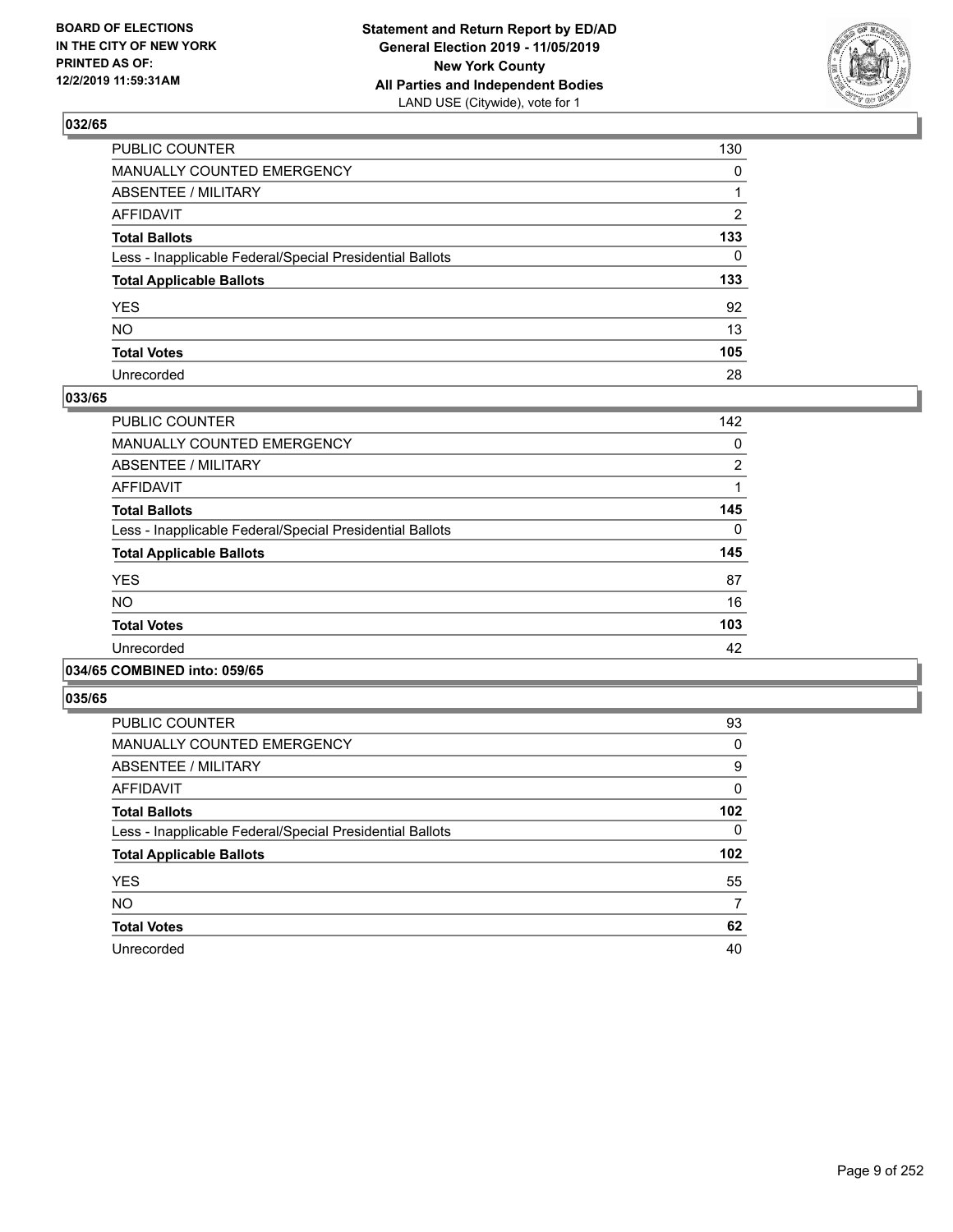

| PUBLIC COUNTER                                           | 215          |
|----------------------------------------------------------|--------------|
| MANUALLY COUNTED EMERGENCY                               | $\mathbf{0}$ |
| ABSENTEE / MILITARY                                      | 5            |
| AFFIDAVIT                                                | 0            |
| Total Ballots                                            | 220          |
| Less - Inapplicable Federal/Special Presidential Ballots | 0            |
| <b>Total Applicable Ballots</b>                          | 220          |
| YES                                                      | 128          |
| NO.                                                      | 26           |
| <b>Total Votes</b>                                       | 154          |
| Unrecorded                                               | 66           |

#### **037/65**

| <b>PUBLIC COUNTER</b>                                    | 87 |
|----------------------------------------------------------|----|
| <b>MANUALLY COUNTED EMERGENCY</b>                        | 0  |
| ABSENTEE / MILITARY                                      | 5  |
| <b>AFFIDAVIT</b>                                         | 0  |
| <b>Total Ballots</b>                                     | 92 |
| Less - Inapplicable Federal/Special Presidential Ballots | 0  |
| <b>Total Applicable Ballots</b>                          | 92 |
| <b>YES</b>                                               | 49 |
| <b>NO</b>                                                | 5  |
| <b>Total Votes</b>                                       | 54 |
| Unrecorded                                               | 38 |
|                                                          |    |

#### **038/65 COMBINED into: 036/65**

| <b>PUBLIC COUNTER</b>                                    | 249 |
|----------------------------------------------------------|-----|
| <b>MANUALLY COUNTED EMERGENCY</b>                        | 0   |
| ABSENTEE / MILITARY                                      | 13  |
| <b>AFFIDAVIT</b>                                         |     |
| <b>Total Ballots</b>                                     | 263 |
| Less - Inapplicable Federal/Special Presidential Ballots | 0   |
| <b>Total Applicable Ballots</b>                          | 263 |
| <b>YES</b>                                               | 187 |
| <b>NO</b>                                                | 32  |
| <b>Total Votes</b>                                       | 219 |
| Unrecorded                                               | 44  |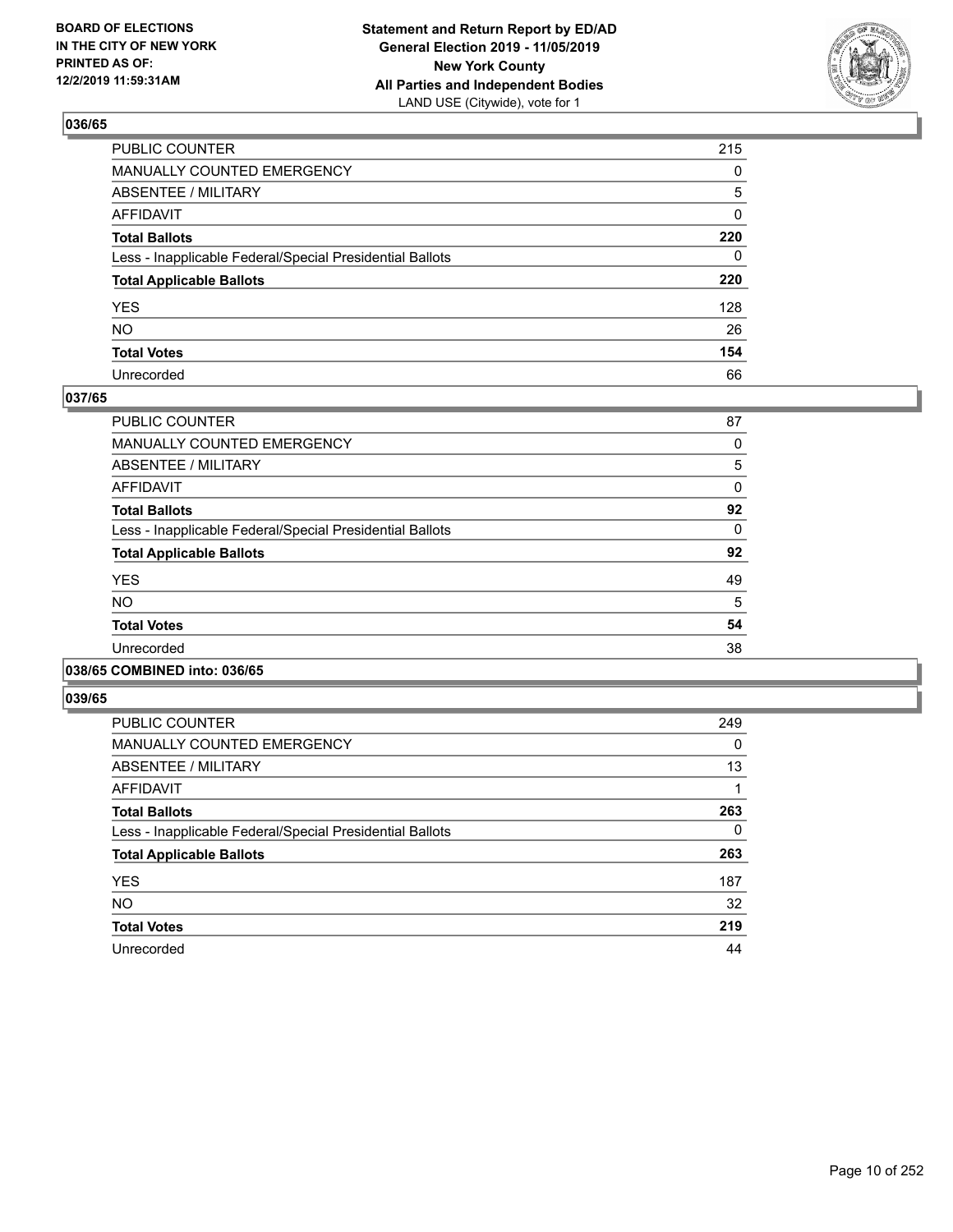

| PUBLIC COUNTER                                           | 222 |
|----------------------------------------------------------|-----|
| MANUALLY COUNTED EMERGENCY                               | 0   |
| ABSENTEE / MILITARY                                      | 6   |
| AFFIDAVIT                                                | 3   |
| <b>Total Ballots</b>                                     | 231 |
| Less - Inapplicable Federal/Special Presidential Ballots | 0   |
| <b>Total Applicable Ballots</b>                          | 231 |
| <b>YES</b>                                               | 145 |
| <b>NO</b>                                                | 24  |
| <b>Total Votes</b>                                       | 169 |
| Unrecorded                                               | 62  |

## **041/65 COMBINED into: 040/65**

#### **042/65 COMBINED into: 039/65**

## **043/65**

| <b>PUBLIC COUNTER</b>                                    | 194      |
|----------------------------------------------------------|----------|
| MANUALLY COUNTED EMERGENCY                               | 0        |
| ABSENTEE / MILITARY                                      |          |
| AFFIDAVIT                                                | 4        |
| <b>Total Ballots</b>                                     | 199      |
| Less - Inapplicable Federal/Special Presidential Ballots | $\Omega$ |
| <b>Total Applicable Ballots</b>                          | 199      |
| <b>YES</b>                                               | 106      |
| NO.                                                      | 24       |
| <b>Total Votes</b>                                       | 130      |
| Unrecorded                                               | 69       |

| <b>PUBLIC COUNTER</b>                                    | 281      |
|----------------------------------------------------------|----------|
| MANUALLY COUNTED EMERGENCY                               | 0        |
| ABSENTEE / MILITARY                                      | 5        |
| AFFIDAVIT                                                | 4        |
| <b>Total Ballots</b>                                     | 290      |
| Less - Inapplicable Federal/Special Presidential Ballots | $\Omega$ |
| <b>Total Applicable Ballots</b>                          | 290      |
| <b>YES</b>                                               | 178      |
| <b>NO</b>                                                | 68       |
| <b>Total Votes</b>                                       | 246      |
| Unrecorded                                               | 44       |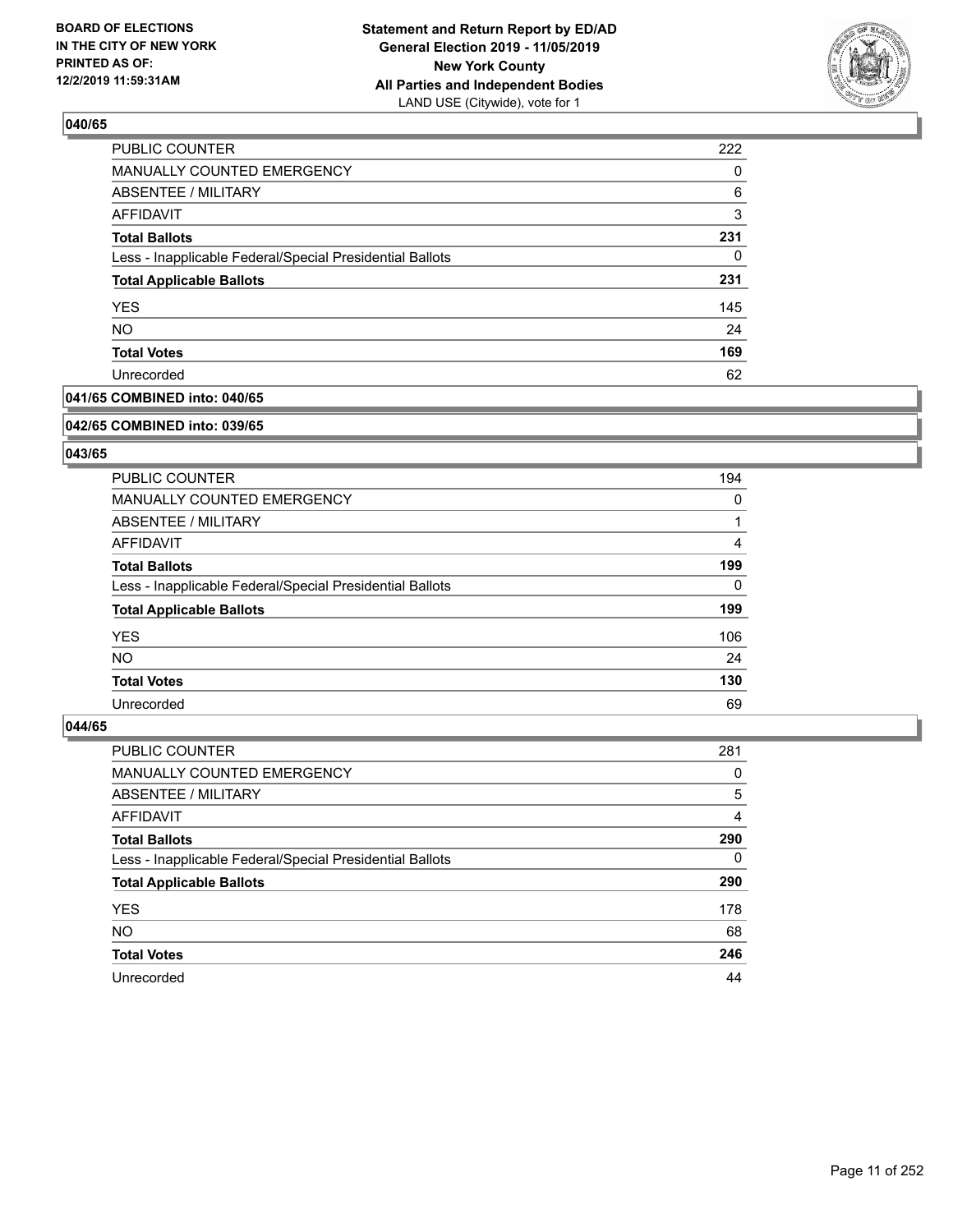

| PUBLIC COUNTER                                           | 296          |
|----------------------------------------------------------|--------------|
| MANUALLY COUNTED EMERGENCY                               | $\Omega$     |
| ABSENTEE / MILITARY                                      | 3            |
| AFFIDAVIT                                                | $\mathbf{0}$ |
| Total Ballots                                            | 299          |
| Less - Inapplicable Federal/Special Presidential Ballots | $\mathbf{0}$ |
| <b>Total Applicable Ballots</b>                          | 299          |
| YES                                                      | 186          |
| NO.                                                      | 58           |
| <b>Total Votes</b>                                       | 244          |
| Unrecorded                                               | 55           |

#### **046/65**

| PUBLIC COUNTER                                           | 248      |
|----------------------------------------------------------|----------|
| MANUALLY COUNTED EMERGENCY                               | 0        |
| ABSENTEE / MILITARY                                      | $\Omega$ |
| AFFIDAVIT                                                |          |
| <b>Total Ballots</b>                                     | 249      |
| Less - Inapplicable Federal/Special Presidential Ballots | $\Omega$ |
| <b>Total Applicable Ballots</b>                          | 249      |
| <b>YES</b>                                               | 162      |
| <b>NO</b>                                                | 57       |
| <b>Total Votes</b>                                       | 219      |
| Unrecorded                                               | 30       |

| <b>PUBLIC COUNTER</b>                                    | 214            |
|----------------------------------------------------------|----------------|
| <b>MANUALLY COUNTED EMERGENCY</b>                        | 0              |
| ABSENTEE / MILITARY                                      | 6              |
| AFFIDAVIT                                                | $\overline{2}$ |
| <b>Total Ballots</b>                                     | 222            |
| Less - Inapplicable Federal/Special Presidential Ballots | 0              |
| <b>Total Applicable Ballots</b>                          | 222            |
| <b>YES</b>                                               | 141            |
| NO.                                                      | 51             |
| <b>Total Votes</b>                                       | 192            |
| Unrecorded                                               | 30             |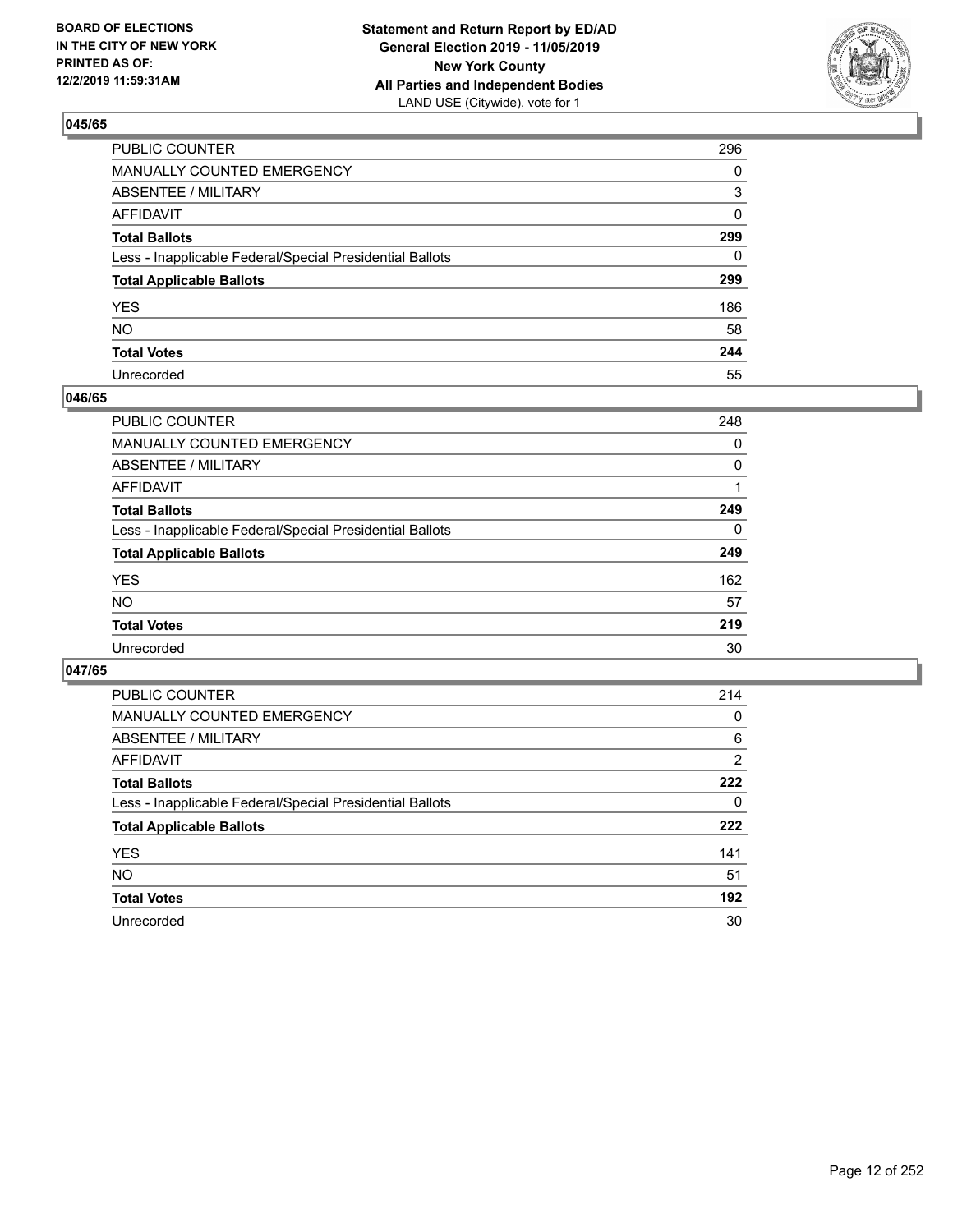

| PUBLIC COUNTER                                           | 468      |
|----------------------------------------------------------|----------|
| MANUALLY COUNTED EMERGENCY                               | $\Omega$ |
| ABSENTEE / MILITARY                                      | 13       |
| AFFIDAVIT                                                | 7        |
| Total Ballots                                            | 488      |
| Less - Inapplicable Federal/Special Presidential Ballots | 0        |
| <b>Total Applicable Ballots</b>                          | 488      |
| YES                                                      | 308      |
| NO.                                                      | 129      |
| <b>Total Votes</b>                                       | 437      |
| Unrecorded                                               | 51       |

#### **049/65**

| <b>PUBLIC COUNTER</b>                                    | 350      |
|----------------------------------------------------------|----------|
| <b>MANUALLY COUNTED EMERGENCY</b>                        | 0        |
| ABSENTEE / MILITARY                                      | 4        |
| AFFIDAVIT                                                | 4        |
| <b>Total Ballots</b>                                     | 358      |
| Less - Inapplicable Federal/Special Presidential Ballots | $\Omega$ |
| <b>Total Applicable Ballots</b>                          | 358      |
| <b>YES</b>                                               | 243      |
| <b>NO</b>                                                | 42       |
| <b>Total Votes</b>                                       | 285      |
| Unrecorded                                               | 73       |
|                                                          |          |

#### **050/65 COMBINED into: 049/65**

#### **051/65 COMBINED into: 048/65**

| <b>PUBLIC COUNTER</b>                                    | 228            |
|----------------------------------------------------------|----------------|
| <b>MANUALLY COUNTED EMERGENCY</b>                        | 0              |
| ABSENTEE / MILITARY                                      | $\overline{2}$ |
| <b>AFFIDAVIT</b>                                         | 0              |
| <b>Total Ballots</b>                                     | 230            |
| Less - Inapplicable Federal/Special Presidential Ballots | 0              |
| <b>Total Applicable Ballots</b>                          | 230            |
| <b>YES</b>                                               | 154            |
| <b>NO</b>                                                | 41             |
| <b>Total Votes</b>                                       | 195            |
| Unrecorded                                               | 35             |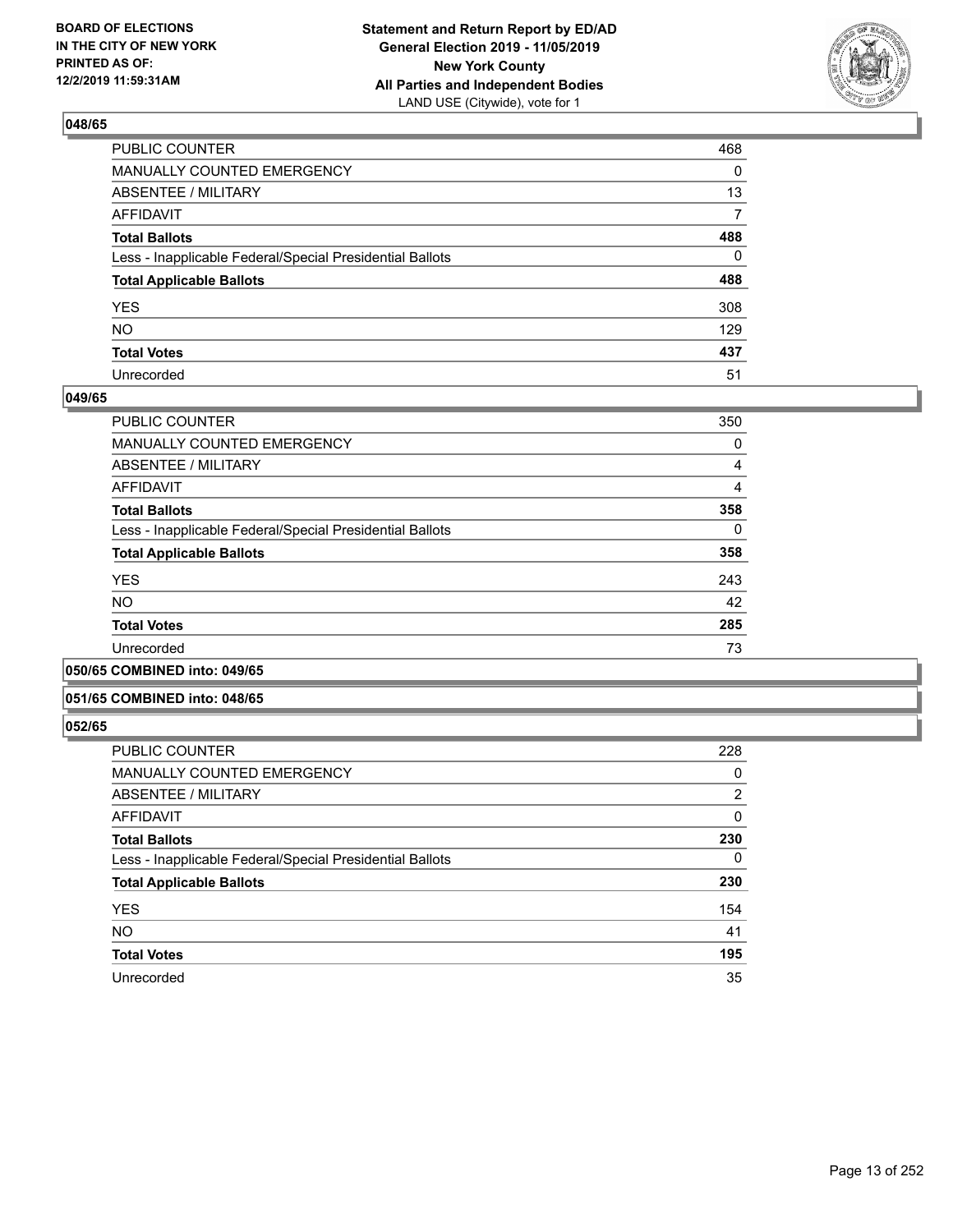

| PUBLIC COUNTER                                           | 245          |
|----------------------------------------------------------|--------------|
| MANUALLY COUNTED EMERGENCY                               | $\mathbf{0}$ |
| ABSENTEE / MILITARY                                      | 5            |
| AFFIDAVIT                                                |              |
| Total Ballots                                            | 251          |
| Less - Inapplicable Federal/Special Presidential Ballots | $\mathbf{0}$ |
| <b>Total Applicable Ballots</b>                          | 251          |
| YES                                                      | 172          |
| NO.                                                      | 55           |
| <b>Total Votes</b>                                       | 227          |
| Unrecorded                                               | 24           |

#### **054/65**

| PUBLIC COUNTER                                           | 209      |
|----------------------------------------------------------|----------|
| <b>MANUALLY COUNTED EMERGENCY</b>                        | 0        |
| ABSENTEE / MILITARY                                      | 3        |
| <b>AFFIDAVIT</b>                                         | 0        |
| <b>Total Ballots</b>                                     | 212      |
| Less - Inapplicable Federal/Special Presidential Ballots | $\Omega$ |
| <b>Total Applicable Ballots</b>                          | 212      |
| <b>YES</b>                                               | 141      |
| NO.                                                      | 46       |
| <b>Total Votes</b>                                       | 187      |
| Unrecorded                                               | 25       |
|                                                          |          |

#### **055/65 COMBINED into: 057/65**

| <b>PUBLIC COUNTER</b>                                    | 131 |
|----------------------------------------------------------|-----|
| <b>MANUALLY COUNTED EMERGENCY</b>                        | 0   |
| ABSENTEE / MILITARY                                      | 3   |
| <b>AFFIDAVIT</b>                                         | 0   |
| <b>Total Ballots</b>                                     | 134 |
| Less - Inapplicable Federal/Special Presidential Ballots | 0   |
| <b>Total Applicable Ballots</b>                          | 134 |
| <b>YES</b>                                               | 84  |
| <b>NO</b>                                                | 8   |
| <b>Total Votes</b>                                       | 92  |
| Unrecorded                                               | 42  |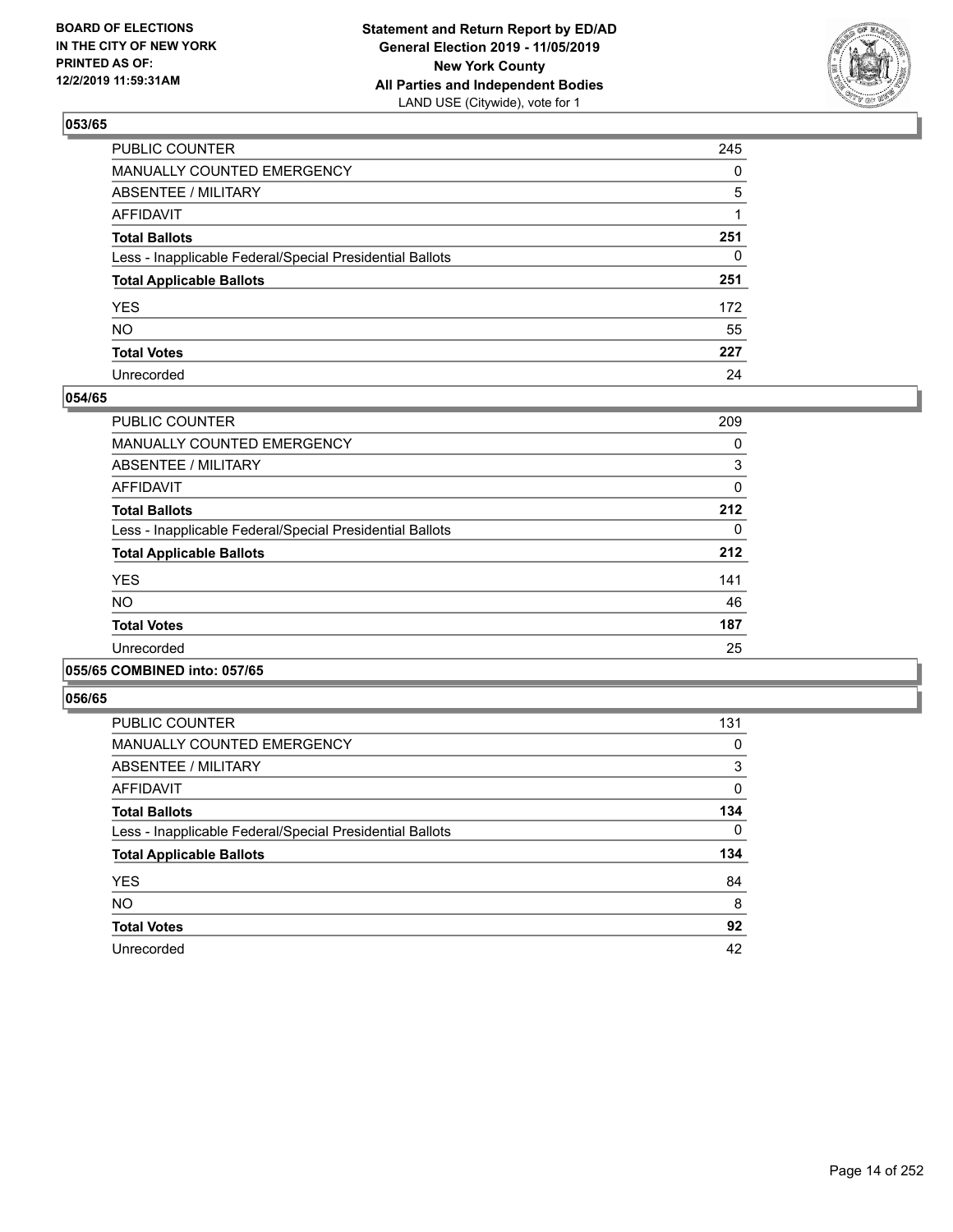

| PUBLIC COUNTER                                           | 326          |
|----------------------------------------------------------|--------------|
| MANUALLY COUNTED EMERGENCY                               | $\mathbf{0}$ |
| ABSENTEE / MILITARY                                      | 5            |
| AFFIDAVIT                                                | 6            |
| Total Ballots                                            | 337          |
| Less - Inapplicable Federal/Special Presidential Ballots | $\mathbf{0}$ |
| <b>Total Applicable Ballots</b>                          | 337          |
| YES                                                      | 221          |
| NO.                                                      | 63           |
| <b>Total Votes</b>                                       | 284          |
| Unrecorded                                               | 53           |

## **058/65**

| <b>PUBLIC COUNTER</b>                                    | 247            |
|----------------------------------------------------------|----------------|
| <b>MANUALLY COUNTED EMERGENCY</b>                        | $\Omega$       |
| ABSENTEE / MILITARY                                      | $\overline{2}$ |
| AFFIDAVIT                                                |                |
| <b>Total Ballots</b>                                     | 250            |
| Less - Inapplicable Federal/Special Presidential Ballots | $\Omega$       |
| <b>Total Applicable Ballots</b>                          | 250            |
| <b>YES</b>                                               | 185            |
| <b>NO</b>                                                | 39             |
| <b>Total Votes</b>                                       | 224            |
| Unrecorded                                               | 26             |

| <b>PUBLIC COUNTER</b>                                    | 262 |
|----------------------------------------------------------|-----|
| <b>MANUALLY COUNTED EMERGENCY</b>                        | 0   |
| ABSENTEE / MILITARY                                      | 3   |
| AFFIDAVIT                                                | 5   |
| <b>Total Ballots</b>                                     | 270 |
| Less - Inapplicable Federal/Special Presidential Ballots | 0   |
| <b>Total Applicable Ballots</b>                          | 270 |
| <b>YES</b>                                               | 187 |
| NO.                                                      | 36  |
| <b>Total Votes</b>                                       | 223 |
| Unrecorded                                               | 47  |
| 060/65 COMBINED into: 058/65                             |     |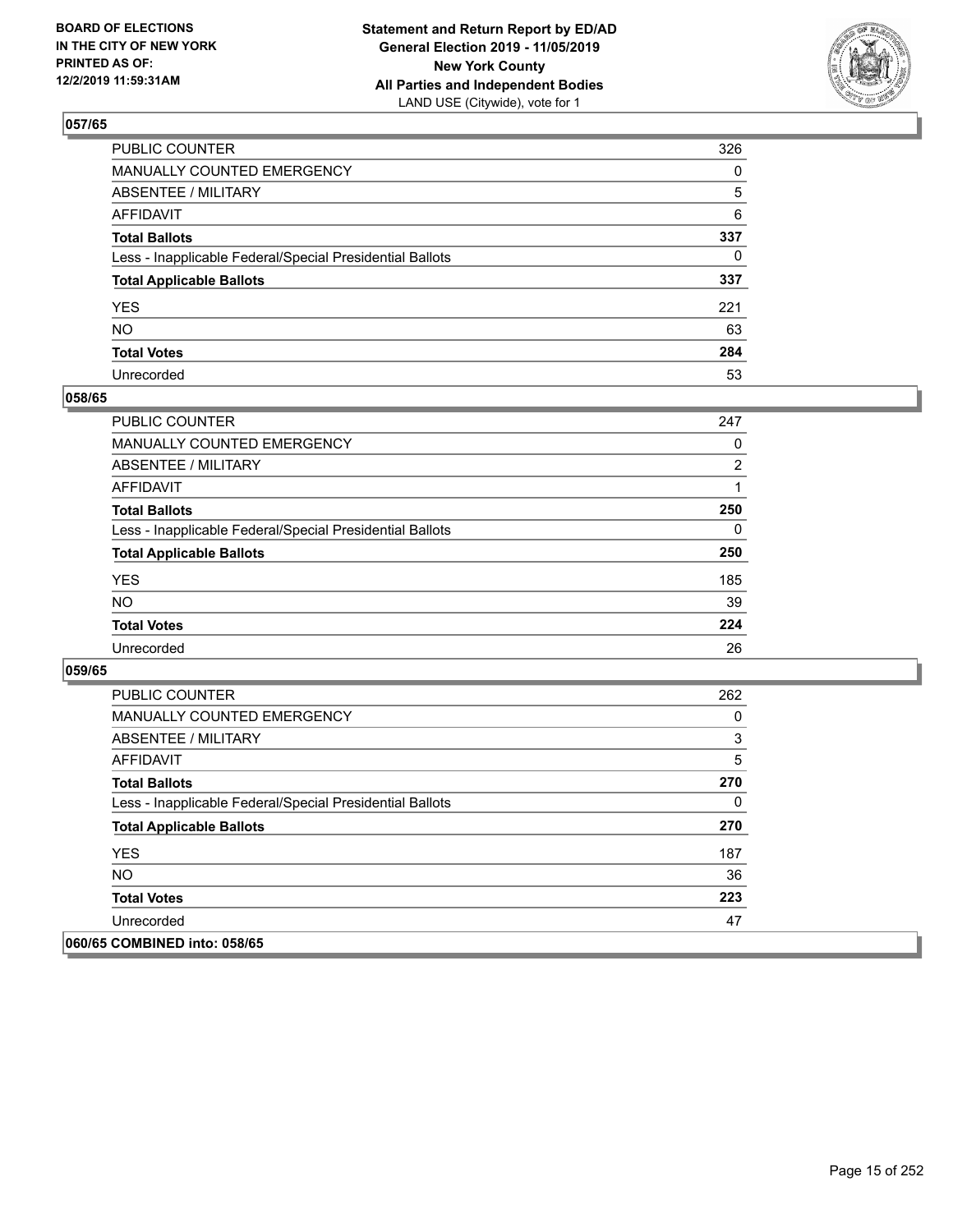

| <b>PUBLIC COUNTER</b>                                    | 236      |
|----------------------------------------------------------|----------|
| MANUALLY COUNTED EMERGENCY                               | $\Omega$ |
| ABSENTEE / MILITARY                                      | 5        |
| <b>AFFIDAVIT</b>                                         | 0        |
| <b>Total Ballots</b>                                     | 241      |
| Less - Inapplicable Federal/Special Presidential Ballots | 0        |
| <b>Total Applicable Ballots</b>                          | 241      |
| <b>YES</b>                                               | 165      |
| <b>NO</b>                                                | 35       |
| <b>Total Votes</b>                                       | 200      |
| Unrecorded                                               | 41       |

### **062/65 COMBINED into: 061/65**

#### **063/65**

| PUBLIC COUNTER                                           | 216      |
|----------------------------------------------------------|----------|
| <b>MANUALLY COUNTED EMERGENCY</b>                        | 0        |
| ABSENTEE / MILITARY                                      |          |
| AFFIDAVIT                                                | 3        |
| <b>Total Ballots</b>                                     | 220      |
| Less - Inapplicable Federal/Special Presidential Ballots | $\Omega$ |
| <b>Total Applicable Ballots</b>                          | 220      |
| <b>YES</b>                                               | 140      |
| <b>NO</b>                                                | 34       |
| <b>Total Votes</b>                                       | 174      |
| Unrecorded                                               | 46       |

#### **064/65**

| <b>PUBLIC COUNTER</b>                                    | 195 |
|----------------------------------------------------------|-----|
| <b>MANUALLY COUNTED EMERGENCY</b>                        | 0   |
| ABSENTEE / MILITARY                                      | 3   |
| AFFIDAVIT                                                | 1   |
| <b>Total Ballots</b>                                     | 199 |
| Less - Inapplicable Federal/Special Presidential Ballots | 0   |
| <b>Total Applicable Ballots</b>                          | 199 |
| <b>YES</b>                                               | 128 |
| NO.                                                      | 38  |
| <b>Total Votes</b>                                       | 166 |
| Unrecorded                                               | 33  |
| 065/65 COMBINED into: 064/65                             |     |

#### **066/65 COMBINED into: 063/65**

**067/65 COMBINED into: 063/65**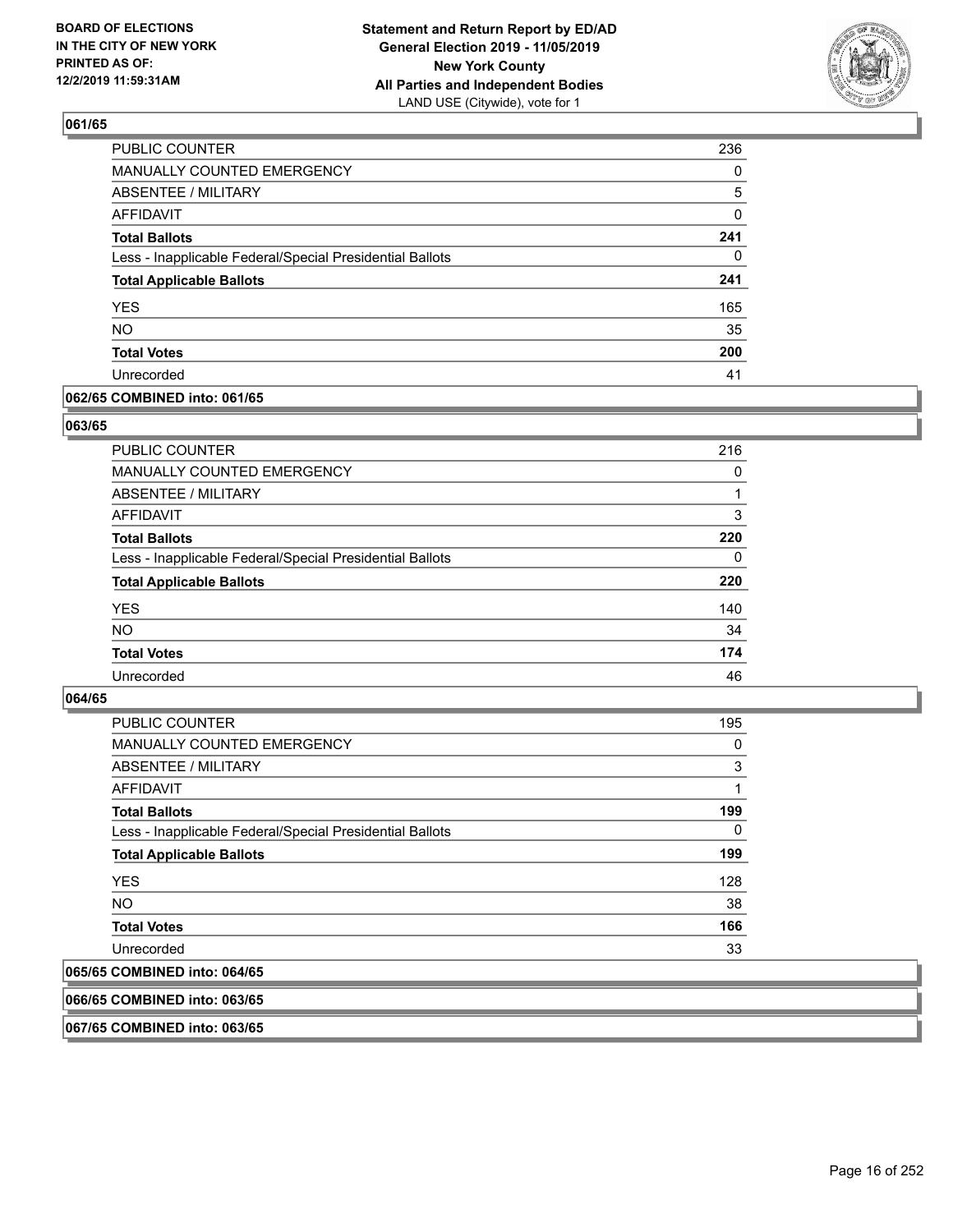

| 343      |
|----------|
| $\Omega$ |
| 3        |
| 2        |
| 348      |
| 0        |
| 348      |
| 242      |
| 72       |
| 314      |
| 34       |
|          |

## **069/65 COMBINED into: 071/65**

#### **070/65 COMBINED into: 077/65**

## **071/65**

| <b>PUBLIC COUNTER</b>                                    | 221 |
|----------------------------------------------------------|-----|
| MANUALLY COUNTED EMERGENCY                               | 0   |
| ABSENTEE / MILITARY                                      |     |
| AFFIDAVIT                                                | 0   |
| <b>Total Ballots</b>                                     | 222 |
| Less - Inapplicable Federal/Special Presidential Ballots | 0   |
| <b>Total Applicable Ballots</b>                          | 222 |
| <b>YES</b>                                               | 162 |
| NO.                                                      | 37  |
| <b>Total Votes</b>                                       | 199 |
| Unrecorded                                               | 23  |

| PUBLIC COUNTER                                           | 244      |
|----------------------------------------------------------|----------|
| MANUALLY COUNTED EMERGENCY                               | 0        |
| ABSENTEE / MILITARY                                      | 7        |
| AFFIDAVIT                                                | 5        |
| <b>Total Ballots</b>                                     | 256      |
| Less - Inapplicable Federal/Special Presidential Ballots | $\Omega$ |
| <b>Total Applicable Ballots</b>                          | 256      |
| <b>YES</b>                                               | 175      |
| <b>NO</b>                                                | 27       |
| <b>Total Votes</b>                                       | 202      |
| Unrecorded                                               | 54       |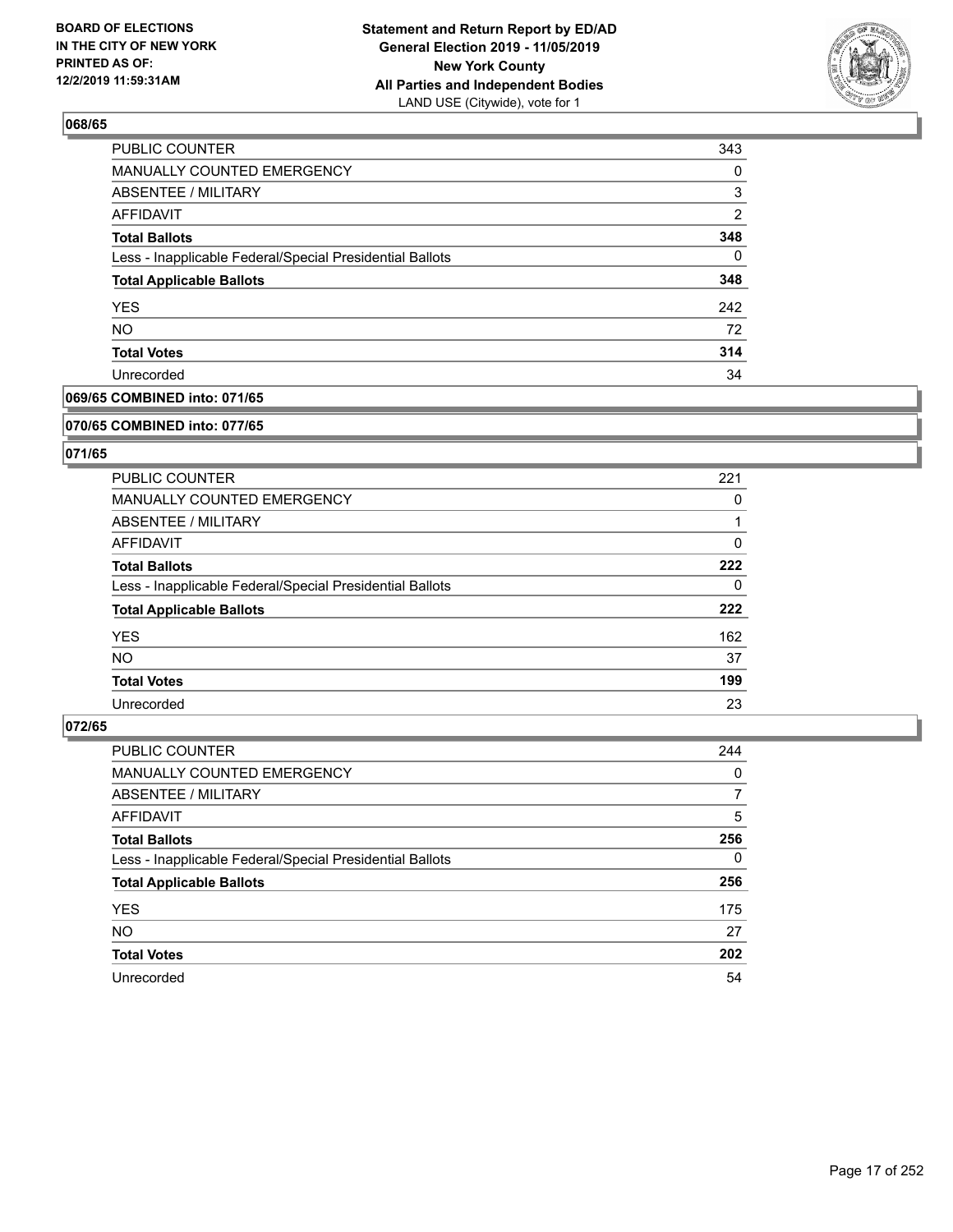

| PUBLIC COUNTER                                           | 182 |
|----------------------------------------------------------|-----|
| MANUALLY COUNTED EMERGENCY                               | 0   |
| <b>ABSENTEE / MILITARY</b>                               | 3   |
| AFFIDAVIT                                                | 2   |
| <b>Total Ballots</b>                                     | 187 |
| Less - Inapplicable Federal/Special Presidential Ballots | 0   |
| <b>Total Applicable Ballots</b>                          | 187 |
| <b>YES</b>                                               | 123 |
| <b>NO</b>                                                | 30  |
| <b>Total Votes</b>                                       | 153 |
| Unrecorded                                               | 34  |

### **074/65 COMBINED into: 072/65**

#### **075/65 COMBINED into: 007/74**

## **076/65**

| <b>PUBLIC COUNTER</b>                                    | 153      |
|----------------------------------------------------------|----------|
| MANUALLY COUNTED EMERGENCY                               | 0        |
| ABSENTEE / MILITARY                                      | 3        |
| AFFIDAVIT                                                | 4        |
| <b>Total Ballots</b>                                     | 160      |
| Less - Inapplicable Federal/Special Presidential Ballots | $\Omega$ |
| <b>Total Applicable Ballots</b>                          | 160      |
| <b>YES</b>                                               | 102      |
| NO.                                                      | 32       |
| <b>Total Votes</b>                                       | 134      |
| Unrecorded                                               | 26       |

| <b>PUBLIC COUNTER</b>                                    | 223      |
|----------------------------------------------------------|----------|
| <b>MANUALLY COUNTED EMERGENCY</b>                        | 0        |
| ABSENTEE / MILITARY                                      |          |
| AFFIDAVIT                                                | 5        |
| <b>Total Ballots</b>                                     | 229      |
| Less - Inapplicable Federal/Special Presidential Ballots | $\Omega$ |
| <b>Total Applicable Ballots</b>                          | 229      |
| <b>YES</b>                                               | 166      |
| <b>NO</b>                                                | 34       |
| <b>Total Votes</b>                                       | 200      |
| Unrecorded                                               | 29       |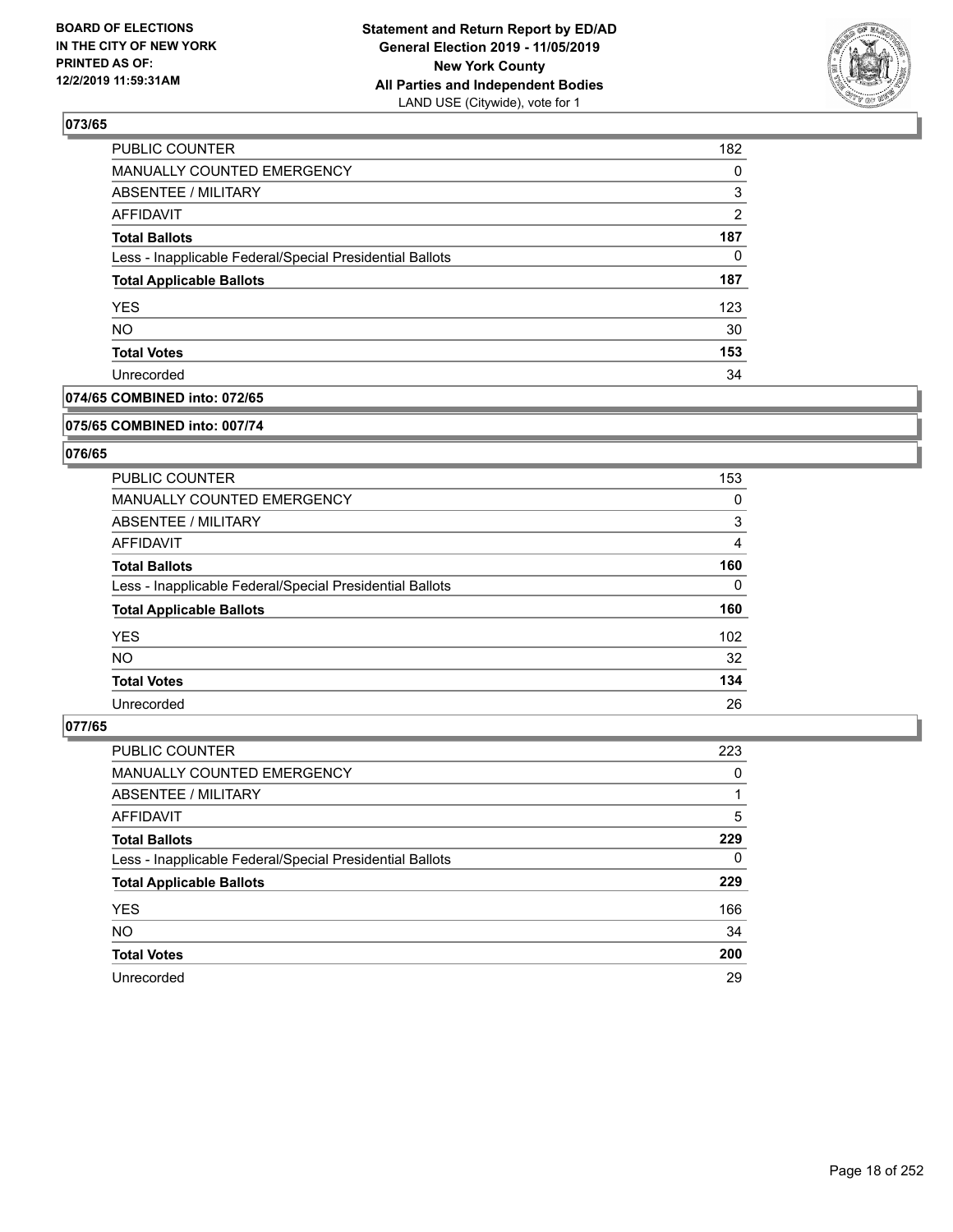

| PUBLIC COUNTER                                           | 233          |
|----------------------------------------------------------|--------------|
| MANUALLY COUNTED EMERGENCY                               | 0            |
| ABSENTEE / MILITARY                                      | 1            |
| AFFIDAVIT                                                | 2            |
| Total Ballots                                            | 236          |
| Less - Inapplicable Federal/Special Presidential Ballots | $\mathbf{0}$ |
| <b>Total Applicable Ballots</b>                          | 236          |
| YES                                                      | 174          |
| NO.                                                      | 40           |
| <b>Total Votes</b>                                       | 214          |
| Unrecorded                                               | 22           |

## **079/65**

| <b>PUBLIC COUNTER</b>                                    | 393      |
|----------------------------------------------------------|----------|
| <b>MANUALLY COUNTED EMERGENCY</b>                        | 0        |
| ABSENTEE / MILITARY                                      | 4        |
| AFFIDAVIT                                                | 3        |
| <b>Total Ballots</b>                                     | 400      |
| Less - Inapplicable Federal/Special Presidential Ballots | $\Omega$ |
| <b>Total Applicable Ballots</b>                          | 400      |
| <b>YES</b>                                               | 287      |
| <b>NO</b>                                                | 85       |
| <b>Total Votes</b>                                       | 372      |
| Unrecorded                                               | 28       |

| <b>PUBLIC COUNTER</b>                                    | 244 |
|----------------------------------------------------------|-----|
| <b>MANUALLY COUNTED EMERGENCY</b>                        | 0   |
| ABSENTEE / MILITARY                                      | 6   |
| AFFIDAVIT                                                | 6   |
| <b>Total Ballots</b>                                     | 256 |
| Less - Inapplicable Federal/Special Presidential Ballots | 0   |
| <b>Total Applicable Ballots</b>                          | 256 |
| <b>YES</b>                                               | 161 |
| NO.                                                      | 36  |
| <b>Total Votes</b>                                       | 197 |
| Unrecorded                                               | 59  |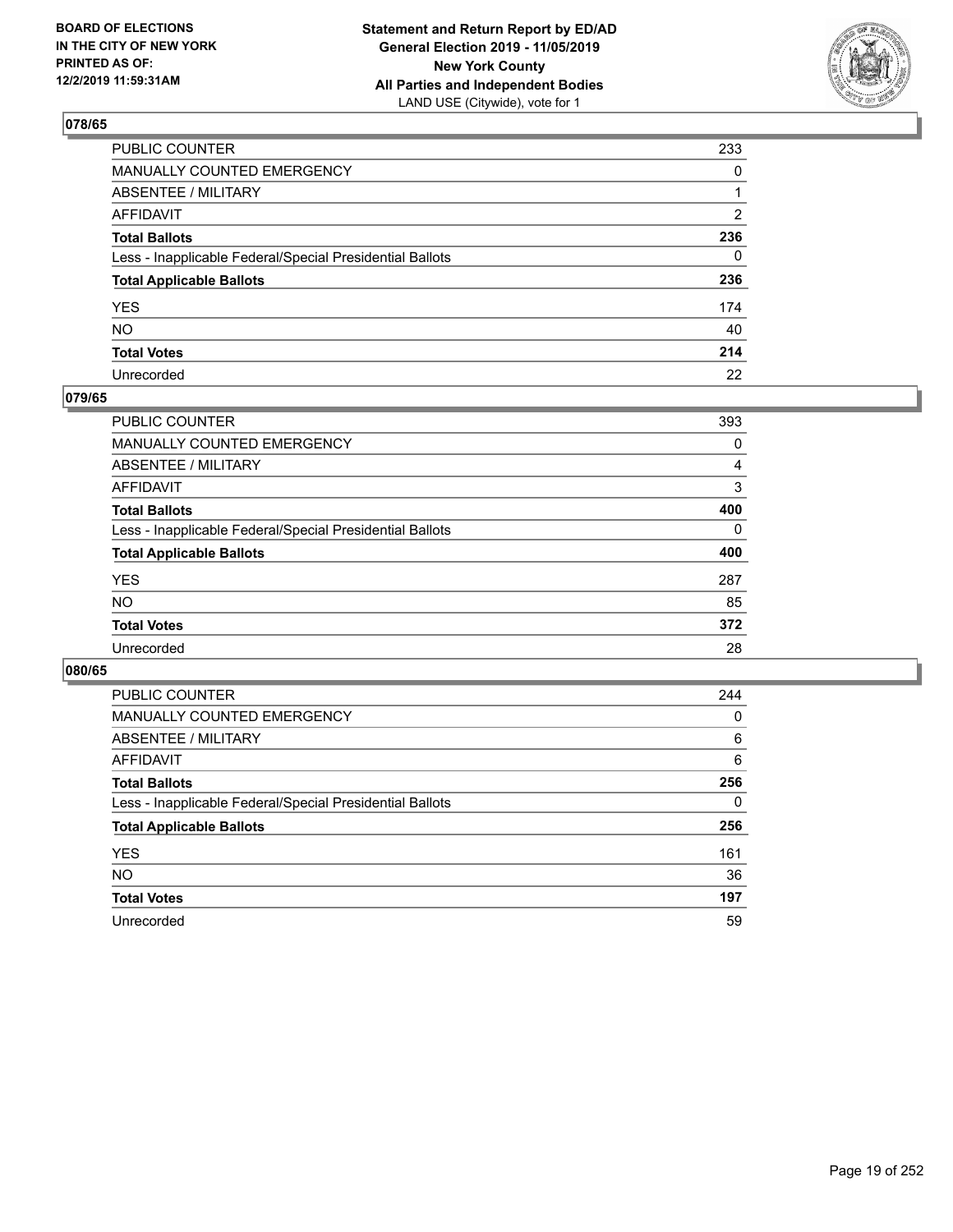

| PUBLIC COUNTER                                           | 175 |
|----------------------------------------------------------|-----|
| MANUALLY COUNTED EMERGENCY                               | 0   |
| <b>ABSENTEE / MILITARY</b>                               | 3   |
| AFFIDAVIT                                                |     |
| <b>Total Ballots</b>                                     | 179 |
| Less - Inapplicable Federal/Special Presidential Ballots | 0   |
| <b>Total Applicable Ballots</b>                          | 179 |
| <b>YES</b>                                               | 125 |
| <b>NO</b>                                                | 25  |
| <b>Total Votes</b>                                       | 150 |
| Unrecorded                                               | 29  |

### **082/65 COMBINED into: 017/65**

#### **083/65 COMBINED into: 043/65**

## **084/65 COMBINED into: 017/65**

#### **085/65**

| 222 |
|-----|
| 0   |
| 5   |
| 2   |
| 229 |
| 0   |
| 229 |
| 149 |
| 72  |
| 221 |
| 8   |
|     |

## **086/65 COMBINED into: 085/65**

| PUBLIC COUNTER                                           | 125            |
|----------------------------------------------------------|----------------|
| <b>MANUALLY COUNTED EMERGENCY</b>                        | $\Omega$       |
| ABSENTEE / MILITARY                                      | 2              |
| AFFIDAVIT                                                | $\overline{2}$ |
| <b>Total Ballots</b>                                     | 129            |
| Less - Inapplicable Federal/Special Presidential Ballots | 0              |
| <b>Total Applicable Ballots</b>                          | 129            |
| <b>YES</b>                                               | 99             |
| <b>NO</b>                                                | 24             |
| <b>Total Votes</b>                                       | 123            |
| Unrecorded                                               | 6              |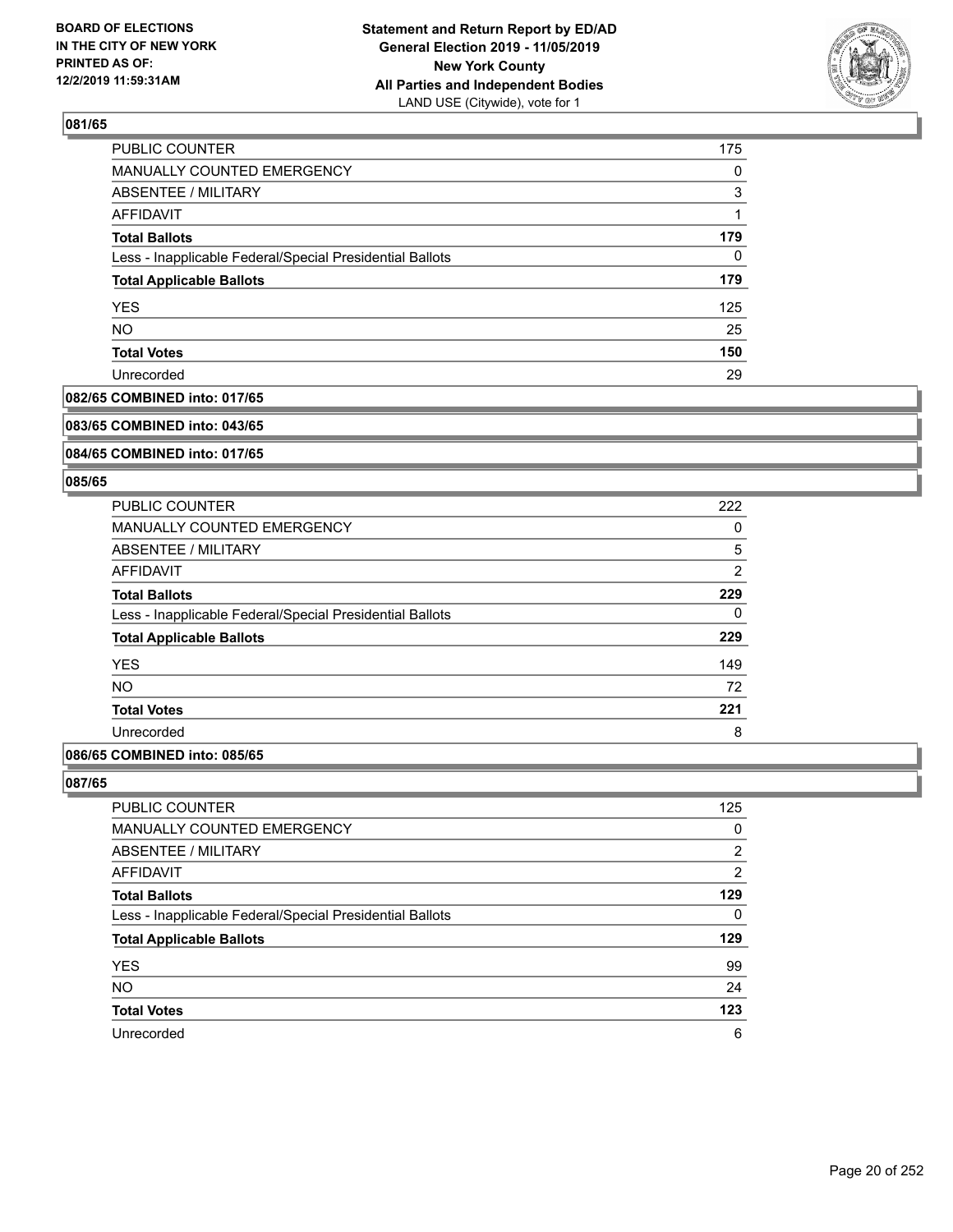

| <b>PUBLIC COUNTER</b>                                    | 159            |
|----------------------------------------------------------|----------------|
| <b>MANUALLY COUNTED EMERGENCY</b>                        | 0              |
| ABSENTEE / MILITARY                                      | 5              |
| AFFIDAVIT                                                | $\overline{2}$ |
| <b>Total Ballots</b>                                     | 166            |
| Less - Inapplicable Federal/Special Presidential Ballots | 0              |
| <b>Total Applicable Ballots</b>                          | 166            |
| <b>YES</b>                                               | 123            |
| <b>NO</b>                                                | 37             |
| <b>Total Votes</b>                                       | 160            |
| Unrecorded                                               | 6              |

## **089/65 COMBINED into: 001/65**

#### **090/65 COMBINED into: 015/65**

## **091/65**

| <b>PUBLIC COUNTER</b>                                    | 187 |
|----------------------------------------------------------|-----|
| <b>MANUALLY COUNTED EMERGENCY</b>                        | 0   |
| ABSENTEE / MILITARY                                      | 5   |
| AFFIDAVIT                                                |     |
| <b>Total Ballots</b>                                     | 193 |
| Less - Inapplicable Federal/Special Presidential Ballots | 0   |
| <b>Total Applicable Ballots</b>                          | 193 |
| <b>YES</b>                                               | 151 |
| NO.                                                      | 33  |
| <b>Total Votes</b>                                       | 184 |
| Unrecorded                                               | 9   |

## **092/65 COMBINED into: 010/65**

| 1092/65 COMBINED INTO: 010/65 |  |
|-------------------------------|--|
| 093/65 COMBINED into: 091/65  |  |
| 094/65 COMBINED into: 017/65  |  |
| 095/65 COMBINED into: 017/65  |  |
| 096/65 COMBINED into: 017/65  |  |
| 097/65 COMBINED into: 017/65  |  |
| 098/65 COMBINED into: 077/65  |  |
| 099/65 COMBINED into: 073/65  |  |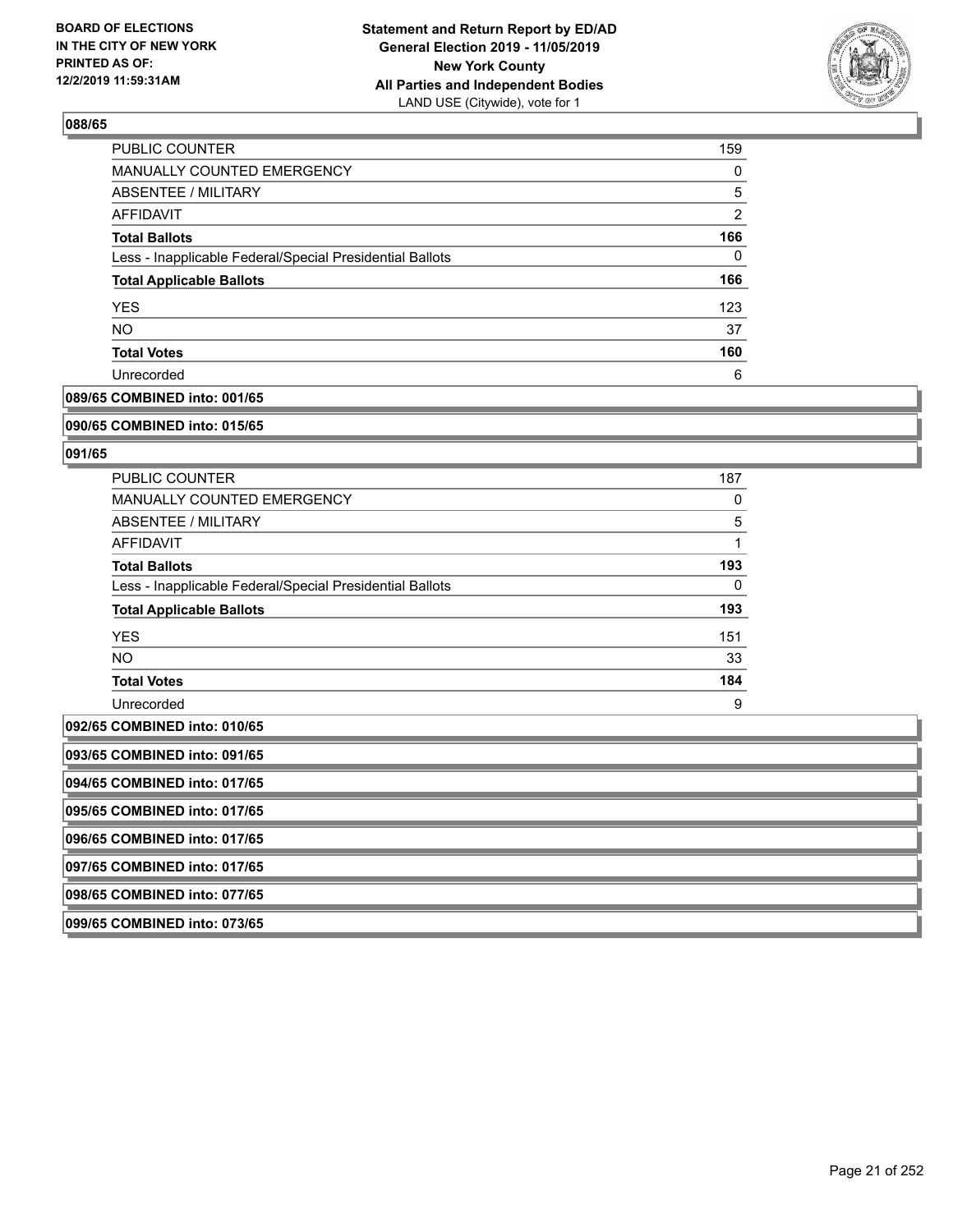

| <b>PUBLIC COUNTER</b>                                    | 184      |
|----------------------------------------------------------|----------|
| MANUALLY COUNTED EMERGENCY                               | $\Omega$ |
| ABSENTEE / MILITARY                                      | 3        |
| <b>AFFIDAVIT</b>                                         | 0        |
| <b>Total Ballots</b>                                     | 187      |
| Less - Inapplicable Federal/Special Presidential Ballots | $\Omega$ |
| <b>Total Applicable Ballots</b>                          | 187      |
| <b>YES</b>                                               | 124      |
| <b>NO</b>                                                | 48       |
| <b>Total Votes</b>                                       | 172      |
| Unrecorded                                               | 15       |

#### **002/66 COMBINED into: 091/66**

#### **003/66**

| <b>PUBLIC COUNTER</b>                                    | 269      |
|----------------------------------------------------------|----------|
| MANUALLY COUNTED EMERGENCY                               | $\Omega$ |
| ABSENTEE / MILITARY                                      | 8        |
| AFFIDAVIT                                                | 2        |
| <b>Total Ballots</b>                                     | 279      |
| Less - Inapplicable Federal/Special Presidential Ballots | $\Omega$ |
| <b>Total Applicable Ballots</b>                          | 279      |
| <b>YES</b>                                               | 169      |
| <b>NO</b>                                                | 92       |
| <b>Total Votes</b>                                       | 261      |
| Unrecorded                                               | 18       |

| <b>PUBLIC COUNTER</b>                                    | 98  |
|----------------------------------------------------------|-----|
| MANUALLY COUNTED EMERGENCY                               | 0   |
| ABSENTEE / MILITARY                                      | 2   |
| AFFIDAVIT                                                |     |
| <b>Total Ballots</b>                                     | 101 |
| Less - Inapplicable Federal/Special Presidential Ballots | 0   |
| <b>Total Applicable Ballots</b>                          | 101 |
| <b>YES</b>                                               | 61  |
| <b>NO</b>                                                | 35  |
| <b>Total Votes</b>                                       | 96  |
| Unrecorded                                               | 5   |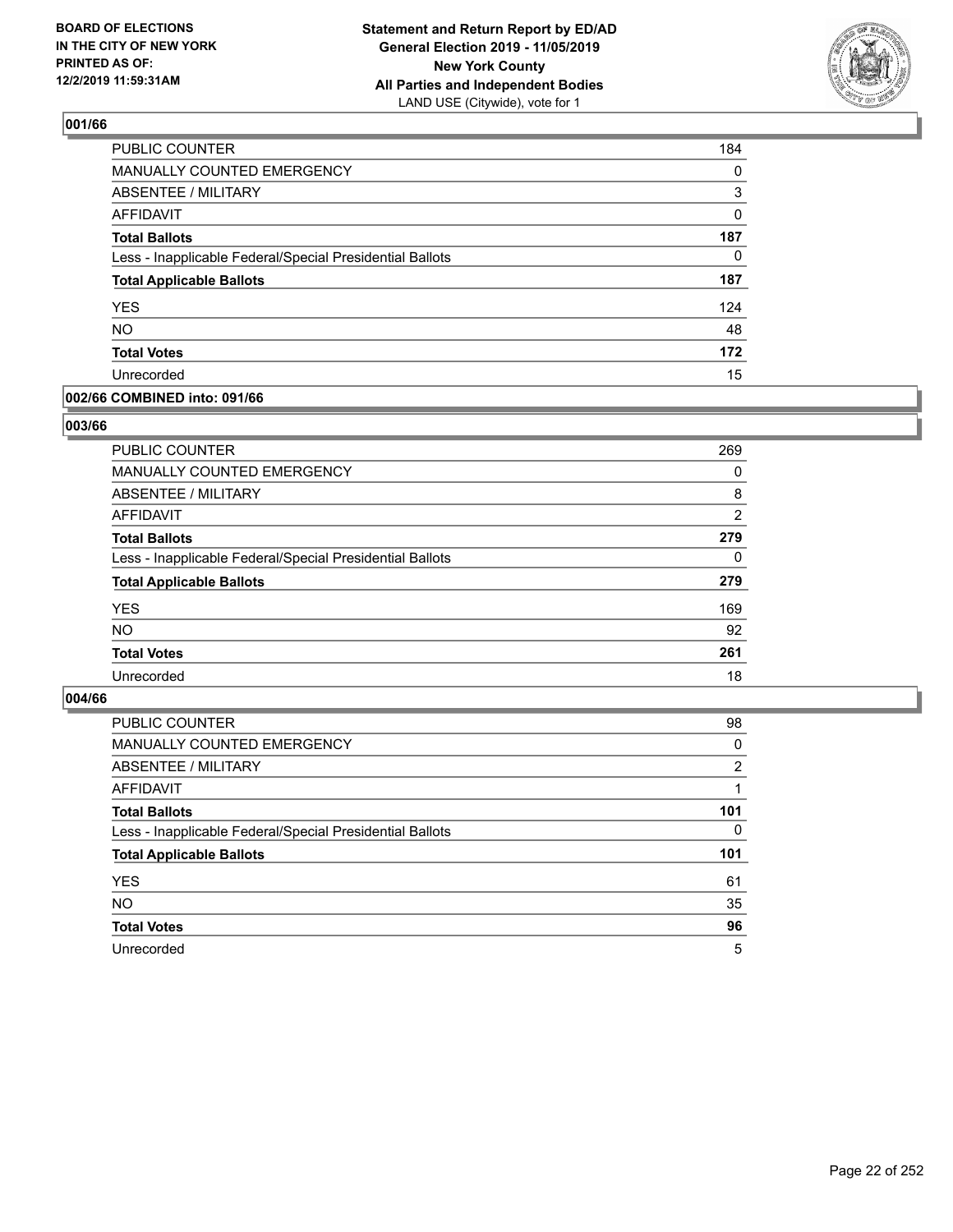

| <b>PUBLIC COUNTER</b>                                    | 283 |
|----------------------------------------------------------|-----|
| MANUALLY COUNTED EMERGENCY                               | 0   |
| ABSENTEE / MILITARY                                      | 6   |
| AFFIDAVIT                                                | 3   |
| <b>Total Ballots</b>                                     | 292 |
| Less - Inapplicable Federal/Special Presidential Ballots | 0   |
| <b>Total Applicable Ballots</b>                          | 292 |
| <b>YES</b>                                               | 179 |
| <b>NO</b>                                                | 96  |
| <b>Total Votes</b>                                       | 275 |
| Unrecorded                                               | 17  |

## **006/66 COMBINED into: 003/66**

#### **007/66 COMBINED into: 005/66**

## **008/66**

| <b>PUBLIC COUNTER</b>                                    | 237      |
|----------------------------------------------------------|----------|
| <b>MANUALLY COUNTED EMERGENCY</b>                        | 0        |
| ABSENTEE / MILITARY                                      | 4        |
| <b>AFFIDAVIT</b>                                         | $\Omega$ |
| <b>Total Ballots</b>                                     | 241      |
| Less - Inapplicable Federal/Special Presidential Ballots | 0        |
| <b>Total Applicable Ballots</b>                          | 241      |
| <b>YES</b>                                               | 163      |
| <b>NO</b>                                                | 63       |
| <b>Total Votes</b>                                       | 226      |
| Unrecorded                                               | 15       |

| <b>PUBLIC COUNTER</b>                                    | 192 |
|----------------------------------------------------------|-----|
| MANUALLY COUNTED EMERGENCY                               | 0   |
| ABSENTEE / MILITARY                                      | 4   |
| AFFIDAVIT                                                |     |
| <b>Total Ballots</b>                                     | 197 |
| Less - Inapplicable Federal/Special Presidential Ballots | 0   |
| <b>Total Applicable Ballots</b>                          | 197 |
| <b>YES</b>                                               | 129 |
| <b>NO</b>                                                | 62  |
| <b>Total Votes</b>                                       | 191 |
| Unrecorded                                               | 6   |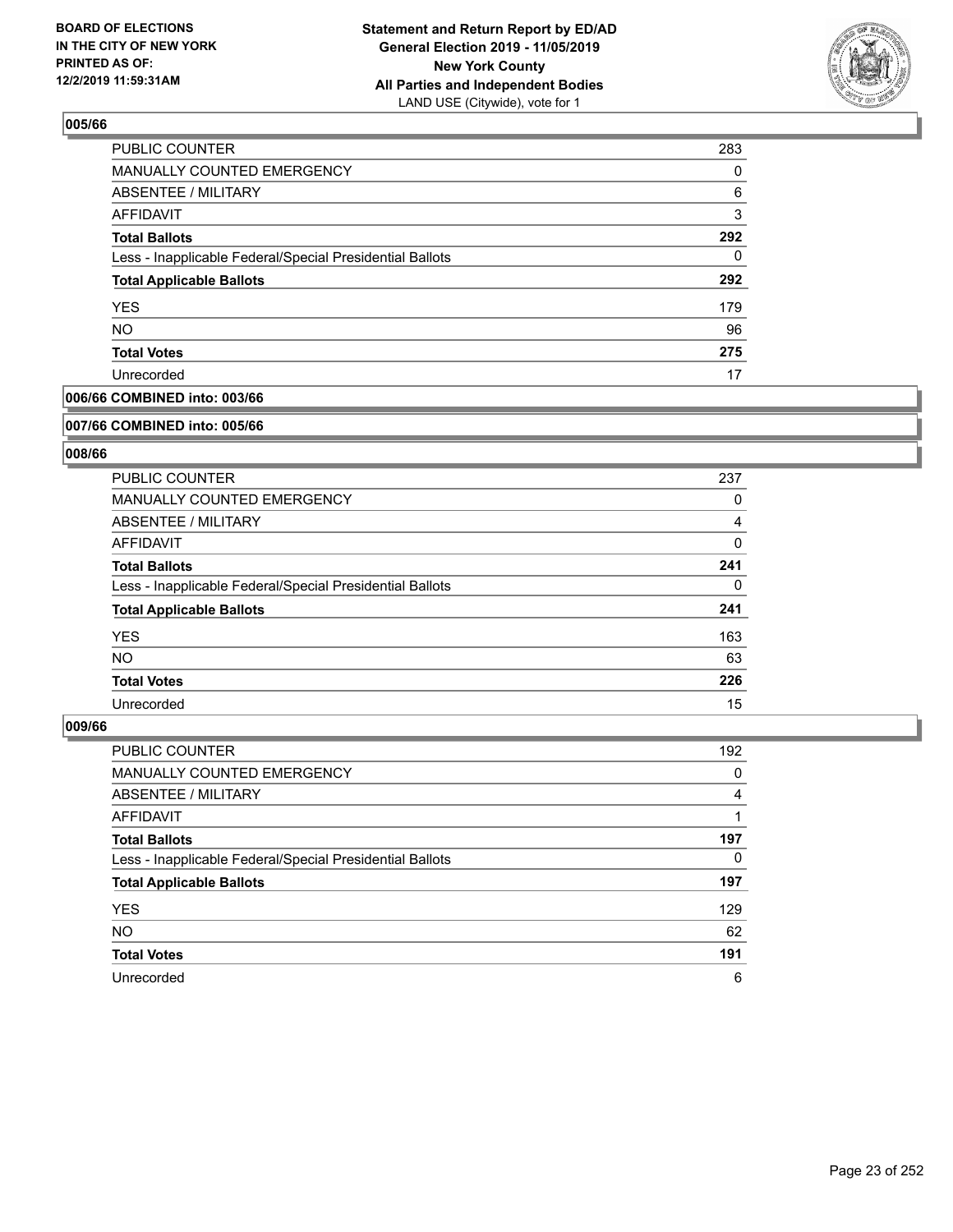

| PUBLIC COUNTER                                           | 159 |
|----------------------------------------------------------|-----|
| MANUALLY COUNTED EMERGENCY                               | 0   |
| ABSENTEE / MILITARY                                      | 3   |
| AFFIDAVIT                                                | 0   |
| Total Ballots                                            | 162 |
| Less - Inapplicable Federal/Special Presidential Ballots | 0   |
| <b>Total Applicable Ballots</b>                          | 162 |
| YES                                                      | 130 |
| NO.                                                      | 23  |
| <b>Total Votes</b>                                       | 153 |
| Unrecorded                                               | 9   |

## **011/66**

| <b>PUBLIC COUNTER</b>                                    | 222 |
|----------------------------------------------------------|-----|
| MANUALLY COUNTED EMERGENCY                               | 0   |
| ABSENTEE / MILITARY                                      | 8   |
| AFFIDAVIT                                                | 0   |
| <b>Total Ballots</b>                                     | 230 |
| Less - Inapplicable Federal/Special Presidential Ballots | 0   |
| <b>Total Applicable Ballots</b>                          | 230 |
| <b>YES</b>                                               | 156 |
| <b>NO</b>                                                | 50  |
| <b>Total Votes</b>                                       | 206 |
| Unrecorded                                               | 24  |

| <b>PUBLIC COUNTER</b>                                    | 144      |
|----------------------------------------------------------|----------|
| <b>MANUALLY COUNTED EMERGENCY</b>                        | $\Omega$ |
| ABSENTEE / MILITARY                                      |          |
| AFFIDAVIT                                                |          |
| <b>Total Ballots</b>                                     | 146      |
| Less - Inapplicable Federal/Special Presidential Ballots | $\Omega$ |
| <b>Total Applicable Ballots</b>                          | 146      |
| <b>YES</b>                                               | 89       |
| <b>NO</b>                                                | 48       |
| <b>Total Votes</b>                                       | 137      |
| Unrecorded                                               | 9        |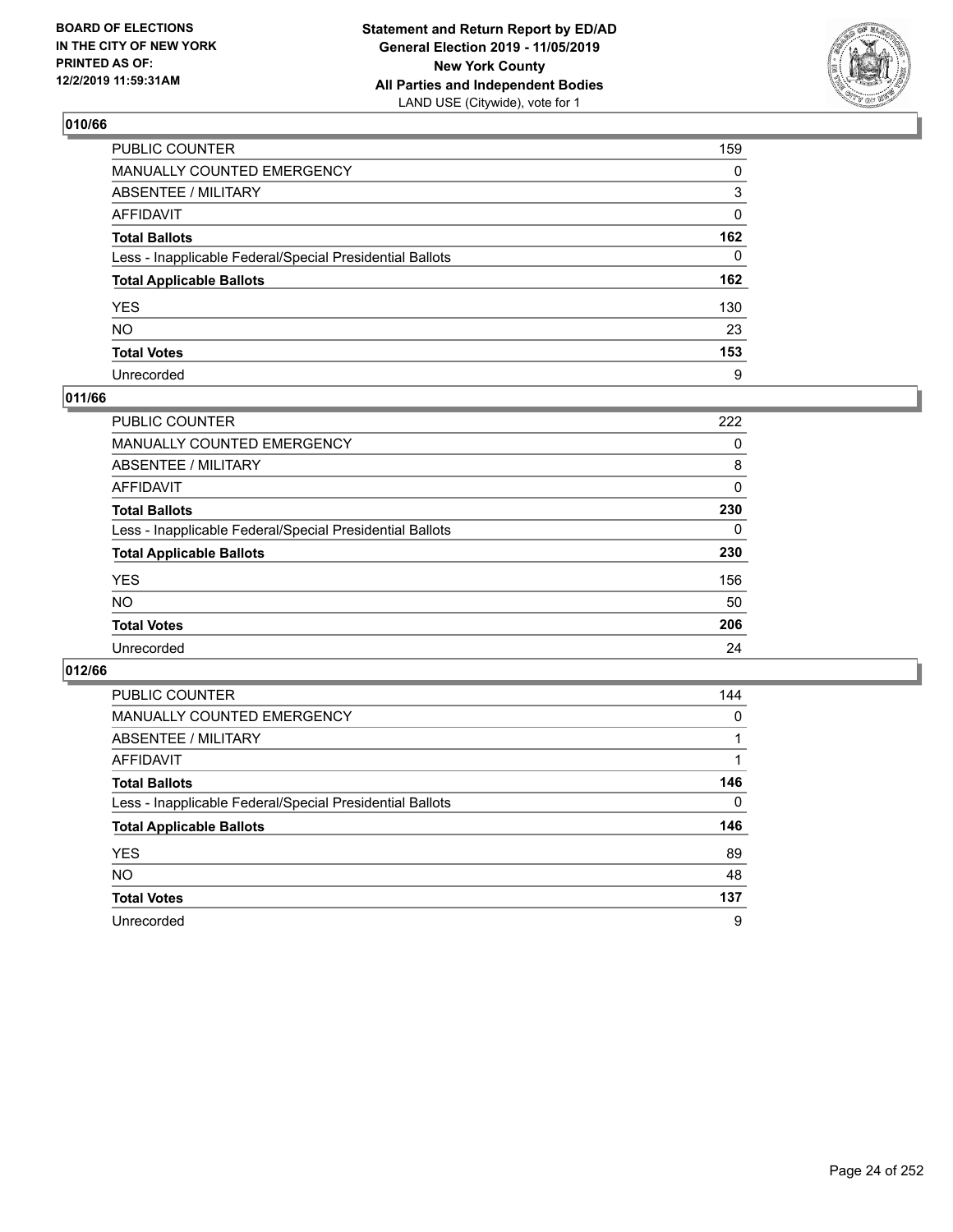

| PUBLIC COUNTER                                           | 258      |
|----------------------------------------------------------|----------|
| MANUALLY COUNTED EMERGENCY                               | 0        |
| ABSENTEE / MILITARY                                      | 10       |
| AFFIDAVIT                                                | $\Omega$ |
| Total Ballots                                            | 268      |
| Less - Inapplicable Federal/Special Presidential Ballots | 0        |
| <b>Total Applicable Ballots</b>                          | 268      |
| YES                                                      | 193      |
| NO.                                                      | 59       |
| <b>Total Votes</b>                                       | 252      |
| Unrecorded                                               | 16       |

#### **014/66**

| <b>PUBLIC COUNTER</b>                                    | 185 |
|----------------------------------------------------------|-----|
| <b>MANUALLY COUNTED EMERGENCY</b>                        | 0   |
| ABSENTEE / MILITARY                                      | 3   |
| <b>AFFIDAVIT</b>                                         | 0   |
| <b>Total Ballots</b>                                     | 188 |
| Less - Inapplicable Federal/Special Presidential Ballots | 0   |
| <b>Total Applicable Ballots</b>                          | 188 |
| <b>YES</b>                                               | 151 |
| <b>NO</b>                                                | 27  |
| <b>Total Votes</b>                                       | 178 |
| Unrecorded                                               | 10  |

### **015/66 COMBINED into: 014/66**

**016/66** 

| <b>PUBLIC COUNTER</b>                                    | 2 |
|----------------------------------------------------------|---|
| <b>MANUALLY COUNTED EMERGENCY</b>                        | 0 |
| ABSENTEE / MILITARY                                      | 0 |
| <b>AFFIDAVIT</b>                                         |   |
| <b>Total Ballots</b>                                     | 3 |
| Less - Inapplicable Federal/Special Presidential Ballots | 0 |
| <b>Total Applicable Ballots</b>                          | 3 |
| <b>YES</b>                                               |   |
| <b>NO</b>                                                | 2 |
| <b>Total Votes</b>                                       |   |
| A                                                        |   |

## **017/66 COMBINED into: 016/66**

**018/66 COMBINED into: 021/66**

**019/66 COMBINED into: 068/65**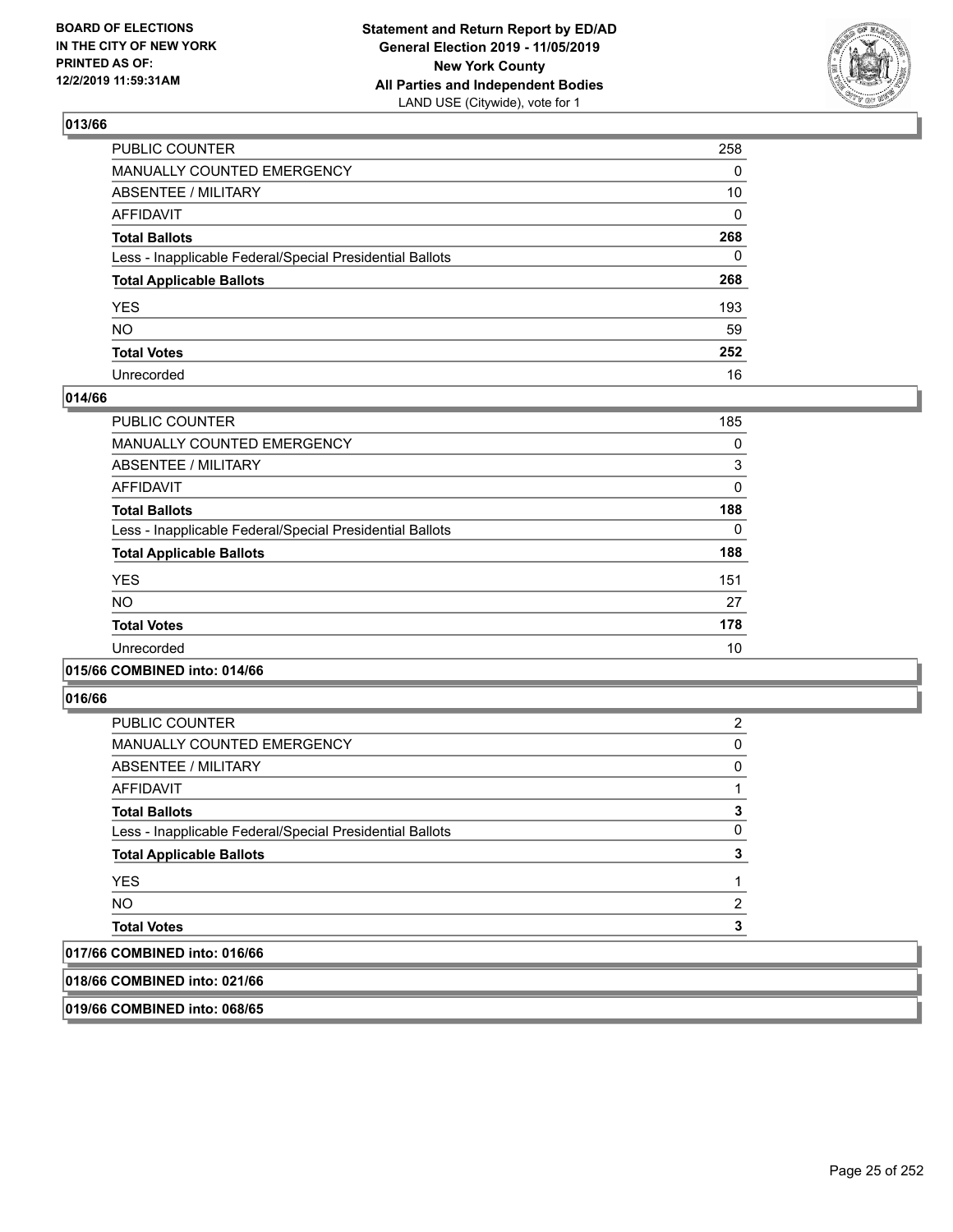

| PUBLIC COUNTER                                           | 185            |
|----------------------------------------------------------|----------------|
| MANUALLY COUNTED EMERGENCY                               | $\mathbf{0}$   |
| ABSENTEE / MILITARY                                      | $\overline{7}$ |
| AFFIDAVIT                                                | 4              |
| Total Ballots                                            | 196            |
| Less - Inapplicable Federal/Special Presidential Ballots | $\Omega$       |
| <b>Total Applicable Ballots</b>                          | 196            |
| YES                                                      | 155            |
| NO.                                                      | 34             |
| <b>Total Votes</b>                                       | 189            |
| Unrecorded                                               | 7              |

#### **021/66**

| <b>PUBLIC COUNTER</b>                                    | 347      |
|----------------------------------------------------------|----------|
| <b>MANUALLY COUNTED EMERGENCY</b>                        | 0        |
| ABSENTEE / MILITARY                                      | 8        |
| AFFIDAVIT                                                |          |
| <b>Total Ballots</b>                                     | 356      |
| Less - Inapplicable Federal/Special Presidential Ballots | $\Omega$ |
| <b>Total Applicable Ballots</b>                          | 356      |
| <b>YES</b>                                               | 248      |
| <b>NO</b>                                                | 73       |
| <b>Total Votes</b>                                       | 321      |
| Unrecorded                                               | 35       |

| <b>PUBLIC COUNTER</b>                                    | 317      |
|----------------------------------------------------------|----------|
| MANUALLY COUNTED EMERGENCY                               | 0        |
| ABSENTEE / MILITARY                                      | 15       |
| AFFIDAVIT                                                | 3        |
| <b>Total Ballots</b>                                     | 335      |
| Less - Inapplicable Federal/Special Presidential Ballots | $\Omega$ |
| <b>Total Applicable Ballots</b>                          | 335      |
| <b>YES</b>                                               | 221      |
| NO.                                                      | 92       |
| <b>Total Votes</b>                                       | 313      |
| Unrecorded                                               | 22       |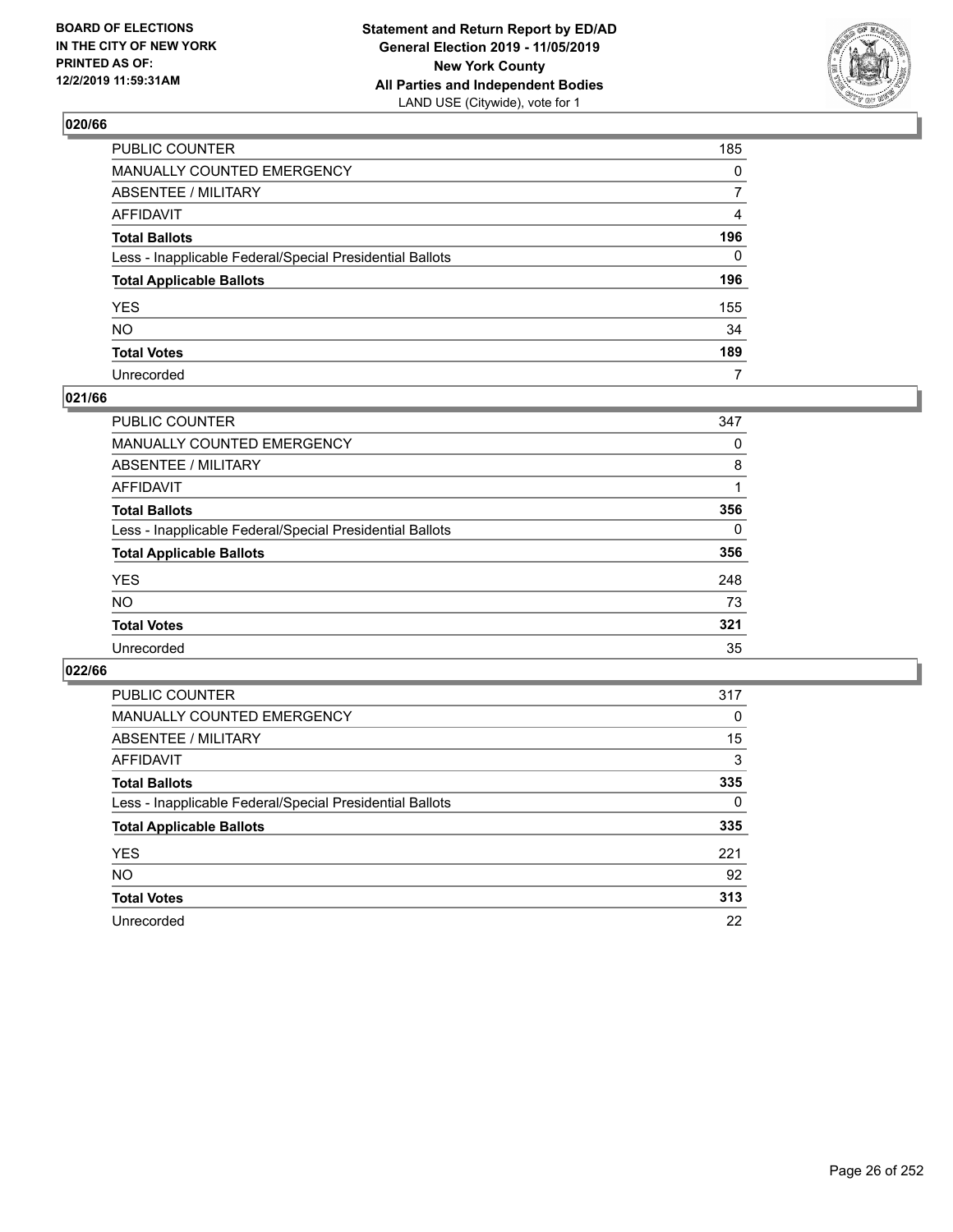

| 365      |
|----------|
| 0        |
| 2        |
|          |
| 368      |
| $\Omega$ |
| 368      |
| 277      |
| 75       |
| 352      |
| 16       |
|          |

## **024/66 COMBINED into: 022/66**

#### **025/66 COMBINED into: 020/66**

## **026/66**

| <b>PUBLIC COUNTER</b>                                    | 249      |
|----------------------------------------------------------|----------|
| <b>MANUALLY COUNTED EMERGENCY</b>                        | 0        |
| ABSENTEE / MILITARY                                      | 5        |
| <b>AFFIDAVIT</b>                                         |          |
| <b>Total Ballots</b>                                     | 255      |
| Less - Inapplicable Federal/Special Presidential Ballots | $\Omega$ |
| <b>Total Applicable Ballots</b>                          | 255      |
| <b>YES</b>                                               | 200      |
| <b>NO</b>                                                | 35       |
| <b>Total Votes</b>                                       | 235      |
| Unrecorded                                               | 20       |

#### **027/66 COMBINED into: 026/66**

| <b>PUBLIC COUNTER</b>                                    | 198 |
|----------------------------------------------------------|-----|
| <b>MANUALLY COUNTED EMERGENCY</b>                        | 0   |
| ABSENTEE / MILITARY                                      |     |
| AFFIDAVIT                                                | 2   |
| <b>Total Ballots</b>                                     | 201 |
| Less - Inapplicable Federal/Special Presidential Ballots | 0   |
| <b>Total Applicable Ballots</b>                          | 201 |
| <b>YES</b>                                               | 133 |
| NO.                                                      | 26  |
| <b>Total Votes</b>                                       | 159 |
| Unrecorded                                               | 42  |
| 029/66 COMBINED into: 078/65                             |     |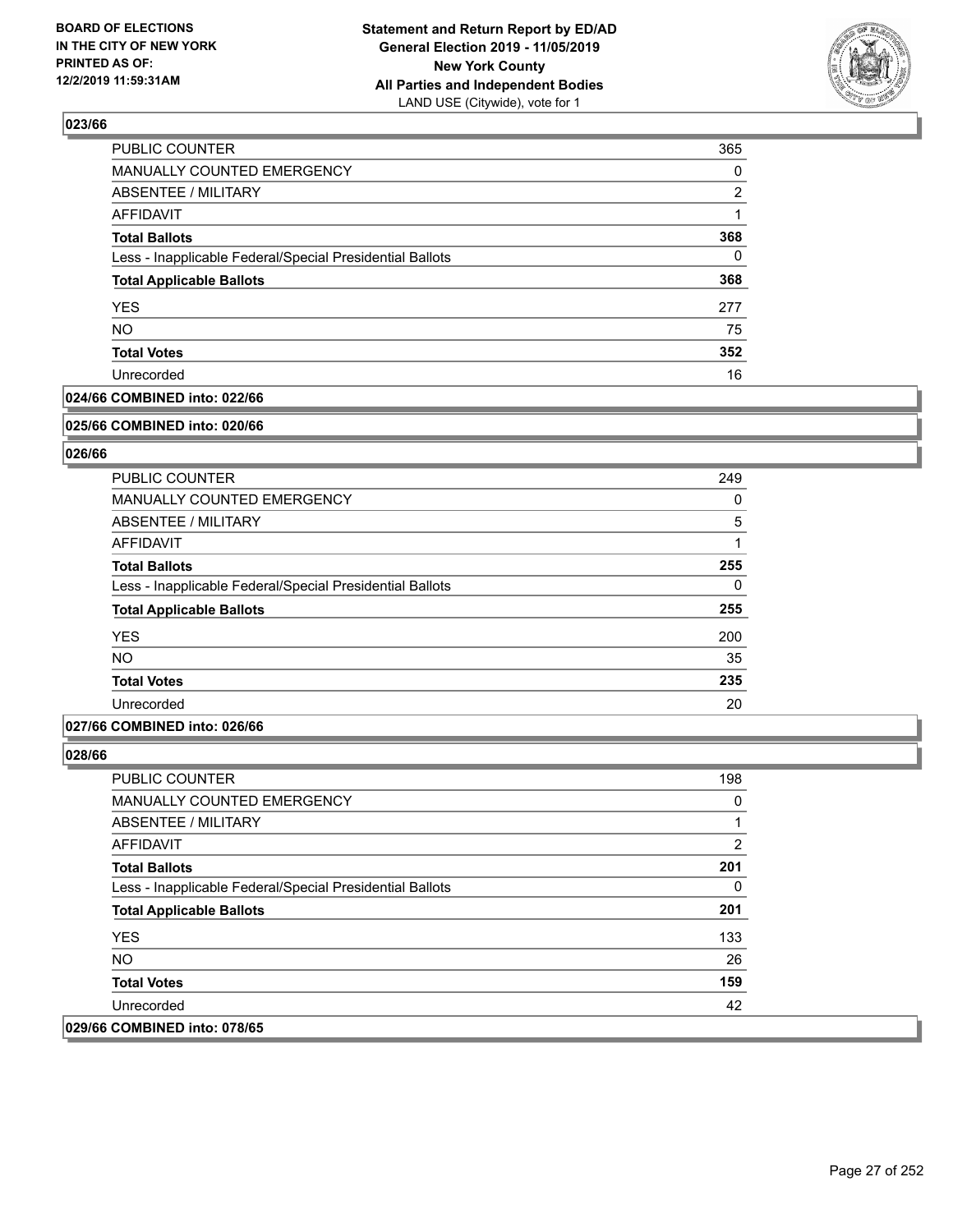

| PUBLIC COUNTER                                           | 195      |
|----------------------------------------------------------|----------|
| MANUALLY COUNTED EMERGENCY                               | 0        |
| <b>ABSENTEE / MILITARY</b>                               | 7        |
| <b>AFFIDAVIT</b>                                         | 5        |
| <b>Total Ballots</b>                                     | 207      |
| Less - Inapplicable Federal/Special Presidential Ballots | $\Omega$ |
| <b>Total Applicable Ballots</b>                          | 207      |
| <b>YES</b>                                               | 163      |
| <b>NO</b>                                                | 32       |
| <b>Total Votes</b>                                       | 195      |
| Unrecorded                                               | 12       |

#### **031/66 COMBINED into: 106/66**

#### **032/66**

| PUBLIC COUNTER                                           | 298 |
|----------------------------------------------------------|-----|
| <b>MANUALLY COUNTED EMERGENCY</b>                        | 0   |
| ABSENTEE / MILITARY                                      | 7   |
| <b>AFFIDAVIT</b>                                         | 5   |
| <b>Total Ballots</b>                                     | 310 |
| Less - Inapplicable Federal/Special Presidential Ballots | 0   |
| <b>Total Applicable Ballots</b>                          | 310 |
| <b>YES</b>                                               | 239 |
| NO.                                                      | 50  |
| <b>Total Votes</b>                                       | 289 |
| Unrecorded                                               | 21  |
|                                                          |     |

## **033/66 COMBINED into: 032/66**

#### **034/66 COMBINED into: 035/66**

| <b>PUBLIC COUNTER</b>                                    | 359 |
|----------------------------------------------------------|-----|
| MANUALLY COUNTED EMERGENCY                               | 0   |
| ABSENTEE / MILITARY                                      | 4   |
| AFFIDAVIT                                                | 4   |
| <b>Total Ballots</b>                                     | 367 |
| Less - Inapplicable Federal/Special Presidential Ballots | 0   |
| <b>Total Applicable Ballots</b>                          | 367 |
| <b>YES</b>                                               | 272 |
| <b>NO</b>                                                | 64  |
| <b>Total Votes</b>                                       | 336 |
| Unrecorded                                               | 31  |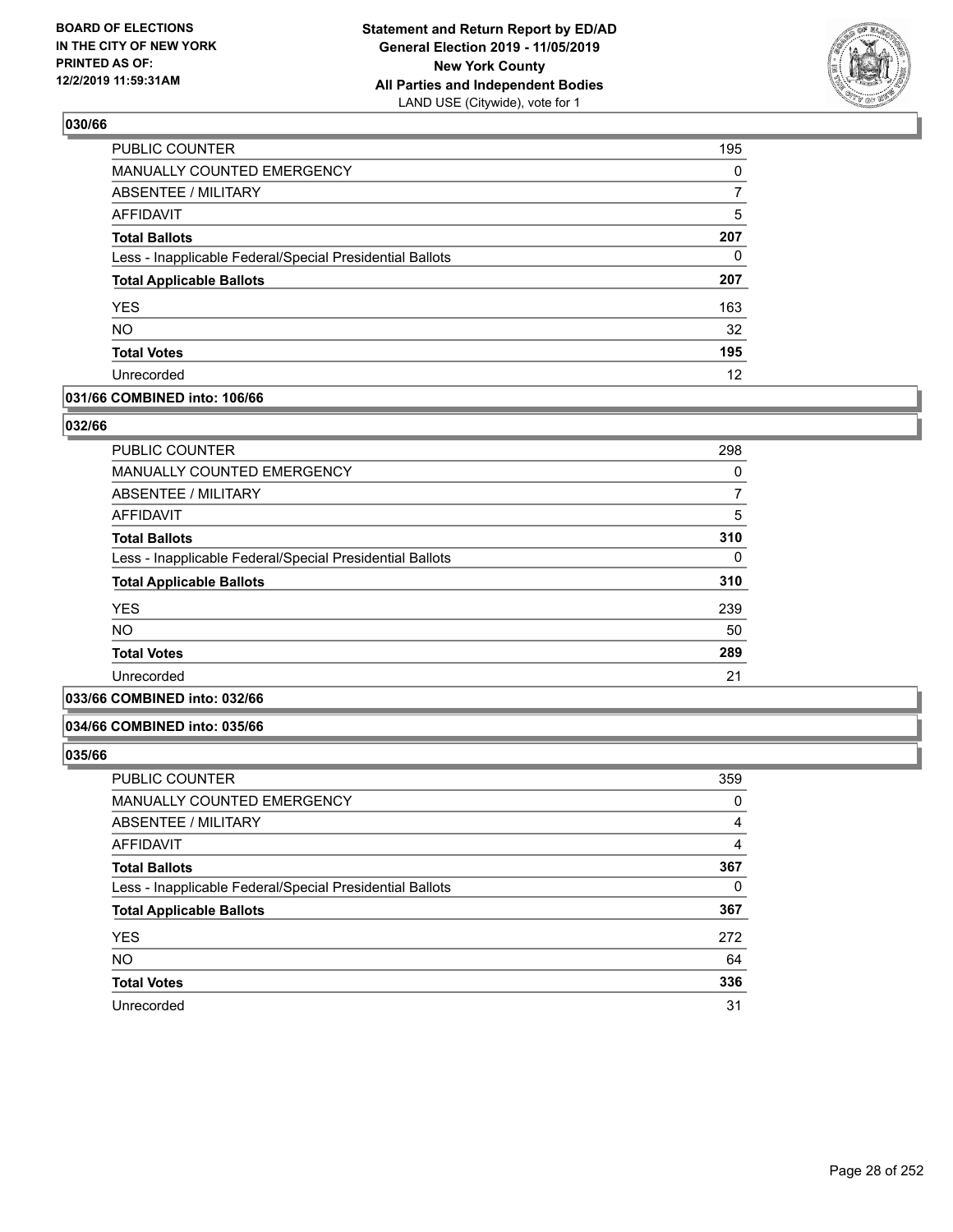

| PUBLIC COUNTER                                           | 239          |
|----------------------------------------------------------|--------------|
| MANUALLY COUNTED EMERGENCY                               | $\mathbf{0}$ |
| ABSENTEE / MILITARY                                      | 5            |
| AFFIDAVIT                                                | 2            |
| Total Ballots                                            | 246          |
| Less - Inapplicable Federal/Special Presidential Ballots | 0            |
| <b>Total Applicable Ballots</b>                          | 246          |
| YES                                                      | 182          |
| NO.                                                      | 48           |
| <b>Total Votes</b>                                       | 230          |
| Unrecorded                                               | 16           |

## **037/66**

| <b>PUBLIC COUNTER</b>                                    | 169      |
|----------------------------------------------------------|----------|
| <b>MANUALLY COUNTED EMERGENCY</b>                        | 0        |
| ABSENTEE / MILITARY                                      | 2        |
| AFFIDAVIT                                                |          |
| <b>Total Ballots</b>                                     | 172      |
| Less - Inapplicable Federal/Special Presidential Ballots | $\Omega$ |
| <b>Total Applicable Ballots</b>                          | 172      |
| <b>YES</b>                                               | 136      |
| <b>NO</b>                                                | 29       |
| <b>Total Votes</b>                                       | 165      |
| Unrecorded                                               | 7        |

| <b>PUBLIC COUNTER</b>                                    | 335      |
|----------------------------------------------------------|----------|
| MANUALLY COUNTED EMERGENCY                               | 0        |
| ABSENTEE / MILITARY                                      | 12       |
| AFFIDAVIT                                                |          |
| <b>Total Ballots</b>                                     | 348      |
| Less - Inapplicable Federal/Special Presidential Ballots | $\Omega$ |
| <b>Total Applicable Ballots</b>                          | 348      |
| <b>YES</b>                                               | 223      |
| NO.                                                      | 100      |
| <b>Total Votes</b>                                       | 323      |
| Unrecorded                                               | 25       |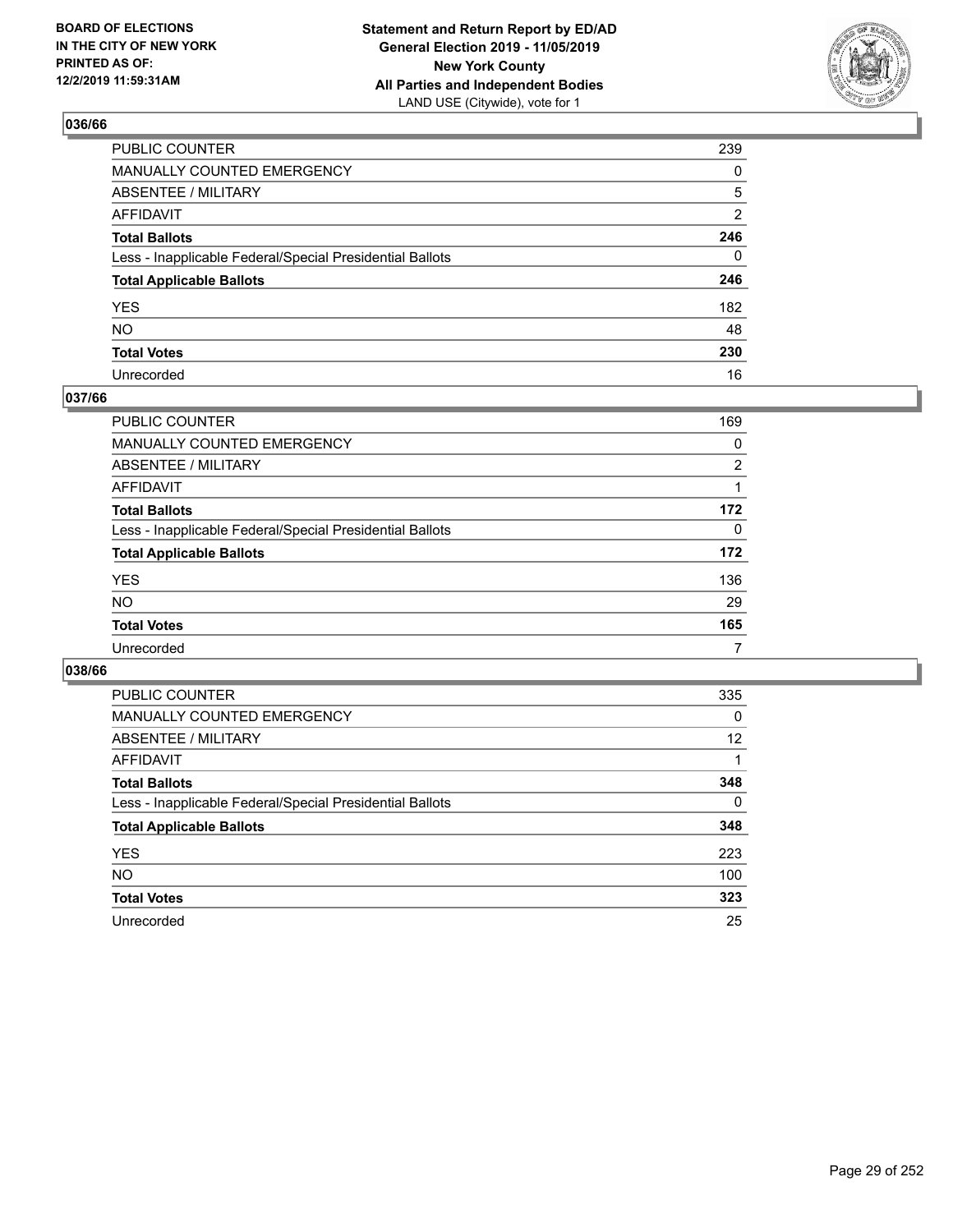

| PUBLIC COUNTER                                           | 74 |
|----------------------------------------------------------|----|
| MANUALLY COUNTED EMERGENCY                               | 0  |
| ABSENTEE / MILITARY                                      |    |
| <b>AFFIDAVIT</b>                                         | 0  |
| <b>Total Ballots</b>                                     | 75 |
| Less - Inapplicable Federal/Special Presidential Ballots | 0  |
| <b>Total Applicable Ballots</b>                          | 75 |
| <b>YES</b>                                               | 58 |
| <b>NO</b>                                                | 11 |
| <b>Total Votes</b>                                       | 69 |
| Unrecorded                                               | 6  |

## **040/66 COMBINED into: 022/66**

#### **041/66 COMBINED into: 044/66**

## **042/66 COMBINED into: 044/66**

#### **043/66**

| <b>PUBLIC COUNTER</b>                                    | 106 |
|----------------------------------------------------------|-----|
| <b>MANUALLY COUNTED EMERGENCY</b>                        | 0   |
| ABSENTEE / MILITARY                                      | 3   |
| AFFIDAVIT                                                | 3   |
| <b>Total Ballots</b>                                     | 112 |
| Less - Inapplicable Federal/Special Presidential Ballots | 0   |
| <b>Total Applicable Ballots</b>                          | 112 |
| <b>YES</b>                                               | 81  |
| <b>NO</b>                                                | 25  |
| <b>Total Votes</b>                                       | 106 |
| Unrecorded                                               | 6   |

| <b>PUBLIC COUNTER</b>                                    | 302      |
|----------------------------------------------------------|----------|
| <b>MANUALLY COUNTED EMERGENCY</b>                        | 0        |
| ABSENTEE / MILITARY                                      | 4        |
| AFFIDAVIT                                                | 3        |
| <b>Total Ballots</b>                                     | 309      |
| Less - Inapplicable Federal/Special Presidential Ballots | $\Omega$ |
| <b>Total Applicable Ballots</b>                          | 309      |
| <b>YES</b>                                               | 221      |
| <b>NO</b>                                                | 67       |
| <b>Total Votes</b>                                       | 288      |
| Unrecorded                                               | 21       |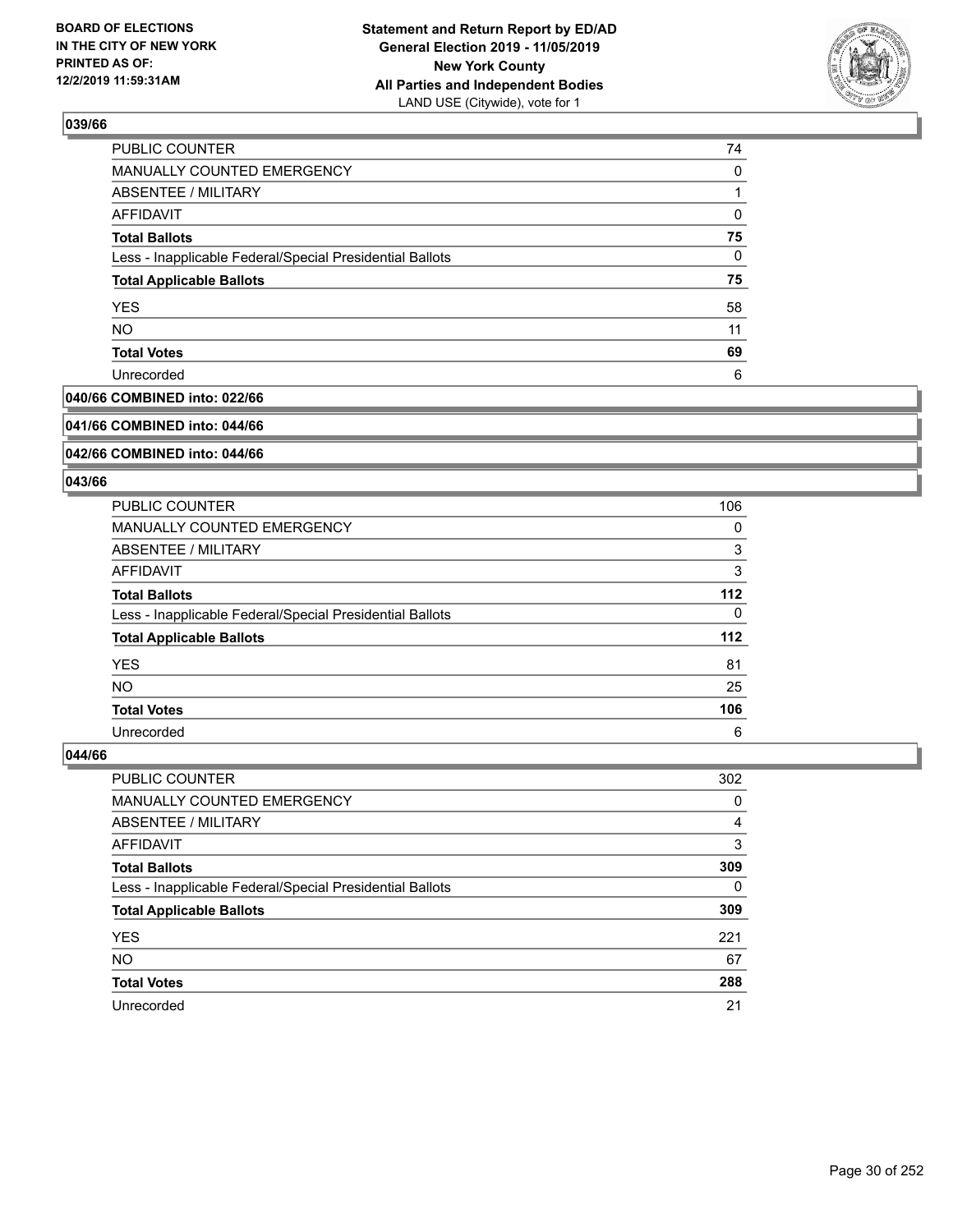

| PUBLIC COUNTER                                           | 340      |
|----------------------------------------------------------|----------|
| MANUALLY COUNTED EMERGENCY                               | 0        |
| ABSENTEE / MILITARY                                      | 6        |
| <b>AFFIDAVIT</b>                                         | 5        |
| <b>Total Ballots</b>                                     | 351      |
| Less - Inapplicable Federal/Special Presidential Ballots | $\Omega$ |
| <b>Total Applicable Ballots</b>                          | 351      |
| <b>YES</b>                                               | 248      |
| <b>NO</b>                                                | 81       |
| <b>Total Votes</b>                                       | 329      |
| Unrecorded                                               | 22       |

#### **046/66 COMBINED into: 098/66**

#### **047/66**

| <b>PUBLIC COUNTER</b>                                    | 381      |
|----------------------------------------------------------|----------|
| <b>MANUALLY COUNTED EMERGENCY</b>                        | 0        |
| ABSENTEE / MILITARY                                      | 12       |
| AFFIDAVIT                                                | 0        |
| <b>Total Ballots</b>                                     | 393      |
| Less - Inapplicable Federal/Special Presidential Ballots | $\Omega$ |
| <b>Total Applicable Ballots</b>                          | 393      |
| <b>YES</b>                                               | 262      |
| <b>NO</b>                                                | 113      |
| <b>Total Votes</b>                                       | 375      |
| Unrecorded                                               | 18       |
|                                                          |          |

| <b>PUBLIC COUNTER</b>                                    | 237 |
|----------------------------------------------------------|-----|
| <b>MANUALLY COUNTED EMERGENCY</b>                        | 0   |
| ABSENTEE / MILITARY                                      | 0   |
| AFFIDAVIT                                                | 8   |
| <b>Total Ballots</b>                                     | 245 |
| Less - Inapplicable Federal/Special Presidential Ballots | 0   |
| <b>Total Applicable Ballots</b>                          | 245 |
| <b>YES</b>                                               | 162 |
| <b>NO</b>                                                | 60  |
| <b>Total Votes</b>                                       | 222 |
| Unrecorded                                               | 23  |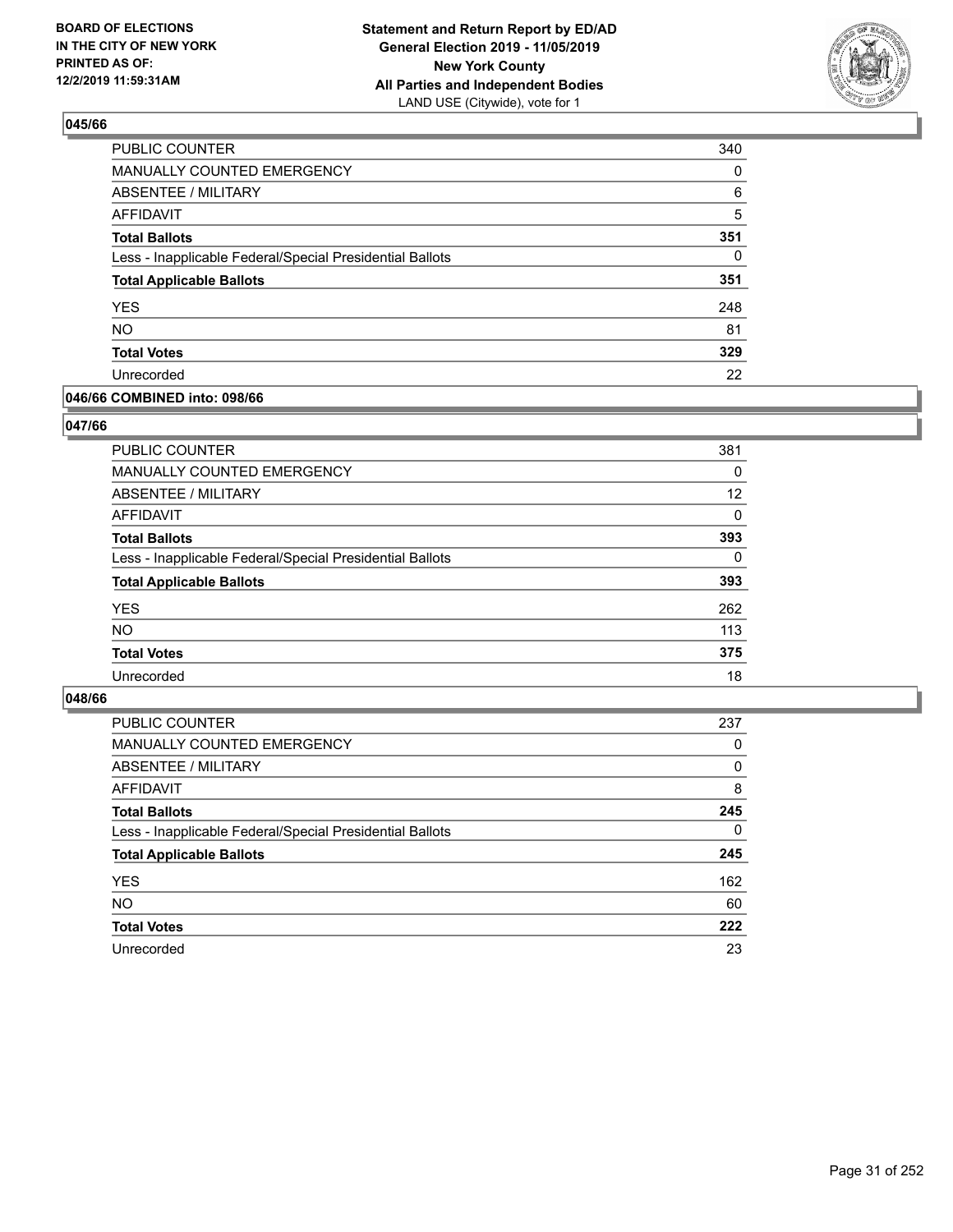

| PUBLIC COUNTER                                           | 177          |
|----------------------------------------------------------|--------------|
| MANUALLY COUNTED EMERGENCY                               | $\mathbf{0}$ |
| ABSENTEE / MILITARY                                      | 5            |
| AFFIDAVIT                                                |              |
| Total Ballots                                            | 183          |
| Less - Inapplicable Federal/Special Presidential Ballots | $\mathbf{0}$ |
| <b>Total Applicable Ballots</b>                          | 183          |
| YES                                                      | 114          |
| NΟ                                                       | 49           |
| <b>Total Votes</b>                                       | 163          |
| Unrecorded                                               | 20           |

#### **050/66**

| PUBLIC COUNTER                                           | 499      |
|----------------------------------------------------------|----------|
| <b>MANUALLY COUNTED EMERGENCY</b>                        | 0        |
| ABSENTEE / MILITARY                                      | 12       |
| <b>AFFIDAVIT</b>                                         | 8        |
| <b>Total Ballots</b>                                     | 519      |
| Less - Inapplicable Federal/Special Presidential Ballots | $\Omega$ |
| <b>Total Applicable Ballots</b>                          | 519      |
|                                                          | 341      |
| <b>YES</b>                                               |          |
| <b>NO</b>                                                | 143      |
| <b>Total Votes</b>                                       | 484      |
| Unrecorded                                               | 35       |

#### **051/66 COMBINED into: 038/66**

#### **052/66 COMBINED into: 050/66**

#### **053/66 COMBINED into: 054/66**

| <b>PUBLIC COUNTER</b>                                    | 420 |
|----------------------------------------------------------|-----|
| <b>MANUALLY COUNTED EMERGENCY</b>                        | 0   |
| ABSENTEE / MILITARY                                      | 7   |
| AFFIDAVIT                                                | 3   |
| <b>Total Ballots</b>                                     | 430 |
| Less - Inapplicable Federal/Special Presidential Ballots | 0   |
| <b>Total Applicable Ballots</b>                          | 430 |
| <b>YES</b>                                               | 286 |
| <b>NO</b>                                                | 127 |
| <b>Total Votes</b>                                       | 413 |
| Unrecorded                                               | 17  |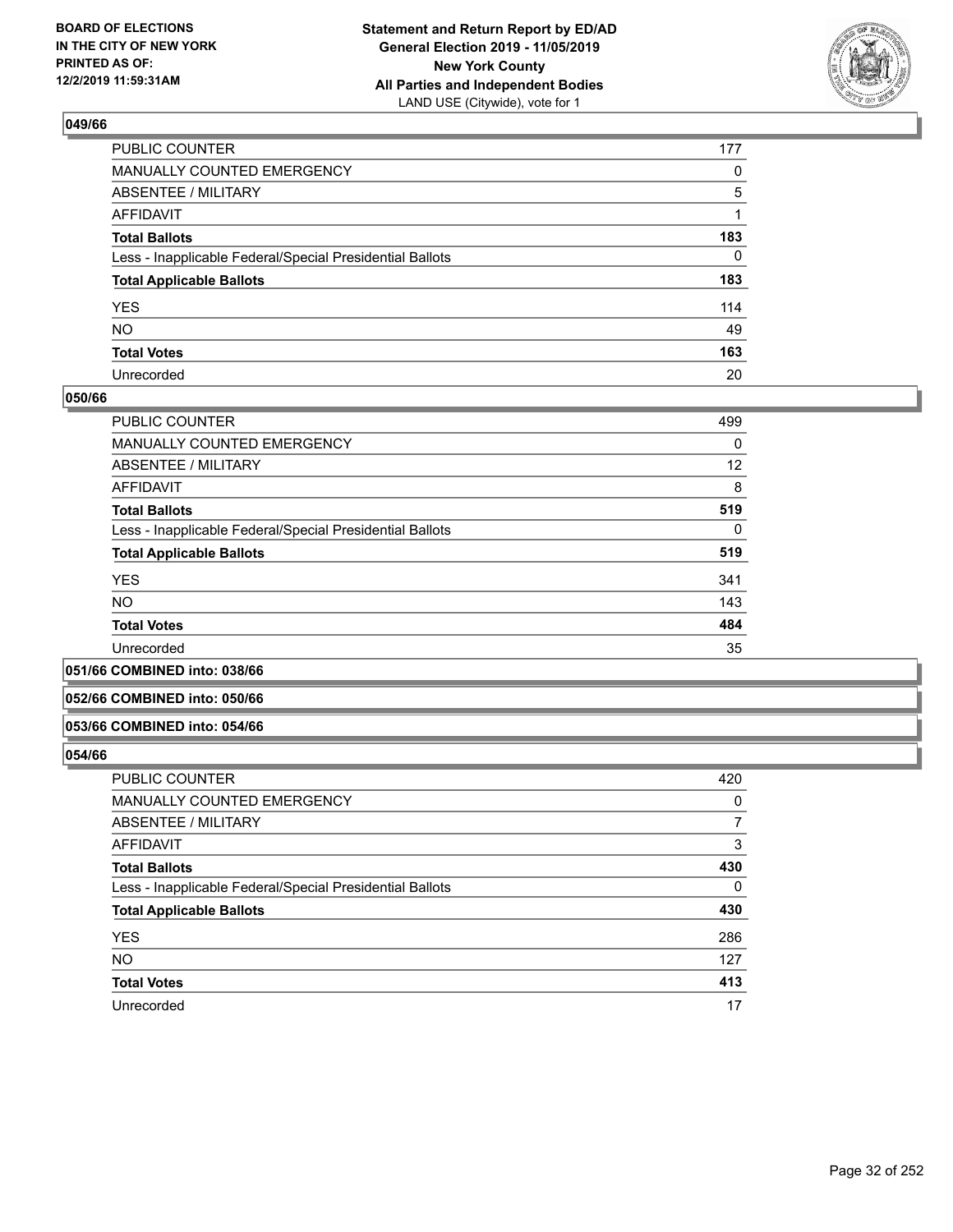

| <b>PUBLIC COUNTER</b>                                    | 315      |
|----------------------------------------------------------|----------|
| <b>MANUALLY COUNTED EMERGENCY</b>                        | 0        |
| <b>ABSENTEE / MILITARY</b>                               | 11       |
| AFFIDAVIT                                                | 2        |
| <b>Total Ballots</b>                                     | 328      |
| Less - Inapplicable Federal/Special Presidential Ballots | $\Omega$ |
| <b>Total Applicable Ballots</b>                          | 328      |
| <b>YES</b>                                               | 229      |
| <b>NO</b>                                                | 85       |
| <b>Total Votes</b>                                       | 314      |
| Unrecorded                                               | 14       |

#### **056/66 COMBINED into: 055/66**

#### **057/66**

| <b>PUBLIC COUNTER</b>                                    | 207            |
|----------------------------------------------------------|----------------|
| MANUALLY COUNTED EMERGENCY                               | 0              |
| ABSENTEE / MILITARY                                      | 3              |
| AFFIDAVIT                                                | $\overline{2}$ |
| <b>Total Ballots</b>                                     | 212            |
| Less - Inapplicable Federal/Special Presidential Ballots | 0              |
| <b>Total Applicable Ballots</b>                          | 212            |
| <b>YES</b>                                               | 134            |
| <b>NO</b>                                                | 62             |
| <b>Total Votes</b>                                       | 196            |
| Unrecorded                                               | 16             |

#### **058/66 COMBINED into: 076/66**

#### **059/66 COMBINED into: 047/66**

#### **060/66 COMBINED into: 061/66**

| <b>PUBLIC COUNTER</b>                                    | 423      |
|----------------------------------------------------------|----------|
| <b>MANUALLY COUNTED EMERGENCY</b>                        | $\Omega$ |
| ABSENTEE / MILITARY                                      | 10       |
| AFFIDAVIT                                                | 2        |
| <b>Total Ballots</b>                                     | 435      |
| Less - Inapplicable Federal/Special Presidential Ballots | $\Omega$ |
| <b>Total Applicable Ballots</b>                          | 435      |
| <b>YES</b>                                               | 284      |
| NO.                                                      | 115      |
| <b>Total Votes</b>                                       | 399      |
| Unrecorded                                               | 36       |
| 062/66 COMBINED into: 063/66                             |          |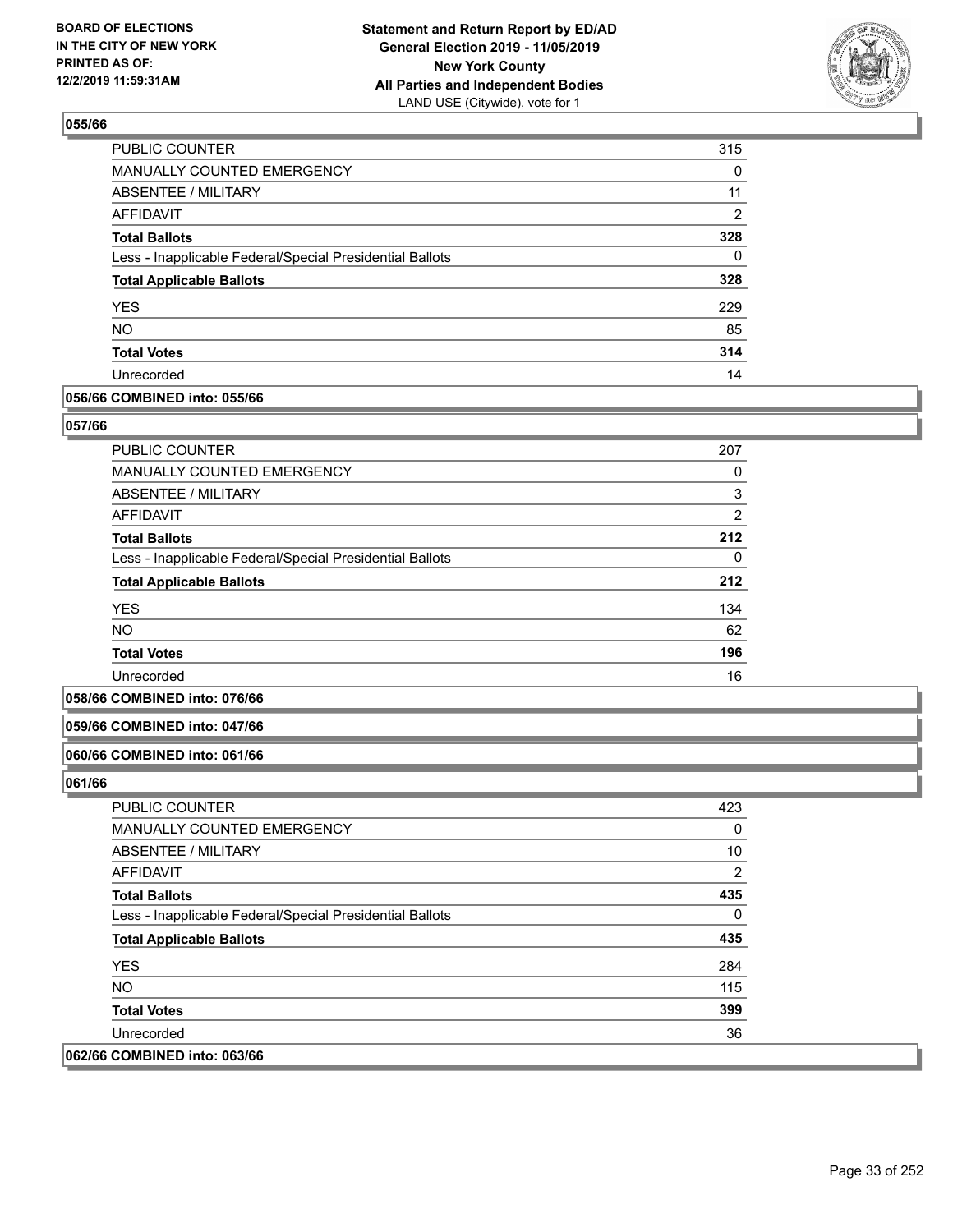

| PUBLIC COUNTER                                           | 331      |
|----------------------------------------------------------|----------|
| MANUALLY COUNTED EMERGENCY                               | 0        |
| ABSENTEE / MILITARY                                      | 6        |
| AFFIDAVIT                                                | 3        |
| <b>Total Ballots</b>                                     | 340      |
| Less - Inapplicable Federal/Special Presidential Ballots | $\Omega$ |
| <b>Total Applicable Ballots</b>                          | 340      |
| <b>YES</b>                                               | 244      |
| <b>NO</b>                                                | 70       |
| <b>Total Votes</b>                                       | 314      |
| Unrecorded                                               | 26       |

#### **064/66 COMBINED into: 085/66**

#### **065/66**

| <b>PUBLIC COUNTER</b>                                    | 145           |
|----------------------------------------------------------|---------------|
| MANUALLY COUNTED EMERGENCY                               | 0             |
| ABSENTEE / MILITARY                                      | 6             |
| AFFIDAVIT                                                | $\mathcal{P}$ |
| <b>Total Ballots</b>                                     | 153           |
| Less - Inapplicable Federal/Special Presidential Ballots | 0             |
| <b>Total Applicable Ballots</b>                          | 153           |
| <b>YES</b>                                               | 106           |
| <b>NO</b>                                                | 44            |
| <b>Total Votes</b>                                       | 150           |
| Unrecorded                                               | 3             |
|                                                          |               |

## **066/66 COMBINED into: 075/66**

| <b>PUBLIC COUNTER</b>                                    | 317      |
|----------------------------------------------------------|----------|
| <b>MANUALLY COUNTED EMERGENCY</b>                        | 0        |
| ABSENTEE / MILITARY                                      | 10       |
| AFFIDAVIT                                                | 1        |
| <b>Total Ballots</b>                                     | 328      |
| Less - Inapplicable Federal/Special Presidential Ballots | $\Omega$ |
| <b>Total Applicable Ballots</b>                          | 328      |
| <b>YES</b>                                               | 225      |
| <b>NO</b>                                                | 85       |
| <b>Total Votes</b>                                       | 310      |
| Unrecorded                                               | 18       |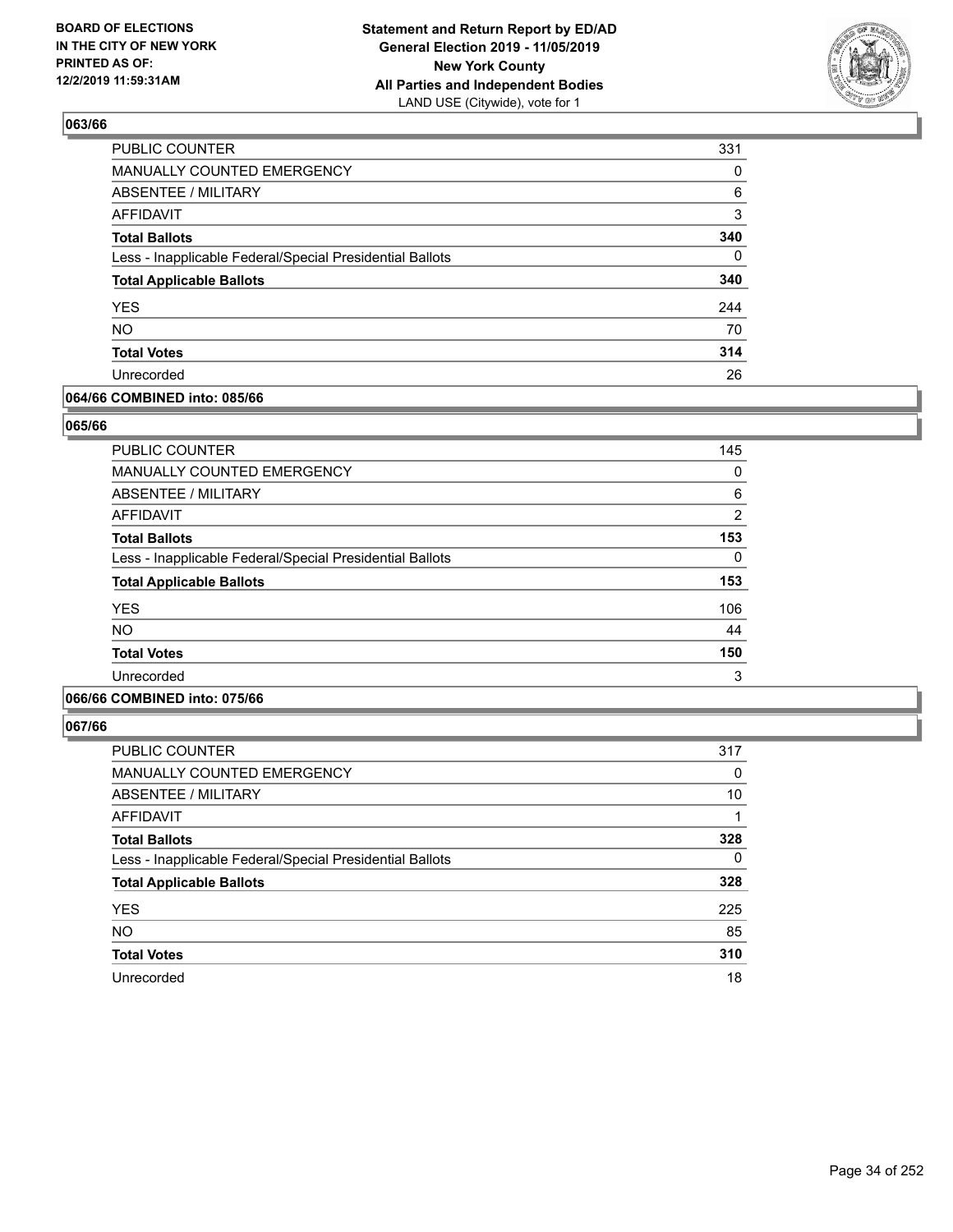

| PUBLIC COUNTER                                           | 177 |
|----------------------------------------------------------|-----|
| MANUALLY COUNTED EMERGENCY                               | 0   |
| ABSENTEE / MILITARY                                      |     |
| AFFIDAVIT                                                |     |
| <b>Total Ballots</b>                                     | 185 |
| Less - Inapplicable Federal/Special Presidential Ballots | 0   |
| <b>Total Applicable Ballots</b>                          | 185 |
| <b>YES</b>                                               | 133 |
| <b>NO</b>                                                | 44  |
| <b>Total Votes</b>                                       | 177 |
| Unrecorded                                               | 8   |

## **069/66 COMBINED into: 067/66**

#### **070/66 COMBINED into: 071/66**

## **071/66**

| <b>PUBLIC COUNTER</b>                                    | 361      |
|----------------------------------------------------------|----------|
| <b>MANUALLY COUNTED EMERGENCY</b>                        | 0        |
| ABSENTEE / MILITARY                                      | 7        |
| AFFIDAVIT                                                | 5        |
| <b>Total Ballots</b>                                     | 373      |
| Less - Inapplicable Federal/Special Presidential Ballots | $\Omega$ |
| <b>Total Applicable Ballots</b>                          | 373      |
| <b>YES</b>                                               | 278      |
| <b>NO</b>                                                | 70       |
| <b>Total Votes</b>                                       | 348      |
| Unrecorded                                               | 25       |

## **072/66 COMBINED into: 073/66**

| <b>PUBLIC COUNTER</b>                                    | 230 |
|----------------------------------------------------------|-----|
| <b>MANUALLY COUNTED EMERGENCY</b>                        | 0   |
| ABSENTEE / MILITARY                                      | 5   |
| AFFIDAVIT                                                | 3   |
| <b>Total Ballots</b>                                     | 238 |
| Less - Inapplicable Federal/Special Presidential Ballots | 0   |
| <b>Total Applicable Ballots</b>                          | 238 |
| <b>YES</b>                                               | 171 |
| NO.                                                      | 48  |
| <b>Total Votes</b>                                       | 219 |
| Unrecorded                                               | 19  |
| 074/66 COMBINED into: 077/66                             |     |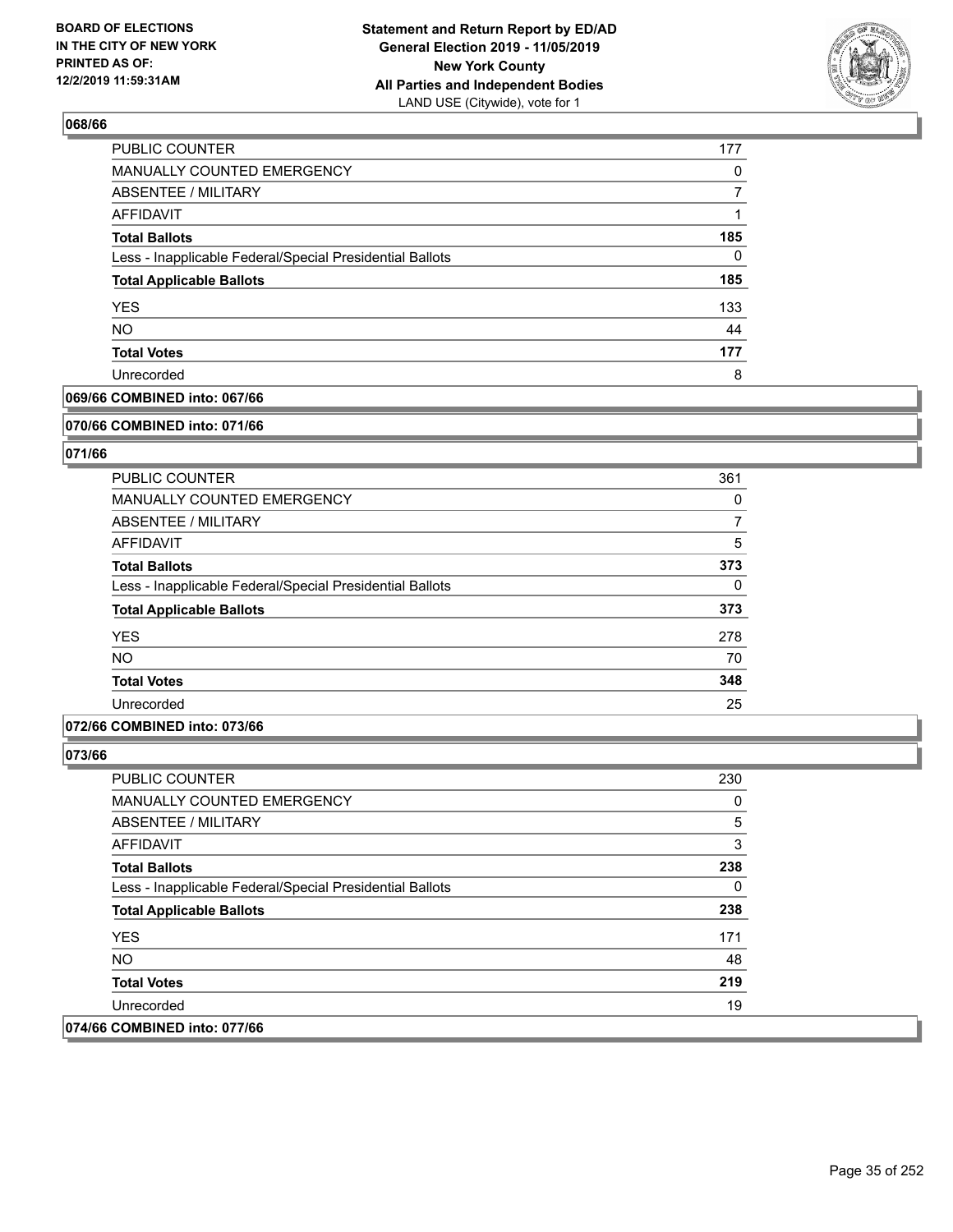

| PUBLIC COUNTER                                           | 317          |
|----------------------------------------------------------|--------------|
| MANUALLY COUNTED EMERGENCY                               | $\mathbf{0}$ |
| ABSENTEE / MILITARY                                      | 9            |
| AFFIDAVIT                                                | 6            |
| Total Ballots                                            | 332          |
| Less - Inapplicable Federal/Special Presidential Ballots | $\mathbf{0}$ |
| <b>Total Applicable Ballots</b>                          | 332          |
| YES                                                      | 250          |
| NO.                                                      | 70           |
| <b>Total Votes</b>                                       | 320          |
| Unrecorded                                               | 12           |

## **076/66**

| <b>PUBLIC COUNTER</b>                                    | 291      |
|----------------------------------------------------------|----------|
| <b>MANUALLY COUNTED EMERGENCY</b>                        | 0        |
| ABSENTEE / MILITARY                                      | 5        |
| AFFIDAVIT                                                | 3        |
| <b>Total Ballots</b>                                     | 299      |
| Less - Inapplicable Federal/Special Presidential Ballots | $\Omega$ |
| <b>Total Applicable Ballots</b>                          | 299      |
| <b>YES</b>                                               | 218      |
| <b>NO</b>                                                | 64       |
| <b>Total Votes</b>                                       | 282      |
| Unrecorded                                               | 17       |

| <b>PUBLIC COUNTER</b>                                    | 411      |
|----------------------------------------------------------|----------|
| <b>MANUALLY COUNTED EMERGENCY</b>                        | 0        |
| ABSENTEE / MILITARY                                      | 5        |
| AFFIDAVIT                                                | 3        |
| <b>Total Ballots</b>                                     | 419      |
| Less - Inapplicable Federal/Special Presidential Ballots | $\Omega$ |
| <b>Total Applicable Ballots</b>                          | 419      |
| <b>YES</b>                                               | 310      |
| NO.                                                      | 84       |
| <b>Total Votes</b>                                       | 394      |
| Unrecorded                                               | 25       |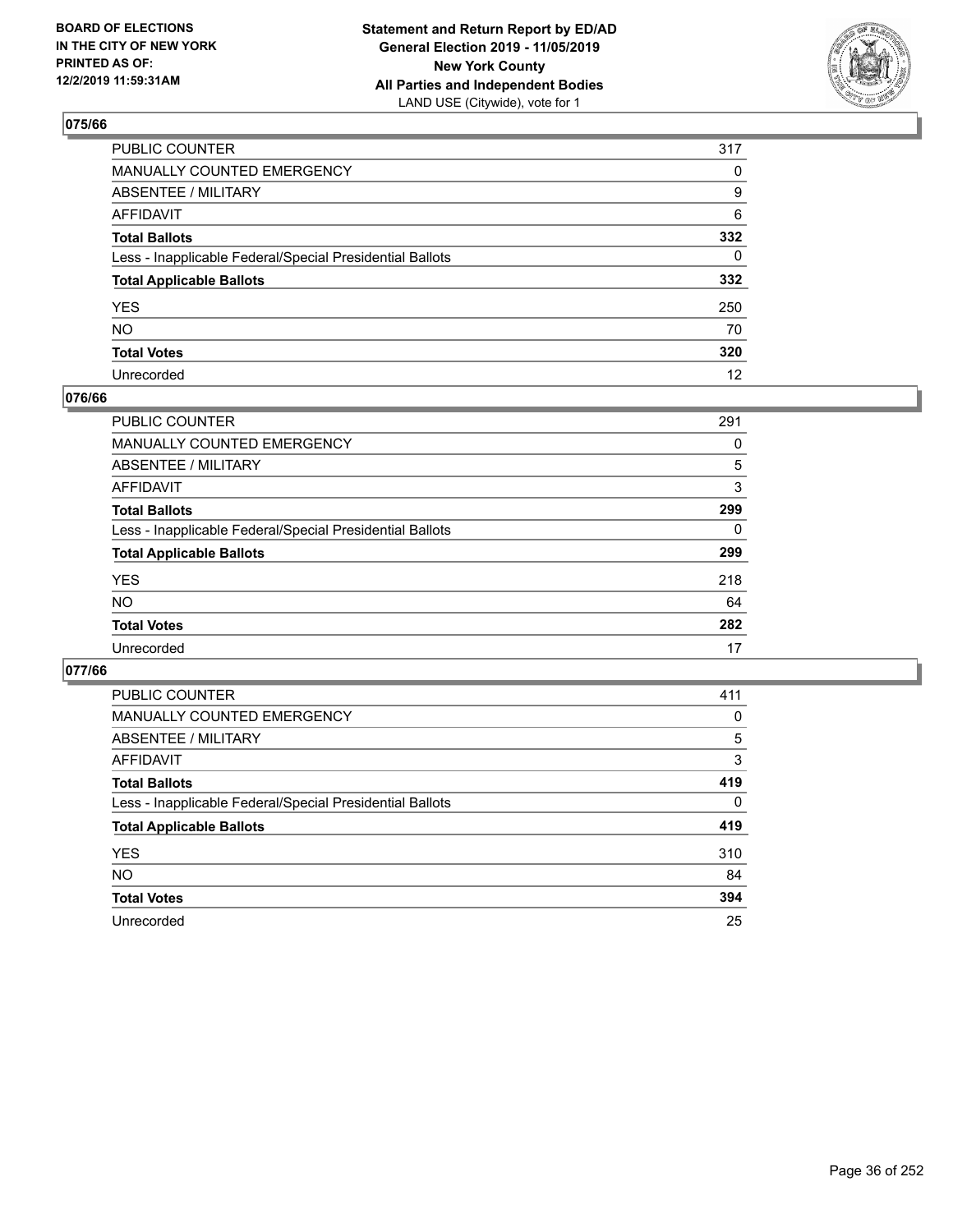

| PUBLIC COUNTER                                           | 424 |
|----------------------------------------------------------|-----|
| MANUALLY COUNTED EMERGENCY                               | 0   |
| ABSENTEE / MILITARY                                      | 15  |
| AFFIDAVIT                                                | 3   |
| Total Ballots                                            | 442 |
| Less - Inapplicable Federal/Special Presidential Ballots | 0   |
| <b>Total Applicable Ballots</b>                          | 442 |
| YES                                                      | 332 |
| NO.                                                      | 93  |
| <b>Total Votes</b>                                       | 425 |
| Unrecorded                                               | 17  |

#### **079/66**

| <b>PUBLIC COUNTER</b>                                    | 400      |
|----------------------------------------------------------|----------|
| <b>MANUALLY COUNTED EMERGENCY</b>                        | 0        |
| ABSENTEE / MILITARY                                      | 2        |
| <b>AFFIDAVIT</b>                                         | 4        |
| <b>Total Ballots</b>                                     | 406      |
| Less - Inapplicable Federal/Special Presidential Ballots | $\Omega$ |
| <b>Total Applicable Ballots</b>                          | 406      |
| <b>YES</b>                                               | 297      |
| <b>NO</b>                                                | 91       |
| <b>Total Votes</b>                                       | 388      |
| Unrecorded                                               | 18       |
|                                                          |          |

#### **080/66 COMBINED into: 081/66**

**081/66** 

| <b>PUBLIC COUNTER</b>                                    | 473 |
|----------------------------------------------------------|-----|
| <b>MANUALLY COUNTED EMERGENCY</b>                        | 0   |
| ABSENTEE / MILITARY                                      |     |
| AFFIDAVIT                                                | 2   |
| <b>Total Ballots</b>                                     | 482 |
| Less - Inapplicable Federal/Special Presidential Ballots | 0   |
| <b>Total Applicable Ballots</b>                          | 482 |
| <b>YES</b>                                               | 376 |
| <b>NO</b>                                                | 80  |
| <b>Total Votes</b>                                       | 456 |
| Unrecorded                                               | 26  |
| 082/66 COMBINED into: 079/66                             |     |

**083/66 COMBINED into: 088/66**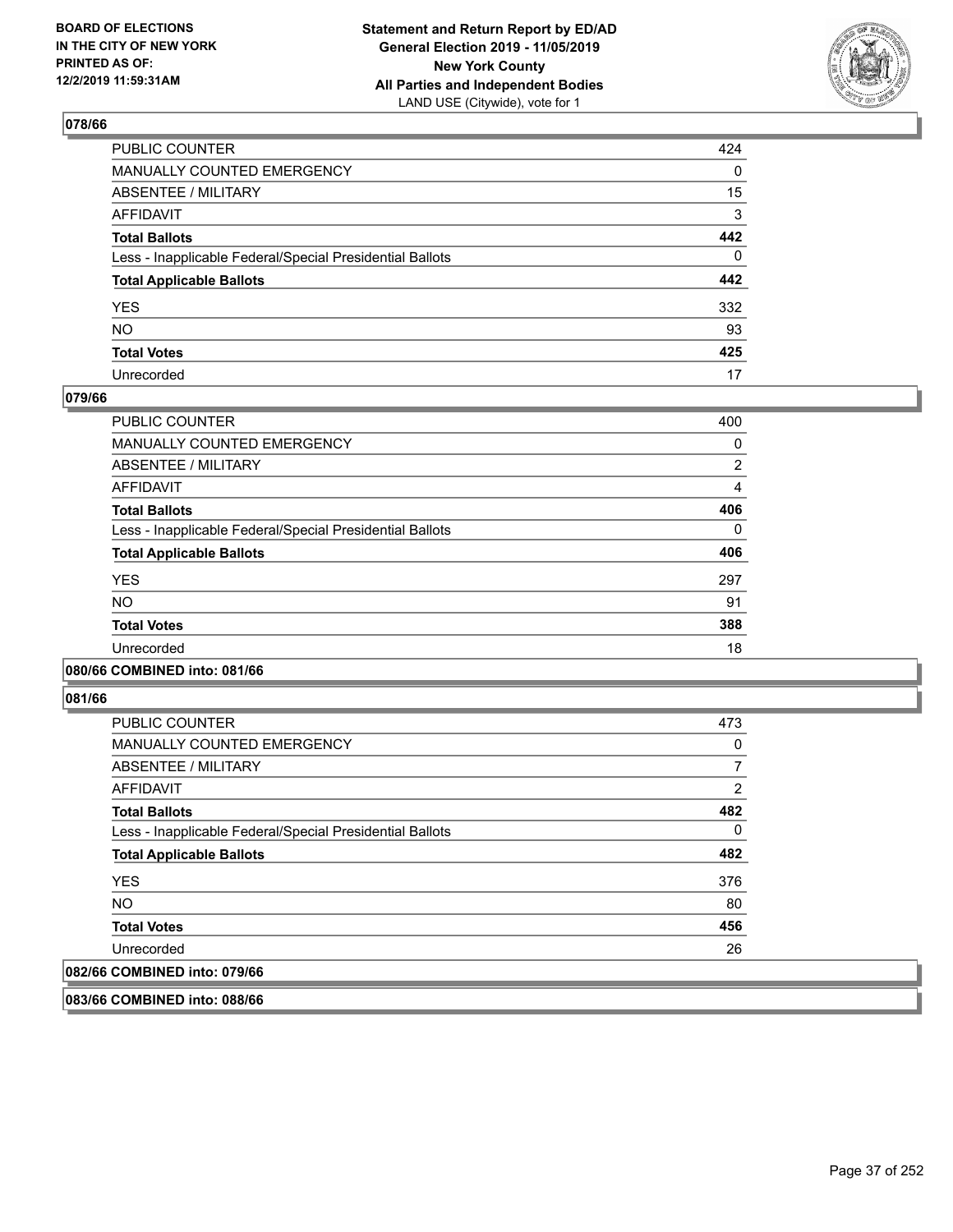

| PUBLIC COUNTER                                           | 439 |
|----------------------------------------------------------|-----|
| MANUALLY COUNTED EMERGENCY                               | 0   |
| ABSENTEE / MILITARY                                      | 14  |
| AFFIDAVIT                                                | 2   |
| Total Ballots                                            | 455 |
| Less - Inapplicable Federal/Special Presidential Ballots | 0   |
| <b>Total Applicable Ballots</b>                          | 455 |
| YES                                                      | 324 |
| NO.                                                      | 114 |
| <b>Total Votes</b>                                       | 438 |
| Unrecorded                                               | 17  |

#### **085/66**

| <b>PUBLIC COUNTER</b>                                    | 381      |
|----------------------------------------------------------|----------|
| <b>MANUALLY COUNTED EMERGENCY</b>                        | 0        |
| ABSENTEE / MILITARY                                      | 10       |
| AFFIDAVIT                                                |          |
| <b>Total Ballots</b>                                     | 392      |
| Less - Inapplicable Federal/Special Presidential Ballots | $\Omega$ |
| <b>Total Applicable Ballots</b>                          | 392      |
| <b>YES</b>                                               | 272      |
| <b>NO</b>                                                | 100      |
| <b>Total Votes</b>                                       | 372      |
| Unrecorded                                               | 20       |

| <b>PUBLIC COUNTER</b>                                    | 210      |
|----------------------------------------------------------|----------|
| <b>MANUALLY COUNTED EMERGENCY</b>                        | 0        |
| ABSENTEE / MILITARY                                      | 4        |
| AFFIDAVIT                                                | 2        |
| <b>Total Ballots</b>                                     | 216      |
| Less - Inapplicable Federal/Special Presidential Ballots | $\Omega$ |
| <b>Total Applicable Ballots</b>                          | 216      |
| <b>YES</b>                                               | 147      |
| <b>NO</b>                                                | 58       |
| <b>Total Votes</b>                                       | 205      |
| Unrecorded                                               | 11       |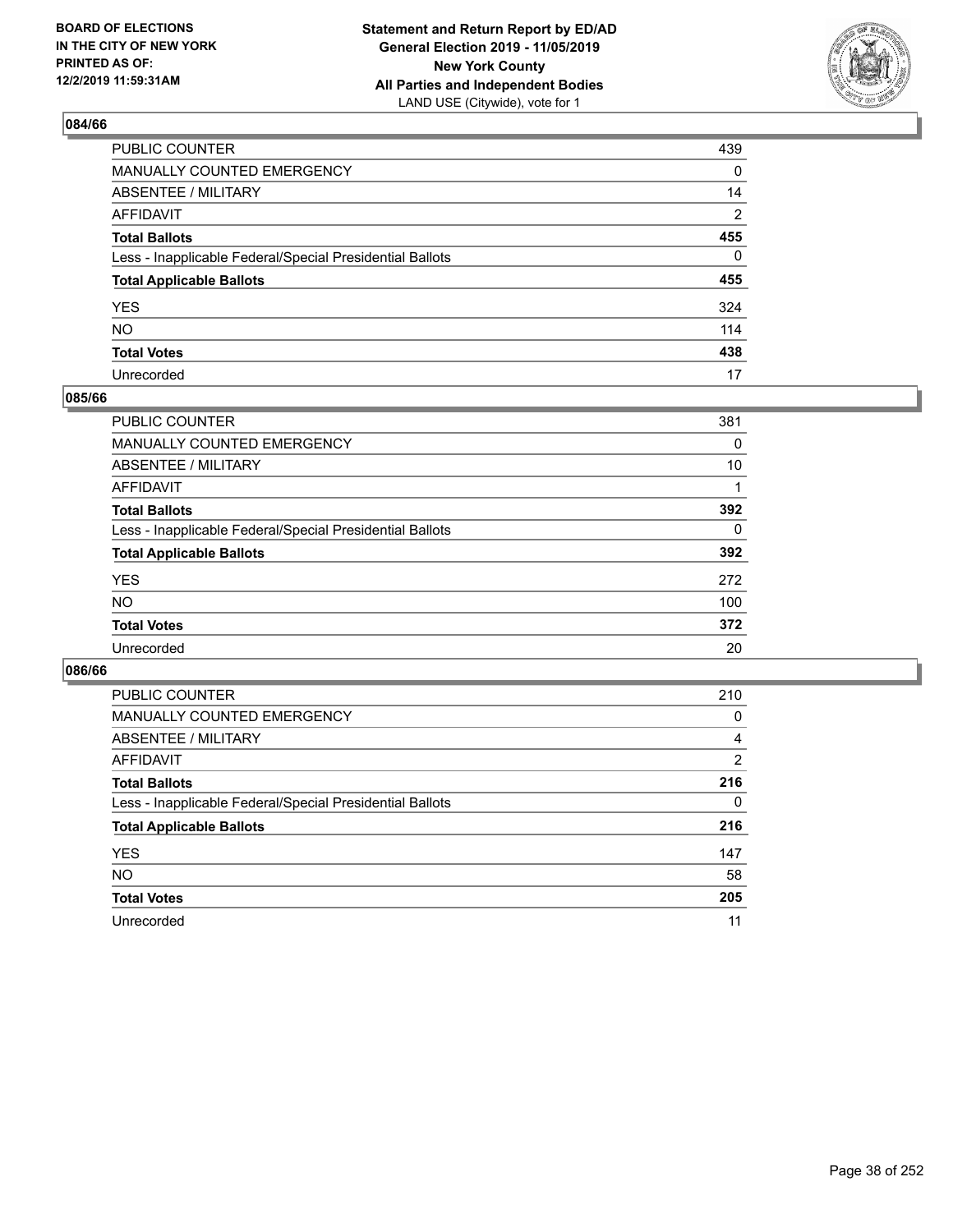

| PUBLIC COUNTER                                           | 251 |
|----------------------------------------------------------|-----|
| MANUALLY COUNTED EMERGENCY                               | 0   |
| ABSENTEE / MILITARY                                      | 15  |
| AFFIDAVIT                                                |     |
| Total Ballots                                            | 267 |
| Less - Inapplicable Federal/Special Presidential Ballots | 0   |
| <b>Total Applicable Ballots</b>                          | 267 |
| YES                                                      | 170 |
| NO.                                                      | 72  |
| <b>Total Votes</b>                                       | 242 |
| Unrecorded                                               | 25  |

#### **088/66**

| PUBLIC COUNTER                                           | 391      |
|----------------------------------------------------------|----------|
| <b>MANUALLY COUNTED EMERGENCY</b>                        | 0        |
| ABSENTEE / MILITARY                                      | 6        |
| <b>AFFIDAVIT</b>                                         | 2        |
| <b>Total Ballots</b>                                     | 399      |
| Less - Inapplicable Federal/Special Presidential Ballots | $\Omega$ |
| <b>Total Applicable Ballots</b>                          | 399      |
| <b>YES</b>                                               | 285      |
| NO.                                                      | 89       |
| <b>Total Votes</b>                                       | 374      |
| Unrecorded                                               | 25       |
|                                                          |          |

#### **089/66 COMBINED into: 084/66**

| <b>PUBLIC COUNTER</b>                                    | 315 |
|----------------------------------------------------------|-----|
| <b>MANUALLY COUNTED EMERGENCY</b>                        | 0   |
| ABSENTEE / MILITARY                                      | 8   |
| <b>AFFIDAVIT</b>                                         |     |
| <b>Total Ballots</b>                                     | 324 |
| Less - Inapplicable Federal/Special Presidential Ballots | 0   |
| <b>Total Applicable Ballots</b>                          | 324 |
| <b>YES</b>                                               | 225 |
| <b>NO</b>                                                | 73  |
| <b>Total Votes</b>                                       | 298 |
| Unrecorded                                               | 26  |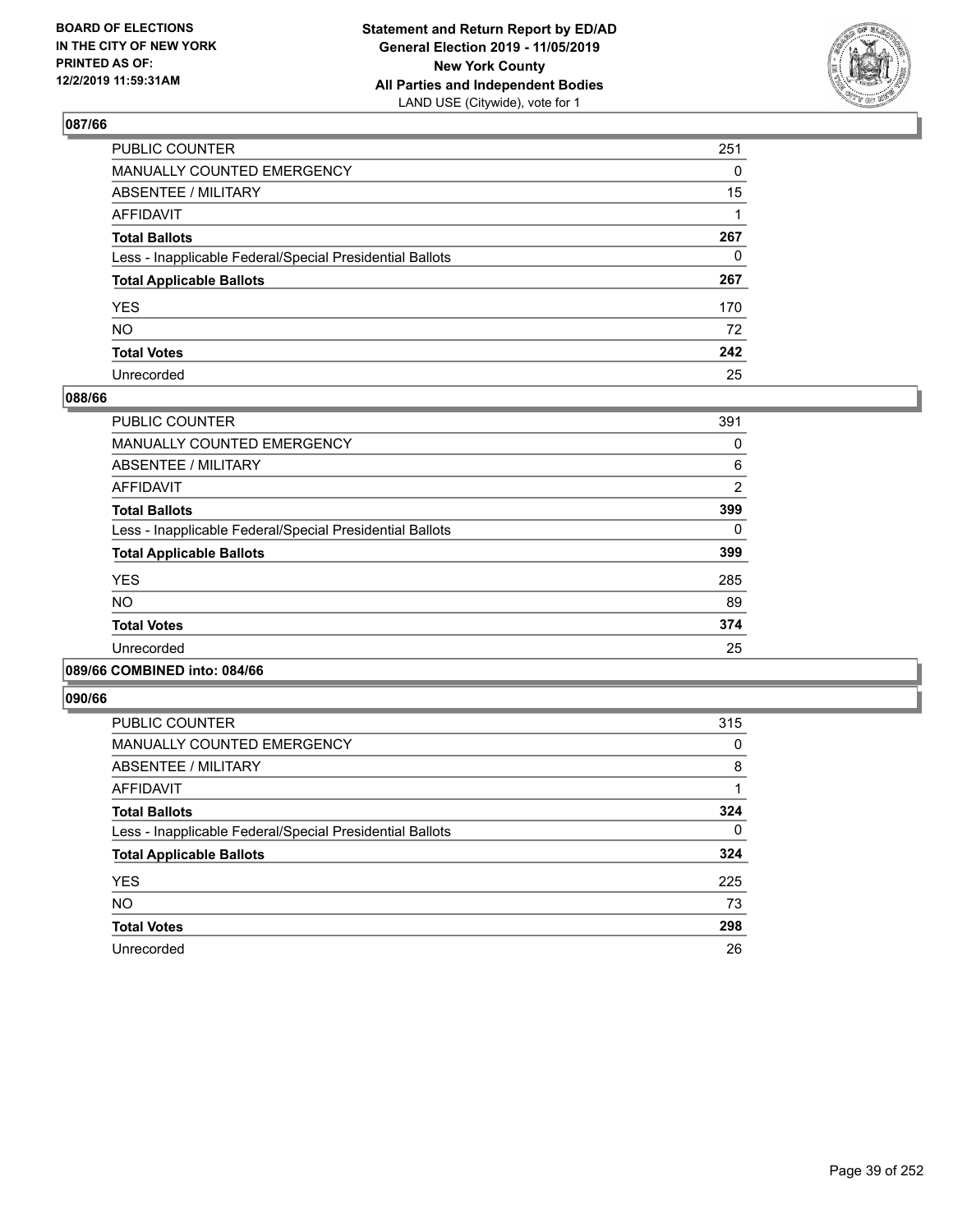

| <b>PUBLIC COUNTER</b>                                    | 225 |
|----------------------------------------------------------|-----|
| <b>MANUALLY COUNTED EMERGENCY</b>                        | 0   |
| <b>ABSENTEE / MILITARY</b>                               | 37  |
| AFFIDAVIT                                                | 2   |
| <b>Total Ballots</b>                                     | 264 |
| Less - Inapplicable Federal/Special Presidential Ballots | 0   |
| <b>Total Applicable Ballots</b>                          | 264 |
| <b>YES</b>                                               | 149 |
| <b>NO</b>                                                | 80  |
| <b>Total Votes</b>                                       | 229 |
| Unrecorded                                               | 35  |

#### **092/66 COMBINED into: 073/66**

**093/66 COMBINED into: 085/66**

**094/66 COMBINED into: 023/66**

**095/66 COMBINED into: 085/66**

**096/66 COMBINED into: 078/66**

**097/66 COMBINED into: 045/66**

#### **098/66**

| <b>PUBLIC COUNTER</b>                                    | 336 |
|----------------------------------------------------------|-----|
| <b>MANUALLY COUNTED EMERGENCY</b>                        | 0   |
| ABSENTEE / MILITARY                                      | 13  |
| AFFIDAVIT                                                | 3   |
| <b>Total Ballots</b>                                     | 352 |
| Less - Inapplicable Federal/Special Presidential Ballots | 0   |
| <b>Total Applicable Ballots</b>                          | 352 |
| <b>YES</b>                                               | 248 |
| <b>NO</b>                                                | 66  |
| <b>Total Votes</b>                                       | 314 |
| Unrecorded                                               | 38  |

## **099/66**

| <b>PUBLIC COUNTER</b>                                    | 142 |
|----------------------------------------------------------|-----|
| <b>MANUALLY COUNTED EMERGENCY</b>                        | 0   |
| ABSENTEE / MILITARY                                      | 3   |
| AFFIDAVIT                                                | 0   |
| <b>Total Ballots</b>                                     | 145 |
| Less - Inapplicable Federal/Special Presidential Ballots | 0   |
| <b>Total Applicable Ballots</b>                          | 145 |
| <b>YES</b>                                               | 95  |
| NO.                                                      | 40  |
| <b>Total Votes</b>                                       | 135 |
| Unrecorded                                               | 10  |
| 100/66 COMBINED into: 065/66                             |     |

**101/66 COMBINED into: 050/66**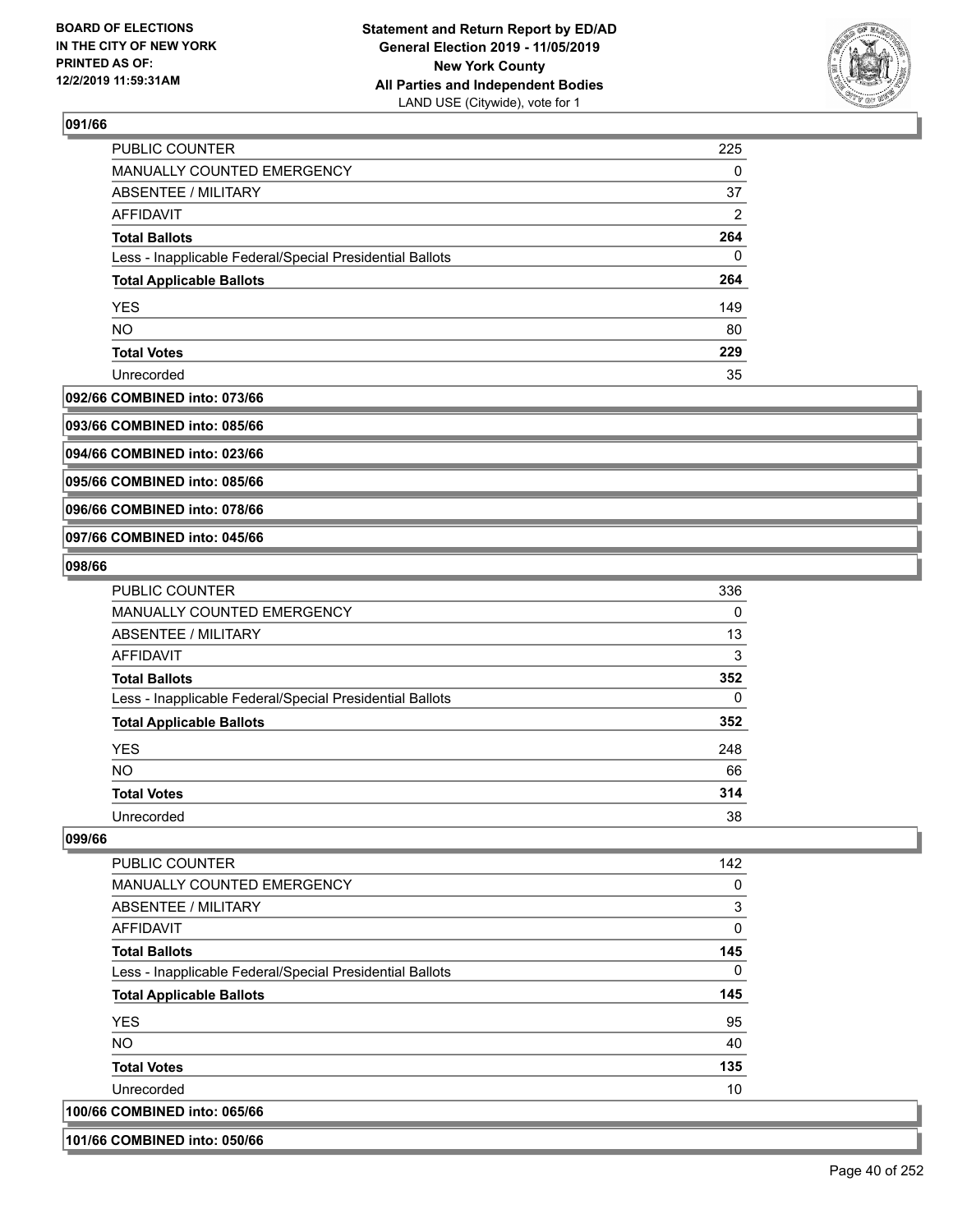

## **102/66 COMBINED into: 048/66**

**103/66 COMBINED into: 036/66**

**104/66 COMBINED into: 023/66**

## **105/66 COMBINED into: 013/66**

| <b>PUBLIC COUNTER</b>                                    | 206 |
|----------------------------------------------------------|-----|
| MANUALLY COUNTED EMERGENCY                               | 0   |
| ABSENTEE / MILITARY                                      | 4   |
| AFFIDAVIT                                                |     |
| <b>Total Ballots</b>                                     | 211 |
| Less - Inapplicable Federal/Special Presidential Ballots | 0   |
| <b>Total Applicable Ballots</b>                          | 211 |
| <b>YES</b>                                               | 161 |
| <b>NO</b>                                                | 40  |
| <b>Total Votes</b>                                       | 201 |
| Unrecorded                                               | 10  |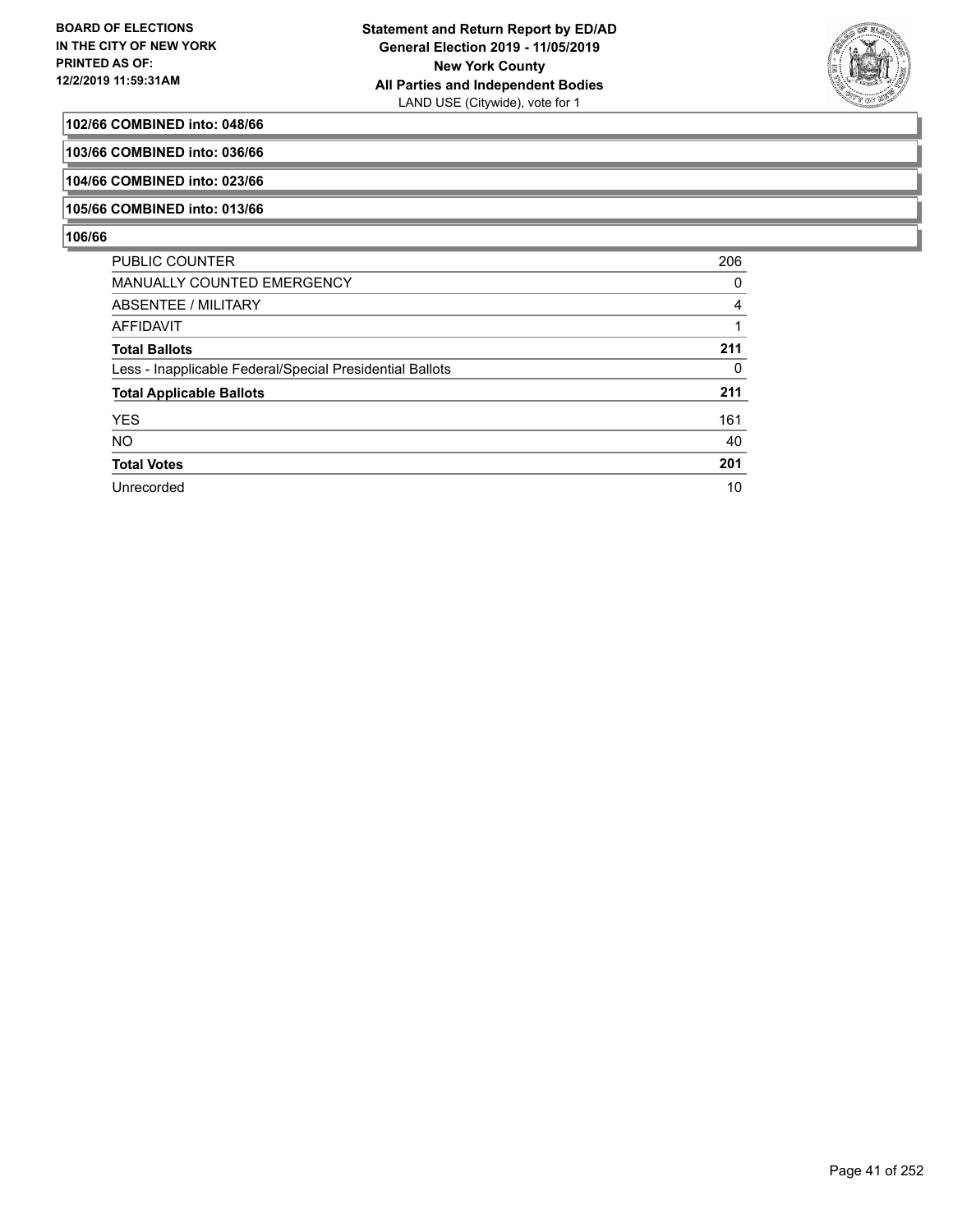

| PUBLIC COUNTER                                           | 288          |
|----------------------------------------------------------|--------------|
| MANUALLY COUNTED EMERGENCY                               | $\Omega$     |
| ABSENTEE / MILITARY                                      | 3            |
| AFFIDAVIT                                                | 5            |
| Total Ballots                                            | 296          |
| Less - Inapplicable Federal/Special Presidential Ballots | $\mathbf{0}$ |
| <b>Total Applicable Ballots</b>                          | 296          |
| YES                                                      | 199          |
| NO.                                                      | 65           |
| <b>Total Votes</b>                                       | 264          |
| Unrecorded                                               | 32           |

## **002/67**

| <b>PUBLIC COUNTER</b>                                    | 303            |
|----------------------------------------------------------|----------------|
| MANUALLY COUNTED EMERGENCY                               | 0              |
| ABSENTEE / MILITARY                                      | 5              |
| AFFIDAVIT                                                | $\overline{2}$ |
| <b>Total Ballots</b>                                     | 310            |
| Less - Inapplicable Federal/Special Presidential Ballots | $\Omega$       |
| <b>Total Applicable Ballots</b>                          | 310            |
| <b>YES</b>                                               | 205            |
| <b>NO</b>                                                | 68             |
| <b>Total Votes</b>                                       | 273            |
| Unrecorded                                               | 37             |
|                                                          |                |

**003/67 COMBINED into: 001/67**

#### **004/67 COMBINED into: 005/67**

| <b>PUBLIC COUNTER</b>                                    | 374      |
|----------------------------------------------------------|----------|
| MANUALLY COUNTED EMERGENCY                               | 0        |
| ABSENTEE / MILITARY                                      | 3        |
| AFFIDAVIT                                                |          |
| <b>Total Ballots</b>                                     | 378      |
| Less - Inapplicable Federal/Special Presidential Ballots | $\Omega$ |
| <b>Total Applicable Ballots</b>                          | 378      |
| <b>YES</b>                                               | 271      |
| <b>NO</b>                                                | 61       |
| <b>Total Votes</b>                                       | 332      |
| Unrecorded                                               | 46       |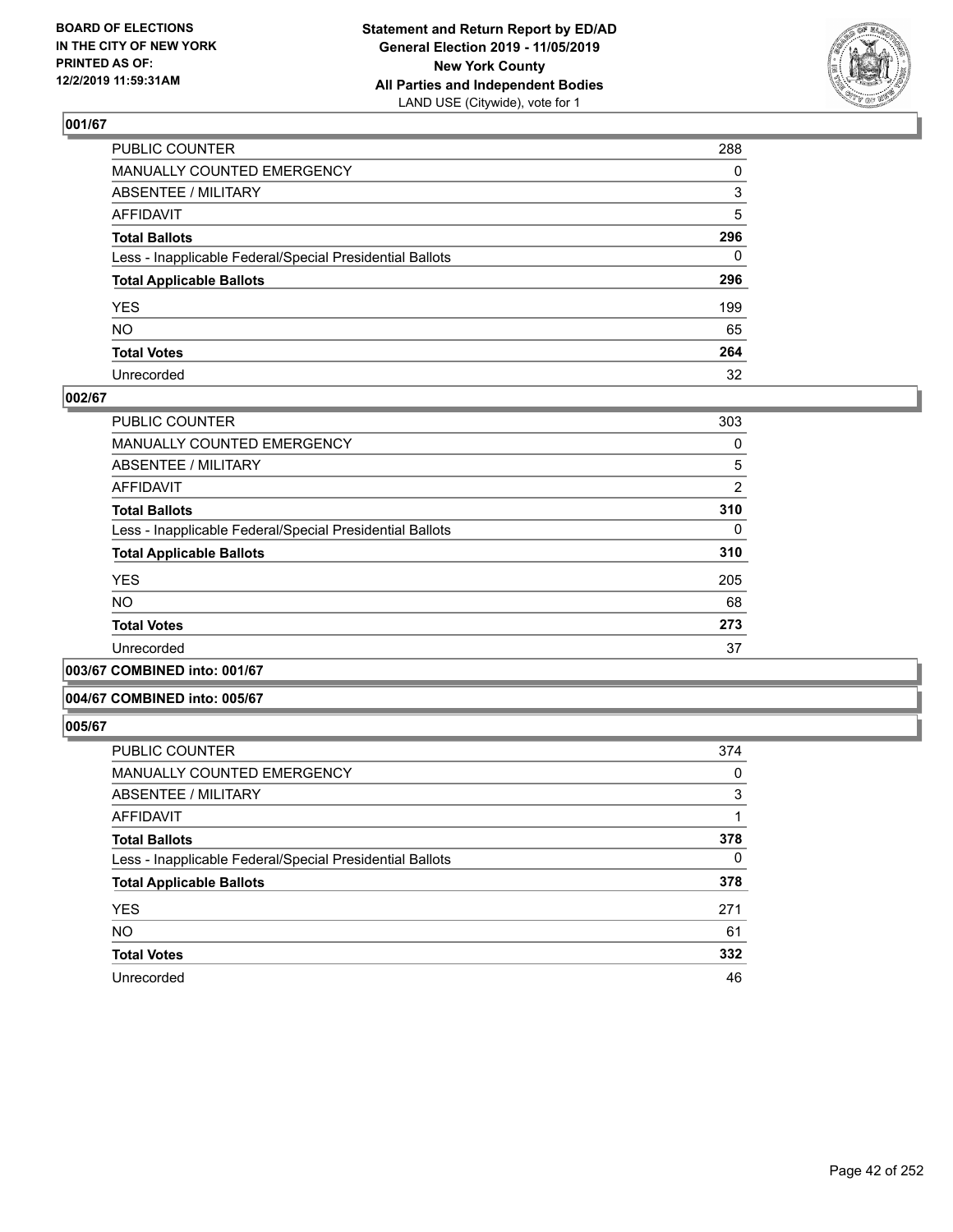

| PUBLIC COUNTER                                           | 295            |
|----------------------------------------------------------|----------------|
| MANUALLY COUNTED EMERGENCY                               | 0              |
| <b>ABSENTEE / MILITARY</b>                               | 9              |
| <b>AFFIDAVIT</b>                                         | $\overline{4}$ |
| <b>Total Ballots</b>                                     | 308            |
| Less - Inapplicable Federal/Special Presidential Ballots | $\mathbf{0}$   |
| <b>Total Applicable Ballots</b>                          | 308            |
| <b>YES</b>                                               | 214            |
| <b>NO</b>                                                | 69             |
| <b>Total Votes</b>                                       | 283            |
| Unrecorded                                               | 25             |

## **007/67 COMBINED into: 008/67**

#### **008/67**

| PUBLIC COUNTER                                           | 320 |
|----------------------------------------------------------|-----|
| <b>MANUALLY COUNTED EMERGENCY</b>                        | 0   |
| ABSENTEE / MILITARY                                      | 12  |
| AFFIDAVIT                                                |     |
| <b>Total Ballots</b>                                     | 333 |
| Less - Inapplicable Federal/Special Presidential Ballots | 0   |
| <b>Total Applicable Ballots</b>                          | 333 |
| <b>YES</b>                                               | 240 |
| <b>NO</b>                                                | 65  |
| <b>Total Votes</b>                                       | 305 |
| Unrecorded                                               | 28  |
|                                                          |     |

# **009/67 COMBINED into: 006/67**

| <b>PUBLIC COUNTER</b>                                    | 294 |
|----------------------------------------------------------|-----|
| <b>MANUALLY COUNTED EMERGENCY</b>                        | 0   |
| <b>ABSENTEE / MILITARY</b>                               | 12  |
| AFFIDAVIT                                                | 6   |
| <b>Total Ballots</b>                                     | 312 |
| Less - Inapplicable Federal/Special Presidential Ballots | 0   |
| <b>Total Applicable Ballots</b>                          | 312 |
| <b>YES</b>                                               | 199 |
| <b>NO</b>                                                | 86  |
| <b>Total Votes</b>                                       | 285 |
| Unrecorded                                               | 27  |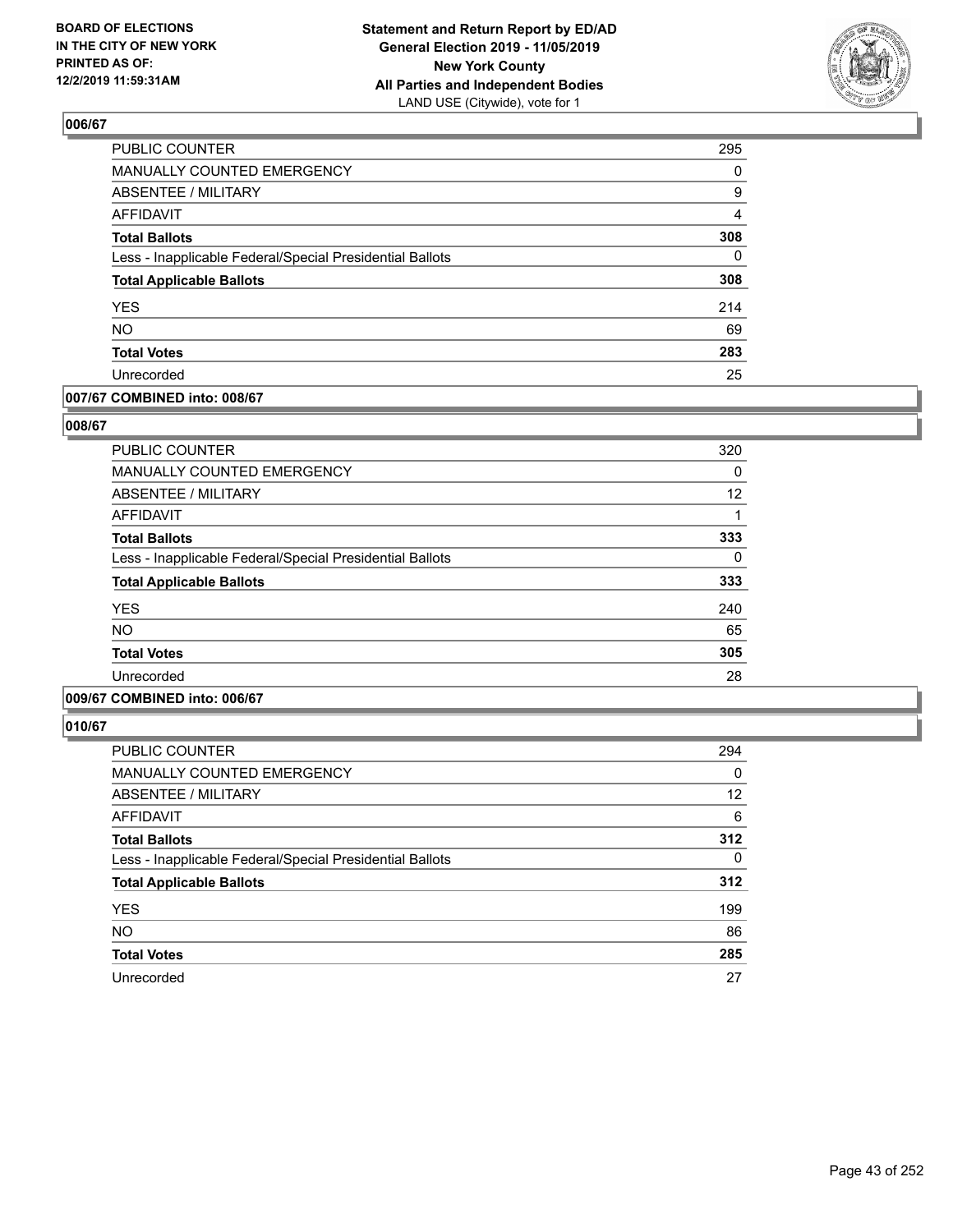

| <b>PUBLIC COUNTER</b>                                    | 264 |
|----------------------------------------------------------|-----|
| <b>MANUALLY COUNTED EMERGENCY</b>                        | 0   |
| ABSENTEE / MILITARY                                      | 8   |
| <b>AFFIDAVIT</b>                                         | 2   |
| <b>Total Ballots</b>                                     | 274 |
| Less - Inapplicable Federal/Special Presidential Ballots | 0   |
| <b>Total Applicable Ballots</b>                          | 274 |
| <b>YES</b>                                               | 184 |
| <b>NO</b>                                                | 65  |
| <b>Total Votes</b>                                       | 249 |
| Unrecorded                                               | 25  |

#### **012/67 COMBINED into: 010/67**

#### **013/67**

| <b>PUBLIC COUNTER</b>                                    | 375      |
|----------------------------------------------------------|----------|
| <b>MANUALLY COUNTED EMERGENCY</b>                        | 0        |
| ABSENTEE / MILITARY                                      | 11       |
| AFFIDAVIT                                                | 3        |
| <b>Total Ballots</b>                                     | 389      |
| Less - Inapplicable Federal/Special Presidential Ballots | $\Omega$ |
| <b>Total Applicable Ballots</b>                          | 389      |
| <b>YES</b>                                               | 257      |
| <b>NO</b>                                                | 106      |
| <b>Total Votes</b>                                       | 363      |
| Unrecorded                                               | 26       |

## **014/67**

| <b>PUBLIC COUNTER</b>                                    | 335            |
|----------------------------------------------------------|----------------|
| <b>MANUALLY COUNTED EMERGENCY</b>                        | 0              |
| ABSENTEE / MILITARY                                      | 12             |
| AFFIDAVIT                                                | $\overline{2}$ |
| <b>Total Ballots</b>                                     | 349            |
| Less - Inapplicable Federal/Special Presidential Ballots | 0              |
| <b>Total Applicable Ballots</b>                          | 349            |
| <b>YES</b>                                               | 245            |
| <b>NO</b>                                                | 82             |
| <b>Total Votes</b>                                       | 327            |
| Unrecorded                                               | 22             |
| 015/67 COMBINED into: 013/67                             |                |

#### **016/67 COMBINED into: 014/67**

**017/67 COMBINED into: 011/67**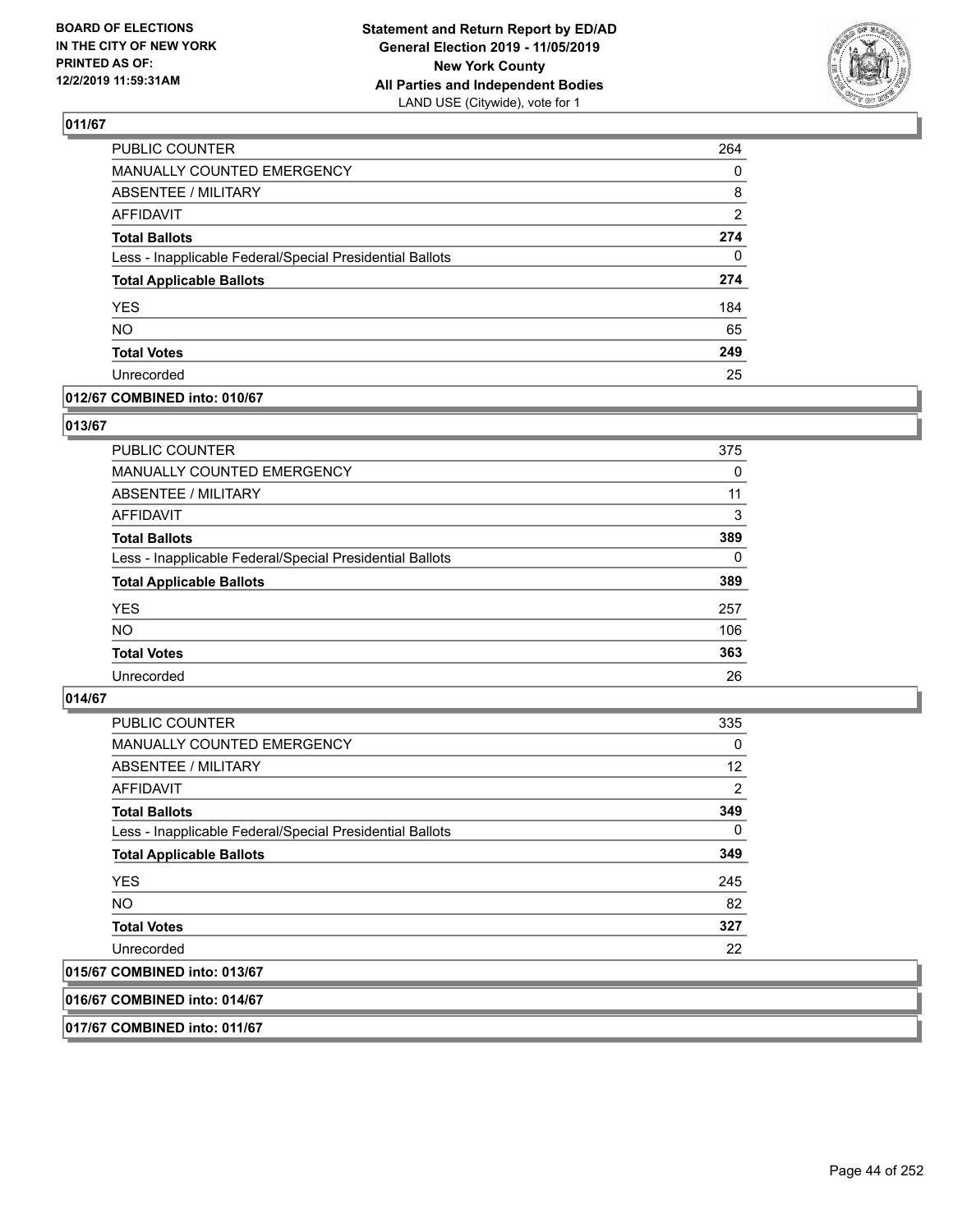

| PUBLIC COUNTER                                           | 277 |
|----------------------------------------------------------|-----|
| MANUALLY COUNTED EMERGENCY                               | 0   |
| ABSENTEE / MILITARY                                      | 2   |
| AFFIDAVIT                                                |     |
| Total Ballots                                            | 280 |
| Less - Inapplicable Federal/Special Presidential Ballots | 0   |
| <b>Total Applicable Ballots</b>                          | 280 |
| YES                                                      | 201 |
| NO.                                                      | 59  |
| <b>Total Votes</b>                                       | 260 |
| Unrecorded                                               | 20  |

## **019/67**

| <b>PUBLIC COUNTER</b>                                    | 188      |
|----------------------------------------------------------|----------|
| MANUALLY COUNTED EMERGENCY                               | $\Omega$ |
| ABSENTEE / MILITARY                                      | 5        |
| AFFIDAVIT                                                |          |
| <b>Total Ballots</b>                                     | 194      |
| Less - Inapplicable Federal/Special Presidential Ballots | $\Omega$ |
| <b>Total Applicable Ballots</b>                          | 194      |
| <b>YES</b>                                               | 111      |
| <b>NO</b>                                                | 28       |
| <b>Total Votes</b>                                       | 139      |
| Unrecorded                                               | 55       |

#### **020/67**

| <b>PUBLIC COUNTER</b>                                    | 201 |
|----------------------------------------------------------|-----|
| <b>MANUALLY COUNTED EMERGENCY</b>                        | 0   |
| ABSENTEE / MILITARY                                      | 5   |
| AFFIDAVIT                                                | 6   |
| <b>Total Ballots</b>                                     | 212 |
| Less - Inapplicable Federal/Special Presidential Ballots | 0   |
| <b>Total Applicable Ballots</b>                          | 212 |
| <b>YES</b>                                               | 143 |
| NO.                                                      | 44  |
| <b>Total Votes</b>                                       | 187 |
| Unrecorded                                               | 25  |
| 021/67 COMBINED into: 018/67                             |     |

**022/67 COMBINED into: 023/67**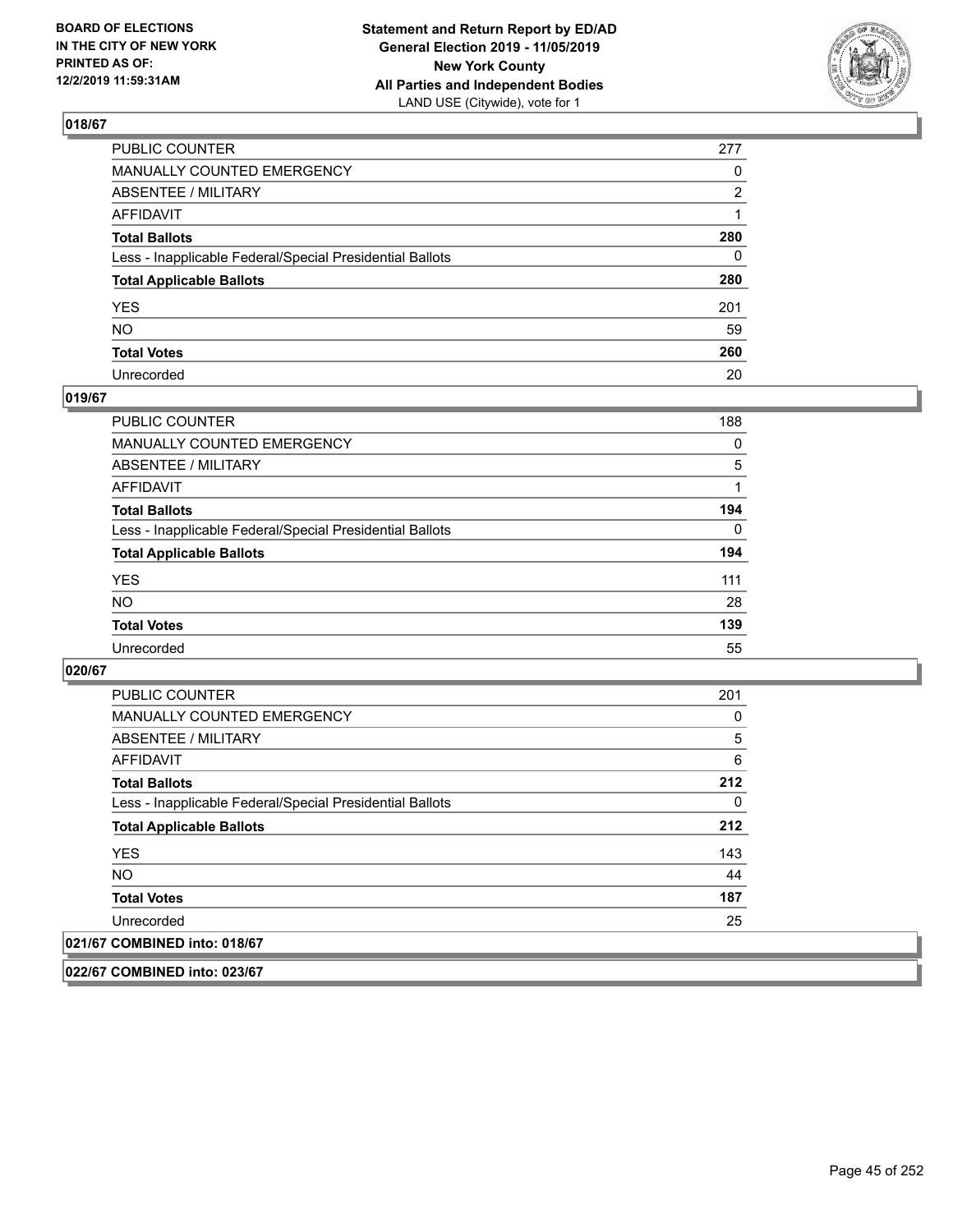

| PUBLIC COUNTER                                           | 274          |
|----------------------------------------------------------|--------------|
| MANUALLY COUNTED EMERGENCY                               | $\Omega$     |
| ABSENTEE / MILITARY                                      | 11           |
| AFFIDAVIT                                                |              |
| Total Ballots                                            | 286          |
| Less - Inapplicable Federal/Special Presidential Ballots | $\mathbf{0}$ |
| <b>Total Applicable Ballots</b>                          | 286          |
| YES                                                      | 186          |
| NO.                                                      | 75           |
| <b>Total Votes</b>                                       | 261          |
| Unrecorded                                               | 25           |

#### **024/67**

| PUBLIC COUNTER                                           | 147 |
|----------------------------------------------------------|-----|
| <b>MANUALLY COUNTED EMERGENCY</b>                        | 0   |
| ABSENTEE / MILITARY                                      | 4   |
| AFFIDAVIT                                                | 0   |
| <b>Total Ballots</b>                                     | 151 |
| Less - Inapplicable Federal/Special Presidential Ballots | 0   |
| <b>Total Applicable Ballots</b>                          | 151 |
| <b>YES</b>                                               | 104 |
| <b>NO</b>                                                | 36  |
| <b>Total Votes</b>                                       | 140 |
| Unrecorded                                               | 11  |

| <b>PUBLIC COUNTER</b>                                    | 209 |
|----------------------------------------------------------|-----|
| <b>MANUALLY COUNTED EMERGENCY</b>                        | 0   |
| ABSENTEE / MILITARY                                      | 2   |
| AFFIDAVIT                                                | 5   |
| <b>Total Ballots</b>                                     | 216 |
| Less - Inapplicable Federal/Special Presidential Ballots | 0   |
| <b>Total Applicable Ballots</b>                          | 216 |
| <b>YES</b>                                               | 145 |
| NO.                                                      | 25  |
| <b>Total Votes</b>                                       | 170 |
| Unrecorded                                               | 46  |
| 026/67 COMBINED into: 025/67                             |     |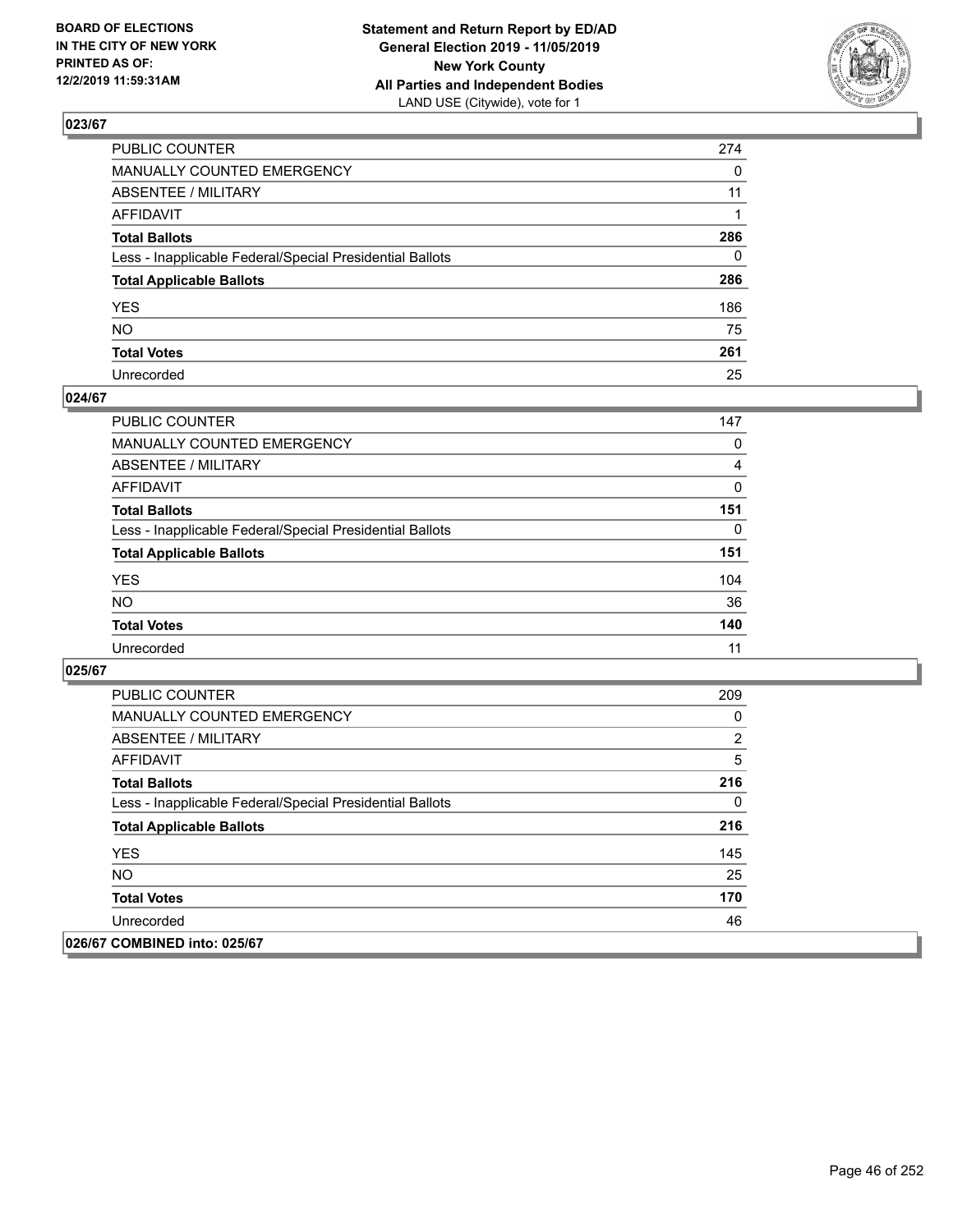

| PUBLIC COUNTER                                           | 323         |
|----------------------------------------------------------|-------------|
| MANUALLY COUNTED EMERGENCY                               | $\Omega$    |
| ABSENTEE / MILITARY                                      | 11          |
| AFFIDAVIT                                                | $\mathbf 0$ |
| Total Ballots                                            | 334         |
| Less - Inapplicable Federal/Special Presidential Ballots | $\Omega$    |
| <b>Total Applicable Ballots</b>                          | 334         |
| YES                                                      | 205         |
| NO.                                                      | 63          |
| <b>Total Votes</b>                                       | 268         |
| Unrecorded                                               | 66          |

#### **028/67**

| <b>PUBLIC COUNTER</b>                                    | 173      |
|----------------------------------------------------------|----------|
| <b>MANUALLY COUNTED EMERGENCY</b>                        | 0        |
| ABSENTEE / MILITARY                                      | 6        |
| AFFIDAVIT                                                | 5        |
| <b>Total Ballots</b>                                     | 184      |
| Less - Inapplicable Federal/Special Presidential Ballots | $\Omega$ |
| <b>Total Applicable Ballots</b>                          | 184      |
| <b>YES</b>                                               | 125      |
| <b>NO</b>                                                | 40       |
| <b>Total Votes</b>                                       | 165      |
| Unrecorded                                               | 19       |

| <b>PUBLIC COUNTER</b>                                    | 126 |
|----------------------------------------------------------|-----|
| MANUALLY COUNTED EMERGENCY                               | 0   |
| ABSENTEE / MILITARY                                      |     |
| AFFIDAVIT                                                |     |
| <b>Total Ballots</b>                                     | 128 |
| Less - Inapplicable Federal/Special Presidential Ballots | 0   |
| <b>Total Applicable Ballots</b>                          | 128 |
| <b>YES</b>                                               | 67  |
| <b>NO</b>                                                | 47  |
| <b>Total Votes</b>                                       | 114 |
| Unrecorded                                               | 14  |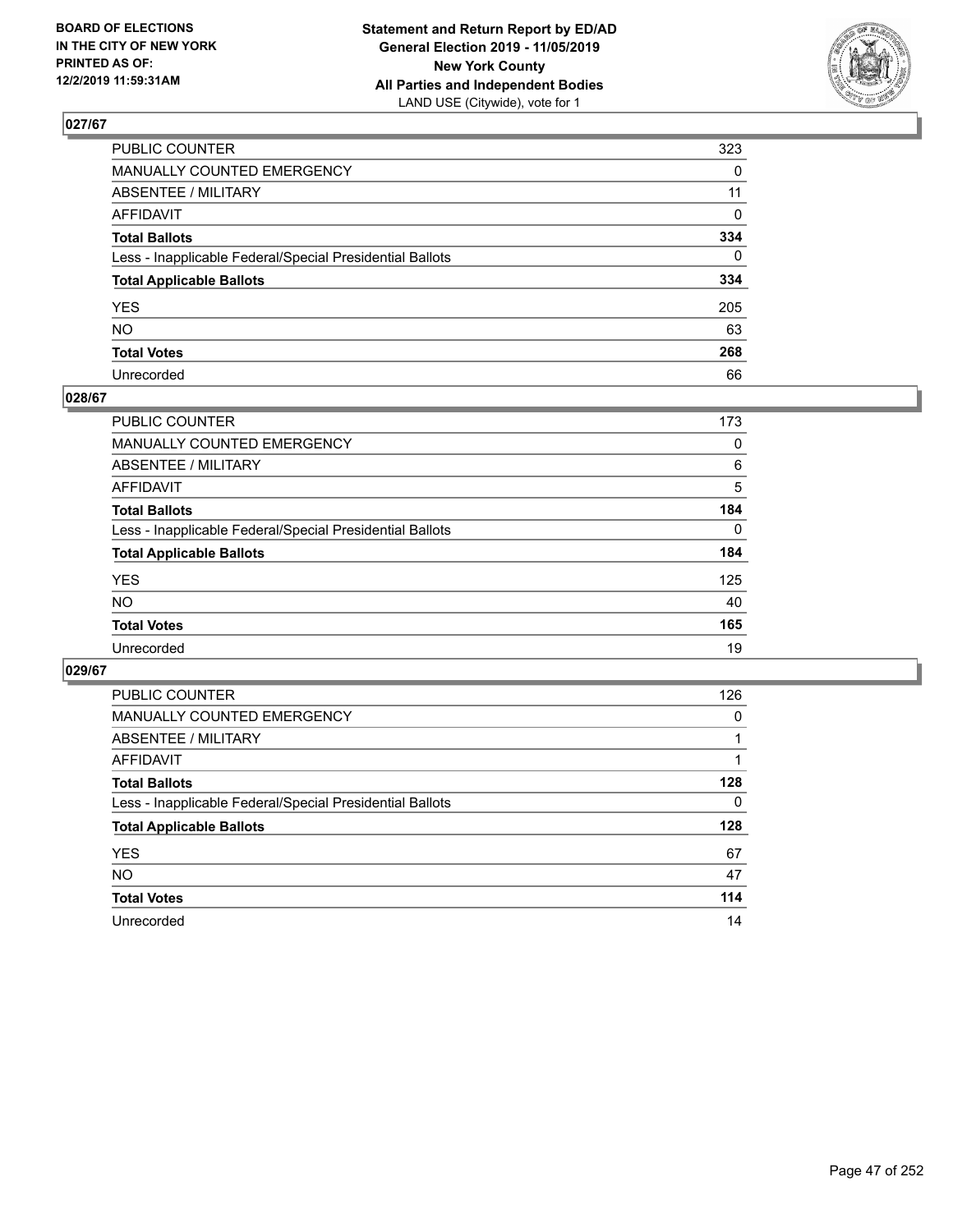

| PUBLIC COUNTER                                           | 134          |
|----------------------------------------------------------|--------------|
| MANUALLY COUNTED EMERGENCY                               | $\mathbf{0}$ |
| ABSENTEE / MILITARY                                      | 2            |
| AFFIDAVIT                                                |              |
| Total Ballots                                            | 137          |
| Less - Inapplicable Federal/Special Presidential Ballots | $\mathbf{0}$ |
| <b>Total Applicable Ballots</b>                          | 137          |
| YES                                                      | 82           |
| NO.                                                      | 44           |
| <b>Total Votes</b>                                       | 126          |
| Unrecorded                                               | 11           |

## **031/67**

| <b>PUBLIC COUNTER</b>                                    | 356      |
|----------------------------------------------------------|----------|
| <b>MANUALLY COUNTED EMERGENCY</b>                        | 0        |
| ABSENTEE / MILITARY                                      |          |
| AFFIDAVIT                                                | 5        |
| <b>Total Ballots</b>                                     | 362      |
| Less - Inapplicable Federal/Special Presidential Ballots | $\Omega$ |
| <b>Total Applicable Ballots</b>                          | 362      |
| <b>YES</b>                                               | 236      |
| <b>NO</b>                                                | 105      |
| <b>Total Votes</b>                                       | 341      |
| Unrecorded                                               | 21       |

| <b>PUBLIC COUNTER</b>                                    | 250      |
|----------------------------------------------------------|----------|
| MANUALLY COUNTED EMERGENCY                               | 0        |
| ABSENTEE / MILITARY                                      | 4        |
| AFFIDAVIT                                                | $\Omega$ |
| <b>Total Ballots</b>                                     | 254      |
| Less - Inapplicable Federal/Special Presidential Ballots | $\Omega$ |
| <b>Total Applicable Ballots</b>                          | 254      |
| <b>YES</b>                                               | 157      |
| <b>NO</b>                                                | 80       |
| <b>Total Votes</b>                                       | 237      |
| Unrecorded                                               | 17       |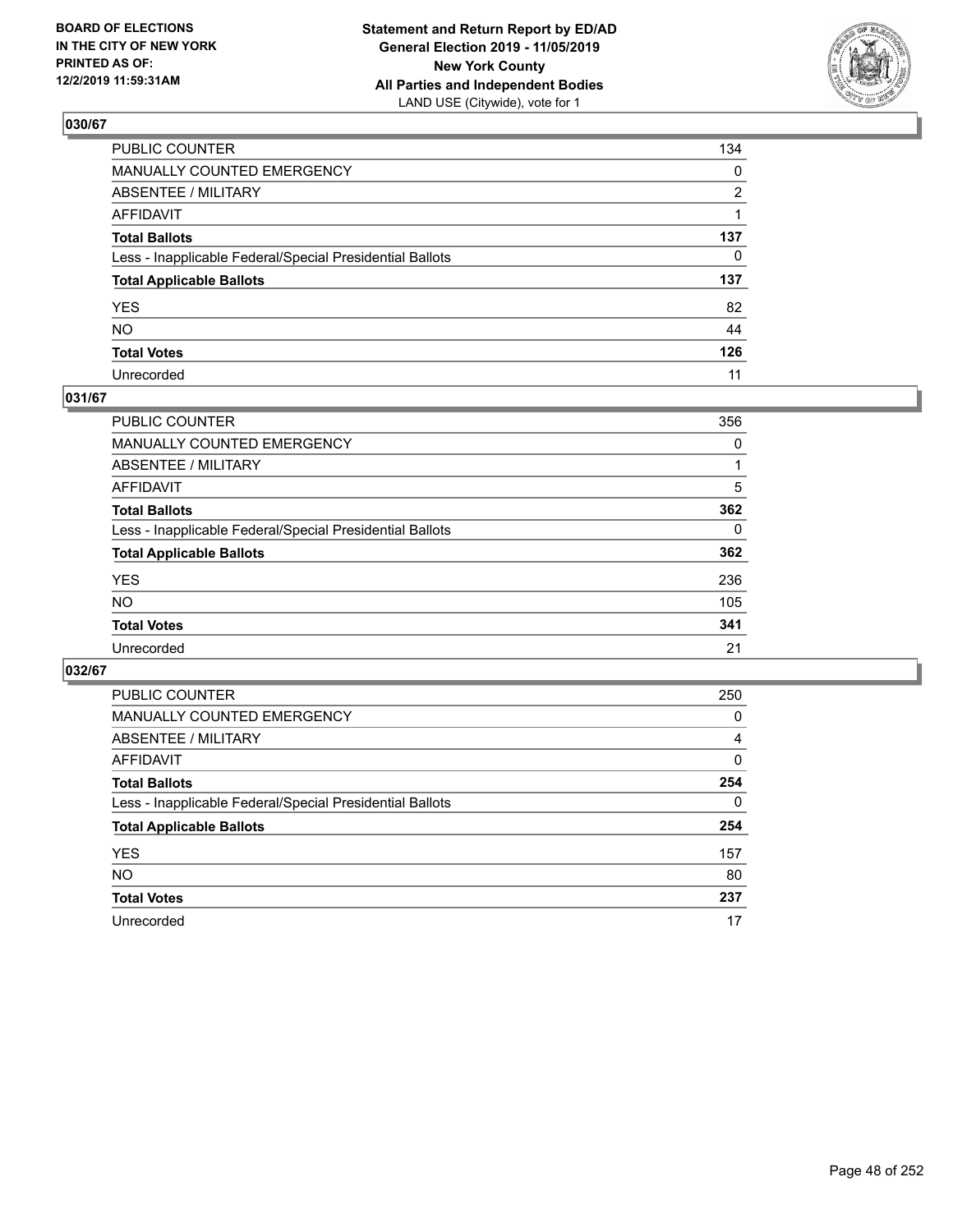

| PUBLIC COUNTER                                           | 265            |
|----------------------------------------------------------|----------------|
| MANUALLY COUNTED EMERGENCY                               | $\Omega$       |
| ABSENTEE / MILITARY                                      | 6              |
| AFFIDAVIT                                                | $\overline{2}$ |
| Total Ballots                                            | 273            |
| Less - Inapplicable Federal/Special Presidential Ballots | $\mathbf{0}$   |
| <b>Total Applicable Ballots</b>                          | 273            |
| YES                                                      | 191            |
| NO.                                                      | 67             |
| <b>Total Votes</b>                                       | 258            |
| Unrecorded                                               | 15             |

## **034/67**

| <b>PUBLIC COUNTER</b>                                    | 228 |
|----------------------------------------------------------|-----|
| MANUALLY COUNTED EMERGENCY                               | 0   |
| ABSENTEE / MILITARY                                      | 7   |
| AFFIDAVIT                                                | 4   |
| <b>Total Ballots</b>                                     | 239 |
| Less - Inapplicable Federal/Special Presidential Ballots | 0   |
| <b>Total Applicable Ballots</b>                          | 239 |
| <b>YES</b>                                               | 156 |
| <b>NO</b>                                                | 69  |
| <b>Total Votes</b>                                       | 225 |
| Unrecorded                                               | 14  |
|                                                          |     |

**035/67 COMBINED into: 034/67**

#### **036/67 COMBINED into: 033/67**

| <b>PUBLIC COUNTER</b>                                    | 202            |
|----------------------------------------------------------|----------------|
| <b>MANUALLY COUNTED EMERGENCY</b>                        | 0              |
| ABSENTEE / MILITARY                                      | 3              |
| <b>AFFIDAVIT</b>                                         | $\overline{2}$ |
| <b>Total Ballots</b>                                     | 207            |
| Less - Inapplicable Federal/Special Presidential Ballots | 0              |
| <b>Total Applicable Ballots</b>                          | 207            |
| <b>YES</b>                                               | 151            |
| <b>NO</b>                                                | 41             |
| <b>Total Votes</b>                                       | 192            |
| Unrecorded                                               | 15             |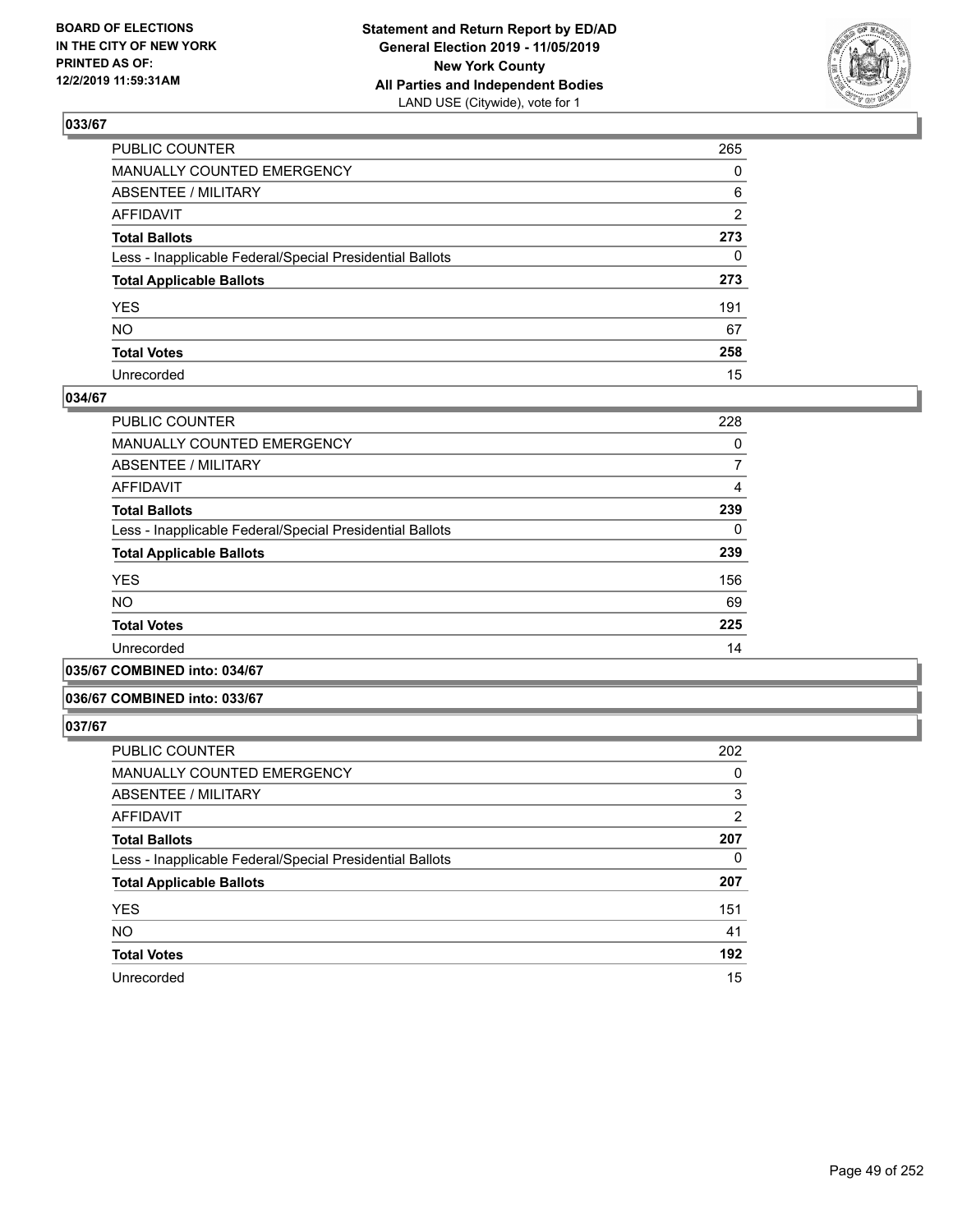

| PUBLIC COUNTER                                           | 272            |
|----------------------------------------------------------|----------------|
| MANUALLY COUNTED EMERGENCY                               | 0              |
| ABSENTEE / MILITARY                                      | 8              |
| AFFIDAVIT                                                | $\overline{2}$ |
| <b>Total Ballots</b>                                     | 282            |
| Less - Inapplicable Federal/Special Presidential Ballots | 0              |
| <b>Total Applicable Ballots</b>                          | 282            |
| <b>YES</b>                                               | 183            |
| <b>NO</b>                                                | 86             |
| <b>Total Votes</b>                                       | 269            |
| Unrecorded                                               | 13             |

## **039/67 COMBINED into: 038/67**

#### **040/67 COMBINED into: 041/67**

## **041/67**

| <b>PUBLIC COUNTER</b>                                    | 377      |
|----------------------------------------------------------|----------|
| MANUALLY COUNTED EMERGENCY                               | 0        |
| ABSENTEE / MILITARY                                      | 6        |
| AFFIDAVIT                                                | 6        |
| <b>Total Ballots</b>                                     | 389      |
| Less - Inapplicable Federal/Special Presidential Ballots | $\Omega$ |
| <b>Total Applicable Ballots</b>                          | 389      |
| <b>YES</b>                                               | 260      |
| NO.                                                      | 101      |
| <b>Total Votes</b>                                       | 361      |
| Unrecorded                                               | 28       |

| <b>PUBLIC COUNTER</b>                                    | 431 |
|----------------------------------------------------------|-----|
| MANUALLY COUNTED EMERGENCY                               | 0   |
| ABSENTEE / MILITARY                                      | 4   |
| AFFIDAVIT                                                | 2   |
| <b>Total Ballots</b>                                     | 437 |
| Less - Inapplicable Federal/Special Presidential Ballots | 0   |
| <b>Total Applicable Ballots</b>                          | 437 |
| <b>YES</b>                                               | 287 |
| <b>NO</b>                                                | 115 |
| <b>Total Votes</b>                                       | 402 |
| Unrecorded                                               | 35  |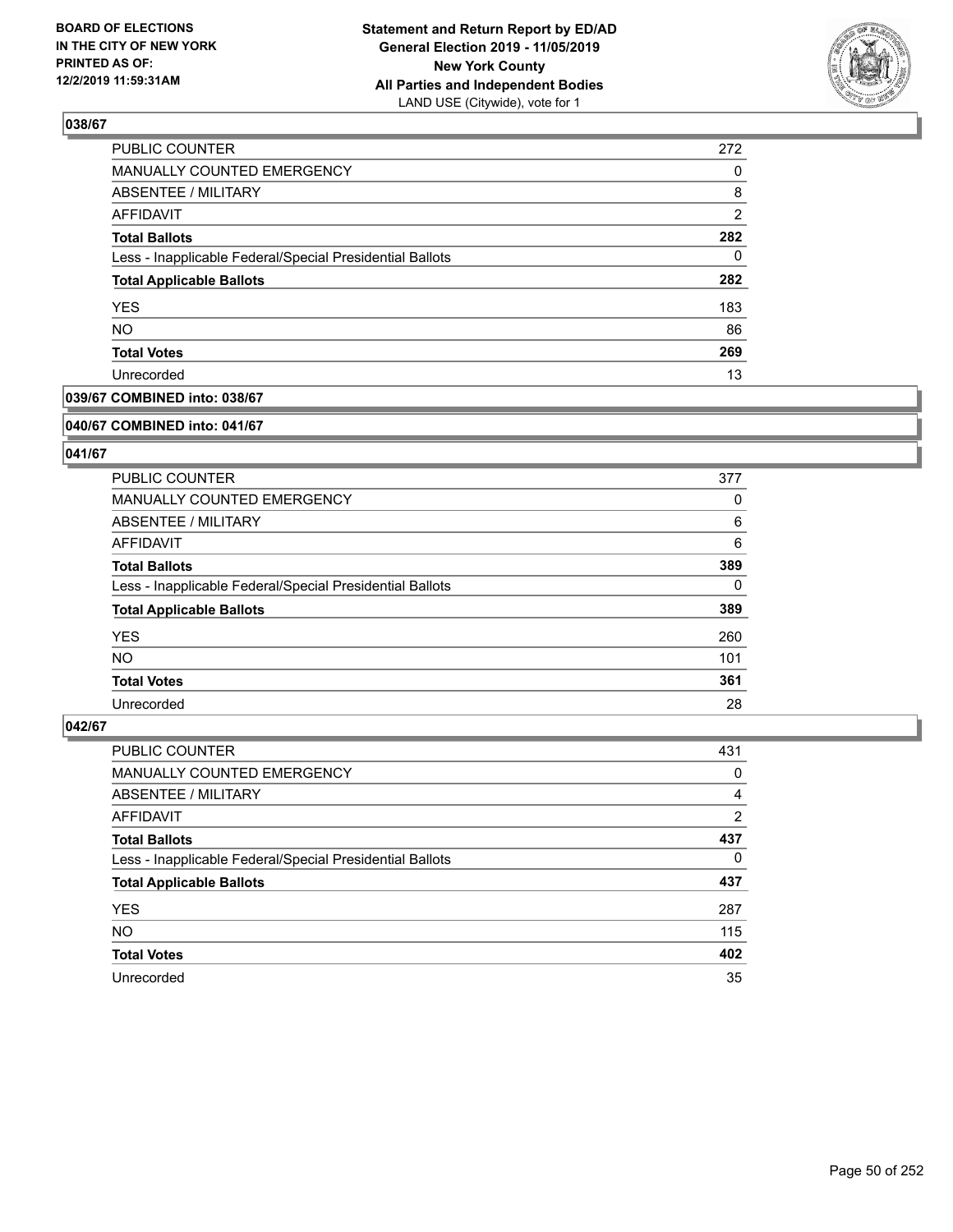

| PUBLIC COUNTER                                           | 779          |
|----------------------------------------------------------|--------------|
| MANUALLY COUNTED EMERGENCY                               | $\mathbf{0}$ |
| ABSENTEE / MILITARY                                      | 16           |
| AFFIDAVIT                                                | 2            |
| Total Ballots                                            | 797          |
| Less - Inapplicable Federal/Special Presidential Ballots | $\mathbf{0}$ |
| <b>Total Applicable Ballots</b>                          | 797          |
| YES                                                      | 489          |
| NO.                                                      | 256          |
| <b>Total Votes</b>                                       | 745          |
| Unrecorded                                               | 52           |

#### **044/67**

| <b>PUBLIC COUNTER</b>                                    | 246            |
|----------------------------------------------------------|----------------|
| MANUALLY COUNTED EMERGENCY                               | 0              |
| ABSENTEE / MILITARY                                      | 3              |
| AFFIDAVIT                                                | $\overline{2}$ |
| <b>Total Ballots</b>                                     | 251            |
| Less - Inapplicable Federal/Special Presidential Ballots | 0              |
| <b>Total Applicable Ballots</b>                          | 251            |
| <b>YES</b>                                               | 179            |
| <b>NO</b>                                                | 50             |
| <b>Total Votes</b>                                       | 229            |
| Unrecorded                                               | 22             |
|                                                          |                |

**045/67 COMBINED into: 030/67**

#### **046/67 COMBINED into: 043/67**

| <b>PUBLIC COUNTER</b>                                    | 256      |
|----------------------------------------------------------|----------|
| <b>MANUALLY COUNTED EMERGENCY</b>                        | 0        |
| ABSENTEE / MILITARY                                      | 5        |
| AFFIDAVIT                                                | 1        |
| <b>Total Ballots</b>                                     | 262      |
| Less - Inapplicable Federal/Special Presidential Ballots | $\Omega$ |
| <b>Total Applicable Ballots</b>                          | 262      |
| <b>YES</b>                                               | 173      |
| NO.                                                      | 65       |
| <b>Total Votes</b>                                       | 238      |
| Unrecorded                                               | 24       |
| 048/67 COMBINED into: 047/67                             |          |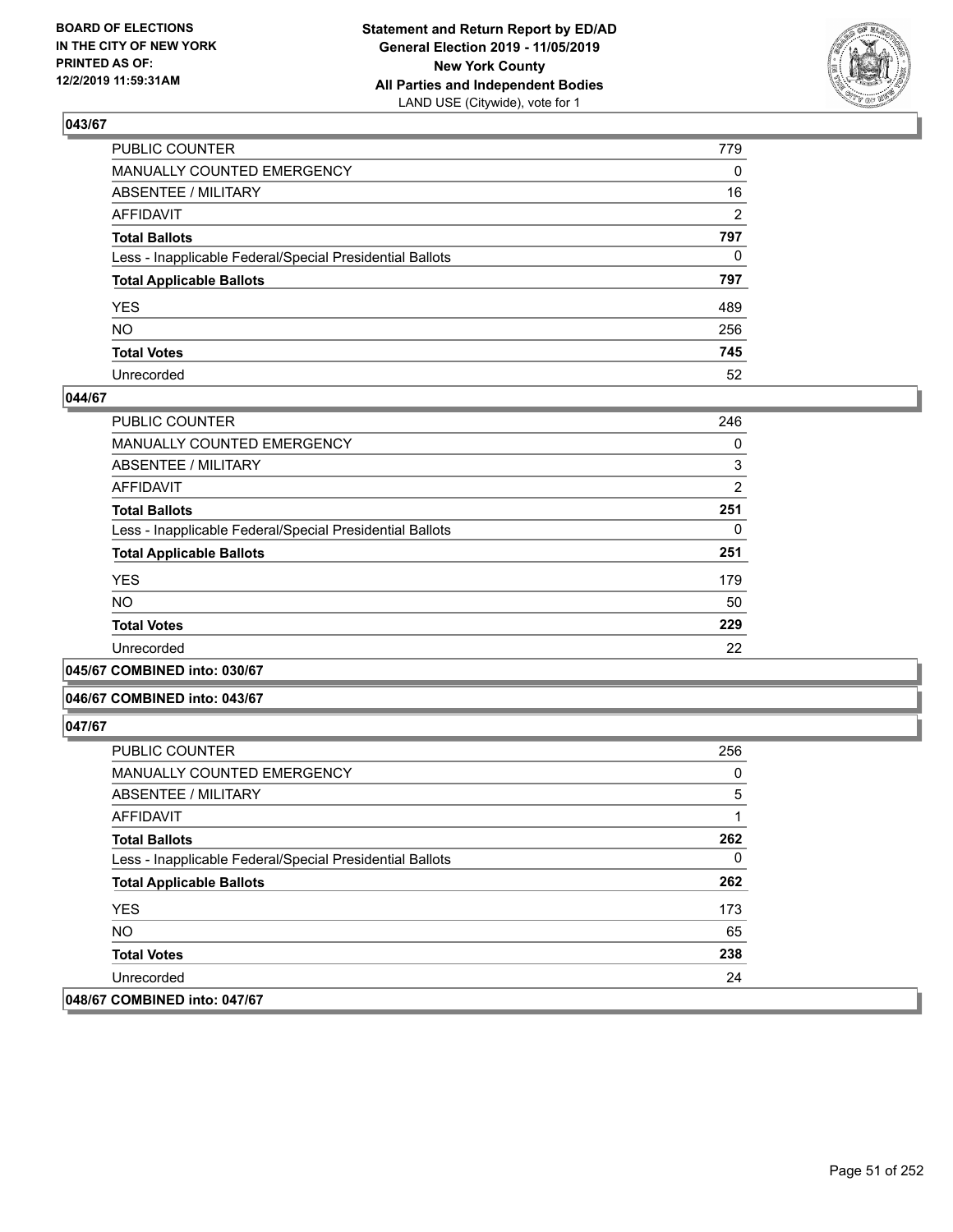

| PUBLIC COUNTER                                           | 430          |
|----------------------------------------------------------|--------------|
| MANUALLY COUNTED EMERGENCY                               | $\mathbf{0}$ |
| ABSENTEE / MILITARY                                      | 8            |
| AFFIDAVIT                                                | 3            |
| Total Ballots                                            | 441          |
| Less - Inapplicable Federal/Special Presidential Ballots | 0            |
| <b>Total Applicable Ballots</b>                          | 441          |
| YES                                                      | 276          |
| NO.                                                      | 128          |
| <b>Total Votes</b>                                       | 404          |
| Unrecorded                                               | 37           |

## **050/67**

| <b>PUBLIC COUNTER</b>                                    | 286      |
|----------------------------------------------------------|----------|
| <b>MANUALLY COUNTED EMERGENCY</b>                        | $\Omega$ |
| ABSENTEE / MILITARY                                      | 4        |
| AFFIDAVIT                                                | 3        |
| <b>Total Ballots</b>                                     | 293      |
| Less - Inapplicable Federal/Special Presidential Ballots | 0        |
| <b>Total Applicable Ballots</b>                          | 293      |
| <b>YES</b>                                               | 203      |
| <b>NO</b>                                                | 68       |
| <b>Total Votes</b>                                       | 271      |
| Unrecorded                                               | 22       |

| <b>PUBLIC COUNTER</b>                                    | 155 |
|----------------------------------------------------------|-----|
| <b>MANUALLY COUNTED EMERGENCY</b>                        | 0   |
| ABSENTEE / MILITARY                                      | 3   |
| AFFIDAVIT                                                | 7   |
| <b>Total Ballots</b>                                     | 165 |
| Less - Inapplicable Federal/Special Presidential Ballots | 0   |
| <b>Total Applicable Ballots</b>                          | 165 |
| <b>YES</b>                                               | 120 |
| <b>NO</b>                                                | 33  |
| <b>Total Votes</b>                                       | 153 |
| Unrecorded                                               | 12  |
| 052/67 COMBINED into: 049/67                             |     |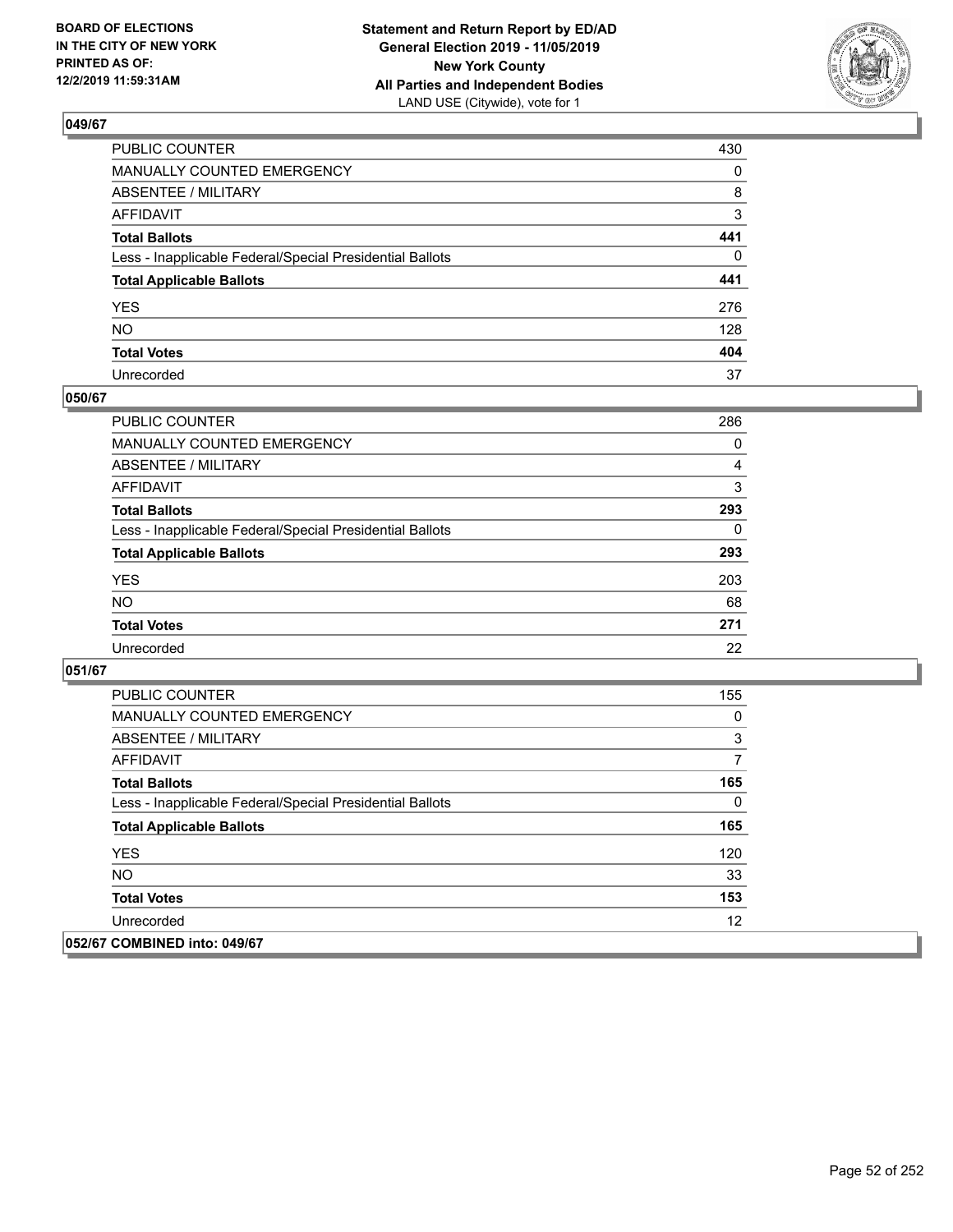

| PUBLIC COUNTER                                           | 291          |
|----------------------------------------------------------|--------------|
| MANUALLY COUNTED EMERGENCY                               | 0            |
| ABSENTEE / MILITARY                                      | 3            |
| AFFIDAVIT                                                | 2            |
| Total Ballots                                            | 296          |
| Less - Inapplicable Federal/Special Presidential Ballots | $\mathbf{0}$ |
| <b>Total Applicable Ballots</b>                          | 296          |
| YES                                                      | 192          |
| NO.                                                      | 90           |
| <b>Total Votes</b>                                       | 282          |
| Unrecorded                                               | 14           |

## **054/67**

| PUBLIC COUNTER                                           | 266            |
|----------------------------------------------------------|----------------|
| <b>MANUALLY COUNTED EMERGENCY</b>                        | 0              |
| ABSENTEE / MILITARY                                      | 5              |
| <b>AFFIDAVIT</b>                                         | $\overline{2}$ |
| <b>Total Ballots</b>                                     | 273            |
| Less - Inapplicable Federal/Special Presidential Ballots | 0              |
| <b>Total Applicable Ballots</b>                          | 273            |
| <b>YES</b>                                               | 182            |
| <b>NO</b>                                                | 78             |
| <b>Total Votes</b>                                       | 260            |
| Unrecorded                                               | 13             |
|                                                          |                |

#### **055/67 COMBINED into: 054/67**

| <b>PUBLIC COUNTER</b>                                    | 206 |
|----------------------------------------------------------|-----|
| <b>MANUALLY COUNTED EMERGENCY</b>                        | 0   |
| ABSENTEE / MILITARY                                      | 3   |
| AFFIDAVIT                                                |     |
| <b>Total Ballots</b>                                     | 210 |
| Less - Inapplicable Federal/Special Presidential Ballots | 0   |
| <b>Total Applicable Ballots</b>                          | 210 |
| <b>YES</b>                                               | 137 |
| <b>NO</b>                                                | 59  |
| <b>Total Votes</b>                                       | 196 |
| Unrecorded                                               | 14  |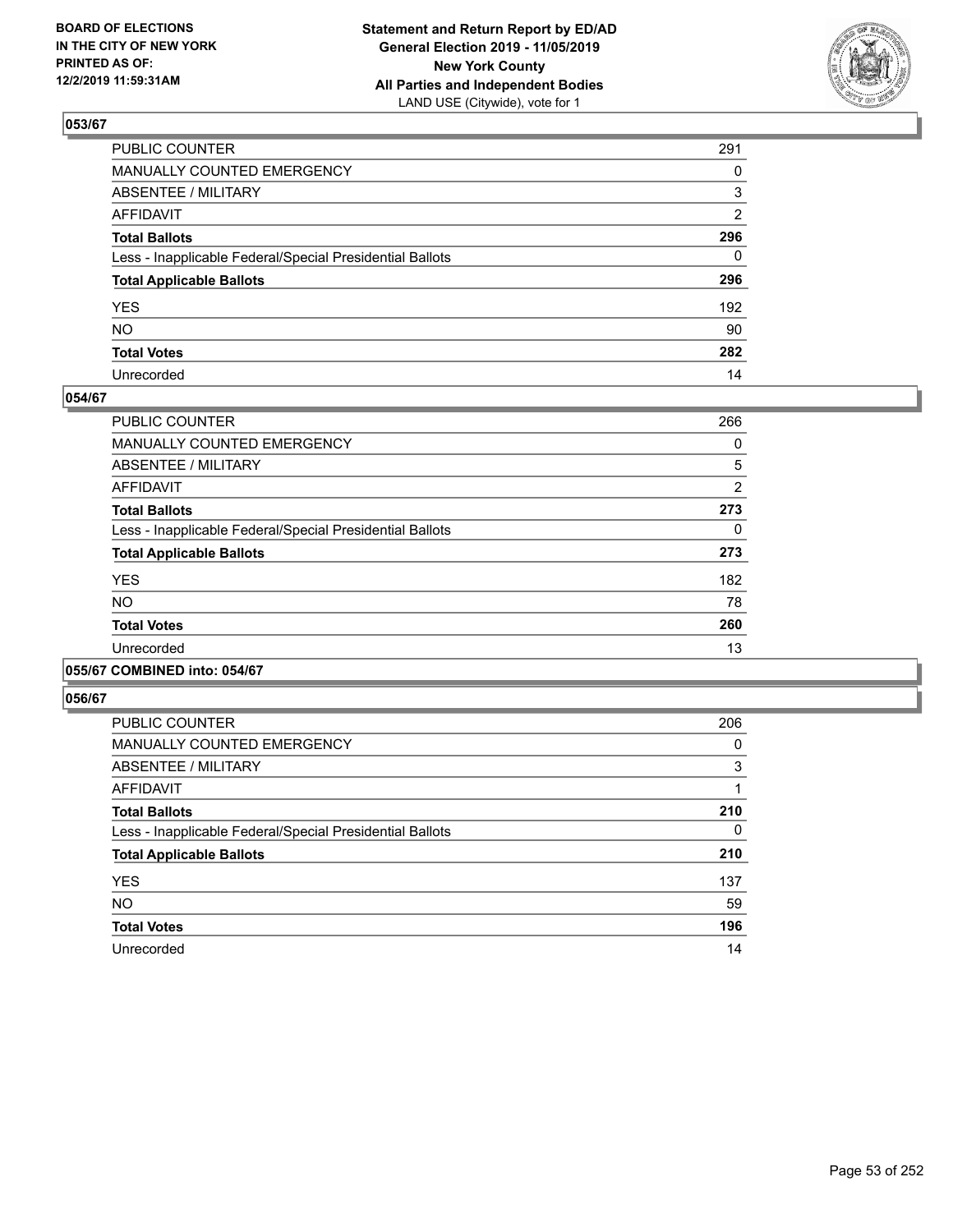

| PUBLIC COUNTER                                           | 211 |
|----------------------------------------------------------|-----|
| MANUALLY COUNTED EMERGENCY                               | 0   |
| ABSENTEE / MILITARY                                      | 0   |
| <b>AFFIDAVIT</b>                                         | 4   |
| <b>Total Ballots</b>                                     | 215 |
| Less - Inapplicable Federal/Special Presidential Ballots | 0   |
| <b>Total Applicable Ballots</b>                          | 215 |
| <b>YES</b>                                               | 149 |
| <b>NO</b>                                                | 51  |
| <b>Total Votes</b>                                       | 200 |
| Unrecorded                                               | 15  |

## **058/67 COMBINED into: 053/67**

#### **059/67**

| <b>PUBLIC COUNTER</b>                                    | 304      |
|----------------------------------------------------------|----------|
| <b>MANUALLY COUNTED EMERGENCY</b>                        | $\Omega$ |
| ABSENTEE / MILITARY                                      | 10       |
| AFFIDAVIT                                                |          |
| <b>Total Ballots</b>                                     | 315      |
| Less - Inapplicable Federal/Special Presidential Ballots | $\Omega$ |
| <b>Total Applicable Ballots</b>                          | 315      |
| <b>YES</b>                                               | 193      |
| <b>NO</b>                                                | 87       |
| <b>Total Votes</b>                                       | 280      |
| Unrecorded                                               | 35       |
|                                                          |          |

| <b>PUBLIC COUNTER</b>                                    | 393      |
|----------------------------------------------------------|----------|
| MANUALLY COUNTED EMERGENCY                               | 0        |
| ABSENTEE / MILITARY                                      | 8        |
| AFFIDAVIT                                                |          |
| <b>Total Ballots</b>                                     | 402      |
| Less - Inapplicable Federal/Special Presidential Ballots | $\Omega$ |
| <b>Total Applicable Ballots</b>                          | 402      |
| <b>YES</b>                                               | 266      |
| <b>NO</b>                                                | 101      |
| <b>Total Votes</b>                                       | 367      |
| Unrecorded                                               | 35       |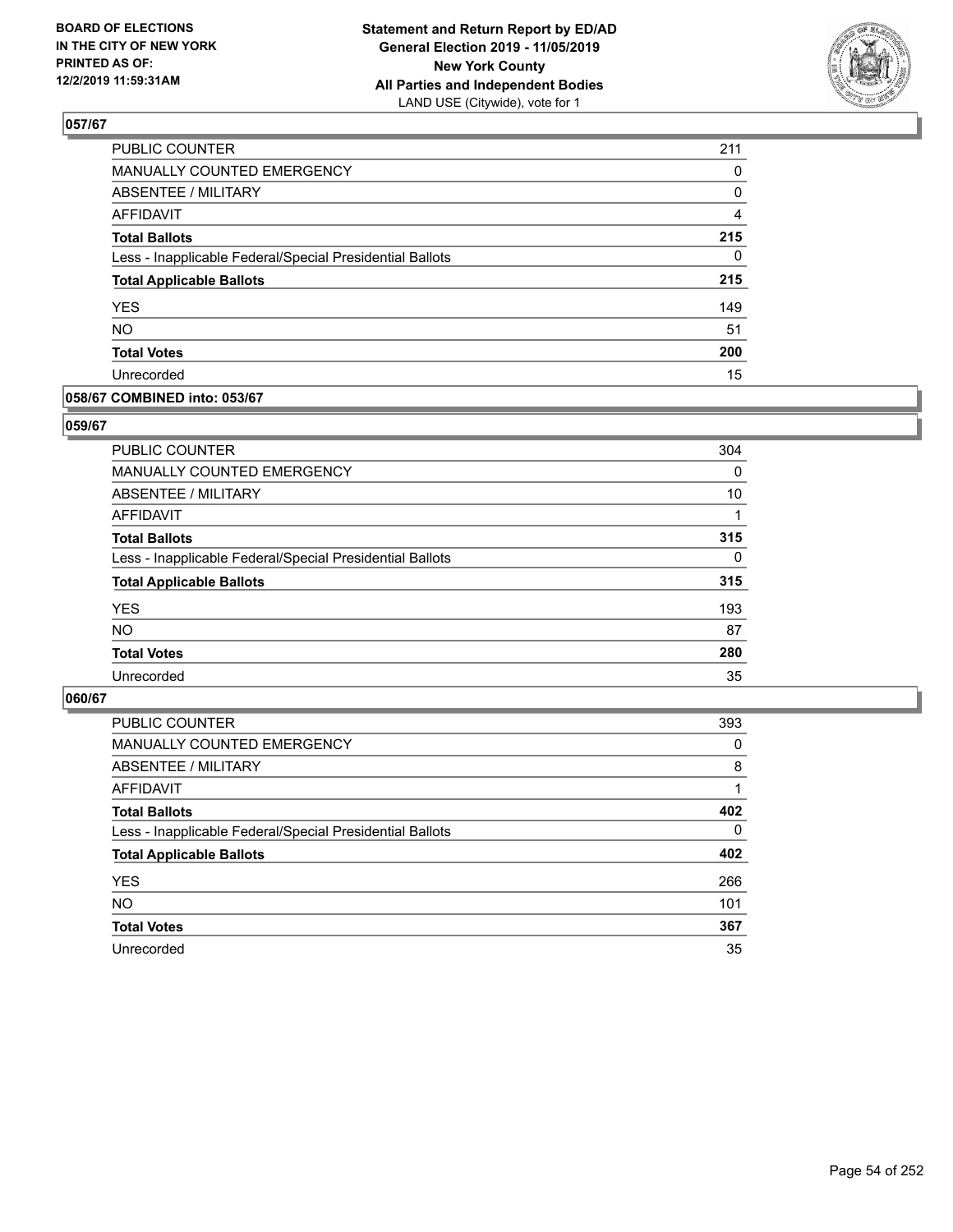

| PUBLIC COUNTER                                           | 406      |
|----------------------------------------------------------|----------|
| <b>MANUALLY COUNTED EMERGENCY</b>                        | $\Omega$ |
| ABSENTEE / MILITARY                                      | 15       |
| AFFIDAVIT                                                | 6        |
| <b>Total Ballots</b>                                     | 427      |
| Less - Inapplicable Federal/Special Presidential Ballots | $\Omega$ |
| <b>Total Applicable Ballots</b>                          | 427      |
| <b>YES</b>                                               | 279      |
| <b>NO</b>                                                | 111      |
| <b>Total Votes</b>                                       | 390      |
| Unrecorded                                               | 37       |

## **062/67 COMBINED into: 061/67**

#### **063/67 COMBINED into: 067/67**

## **064/67**

| 447      |
|----------|
| 0        |
| 11       |
| 6        |
| 464      |
| $\Omega$ |
| 464      |
| 319      |
| 120      |
| 439      |
| 25       |
|          |

#### **065/67 COMBINED into: 060/67**

| <b>PUBLIC COUNTER</b>                                    | 394 |
|----------------------------------------------------------|-----|
| MANUALLY COUNTED EMERGENCY                               | 0   |
| ABSENTEE / MILITARY                                      | 26  |
| AFFIDAVIT                                                | 2   |
| <b>Total Ballots</b>                                     | 422 |
| Less - Inapplicable Federal/Special Presidential Ballots | 0   |
| <b>Total Applicable Ballots</b>                          | 422 |
| <b>YES</b>                                               | 283 |
| <b>NO</b>                                                | 111 |
| <b>Total Votes</b>                                       | 394 |
| Unrecorded                                               | 28  |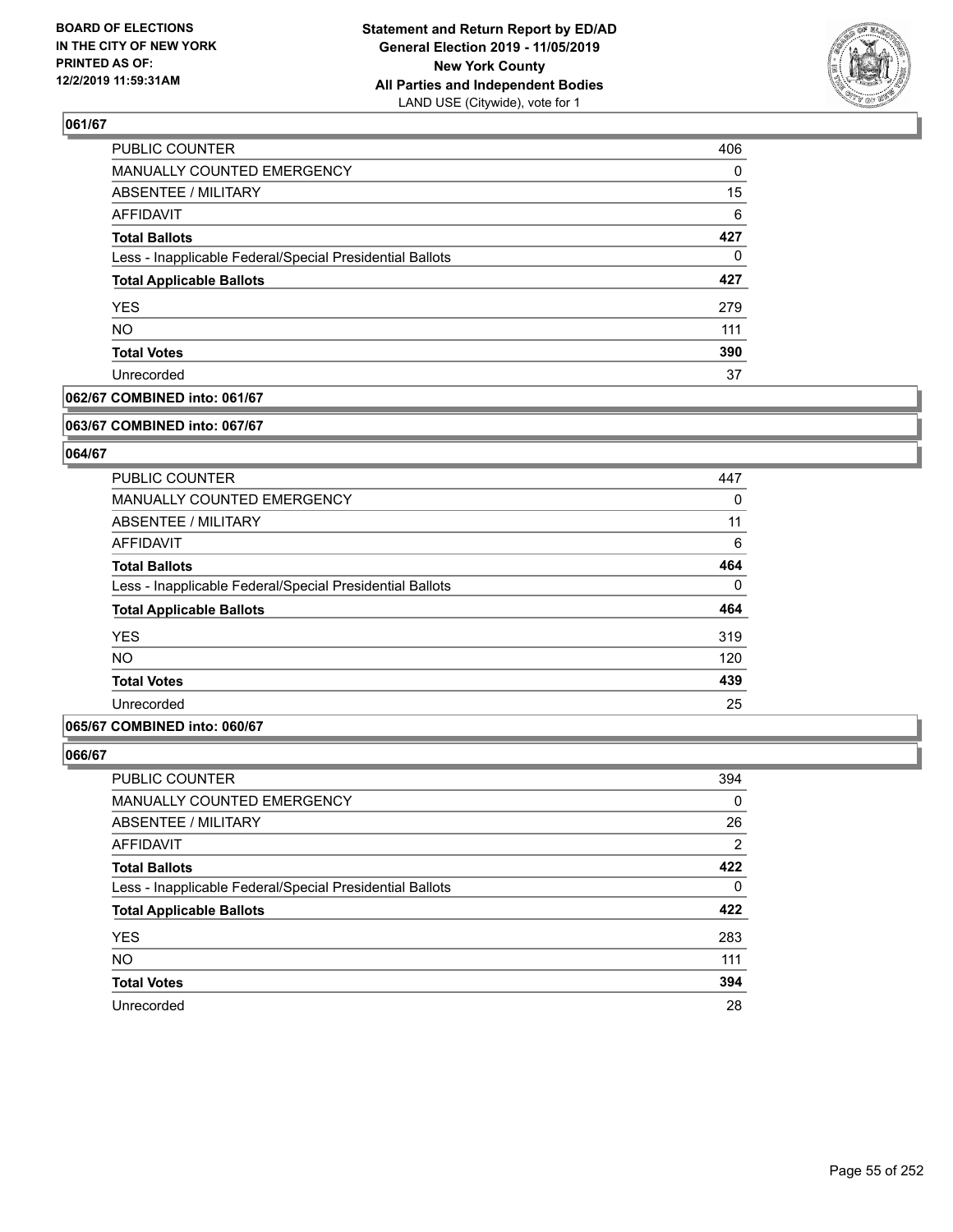

| PUBLIC COUNTER                                           | 380          |
|----------------------------------------------------------|--------------|
| MANUALLY COUNTED EMERGENCY                               | $\mathbf{0}$ |
| ABSENTEE / MILITARY                                      | 9            |
| AFFIDAVIT                                                | 3            |
| Total Ballots                                            | 392          |
| Less - Inapplicable Federal/Special Presidential Ballots | $\mathbf{0}$ |
| <b>Total Applicable Ballots</b>                          | 392          |
| YES                                                      | 255          |
| NO.                                                      | 114          |
| <b>Total Votes</b>                                       | 369          |
| Unrecorded                                               | 23           |

#### **068/67**

| <b>PUBLIC COUNTER</b>                                    | 385      |
|----------------------------------------------------------|----------|
| MANUALLY COUNTED EMERGENCY                               |          |
|                                                          | $\Omega$ |
| ABSENTEE / MILITARY                                      | 10       |
| AFFIDAVIT                                                | 5        |
| <b>Total Ballots</b>                                     | 400      |
| Less - Inapplicable Federal/Special Presidential Ballots | $\Omega$ |
| <b>Total Applicable Ballots</b>                          | 400      |
| <b>YES</b>                                               | 253      |
| <b>NO</b>                                                | 124      |
| <b>Total Votes</b>                                       | 377      |
| Unrecorded                                               | 23       |
|                                                          |          |

**069/67 COMBINED into: 064/67**

## **070/67 COMBINED into: 071/67**

| <b>PUBLIC COUNTER</b>                                    | 395 |
|----------------------------------------------------------|-----|
| <b>MANUALLY COUNTED EMERGENCY</b>                        | 0   |
| <b>ABSENTEE / MILITARY</b>                               | 7   |
| <b>AFFIDAVIT</b>                                         | 4   |
| <b>Total Ballots</b>                                     | 406 |
| Less - Inapplicable Federal/Special Presidential Ballots | 0   |
| <b>Total Applicable Ballots</b>                          | 406 |
| <b>YES</b>                                               | 249 |
| <b>NO</b>                                                | 124 |
| <b>Total Votes</b>                                       | 373 |
| Unrecorded                                               | 33  |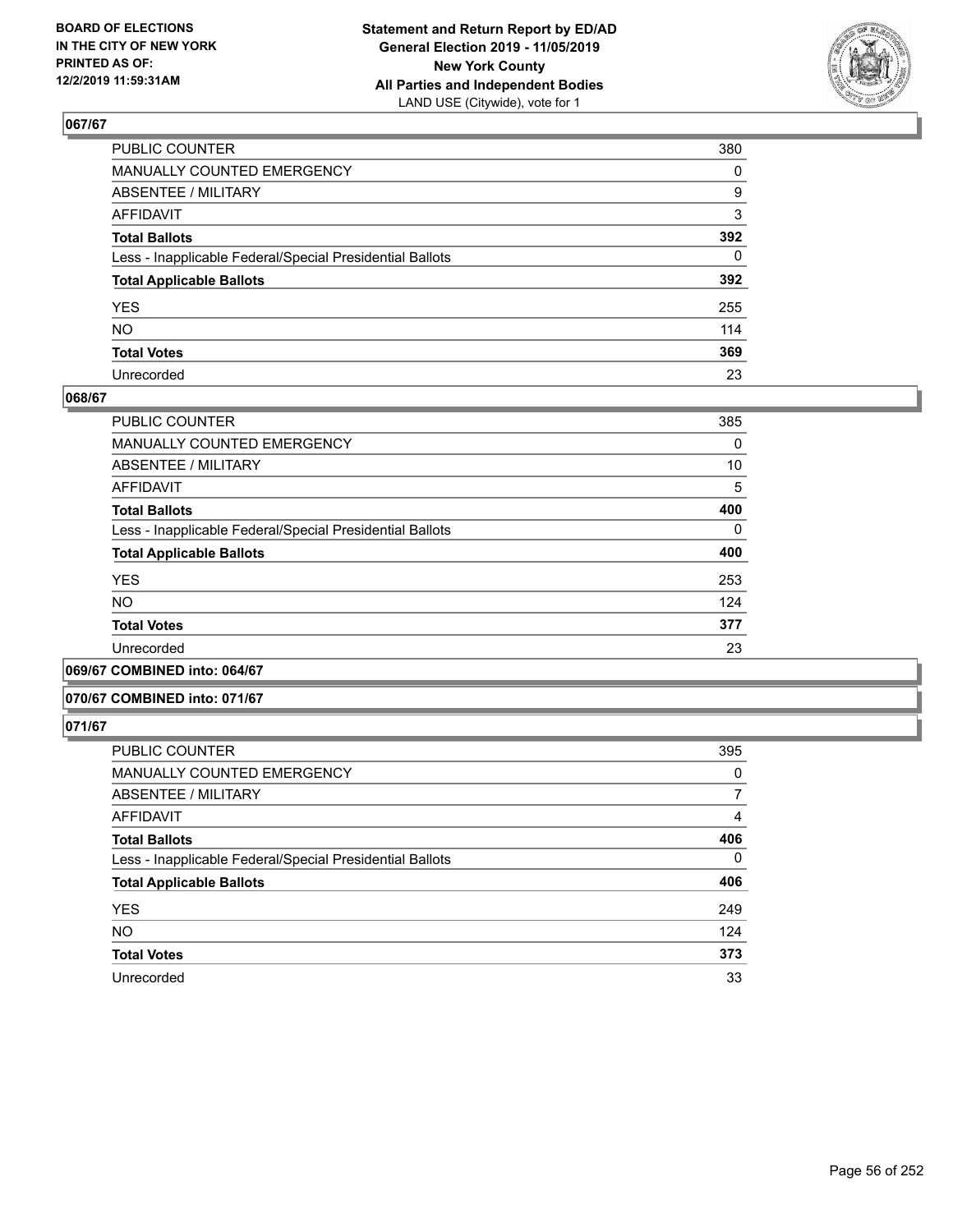

| PUBLIC COUNTER                                           | 379      |
|----------------------------------------------------------|----------|
| MANUALLY COUNTED EMERGENCY                               | 0        |
| <b>ABSENTEE / MILITARY</b>                               | 16       |
| <b>AFFIDAVIT</b>                                         | 1        |
| <b>Total Ballots</b>                                     | 396      |
| Less - Inapplicable Federal/Special Presidential Ballots | $\Omega$ |
| <b>Total Applicable Ballots</b>                          | 396      |
| <b>YES</b>                                               | 249      |
| <b>NO</b>                                                | 120      |
| <b>Total Votes</b>                                       | 369      |
| Unrecorded                                               | 27       |

## **073/67 COMBINED into: 075/67**

#### **074/67**

| <b>PUBLIC COUNTER</b>                                    | 237            |
|----------------------------------------------------------|----------------|
| MANUALLY COUNTED EMERGENCY                               | 0              |
| <b>ABSENTEE / MILITARY</b>                               | $\overline{2}$ |
| AFFIDAVIT                                                |                |
| <b>Total Ballots</b>                                     | 240            |
| Less - Inapplicable Federal/Special Presidential Ballots | $\Omega$       |
| <b>Total Applicable Ballots</b>                          | 240            |
| <b>YES</b>                                               | 162            |
| <b>NO</b>                                                | 65             |
| <b>Total Votes</b>                                       | 227            |
| Unrecorded                                               | 13             |
|                                                          |                |

| PUBLIC COUNTER                                           | 397 |
|----------------------------------------------------------|-----|
| <b>MANUALLY COUNTED EMERGENCY</b>                        | 0   |
| ABSENTEE / MILITARY                                      | 14  |
| AFFIDAVIT                                                | 3   |
| <b>Total Ballots</b>                                     | 414 |
| Less - Inapplicable Federal/Special Presidential Ballots | 0   |
| <b>Total Applicable Ballots</b>                          | 414 |
| <b>YES</b>                                               | 278 |
| NO.                                                      | 115 |
| <b>Total Votes</b>                                       | 393 |
| Unrecorded                                               | 21  |
| 076/67 COMBINED into: 066/67                             |     |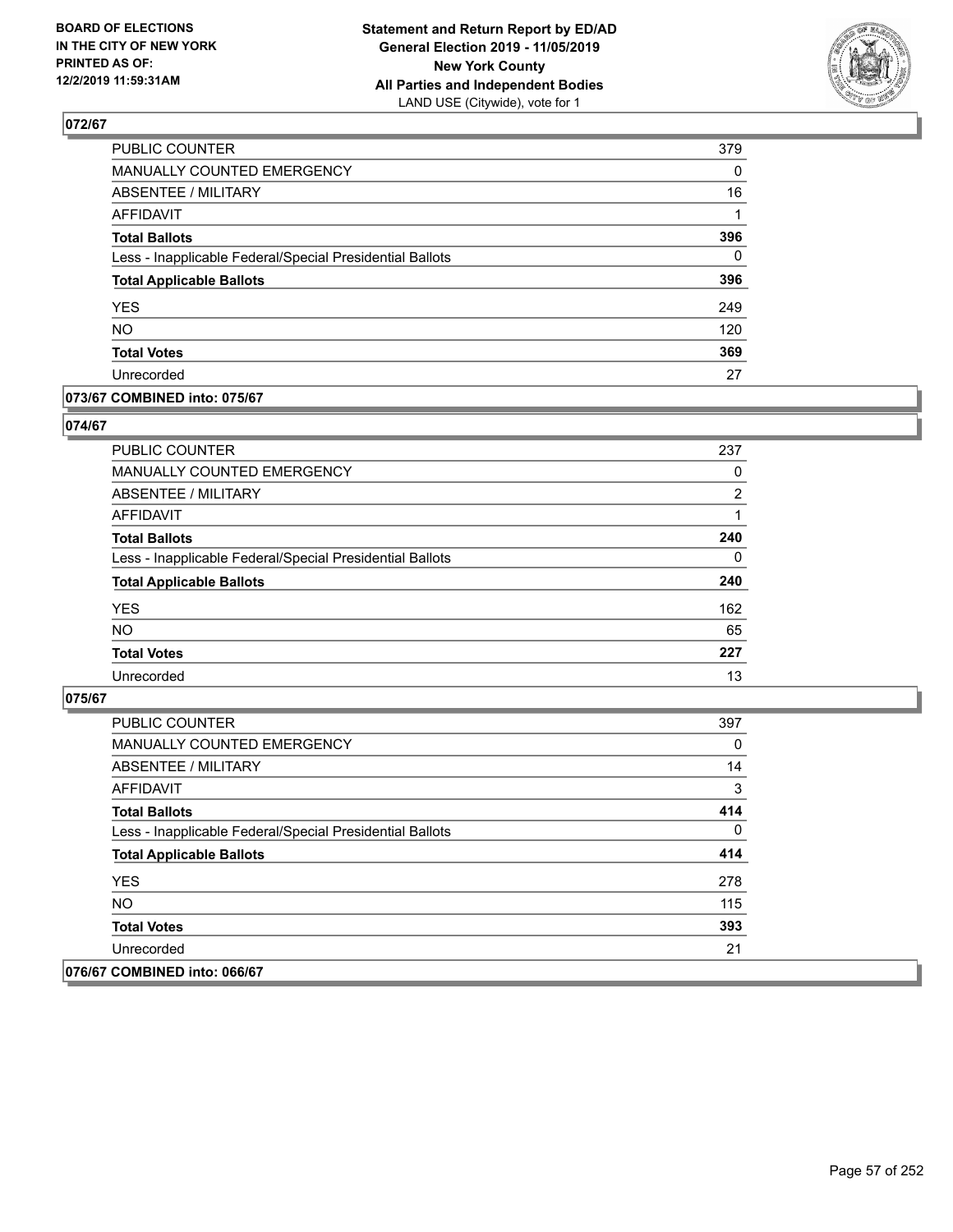

| PUBLIC COUNTER                                           | 424      |
|----------------------------------------------------------|----------|
| <b>MANUALLY COUNTED EMERGENCY</b>                        | $\Omega$ |
| ABSENTEE / MILITARY                                      | 10       |
| AFFIDAVIT                                                | 5        |
| <b>Total Ballots</b>                                     | 439      |
| Less - Inapplicable Federal/Special Presidential Ballots | $\Omega$ |
| <b>Total Applicable Ballots</b>                          | 439      |
| <b>YES</b>                                               | 290      |
| <b>NO</b>                                                | 127      |
| <b>Total Votes</b>                                       | 417      |
| Unrecorded                                               | 22       |

## **078/67 COMBINED into: 077/67**

#### **079/67 COMBINED into: 068/67**

## **080/67**

| <b>PUBLIC COUNTER</b>                                    | 242      |
|----------------------------------------------------------|----------|
| <b>MANUALLY COUNTED EMERGENCY</b>                        | 0        |
| ABSENTEE / MILITARY                                      | 4        |
| AFFIDAVIT                                                | $\Omega$ |
| <b>Total Ballots</b>                                     | 246      |
| Less - Inapplicable Federal/Special Presidential Ballots | $\Omega$ |
| <b>Total Applicable Ballots</b>                          | 246      |
| <b>YES</b>                                               | 144      |
| NO.                                                      | 92       |
| <b>Total Votes</b>                                       | 236      |
| Unrecorded                                               | 10       |

#### **081/67**

| <b>PUBLIC COUNTER</b>                                    | 408 |
|----------------------------------------------------------|-----|
| <b>MANUALLY COUNTED EMERGENCY</b>                        | 0   |
| ABSENTEE / MILITARY                                      |     |
| <b>AFFIDAVIT</b>                                         |     |
| <b>Total Ballots</b>                                     | 416 |
| Less - Inapplicable Federal/Special Presidential Ballots | 0   |
| <b>Total Applicable Ballots</b>                          | 416 |
| <b>YES</b>                                               | 267 |
| NO.                                                      | 127 |
| <b>Total Votes</b>                                       | 394 |
| Unrecorded                                               | 22  |
| 082/67 COMBINED into: 081/67                             |     |

**083/67 COMBINED into: 072/67**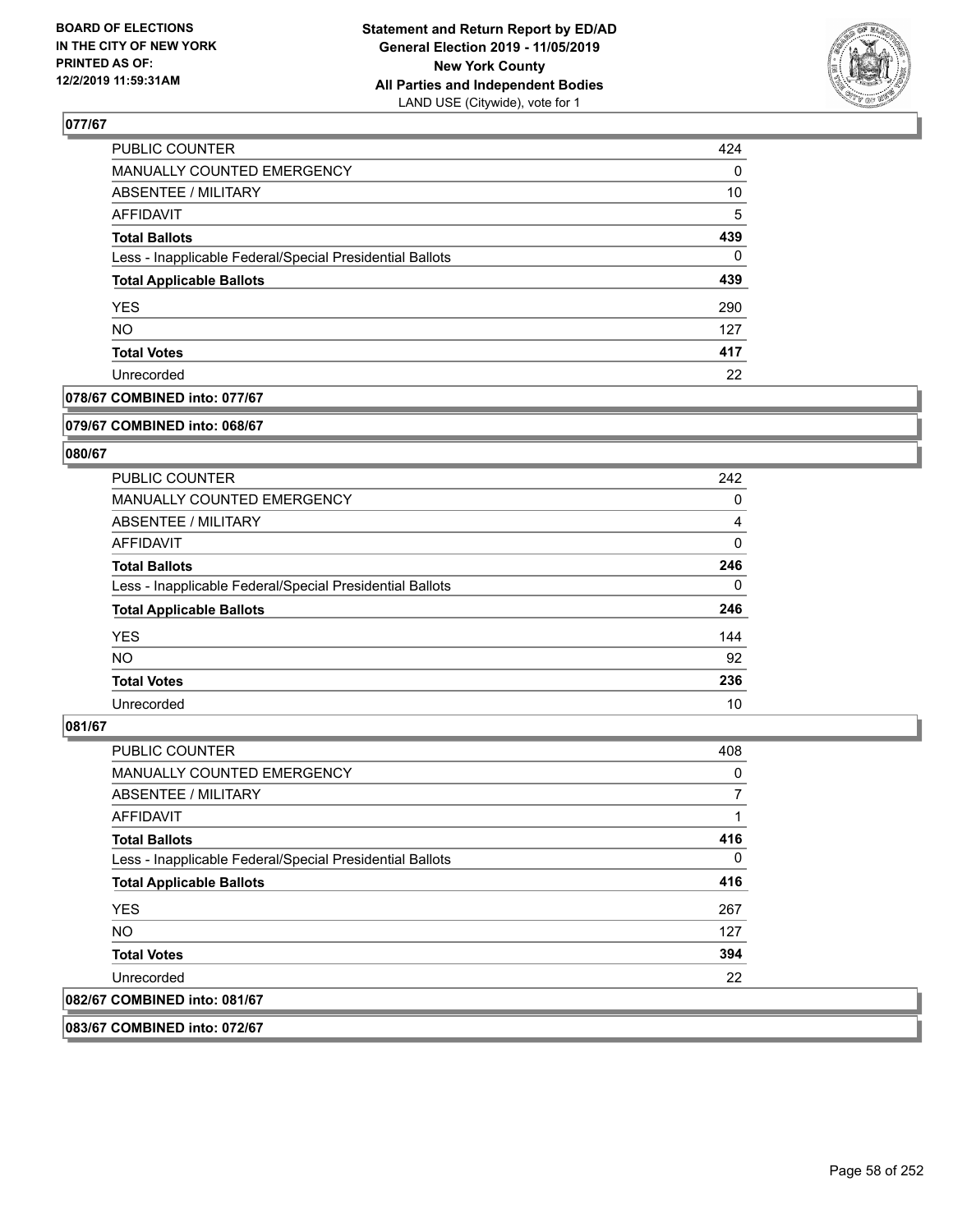

| PUBLIC COUNTER                                           | 302          |
|----------------------------------------------------------|--------------|
| MANUALLY COUNTED EMERGENCY                               | $\mathbf{0}$ |
| ABSENTEE / MILITARY                                      | 9            |
| AFFIDAVIT                                                | 3            |
| Total Ballots                                            | 314          |
| Less - Inapplicable Federal/Special Presidential Ballots | $\Omega$     |
| <b>Total Applicable Ballots</b>                          | 314          |
| YES                                                      | 206          |
| NO.                                                      | 83           |
| <b>Total Votes</b>                                       | 289          |
| Unrecorded                                               | 25           |

#### **085/67**

| PUBLIC COUNTER                                           | 429      |
|----------------------------------------------------------|----------|
| <b>MANUALLY COUNTED EMERGENCY</b>                        | 0        |
| ABSENTEE / MILITARY                                      | 10       |
| <b>AFFIDAVIT</b>                                         | 4        |
| <b>Total Ballots</b>                                     | 443      |
| Less - Inapplicable Federal/Special Presidential Ballots | $\Omega$ |
| <b>Total Applicable Ballots</b>                          | 443      |
| <b>YES</b>                                               | 304      |
| <b>NO</b>                                                | 105      |
| <b>Total Votes</b>                                       | 409      |
| Unrecorded                                               | 34       |
|                                                          |          |

## **086/67 COMBINED into: 085/67**

| PUBLIC COUNTER                                           | 216          |
|----------------------------------------------------------|--------------|
| <b>MANUALLY COUNTED EMERGENCY</b>                        | 0            |
| ABSENTEE / MILITARY                                      | 9            |
| <b>AFFIDAVIT</b>                                         | $\mathbf{0}$ |
| <b>Total Ballots</b>                                     | 225          |
| Less - Inapplicable Federal/Special Presidential Ballots | 0            |
| <b>Total Applicable Ballots</b>                          | 225          |
| <b>YES</b>                                               | 153          |
| <b>NO</b>                                                | 57           |
| <b>Total Votes</b>                                       | 210          |
| Unrecorded                                               | 15           |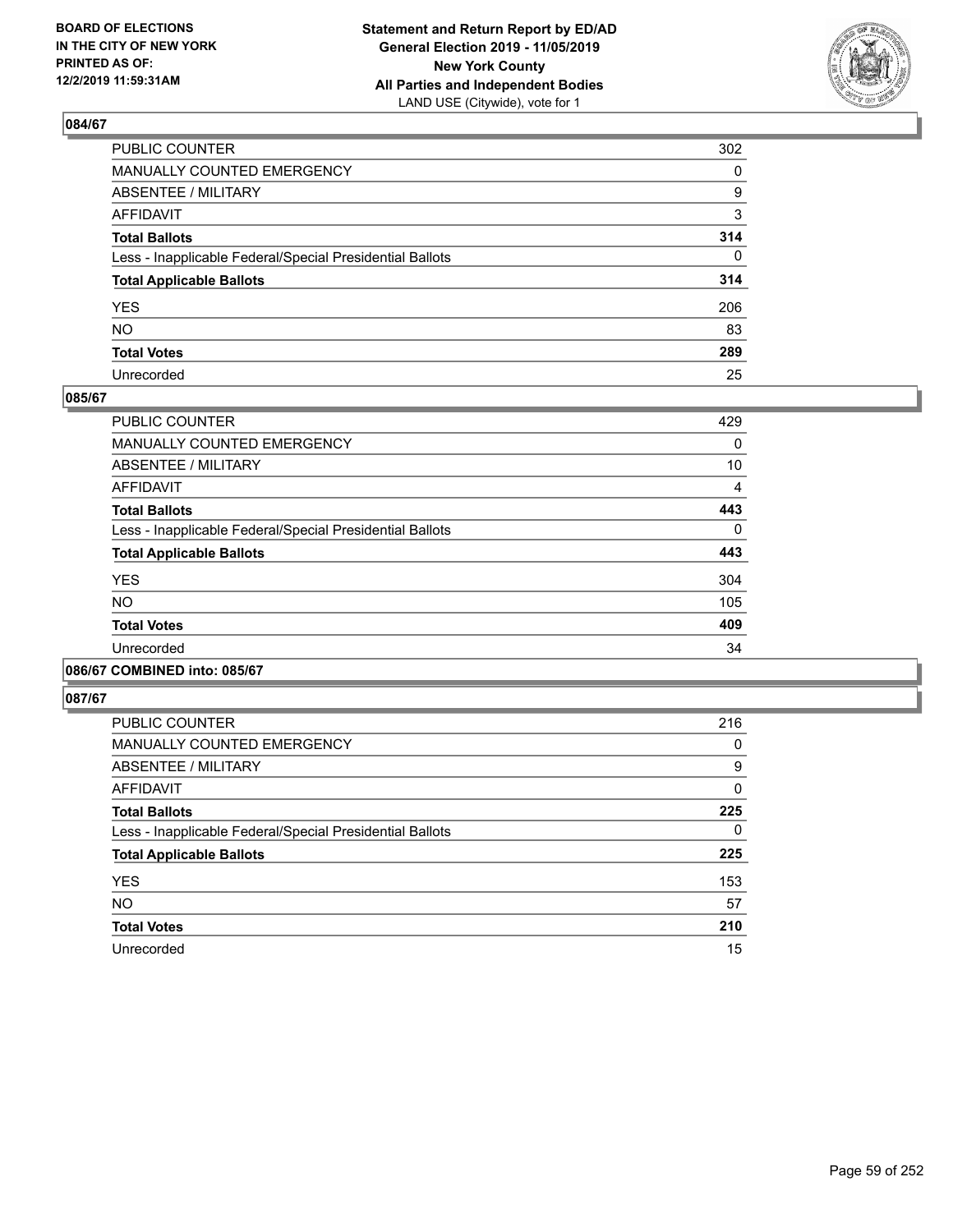

| PUBLIC COUNTER                                           | 379            |
|----------------------------------------------------------|----------------|
| <b>MANUALLY COUNTED EMERGENCY</b>                        | 0              |
| ABSENTEE / MILITARY                                      | 8              |
| <b>AFFIDAVIT</b>                                         | $\overline{2}$ |
| <b>Total Ballots</b>                                     | 389            |
| Less - Inapplicable Federal/Special Presidential Ballots | $\Omega$       |
| <b>Total Applicable Ballots</b>                          | 389            |
| <b>YES</b>                                               | 249            |
| <b>NO</b>                                                | 111            |
| <b>Total Votes</b>                                       | 360            |
| Unrecorded                                               | 29             |

## **089/67 COMBINED into: 088/67**

#### **090/67**

| <b>PUBLIC COUNTER</b>                                    | 207      |
|----------------------------------------------------------|----------|
| MANUALLY COUNTED EMERGENCY                               | $\Omega$ |
| ABSENTEE / MILITARY                                      |          |
| AFFIDAVIT                                                | $\Omega$ |
| <b>Total Ballots</b>                                     | 208      |
| Less - Inapplicable Federal/Special Presidential Ballots | $\Omega$ |
| <b>Total Applicable Ballots</b>                          | 208      |
| <b>YES</b>                                               | 148      |
| <b>NO</b>                                                | 53       |
| <b>Total Votes</b>                                       | 201      |
| Unrecorded                                               | 7        |

| PUBLIC COUNTER                                           | 530 |
|----------------------------------------------------------|-----|
| <b>MANUALLY COUNTED EMERGENCY</b>                        | 0   |
| <b>ABSENTEE / MILITARY</b>                               | 5   |
| AFFIDAVIT                                                | 0   |
| <b>Total Ballots</b>                                     | 535 |
| Less - Inapplicable Federal/Special Presidential Ballots | 0   |
| <b>Total Applicable Ballots</b>                          | 535 |
| <b>YES</b>                                               | 342 |
| NO.                                                      | 155 |
| <b>Total Votes</b>                                       | 497 |
| Unrecorded                                               | 38  |
| 092/67 COMBINED into: 091/67                             |     |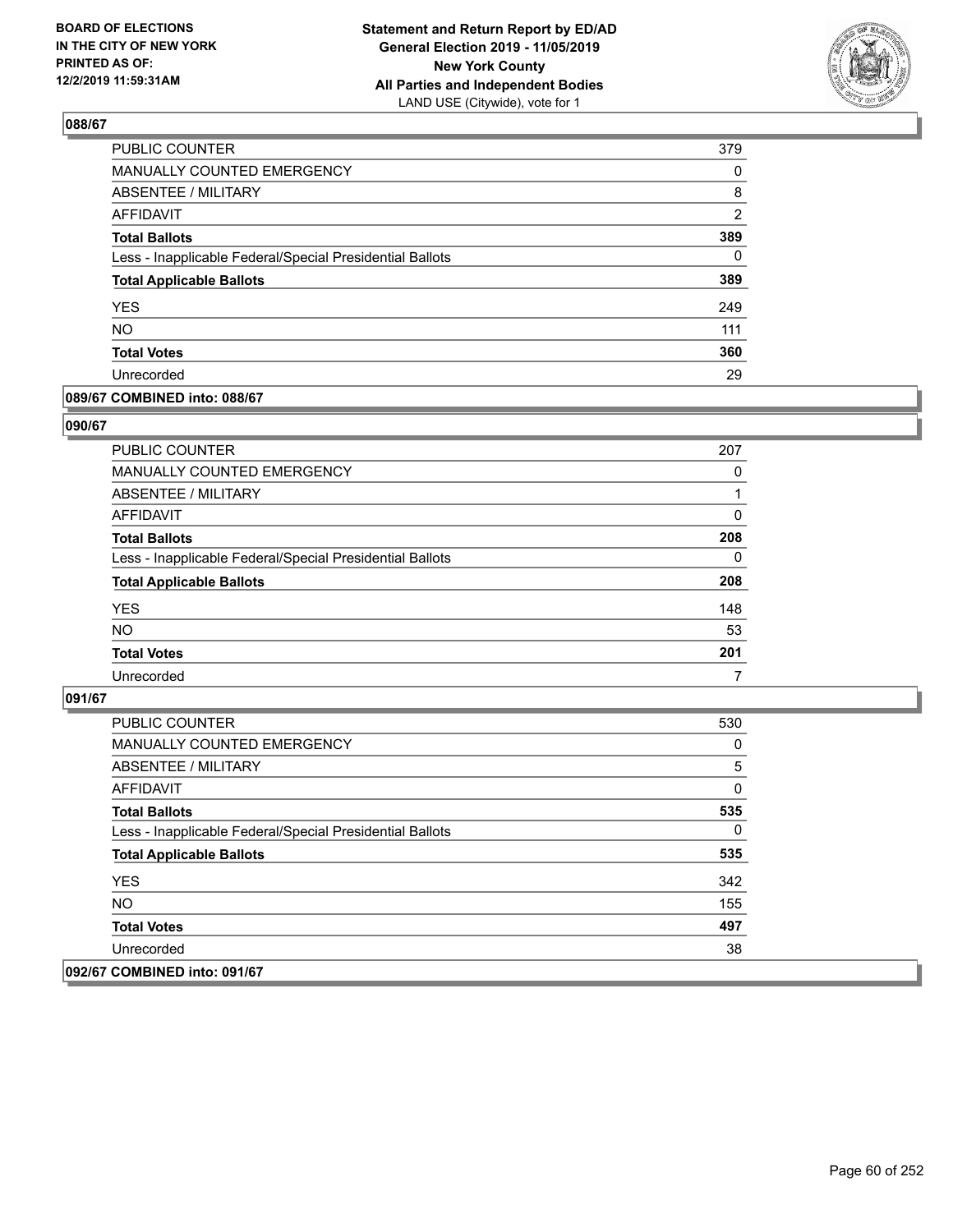

| PUBLIC COUNTER                                           | 448            |
|----------------------------------------------------------|----------------|
| <b>MANUALLY COUNTED EMERGENCY</b>                        | $\Omega$       |
| ABSENTEE / MILITARY                                      |                |
| AFFIDAVIT                                                | $\overline{2}$ |
| <b>Total Ballots</b>                                     | 457            |
| Less - Inapplicable Federal/Special Presidential Ballots | $\Omega$       |
| <b>Total Applicable Ballots</b>                          | 457            |
| <b>YES</b>                                               | 295            |
| <b>NO</b>                                                | 136            |
| <b>Total Votes</b>                                       | 431            |
| Unrecorded                                               | 26             |

## **094/67 COMBINED into: 093/67**

#### **095/67 COMBINED into: 084/67**

## **096/67**

| <b>PUBLIC COUNTER</b>                                    | 355 |
|----------------------------------------------------------|-----|
| <b>MANUALLY COUNTED EMERGENCY</b>                        | 0   |
| ABSENTEE / MILITARY                                      | 11  |
| AFFIDAVIT                                                | 11  |
| <b>Total Ballots</b>                                     | 377 |
| Less - Inapplicable Federal/Special Presidential Ballots | 0   |
| <b>Total Applicable Ballots</b>                          | 377 |
| <b>YES</b>                                               | 247 |
| <b>NO</b>                                                | 86  |
| <b>Total Votes</b>                                       | 333 |
| Unrecorded                                               | 44  |

#### **097/67 COMBINED into: 096/67**

| <b>PUBLIC COUNTER</b>                                    | 394 |
|----------------------------------------------------------|-----|
| MANUALLY COUNTED EMERGENCY                               | 0   |
| ABSENTEE / MILITARY                                      | 6   |
| AFFIDAVIT                                                | 2   |
| <b>Total Ballots</b>                                     | 402 |
| Less - Inapplicable Federal/Special Presidential Ballots | 0   |
| <b>Total Applicable Ballots</b>                          | 402 |
| <b>YES</b>                                               | 247 |
| <b>NO</b>                                                | 133 |
| <b>Total Votes</b>                                       | 380 |
| Unrecorded                                               | 22  |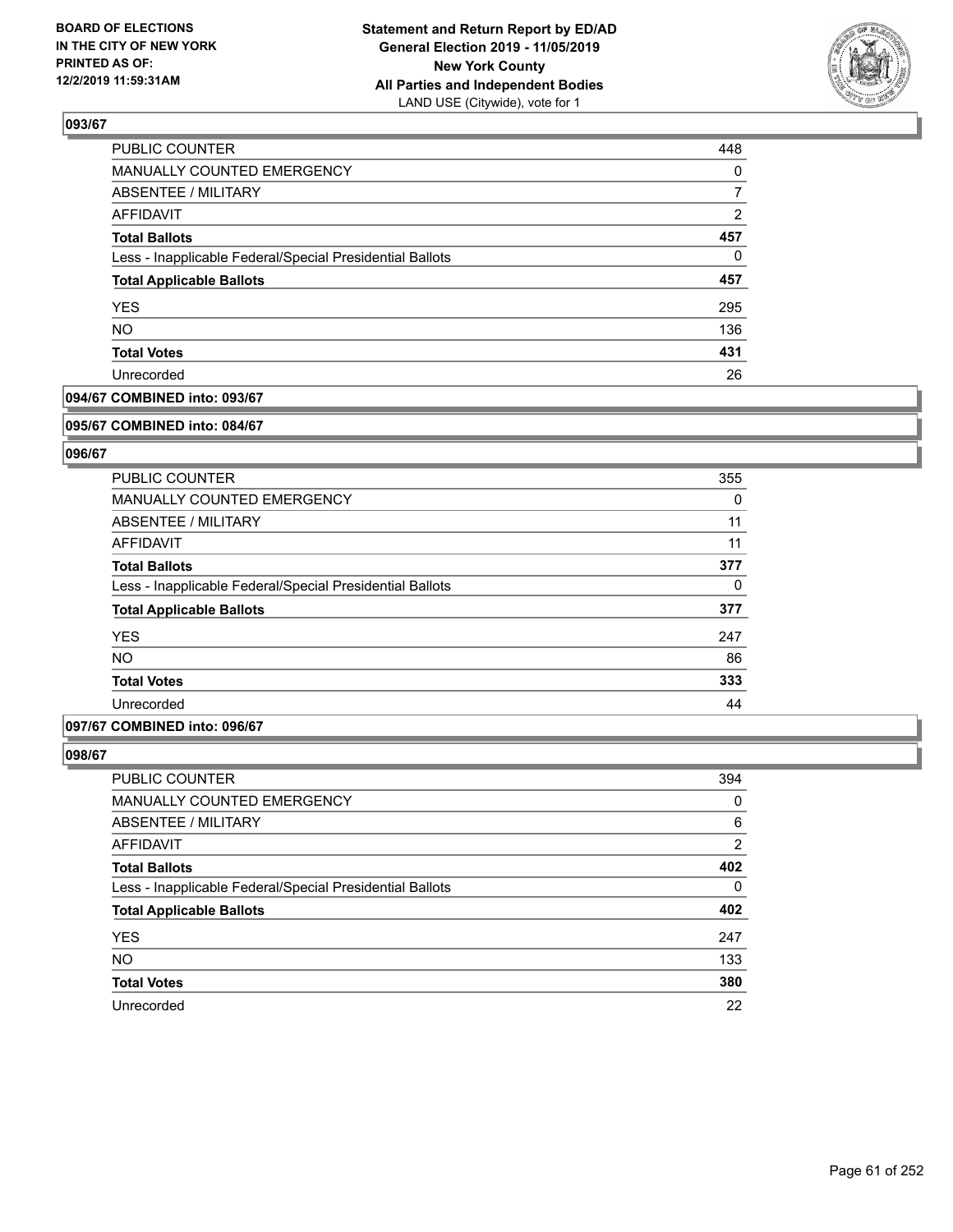

| PUBLIC COUNTER                                           | 502 |
|----------------------------------------------------------|-----|
| <b>MANUALLY COUNTED EMERGENCY</b>                        | 0   |
| <b>ABSENTEE / MILITARY</b>                               | 16  |
| <b>AFFIDAVIT</b>                                         | 1   |
| <b>Total Ballots</b>                                     | 519 |
| Less - Inapplicable Federal/Special Presidential Ballots | 0   |
| <b>Total Applicable Ballots</b>                          | 519 |
| <b>YES</b>                                               | 298 |
| <b>NO</b>                                                | 180 |
| <b>Total Votes</b>                                       | 478 |
| Unrecorded                                               | 41  |

## **100/67 COMBINED into: 024/67**

#### **101/67**

| PUBLIC COUNTER                                           | 152      |
|----------------------------------------------------------|----------|
| <b>MANUALLY COUNTED EMERGENCY</b>                        | 0        |
| <b>ABSENTEE / MILITARY</b>                               | 5        |
| <b>AFFIDAVIT</b>                                         | 2        |
| <b>Total Ballots</b>                                     | 159      |
| Less - Inapplicable Federal/Special Presidential Ballots | $\Omega$ |
| <b>Total Applicable Ballots</b>                          | 159      |
| <b>YES</b>                                               | 91       |
| <b>NO</b>                                                | 47       |
| <b>Total Votes</b>                                       | 138      |
| Unrecorded                                               | 21       |
|                                                          |          |

## **102/67**

| MANUALLY COUNTED EMERGENCY<br>ABSENTEE / MILITARY        | 0<br>$\Omega$ |
|----------------------------------------------------------|---------------|
| AFFIDAVIT                                                | 0             |
| <b>Total Ballots</b>                                     | 0             |
| Less - Inapplicable Federal/Special Presidential Ballots | $\Omega$      |
| <b>Total Applicable Ballots</b>                          | 0             |
| <b>YES</b>                                               | $\Omega$      |
| NO.                                                      | $\Omega$      |
| <b>Total Votes</b>                                       | 0             |

**104/67 COMBINED into: 030/67**

**105/67 COMBINED into: 098/67**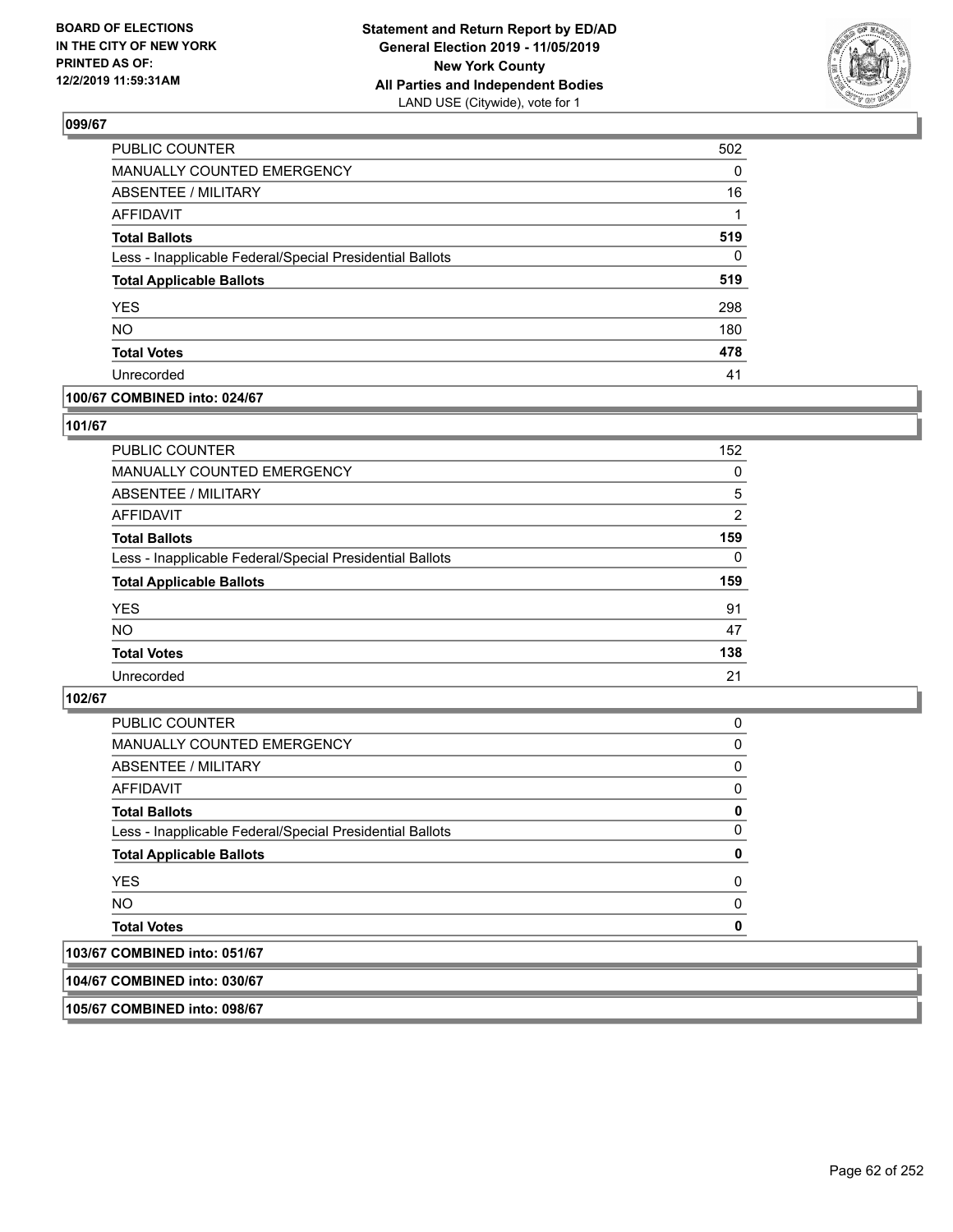

| PUBLIC COUNTER                                           | 296 |
|----------------------------------------------------------|-----|
| MANUALLY COUNTED EMERGENCY                               | 0   |
| ABSENTEE / MILITARY                                      | 3   |
| <b>AFFIDAVIT</b>                                         | 0   |
| <b>Total Ballots</b>                                     | 299 |
| Less - Inapplicable Federal/Special Presidential Ballots | 0   |
| <b>Total Applicable Ballots</b>                          | 299 |
| YES                                                      | 181 |
| <b>NO</b>                                                | 71  |
| <b>Total Votes</b>                                       | 252 |
| Unrecorded                                               | 47  |

## **107/67 COMBINED into: 059/67**

#### **108/67**

| <b>PUBLIC COUNTER</b>                                    | 261      |
|----------------------------------------------------------|----------|
| MANUALLY COUNTED EMERGENCY                               | 0        |
| <b>ABSENTEE / MILITARY</b>                               | 4        |
| AFFIDAVIT                                                |          |
| <b>Total Ballots</b>                                     | 266      |
| Less - Inapplicable Federal/Special Presidential Ballots | $\Omega$ |
| <b>Total Applicable Ballots</b>                          | 266      |
| <b>YES</b>                                               | 160      |
| <b>NO</b>                                                | 91       |
| <b>Total Votes</b>                                       | 251      |
| Unrecorded                                               | 15       |
|                                                          |          |

| <b>PUBLIC COUNTER</b>                                    | 214 |
|----------------------------------------------------------|-----|
| MANUALLY COUNTED EMERGENCY                               | 0   |
| ABSENTEE / MILITARY                                      | 4   |
| AFFIDAVIT                                                | 4   |
| <b>Total Ballots</b>                                     | 222 |
| Less - Inapplicable Federal/Special Presidential Ballots | 0   |
| <b>Total Applicable Ballots</b>                          | 222 |
| <b>YES</b>                                               | 168 |
| <b>NO</b>                                                | 43  |
| <b>Total Votes</b>                                       | 211 |
| Unrecorded                                               | 11  |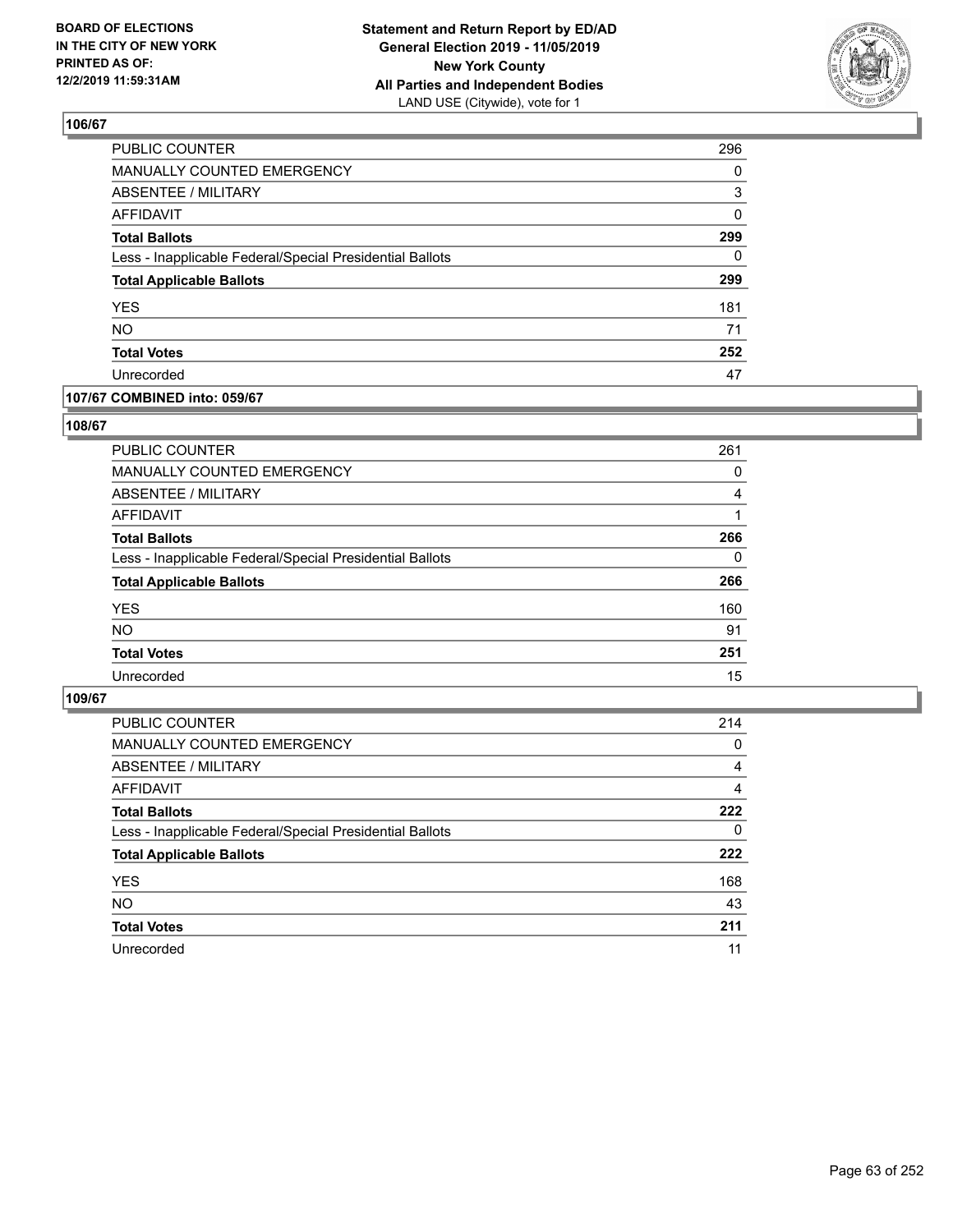

| PUBLIC COUNTER                                           | 118 |
|----------------------------------------------------------|-----|
| <b>MANUALLY COUNTED EMERGENCY</b>                        | 0   |
| ABSENTEE / MILITARY                                      | 15  |
| AFFIDAVIT                                                | 3   |
| <b>Total Ballots</b>                                     | 136 |
| Less - Inapplicable Federal/Special Presidential Ballots | 0   |
| <b>Total Applicable Ballots</b>                          | 136 |
| <b>YES</b>                                               | 95  |
| NO.                                                      | 27  |
| <b>Total Votes</b>                                       | 122 |
| Unrecorded                                               | 14  |
| 111/67 COMBINED into: 051/67                             |     |
| 112/67 COMBINED into: 099/67                             |     |
| 113/67 COMBINED into: 108/67                             |     |
| 114/67 COMBINED into: 085/67                             |     |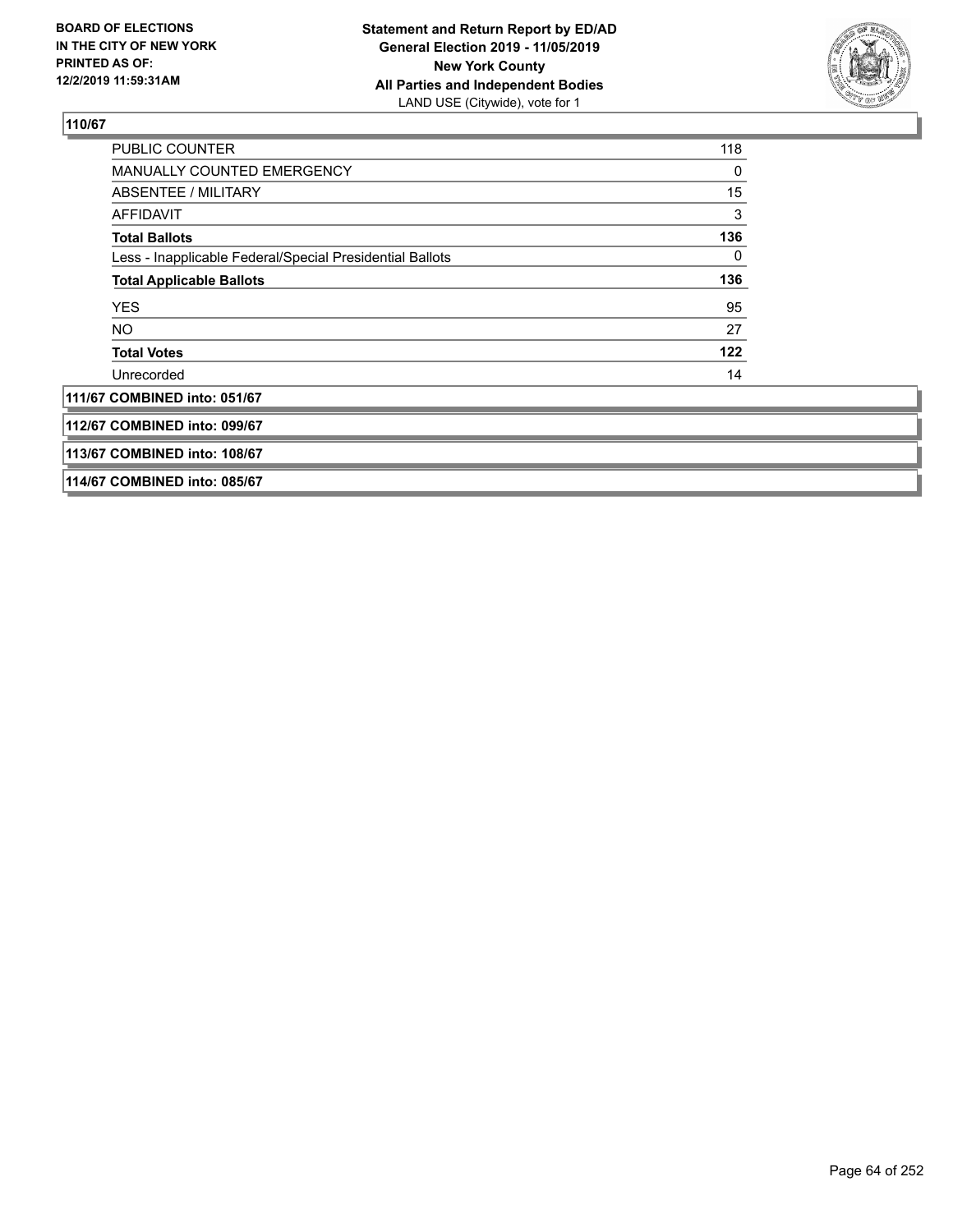

| PUBLIC COUNTER                                           | 294      |
|----------------------------------------------------------|----------|
| MANUALLY COUNTED EMERGENCY                               | 0        |
| <b>ABSENTEE / MILITARY</b>                               | 11       |
| <b>AFFIDAVIT</b>                                         | 0        |
| <b>Total Ballots</b>                                     | 305      |
| Less - Inapplicable Federal/Special Presidential Ballots | $\Omega$ |
| <b>Total Applicable Ballots</b>                          | 305      |
| <b>YES</b>                                               | 156      |
| <b>NO</b>                                                | 55       |
| <b>Total Votes</b>                                       | 211      |
| Unrecorded                                               | 94       |

#### **002/68 COMBINED into: 001/68**

#### **003/68**

| <b>PUBLIC COUNTER</b>                                    | 266            |
|----------------------------------------------------------|----------------|
| <b>MANUALLY COUNTED EMERGENCY</b>                        | $\Omega$       |
| ABSENTEE / MILITARY                                      | 14             |
| AFFIDAVIT                                                | $\overline{2}$ |
| <b>Total Ballots</b>                                     | 282            |
| Less - Inapplicable Federal/Special Presidential Ballots | $\Omega$       |
| <b>Total Applicable Ballots</b>                          | 282            |
| <b>YES</b>                                               | 188            |
| <b>NO</b>                                                | 64             |
| <b>Total Votes</b>                                       | 252            |
| Unrecorded                                               | 30             |
|                                                          |                |

| <b>PUBLIC COUNTER</b>                                    | 193            |
|----------------------------------------------------------|----------------|
| MANUALLY COUNTED EMERGENCY                               | 0              |
| ABSENTEE / MILITARY                                      | $\overline{2}$ |
| AFFIDAVIT                                                |                |
| <b>Total Ballots</b>                                     | 196            |
| Less - Inapplicable Federal/Special Presidential Ballots | $\Omega$       |
| <b>Total Applicable Ballots</b>                          | 196            |
| <b>YES</b>                                               | 123            |
| <b>NO</b>                                                | 54             |
| <b>Total Votes</b>                                       | 177            |
| Unrecorded                                               | 19             |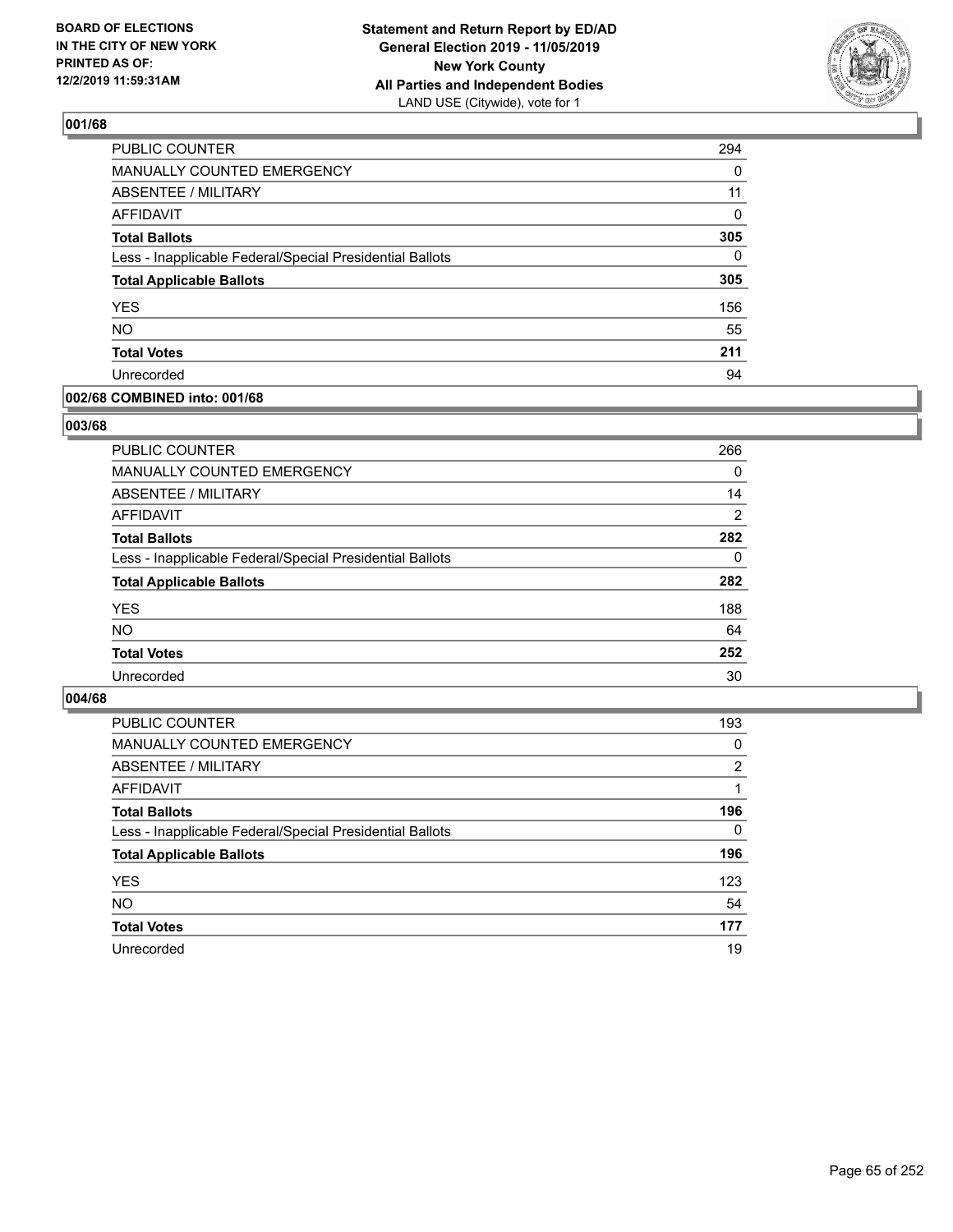

| PUBLIC COUNTER                                           | 208      |
|----------------------------------------------------------|----------|
| MANUALLY COUNTED EMERGENCY                               | $\Omega$ |
| ABSENTEE / MILITARY                                      | 4        |
| AFFIDAVIT                                                | 4        |
| <b>Total Ballots</b>                                     | 216      |
| Less - Inapplicable Federal/Special Presidential Ballots | 0        |
| <b>Total Applicable Ballots</b>                          | 216      |
| <b>YES</b>                                               | 149      |
| <b>NO</b>                                                | 55       |
| <b>Total Votes</b>                                       | 204      |
| Unrecorded                                               | 12       |

## **006/68 COMBINED into: 003/68**

#### **007/68**

| <b>PUBLIC COUNTER</b>                                    | 389      |
|----------------------------------------------------------|----------|
| <b>MANUALLY COUNTED EMERGENCY</b>                        | 0        |
| ABSENTEE / MILITARY                                      | 13       |
| AFFIDAVIT                                                | $\Omega$ |
| <b>Total Ballots</b>                                     | 402      |
| Less - Inapplicable Federal/Special Presidential Ballots | $\Omega$ |
| <b>Total Applicable Ballots</b>                          | 402      |
| <b>YES</b>                                               | 260      |
| <b>NO</b>                                                | 121      |
| <b>Total Votes</b>                                       | 381      |
| Unrecorded                                               | 21       |

## **008/68**

| <b>PUBLIC COUNTER</b>                                    | 303 |
|----------------------------------------------------------|-----|
| <b>MANUALLY COUNTED EMERGENCY</b>                        | 0   |
| ABSENTEE / MILITARY                                      |     |
| AFFIDAVIT                                                |     |
| <b>Total Ballots</b>                                     | 311 |
| Less - Inapplicable Federal/Special Presidential Ballots | 0   |
| <b>Total Applicable Ballots</b>                          | 311 |
| <b>YES</b>                                               | 181 |
| NO.                                                      | 113 |
| <b>Total Votes</b>                                       | 294 |
| Unrecorded                                               | 17  |
| 009/68 COMBINED into: 008/68                             |     |

**010/68 COMBINED into: 007/68**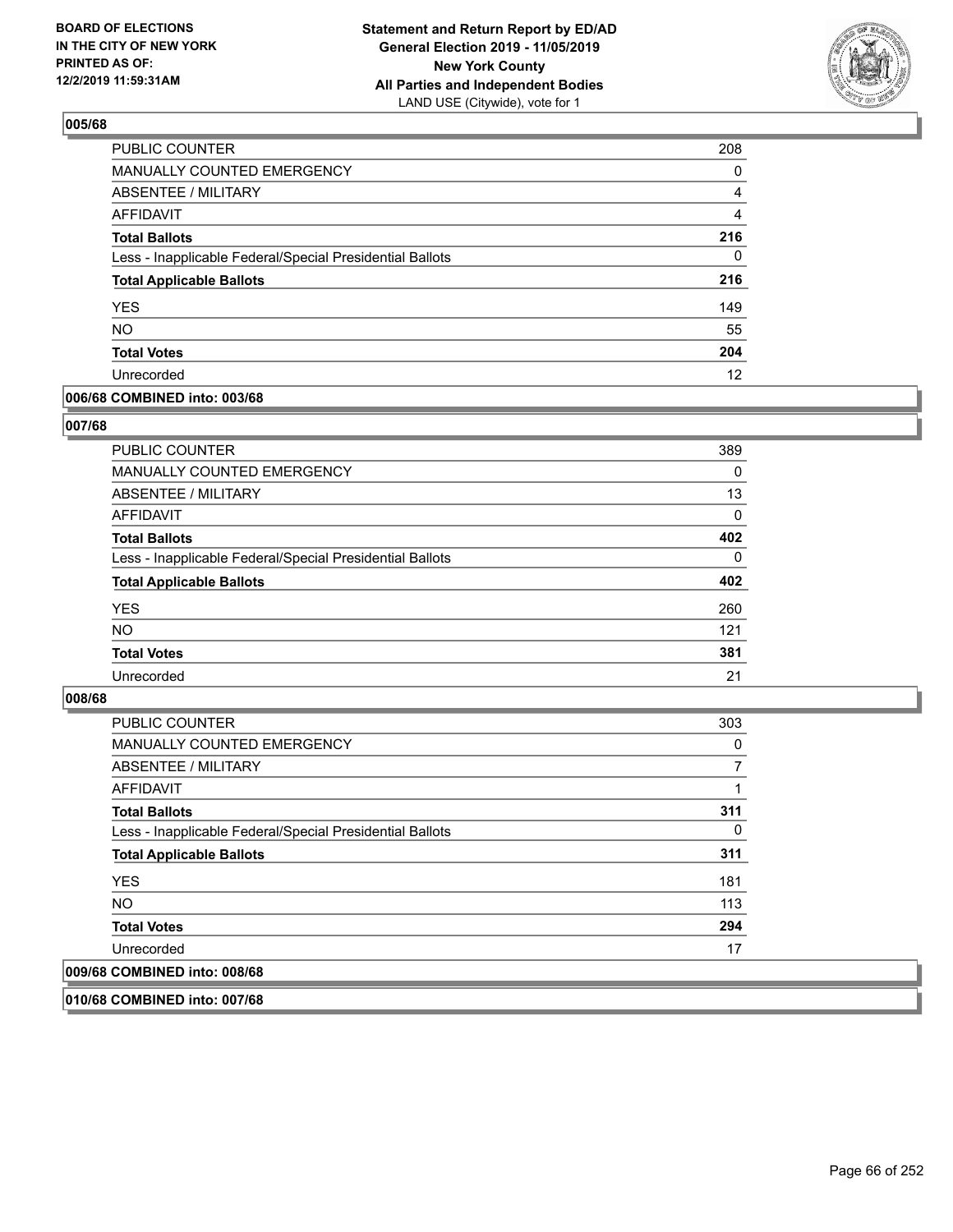

| PUBLIC COUNTER                                           | 183      |
|----------------------------------------------------------|----------|
| <b>MANUALLY COUNTED EMERGENCY</b>                        | $\Omega$ |
| ABSENTEE / MILITARY                                      | 5        |
| AFFIDAVIT                                                | 0        |
| <b>Total Ballots</b>                                     | 188      |
| Less - Inapplicable Federal/Special Presidential Ballots | 0        |
| <b>Total Applicable Ballots</b>                          | 188      |
| <b>YES</b>                                               | 104      |
| <b>NO</b>                                                | 74       |
| <b>Total Votes</b>                                       | 178      |
| Unrecorded                                               | 10       |

## **012/68 COMBINED into: 005/68**

#### **013/68 COMBINED into: 025/68**

## **014/68 COMBINED into: 015/68**

## **015/68**

| <b>PUBLIC COUNTER</b>                                    | 235 |
|----------------------------------------------------------|-----|
| <b>MANUALLY COUNTED EMERGENCY</b>                        | 0   |
| ABSENTEE / MILITARY                                      | 3   |
| AFFIDAVIT                                                | 6   |
| <b>Total Ballots</b>                                     | 244 |
| Less - Inapplicable Federal/Special Presidential Ballots | 0   |
| <b>Total Applicable Ballots</b>                          | 244 |
| <b>YES</b>                                               | 176 |
| <b>NO</b>                                                | 46  |
| <b>Total Votes</b>                                       | 222 |
| Unrecorded                                               | 22  |

| <b>PUBLIC COUNTER</b>                                    | 187      |
|----------------------------------------------------------|----------|
| MANUALLY COUNTED EMERGENCY                               | 0        |
| ABSENTEE / MILITARY                                      | 8        |
| AFFIDAVIT                                                |          |
| <b>Total Ballots</b>                                     | 196      |
| Less - Inapplicable Federal/Special Presidential Ballots | $\Omega$ |
| <b>Total Applicable Ballots</b>                          | 196      |
| <b>YES</b>                                               | 114      |
| <b>NO</b>                                                | 27       |
| <b>Total Votes</b>                                       | 141      |
| Unrecorded                                               | 55       |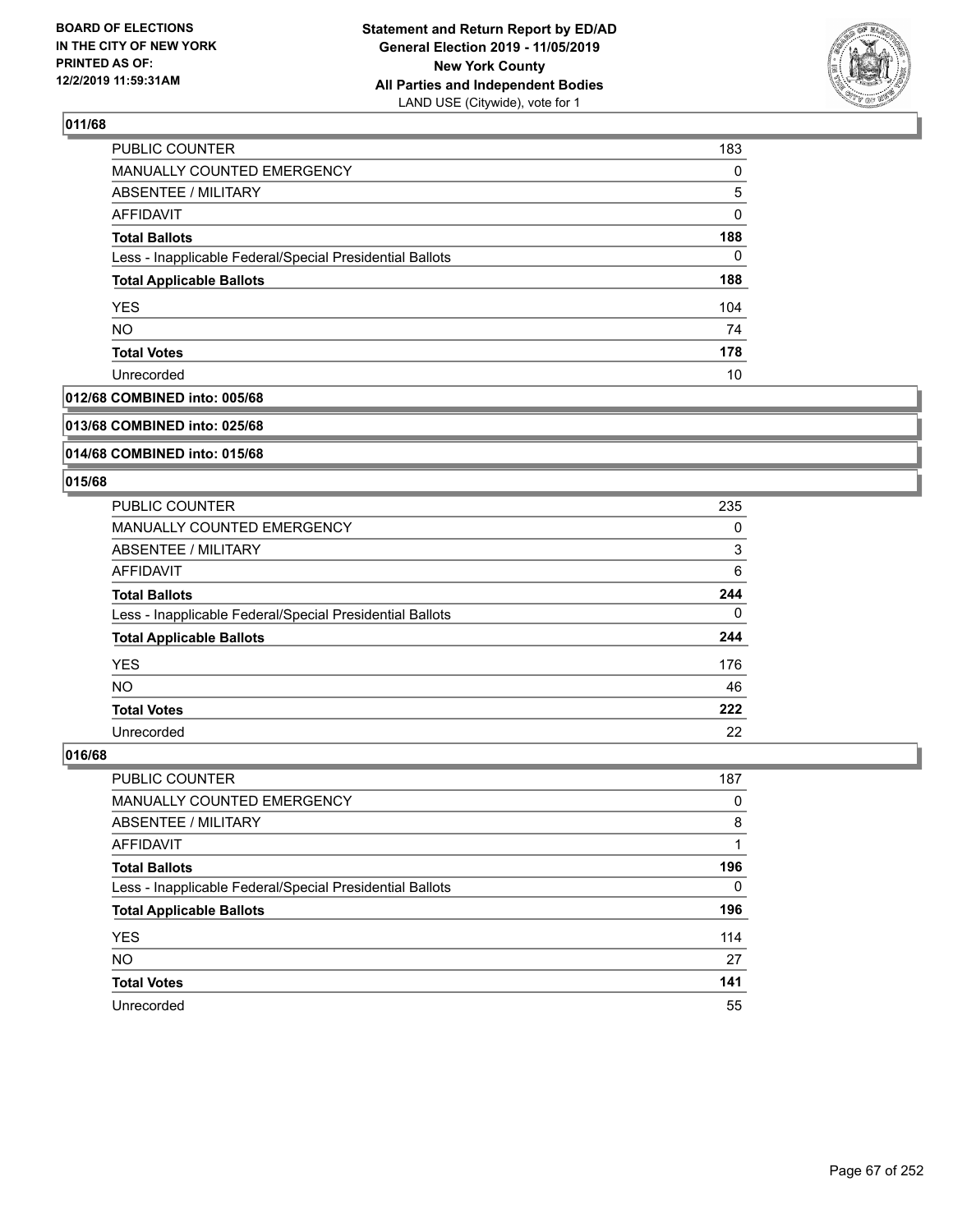

| PUBLIC COUNTER                                           | 130      |
|----------------------------------------------------------|----------|
| <b>MANUALLY COUNTED EMERGENCY</b>                        | $\Omega$ |
| ABSENTEE / MILITARY                                      | 3        |
| AFFIDAVIT                                                |          |
| <b>Total Ballots</b>                                     | 140      |
| Less - Inapplicable Federal/Special Presidential Ballots | 0        |
| <b>Total Applicable Ballots</b>                          | 140      |
| <b>YES</b>                                               | 82       |
| <b>NO</b>                                                | 21       |
| <b>Total Votes</b>                                       | 103      |
| Unrecorded                                               | 37       |

## **018/68 COMBINED into: 047/68**

#### **019/68 COMBINED into: 016/68**

## **020/68 COMBINED into: 112/68**

#### **021/68**

| PUBLIC COUNTER                                           | 108 |
|----------------------------------------------------------|-----|
| <b>MANUALLY COUNTED EMERGENCY</b>                        | 0   |
| ABSENTEE / MILITARY                                      | 0   |
| AFFIDAVIT                                                | 0   |
| <b>Total Ballots</b>                                     | 108 |
| Less - Inapplicable Federal/Special Presidential Ballots | 0   |
| <b>Total Applicable Ballots</b>                          | 108 |
| <b>YES</b>                                               | 55  |
| <b>NO</b>                                                | 6   |
| <b>Total Votes</b>                                       | 61  |
| Unrecorded                                               | 47  |

| PUBLIC COUNTER                                           | 139      |
|----------------------------------------------------------|----------|
| <b>MANUALLY COUNTED EMERGENCY</b>                        | 0        |
| ABSENTEE / MILITARY                                      |          |
| AFFIDAVIT                                                | 2        |
| <b>Total Ballots</b>                                     | 142      |
| Less - Inapplicable Federal/Special Presidential Ballots | $\Omega$ |
| <b>Total Applicable Ballots</b>                          | 142      |
| <b>YES</b>                                               | 107      |
| <b>NO</b>                                                | 13       |
| <b>Total Votes</b>                                       | 120      |
| Unrecorded                                               | 22       |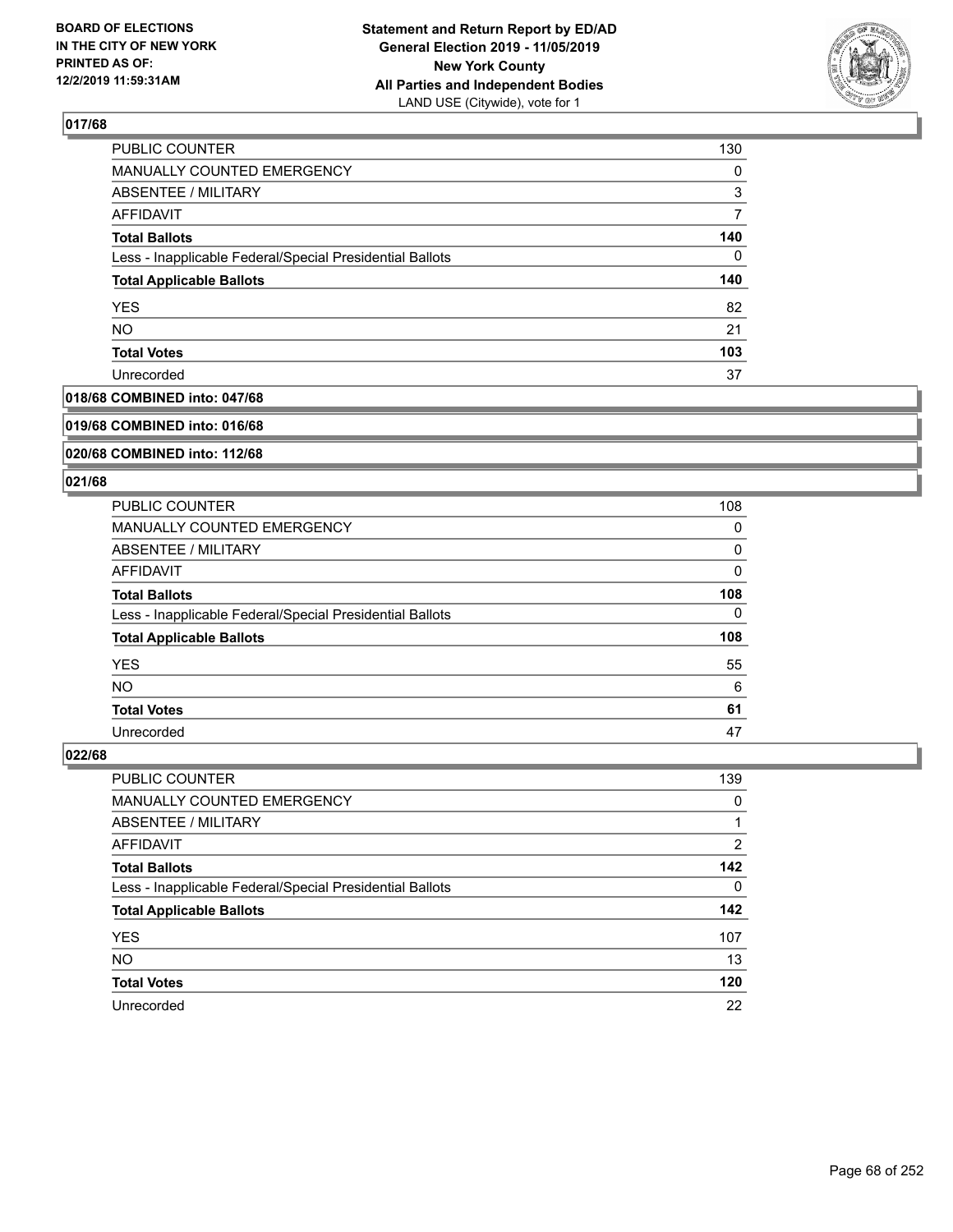

| PUBLIC COUNTER                                           | 202            |
|----------------------------------------------------------|----------------|
| <b>MANUALLY COUNTED EMERGENCY</b>                        | 0              |
| <b>ABSENTEE / MILITARY</b>                               | 3              |
| <b>AFFIDAVIT</b>                                         | $\overline{2}$ |
| <b>Total Ballots</b>                                     | 207            |
| Less - Inapplicable Federal/Special Presidential Ballots | 0              |
| <b>Total Applicable Ballots</b>                          | 207            |
| <b>YES</b>                                               | 139            |
| <b>NO</b>                                                | 24             |
| <b>Total Votes</b>                                       | 163            |
| Unrecorded                                               | 44             |

## **024/68 COMBINED into: 023/68**

#### **025/68**

| PUBLIC COUNTER                                           | 202      |
|----------------------------------------------------------|----------|
| <b>MANUALLY COUNTED EMERGENCY</b>                        | $\Omega$ |
| ABSENTEE / MILITARY                                      | 12       |
| AFFIDAVIT                                                |          |
| <b>Total Ballots</b>                                     | 215      |
| Less - Inapplicable Federal/Special Presidential Ballots | $\Omega$ |
| <b>Total Applicable Ballots</b>                          | 215      |
| <b>YES</b>                                               | 141      |
| <b>NO</b>                                                | 37       |
| <b>Total Votes</b>                                       | 178      |
| Unrecorded                                               | 37       |

| <b>PUBLIC COUNTER</b>                                    | 209 |
|----------------------------------------------------------|-----|
| <b>MANUALLY COUNTED EMERGENCY</b>                        | 0   |
| ABSENTEE / MILITARY                                      | 8   |
| AFFIDAVIT                                                |     |
| <b>Total Ballots</b>                                     | 218 |
| Less - Inapplicable Federal/Special Presidential Ballots | 0   |
| <b>Total Applicable Ballots</b>                          | 218 |
| <b>YES</b>                                               | 127 |
| NO.                                                      | 40  |
| <b>Total Votes</b>                                       | 167 |
| Unrecorded                                               | 51  |
| 027/68 COMBINED into: 026/68                             |     |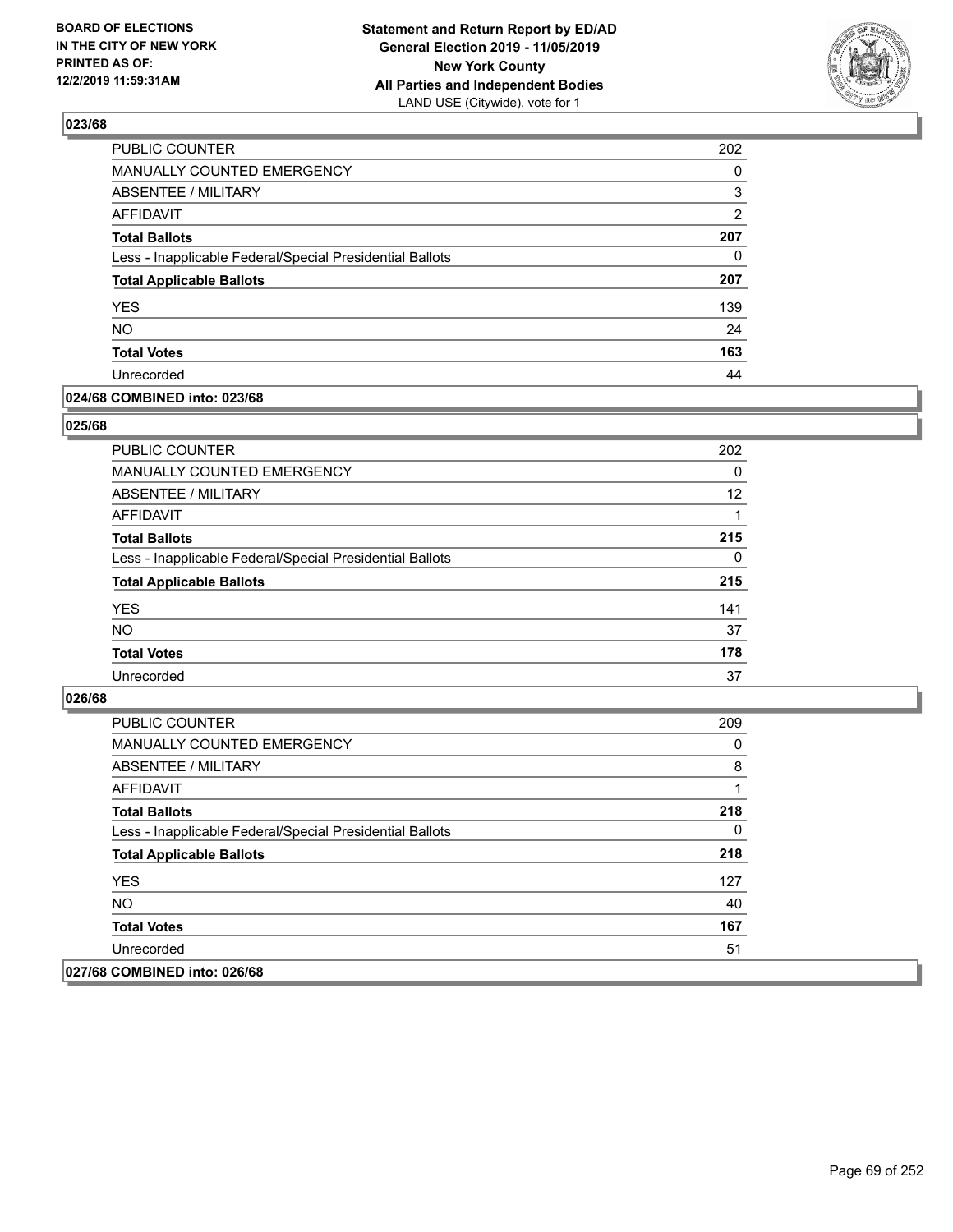

| 192 |
|-----|
| 0   |
| 24  |
|     |
| 217 |
| 0   |
| 217 |
| 120 |
| 24  |
| 144 |
| 73  |
|     |

## **029/68 COMBINED into: 038/68**

#### **030/68 COMBINED into: 028/68**

## **031/68**

| <b>PUBLIC COUNTER</b>                                    | 251            |
|----------------------------------------------------------|----------------|
| <b>MANUALLY COUNTED EMERGENCY</b>                        | 0              |
| ABSENTEE / MILITARY                                      | $\overline{2}$ |
| AFFIDAVIT                                                | $\overline{2}$ |
| <b>Total Ballots</b>                                     | 255            |
| Less - Inapplicable Federal/Special Presidential Ballots | $\Omega$       |
| <b>Total Applicable Ballots</b>                          | 255            |
| <b>YES</b>                                               | 154            |
| <b>NO</b>                                                | 23             |
| <b>Total Votes</b>                                       | 177            |
| Unrecorded                                               | 78             |

#### **032/68 COMBINED into: 031/68**

| <b>PUBLIC COUNTER</b>                                    | 196      |
|----------------------------------------------------------|----------|
| MANUALLY COUNTED EMERGENCY                               | 0        |
| ABSENTEE / MILITARY                                      | 4        |
| AFFIDAVIT                                                | 3        |
| <b>Total Ballots</b>                                     | 203      |
| Less - Inapplicable Federal/Special Presidential Ballots | $\Omega$ |
| <b>Total Applicable Ballots</b>                          | 203      |
| <b>YES</b>                                               | 145      |
| <b>NO</b>                                                | 35       |
| <b>Total Votes</b>                                       | 180      |
| Unrecorded                                               | 23       |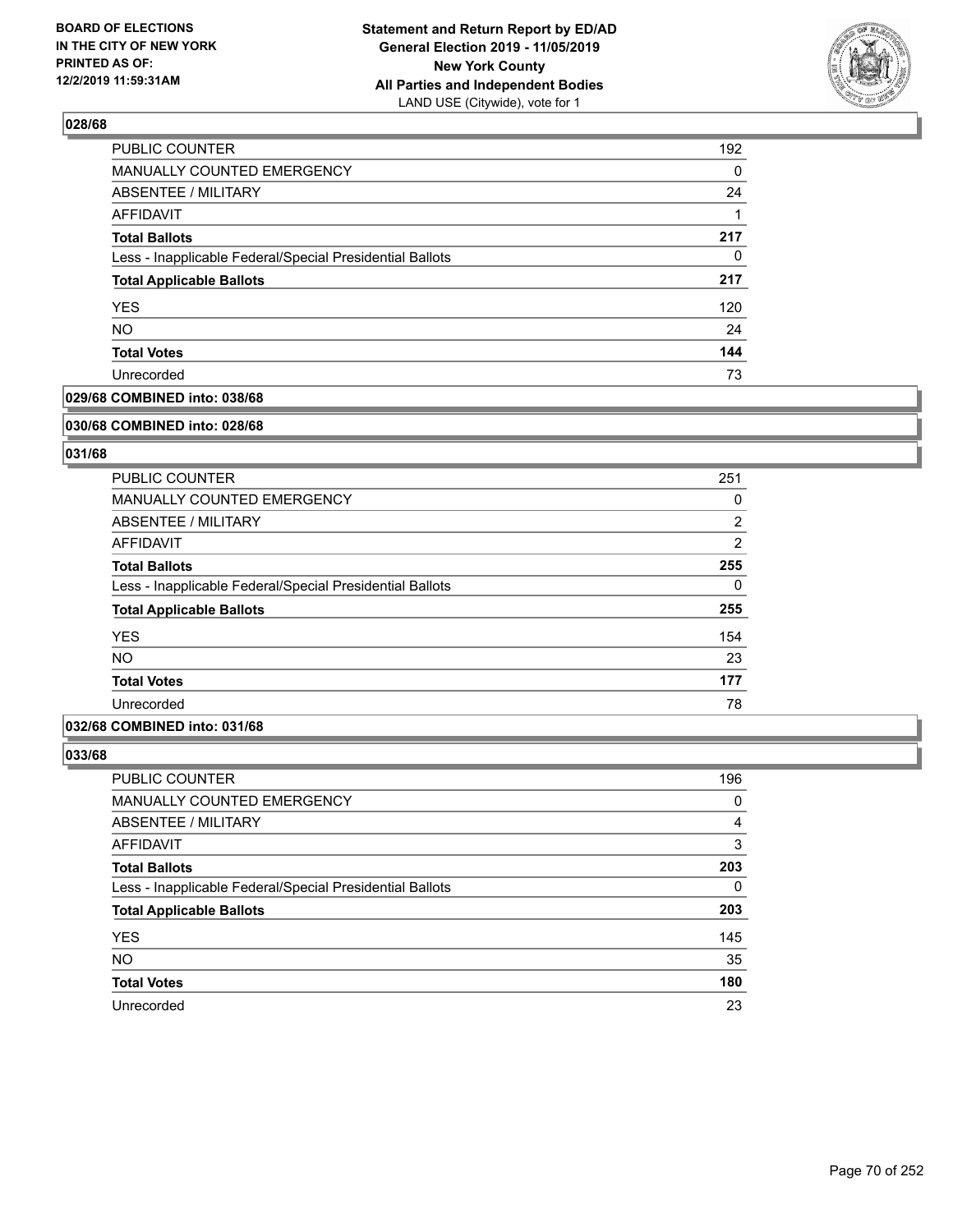

| PUBLIC COUNTER                                           | 269            |
|----------------------------------------------------------|----------------|
| MANUALLY COUNTED EMERGENCY                               | $\Omega$       |
| ABSENTEE / MILITARY                                      | 8              |
| AFFIDAVIT                                                | $\overline{2}$ |
| Total Ballots                                            | 279            |
| Less - Inapplicable Federal/Special Presidential Ballots | $\mathbf{0}$   |
| <b>Total Applicable Ballots</b>                          | 279            |
| YES                                                      | 190            |
| NO.                                                      | 50             |
| <b>Total Votes</b>                                       | 240            |
| Unrecorded                                               | 39             |

## **035/68**

| <b>PUBLIC COUNTER</b>                                    | 251      |
|----------------------------------------------------------|----------|
| <b>MANUALLY COUNTED EMERGENCY</b>                        | 0        |
| ABSENTEE / MILITARY                                      | 4        |
| AFFIDAVIT                                                | 6        |
| <b>Total Ballots</b>                                     | 261      |
| Less - Inapplicable Federal/Special Presidential Ballots | $\Omega$ |
| <b>Total Applicable Ballots</b>                          | 261      |
| <b>YES</b>                                               | 182      |
| <b>NO</b>                                                | 34       |
| <b>Total Votes</b>                                       | 216      |
| Unrecorded                                               | 45       |

| PUBLIC COUNTER                                           | 146 |
|----------------------------------------------------------|-----|
| <b>MANUALLY COUNTED EMERGENCY</b>                        | 0   |
| ABSENTEE / MILITARY                                      | 4   |
| AFFIDAVIT                                                | 0   |
| <b>Total Ballots</b>                                     | 150 |
| Less - Inapplicable Federal/Special Presidential Ballots | 0   |
| <b>Total Applicable Ballots</b>                          | 150 |
| <b>YES</b>                                               | 100 |
| NO.                                                      | 15  |
| <b>Total Votes</b>                                       | 115 |
| Unrecorded                                               | 35  |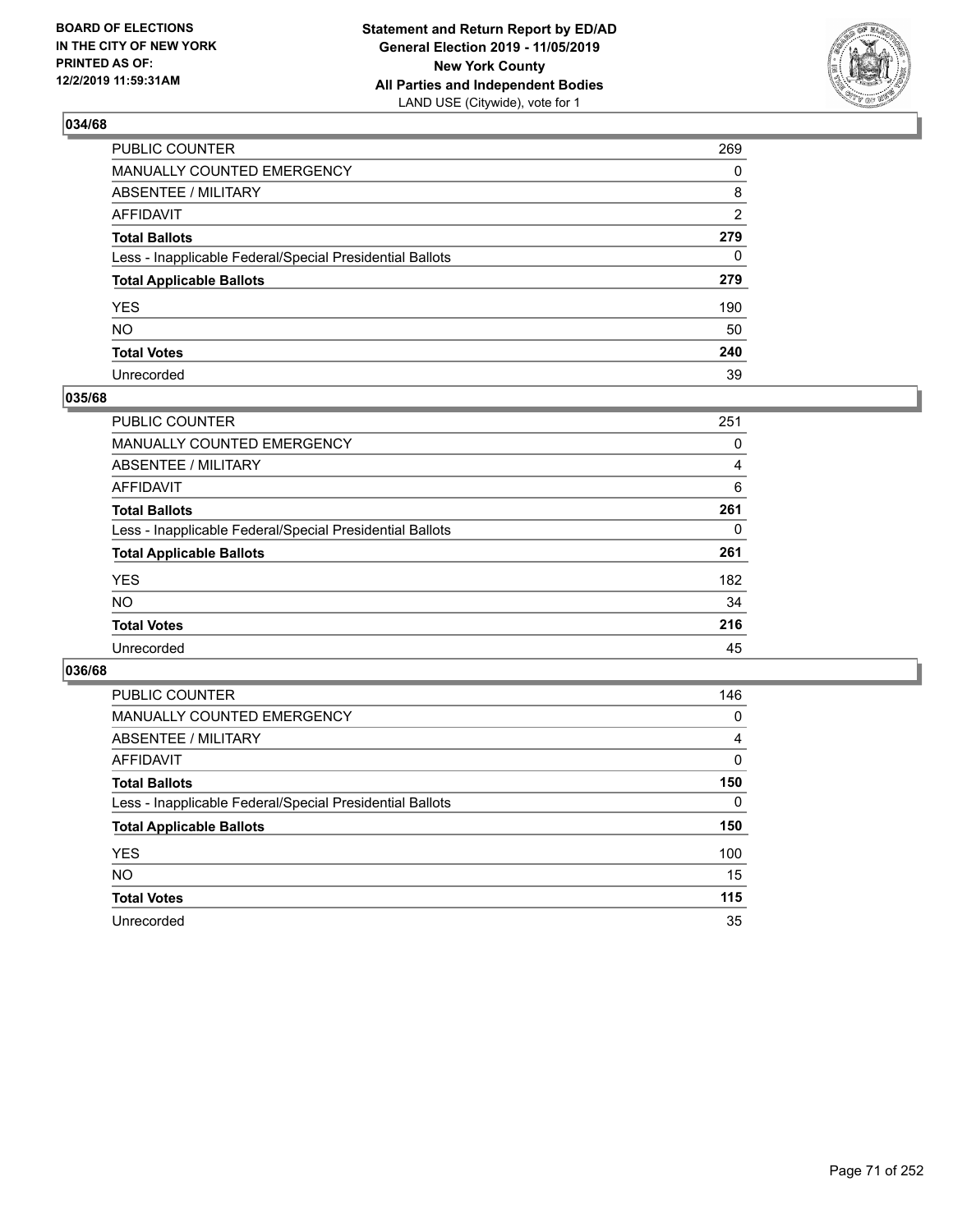

| PUBLIC COUNTER                                           | 238          |
|----------------------------------------------------------|--------------|
| MANUALLY COUNTED EMERGENCY                               | $\mathbf{0}$ |
| ABSENTEE / MILITARY                                      | 5            |
| AFFIDAVIT                                                |              |
| Total Ballots                                            | 244          |
| Less - Inapplicable Federal/Special Presidential Ballots | $\mathbf{0}$ |
| <b>Total Applicable Ballots</b>                          | 244          |
| YES                                                      | 146          |
| NO.                                                      | 25           |
| <b>Total Votes</b>                                       | 171          |
| Unrecorded                                               | 73           |

## **038/68**

| <b>PUBLIC COUNTER</b>                                    | 156      |
|----------------------------------------------------------|----------|
| <b>MANUALLY COUNTED EMERGENCY</b>                        | $\Omega$ |
| ABSENTEE / MILITARY                                      | 0        |
| AFFIDAVIT                                                | 5        |
| <b>Total Ballots</b>                                     | 161      |
| Less - Inapplicable Federal/Special Presidential Ballots | 0        |
| <b>Total Applicable Ballots</b>                          | 161      |
| <b>YES</b>                                               | 93       |
| <b>NO</b>                                                | 17       |
| <b>Total Votes</b>                                       | 110      |
| Unrecorded                                               | 51       |

| PUBLIC COUNTER                                           | 261 |
|----------------------------------------------------------|-----|
| <b>MANUALLY COUNTED EMERGENCY</b>                        | 0   |
| ABSENTEE / MILITARY                                      | 3   |
| AFFIDAVIT                                                | 4   |
| <b>Total Ballots</b>                                     | 268 |
| Less - Inapplicable Federal/Special Presidential Ballots | 0   |
| <b>Total Applicable Ballots</b>                          | 268 |
| <b>YES</b>                                               | 163 |
| <b>NO</b>                                                | 22  |
| <b>Total Votes</b>                                       | 185 |
| Unrecorded                                               | 83  |
| 040/68 COMBINED into: 037/68                             |     |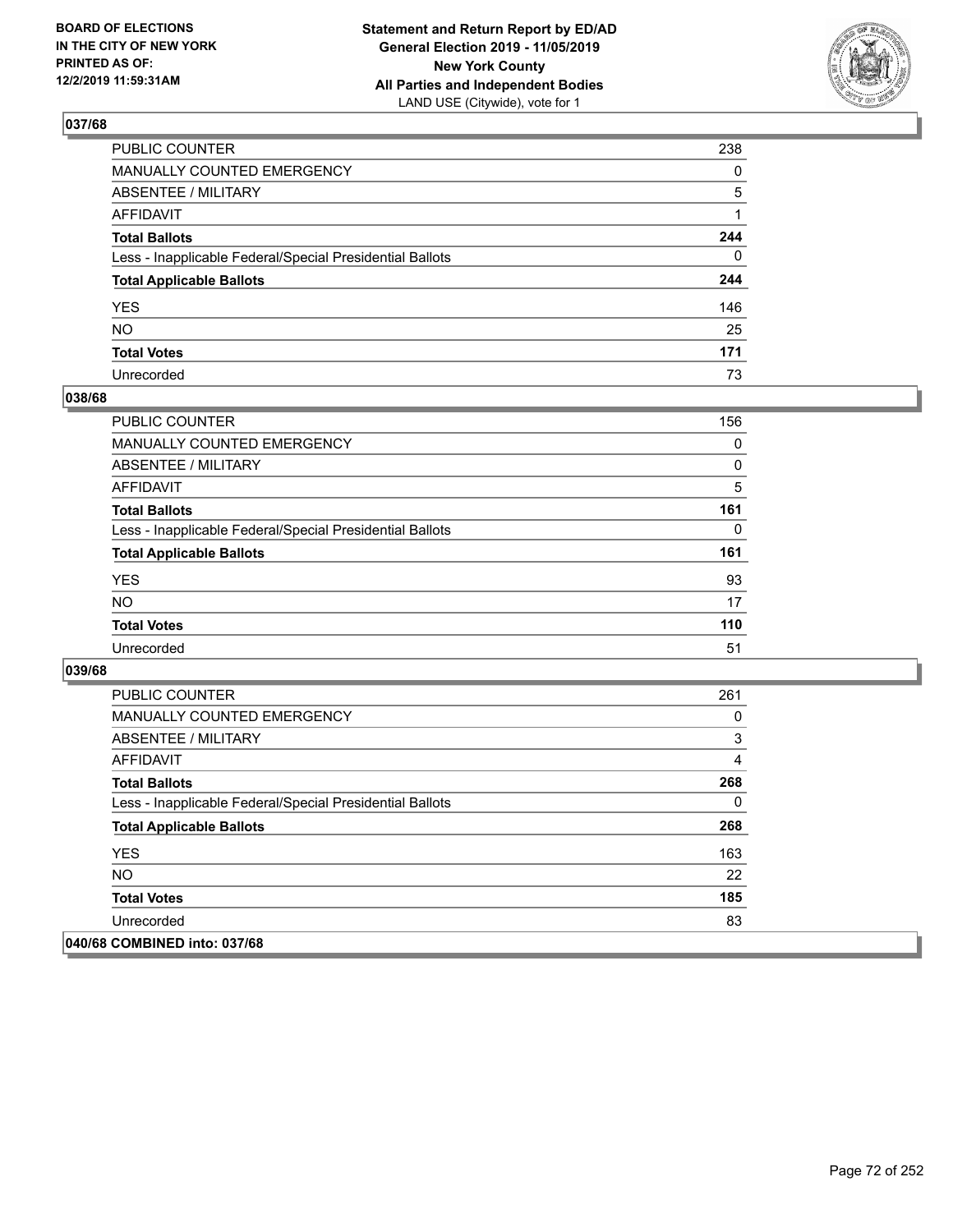

| PUBLIC COUNTER                                           | 243            |
|----------------------------------------------------------|----------------|
| MANUALLY COUNTED EMERGENCY                               | $\mathbf{0}$   |
| ABSENTEE / MILITARY                                      | 6              |
| AFFIDAVIT                                                | $\overline{2}$ |
| Total Ballots                                            | 251            |
| Less - Inapplicable Federal/Special Presidential Ballots | $\mathbf{0}$   |
| <b>Total Applicable Ballots</b>                          | 251            |
| YES                                                      | 157            |
| NO.                                                      | 25             |
| <b>Total Votes</b>                                       | 182            |
| Unrecorded                                               | 69             |

### **042/68**

| <b>PUBLIC COUNTER</b>                                    | 328      |
|----------------------------------------------------------|----------|
| <b>MANUALLY COUNTED EMERGENCY</b>                        | 0        |
| ABSENTEE / MILITARY                                      | 5        |
| <b>AFFIDAVIT</b>                                         | 3        |
| <b>Total Ballots</b>                                     | 336      |
| Less - Inapplicable Federal/Special Presidential Ballots | $\Omega$ |
| <b>Total Applicable Ballots</b>                          | 336      |
| <b>YES</b>                                               | 241      |
| <b>NO</b>                                                | 37       |
| <b>Total Votes</b>                                       | 278      |
| Unrecorded                                               | 58       |
|                                                          |          |

**043/68 COMBINED into: 042/68**

#### **044/68 COMBINED into: 039/68**

#### **045/68 COMBINED into: 046/68**

| PUBLIC COUNTER                                           | 221 |
|----------------------------------------------------------|-----|
| MANUALLY COUNTED EMERGENCY                               | 0   |
| <b>ABSENTEE / MILITARY</b>                               | 3   |
| AFFIDAVIT                                                | 3   |
| <b>Total Ballots</b>                                     | 227 |
| Less - Inapplicable Federal/Special Presidential Ballots | 0   |
| <b>Total Applicable Ballots</b>                          | 227 |
| <b>YES</b>                                               | 126 |
| <b>NO</b>                                                | 29  |
| <b>Total Votes</b>                                       | 155 |
| Unrecorded                                               | 72  |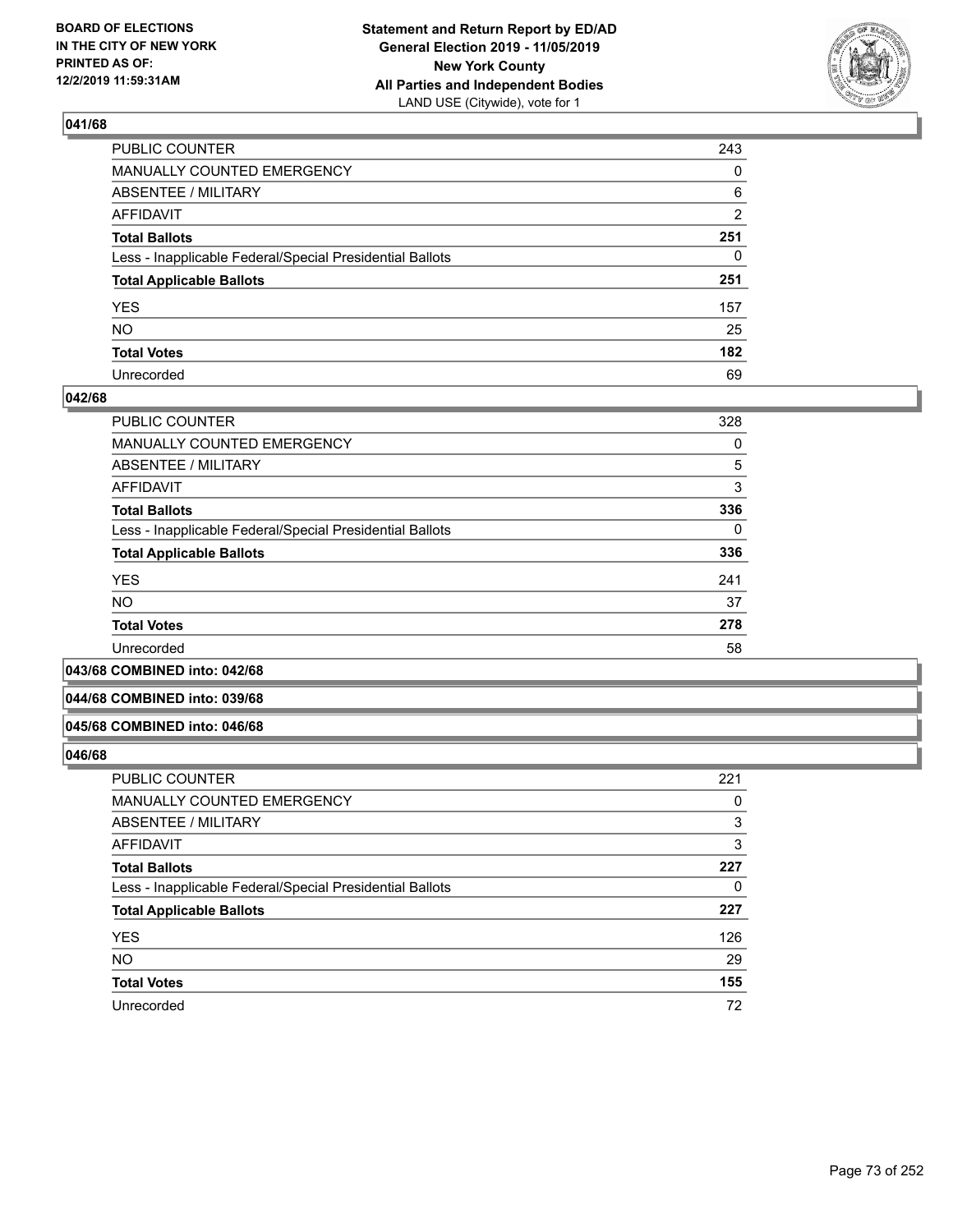

| PUBLIC COUNTER                                           | 193 |
|----------------------------------------------------------|-----|
| <b>MANUALLY COUNTED EMERGENCY</b>                        | 0   |
| <b>ABSENTEE / MILITARY</b>                               | 8   |
| <b>AFFIDAVIT</b>                                         | 1   |
| <b>Total Ballots</b>                                     | 202 |
| Less - Inapplicable Federal/Special Presidential Ballots | 0   |
| <b>Total Applicable Ballots</b>                          | 202 |
| <b>YES</b>                                               | 86  |
| <b>NO</b>                                                | 27  |
| <b>Total Votes</b>                                       | 113 |
| Unrecorded                                               | 89  |

### **048/68 COMBINED into: 041/68**

#### **049/68**

| PUBLIC COUNTER                                           | 95             |
|----------------------------------------------------------|----------------|
| <b>MANUALLY COUNTED EMERGENCY</b>                        | $\Omega$       |
| ABSENTEE / MILITARY                                      | 0              |
| AFFIDAVIT                                                | $\overline{2}$ |
| <b>Total Ballots</b>                                     | 97             |
| Less - Inapplicable Federal/Special Presidential Ballots | $\Omega$       |
| <b>Total Applicable Ballots</b>                          | 97             |
| <b>YES</b>                                               | 50             |
| <b>NO</b>                                                | 5              |
| <b>Total Votes</b>                                       | 55             |
| Unrecorded                                               | 42             |
|                                                          |                |

| <b>PUBLIC COUNTER</b>                                    | 293 |
|----------------------------------------------------------|-----|
| <b>MANUALLY COUNTED EMERGENCY</b>                        | 0   |
| ABSENTEE / MILITARY                                      | 3   |
| AFFIDAVIT                                                |     |
| <b>Total Ballots</b>                                     | 297 |
| Less - Inapplicable Federal/Special Presidential Ballots | 0   |
| <b>Total Applicable Ballots</b>                          | 297 |
| <b>YES</b>                                               | 162 |
| NO.                                                      | 33  |
| <b>Total Votes</b>                                       | 195 |
| Unrecorded                                               | 102 |
| 051/68 COMBINED into: 050/68                             |     |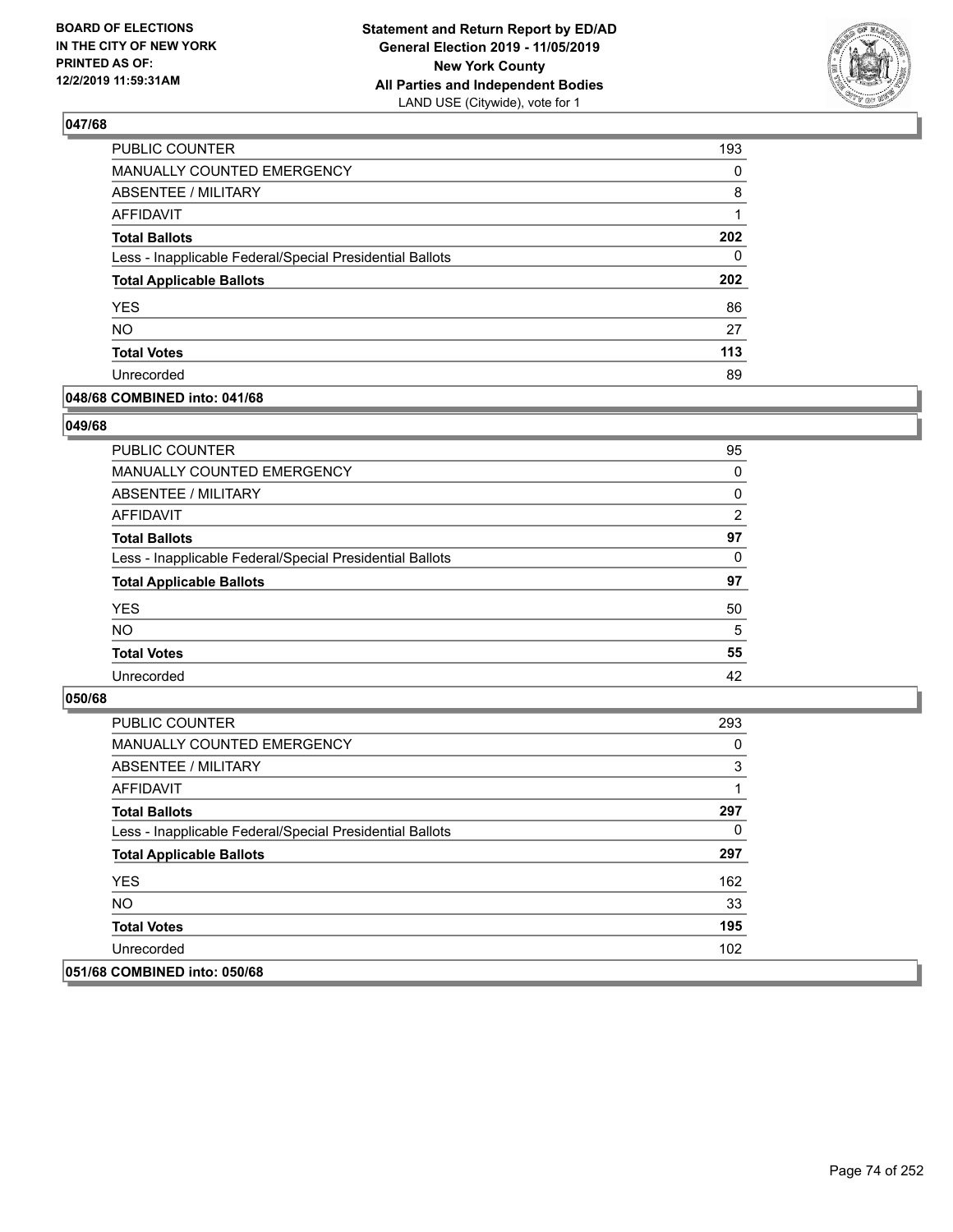

| PUBLIC COUNTER                                           | 297      |
|----------------------------------------------------------|----------|
| MANUALLY COUNTED EMERGENCY                               | 0        |
| ABSENTEE / MILITARY                                      | 7        |
| <b>AFFIDAVIT</b>                                         | 0        |
| <b>Total Ballots</b>                                     | 304      |
| Less - Inapplicable Federal/Special Presidential Ballots | $\Omega$ |
| <b>Total Applicable Ballots</b>                          | 304      |
| <b>YES</b>                                               | 206      |
| <b>NO</b>                                                | 40       |
| <b>Total Votes</b>                                       | 246      |
| Unrecorded                                               | 58       |

### **053/68 COMBINED into: 052/68**

### **054/68**

| PUBLIC COUNTER                                           | 170      |
|----------------------------------------------------------|----------|
| MANUALLY COUNTED EMERGENCY                               | 0        |
| <b>ABSENTEE / MILITARY</b>                               | 5        |
| AFFIDAVIT                                                | 5        |
| <b>Total Ballots</b>                                     | 180      |
| Less - Inapplicable Federal/Special Presidential Ballots | $\Omega$ |
| <b>Total Applicable Ballots</b>                          | 180      |
| <b>YES</b>                                               | 123      |
| <b>NO</b>                                                | 27       |
| <b>Total Votes</b>                                       | 150      |
| Unrecorded                                               | 30       |
|                                                          |          |

| <b>PUBLIC COUNTER</b>                                    | 184      |
|----------------------------------------------------------|----------|
| MANUALLY COUNTED EMERGENCY                               | 0        |
| ABSENTEE / MILITARY                                      | 3        |
| AFFIDAVIT                                                | $\Omega$ |
| <b>Total Ballots</b>                                     | 187      |
| Less - Inapplicable Federal/Special Presidential Ballots | $\Omega$ |
| <b>Total Applicable Ballots</b>                          | 187      |
| <b>YES</b>                                               | 136      |
| <b>NO</b>                                                | 27       |
| <b>Total Votes</b>                                       | 163      |
| Unrecorded                                               | 24       |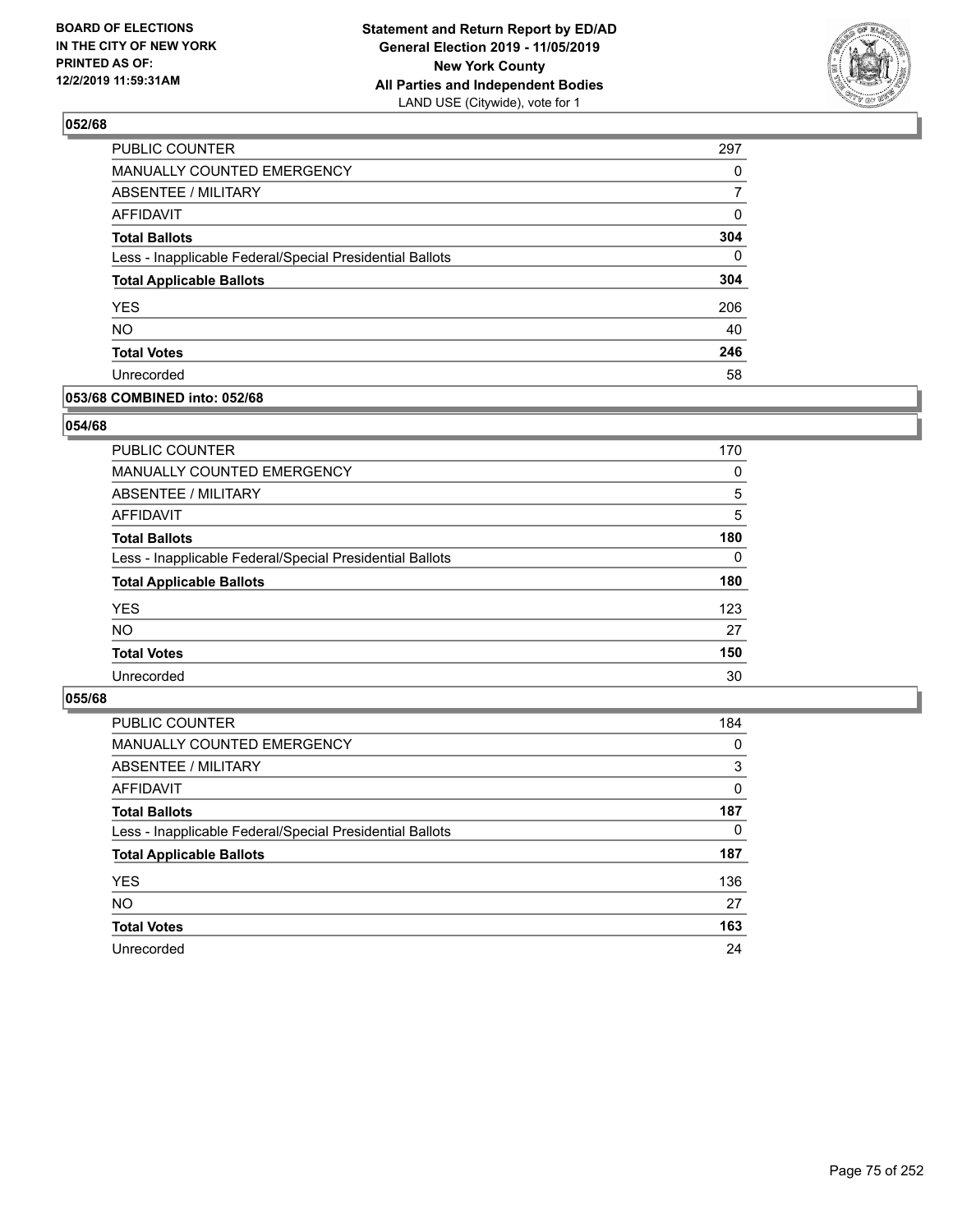

| <b>PUBLIC COUNTER</b>                                    | 164 |
|----------------------------------------------------------|-----|
| MANUALLY COUNTED EMERGENCY                               | 0   |
| ABSENTEE / MILITARY                                      | 2   |
| <b>AFFIDAVIT</b>                                         | 5   |
| <b>Total Ballots</b>                                     | 171 |
| Less - Inapplicable Federal/Special Presidential Ballots | 0   |
| <b>Total Applicable Ballots</b>                          | 171 |
| <b>YES</b>                                               | 100 |
| <b>NO</b>                                                | 23  |
| <b>Total Votes</b>                                       | 123 |
| Unrecorded                                               | 48  |

### **057/68 COMBINED into: 034/68**

### **058/68**

| <b>PUBLIC COUNTER</b>                                    | 212 |
|----------------------------------------------------------|-----|
| <b>MANUALLY COUNTED EMERGENCY</b>                        | 0   |
| ABSENTEE / MILITARY                                      | 8   |
| AFFIDAVIT                                                | 0   |
| <b>Total Ballots</b>                                     | 220 |
| Less - Inapplicable Federal/Special Presidential Ballots | 0   |
| <b>Total Applicable Ballots</b>                          | 220 |
| <b>YES</b>                                               | 122 |
| <b>NO</b>                                                | 30  |
| <b>Total Votes</b>                                       | 152 |
| Unrecorded                                               | 68  |
|                                                          |     |

# **059/68 COMBINED into: 061/68**

| <b>PUBLIC COUNTER</b>                                    | 121 |
|----------------------------------------------------------|-----|
| MANUALLY COUNTED EMERGENCY                               | 0   |
| ABSENTEE / MILITARY                                      | 5   |
| AFFIDAVIT                                                | 0   |
| <b>Total Ballots</b>                                     | 126 |
| Less - Inapplicable Federal/Special Presidential Ballots | 0   |
| <b>Total Applicable Ballots</b>                          | 126 |
| <b>YES</b>                                               | 70  |
| <b>NO</b>                                                | 24  |
| <b>Total Votes</b>                                       | 94  |
| Unrecorded                                               | 32  |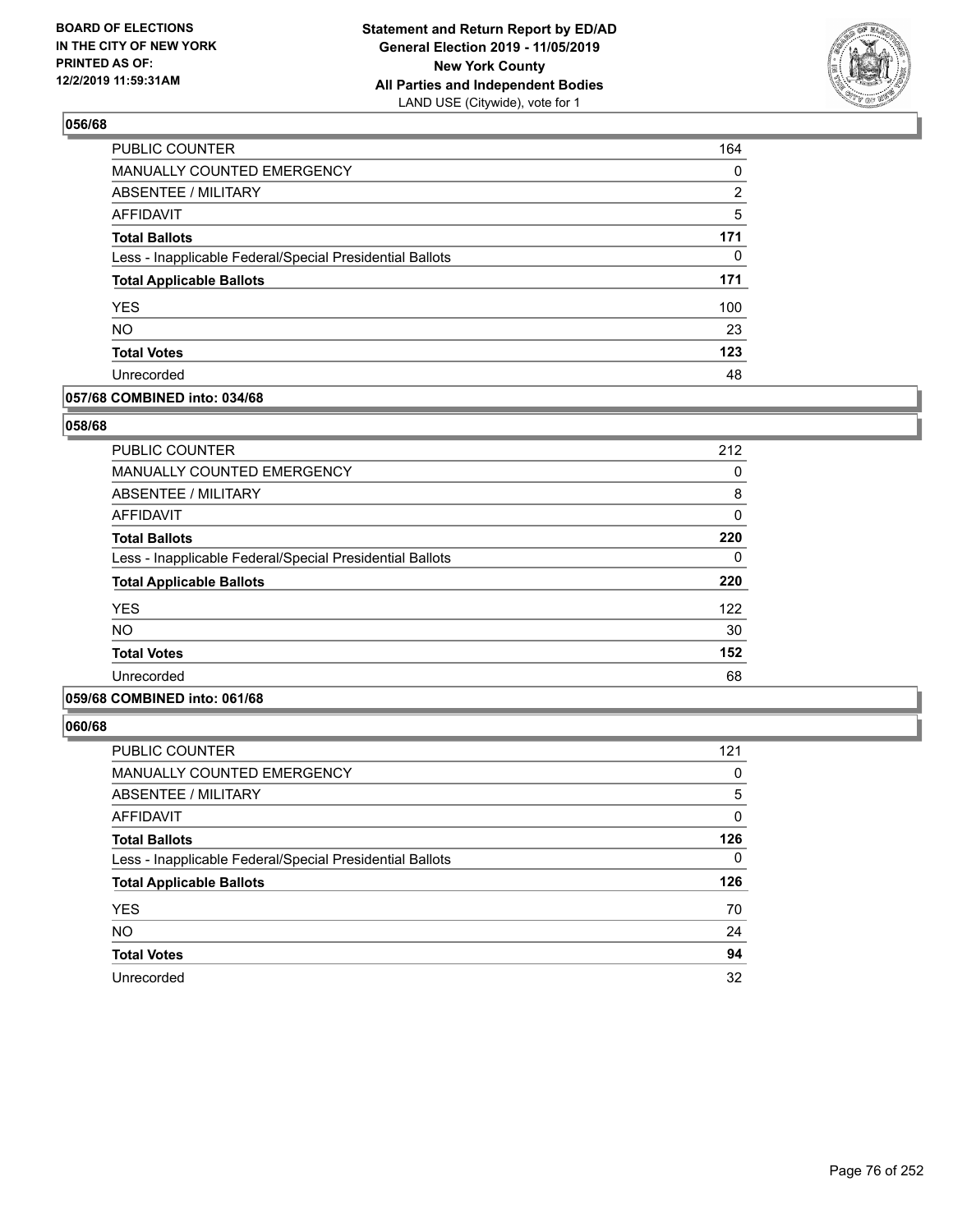

| <b>PUBLIC COUNTER</b>                                    | 208            |
|----------------------------------------------------------|----------------|
| MANUALLY COUNTED EMERGENCY                               | $\Omega$       |
| ABSENTEE / MILITARY                                      | 15             |
| <b>AFFIDAVIT</b>                                         | $\overline{2}$ |
| <b>Total Ballots</b>                                     | 225            |
| Less - Inapplicable Federal/Special Presidential Ballots | 0              |
| <b>Total Applicable Ballots</b>                          | 225            |
| <b>YES</b>                                               | 137            |
| <b>NO</b>                                                | 22             |
| <b>Total Votes</b>                                       | 159            |
| Unrecorded                                               | 66             |

### **062/68 COMBINED into: 058/68**

### **063/68**

| <b>PUBLIC COUNTER</b>                                    | 273      |
|----------------------------------------------------------|----------|
| MANUALLY COUNTED EMERGENCY                               | 0        |
| ABSENTEE / MILITARY                                      | 8        |
| AFFIDAVIT                                                | 21       |
| <b>Total Ballots</b>                                     | 302      |
| Less - Inapplicable Federal/Special Presidential Ballots | $\Omega$ |
| <b>Total Applicable Ballots</b>                          | 302      |
| <b>YES</b>                                               | 188      |
| <b>NO</b>                                                | 42       |
| <b>Total Votes</b>                                       | 230      |
| Unrecorded                                               | 72       |
|                                                          |          |

## **064/68 COMBINED into: 056/68**

| <b>PUBLIC COUNTER</b>                                    | 153      |
|----------------------------------------------------------|----------|
| <b>MANUALLY COUNTED EMERGENCY</b>                        | 0        |
| <b>ABSENTEE / MILITARY</b>                               | 2        |
| <b>AFFIDAVIT</b>                                         | 3        |
| <b>Total Ballots</b>                                     | 158      |
| Less - Inapplicable Federal/Special Presidential Ballots | $\Omega$ |
| <b>Total Applicable Ballots</b>                          | 158      |
| <b>YES</b>                                               | 95       |
| <b>NO</b>                                                | 18       |
| <b>Total Votes</b>                                       | 113      |
| Unrecorded                                               | 45       |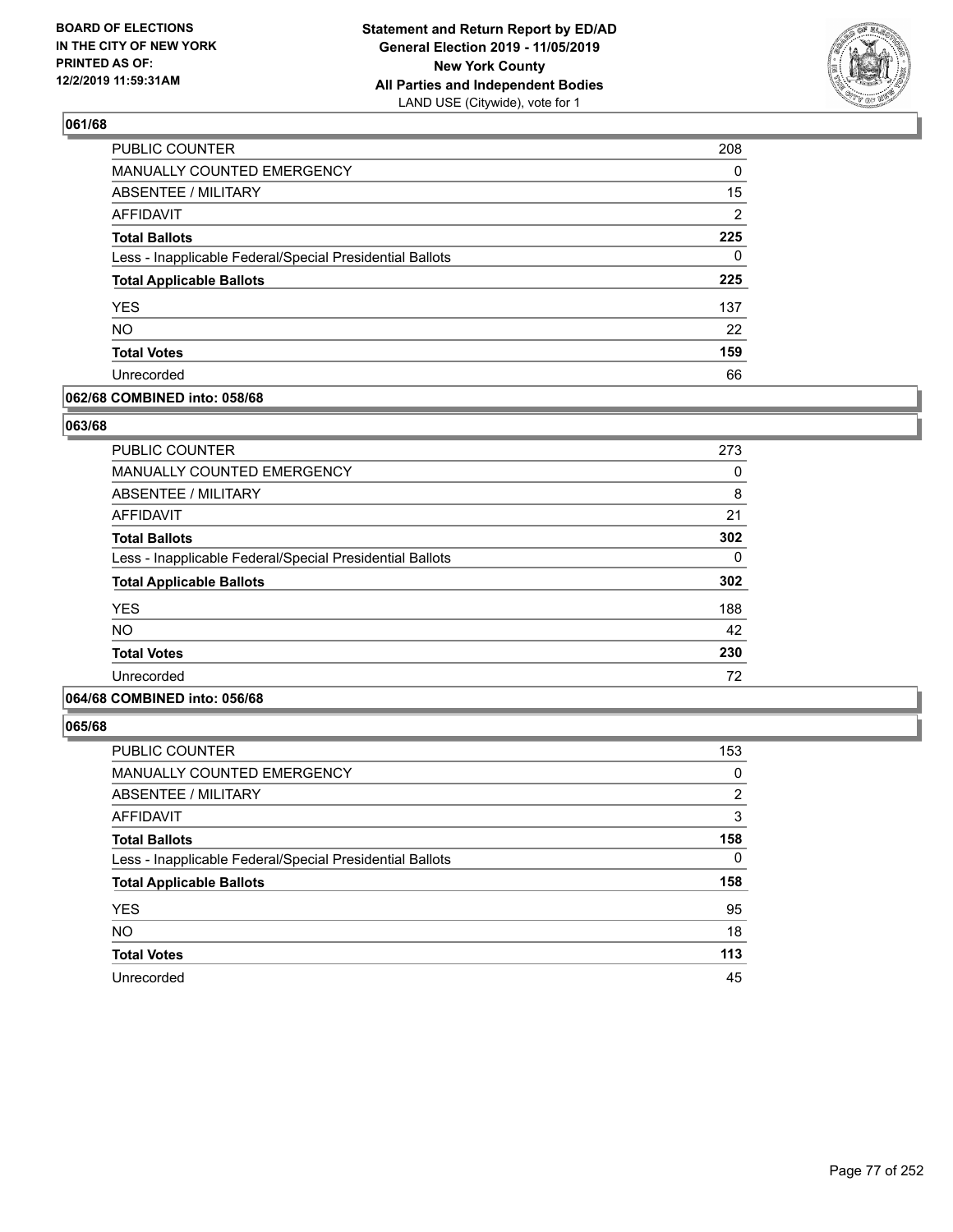

| PUBLIC COUNTER                                           | 111      |
|----------------------------------------------------------|----------|
| MANUALLY COUNTED EMERGENCY                               | 0        |
| ABSENTEE / MILITARY                                      | 3        |
| <b>AFFIDAVIT</b>                                         | 1        |
| <b>Total Ballots</b>                                     | 115      |
| Less - Inapplicable Federal/Special Presidential Ballots | $\Omega$ |
| <b>Total Applicable Ballots</b>                          | 115      |
| <b>YES</b>                                               | 61       |
| <b>NO</b>                                                | 17       |
| <b>Total Votes</b>                                       | 78       |
| Unrecorded                                               | 37       |

### **067/68 COMBINED into: 054/68**

#### **068/68**

| <b>PUBLIC COUNTER</b>                                    | 161          |
|----------------------------------------------------------|--------------|
| <b>MANUALLY COUNTED EMERGENCY</b>                        | 0            |
| ABSENTEE / MILITARY                                      | 0            |
| <b>AFFIDAVIT</b>                                         | $\mathbf{0}$ |
| <b>Total Ballots</b>                                     | 161          |
| Less - Inapplicable Federal/Special Presidential Ballots | 0            |
| <b>Total Applicable Ballots</b>                          | 161          |
| <b>YES</b>                                               | 91           |
| NO.                                                      | 18           |
| <b>Total Votes</b>                                       | 109          |
| Unrecorded                                               | 52           |
|                                                          |              |

# **069/68 COMBINED into: 068/68**

#### **070/68 COMBINED into: 071/68**

| <b>PUBLIC COUNTER</b>                                    | 197      |
|----------------------------------------------------------|----------|
| MANUALLY COUNTED EMERGENCY                               | 0        |
| ABSENTEE / MILITARY                                      |          |
| AFFIDAVIT                                                | 4        |
| <b>Total Ballots</b>                                     | 208      |
| Less - Inapplicable Federal/Special Presidential Ballots | $\Omega$ |
| <b>Total Applicable Ballots</b>                          | 208      |
| <b>YES</b>                                               | 136      |
| <b>NO</b>                                                | 31       |
| <b>Total Votes</b>                                       | 167      |
| Unrecorded                                               | 41       |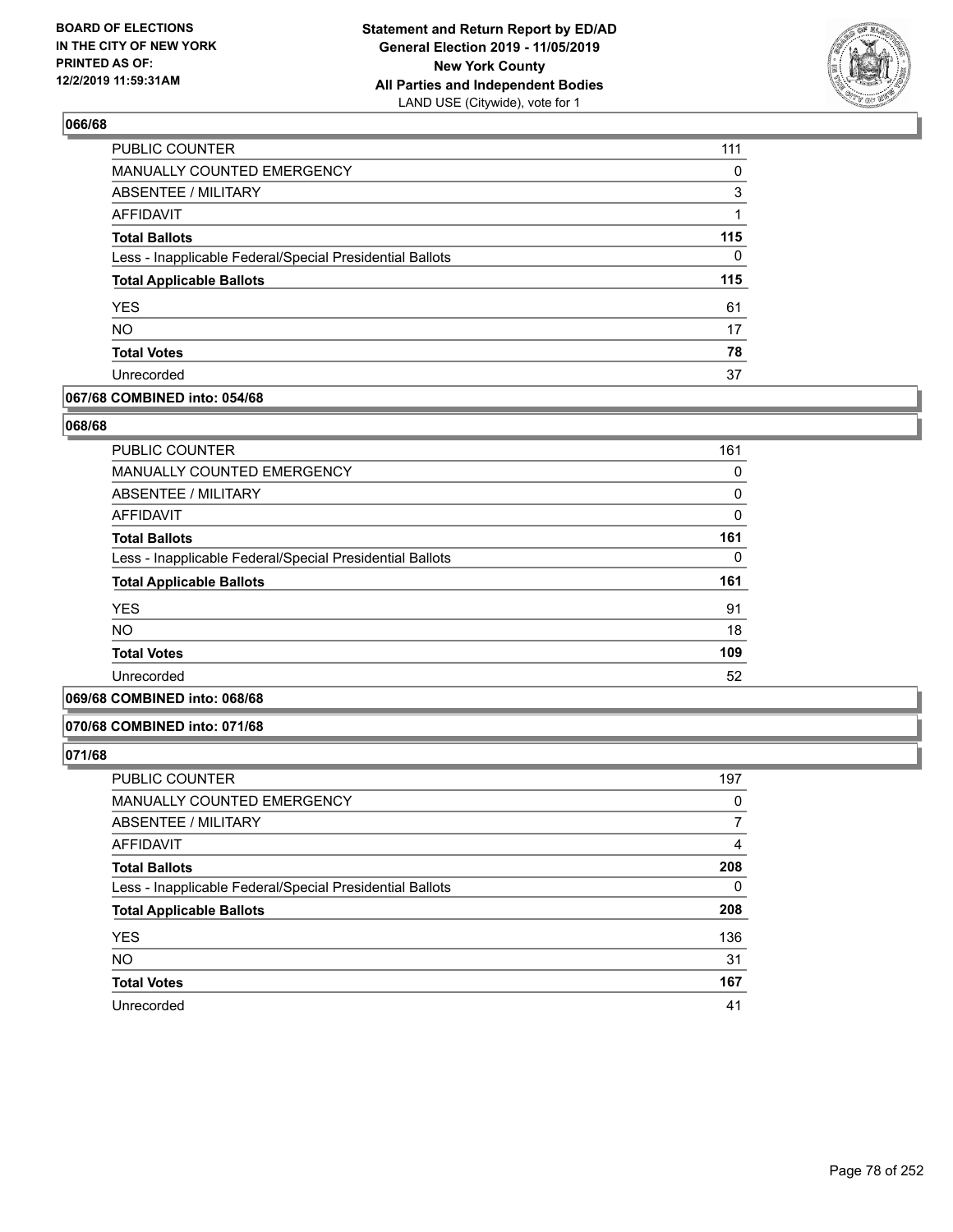

| PUBLIC COUNTER                                           | 247 |
|----------------------------------------------------------|-----|
| MANUALLY COUNTED EMERGENCY                               | 0   |
| ABSENTEE / MILITARY                                      | 3   |
| AFFIDAVIT                                                | 7   |
| <b>Total Ballots</b>                                     | 257 |
| Less - Inapplicable Federal/Special Presidential Ballots | 0   |
| <b>Total Applicable Ballots</b>                          | 257 |
| <b>YES</b>                                               | 183 |
| <b>NO</b>                                                | 31  |
| <b>Total Votes</b>                                       | 214 |
| Unrecorded                                               | 43  |

## **073/68 COMBINED into: 072/68**

#### **074/68 COMBINED into: 063/68**

## **075/68**

| PUBLIC COUNTER                                           | 209 |
|----------------------------------------------------------|-----|
| <b>MANUALLY COUNTED EMERGENCY</b>                        | 0   |
| ABSENTEE / MILITARY                                      | 6   |
| AFFIDAVIT                                                | 8   |
| <b>Total Ballots</b>                                     | 223 |
| Less - Inapplicable Federal/Special Presidential Ballots | 0   |
| <b>Total Applicable Ballots</b>                          | 223 |
| <b>YES</b>                                               | 154 |
| <b>NO</b>                                                | 25  |
| <b>Total Votes</b>                                       | 179 |
| Unrecorded                                               | 44  |

# **076/68 COMBINED into: 075/68**

### **077/68 COMBINED into: 092/68**

#### **078/68 COMBINED into: 093/68**

| <b>PUBLIC COUNTER</b>                                    | 161 |
|----------------------------------------------------------|-----|
| MANUALLY COUNTED EMERGENCY                               | 0   |
| <b>ABSENTEE / MILITARY</b>                               |     |
| AFFIDAVIT                                                |     |
| <b>Total Ballots</b>                                     | 169 |
| Less - Inapplicable Federal/Special Presidential Ballots | 0   |
| <b>Total Applicable Ballots</b>                          | 169 |
| <b>YES</b>                                               | 113 |
| <b>NO</b>                                                | 29  |
| <b>Total Votes</b>                                       | 142 |
| Unrecorded                                               | 27  |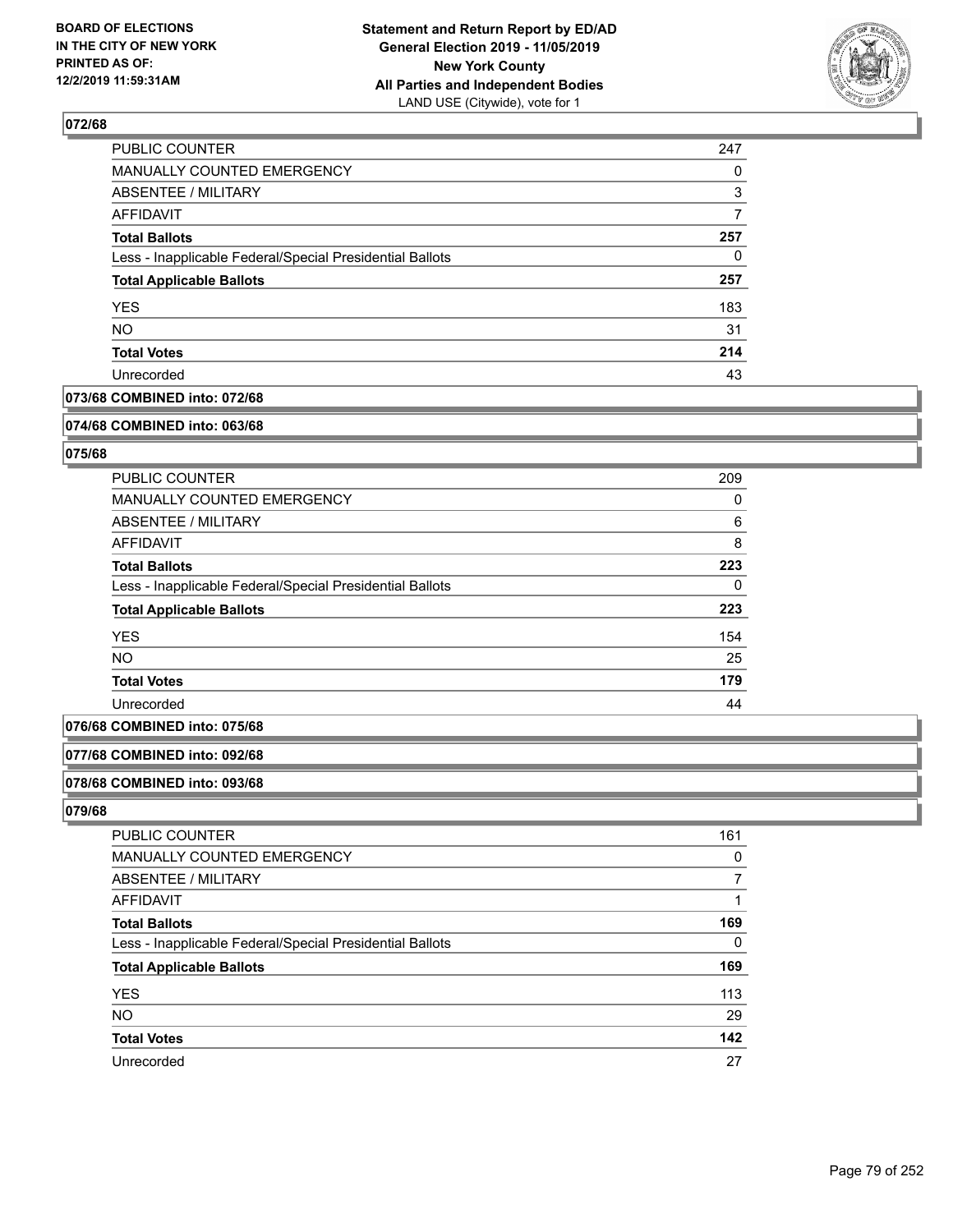

| PUBLIC COUNTER                                           | 266          |
|----------------------------------------------------------|--------------|
| MANUALLY COUNTED EMERGENCY                               | $\Omega$     |
| ABSENTEE / MILITARY                                      | 5            |
| AFFIDAVIT                                                |              |
| Total Ballots                                            | 272          |
| Less - Inapplicable Federal/Special Presidential Ballots | $\mathbf{0}$ |
| <b>Total Applicable Ballots</b>                          | 272          |
| YES                                                      | 206          |
| NO.                                                      | 48           |
| <b>Total Votes</b>                                       | 254          |
| Unrecorded                                               | 18           |

### **081/68**

| <b>PUBLIC COUNTER</b>                                    | 48             |
|----------------------------------------------------------|----------------|
| <b>MANUALLY COUNTED EMERGENCY</b>                        | $\Omega$       |
| ABSENTEE / MILITARY                                      | 0              |
| AFFIDAVIT                                                | 0              |
| <b>Total Ballots</b>                                     | 48             |
| Less - Inapplicable Federal/Special Presidential Ballots | $\Omega$       |
| <b>Total Applicable Ballots</b>                          | 48             |
| <b>YES</b>                                               | 35             |
| <b>NO</b>                                                | 11             |
| <b>Total Votes</b>                                       | 46             |
| Unrecorded                                               | $\overline{2}$ |

| <b>PUBLIC COUNTER</b>                                    | 249            |
|----------------------------------------------------------|----------------|
| <b>MANUALLY COUNTED EMERGENCY</b>                        | 0              |
| ABSENTEE / MILITARY                                      | 12             |
| AFFIDAVIT                                                | $\overline{2}$ |
| <b>Total Ballots</b>                                     | 263            |
| Less - Inapplicable Federal/Special Presidential Ballots | 0              |
| <b>Total Applicable Ballots</b>                          | 263            |
| <b>YES</b>                                               | 198            |
| NO.                                                      | 36             |
| <b>Total Votes</b>                                       | 234            |
| Unrecorded                                               | 29             |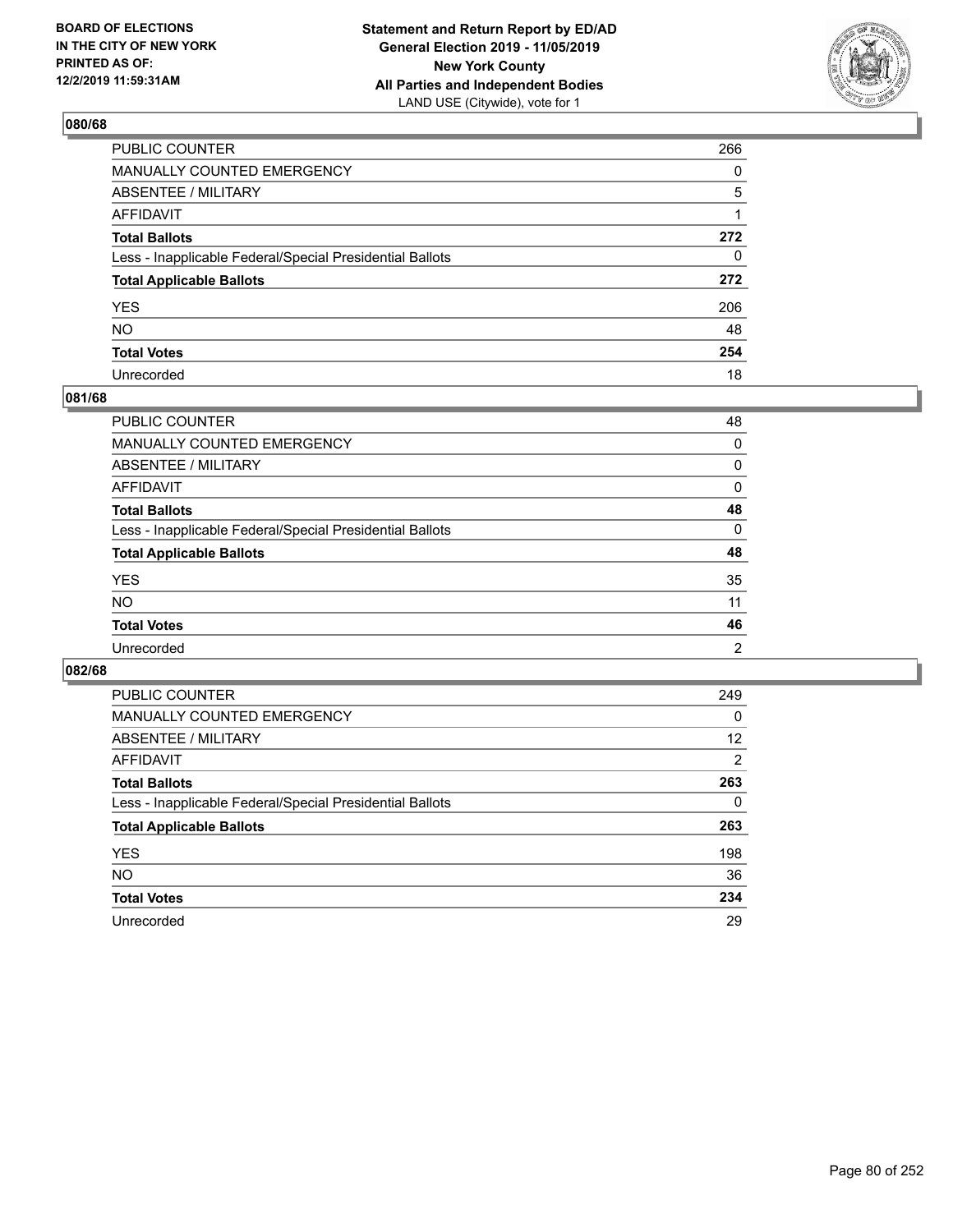

| PUBLIC COUNTER                                           | 180          |
|----------------------------------------------------------|--------------|
| MANUALLY COUNTED EMERGENCY                               | 6            |
| ABSENTEE / MILITARY                                      | 5            |
| AFFIDAVIT                                                | 0            |
| Total Ballots                                            | 191          |
| Less - Inapplicable Federal/Special Presidential Ballots | $\mathbf{0}$ |
| <b>Total Applicable Ballots</b>                          | 191          |
| YES                                                      | 129          |
| NO.                                                      | 21           |
| <b>Total Votes</b>                                       | 150          |
| Unrecorded                                               | 41           |

### **084/68**

| <b>PUBLIC COUNTER</b>                                    | 186            |
|----------------------------------------------------------|----------------|
| MANUALLY COUNTED EMERGENCY                               | 0              |
| ABSENTEE / MILITARY                                      | 4              |
| AFFIDAVIT                                                | $\overline{4}$ |
| <b>Total Ballots</b>                                     | 194            |
| Less - Inapplicable Federal/Special Presidential Ballots | $\Omega$       |
| <b>Total Applicable Ballots</b>                          | 194            |
| <b>YES</b>                                               | 127            |
| <b>NO</b>                                                | 20             |
| <b>Total Votes</b>                                       | 147            |
| Unrecorded                                               | 47             |

| <b>PUBLIC COUNTER</b>                                    | 114 |
|----------------------------------------------------------|-----|
| <b>MANUALLY COUNTED EMERGENCY</b>                        | 0   |
| ABSENTEE / MILITARY                                      | 4   |
| AFFIDAVIT                                                | 0   |
| <b>Total Ballots</b>                                     | 118 |
| Less - Inapplicable Federal/Special Presidential Ballots | 0   |
| <b>Total Applicable Ballots</b>                          | 118 |
| <b>YES</b>                                               | 74  |
| NO.                                                      | 15  |
| <b>Total Votes</b>                                       | 89  |
| Unrecorded                                               | 29  |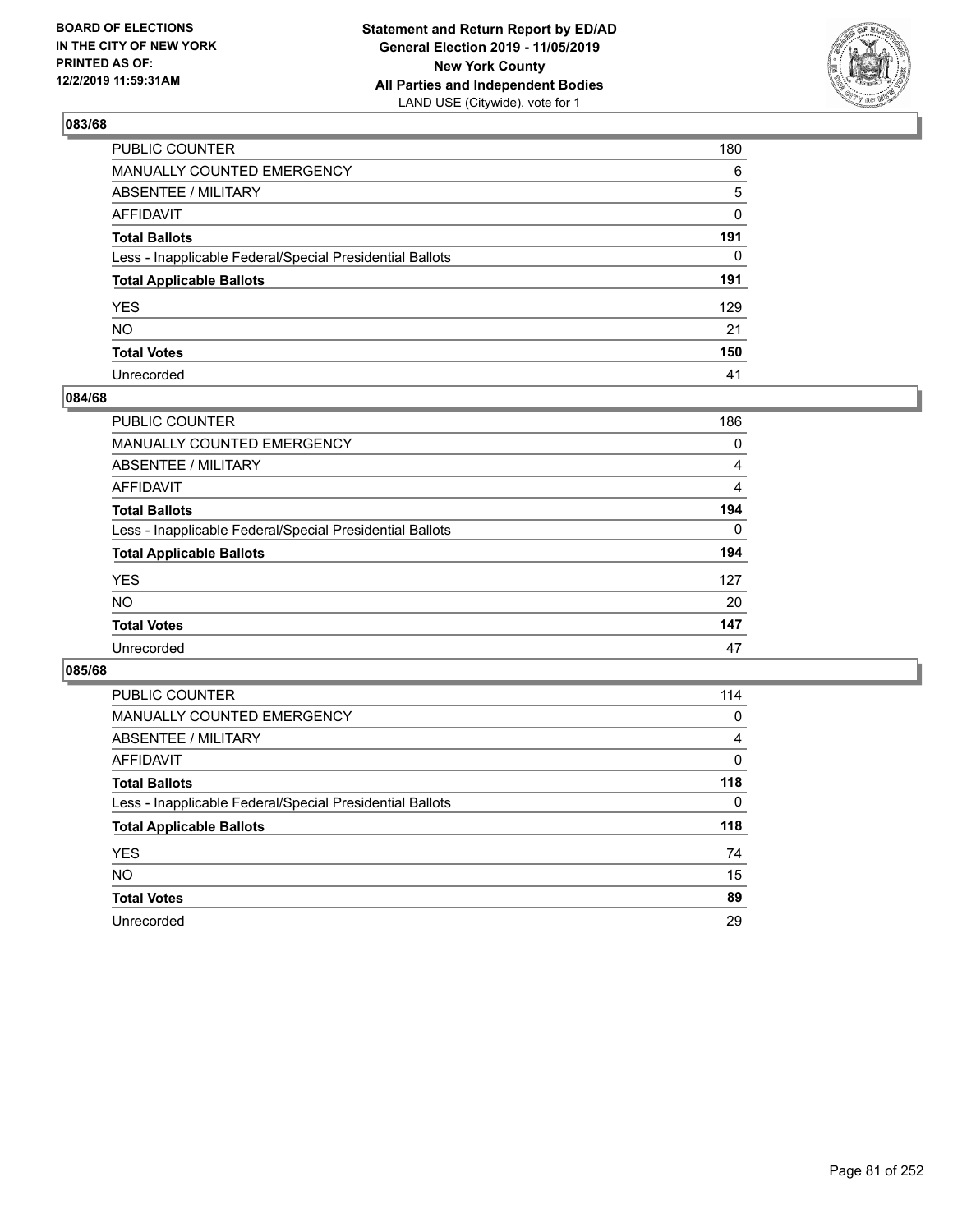

| PUBLIC COUNTER                                           | 85       |
|----------------------------------------------------------|----------|
| MANUALLY COUNTED EMERGENCY                               | $\Omega$ |
| ABSENTEE / MILITARY                                      | 5        |
| AFFIDAVIT                                                |          |
| <b>Total Ballots</b>                                     | 91       |
| Less - Inapplicable Federal/Special Presidential Ballots | 0        |
| <b>Total Applicable Ballots</b>                          | 91       |
| <b>YES</b>                                               | 65       |
| <b>NO</b>                                                | 12       |
| <b>Total Votes</b>                                       | 77       |
| Unrecorded                                               | 14       |

## **087/68 COMBINED into: 035/68**

#### **088/68 COMBINED into: 089/68**

## **089/68**

| <b>PUBLIC COUNTER</b>                                    | 190      |
|----------------------------------------------------------|----------|
| <b>MANUALLY COUNTED EMERGENCY</b>                        | 0        |
| ABSENTEE / MILITARY                                      | 4        |
| AFFIDAVIT                                                |          |
| <b>Total Ballots</b>                                     | 195      |
| Less - Inapplicable Federal/Special Presidential Ballots | $\Omega$ |
| <b>Total Applicable Ballots</b>                          | 195      |
| <b>YES</b>                                               | 109      |
| NO.                                                      | 23       |
| <b>Total Votes</b>                                       | 132      |
| Unrecorded                                               | 63       |

| <b>PUBLIC COUNTER</b>                                    | 157            |
|----------------------------------------------------------|----------------|
| <b>MANUALLY COUNTED EMERGENCY</b>                        | $\Omega$       |
| ABSENTEE / MILITARY                                      | 10             |
| AFFIDAVIT                                                | $\overline{2}$ |
| <b>Total Ballots</b>                                     | 169            |
| Less - Inapplicable Federal/Special Presidential Ballots | $\Omega$       |
| <b>Total Applicable Ballots</b>                          | 169            |
| <b>YES</b>                                               | 96             |
| NO.                                                      | 20             |
| <b>Total Votes</b>                                       | 116            |
| Unrecorded                                               | 53             |
| 091/68 COMBINED into: 090/68                             |                |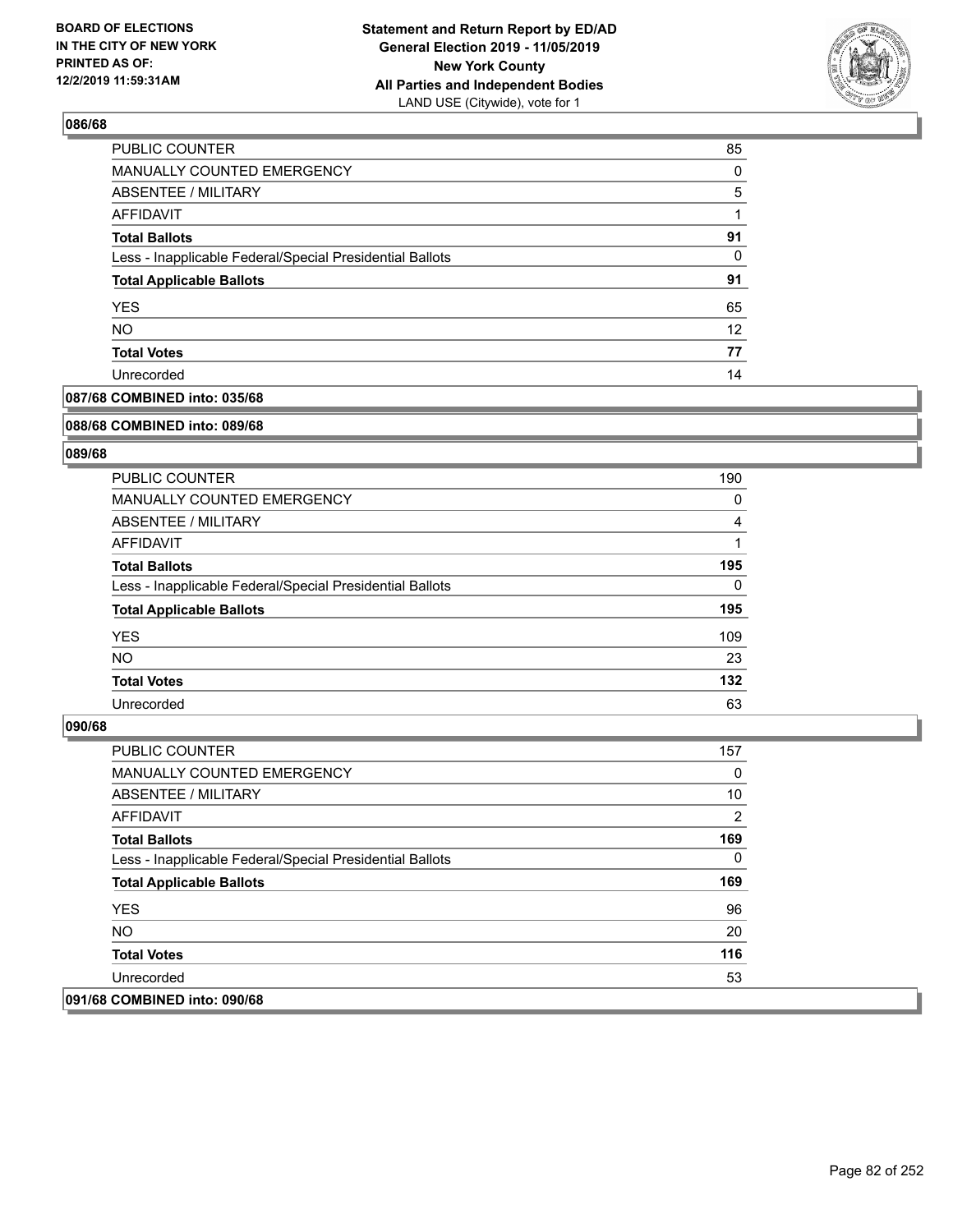

| PUBLIC COUNTER                                           | 187            |
|----------------------------------------------------------|----------------|
| MANUALLY COUNTED EMERGENCY                               | $\mathbf{0}$   |
| ABSENTEE / MILITARY                                      | 5              |
| AFFIDAVIT                                                | $\overline{2}$ |
| Total Ballots                                            | 194            |
| Less - Inapplicable Federal/Special Presidential Ballots | $\Omega$       |
| <b>Total Applicable Ballots</b>                          | 194            |
| YES                                                      | 112            |
| NΟ                                                       | 21             |
| <b>Total Votes</b>                                       | 133            |
| Unrecorded                                               | 61             |

### **093/68**

| <b>PUBLIC COUNTER</b>                                    | 256      |
|----------------------------------------------------------|----------|
| <b>MANUALLY COUNTED EMERGENCY</b>                        | $\Omega$ |
| ABSENTEE / MILITARY                                      | 8        |
| AFFIDAVIT                                                | 6        |
| <b>Total Ballots</b>                                     | 270      |
| Less - Inapplicable Federal/Special Presidential Ballots | $\Omega$ |
| <b>Total Applicable Ballots</b>                          | 270      |
| <b>YES</b>                                               | 187      |
| <b>NO</b>                                                | 38       |
| <b>Total Votes</b>                                       | 225      |
| Unrecorded                                               | 45       |

| <b>PUBLIC COUNTER</b>                                    | 19       |
|----------------------------------------------------------|----------|
| <b>MANUALLY COUNTED EMERGENCY</b>                        | 0        |
| ABSENTEE / MILITARY                                      | 6        |
| AFFIDAVIT                                                | 1        |
| <b>Total Ballots</b>                                     | 26       |
| Less - Inapplicable Federal/Special Presidential Ballots | 0        |
| <b>Total Applicable Ballots</b>                          | 26       |
| <b>YES</b>                                               | 19       |
| <b>NO</b>                                                | $\Omega$ |
| <b>Total Votes</b>                                       | 19       |
| Unrecorded                                               |          |
| 095/68 COMBINED into: 098/68                             |          |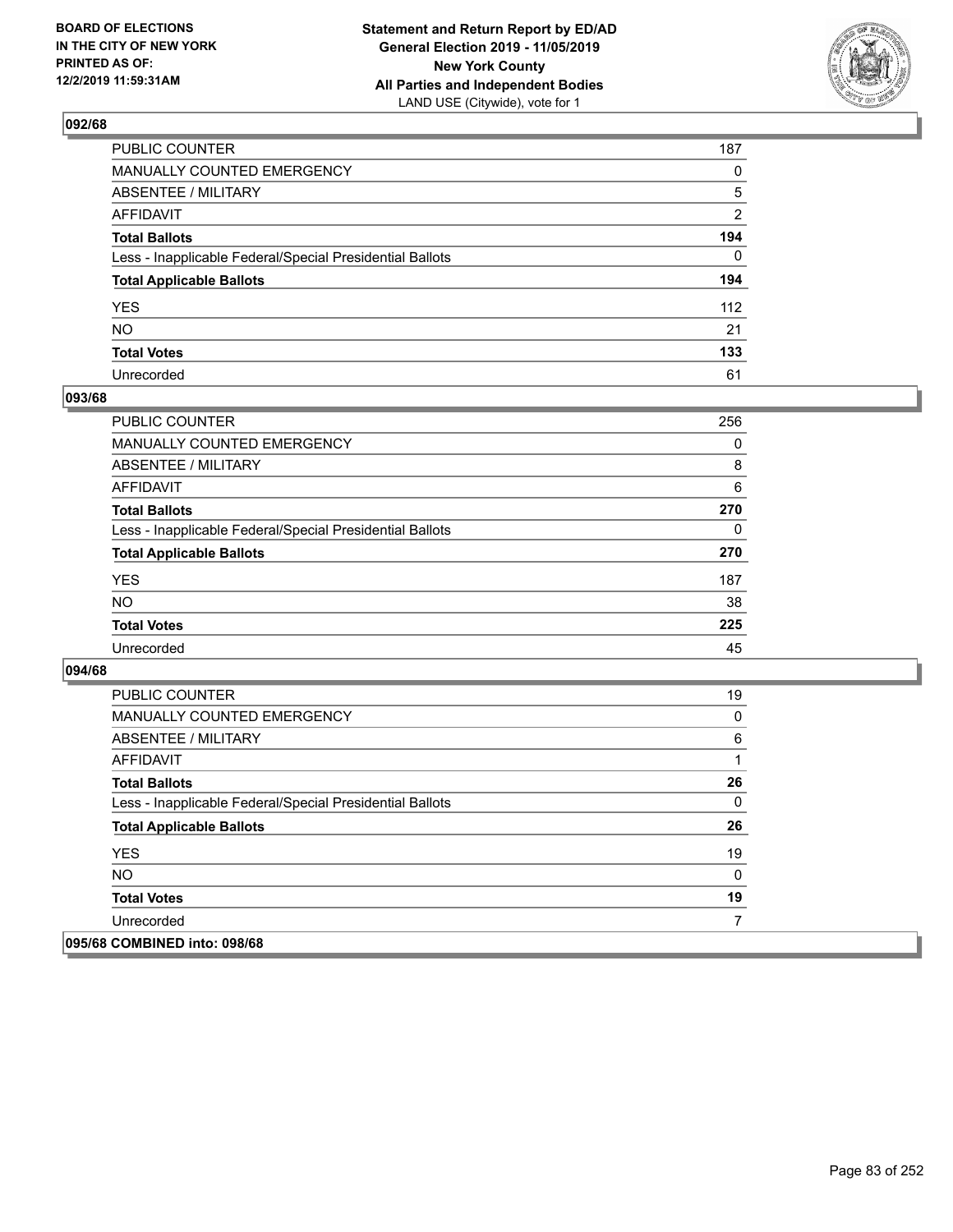

| PUBLIC COUNTER                                           | 256          |
|----------------------------------------------------------|--------------|
| MANUALLY COUNTED EMERGENCY                               | $\mathbf{0}$ |
| ABSENTEE / MILITARY                                      | 4            |
| AFFIDAVIT                                                | 3            |
| Total Ballots                                            | 263          |
| Less - Inapplicable Federal/Special Presidential Ballots | $\mathbf{0}$ |
| <b>Total Applicable Ballots</b>                          | 263          |
| YES                                                      | 184          |
| NO.                                                      | 36           |
| <b>Total Votes</b>                                       | 220          |
| Unrecorded                                               | 43           |

## **097/68**

| <b>PUBLIC COUNTER</b>                                    | 195      |
|----------------------------------------------------------|----------|
| MANUALLY COUNTED EMERGENCY                               | 0        |
| ABSENTEE / MILITARY                                      | 10       |
| AFFIDAVIT                                                |          |
| <b>Total Ballots</b>                                     | 206      |
| Less - Inapplicable Federal/Special Presidential Ballots | $\Omega$ |
| <b>Total Applicable Ballots</b>                          | 206      |
| <b>YES</b>                                               | 119      |
| <b>NO</b>                                                | 24       |
| <b>Total Votes</b>                                       | 143      |
| Unrecorded                                               | 63       |

| <b>PUBLIC COUNTER</b>                                    | 110      |
|----------------------------------------------------------|----------|
| <b>MANUALLY COUNTED EMERGENCY</b>                        | $\Omega$ |
| ABSENTEE / MILITARY                                      | 31       |
| AFFIDAVIT                                                | 2        |
| <b>Total Ballots</b>                                     | 143      |
| Less - Inapplicable Federal/Special Presidential Ballots | 0        |
| <b>Total Applicable Ballots</b>                          | 143      |
| <b>YES</b>                                               | 62       |
| NO.                                                      | 22       |
| <b>Total Votes</b>                                       | 84       |
| Unrecorded                                               | 59       |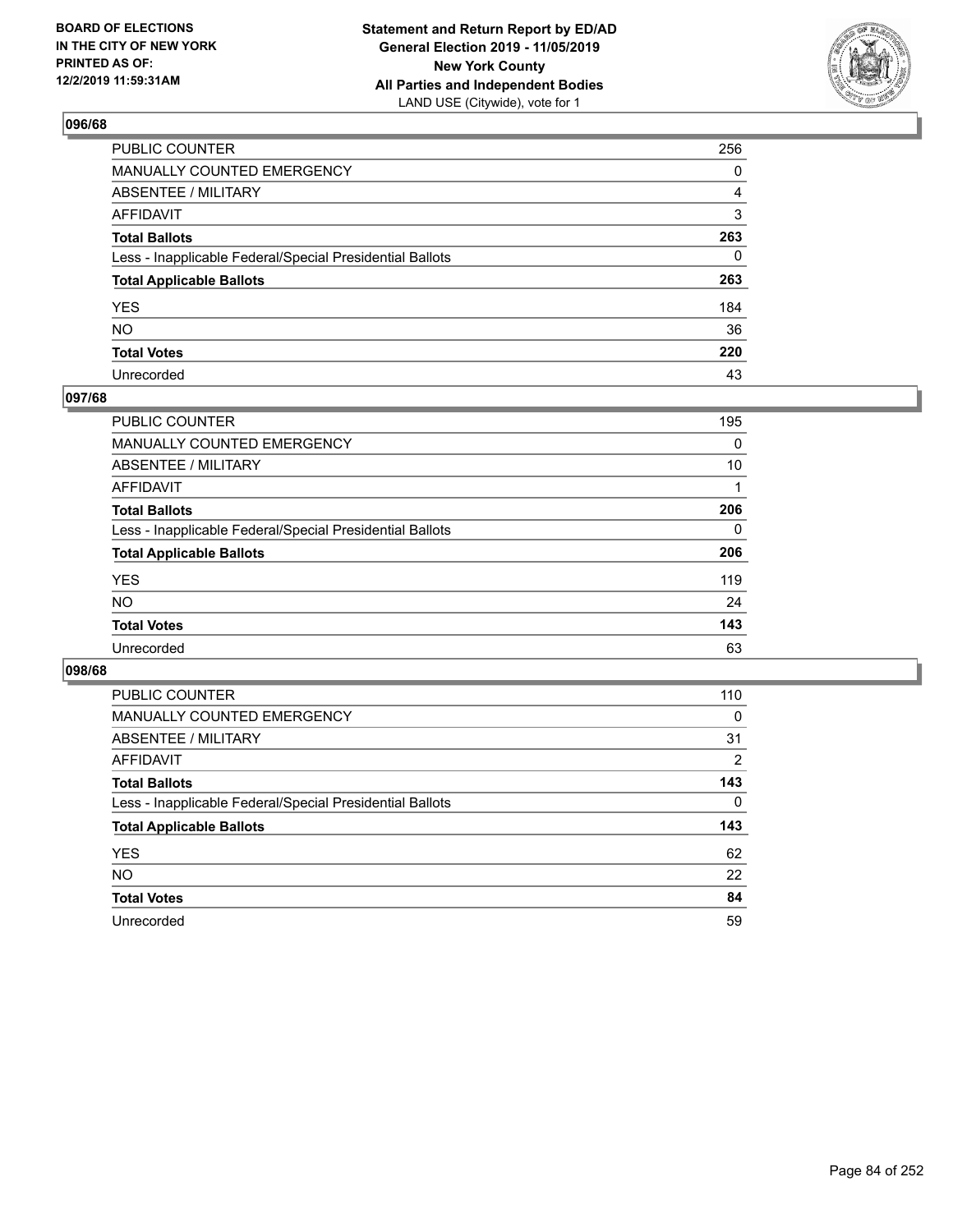

| <b>Total Votes</b>                                       |  |
|----------------------------------------------------------|--|
| NO.                                                      |  |
| <b>YES</b>                                               |  |
| <b>Total Applicable Ballots</b>                          |  |
| Less - Inapplicable Federal/Special Presidential Ballots |  |
| <b>Total Ballots</b>                                     |  |
| AFFIDAVIT                                                |  |
| ABSENTEE / MILITARY                                      |  |
| <b>MANUALLY COUNTED EMERGENCY</b>                        |  |
| PUBLIC COUNTER                                           |  |

**100/68 COMBINED into: 081/68**

|  | 101/68 COMBINED into: 098/68 |  |
|--|------------------------------|--|
|  |                              |  |
|  |                              |  |

**102/68 COMBINED into: 099/68**

**103/68 COMBINED into: 098/68**

**104/68 COMBINED into: 098/68**

**105/68 COMBINED into: 081/68 106/68 COMBINED into: 081/68**

**107/68 COMBINED into: 094/68**

**108/68 COMBINED into: 084/68**

**109/68 COMBINED into: 096/68**

**110/68 COMBINED into: 065/68**

**111/68 COMBINED into: 025/68**

## **112/68**

| <b>PUBLIC COUNTER</b>                                    | 239 |
|----------------------------------------------------------|-----|
| <b>MANUALLY COUNTED EMERGENCY</b>                        | 0   |
| ABSENTEE / MILITARY                                      | 4   |
| AFFIDAVIT                                                | 5   |
| <b>Total Ballots</b>                                     | 248 |
| Less - Inapplicable Federal/Special Presidential Ballots | 0   |
| <b>Total Applicable Ballots</b>                          | 248 |
| <b>YES</b>                                               | 177 |
| <b>NO</b>                                                | 44  |
| <b>Total Votes</b>                                       | 221 |
| Unrecorded                                               | 27  |
| 113/68 COMBINED into: 097/68                             |     |
| 114/68 COMBINED into: 098/68                             |     |

**115/68 COMBINED into: 036/68**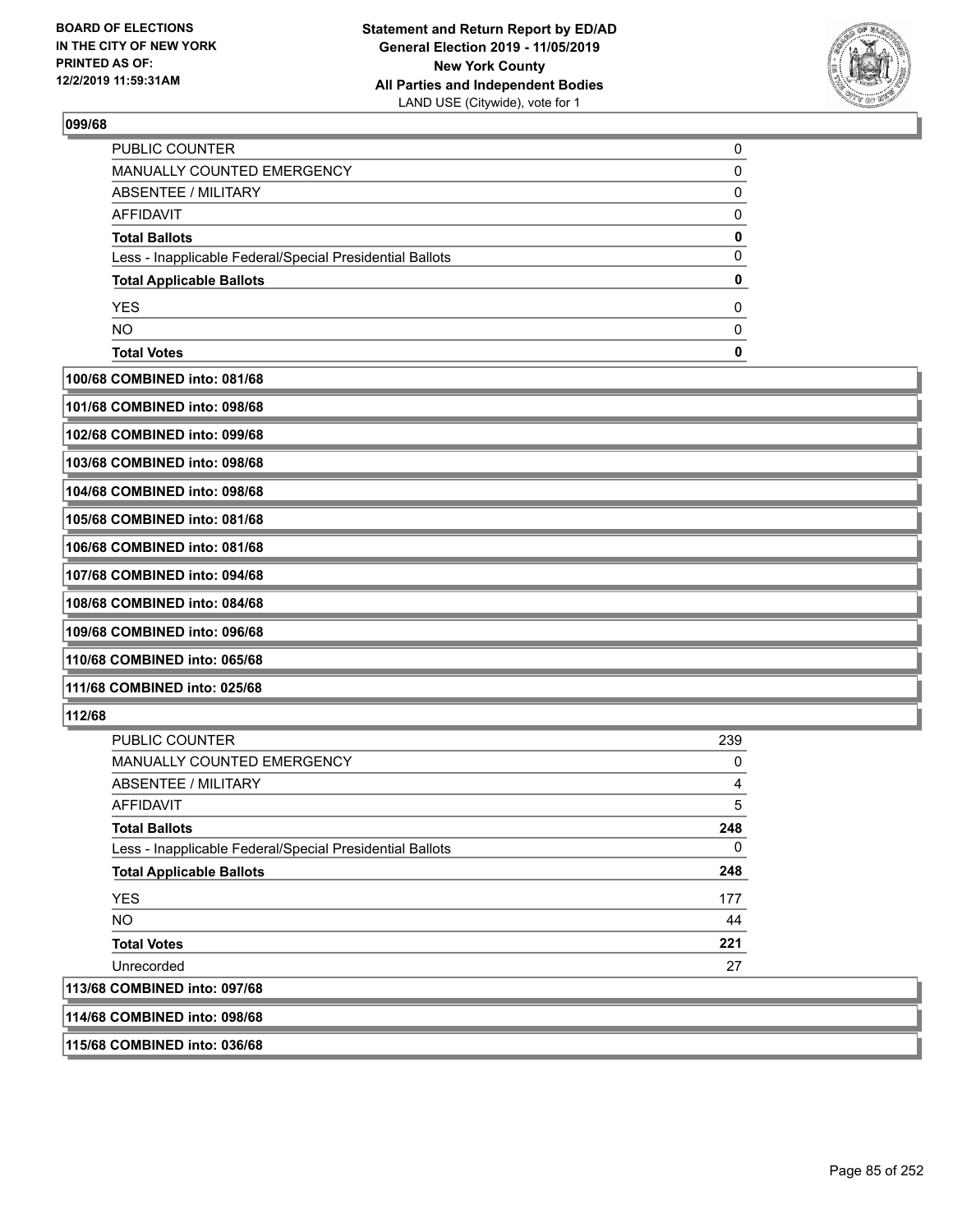

### **001/69 COMBINED into: 003/69**

### **002/69 COMBINED into: 010/69**

**003/69** 

| <b>PUBLIC COUNTER</b>                                    | 347      |
|----------------------------------------------------------|----------|
| MANUALLY COUNTED EMERGENCY                               | $\Omega$ |
| <b>ABSENTEE / MILITARY</b>                               | 6        |
| AFFIDAVIT                                                | 2        |
| <b>Total Ballots</b>                                     | 355      |
| Less - Inapplicable Federal/Special Presidential Ballots | $\Omega$ |
| <b>Total Applicable Ballots</b>                          | 355      |
| <b>YES</b>                                               | 245      |
| <b>NO</b>                                                | 75       |
| <b>Total Votes</b>                                       | 320      |
| Unrecorded                                               | 35       |

### **004/69 COMBINED into: 009/69**

**005/69 COMBINED into: 007/69**

#### **006/69**

| <b>PUBLIC COUNTER</b>                                    | 248 |
|----------------------------------------------------------|-----|
| <b>MANUALLY COUNTED EMERGENCY</b>                        | 0   |
| <b>ABSENTEE / MILITARY</b>                               |     |
| AFFIDAVIT                                                |     |
| <b>Total Ballots</b>                                     | 250 |
| Less - Inapplicable Federal/Special Presidential Ballots | 0   |
| <b>Total Applicable Ballots</b>                          | 250 |
| <b>YES</b>                                               | 164 |
| <b>NO</b>                                                | 65  |
| <b>Total Votes</b>                                       | 229 |
| Unrecorded                                               | 21  |

| <b>PUBLIC COUNTER</b>                                    | 331 |
|----------------------------------------------------------|-----|
| <b>MANUALLY COUNTED EMERGENCY</b>                        | 0   |
| ABSENTEE / MILITARY                                      | 10  |
| AFFIDAVIT                                                | 5   |
| <b>Total Ballots</b>                                     | 346 |
| Less - Inapplicable Federal/Special Presidential Ballots | 0   |
| <b>Total Applicable Ballots</b>                          | 346 |
| <b>YES</b>                                               | 227 |
| <b>NO</b>                                                | 101 |
| <b>Total Votes</b>                                       | 328 |
| Unrecorded                                               | 18  |
| 008/69 COMBINED into: 069/69                             |     |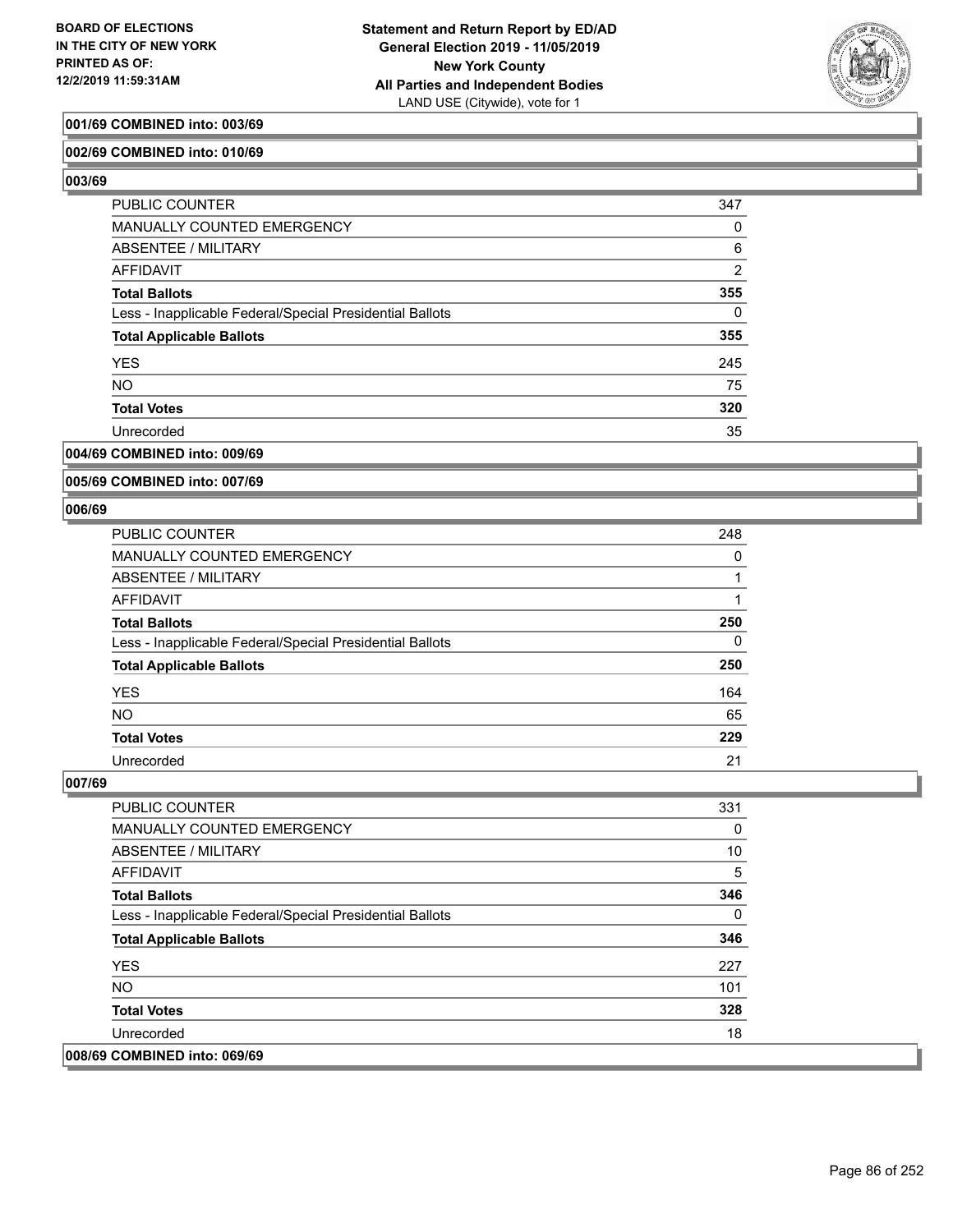

| PUBLIC COUNTER                                           | 365      |
|----------------------------------------------------------|----------|
| MANUALLY COUNTED EMERGENCY                               | $\Omega$ |
| ABSENTEE / MILITARY                                      | 13       |
| AFFIDAVIT                                                | 3        |
| Total Ballots                                            | 381      |
| Less - Inapplicable Federal/Special Presidential Ballots | 0        |
| <b>Total Applicable Ballots</b>                          | 381      |
| YES                                                      | 255      |
| NO.                                                      | 100      |
| <b>Total Votes</b>                                       | 355      |
| Unrecorded                                               | 26       |

## **010/69**

| <b>PUBLIC COUNTER</b>                                    | 356 |
|----------------------------------------------------------|-----|
| <b>MANUALLY COUNTED EMERGENCY</b>                        | 0   |
| ABSENTEE / MILITARY                                      | 7   |
| <b>AFFIDAVIT</b>                                         | 9   |
| <b>Total Ballots</b>                                     | 372 |
| Less - Inapplicable Federal/Special Presidential Ballots | 0   |
| <b>Total Applicable Ballots</b>                          | 372 |
| <b>YES</b>                                               | 247 |
| <b>NO</b>                                                | 93  |
| <b>Total Votes</b>                                       | 340 |
| Unrecorded                                               | 32  |
|                                                          |     |

### **011/69 COMBINED into: 115/69**

| <b>PUBLIC COUNTER</b>                                    | 100      |
|----------------------------------------------------------|----------|
| <b>MANUALLY COUNTED EMERGENCY</b>                        | 0        |
| ABSENTEE / MILITARY                                      | 4        |
| AFFIDAVIT                                                | 2        |
| <b>Total Ballots</b>                                     | 106      |
| Less - Inapplicable Federal/Special Presidential Ballots | $\Omega$ |
| <b>Total Applicable Ballots</b>                          | 106      |
| <b>YES</b>                                               | 70       |
| <b>NO</b>                                                | 22       |
| <b>Total Votes</b>                                       | 92       |
| Unrecorded                                               | 14       |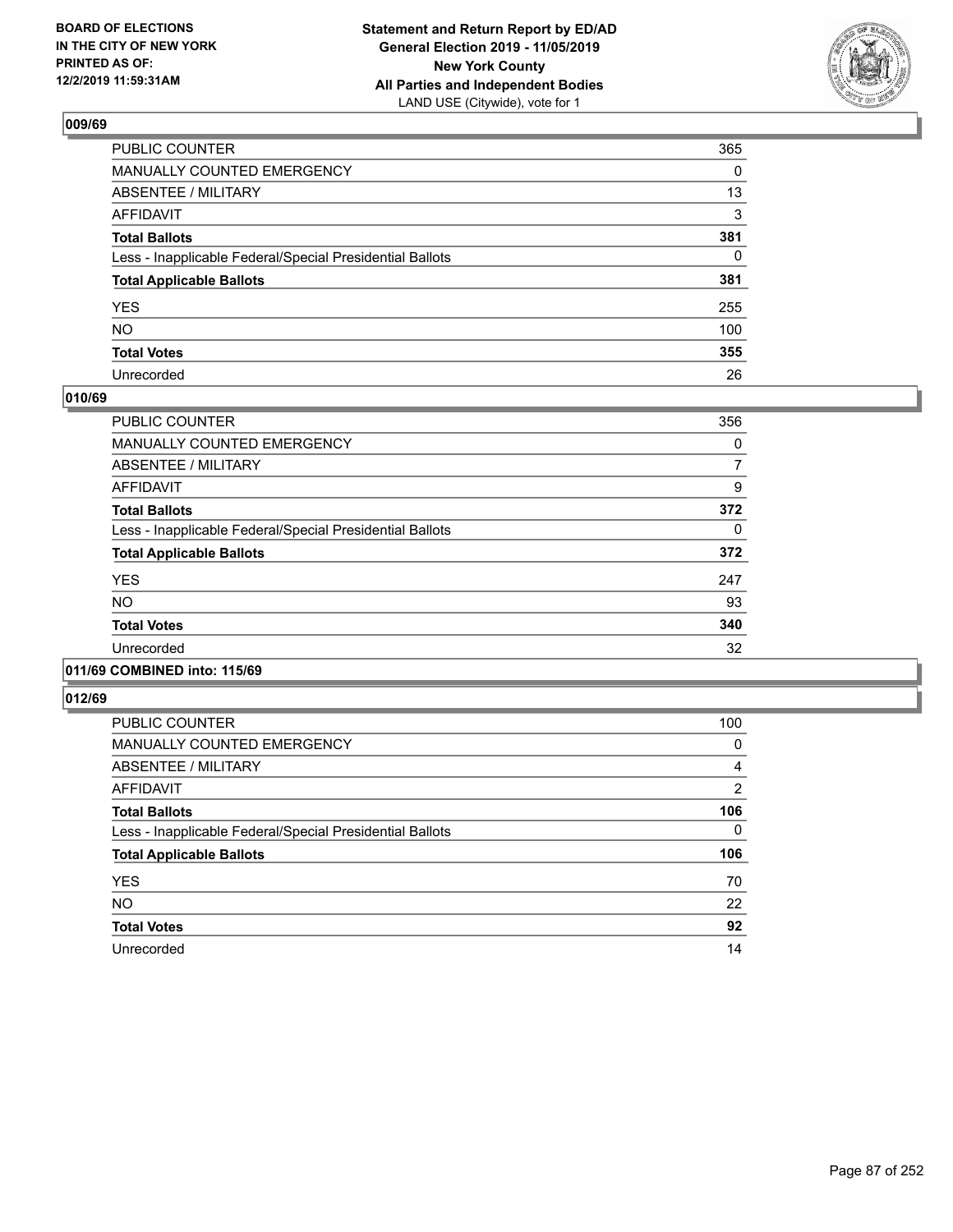

| PUBLIC COUNTER                                           | 278 |
|----------------------------------------------------------|-----|
| MANUALLY COUNTED EMERGENCY                               | 0   |
| <b>ABSENTEE / MILITARY</b>                               | 7   |
| <b>AFFIDAVIT</b>                                         | 1   |
| <b>Total Ballots</b>                                     | 286 |
| Less - Inapplicable Federal/Special Presidential Ballots | 0   |
| <b>Total Applicable Ballots</b>                          | 286 |
| <b>YES</b>                                               | 178 |
| <b>NO</b>                                                | 78  |
| <b>Total Votes</b>                                       | 256 |
| Unrecorded                                               | 30  |

### **014/69 COMBINED into: 013/69**

### **015/69**

| PUBLIC COUNTER                                           | 229 |
|----------------------------------------------------------|-----|
| MANUALLY COUNTED EMERGENCY                               | 0   |
| <b>ABSENTEE / MILITARY</b>                               | 4   |
| AFFIDAVIT                                                | 4   |
| <b>Total Ballots</b>                                     | 237 |
| Less - Inapplicable Federal/Special Presidential Ballots | 0   |
| <b>Total Applicable Ballots</b>                          | 237 |
| <b>YES</b>                                               | 150 |
| <b>NO</b>                                                | 61  |
| <b>Total Votes</b>                                       | 211 |
| Unrecorded                                               | 26  |
|                                                          |     |

| <b>PUBLIC COUNTER</b>                                    | 171      |
|----------------------------------------------------------|----------|
| MANUALLY COUNTED EMERGENCY                               | 0        |
| ABSENTEE / MILITARY                                      | 4        |
| AFFIDAVIT                                                | $\Omega$ |
| <b>Total Ballots</b>                                     | 175      |
| Less - Inapplicable Federal/Special Presidential Ballots | $\Omega$ |
| <b>Total Applicable Ballots</b>                          | 175      |
| <b>YES</b>                                               | 103      |
| <b>NO</b>                                                | 48       |
| <b>Total Votes</b>                                       | 151      |
| Unrecorded                                               | 24       |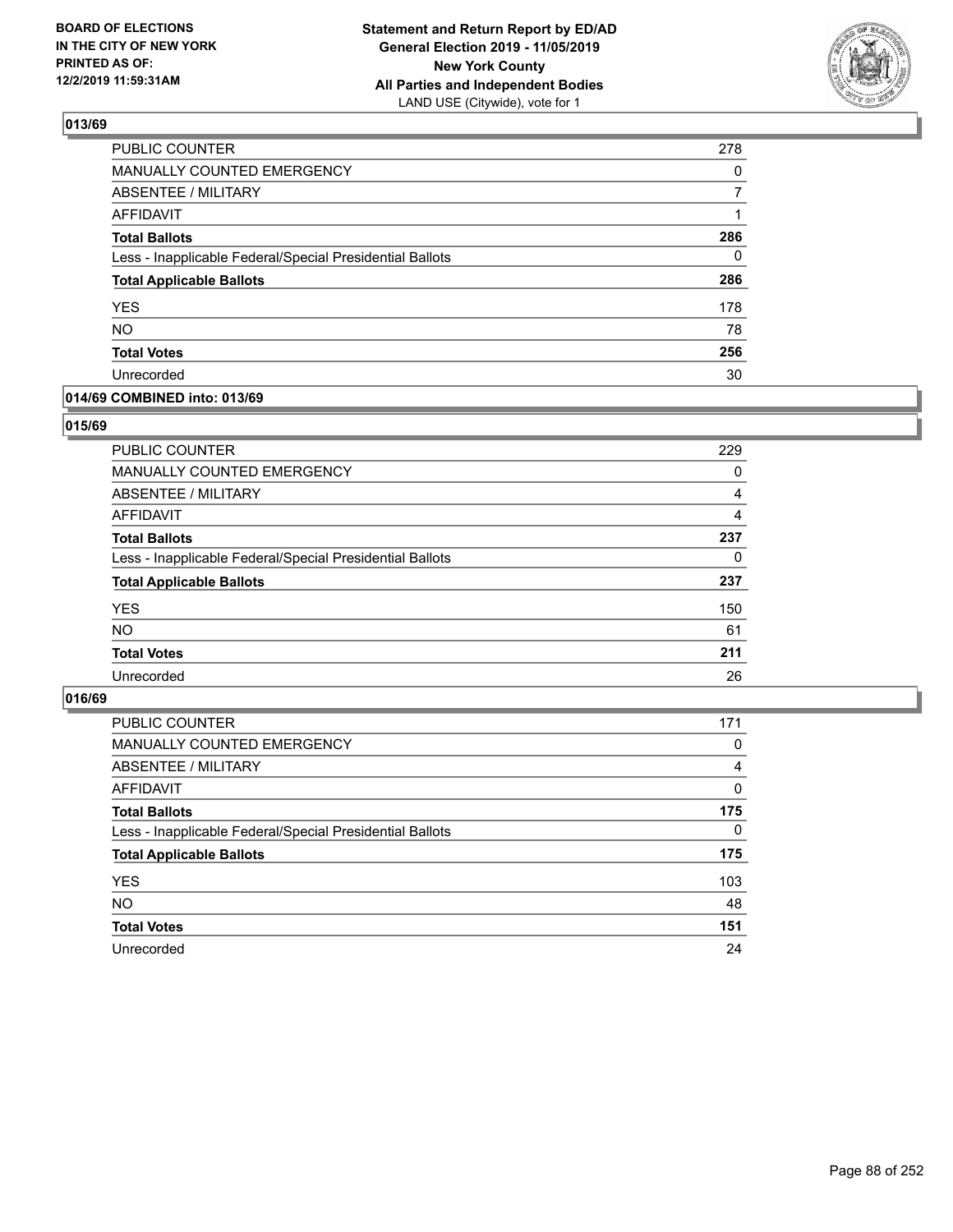

| PUBLIC COUNTER                                           | 227          |
|----------------------------------------------------------|--------------|
| MANUALLY COUNTED EMERGENCY                               | $\mathbf{0}$ |
| ABSENTEE / MILITARY                                      | 10           |
| AFFIDAVIT                                                | 2            |
| Total Ballots                                            | 239          |
| Less - Inapplicable Federal/Special Presidential Ballots | $\mathbf{0}$ |
| <b>Total Applicable Ballots</b>                          | 239          |
| YES                                                      | 153          |
| NO.                                                      | 49           |
| <b>Total Votes</b>                                       | 202          |
| Unrecorded                                               | 37           |

### **018/69**

| <b>PUBLIC COUNTER</b>                                    | 258      |
|----------------------------------------------------------|----------|
| <b>MANUALLY COUNTED EMERGENCY</b>                        | 0        |
| ABSENTEE / MILITARY                                      | 8        |
| <b>AFFIDAVIT</b>                                         | $\Omega$ |
| <b>Total Ballots</b>                                     | 266      |
| Less - Inapplicable Federal/Special Presidential Ballots | 0        |
| <b>Total Applicable Ballots</b>                          | 266      |
| <b>YES</b>                                               | 175      |
| <b>NO</b>                                                | 71       |
| <b>Total Votes</b>                                       | 246      |
| Unrecorded                                               | 20       |
|                                                          |          |

## **019/69 COMBINED into: 020/69**

| <b>PUBLIC COUNTER</b>                                    | 387 |
|----------------------------------------------------------|-----|
| <b>MANUALLY COUNTED EMERGENCY</b>                        | 0   |
| ABSENTEE / MILITARY                                      | 7   |
| <b>AFFIDAVIT</b>                                         | 3   |
| <b>Total Ballots</b>                                     | 397 |
| Less - Inapplicable Federal/Special Presidential Ballots | 0   |
| <b>Total Applicable Ballots</b>                          | 397 |
| <b>YES</b>                                               | 271 |
| <b>NO</b>                                                | 97  |
| <b>Total Votes</b>                                       | 368 |
| Unrecorded                                               | 29  |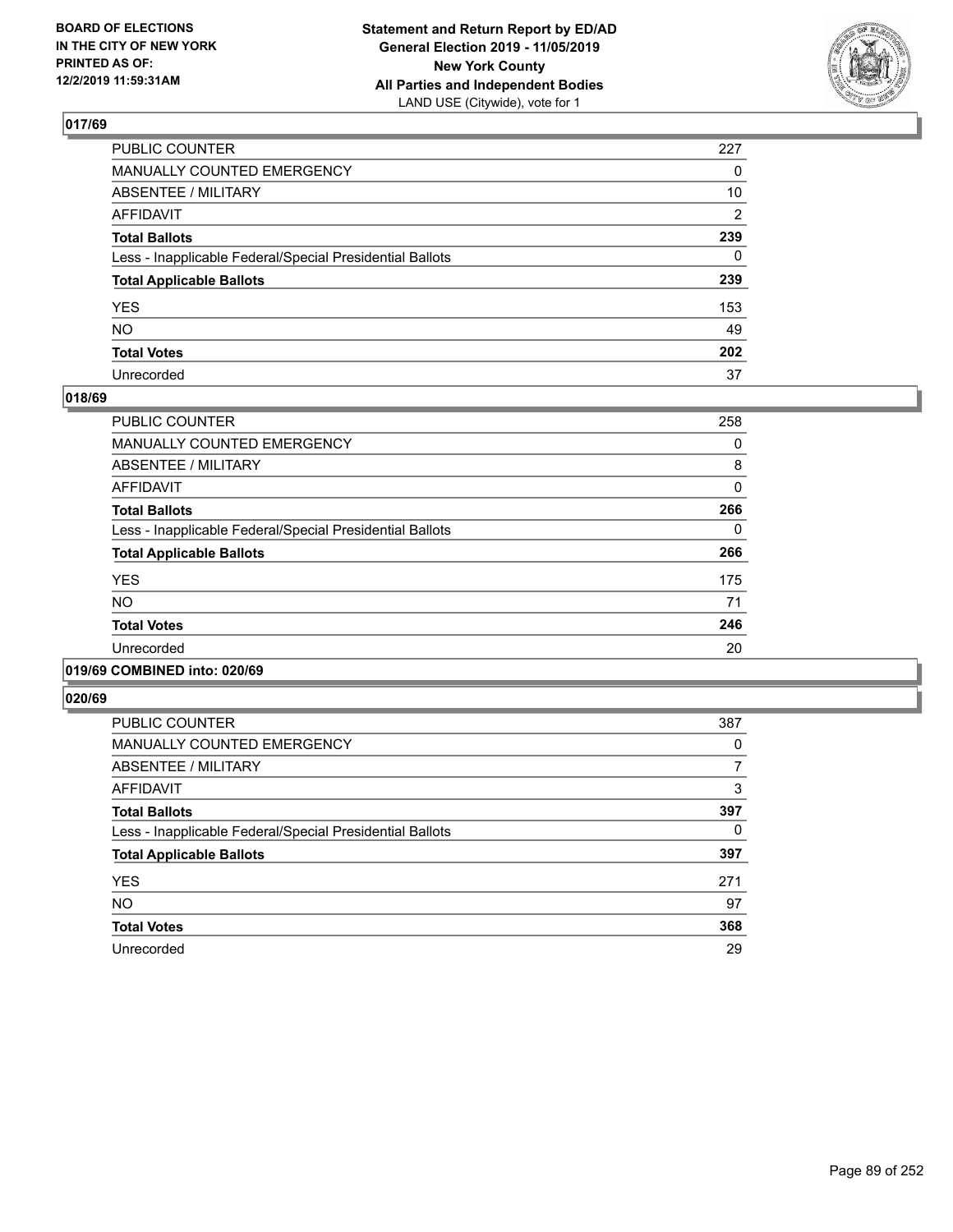

| PUBLIC COUNTER                                           | 397          |
|----------------------------------------------------------|--------------|
| MANUALLY COUNTED EMERGENCY                               | $\mathbf{0}$ |
| ABSENTEE / MILITARY                                      | 7            |
| AFFIDAVIT                                                |              |
| Total Ballots                                            | 405          |
| Less - Inapplicable Federal/Special Presidential Ballots | 0            |
| <b>Total Applicable Ballots</b>                          | 405          |
| YES                                                      | 284          |
| NO.                                                      | 79           |
| <b>Total Votes</b>                                       | 363          |
| Unrecorded                                               | 42           |

## **022/69**

| <b>PUBLIC COUNTER</b>                                    | 485      |
|----------------------------------------------------------|----------|
| <b>MANUALLY COUNTED EMERGENCY</b>                        | $\Omega$ |
| <b>ABSENTEE / MILITARY</b>                               | 14       |
| AFFIDAVIT                                                | 5        |
| <b>Total Ballots</b>                                     | 504      |
| Less - Inapplicable Federal/Special Presidential Ballots | $\Omega$ |
| <b>Total Applicable Ballots</b>                          | 504      |
| <b>YES</b>                                               | 336      |
| NO                                                       | 137      |
| <b>Total Votes</b>                                       | 473      |
| Unrecorded                                               | 31       |

| <b>PUBLIC COUNTER</b>                                    | 359      |
|----------------------------------------------------------|----------|
| <b>MANUALLY COUNTED EMERGENCY</b>                        | $\Omega$ |
| ABSENTEE / MILITARY                                      |          |
| AFFIDAVIT                                                |          |
| <b>Total Ballots</b>                                     | 361      |
| Less - Inapplicable Federal/Special Presidential Ballots | 0        |
| <b>Total Applicable Ballots</b>                          | 361      |
| <b>YES</b>                                               | 257      |
| <b>NO</b>                                                | 87       |
| <b>Total Votes</b>                                       | 344      |
| Unrecorded                                               | 17       |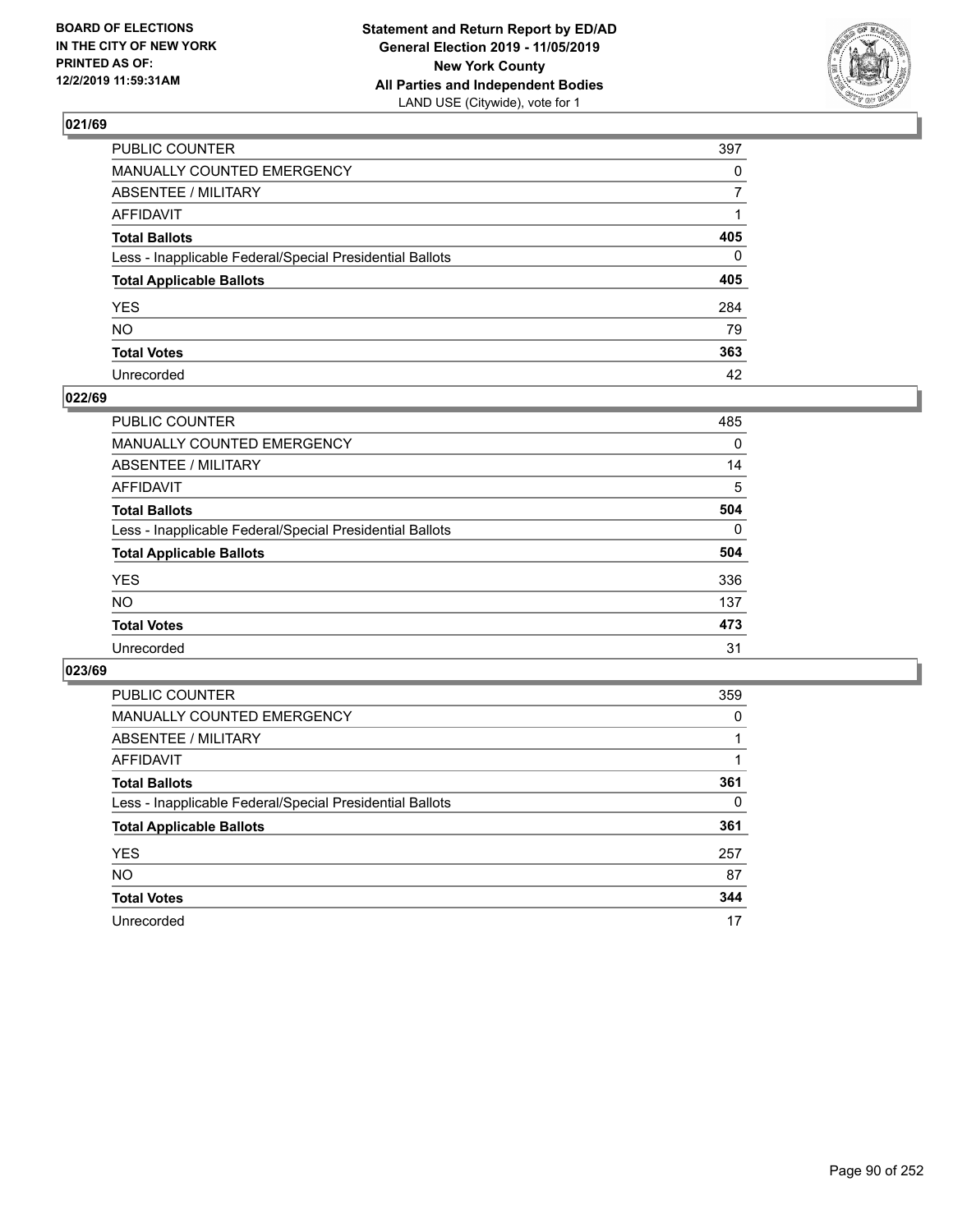

| PUBLIC COUNTER                                           | 221 |
|----------------------------------------------------------|-----|
| MANUALLY COUNTED EMERGENCY                               | 0   |
| ABSENTEE / MILITARY                                      | 10  |
| AFFIDAVIT                                                | 0   |
| <b>Total Ballots</b>                                     | 231 |
| Less - Inapplicable Federal/Special Presidential Ballots | 0   |
| <b>Total Applicable Ballots</b>                          | 231 |
| <b>YES</b>                                               | 148 |
| <b>NO</b>                                                | 65  |
| <b>Total Votes</b>                                       | 213 |
| Unrecorded                                               | 18  |

#### **025/69 COMBINED into: 023/69**

**026/69 COMBINED into: 022/69**

**027/69 COMBINED into: 017/69**

**028/69 COMBINED into: 021/69**

### **029/69**

| <b>PUBLIC COUNTER</b>                                    | 528            |
|----------------------------------------------------------|----------------|
| MANUALLY COUNTED EMERGENCY                               | 0              |
| ABSENTEE / MILITARY                                      | 25             |
| <b>AFFIDAVIT</b>                                         | $\overline{4}$ |
| <b>Total Ballots</b>                                     | 557            |
| Less - Inapplicable Federal/Special Presidential Ballots | 0              |
| <b>Total Applicable Ballots</b>                          | 557            |
| <b>YES</b>                                               | 382            |
| NO.                                                      | 125            |
| <b>Total Votes</b>                                       | 507            |
| Unrecorded                                               | 50             |
|                                                          |                |

# **030/69 COMBINED into: 029/69**

**031/69 COMBINED into: 032/69**

| <b>PUBLIC COUNTER</b>                                    | 479 |
|----------------------------------------------------------|-----|
| MANUALLY COUNTED EMERGENCY                               | 0   |
| ABSENTEE / MILITARY                                      | 8   |
| AFFIDAVIT                                                |     |
| <b>Total Ballots</b>                                     | 488 |
| Less - Inapplicable Federal/Special Presidential Ballots | 0   |
| <b>Total Applicable Ballots</b>                          | 488 |
| <b>YES</b>                                               | 353 |
| <b>NO</b>                                                | 104 |
| <b>Total Votes</b>                                       | 457 |
| Unrecorded                                               | 31  |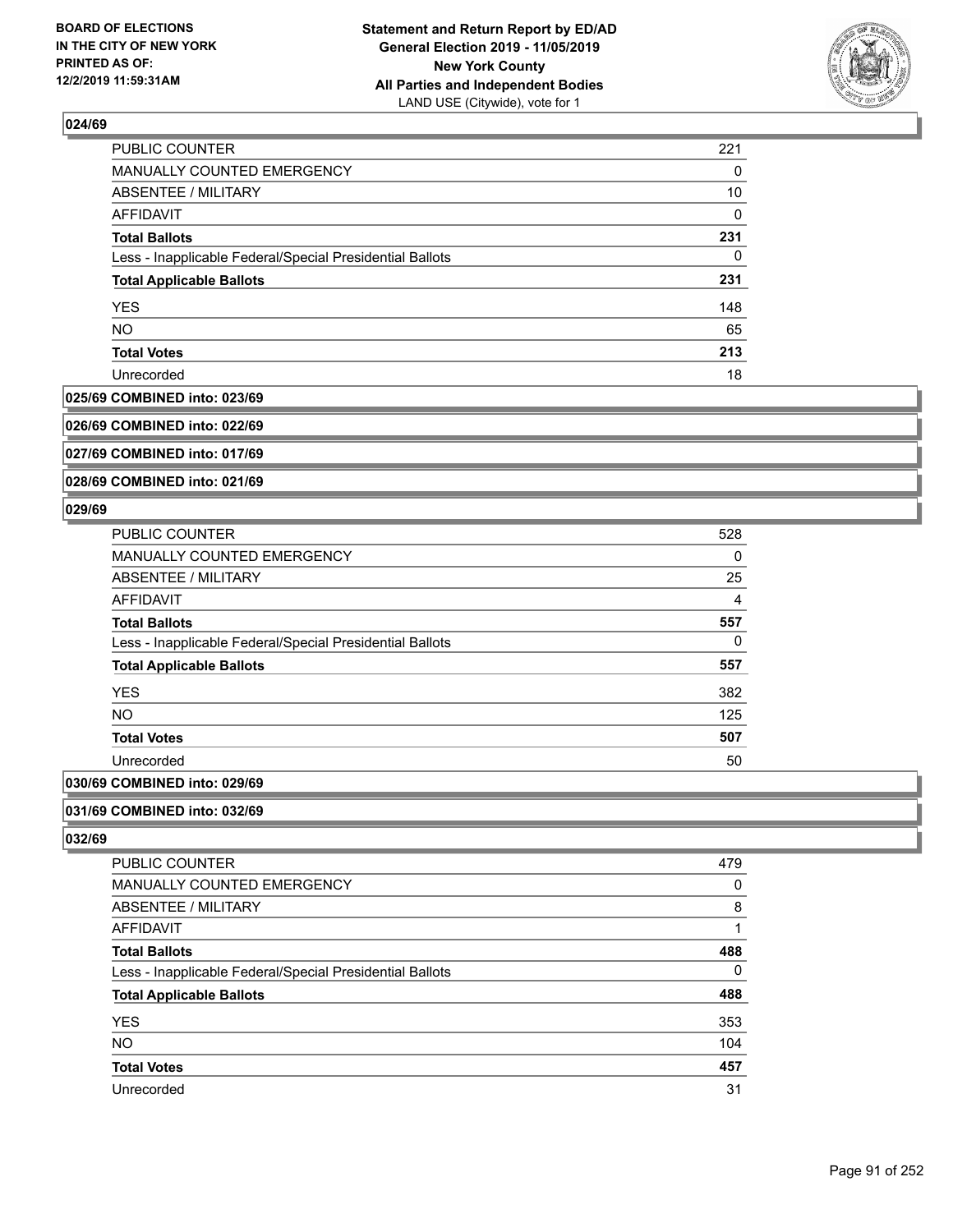

| PUBLIC COUNTER                                           | 297            |
|----------------------------------------------------------|----------------|
| MANUALLY COUNTED EMERGENCY                               | $\Omega$       |
| ABSENTEE / MILITARY                                      | 8              |
| AFFIDAVIT                                                | $\overline{2}$ |
| Total Ballots                                            | 307            |
| Less - Inapplicable Federal/Special Presidential Ballots | $\mathbf{0}$   |
| <b>Total Applicable Ballots</b>                          | 307            |
| YES                                                      | 187            |
| NO.                                                      | 94             |
| <b>Total Votes</b>                                       | 281            |
| Unrecorded                                               | 26             |

### **034/69**

| PUBLIC COUNTER                                           | 281 |
|----------------------------------------------------------|-----|
| <b>MANUALLY COUNTED EMERGENCY</b>                        | 0   |
| ABSENTEE / MILITARY                                      | 6   |
| <b>AFFIDAVIT</b>                                         | 3   |
| <b>Total Ballots</b>                                     | 290 |
| Less - Inapplicable Federal/Special Presidential Ballots | 0   |
| <b>Total Applicable Ballots</b>                          | 290 |
| <b>YES</b>                                               | 193 |
| <b>NO</b>                                                | 63  |
| <b>Total Votes</b>                                       | 256 |
| Unrecorded                                               | 34  |
|                                                          |     |

**035/69 COMBINED into: 037/69**

#### **036/69 COMBINED into: 037/69**

| <b>PUBLIC COUNTER</b>                                    | 283 |
|----------------------------------------------------------|-----|
| <b>MANUALLY COUNTED EMERGENCY</b>                        | 0   |
| ABSENTEE / MILITARY                                      | 4   |
| AFFIDAVIT                                                | 5   |
| <b>Total Ballots</b>                                     | 292 |
| Less - Inapplicable Federal/Special Presidential Ballots | 0   |
| <b>Total Applicable Ballots</b>                          | 292 |
| <b>YES</b>                                               | 198 |
| NO.                                                      | 67  |
| <b>Total Votes</b>                                       | 265 |
| Unrecorded                                               | 27  |
| 038/69 COMBINED into: 039/69                             |     |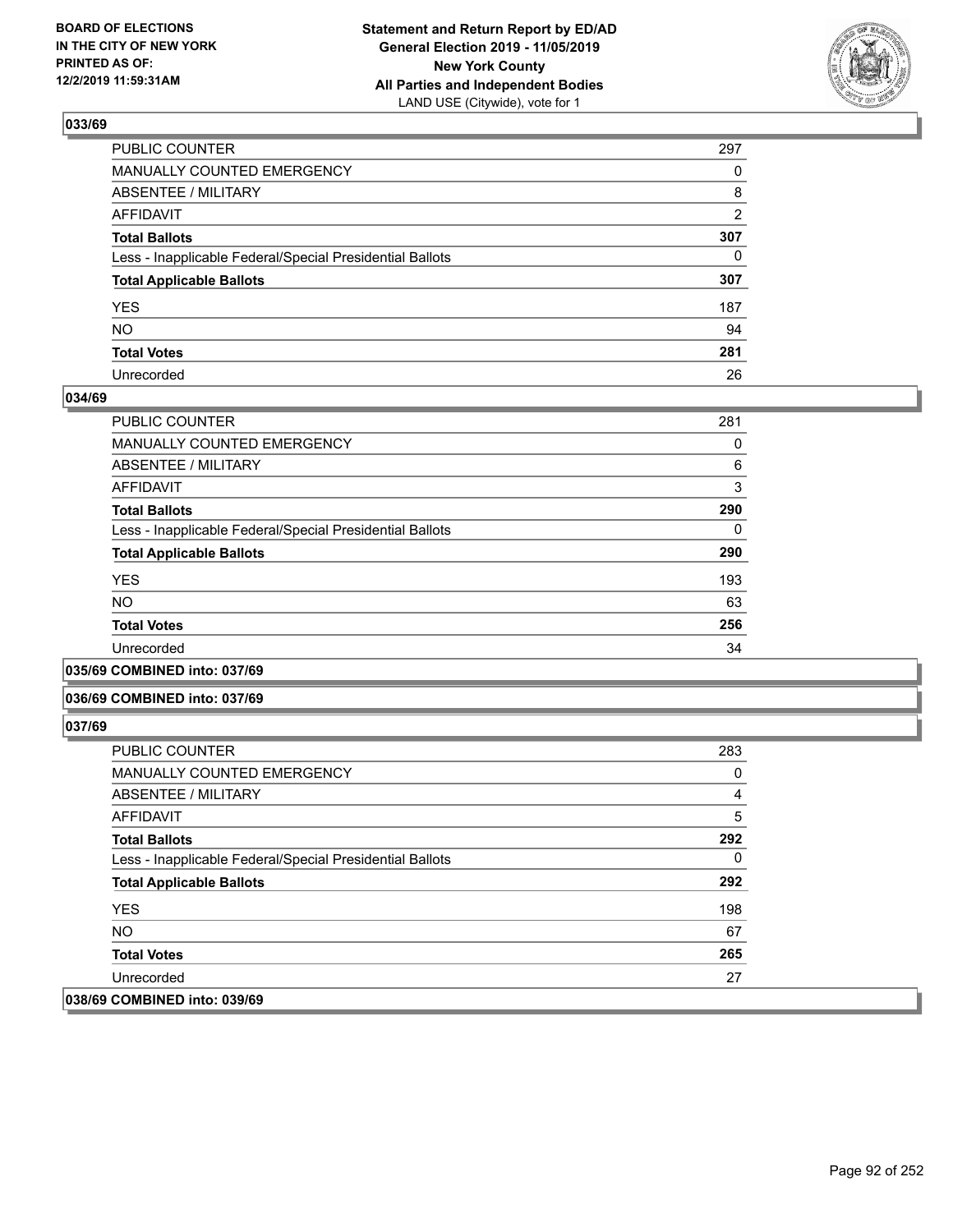

| PUBLIC COUNTER                                           | 433          |
|----------------------------------------------------------|--------------|
| MANUALLY COUNTED EMERGENCY                               | $\mathbf{0}$ |
| ABSENTEE / MILITARY                                      | 14           |
| AFFIDAVIT                                                |              |
| Total Ballots                                            | 448          |
| Less - Inapplicable Federal/Special Presidential Ballots | $\mathbf{0}$ |
| <b>Total Applicable Ballots</b>                          | 448          |
| YES                                                      | 290          |
| NO.                                                      | 117          |
| <b>Total Votes</b>                                       | 407          |
| Unrecorded                                               | 41           |

### **040/69**

| PUBLIC COUNTER                                           | 434 |
|----------------------------------------------------------|-----|
| <b>MANUALLY COUNTED EMERGENCY</b>                        | 0   |
| ABSENTEE / MILITARY                                      | 12  |
| <b>AFFIDAVIT</b>                                         |     |
| <b>Total Ballots</b>                                     | 447 |
| Less - Inapplicable Federal/Special Presidential Ballots | 0   |
| <b>Total Applicable Ballots</b>                          | 447 |
| <b>YES</b>                                               | 306 |
| NO.                                                      | 90  |
| <b>Total Votes</b>                                       | 396 |
| Unrecorded                                               | 51  |
|                                                          |     |

#### **041/69 COMBINED into: 042/69**

| <b>PUBLIC COUNTER</b>                                    | 379      |
|----------------------------------------------------------|----------|
| <b>MANUALLY COUNTED EMERGENCY</b>                        | 0        |
| ABSENTEE / MILITARY                                      | 12       |
| <b>AFFIDAVIT</b>                                         | 4        |
| <b>Total Ballots</b>                                     | 395      |
| Less - Inapplicable Federal/Special Presidential Ballots | $\Omega$ |
| <b>Total Applicable Ballots</b>                          | 395      |
| <b>YES</b>                                               | 276      |
| <b>NO</b>                                                | 83       |
| <b>Total Votes</b>                                       | 359      |
| Unrecorded                                               | 36       |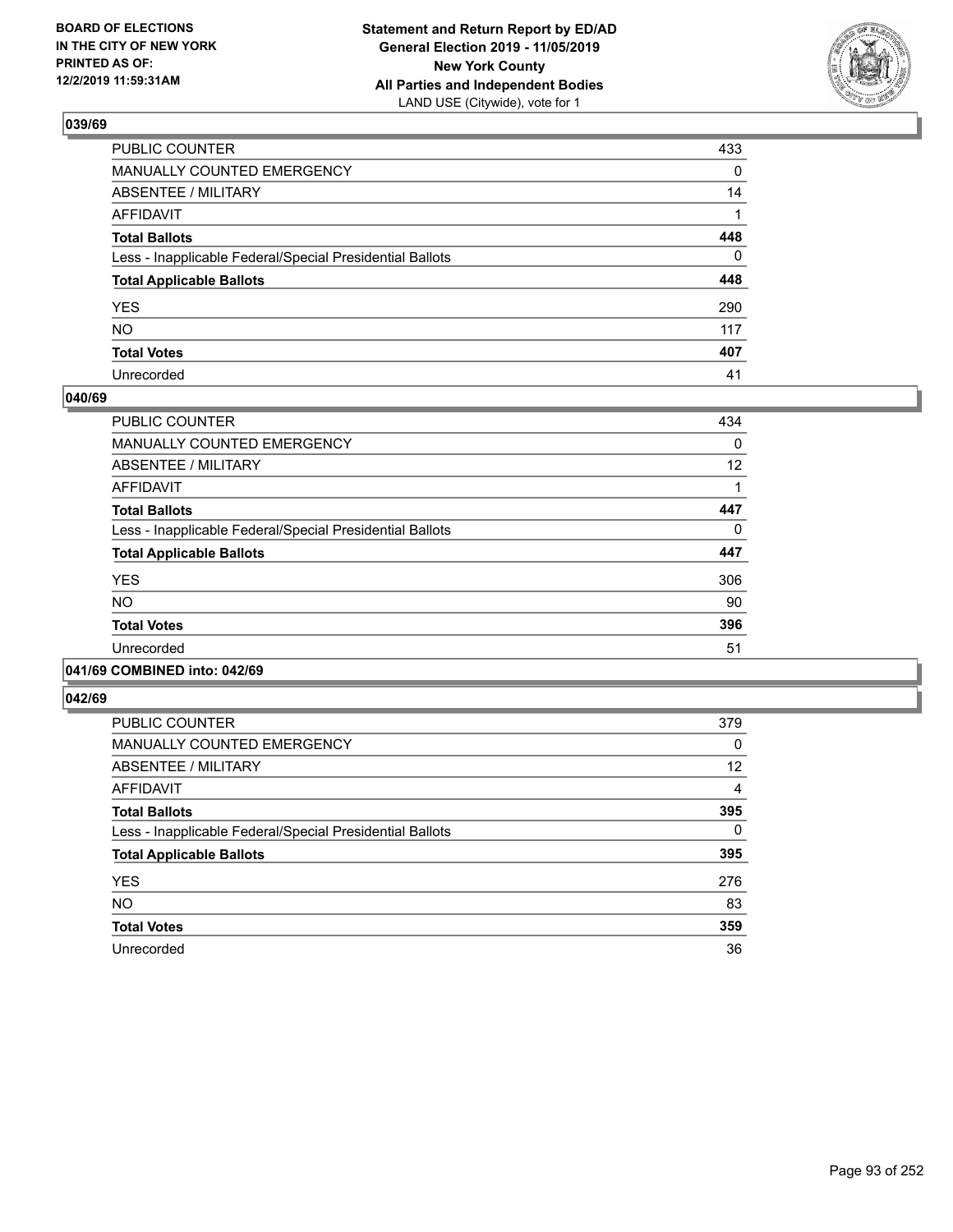

| PUBLIC COUNTER                                           | 255            |
|----------------------------------------------------------|----------------|
| MANUALLY COUNTED EMERGENCY                               | $\Omega$       |
| ABSENTEE / MILITARY                                      | 9              |
| AFFIDAVIT                                                | $\overline{2}$ |
| Total Ballots                                            | 266            |
| Less - Inapplicable Federal/Special Presidential Ballots | $\Omega$       |
| <b>Total Applicable Ballots</b>                          | 266            |
| YES                                                      | 164            |
| NO.                                                      | 63             |
| <b>Total Votes</b>                                       | 227            |
| Unrecorded                                               | 39             |

### **044/69**

| <b>PUBLIC COUNTER</b>                                    | 387          |
|----------------------------------------------------------|--------------|
| <b>MANUALLY COUNTED EMERGENCY</b>                        | 0            |
| ABSENTEE / MILITARY                                      | 10           |
| AFFIDAVIT                                                | 5            |
| <b>Total Ballots</b>                                     | 402          |
| Less - Inapplicable Federal/Special Presidential Ballots | $\mathbf{0}$ |
| <b>Total Applicable Ballots</b>                          | 402          |
| <b>YES</b>                                               | 246          |
| <b>NO</b>                                                | 122          |
| <b>Total Votes</b>                                       | 368          |
| Unrecorded                                               | 34           |

| <b>PUBLIC COUNTER</b>                                    | 514      |
|----------------------------------------------------------|----------|
| MANUALLY COUNTED EMERGENCY                               | 0        |
| ABSENTEE / MILITARY                                      | 25       |
| AFFIDAVIT                                                | 2        |
| <b>Total Ballots</b>                                     | 541      |
| Less - Inapplicable Federal/Special Presidential Ballots | $\Omega$ |
| <b>Total Applicable Ballots</b>                          | 541      |
| <b>YES</b>                                               | 338      |
| <b>NO</b>                                                | 161      |
| <b>Total Votes</b>                                       | 499      |
| Unrecorded                                               | 42       |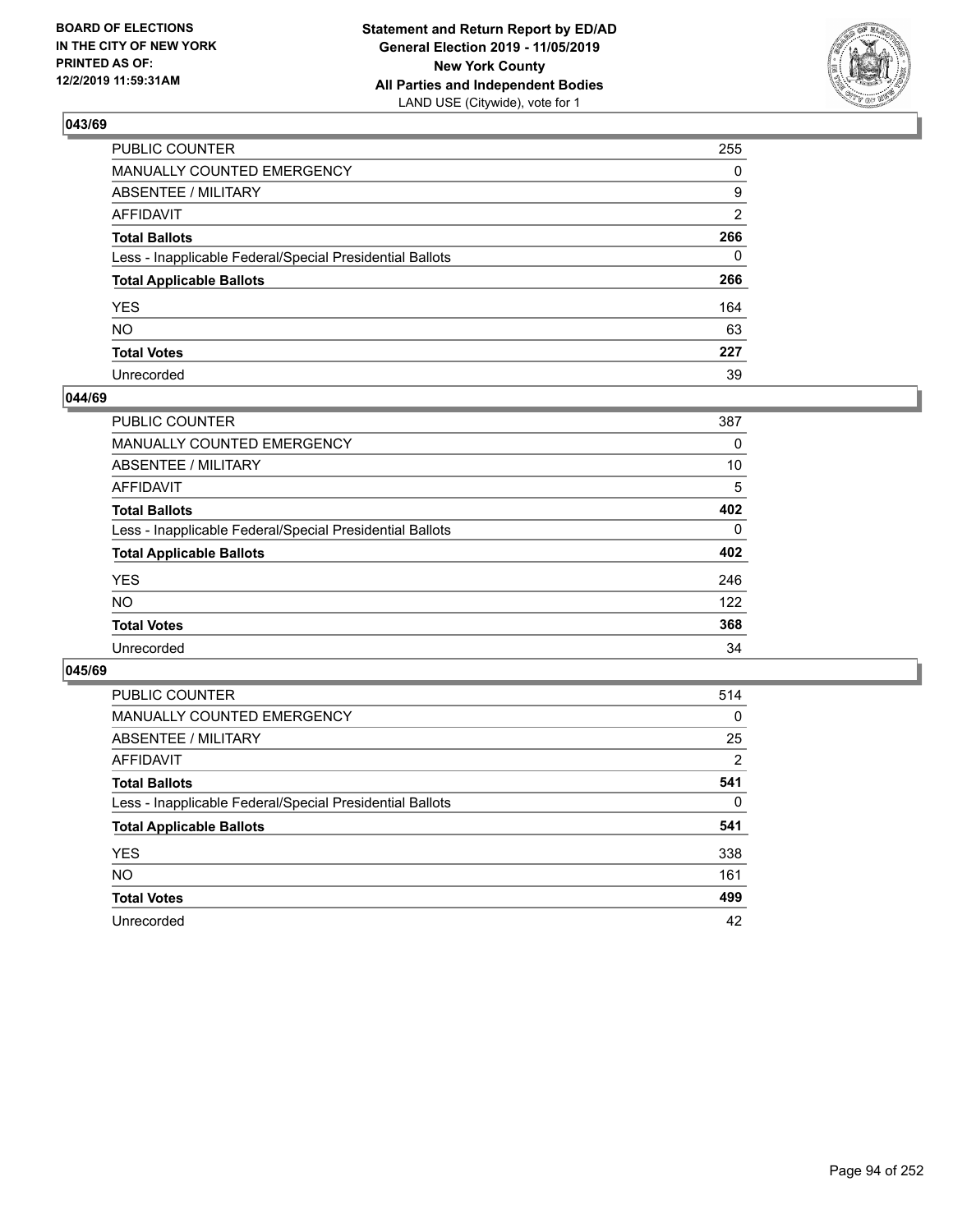

| PUBLIC COUNTER                                           | 415 |
|----------------------------------------------------------|-----|
| MANUALLY COUNTED EMERGENCY                               | 0   |
| ABSENTEE / MILITARY                                      |     |
| AFFIDAVIT                                                | 5   |
| <b>Total Ballots</b>                                     | 427 |
| Less - Inapplicable Federal/Special Presidential Ballots | 0   |
| <b>Total Applicable Ballots</b>                          | 427 |
| <b>YES</b>                                               | 294 |
| <b>NO</b>                                                | 106 |
| <b>Total Votes</b>                                       | 400 |
| Unrecorded                                               | 27  |

## **047/69 COMBINED into: 044/69**

#### **048/69 COMBINED into: 045/69**

## **049/69**

| <b>PUBLIC COUNTER</b>                                    | 250      |
|----------------------------------------------------------|----------|
| <b>MANUALLY COUNTED EMERGENCY</b>                        | 0        |
| ABSENTEE / MILITARY                                      | 3        |
| AFFIDAVIT                                                | 0        |
| <b>Total Ballots</b>                                     | 253      |
| Less - Inapplicable Federal/Special Presidential Ballots | $\Omega$ |
| <b>Total Applicable Ballots</b>                          | 253      |
| <b>YES</b>                                               | 166      |
| NO.                                                      | 72       |
| <b>Total Votes</b>                                       | 238      |
| Unrecorded                                               | 15       |

| <b>PUBLIC COUNTER</b>                                    | 406      |
|----------------------------------------------------------|----------|
| <b>MANUALLY COUNTED EMERGENCY</b>                        | 0        |
| ABSENTEE / MILITARY                                      | 7        |
| AFFIDAVIT                                                | 3        |
| <b>Total Ballots</b>                                     | 416      |
| Less - Inapplicable Federal/Special Presidential Ballots | $\Omega$ |
| <b>Total Applicable Ballots</b>                          | 416      |
| <b>YES</b>                                               | 258      |
| NO.                                                      | 129      |
| <b>Total Votes</b>                                       | 387      |
| Unrecorded                                               | 29       |
| 051/69 COMBINED into: 050/69                             |          |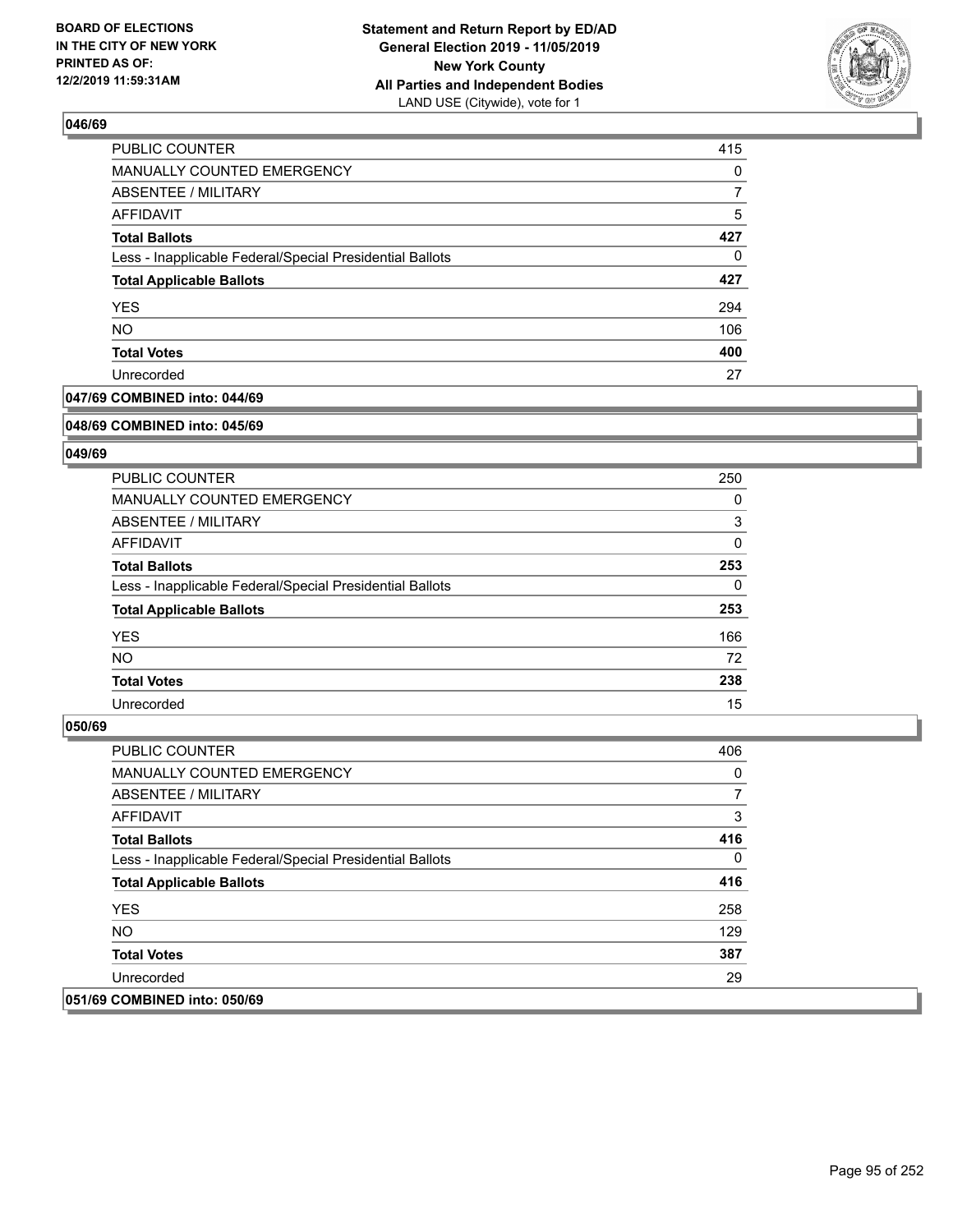

| PUBLIC COUNTER                                           | 278            |
|----------------------------------------------------------|----------------|
| <b>MANUALLY COUNTED EMERGENCY</b>                        | 0              |
| <b>ABSENTEE / MILITARY</b>                               | 6              |
| <b>AFFIDAVIT</b>                                         | $\overline{2}$ |
| <b>Total Ballots</b>                                     | 286            |
| Less - Inapplicable Federal/Special Presidential Ballots | $\Omega$       |
| <b>Total Applicable Ballots</b>                          | 286            |
| <b>YES</b>                                               | 161            |
| <b>NO</b>                                                | 52             |
| <b>Total Votes</b>                                       | 213            |
| Unrecorded                                               | 73             |

### **053/69 COMBINED into: 052/69**

### **054/69**

| PUBLIC COUNTER                                           | 299      |
|----------------------------------------------------------|----------|
| <b>MANUALLY COUNTED EMERGENCY</b>                        | $\Omega$ |
| ABSENTEE / MILITARY                                      | 8        |
| AFFIDAVIT                                                |          |
| <b>Total Ballots</b>                                     | 308      |
| Less - Inapplicable Federal/Special Presidential Ballots | $\Omega$ |
| <b>Total Applicable Ballots</b>                          | 308      |
| <b>YES</b>                                               | 206      |
| <b>NO</b>                                                | 56       |
| <b>Total Votes</b>                                       | 262      |
| Unrecorded                                               | 46       |

| <b>PUBLIC COUNTER</b>                                    | 359 |
|----------------------------------------------------------|-----|
| <b>MANUALLY COUNTED EMERGENCY</b>                        | 0   |
| ABSENTEE / MILITARY                                      | 3   |
| AFFIDAVIT                                                | 4   |
| <b>Total Ballots</b>                                     | 366 |
| Less - Inapplicable Federal/Special Presidential Ballots | 0   |
| <b>Total Applicable Ballots</b>                          | 366 |
| <b>YES</b>                                               | 219 |
| NO.                                                      | 63  |
| <b>Total Votes</b>                                       | 282 |
| Unrecorded                                               | 84  |
| 056/69 COMBINED into: 057/69                             |     |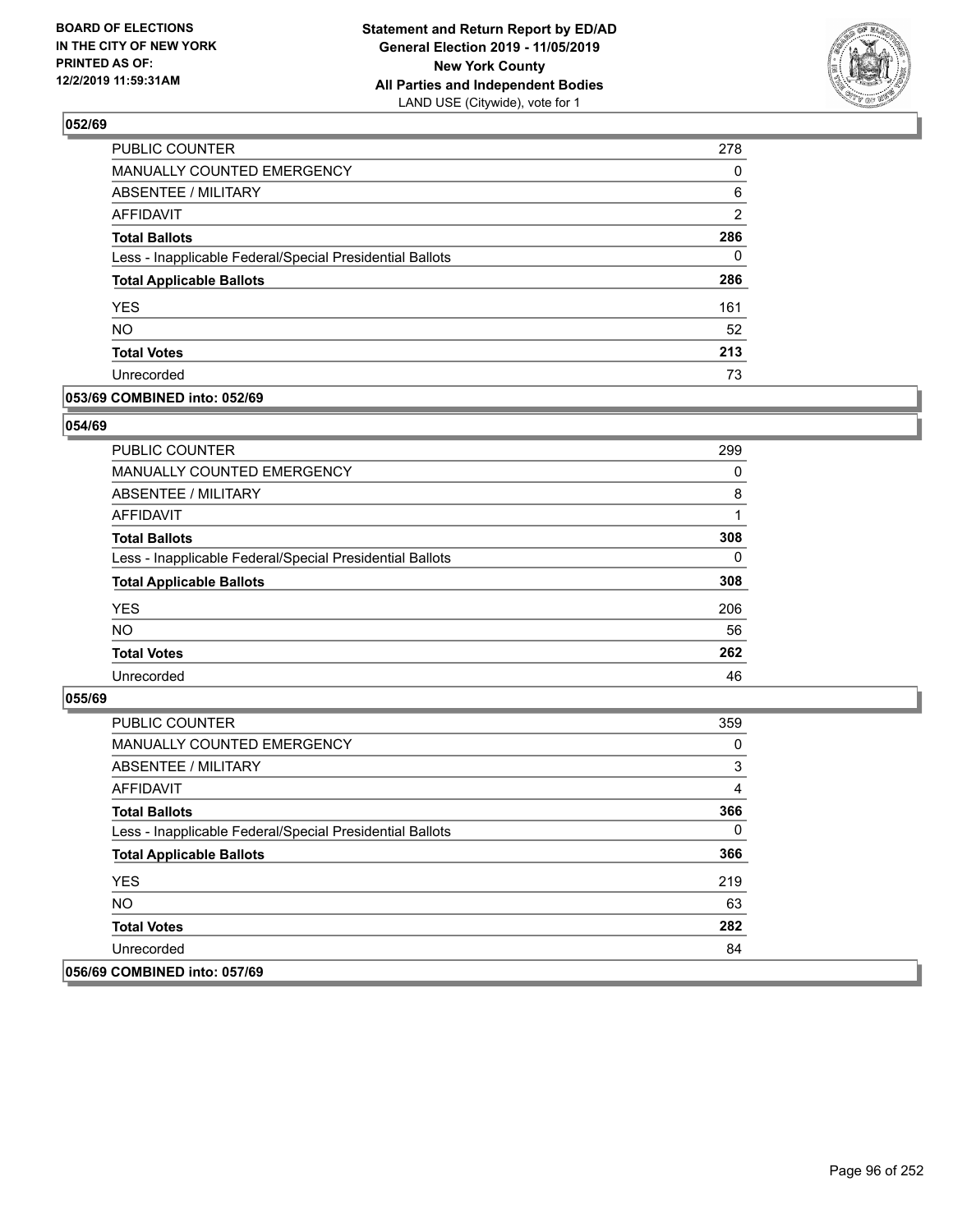

| PUBLIC COUNTER                                           | 211      |
|----------------------------------------------------------|----------|
| <b>MANUALLY COUNTED EMERGENCY</b>                        | $\Omega$ |
| ABSENTEE / MILITARY                                      | 6        |
| AFFIDAVIT                                                |          |
| <b>Total Ballots</b>                                     | 218      |
| Less - Inapplicable Federal/Special Presidential Ballots | $\Omega$ |
| <b>Total Applicable Ballots</b>                          | 218      |
| <b>YES</b>                                               | 105      |
| <b>NO</b>                                                | 30       |
| <b>Total Votes</b>                                       | 135      |
| Unrecorded                                               | 83       |

## **058/69 COMBINED into: 054/69**

#### **059/69 COMBINED into: 060/69**

## **060/69**

| PUBLIC COUNTER                                           | 338      |
|----------------------------------------------------------|----------|
| <b>MANUALLY COUNTED EMERGENCY</b>                        | $\Omega$ |
| ABSENTEE / MILITARY                                      | 7        |
| AFFIDAVIT                                                | 4        |
| <b>Total Ballots</b>                                     | 349      |
| Less - Inapplicable Federal/Special Presidential Ballots | $\Omega$ |
| <b>Total Applicable Ballots</b>                          | 349      |
| <b>YES</b>                                               | 236      |
| <b>NO</b>                                                | 92       |
| <b>Total Votes</b>                                       | 328      |
| Unrecorded                                               | 21       |

| <b>PUBLIC COUNTER</b>                                    | 439            |
|----------------------------------------------------------|----------------|
| <b>MANUALLY COUNTED EMERGENCY</b>                        | $\Omega$       |
| ABSENTEE / MILITARY                                      | 13             |
| AFFIDAVIT                                                | $\overline{2}$ |
| <b>Total Ballots</b>                                     | 454            |
| Less - Inapplicable Federal/Special Presidential Ballots | $\mathbf{0}$   |
| <b>Total Applicable Ballots</b>                          | 454            |
| <b>YES</b>                                               | 304            |
| <b>NO</b>                                                | 100            |
| <b>Total Votes</b>                                       | 404            |
| Unrecorded                                               | 50             |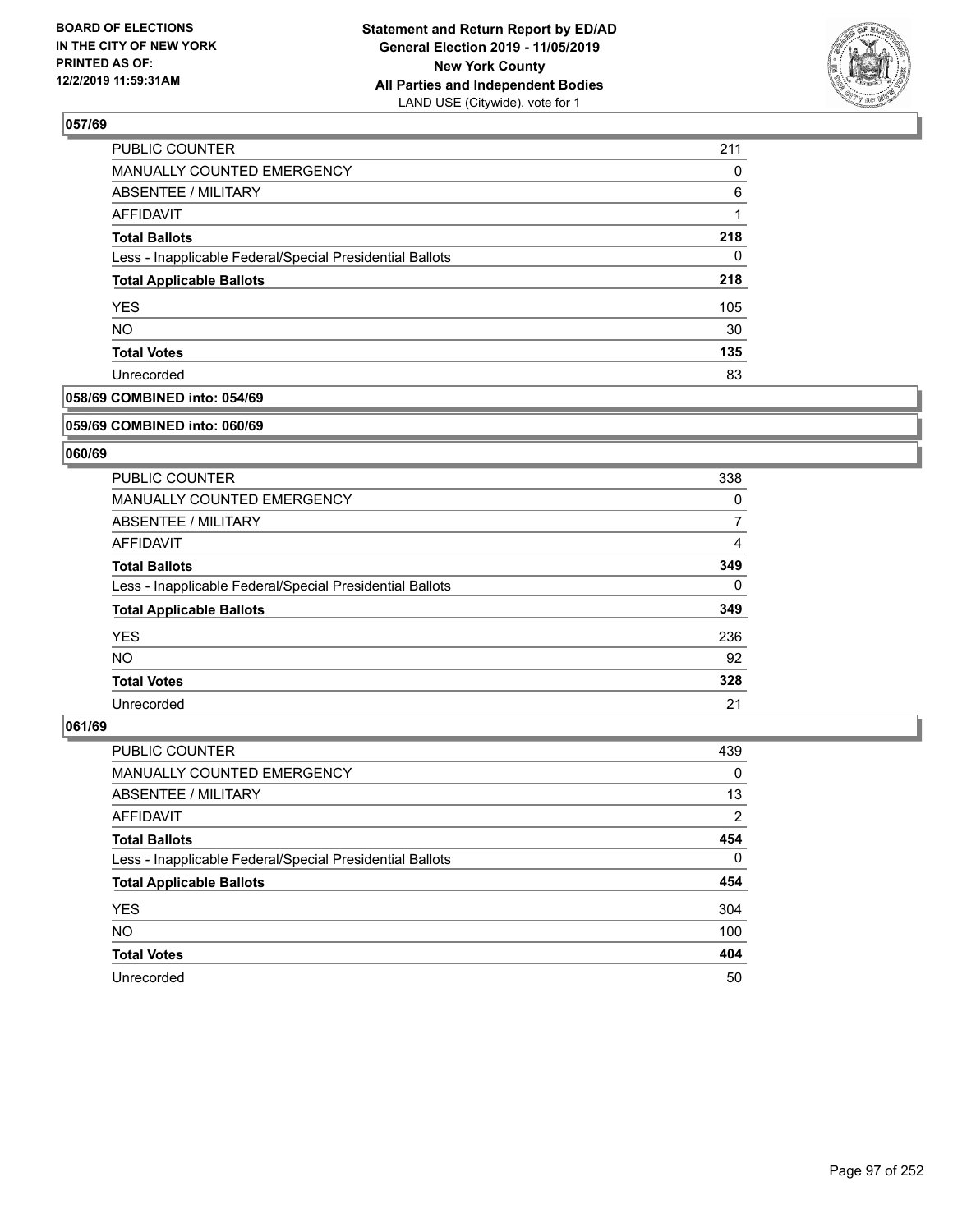

| PUBLIC COUNTER                                           | 451      |
|----------------------------------------------------------|----------|
| MANUALLY COUNTED EMERGENCY                               | $\Omega$ |
| ABSENTEE / MILITARY                                      | 8        |
| AFFIDAVIT                                                | 5        |
| Total Ballots                                            | 464      |
| Less - Inapplicable Federal/Special Presidential Ballots | $\Omega$ |
| <b>Total Applicable Ballots</b>                          | 464      |
| YES                                                      | 285      |
| NO.                                                      | 122      |
| <b>Total Votes</b>                                       | 407      |
| Unrecorded                                               | 57       |

### **063/69**

| <b>PUBLIC COUNTER</b>                                    | 420      |
|----------------------------------------------------------|----------|
| <b>MANUALLY COUNTED EMERGENCY</b>                        | $\Omega$ |
| ABSENTEE / MILITARY                                      | 11       |
| AFFIDAVIT                                                | 4        |
| <b>Total Ballots</b>                                     | 435      |
| Less - Inapplicable Federal/Special Presidential Ballots | $\Omega$ |
| <b>Total Applicable Ballots</b>                          | 435      |
| <b>YES</b>                                               | 316      |
| <b>NO</b>                                                | 103      |
| <b>Total Votes</b>                                       | 419      |
| Unrecorded                                               | 16       |

### **064/69**

| <b>PUBLIC COUNTER</b>                                    | 265      |
|----------------------------------------------------------|----------|
| <b>MANUALLY COUNTED EMERGENCY</b>                        | $\Omega$ |
| ABSENTEE / MILITARY                                      | 6        |
| AFFIDAVIT                                                | 2        |
| <b>Total Ballots</b>                                     | 273      |
| Less - Inapplicable Federal/Special Presidential Ballots | $\Omega$ |
| <b>Total Applicable Ballots</b>                          | 273      |
| <b>YES</b>                                               | 179      |
| NO.                                                      | 77       |
| <b>Total Votes</b>                                       | 256      |
| Unrecorded                                               | 17       |
| 065/69 COMBINED into: 063/69                             |          |

**066/69 COMBINED into: 067/69**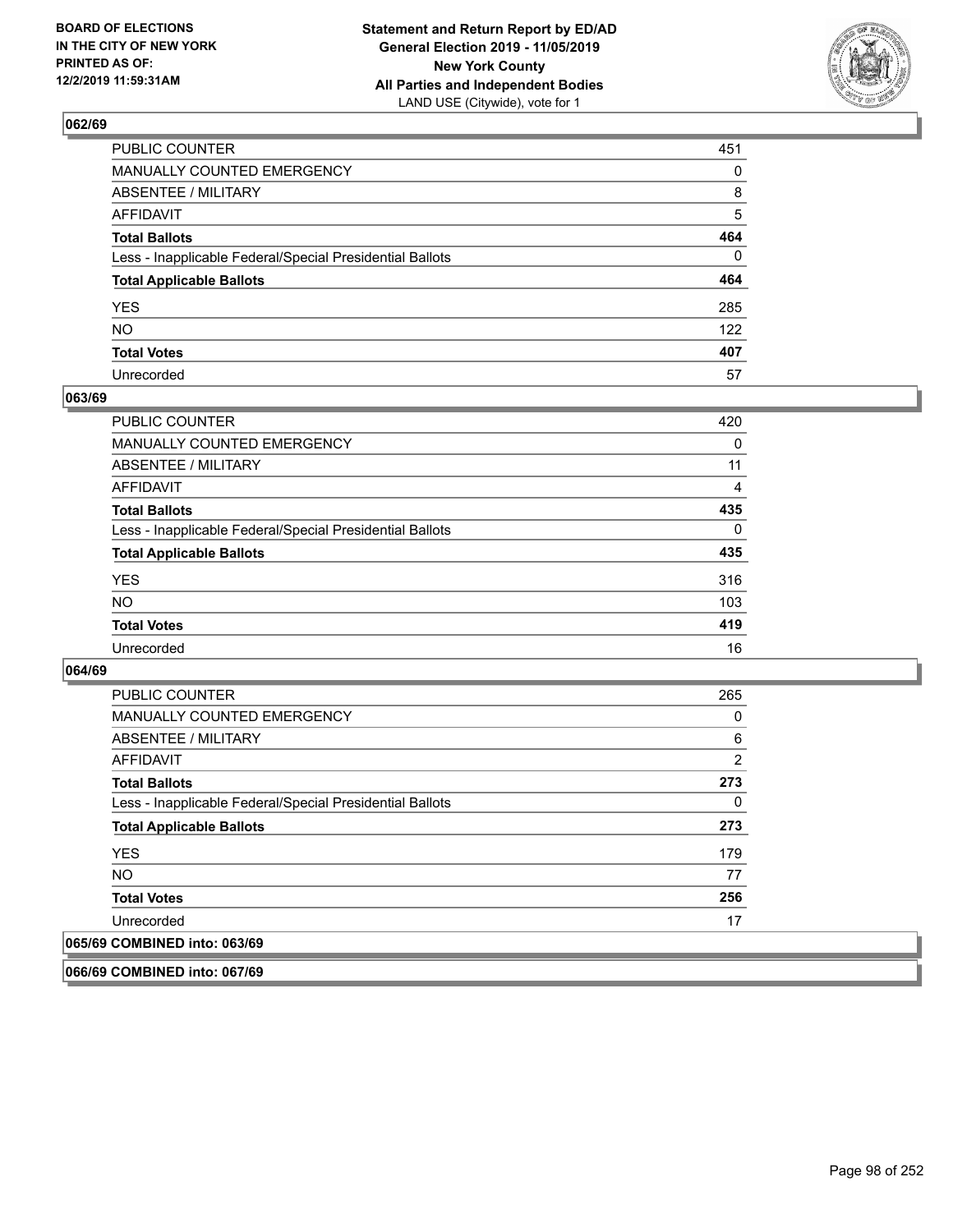

| PUBLIC COUNTER                                           | 311      |
|----------------------------------------------------------|----------|
| <b>MANUALLY COUNTED EMERGENCY</b>                        | $\Omega$ |
| <b>ABSENTEE / MILITARY</b>                               | 3        |
| <b>AFFIDAVIT</b>                                         | 8        |
| <b>Total Ballots</b>                                     | 322      |
| Less - Inapplicable Federal/Special Presidential Ballots | 0        |
| <b>Total Applicable Ballots</b>                          | 322      |
| <b>YES</b>                                               | 210      |
| <b>NO</b>                                                | 49       |
| <b>Total Votes</b>                                       | 259      |
| Unrecorded                                               | 63       |

### **068/69 COMBINED into: 055/69**

#### **069/69**

| <b>PUBLIC COUNTER</b>                                    | 358      |
|----------------------------------------------------------|----------|
| <b>MANUALLY COUNTED EMERGENCY</b>                        | 0        |
| ABSENTEE / MILITARY                                      | 3        |
| AFFIDAVIT                                                |          |
| <b>Total Ballots</b>                                     | 362      |
| Less - Inapplicable Federal/Special Presidential Ballots | $\Omega$ |
| <b>Total Applicable Ballots</b>                          | 362      |
| <b>YES</b>                                               | 247      |
| <b>NO</b>                                                | 85       |
| <b>Total Votes</b>                                       | 332      |
| Unrecorded                                               | 30       |

| <b>PUBLIC COUNTER</b>                                    | 238            |
|----------------------------------------------------------|----------------|
| <b>MANUALLY COUNTED EMERGENCY</b>                        | 0              |
| ABSENTEE / MILITARY                                      | 65             |
| AFFIDAVIT                                                | $\overline{2}$ |
| <b>Total Ballots</b>                                     | 305            |
| Less - Inapplicable Federal/Special Presidential Ballots | 0              |
| <b>Total Applicable Ballots</b>                          | 305            |
| <b>YES</b>                                               | 146            |
| NO.                                                      | 30             |
| <b>Total Votes</b>                                       | 176            |
| Unrecorded                                               | 129            |
| 071/69 COMBINED into: 067/69                             |                |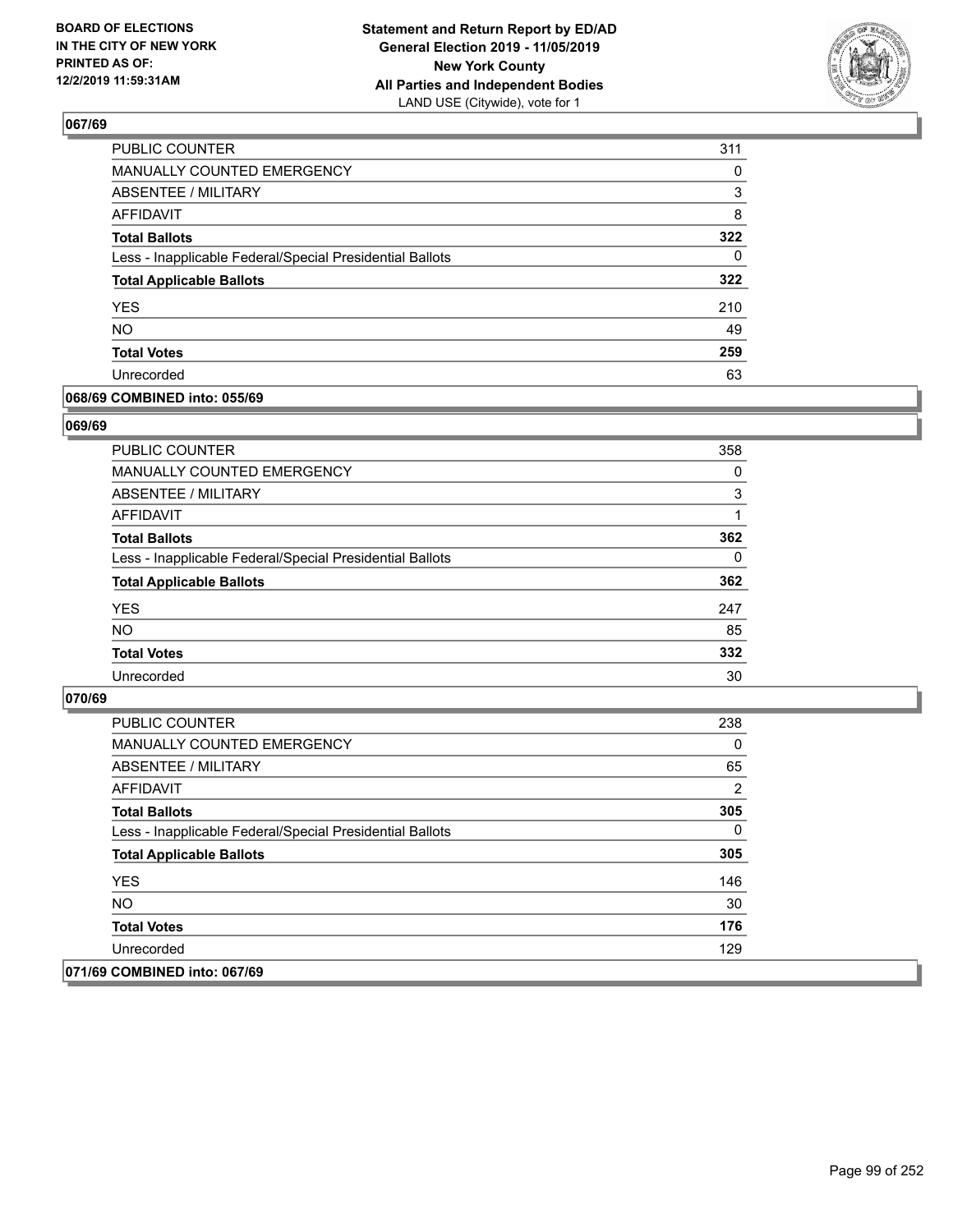

| PUBLIC COUNTER                                           | 602          |
|----------------------------------------------------------|--------------|
| MANUALLY COUNTED EMERGENCY                               | $\mathbf{0}$ |
| ABSENTEE / MILITARY                                      | 14           |
| AFFIDAVIT                                                | 3            |
| Total Ballots                                            | 619          |
| Less - Inapplicable Federal/Special Presidential Ballots | $\Omega$     |
| <b>Total Applicable Ballots</b>                          | 619          |
| YES                                                      | 411          |
| NΟ                                                       | 174          |
| <b>Total Votes</b>                                       | 585          |
| Unrecorded                                               | 34           |

### **073/69**

| PUBLIC COUNTER                                           | 540      |
|----------------------------------------------------------|----------|
| <b>MANUALLY COUNTED EMERGENCY</b>                        | 0        |
| ABSENTEE / MILITARY                                      | 4        |
| <b>AFFIDAVIT</b>                                         | 5        |
| <b>Total Ballots</b>                                     | 549      |
| Less - Inapplicable Federal/Special Presidential Ballots | $\Omega$ |
| <b>Total Applicable Ballots</b>                          | 549      |
| <b>YES</b>                                               | 387      |
| <b>NO</b>                                                | 131      |
| <b>Total Votes</b>                                       | 518      |
| Unrecorded                                               | 31       |

### **074/69 COMBINED into: 070/69**

**075/69** 

| <b>PUBLIC COUNTER</b>                                    | 265 |
|----------------------------------------------------------|-----|
| <b>MANUALLY COUNTED EMERGENCY</b>                        | 0   |
| ABSENTEE / MILITARY                                      | 4   |
| AFFIDAVIT                                                | 3   |
| <b>Total Ballots</b>                                     | 272 |
| Less - Inapplicable Federal/Special Presidential Ballots | 0   |
| <b>Total Applicable Ballots</b>                          | 272 |
| <b>YES</b>                                               | 179 |
| <b>NO</b>                                                | 39  |
| <b>Total Votes</b>                                       | 218 |
| Unrecorded                                               | 54  |
| 076/69 COMBINED into: 075/69                             |     |

**077/69 COMBINED into: 073/69**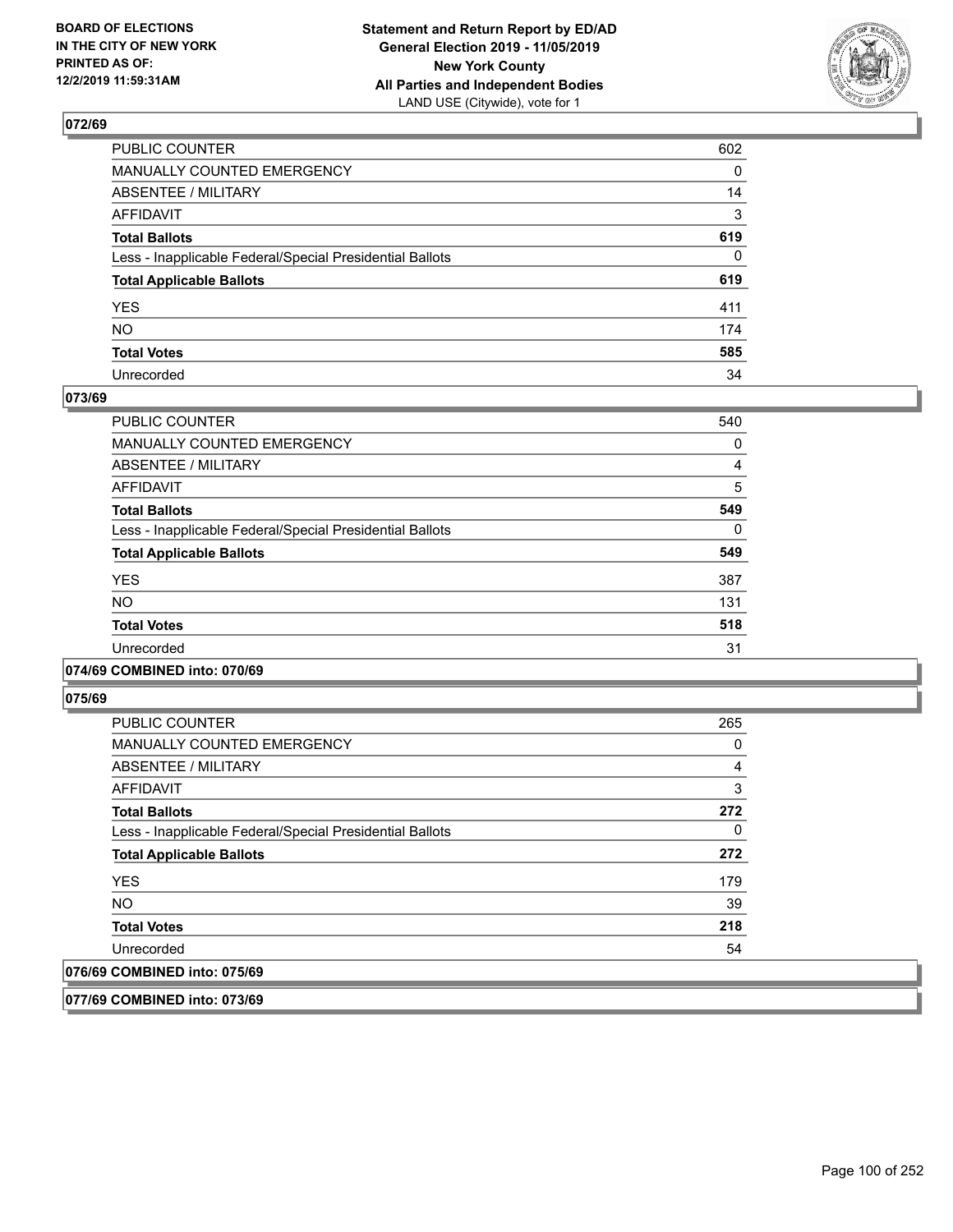

| PUBLIC COUNTER                                           | 415            |
|----------------------------------------------------------|----------------|
| MANUALLY COUNTED EMERGENCY                               | 0              |
| ABSENTEE / MILITARY                                      | 5              |
| AFFIDAVIT                                                | $\overline{2}$ |
| <b>Total Ballots</b>                                     | 422            |
| Less - Inapplicable Federal/Special Presidential Ballots | $\Omega$       |
| <b>Total Applicable Ballots</b>                          | 422            |
| <b>YES</b>                                               | 281            |
| <b>NO</b>                                                | 104            |
| <b>Total Votes</b>                                       | 385            |
| Unrecorded                                               | 37             |

### **079/69 COMBINED into: 078/69**

#### **080/69**

| PUBLIC COUNTER                                           | 302      |
|----------------------------------------------------------|----------|
| <b>MANUALLY COUNTED EMERGENCY</b>                        | $\Omega$ |
| ABSENTEE / MILITARY                                      | 5        |
| AFFIDAVIT                                                | 1        |
| <b>Total Ballots</b>                                     | 308      |
| Less - Inapplicable Federal/Special Presidential Ballots | 0        |
| <b>Total Applicable Ballots</b>                          | 308      |
| <b>YES</b>                                               | 186      |
| <b>NO</b>                                                | 30       |
| <b>Total Votes</b>                                       | 216      |
| Unrecorded                                               | 92       |
|                                                          |          |

| PUBLIC COUNTER                                           | 391      |
|----------------------------------------------------------|----------|
| MANUALLY COUNTED EMERGENCY                               | 0        |
| ABSENTEE / MILITARY                                      | 4        |
| AFFIDAVIT                                                | 5        |
| <b>Total Ballots</b>                                     | 400      |
| Less - Inapplicable Federal/Special Presidential Ballots | $\Omega$ |
| <b>Total Applicable Ballots</b>                          | 400      |
| <b>YES</b>                                               | 281      |
| <b>NO</b>                                                | 85       |
| <b>Total Votes</b>                                       | 366      |
| Unrecorded                                               | 34       |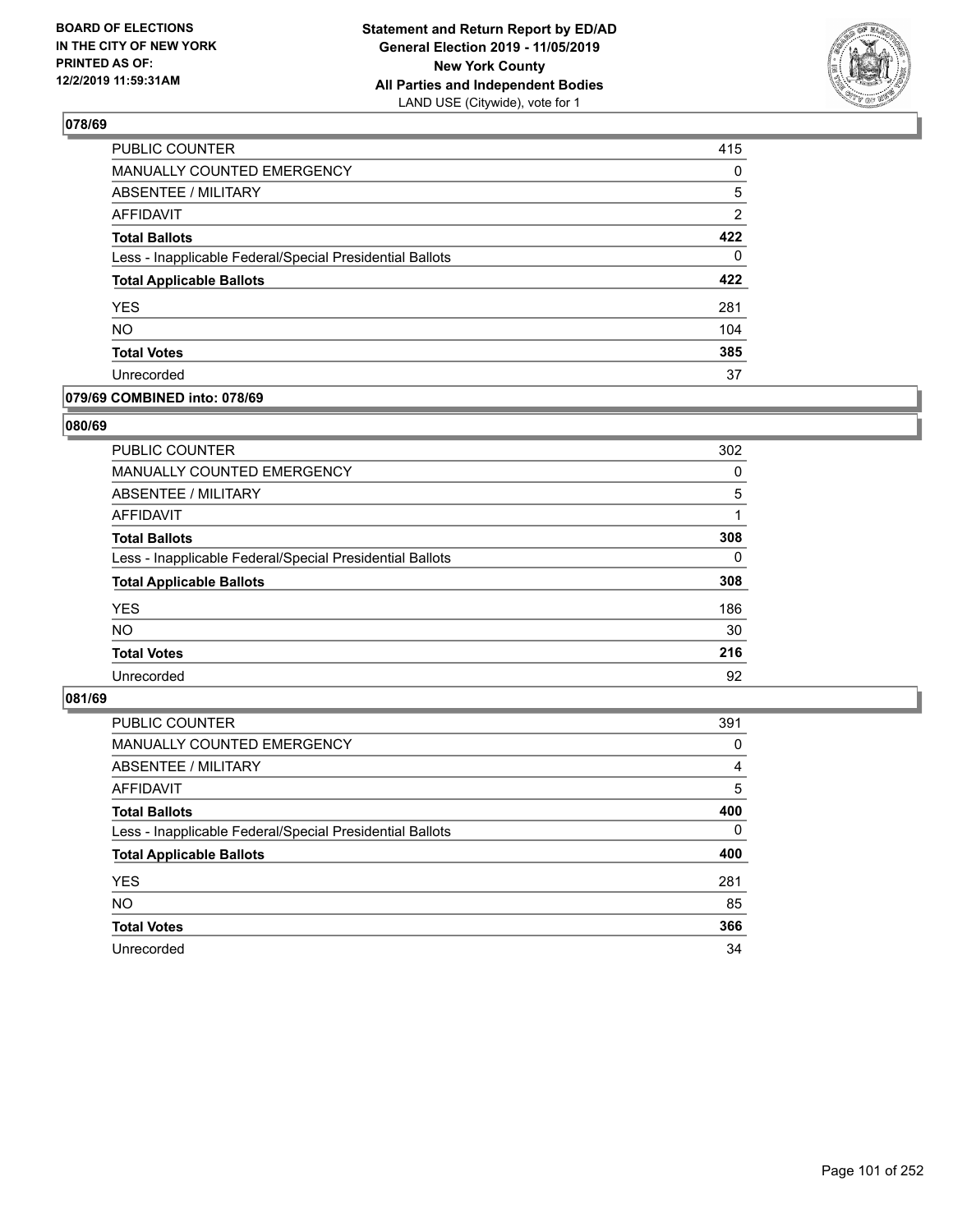

| <b>PUBLIC COUNTER</b>                                    | 176      |
|----------------------------------------------------------|----------|
| <b>MANUALLY COUNTED EMERGENCY</b>                        | 0        |
| ABSENTEE / MILITARY                                      | 4        |
| <b>AFFIDAVIT</b>                                         | 0        |
| <b>Total Ballots</b>                                     | 180      |
| Less - Inapplicable Federal/Special Presidential Ballots | $\Omega$ |
| <b>Total Applicable Ballots</b>                          | 180      |
| <b>YES</b>                                               | 130      |
| <b>NO</b>                                                | 38       |
| <b>Total Votes</b>                                       | 168      |
| Unrecorded                                               | 12       |

### **083/69 COMBINED into: 080/69**

#### **084/69**

| <b>PUBLIC COUNTER</b>                                    | 492 |
|----------------------------------------------------------|-----|
| MANUALLY COUNTED EMERGENCY                               | 0   |
| ABSENTEE / MILITARY                                      |     |
| AFFIDAVIT                                                | 4   |
| <b>Total Ballots</b>                                     | 503 |
| Less - Inapplicable Federal/Special Presidential Ballots | 0   |
| <b>Total Applicable Ballots</b>                          | 503 |
| <b>YES</b>                                               | 344 |
| <b>NO</b>                                                | 116 |
| <b>Total Votes</b>                                       | 460 |
| Unrecorded                                               | 43  |

#### **085/69 COMBINED into: 072/69**

### **086/69 COMBINED into: 084/69**

#### **087/69 COMBINED into: 072/69**

#### **088/69 COMBINED into: 092/69**

| <b>PUBLIC COUNTER</b>                                    | 267 |
|----------------------------------------------------------|-----|
| MANUALLY COUNTED EMERGENCY                               | 0   |
| ABSENTEE / MILITARY                                      | 4   |
| AFFIDAVIT                                                |     |
| <b>Total Ballots</b>                                     | 272 |
| Less - Inapplicable Federal/Special Presidential Ballots | 0   |
| <b>Total Applicable Ballots</b>                          | 272 |
| <b>YES</b>                                               | 184 |
| <b>NO</b>                                                | 31  |
| <b>Total Votes</b>                                       | 215 |
| Unrecorded                                               | 57  |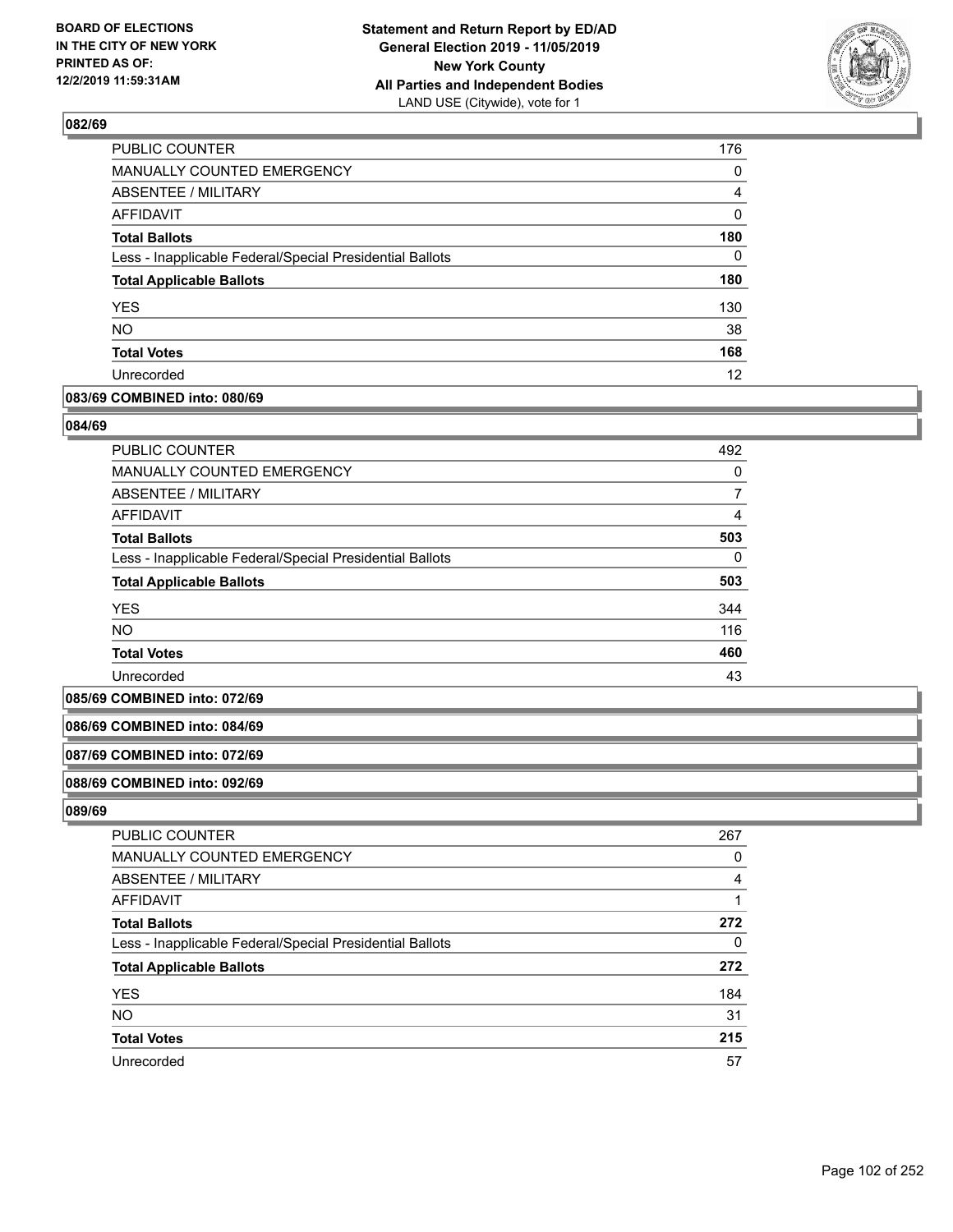

| PUBLIC COUNTER                                           | 440      |
|----------------------------------------------------------|----------|
| MANUALLY COUNTED EMERGENCY                               | 0        |
| ABSENTEE / MILITARY                                      | 31       |
| <b>AFFIDAVIT</b>                                         | 3        |
| <b>Total Ballots</b>                                     | 474      |
| Less - Inapplicable Federal/Special Presidential Ballots | $\Omega$ |
| <b>Total Applicable Ballots</b>                          | 474      |
| <b>YES</b>                                               | 303      |
| <b>NO</b>                                                | 104      |
| <b>Total Votes</b>                                       | 407      |
| Unrecorded                                               | 67       |

### **091/69 COMBINED into: 090/69**

### **092/69**

| <b>PUBLIC COUNTER</b>                                    | 409      |
|----------------------------------------------------------|----------|
| MANUALLY COUNTED EMERGENCY                               | $\Omega$ |
| <b>ABSENTEE / MILITARY</b>                               | 5        |
| AFFIDAVIT                                                | 2        |
| <b>Total Ballots</b>                                     | 416      |
| Less - Inapplicable Federal/Special Presidential Ballots | $\Omega$ |
| <b>Total Applicable Ballots</b>                          | 416      |
| <b>YES</b>                                               | 282      |
| <b>NO</b>                                                | 103      |
| <b>Total Votes</b>                                       | 385      |
| Unrecorded                                               | 31       |
|                                                          |          |

| <b>PUBLIC COUNTER</b>                                    | 354      |
|----------------------------------------------------------|----------|
| <b>MANUALLY COUNTED EMERGENCY</b>                        | 0        |
| ABSENTEE / MILITARY                                      | 4        |
| AFFIDAVIT                                                |          |
| <b>Total Ballots</b>                                     | 359      |
| Less - Inapplicable Federal/Special Presidential Ballots | $\Omega$ |
| <b>Total Applicable Ballots</b>                          | 359      |
| <b>YES</b>                                               | 238      |
| <b>NO</b>                                                | 106      |
| <b>Total Votes</b>                                       | 344      |
| Unrecorded                                               | 15       |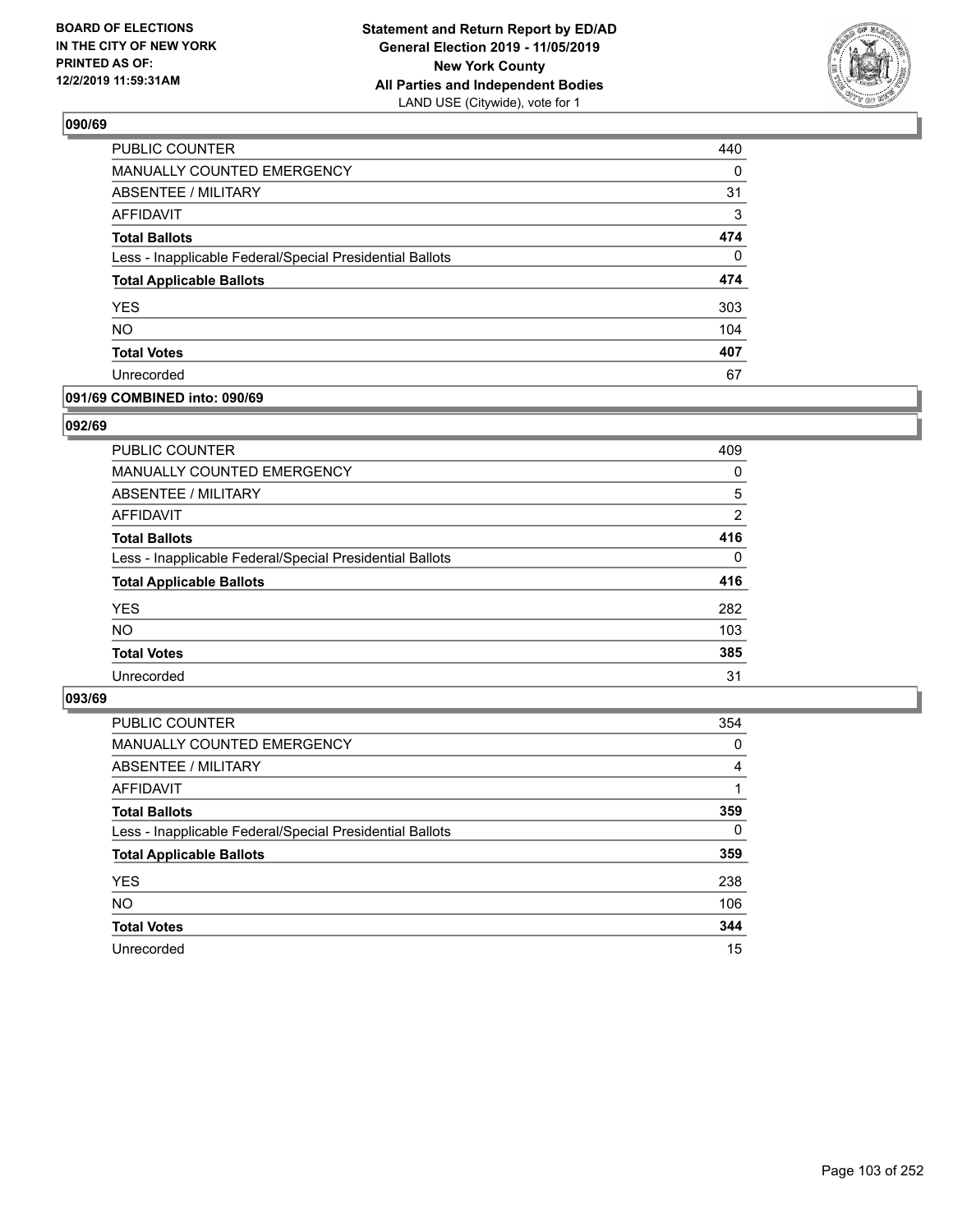

| PUBLIC COUNTER                                           | 294            |
|----------------------------------------------------------|----------------|
| MANUALLY COUNTED EMERGENCY                               | $\mathbf{0}$   |
| ABSENTEE / MILITARY                                      | 6              |
| AFFIDAVIT                                                | $\overline{2}$ |
| Total Ballots                                            | 302            |
| Less - Inapplicable Federal/Special Presidential Ballots | $\Omega$       |
| <b>Total Applicable Ballots</b>                          | 302            |
| YES                                                      | 204            |
| NO.                                                      | 68             |
| <b>Total Votes</b>                                       | 272            |
| Unrecorded                                               | 30             |

### **095/69**

| <b>PUBLIC COUNTER</b>                                    | 244      |
|----------------------------------------------------------|----------|
| <b>MANUALLY COUNTED EMERGENCY</b>                        | $\Omega$ |
| ABSENTEE / MILITARY                                      | 7        |
| AFFIDAVIT                                                |          |
| <b>Total Ballots</b>                                     | 252      |
| Less - Inapplicable Federal/Special Presidential Ballots | $\Omega$ |
| <b>Total Applicable Ballots</b>                          | 252      |
| <b>YES</b>                                               | 166      |
| <b>NO</b>                                                | 65       |
| <b>Total Votes</b>                                       | 231      |
| Unrecorded                                               | 21       |

### **096/69**

| <b>PUBLIC COUNTER</b>                                    | 215      |
|----------------------------------------------------------|----------|
| <b>MANUALLY COUNTED EMERGENCY</b>                        | 0        |
| ABSENTEE / MILITARY                                      | 2        |
| AFFIDAVIT                                                | 3        |
| <b>Total Ballots</b>                                     | 220      |
| Less - Inapplicable Federal/Special Presidential Ballots | $\Omega$ |
| <b>Total Applicable Ballots</b>                          | 220      |
| <b>YES</b>                                               | 165      |
| <b>NO</b>                                                | 43       |
| <b>Total Votes</b>                                       | 208      |
| Unrecorded                                               | 12       |
| 097/69 COMBINED into: 094/69                             |          |

**098/69 COMBINED into: 096/69**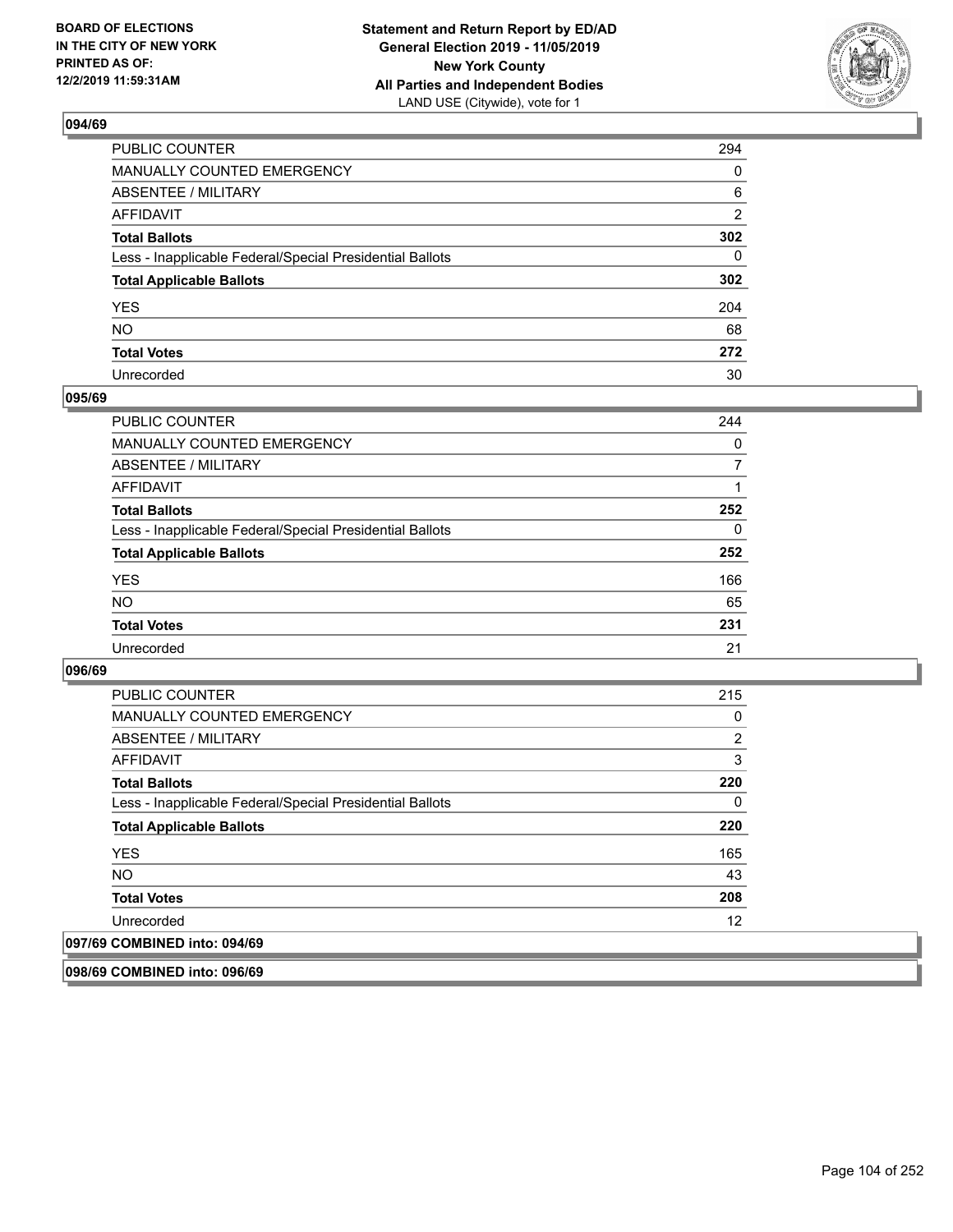

| PUBLIC COUNTER                                           | 395          |
|----------------------------------------------------------|--------------|
| MANUALLY COUNTED EMERGENCY                               | $\mathbf{0}$ |
| ABSENTEE / MILITARY                                      | 10           |
| AFFIDAVIT                                                | $\Omega$     |
| Total Ballots                                            | 405          |
| Less - Inapplicable Federal/Special Presidential Ballots | $\Omega$     |
| <b>Total Applicable Ballots</b>                          | 405          |
| YES                                                      | 296          |
| NO.                                                      | 67           |
| <b>Total Votes</b>                                       | 363          |
| Unrecorded                                               | 42           |

## **100/69**

| <b>PUBLIC COUNTER</b>                                    | 372      |
|----------------------------------------------------------|----------|
| <b>MANUALLY COUNTED EMERGENCY</b>                        | $\Omega$ |
| ABSENTEE / MILITARY                                      | 12       |
| AFFIDAVIT                                                |          |
| <b>Total Ballots</b>                                     | 385      |
| Less - Inapplicable Federal/Special Presidential Ballots | $\Omega$ |
| <b>Total Applicable Ballots</b>                          | 385      |
| <b>YES</b>                                               | 218      |
| <b>NO</b>                                                | 60       |
| <b>Total Votes</b>                                       | 278      |
| Unrecorded                                               | 107      |

| <b>PUBLIC COUNTER</b>                                    | 147      |
|----------------------------------------------------------|----------|
| <b>MANUALLY COUNTED EMERGENCY</b>                        | $\Omega$ |
| ABSENTEE / MILITARY                                      | 5        |
| AFFIDAVIT                                                |          |
| <b>Total Ballots</b>                                     | 153      |
| Less - Inapplicable Federal/Special Presidential Ballots | $\Omega$ |
| <b>Total Applicable Ballots</b>                          | 153      |
| <b>YES</b>                                               | 71       |
| <b>NO</b>                                                | 25       |
| <b>Total Votes</b>                                       | 96       |
| Unrecorded                                               | 57       |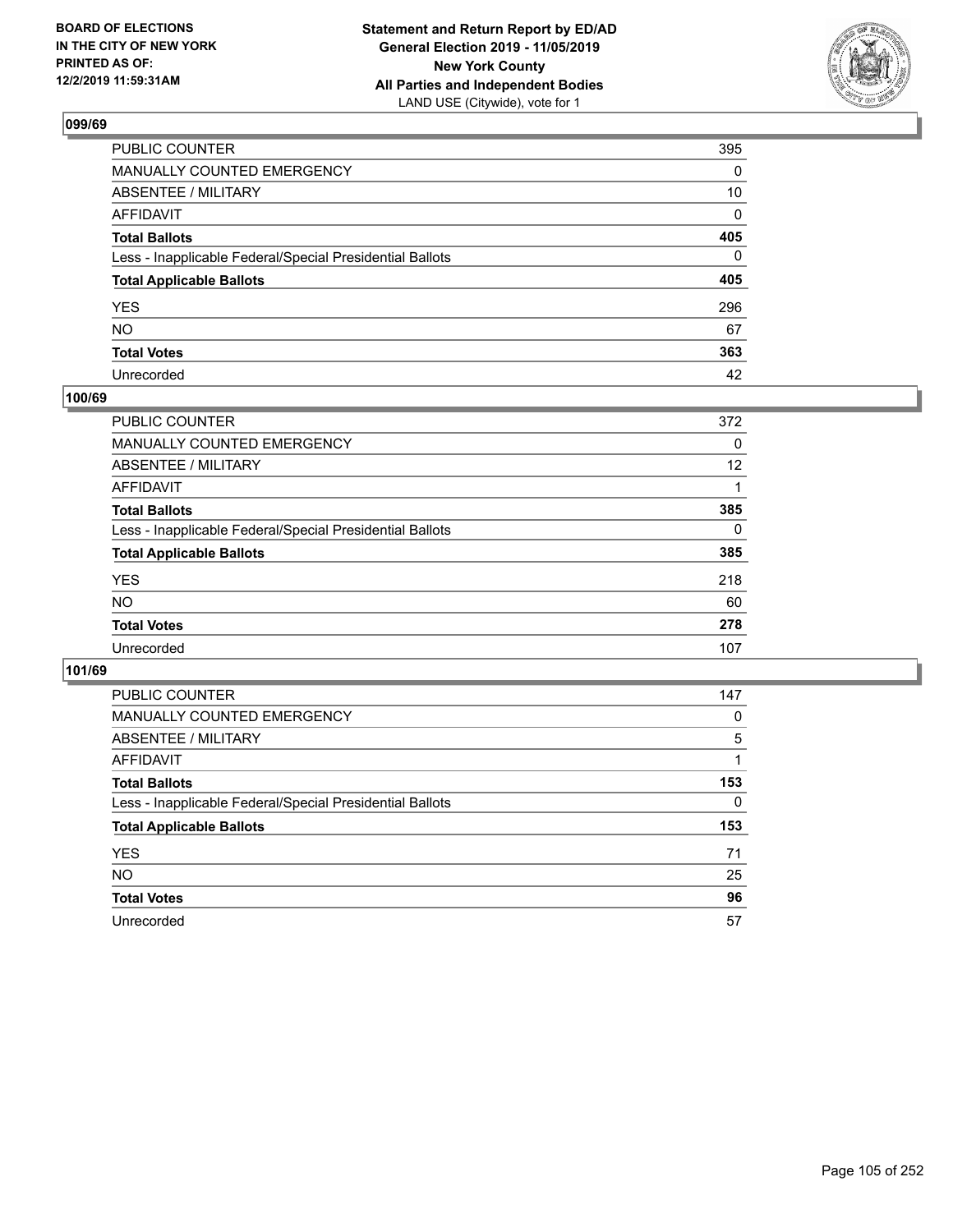

| PUBLIC COUNTER                                           | 240      |
|----------------------------------------------------------|----------|
| <b>MANUALLY COUNTED EMERGENCY</b>                        | $\Omega$ |
| <b>ABSENTEE / MILITARY</b>                               | 6        |
| <b>AFFIDAVIT</b>                                         | 3        |
| <b>Total Ballots</b>                                     | 249      |
| Less - Inapplicable Federal/Special Presidential Ballots | 0        |
| <b>Total Applicable Ballots</b>                          | 249      |
| <b>YES</b>                                               | 159      |
| <b>NO</b>                                                | 27       |
| <b>Total Votes</b>                                       | 186      |
| Unrecorded                                               | 63       |

## **103/69 COMBINED into: 061/69**

### **104/69**

| <b>Total Ballots</b>                                     | 0        |
|----------------------------------------------------------|----------|
| Less - Inapplicable Federal/Special Presidential Ballots | $\Omega$ |
| <b>Total Applicable Ballots</b>                          | 0        |
| <b>YES</b>                                               | $\Omega$ |
| <b>NO</b>                                                | $\Omega$ |
| <b>Total Votes</b>                                       | 0        |
|                                                          |          |

| <b>Total Votes</b>                                       | 0        |
|----------------------------------------------------------|----------|
| NO.                                                      | $\Omega$ |
| <b>YES</b>                                               | 0        |
| <b>Total Applicable Ballots</b>                          | 0        |
| Less - Inapplicable Federal/Special Presidential Ballots | 0        |
| <b>Total Ballots</b>                                     | 0        |
| AFFIDAVIT                                                | 0        |
| ABSENTEE / MILITARY                                      | 0        |
| <b>MANUALLY COUNTED EMERGENCY</b>                        | 0        |
| PUBLIC COUNTER                                           | 0        |

| 107/69 COMBINED into: 096/69  |  |
|-------------------------------|--|
| 108/69 COMBINED into: 100/69  |  |
| 109/69 COMBINED into: 081/69  |  |
| 110/69 COMBINED into: 092/69  |  |
| 1111/69 COMBINED into: 062/69 |  |
| 112/69 COMBINED into: 061/69  |  |
| 113/69 COMBINED into: 046/69  |  |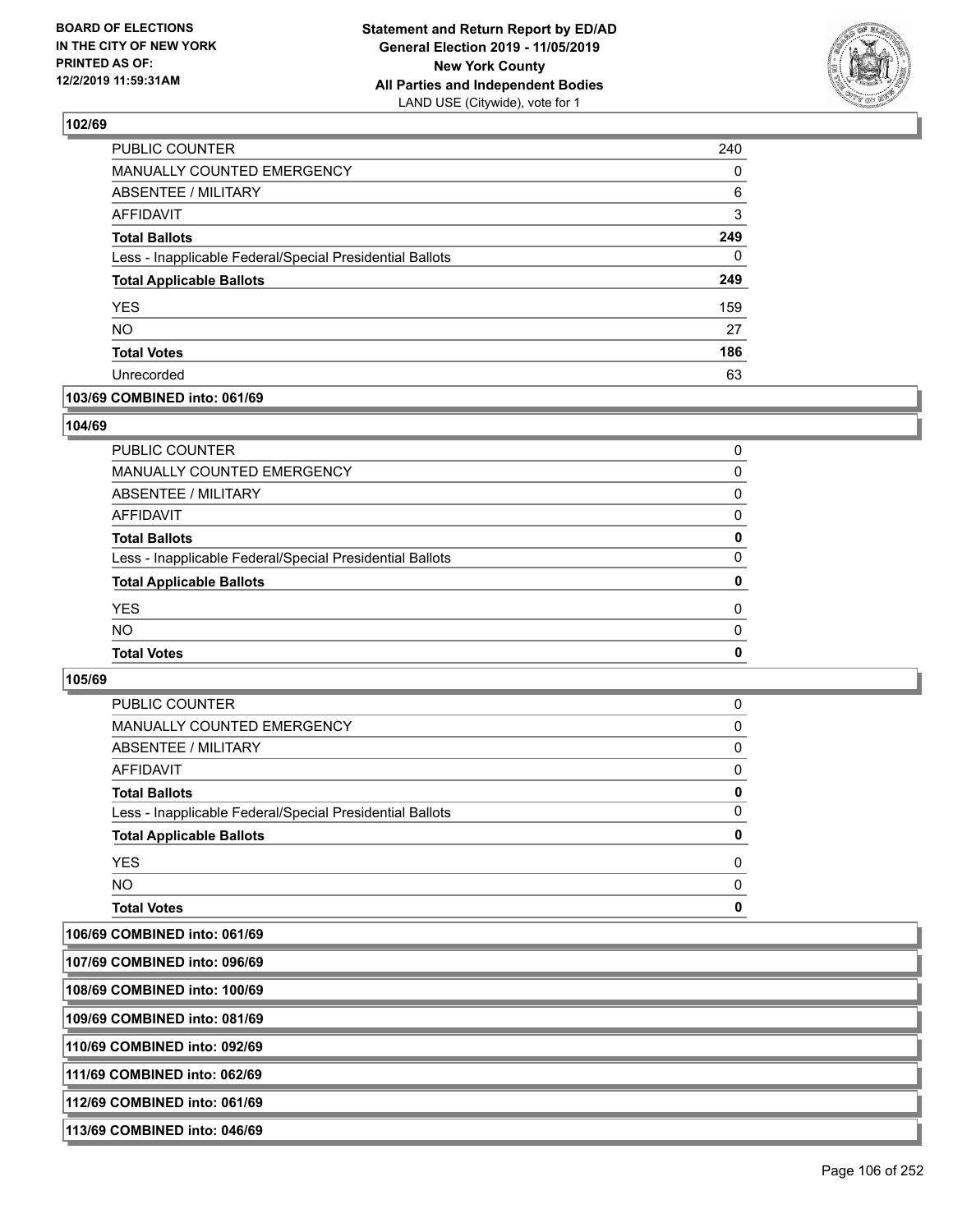

# **114/69 COMBINED into: 061/69**

| <b>PUBLIC COUNTER</b>                                    | 356      |
|----------------------------------------------------------|----------|
| <b>MANUALLY COUNTED EMERGENCY</b>                        | 0        |
| ABSENTEE / MILITARY                                      | 9        |
| AFFIDAVIT                                                |          |
| <b>Total Ballots</b>                                     | 366      |
| Less - Inapplicable Federal/Special Presidential Ballots | $\Omega$ |
| <b>Total Applicable Ballots</b>                          | 366      |
| <b>YES</b>                                               | 255      |
| <b>NO</b>                                                | 92       |
| <b>Total Votes</b>                                       | 347      |
| Unrecorded                                               | 19       |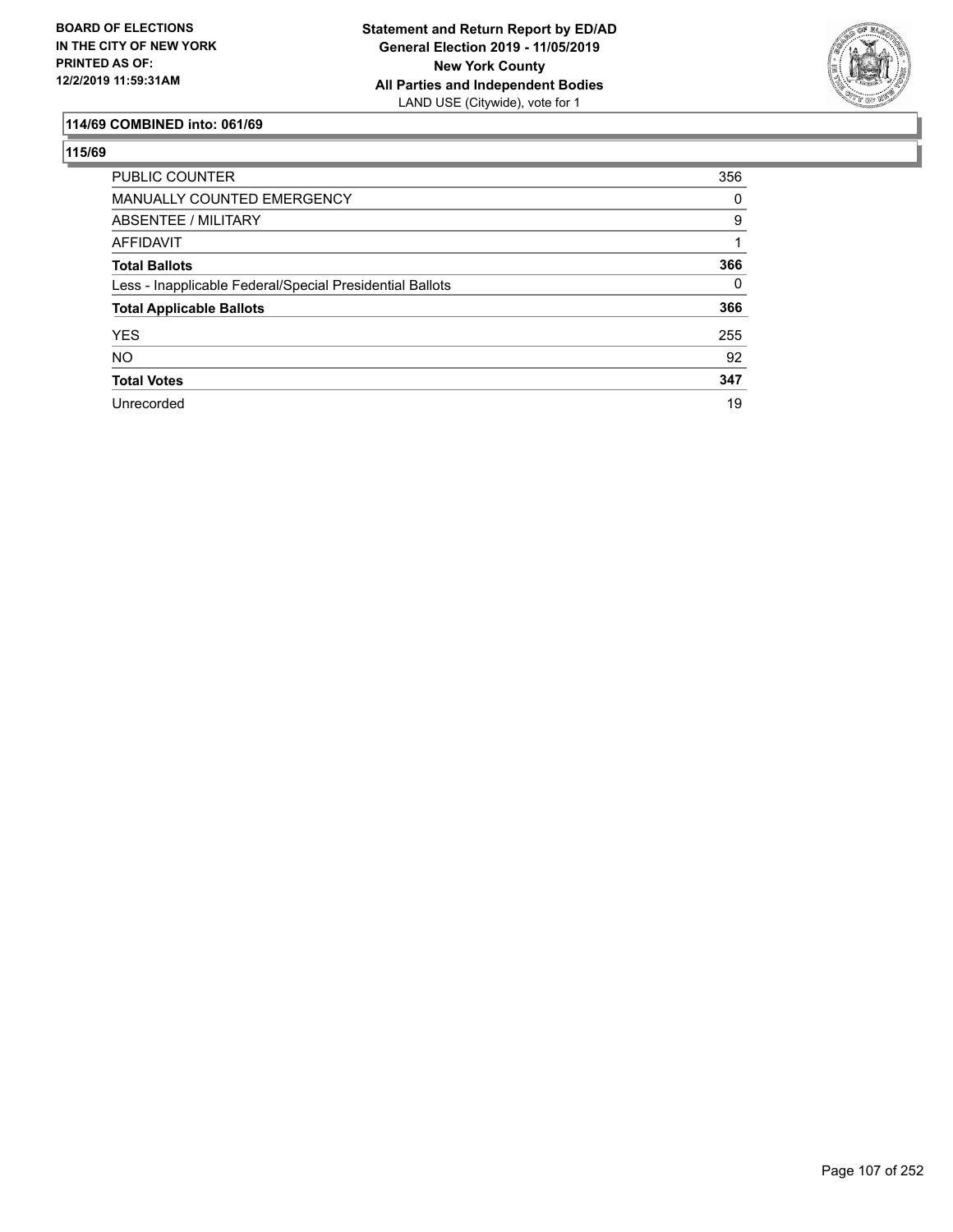

### **001/70 COMBINED into: 096/68**

**002/70** 

| PUBLIC COUNTER                                           | 314      |
|----------------------------------------------------------|----------|
| MANUALLY COUNTED EMERGENCY                               | 0        |
| <b>ABSENTEE / MILITARY</b>                               | 5        |
| AFFIDAVIT                                                | 0        |
| <b>Total Ballots</b>                                     | 319      |
| Less - Inapplicable Federal/Special Presidential Ballots | $\Omega$ |
| <b>Total Applicable Ballots</b>                          | 319      |
| <b>YES</b>                                               | 185      |
| <b>NO</b>                                                | 47       |
| <b>Total Votes</b>                                       | 232      |
| Unrecorded                                               | 87       |

### **003/70 COMBINED into: 002/70**

### **004/70**

| PUBLIC COUNTER                                           | 266      |
|----------------------------------------------------------|----------|
| <b>MANUALLY COUNTED EMERGENCY</b>                        | 0        |
| ABSENTEE / MILITARY                                      | 5        |
| <b>AFFIDAVIT</b>                                         | 3        |
| <b>Total Ballots</b>                                     | 274      |
| Less - Inapplicable Federal/Special Presidential Ballots | $\Omega$ |
| <b>Total Applicable Ballots</b>                          | 274      |
| <b>YES</b>                                               | 188      |
| <b>NO</b>                                                | 42       |
| <b>Total Votes</b>                                       | 230      |
| Unrecorded                                               | 44       |

### **005/70 COMBINED into: 004/70**

### **006/70 COMBINED into: 007/70**

| PUBLIC COUNTER                                           | 398      |
|----------------------------------------------------------|----------|
| MANUALLY COUNTED EMERGENCY                               | 0        |
| ABSENTEE / MILITARY                                      | 5        |
| AFFIDAVIT                                                | 8        |
| <b>Total Ballots</b>                                     | 411      |
| Less - Inapplicable Federal/Special Presidential Ballots | $\Omega$ |
| <b>Total Applicable Ballots</b>                          | 411      |
| <b>YES</b>                                               | 289      |
| <b>NO</b>                                                | 73       |
| <b>Total Votes</b>                                       | 362      |
| Unrecorded                                               | 49       |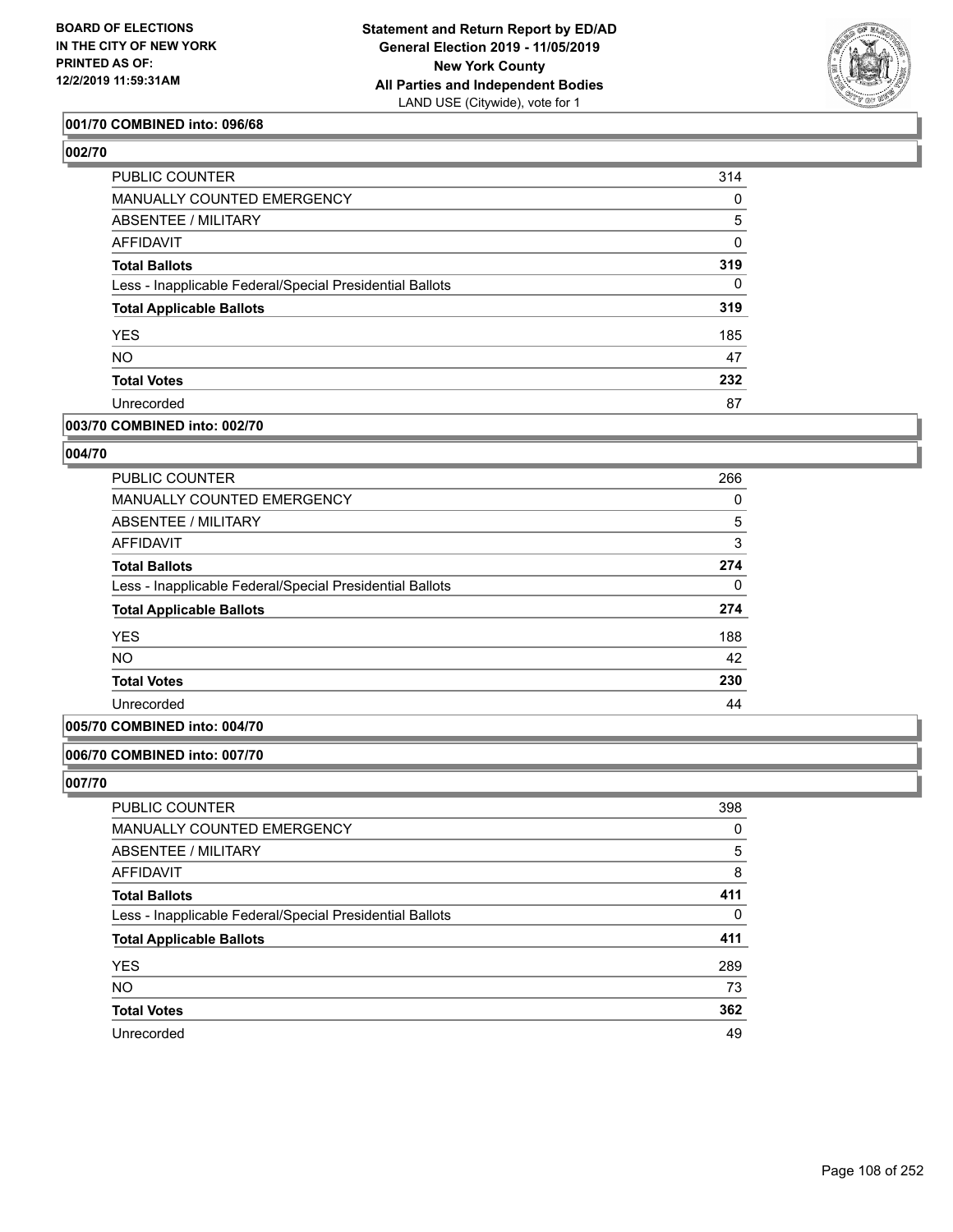

| PUBLIC COUNTER                                           | 334          |
|----------------------------------------------------------|--------------|
| MANUALLY COUNTED EMERGENCY                               | $\mathbf{0}$ |
| ABSENTEE / MILITARY                                      | 9            |
| AFFIDAVIT                                                | 8            |
| Total Ballots                                            | 351          |
| Less - Inapplicable Federal/Special Presidential Ballots | $\mathbf{0}$ |
| <b>Total Applicable Ballots</b>                          | 351          |
| YES                                                      | 247          |
| NO.                                                      | 48           |
| <b>Total Votes</b>                                       | 295          |
| Unrecorded                                               | 56           |

#### **009/70**

| <b>PUBLIC COUNTER</b>                                    | 408      |
|----------------------------------------------------------|----------|
| <b>MANUALLY COUNTED EMERGENCY</b>                        | 0        |
| ABSENTEE / MILITARY                                      | 4        |
| <b>AFFIDAVIT</b>                                         | 2        |
| <b>Total Ballots</b>                                     | 414      |
| Less - Inapplicable Federal/Special Presidential Ballots | $\Omega$ |
| <b>Total Applicable Ballots</b>                          | 414      |
| <b>YES</b>                                               | 335      |
| <b>NO</b>                                                | 56       |
| <b>Total Votes</b>                                       | 391      |
| Unrecorded                                               | 23       |
|                                                          |          |

# **010/70 COMBINED into: 008/70**

| <b>PUBLIC COUNTER</b>                                    | 217 |
|----------------------------------------------------------|-----|
| MANUALLY COUNTED EMERGENCY                               | 0   |
| ABSENTEE / MILITARY                                      | 7   |
| AFFIDAVIT                                                | 8   |
| <b>Total Ballots</b>                                     | 232 |
| Less - Inapplicable Federal/Special Presidential Ballots | 0   |
| <b>Total Applicable Ballots</b>                          | 232 |
| <b>YES</b>                                               | 162 |
| <b>NO</b>                                                | 41  |
| <b>Total Votes</b>                                       | 203 |
| Unrecorded                                               | 29  |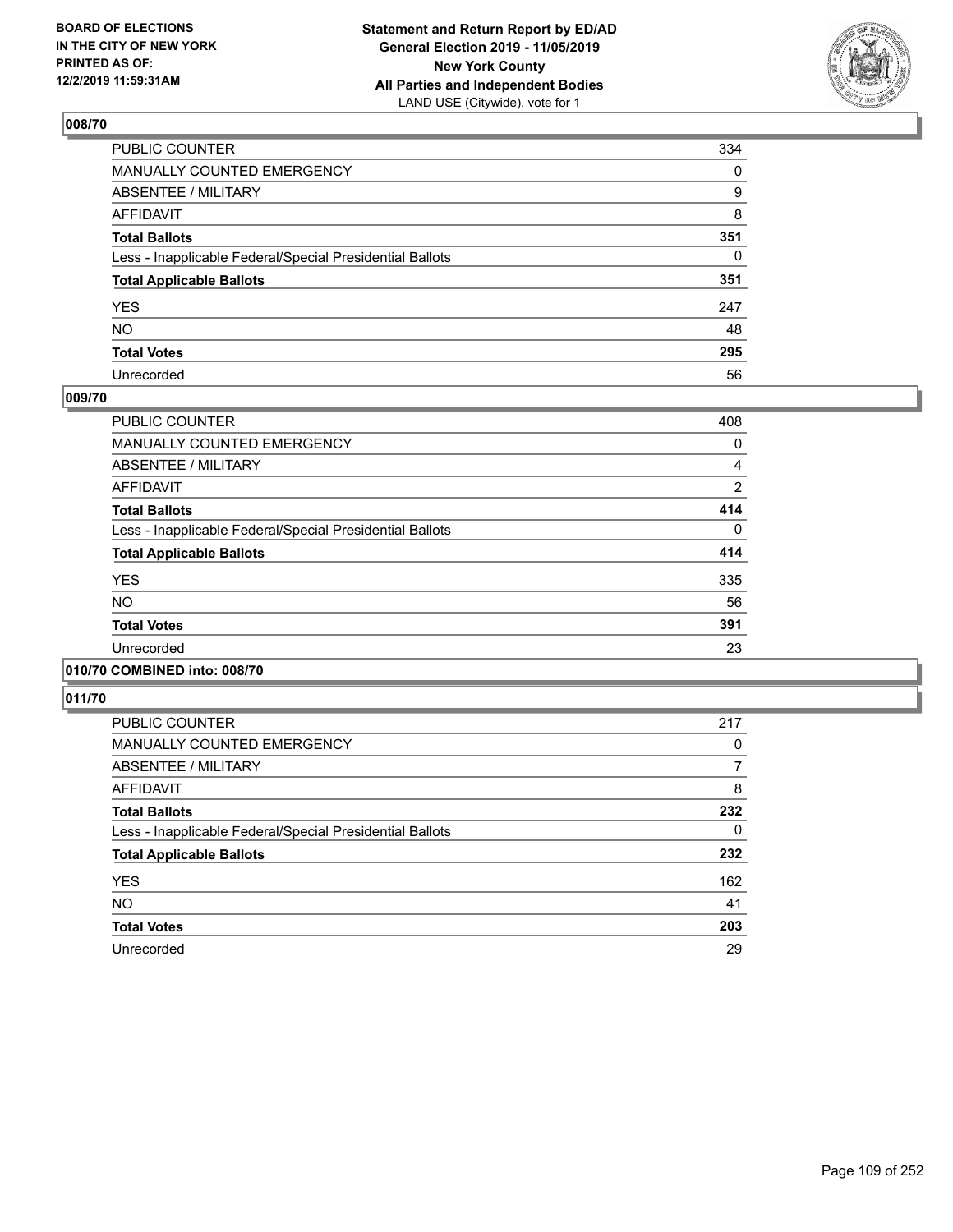

| PUBLIC COUNTER                                           | 193 |
|----------------------------------------------------------|-----|
| MANUALLY COUNTED EMERGENCY                               | 0   |
| <b>ABSENTEE / MILITARY</b>                               | 7   |
| <b>AFFIDAVIT</b>                                         | 7   |
| <b>Total Ballots</b>                                     | 207 |
| Less - Inapplicable Federal/Special Presidential Ballots | 0   |
| <b>Total Applicable Ballots</b>                          | 207 |
| <b>YES</b>                                               | 145 |
| <b>NO</b>                                                | 36  |
| <b>Total Votes</b>                                       | 181 |
| Unrecorded                                               | 26  |

### **013/70 COMBINED into: 019/70**

#### **014/70**

| <b>PUBLIC COUNTER</b>                                    | 194 |
|----------------------------------------------------------|-----|
| <b>MANUALLY COUNTED EMERGENCY</b>                        | 0   |
| <b>ABSENTEE / MILITARY</b>                               | 4   |
| <b>AFFIDAVIT</b>                                         | 0   |
| <b>Total Ballots</b>                                     | 198 |
| Less - Inapplicable Federal/Special Presidential Ballots | 0   |
| <b>Total Applicable Ballots</b>                          | 198 |
| <b>YES</b>                                               | 134 |
| <b>NO</b>                                                | 28  |
| <b>Total Votes</b>                                       | 162 |
| Unrecorded                                               | 36  |
|                                                          |     |

## **015/70 COMBINED into: 020/70**

#### **016/70 COMBINED into: 009/70**

| <b>PUBLIC COUNTER</b>                                    | 274 |
|----------------------------------------------------------|-----|
| <b>MANUALLY COUNTED EMERGENCY</b>                        | 0   |
| ABSENTEE / MILITARY                                      | 10  |
| AFFIDAVIT                                                | 4   |
| <b>Total Ballots</b>                                     | 288 |
| Less - Inapplicable Federal/Special Presidential Ballots | 0   |
| <b>Total Applicable Ballots</b>                          | 288 |
| <b>YES</b>                                               | 213 |
| NO.                                                      | 42  |
| <b>Total Votes</b>                                       | 255 |
| Unrecorded                                               | 33  |
| 018/70 COMBINED into: 108/70                             |     |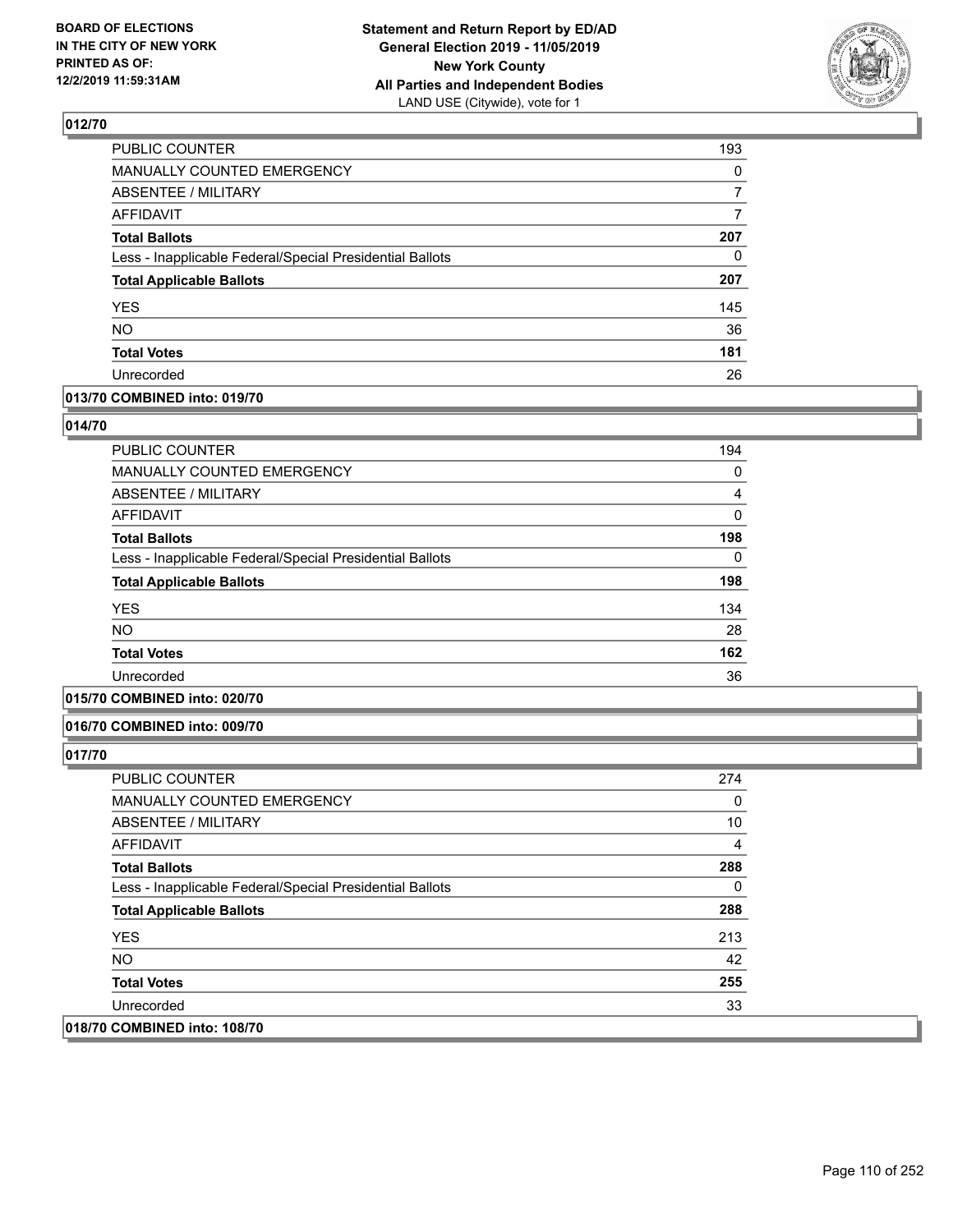

| PUBLIC COUNTER                                           | 437            |
|----------------------------------------------------------|----------------|
| MANUALLY COUNTED EMERGENCY                               | 0              |
| ABSENTEE / MILITARY                                      | 6              |
| AFFIDAVIT                                                | $\overline{4}$ |
| Total Ballots                                            | 447            |
| Less - Inapplicable Federal/Special Presidential Ballots | $\Omega$       |
| <b>Total Applicable Ballots</b>                          | 447            |
| YES                                                      | 289            |
| NO.                                                      | 114            |
| <b>Total Votes</b>                                       | 403            |
| Unrecorded                                               | 44             |

## **020/70**

| <b>PUBLIC COUNTER</b>                                    | 319      |
|----------------------------------------------------------|----------|
| <b>MANUALLY COUNTED EMERGENCY</b>                        | 0        |
| ABSENTEE / MILITARY                                      | 7        |
| AFFIDAVIT                                                | 4        |
| <b>Total Ballots</b>                                     | 330      |
| Less - Inapplicable Federal/Special Presidential Ballots | $\Omega$ |
| <b>Total Applicable Ballots</b>                          | 330      |
| <b>YES</b>                                               | 236      |
| <b>NO</b>                                                | 59       |
| <b>Total Votes</b>                                       | 295      |
| Unrecorded                                               | 35       |

| <b>PUBLIC COUNTER</b>                                    | 245 |
|----------------------------------------------------------|-----|
| <b>MANUALLY COUNTED EMERGENCY</b>                        | 0   |
| ABSENTEE / MILITARY                                      | 2   |
| AFFIDAVIT                                                | 3   |
| <b>Total Ballots</b>                                     | 250 |
| Less - Inapplicable Federal/Special Presidential Ballots | 0   |
| <b>Total Applicable Ballots</b>                          | 250 |
| <b>YES</b>                                               | 172 |
| NO.                                                      | 46  |
| <b>Total Votes</b>                                       | 218 |
| Unrecorded                                               | 32  |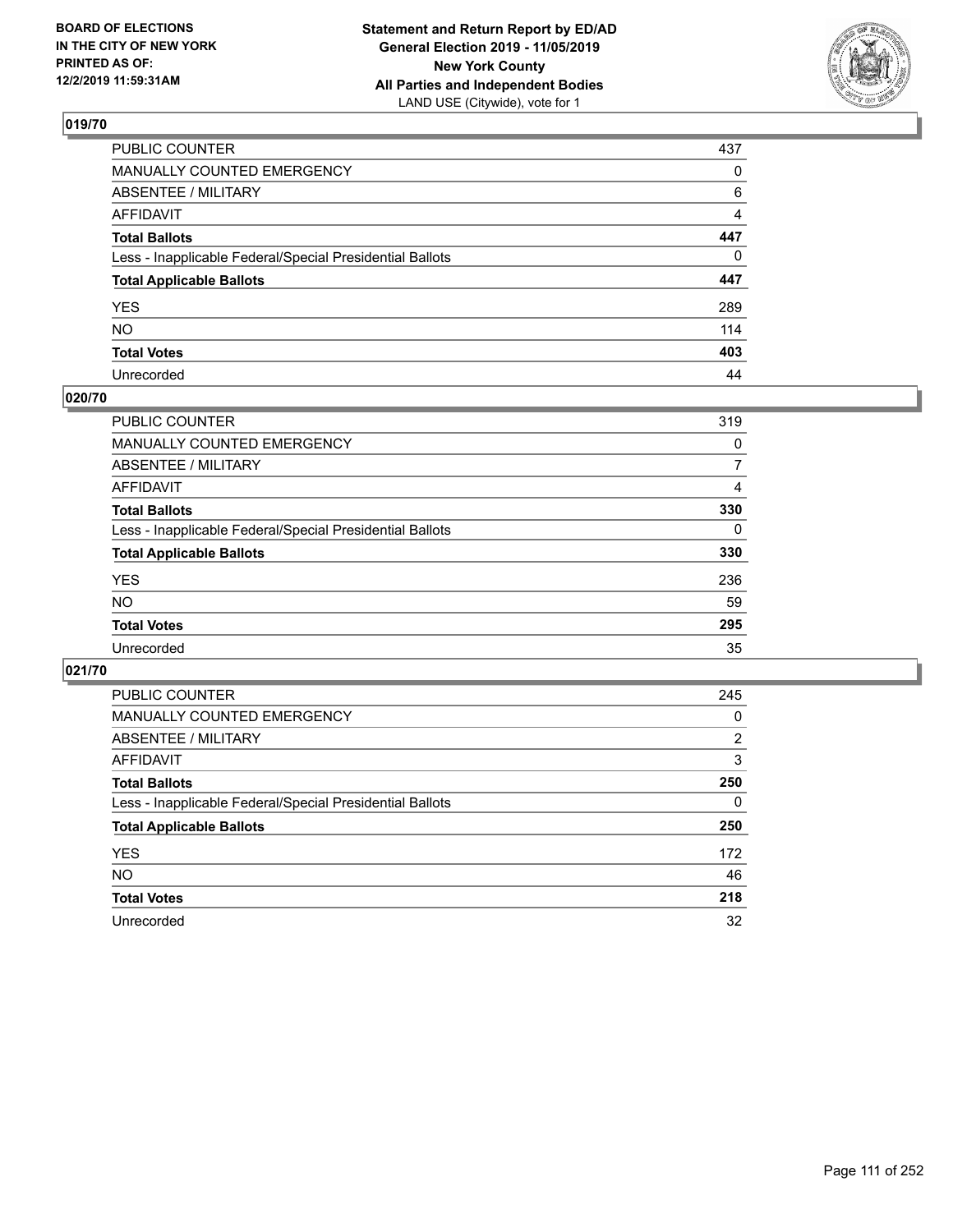

| PUBLIC COUNTER                                           | 376          |
|----------------------------------------------------------|--------------|
| MANUALLY COUNTED EMERGENCY                               | $\Omega$     |
| ABSENTEE / MILITARY                                      | 9            |
| AFFIDAVIT                                                | 3            |
| Total Ballots                                            | 388          |
| Less - Inapplicable Federal/Special Presidential Ballots | $\mathbf{0}$ |
| <b>Total Applicable Ballots</b>                          | 388          |
| YES                                                      | 296          |
| NO.                                                      | 50           |
| <b>Total Votes</b>                                       | 346          |
| Unrecorded                                               | 42           |

#### **023/70**

| <b>PUBLIC COUNTER</b>                                    | 377      |
|----------------------------------------------------------|----------|
| MANUALLY COUNTED EMERGENCY                               | 0        |
| ABSENTEE / MILITARY                                      | 16       |
| AFFIDAVIT                                                | 2        |
| <b>Total Ballots</b>                                     | 395      |
| Less - Inapplicable Federal/Special Presidential Ballots | $\Omega$ |
| <b>Total Applicable Ballots</b>                          | 395      |
| <b>YES</b>                                               | 286      |
| <b>NO</b>                                                | 63       |
| <b>Total Votes</b>                                       | 349      |
| Unrecorded                                               | 46       |

| <b>PUBLIC COUNTER</b>                                    | 262 |
|----------------------------------------------------------|-----|
| MANUALLY COUNTED EMERGENCY                               | 0   |
| ABSENTEE / MILITARY                                      | 8   |
| AFFIDAVIT                                                | 3   |
| <b>Total Ballots</b>                                     | 273 |
| Less - Inapplicable Federal/Special Presidential Ballots | 0   |
| <b>Total Applicable Ballots</b>                          | 273 |
| <b>YES</b>                                               | 197 |
| NO.                                                      | 45  |
| <b>Total Votes</b>                                       | 242 |
| Unrecorded                                               | 31  |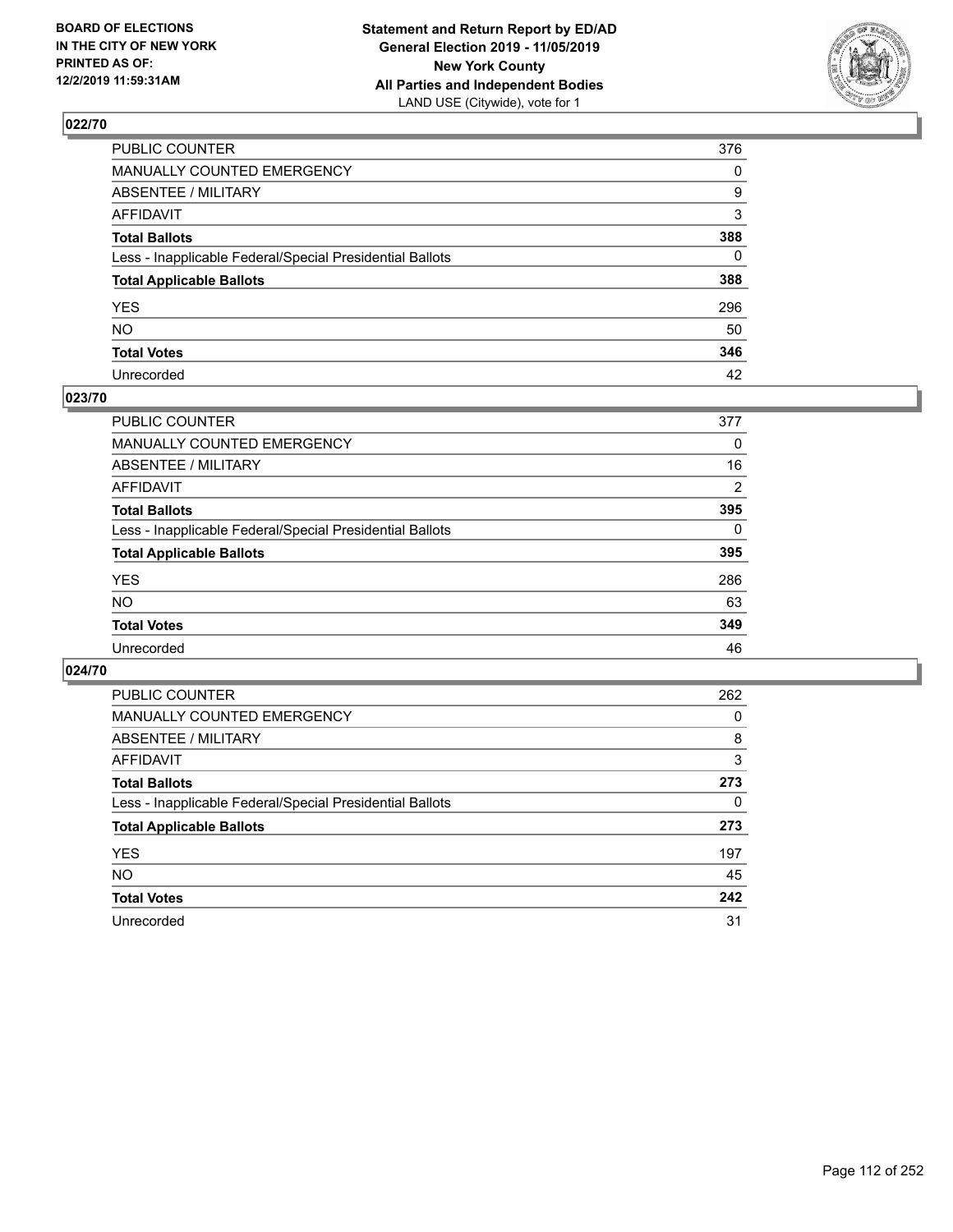

| PUBLIC COUNTER                                           | 121          |
|----------------------------------------------------------|--------------|
| MANUALLY COUNTED EMERGENCY                               | $\mathbf{0}$ |
| ABSENTEE / MILITARY                                      | 5            |
| AFFIDAVIT                                                | 0            |
| Total Ballots                                            | 126          |
| Less - Inapplicable Federal/Special Presidential Ballots | $\Omega$     |
| <b>Total Applicable Ballots</b>                          | 126          |
| YES                                                      | 95           |
| NO.                                                      | 15           |
| <b>Total Votes</b>                                       | 110          |
| Unrecorded                                               | 16           |

#### **026/70**

| <b>PUBLIC COUNTER</b>                                    | 241      |
|----------------------------------------------------------|----------|
| MANUALLY COUNTED EMERGENCY                               | 0        |
| ABSENTEE / MILITARY                                      | 2        |
| AFFIDAVIT                                                | 2        |
| <b>Total Ballots</b>                                     | 245      |
| Less - Inapplicable Federal/Special Presidential Ballots | $\Omega$ |
| <b>Total Applicable Ballots</b>                          | 245      |
| <b>YES</b>                                               | 181      |
| <b>NO</b>                                                | 41       |
| <b>Total Votes</b>                                       | 222      |
| Unrecorded                                               | 23       |

| PUBLIC COUNTER                                           | 171      |
|----------------------------------------------------------|----------|
| MANUALLY COUNTED EMERGENCY                               | 0        |
| ABSENTEE / MILITARY                                      | 5        |
| AFFIDAVIT                                                | 4        |
| <b>Total Ballots</b>                                     | 180      |
| Less - Inapplicable Federal/Special Presidential Ballots | $\Omega$ |
| <b>Total Applicable Ballots</b>                          | 180      |
| <b>YES</b>                                               | 138      |
| <b>NO</b>                                                | 21       |
| <b>Total Votes</b>                                       | 159      |
| Unrecorded                                               | 21       |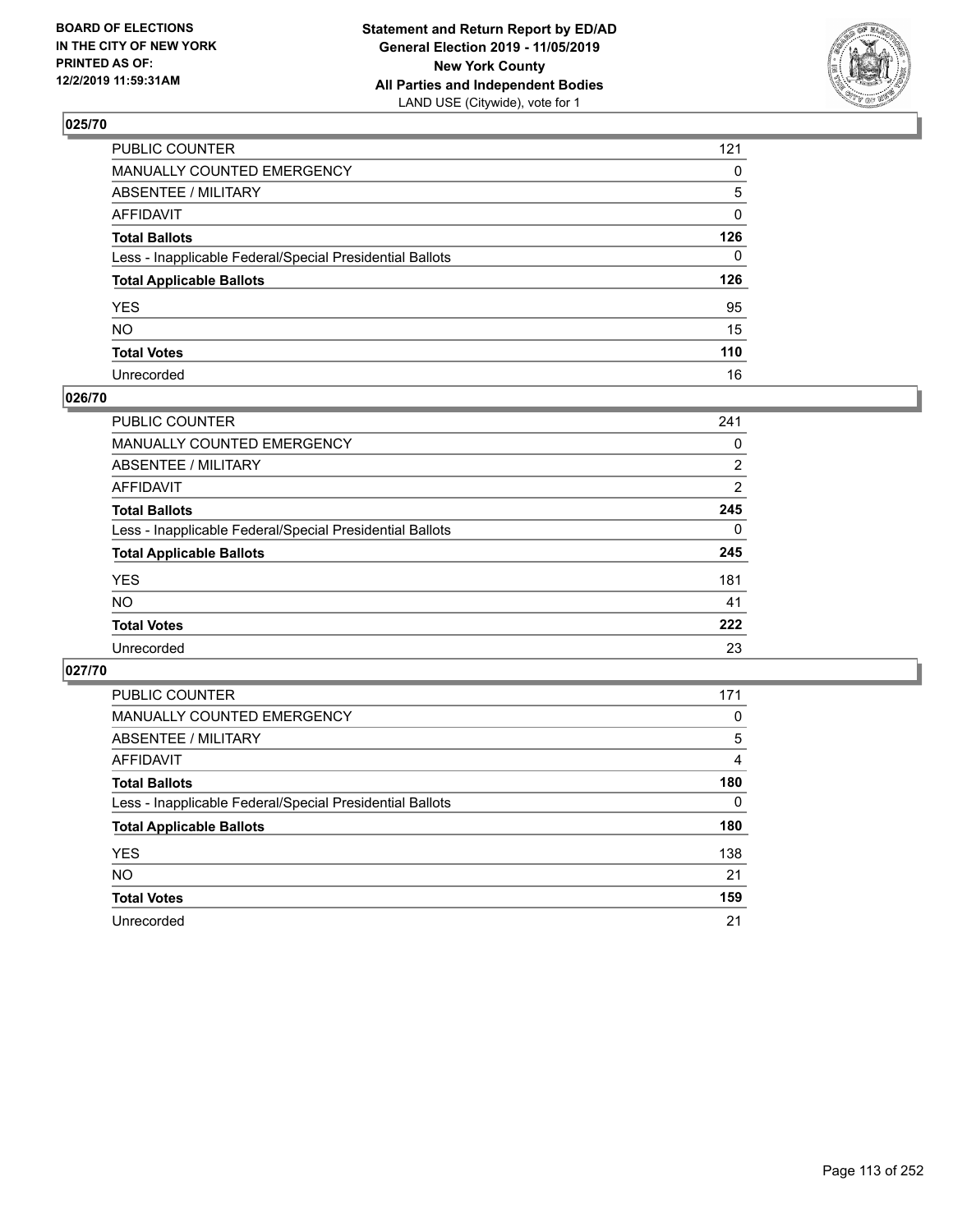

| 304            |
|----------------|
| 0              |
| 6              |
| $\overline{2}$ |
| 312            |
| 0              |
| 312            |
| 223            |
| 56             |
| 279            |
| 33             |
|                |

## **029/70 COMBINED into: 028/70**

#### **030/70 COMBINED into: 024/70**

## **031/70**

| <b>PUBLIC COUNTER</b>                                    | 209      |
|----------------------------------------------------------|----------|
| <b>MANUALLY COUNTED EMERGENCY</b>                        | $\Omega$ |
| ABSENTEE / MILITARY                                      | 7        |
| AFFIDAVIT                                                |          |
| <b>Total Ballots</b>                                     | 217      |
| Less - Inapplicable Federal/Special Presidential Ballots | 0        |
| <b>Total Applicable Ballots</b>                          | 217      |
| <b>YES</b>                                               | 154      |
| <b>NO</b>                                                | 27       |
| <b>Total Votes</b>                                       | 181      |
| Unrecorded                                               | 36       |

## **032/70 COMBINED into: 031/70**

| <b>PUBLIC COUNTER</b>                                    | 157 |
|----------------------------------------------------------|-----|
| MANUALLY COUNTED EMERGENCY                               | 0   |
| ABSENTEE / MILITARY                                      | 3   |
| AFFIDAVIT                                                | 4   |
| <b>Total Ballots</b>                                     | 164 |
| Less - Inapplicable Federal/Special Presidential Ballots | 0   |
| <b>Total Applicable Ballots</b>                          | 164 |
| <b>YES</b>                                               | 114 |
| <b>NO</b>                                                | 21  |
| <b>Total Votes</b>                                       | 135 |
| Unrecorded                                               | 29  |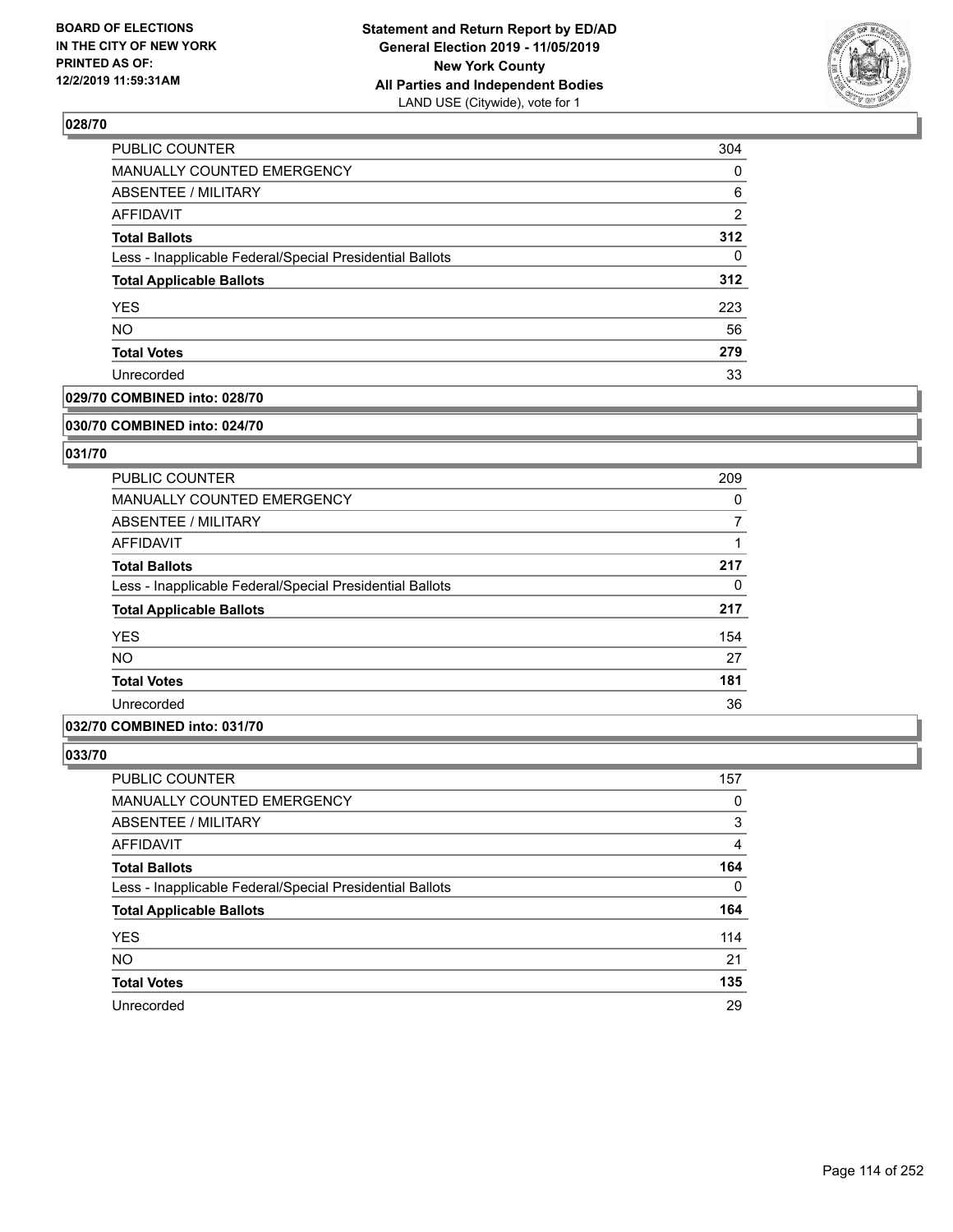

| PUBLIC COUNTER                                           | 191            |
|----------------------------------------------------------|----------------|
| MANUALLY COUNTED EMERGENCY                               | $\mathbf{0}$   |
| ABSENTEE / MILITARY                                      | 10             |
| AFFIDAVIT                                                | $\overline{2}$ |
| Total Ballots                                            | 203            |
| Less - Inapplicable Federal/Special Presidential Ballots | $\Omega$       |
| <b>Total Applicable Ballots</b>                          | 203            |
| YES                                                      | 140            |
| NO.                                                      | 33             |
| <b>Total Votes</b>                                       | 173            |
| Unrecorded                                               | 30             |

## **035/70**

| <b>PUBLIC COUNTER</b>                                    | 223      |
|----------------------------------------------------------|----------|
| <b>MANUALLY COUNTED EMERGENCY</b>                        | 0        |
| ABSENTEE / MILITARY                                      |          |
| AFFIDAVIT                                                | 5        |
| <b>Total Ballots</b>                                     | 229      |
| Less - Inapplicable Federal/Special Presidential Ballots | $\Omega$ |
| <b>Total Applicable Ballots</b>                          | 229      |
| <b>YES</b>                                               | 176      |
| <b>NO</b>                                                | 39       |
| <b>Total Votes</b>                                       | 215      |
| Unrecorded                                               | 14       |

| PUBLIC COUNTER                                           | 194      |
|----------------------------------------------------------|----------|
| <b>MANUALLY COUNTED EMERGENCY</b>                        | $\Omega$ |
| ABSENTEE / MILITARY                                      | 8        |
| AFFIDAVIT                                                |          |
| <b>Total Ballots</b>                                     | 203      |
| Less - Inapplicable Federal/Special Presidential Ballots | $\Omega$ |
| <b>Total Applicable Ballots</b>                          | 203      |
| <b>YES</b>                                               | 170      |
| <b>NO</b>                                                | 14       |
| <b>Total Votes</b>                                       | 184      |
| Unrecorded                                               | 19       |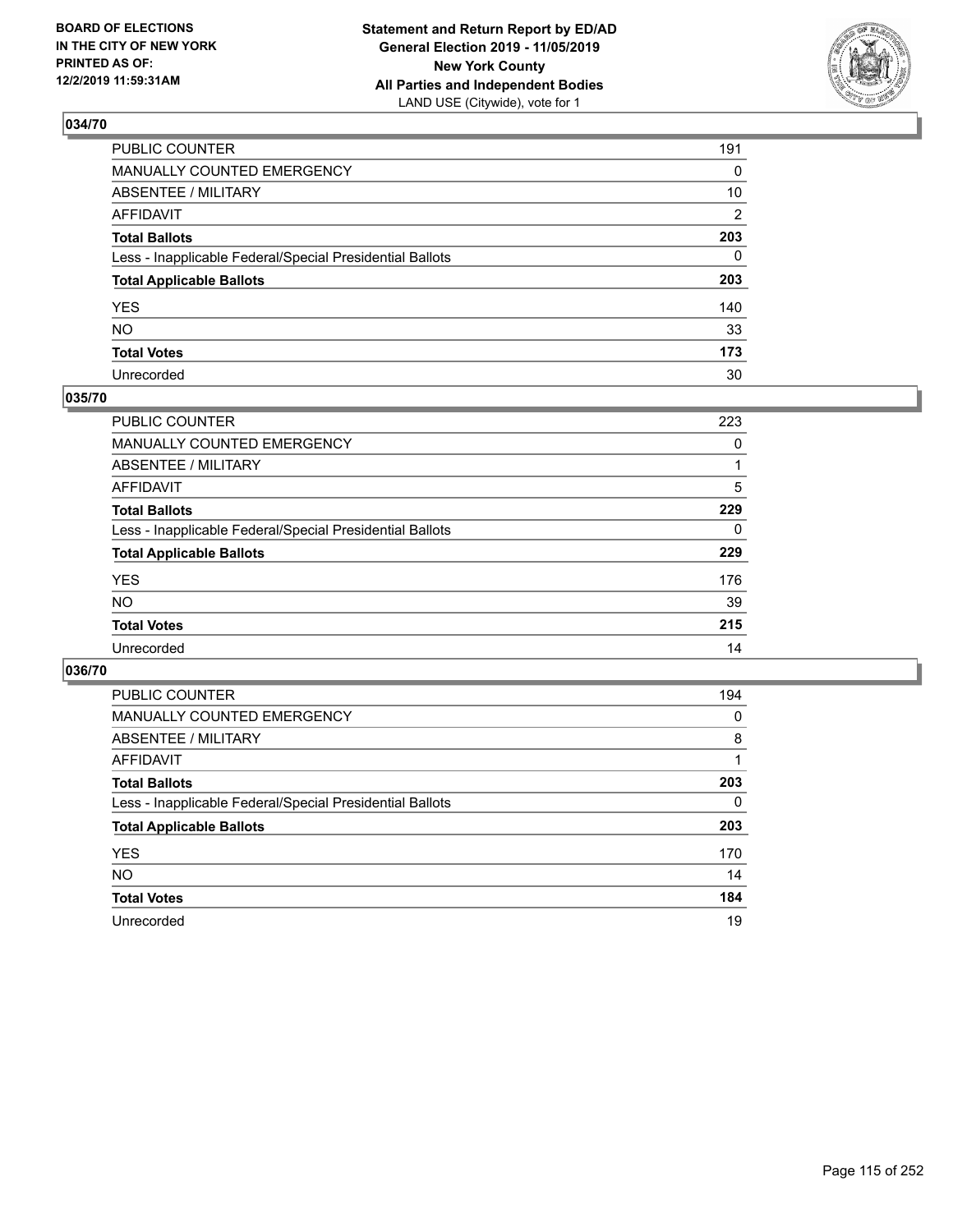

| PUBLIC COUNTER                                           | 185             |
|----------------------------------------------------------|-----------------|
| MANUALLY COUNTED EMERGENCY                               | $\mathbf{0}$    |
| ABSENTEE / MILITARY                                      | 2               |
| AFFIDAVIT                                                |                 |
| Total Ballots                                            | 188             |
| Less - Inapplicable Federal/Special Presidential Ballots | $\mathbf{0}$    |
| <b>Total Applicable Ballots</b>                          | 188             |
| YES                                                      | 139             |
| NO.                                                      | 12 <sup>2</sup> |
| <b>Total Votes</b>                                       | 151             |
| Unrecorded                                               | 37              |

#### **038/70**

| <b>PUBLIC COUNTER</b>                                    | 184 |
|----------------------------------------------------------|-----|
| <b>MANUALLY COUNTED EMERGENCY</b>                        | 0   |
| ABSENTEE / MILITARY                                      | 6   |
| <b>AFFIDAVIT</b>                                         |     |
| <b>Total Ballots</b>                                     | 191 |
| Less - Inapplicable Federal/Special Presidential Ballots | 0   |
| <b>Total Applicable Ballots</b>                          | 191 |
| <b>YES</b>                                               | 126 |
| <b>NO</b>                                                | 30  |
| <b>Total Votes</b>                                       | 156 |
| Unrecorded                                               | 35  |
|                                                          |     |

# **039/70 COMBINED into: 037/70**

| <b>PUBLIC COUNTER</b>                                    | 274            |
|----------------------------------------------------------|----------------|
| MANUALLY COUNTED EMERGENCY                               | 0              |
| ABSENTEE / MILITARY                                      | 6              |
| AFFIDAVIT                                                | $\overline{2}$ |
| <b>Total Ballots</b>                                     | 282            |
| Less - Inapplicable Federal/Special Presidential Ballots | $\Omega$       |
| <b>Total Applicable Ballots</b>                          | 282            |
| <b>YES</b>                                               | 222            |
| NO.                                                      | 28             |
| <b>Total Votes</b>                                       | 250            |
| Unrecorded                                               | 32             |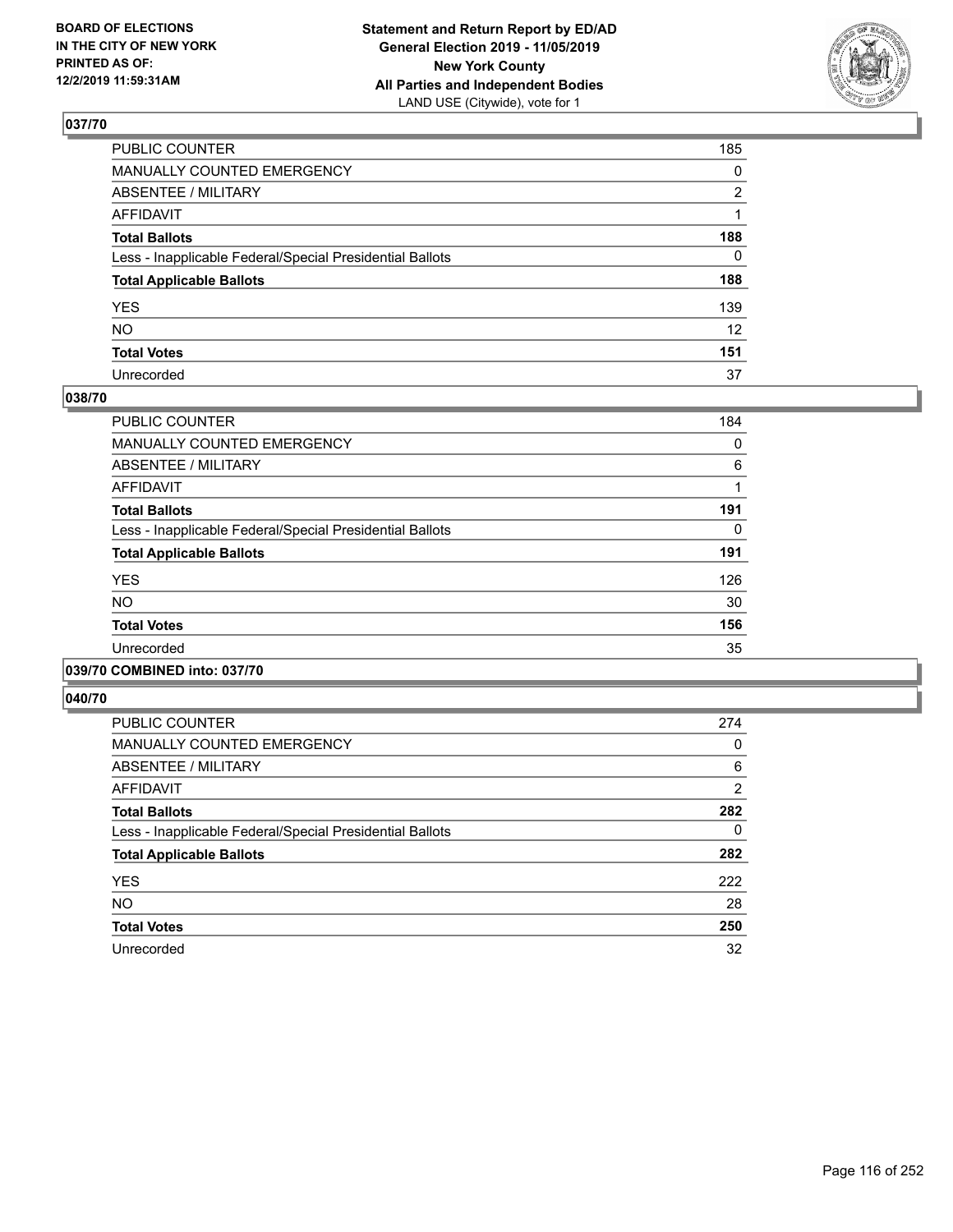

| PUBLIC COUNTER                                           | 283      |
|----------------------------------------------------------|----------|
| MANUALLY COUNTED EMERGENCY                               | $\Omega$ |
| ABSENTEE / MILITARY                                      | 8        |
| AFFIDAVIT                                                | 5        |
| Total Ballots                                            | 296      |
| Less - Inapplicable Federal/Special Presidential Ballots | 0        |
| <b>Total Applicable Ballots</b>                          | 296      |
| YES                                                      | 235      |
| NO.                                                      | 32       |
| <b>Total Votes</b>                                       | 267      |
| Unrecorded                                               | 29       |

#### **042/70**

| <b>PUBLIC COUNTER</b>                                    | 262      |
|----------------------------------------------------------|----------|
| MANUALLY COUNTED EMERGENCY                               | 0        |
| ABSENTEE / MILITARY                                      | 6        |
| AFFIDAVIT                                                | 3        |
| <b>Total Ballots</b>                                     | 271      |
| Less - Inapplicable Federal/Special Presidential Ballots | $\Omega$ |
| <b>Total Applicable Ballots</b>                          | 271      |
| <b>YES</b>                                               | 214      |
| <b>NO</b>                                                | 24       |
| <b>Total Votes</b>                                       | 238      |
| Unrecorded                                               | 33       |

| <b>PUBLIC COUNTER</b>                                    | 216 |
|----------------------------------------------------------|-----|
| MANUALLY COUNTED EMERGENCY                               | 0   |
| ABSENTEE / MILITARY                                      | 3   |
| AFFIDAVIT                                                | 0   |
| <b>Total Ballots</b>                                     | 219 |
| Less - Inapplicable Federal/Special Presidential Ballots | 0   |
| <b>Total Applicable Ballots</b>                          | 219 |
| <b>YES</b>                                               | 169 |
| NO.                                                      | 27  |
| <b>Total Votes</b>                                       | 196 |
| Unrecorded                                               | 23  |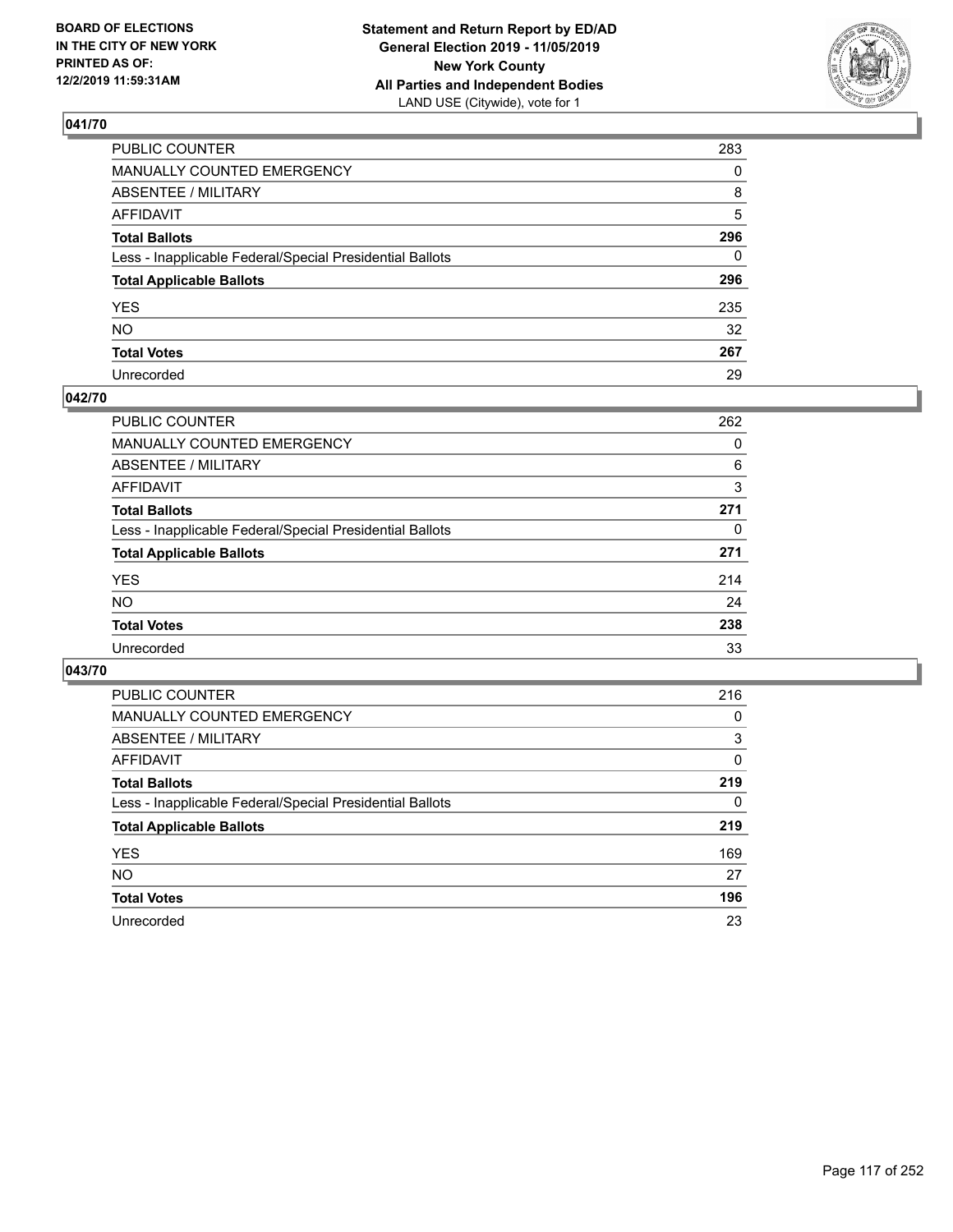

| PUBLIC COUNTER                                           | 250          |
|----------------------------------------------------------|--------------|
| MANUALLY COUNTED EMERGENCY                               | $\mathbf{0}$ |
| ABSENTEE / MILITARY                                      | 2            |
| AFFIDAVIT                                                | $\mathbf{0}$ |
| Total Ballots                                            | 252          |
| Less - Inapplicable Federal/Special Presidential Ballots | $\mathbf{0}$ |
| <b>Total Applicable Ballots</b>                          | 252          |
| YES                                                      | 182          |
| NO.                                                      | 40           |
| <b>Total Votes</b>                                       | 222          |
| Unrecorded                                               | 30           |

### **045/70**

| <b>PUBLIC COUNTER</b>                                    | 183      |
|----------------------------------------------------------|----------|
| MANUALLY COUNTED EMERGENCY                               | $\Omega$ |
| ABSENTEE / MILITARY                                      | 3        |
| AFFIDAVIT                                                |          |
| <b>Total Ballots</b>                                     | 187      |
| Less - Inapplicable Federal/Special Presidential Ballots | 0        |
| <b>Total Applicable Ballots</b>                          | 187      |
| <b>YES</b>                                               | 141      |
| <b>NO</b>                                                | 24       |
| <b>Total Votes</b>                                       | 165      |
| Unrecorded                                               | 22       |

| <b>PUBLIC COUNTER</b>                                    | 460 |
|----------------------------------------------------------|-----|
| <b>MANUALLY COUNTED EMERGENCY</b>                        | 0   |
| ABSENTEE / MILITARY                                      | 10  |
| AFFIDAVIT                                                | 5   |
| <b>Total Ballots</b>                                     | 475 |
| Less - Inapplicable Federal/Special Presidential Ballots | 0   |
| <b>Total Applicable Ballots</b>                          | 475 |
| <b>YES</b>                                               | 386 |
| <b>NO</b>                                                | 60  |
| <b>Total Votes</b>                                       | 446 |
| Unrecorded                                               | 29  |
| 047/70 COMBINED into: 046/70                             |     |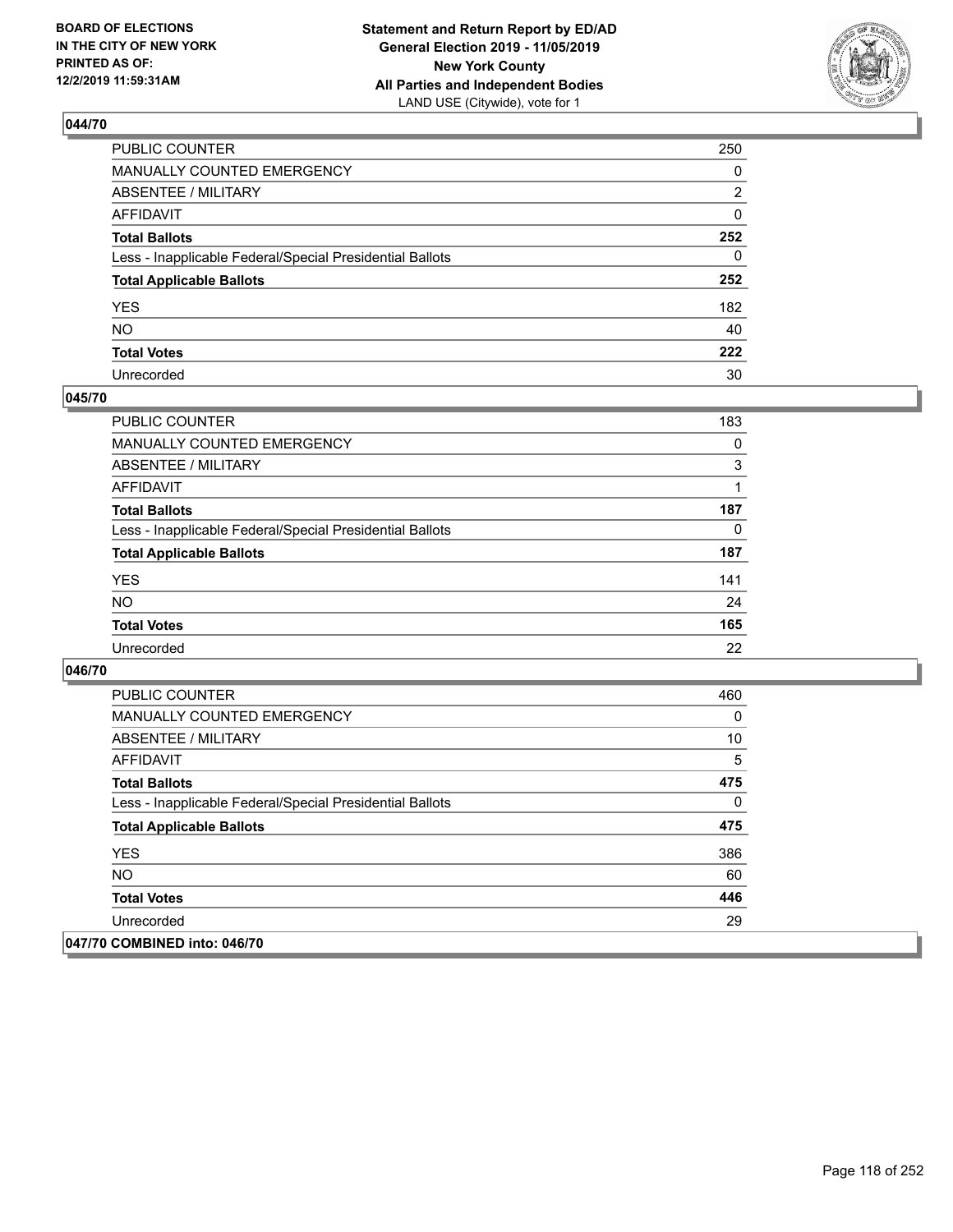

| PUBLIC COUNTER                                           | 270 |
|----------------------------------------------------------|-----|
| <b>MANUALLY COUNTED EMERGENCY</b>                        | 0   |
| <b>ABSENTEE / MILITARY</b>                               | 18  |
| <b>AFFIDAVIT</b>                                         | 3   |
| <b>Total Ballots</b>                                     | 291 |
| Less - Inapplicable Federal/Special Presidential Ballots | 0   |
| <b>Total Applicable Ballots</b>                          | 291 |
| <b>YES</b>                                               | 193 |
| <b>NO</b>                                                | 33  |
| <b>Total Votes</b>                                       | 226 |
| Unrecorded                                               | 65  |

#### **049/70 COMBINED into: 048/70**

#### **050/70**

| <b>PUBLIC COUNTER</b>                                    | 385 |
|----------------------------------------------------------|-----|
| <b>MANUALLY COUNTED EMERGENCY</b>                        | 0   |
| ABSENTEE / MILITARY                                      | 10  |
| AFFIDAVIT                                                | 10  |
| <b>Total Ballots</b>                                     | 405 |
| Less - Inapplicable Federal/Special Presidential Ballots | 0   |
| <b>Total Applicable Ballots</b>                          | 405 |
| <b>YES</b>                                               | 296 |
| <b>NO</b>                                                | 58  |
| <b>Total Votes</b>                                       | 354 |
| Unrecorded                                               | 51  |

## **051/70 COMBINED into: 050/70**

| <b>PUBLIC COUNTER</b>                                    | 274      |
|----------------------------------------------------------|----------|
| <b>MANUALLY COUNTED EMERGENCY</b>                        | 0        |
| <b>ABSENTEE / MILITARY</b>                               | 12       |
| AFFIDAVIT                                                | 3        |
| <b>Total Ballots</b>                                     | 289      |
| Less - Inapplicable Federal/Special Presidential Ballots | $\Omega$ |
| <b>Total Applicable Ballots</b>                          | 289      |
| <b>YES</b>                                               | 213      |
| <b>NO</b>                                                | 32       |
| <b>Total Votes</b>                                       | 245      |
| Unrecorded                                               | 44       |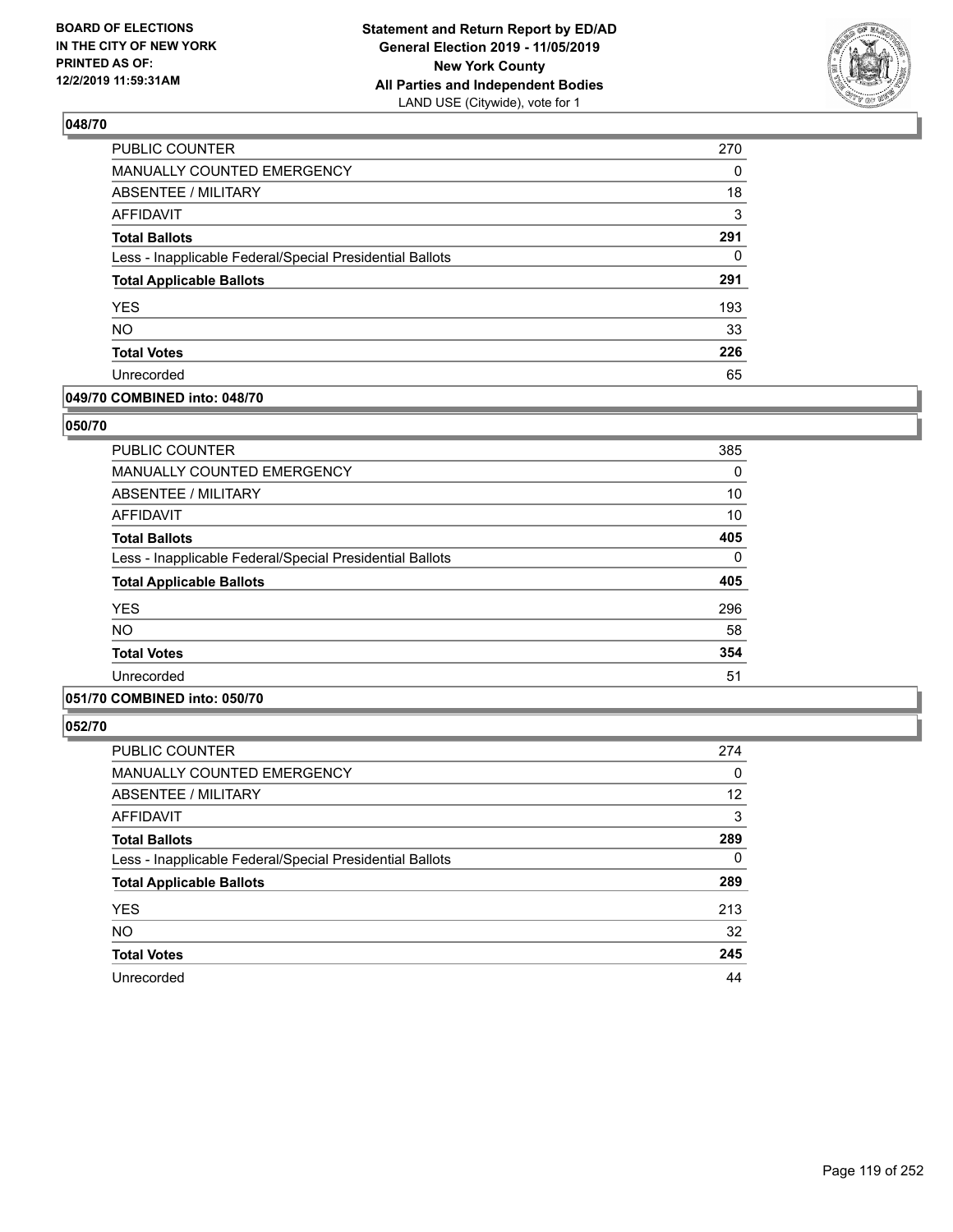

| <b>PUBLIC COUNTER</b>                                    | 509      |
|----------------------------------------------------------|----------|
| <b>MANUALLY COUNTED EMERGENCY</b>                        | $\Omega$ |
| <b>ABSENTEE / MILITARY</b>                               | 11       |
| <b>AFFIDAVIT</b>                                         |          |
| <b>Total Ballots</b>                                     | 521      |
| Less - Inapplicable Federal/Special Presidential Ballots | 0        |
| <b>Total Applicable Ballots</b>                          | 521      |
| <b>YES</b>                                               | 378      |
| <b>NO</b>                                                | 73       |
| <b>Total Votes</b>                                       | 451      |
| Unrecorded                                               | 70       |

### **054/70 COMBINED into: 053/70**

#### **055/70**

| <b>PUBLIC COUNTER</b>                                    | 358 |
|----------------------------------------------------------|-----|
| <b>MANUALLY COUNTED EMERGENCY</b>                        | 0   |
| <b>ABSENTEE / MILITARY</b>                               | 10  |
| <b>AFFIDAVIT</b>                                         |     |
| <b>Total Ballots</b>                                     | 369 |
| Less - Inapplicable Federal/Special Presidential Ballots | 0   |
| <b>Total Applicable Ballots</b>                          | 369 |
| <b>YES</b>                                               | 265 |
| <b>NO</b>                                                | 53  |
| <b>Total Votes</b>                                       | 318 |
| Unrecorded                                               | 51  |

### **056/70 COMBINED into: 055/70**

#### **057/70 COMBINED into: 058/70**

| <b>PUBLIC COUNTER</b>                                    | 277 |
|----------------------------------------------------------|-----|
| <b>MANUALLY COUNTED EMERGENCY</b>                        | 0   |
| ABSENTEE / MILITARY                                      | 11  |
| AFFIDAVIT                                                | 4   |
| <b>Total Ballots</b>                                     | 292 |
| Less - Inapplicable Federal/Special Presidential Ballots | 0   |
| <b>Total Applicable Ballots</b>                          | 292 |
| <b>YES</b>                                               | 197 |
| NO.                                                      | 38  |
| <b>Total Votes</b>                                       | 235 |
| Unrecorded                                               | 57  |
| 059/70 COMBINED into: 052/70                             |     |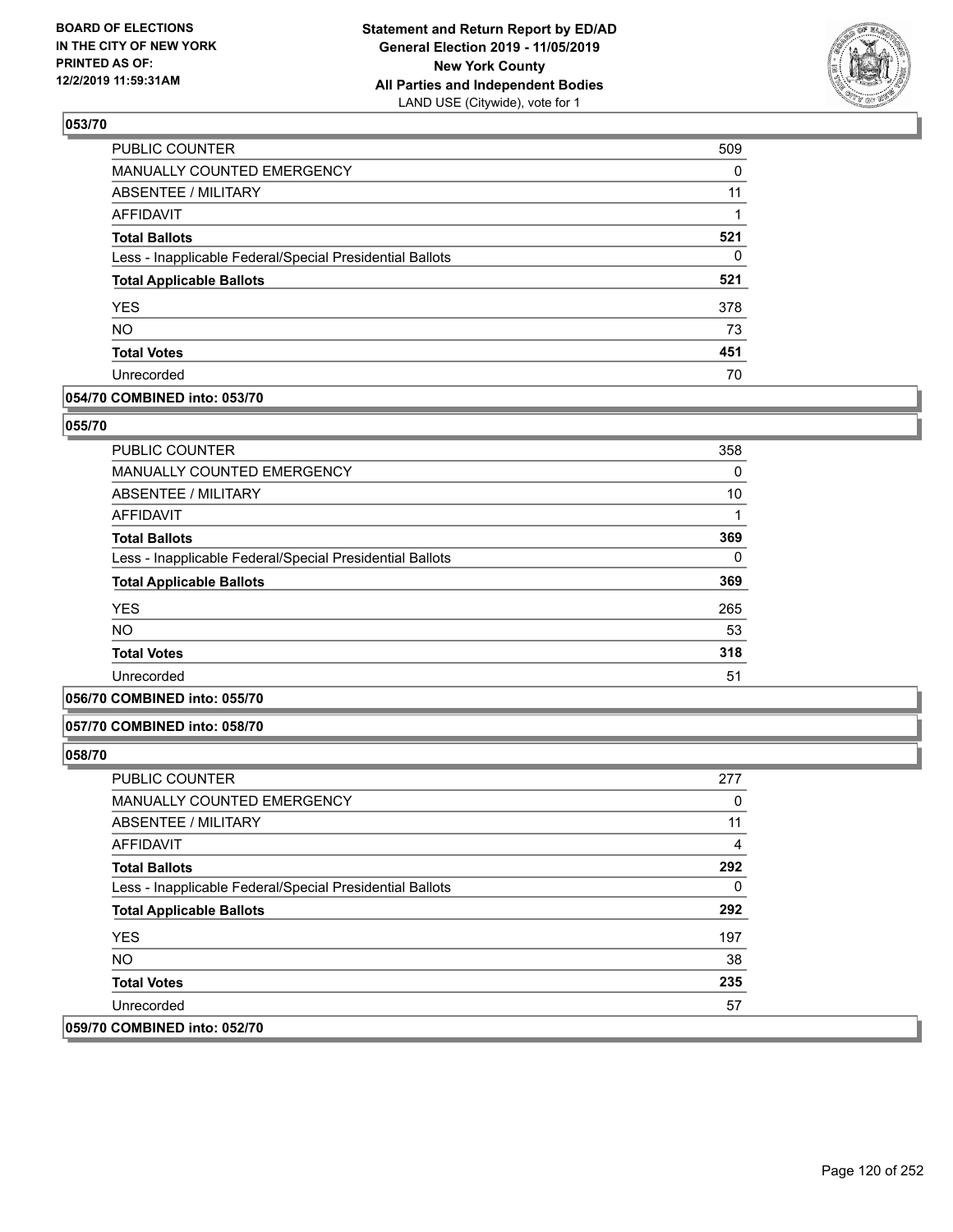

| <b>PUBLIC COUNTER</b>                                    | 195      |
|----------------------------------------------------------|----------|
| MANUALLY COUNTED EMERGENCY                               | 0        |
| <b>ABSENTEE / MILITARY</b>                               | 13       |
| <b>AFFIDAVIT</b>                                         | 0        |
| <b>Total Ballots</b>                                     | 208      |
| Less - Inapplicable Federal/Special Presidential Ballots | $\Omega$ |
| <b>Total Applicable Ballots</b>                          | 208      |
| <b>YES</b>                                               | 123      |
| <b>NO</b>                                                | 26       |
| <b>Total Votes</b>                                       | 149      |
| Unrecorded                                               | 59       |

#### **061/70 COMBINED into: 060/70**

#### **062/70**

| <b>PUBLIC COUNTER</b>                                    | 280      |
|----------------------------------------------------------|----------|
| <b>MANUALLY COUNTED EMERGENCY</b>                        | $\Omega$ |
| ABSENTEE / MILITARY                                      | 15       |
| AFFIDAVIT                                                |          |
| <b>Total Ballots</b>                                     | 296      |
| Less - Inapplicable Federal/Special Presidential Ballots | $\Omega$ |
| <b>Total Applicable Ballots</b>                          | 296      |
| <b>YES</b>                                               | 221      |
| <b>NO</b>                                                | 48       |
| <b>Total Votes</b>                                       | 269      |
| Unrecorded                                               | 27       |

| <b>PUBLIC COUNTER</b>                                    | 177 |
|----------------------------------------------------------|-----|
| <b>MANUALLY COUNTED EMERGENCY</b>                        | 0   |
| ABSENTEE / MILITARY                                      | 10  |
| AFFIDAVIT                                                | 0   |
| <b>Total Ballots</b>                                     | 187 |
| Less - Inapplicable Federal/Special Presidential Ballots | 0   |
| <b>Total Applicable Ballots</b>                          | 187 |
| <b>YES</b>                                               | 127 |
| NO.                                                      | 26  |
| <b>Total Votes</b>                                       | 153 |
| Unrecorded                                               | 34  |
| 064/70 COMBINED into: 065/70                             |     |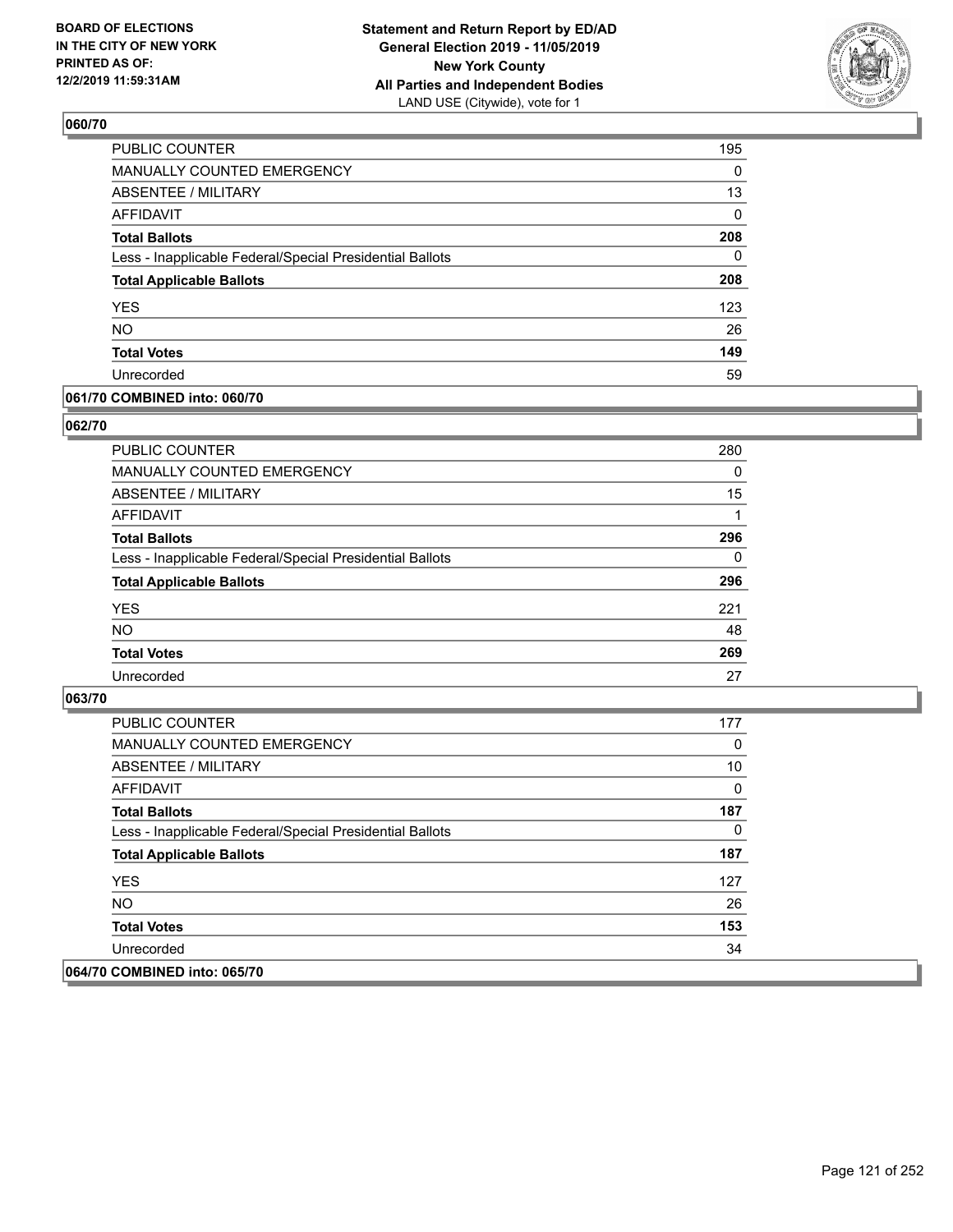

| PUBLIC COUNTER                                           | 238          |
|----------------------------------------------------------|--------------|
| MANUALLY COUNTED EMERGENCY                               | $\mathbf{0}$ |
| ABSENTEE / MILITARY                                      | 10           |
| AFFIDAVIT                                                | 3            |
| Total Ballots                                            | 251          |
| Less - Inapplicable Federal/Special Presidential Ballots | $\mathbf{0}$ |
| <b>Total Applicable Ballots</b>                          | 251          |
| YES                                                      | 161          |
| NO.                                                      | 68           |
| <b>Total Votes</b>                                       | 229          |
| Unrecorded                                               | 22           |

### **066/70**

| PUBLIC COUNTER                                           | 170 |
|----------------------------------------------------------|-----|
| <b>MANUALLY COUNTED EMERGENCY</b>                        | 0   |
| ABSENTEE / MILITARY                                      | 3   |
| <b>AFFIDAVIT</b>                                         |     |
| <b>Total Ballots</b>                                     | 174 |
| Less - Inapplicable Federal/Special Presidential Ballots | 0   |
| <b>Total Applicable Ballots</b>                          | 174 |
| <b>YES</b>                                               | 129 |
| <b>NO</b>                                                | 31  |
| <b>Total Votes</b>                                       | 160 |
| Unrecorded                                               | 14  |
|                                                          |     |

#### **067/70 COMBINED into: 089/69**

| <b>PUBLIC COUNTER</b>                                    | 180            |
|----------------------------------------------------------|----------------|
| <b>MANUALLY COUNTED EMERGENCY</b>                        | 0              |
| ABSENTEE / MILITARY                                      | 8              |
| AFFIDAVIT                                                | $\overline{2}$ |
| <b>Total Ballots</b>                                     | 190            |
| Less - Inapplicable Federal/Special Presidential Ballots | 0              |
| <b>Total Applicable Ballots</b>                          | 190            |
| <b>YES</b>                                               | 139            |
| <b>NO</b>                                                | 39             |
| <b>Total Votes</b>                                       | 178            |
| Unrecorded                                               | 12             |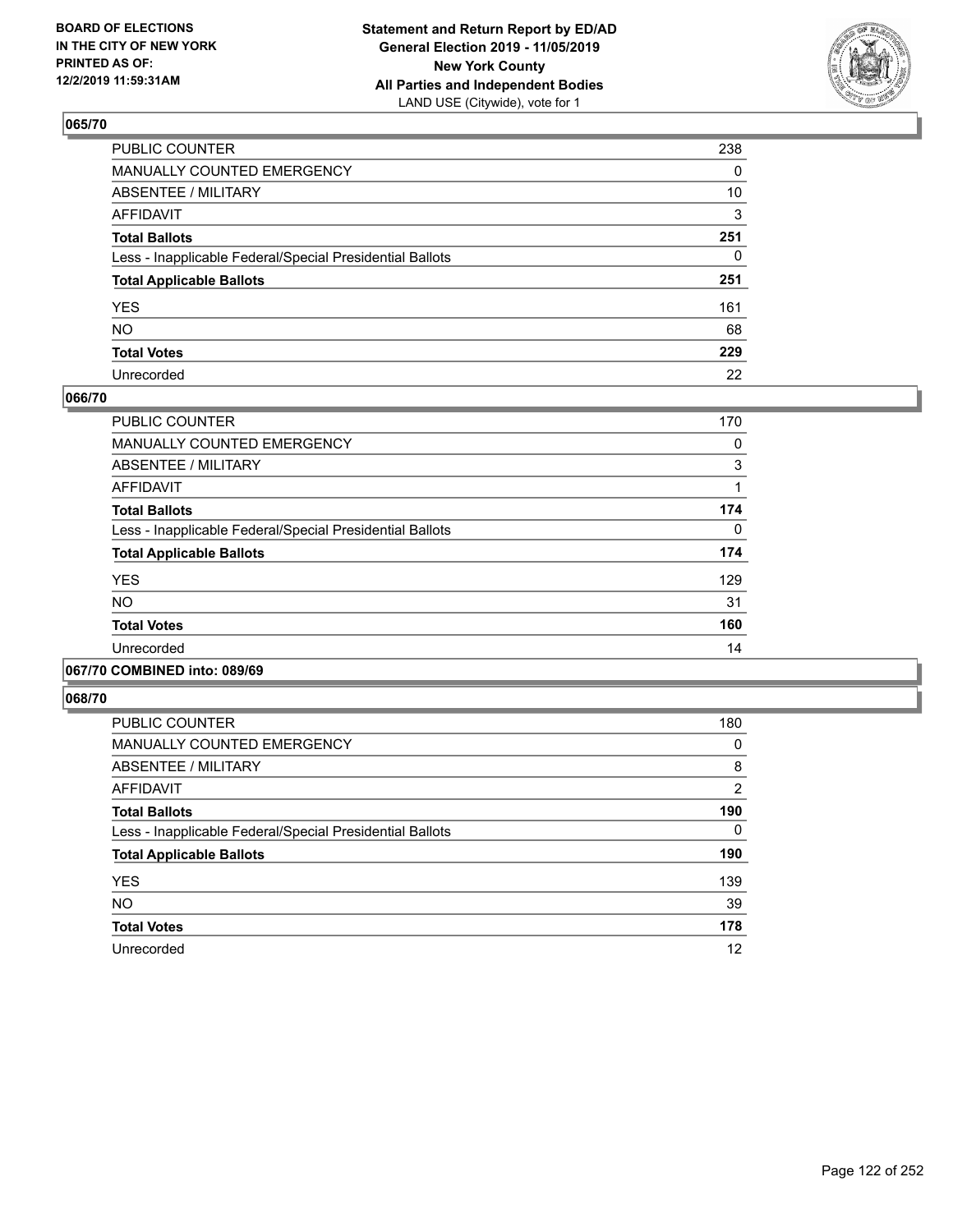

| 148 |
|-----|
| 0   |
| 0   |
| 0   |
| 148 |
| 0   |
| 148 |
| 109 |
| 13  |
| 122 |
| 26  |
|     |

## **070/70 COMBINED into: 073/70**

### **071/70**

| <b>PUBLIC COUNTER</b>                                    | 302 |
|----------------------------------------------------------|-----|
| <b>MANUALLY COUNTED EMERGENCY</b>                        | 0   |
| ABSENTEE / MILITARY                                      | 8   |
| <b>AFFIDAVIT</b>                                         |     |
| <b>Total Ballots</b>                                     | 311 |
| Less - Inapplicable Federal/Special Presidential Ballots | 0   |
| <b>Total Applicable Ballots</b>                          | 311 |
| <b>YES</b>                                               | 225 |
| <b>NO</b>                                                | 32  |
| <b>Total Votes</b>                                       | 257 |
| Unrecorded                                               | 54  |

# **072/70 COMBINED into: 071/70**

| <b>PUBLIC COUNTER</b>                                    | 199 |
|----------------------------------------------------------|-----|
| MANUALLY COUNTED EMERGENCY                               | 0   |
| ABSENTEE / MILITARY                                      | 8   |
| AFFIDAVIT                                                | 4   |
| <b>Total Ballots</b>                                     | 211 |
| Less - Inapplicable Federal/Special Presidential Ballots | 0   |
| <b>Total Applicable Ballots</b>                          | 211 |
| <b>YES</b>                                               | 156 |
| <b>NO</b>                                                | 22  |
| <b>Total Votes</b>                                       | 178 |
| Unrecorded                                               | 33  |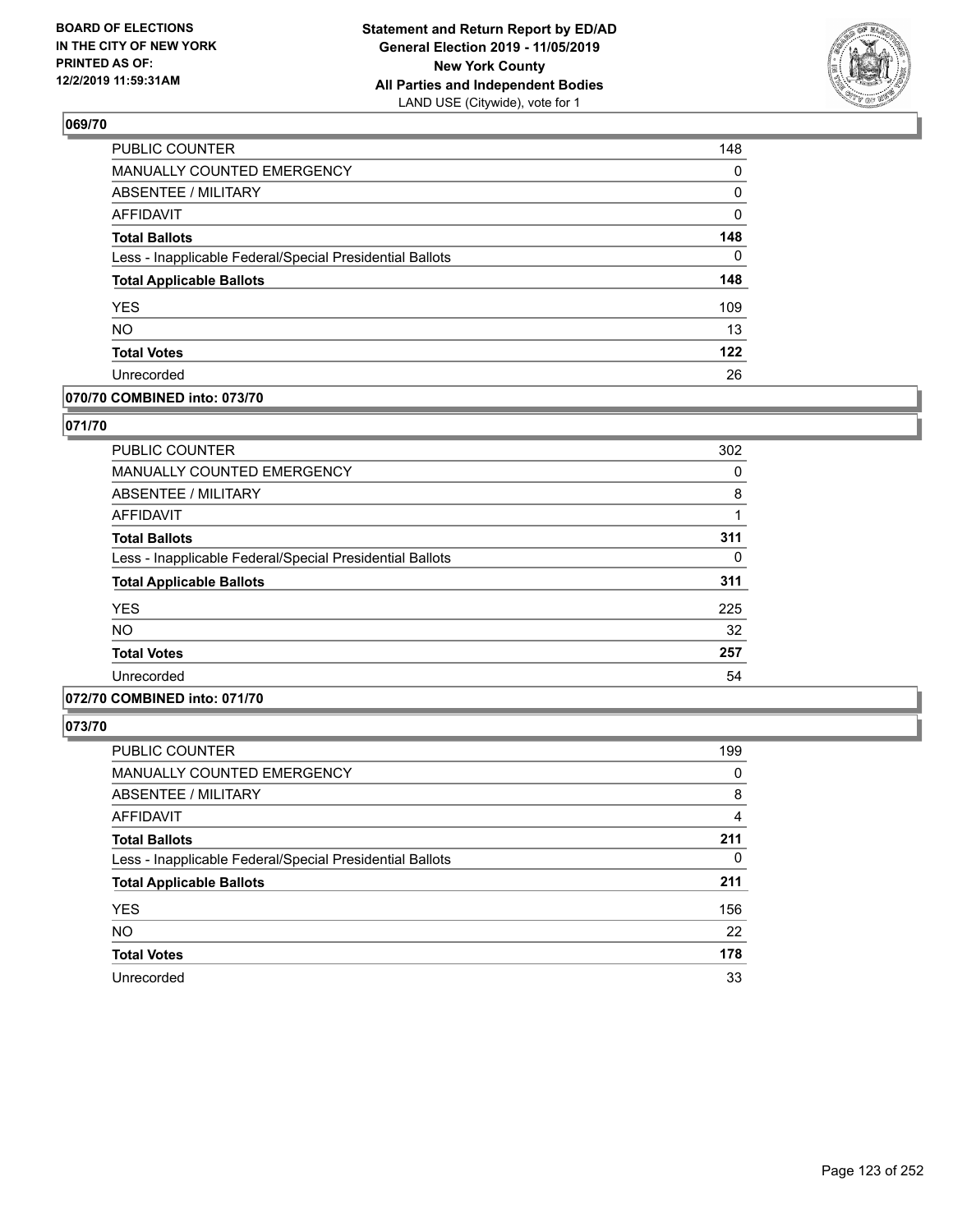

| PUBLIC COUNTER                                           | 445 |
|----------------------------------------------------------|-----|
| <b>MANUALLY COUNTED EMERGENCY</b>                        | 0   |
| <b>ABSENTEE / MILITARY</b>                               | 4   |
| <b>AFFIDAVIT</b>                                         | 8   |
| <b>Total Ballots</b>                                     | 457 |
| Less - Inapplicable Federal/Special Presidential Ballots | 0   |
| <b>Total Applicable Ballots</b>                          | 457 |
| <b>YES</b>                                               | 332 |
| <b>NO</b>                                                | 58  |
| <b>Total Votes</b>                                       | 390 |
| Unrecorded                                               | 67  |

#### **075/70 COMBINED into: 076/70**

#### **076/70**

| <b>PUBLIC COUNTER</b>                                    | 327      |
|----------------------------------------------------------|----------|
| MANUALLY COUNTED EMERGENCY                               | 0        |
| ABSENTEE / MILITARY                                      | 19       |
| AFFIDAVIT                                                | 6        |
| <b>Total Ballots</b>                                     | 352      |
| Less - Inapplicable Federal/Special Presidential Ballots | $\Omega$ |
| <b>Total Applicable Ballots</b>                          | 352      |
| <b>YES</b>                                               | 263      |
| <b>NO</b>                                                | 49       |
| <b>Total Votes</b>                                       | 312      |
| Unrecorded                                               | 40       |

## **077/70**

| <b>PUBLIC COUNTER</b>                                    | 210 |
|----------------------------------------------------------|-----|
| <b>MANUALLY COUNTED EMERGENCY</b>                        | 0   |
| ABSENTEE / MILITARY                                      |     |
| AFFIDAVIT                                                |     |
| <b>Total Ballots</b>                                     | 218 |
| Less - Inapplicable Federal/Special Presidential Ballots | 0   |
| <b>Total Applicable Ballots</b>                          | 218 |
| <b>YES</b>                                               | 156 |
| NO.                                                      | 18  |
| <b>Total Votes</b>                                       | 174 |
| Unrecorded                                               | 44  |
| 078/70 COMBINED into: 077/70                             |     |
|                                                          |     |

**079/70 COMBINED into: 081/70**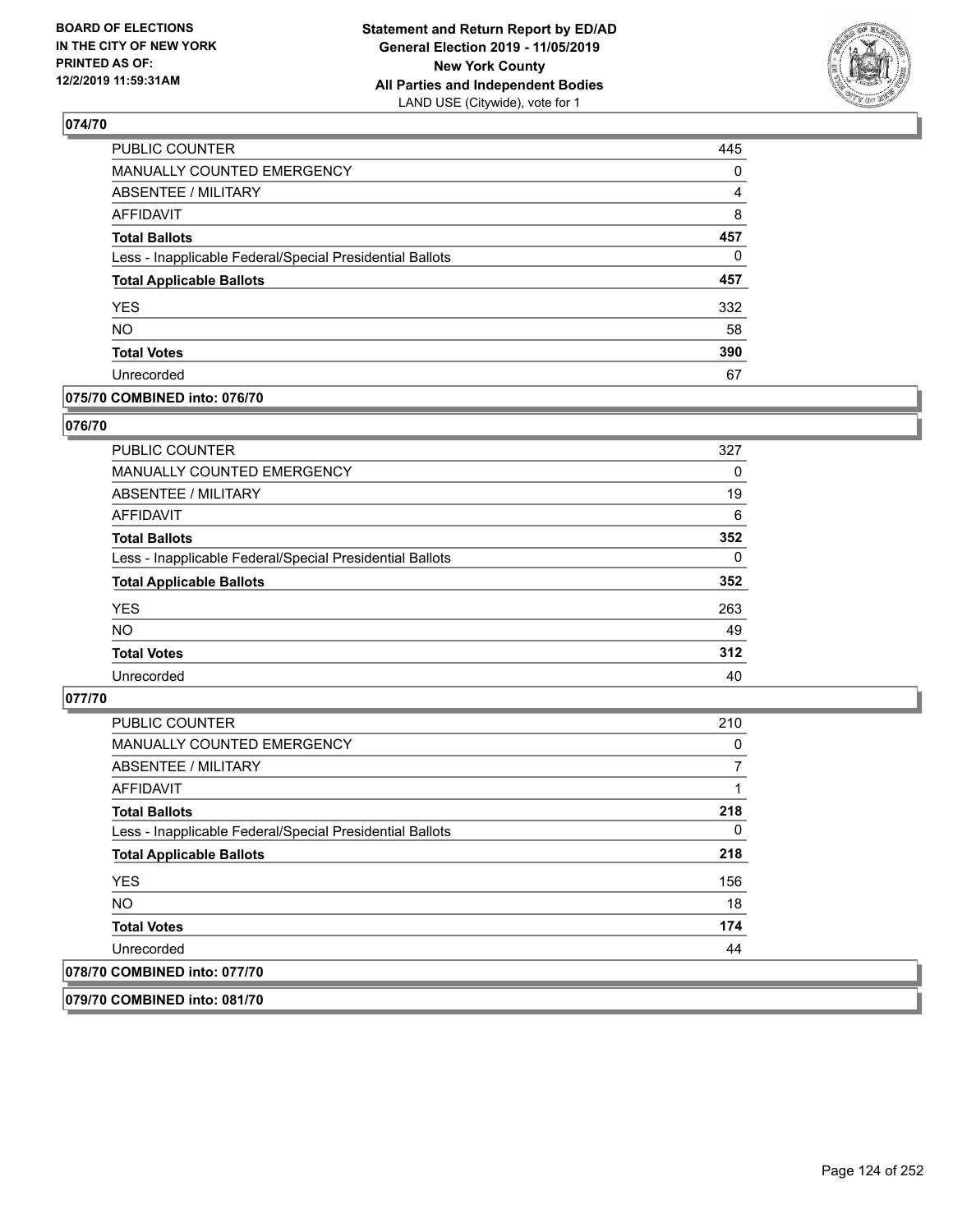

| PUBLIC COUNTER                                           | 117          |
|----------------------------------------------------------|--------------|
| MANUALLY COUNTED EMERGENCY                               | $\mathbf{0}$ |
| ABSENTEE / MILITARY                                      |              |
| AFFIDAVIT                                                |              |
| Total Ballots                                            | 119          |
| Less - Inapplicable Federal/Special Presidential Ballots | 0            |
| <b>Total Applicable Ballots</b>                          | 119          |
| YES                                                      | 83           |
| NO.                                                      | 7            |
| <b>Total Votes</b>                                       | 90           |
| Unrecorded                                               | 29           |

#### **081/70**

| <b>PUBLIC COUNTER</b>                                    | 176 |
|----------------------------------------------------------|-----|
| <b>MANUALLY COUNTED EMERGENCY</b>                        | 0   |
| ABSENTEE / MILITARY                                      |     |
| <b>AFFIDAVIT</b>                                         | 0   |
| <b>Total Ballots</b>                                     | 183 |
| Less - Inapplicable Federal/Special Presidential Ballots | 0   |
| <b>Total Applicable Ballots</b>                          | 183 |
| <b>YES</b>                                               | 126 |
| NO.                                                      | 15  |
| <b>Total Votes</b>                                       | 141 |
| Unrecorded                                               | 42  |
|                                                          |     |

## **082/70 COMBINED into: 069/70**

| <b>PUBLIC COUNTER</b>                                    | 262 |
|----------------------------------------------------------|-----|
| <b>MANUALLY COUNTED EMERGENCY</b>                        | 0   |
| ABSENTEE / MILITARY                                      | 3   |
| AFFIDAVIT                                                |     |
| <b>Total Ballots</b>                                     | 266 |
| Less - Inapplicable Federal/Special Presidential Ballots | 0   |
| <b>Total Applicable Ballots</b>                          | 266 |
| <b>YES</b>                                               | 166 |
| NO.                                                      | 48  |
| <b>Total Votes</b>                                       | 214 |
| Unrecorded                                               | 52  |
| 084/70 COMBINED into: 085/70                             |     |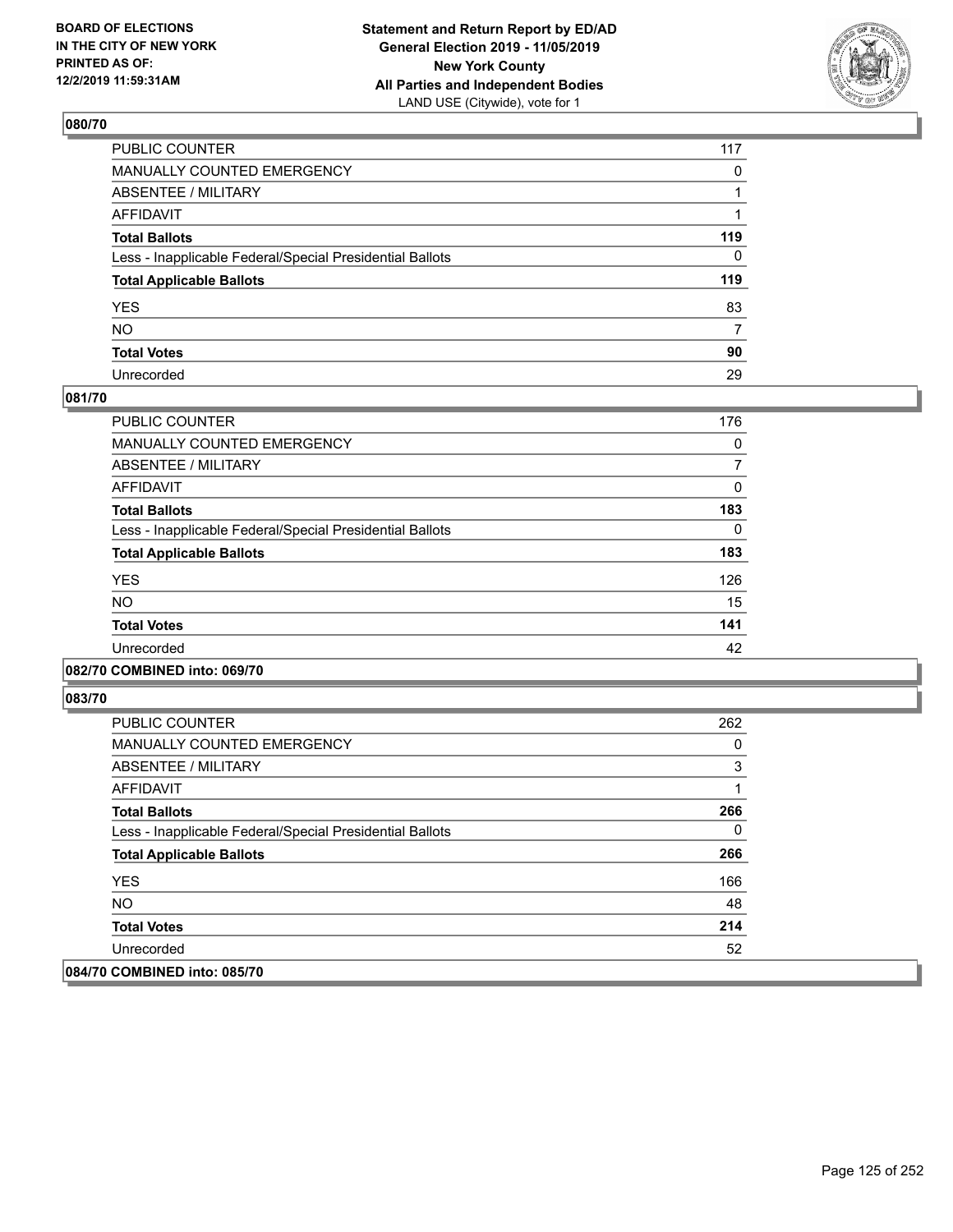

| <b>PUBLIC COUNTER</b>                                    | 413            |
|----------------------------------------------------------|----------------|
| MANUALLY COUNTED EMERGENCY                               | 0              |
| ABSENTEE / MILITARY                                      | 9              |
| AFFIDAVIT                                                | $\overline{2}$ |
| <b>Total Ballots</b>                                     | 424            |
| Less - Inapplicable Federal/Special Presidential Ballots | 0              |
| <b>Total Applicable Ballots</b>                          | 424            |
| <b>YES</b>                                               | 284            |
| <b>NO</b>                                                | 57             |
| <b>Total Votes</b>                                       | 341            |
| Unrecorded                                               | 83             |

## **086/70 COMBINED into: 083/70**

#### **087/70 COMBINED into: 099/70**

## **088/70**

| <b>PUBLIC COUNTER</b>                                    | 225      |
|----------------------------------------------------------|----------|
| <b>MANUALLY COUNTED EMERGENCY</b>                        | 0        |
| ABSENTEE / MILITARY                                      | 5        |
| AFFIDAVIT                                                | 0        |
| <b>Total Ballots</b>                                     | 230      |
| Less - Inapplicable Federal/Special Presidential Ballots | $\Omega$ |
| <b>Total Applicable Ballots</b>                          | 230      |
| <b>YES</b>                                               | 170      |
| <b>NO</b>                                                | 42       |
| <b>Total Votes</b>                                       | 212      |
| Unrecorded                                               | 18       |

### **089/70 COMBINED into: 062/70**

### **090/70 COMBINED into: 088/70**

| PUBLIC COUNTER                                           | 362 |
|----------------------------------------------------------|-----|
| <b>MANUALLY COUNTED EMERGENCY</b>                        | 0   |
| ABSENTEE / MILITARY                                      |     |
| AFFIDAVIT                                                | 4   |
| <b>Total Ballots</b>                                     | 373 |
| Less - Inapplicable Federal/Special Presidential Ballots | 0   |
| <b>Total Applicable Ballots</b>                          | 373 |
| <b>YES</b>                                               | 276 |
| <b>NO</b>                                                | 69  |
| <b>Total Votes</b>                                       | 345 |
| Unrecorded                                               | 28  |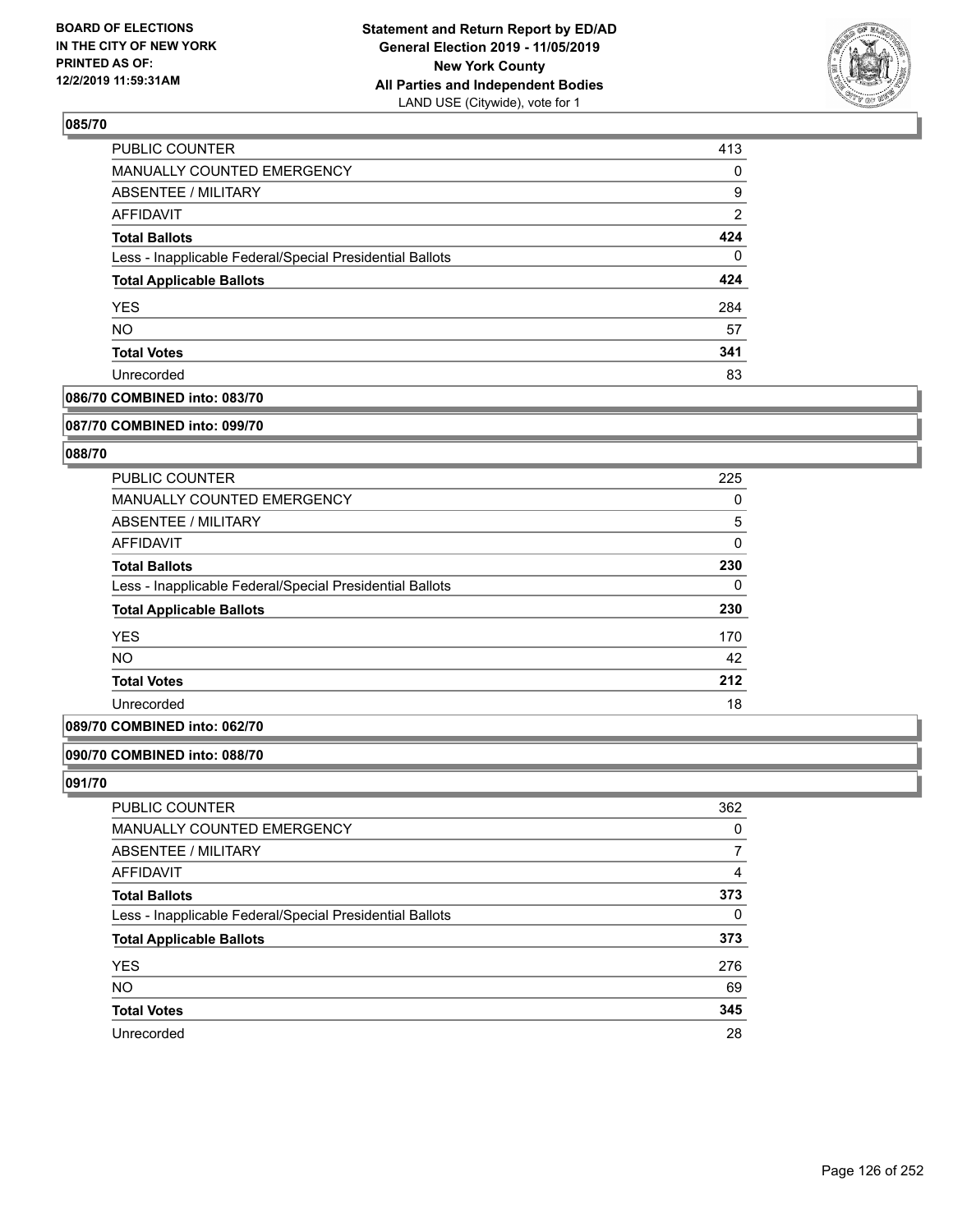

| PUBLIC COUNTER                                           | 368      |
|----------------------------------------------------------|----------|
| MANUALLY COUNTED EMERGENCY                               | $\Omega$ |
| ABSENTEE / MILITARY                                      | 9        |
| <b>AFFIDAVIT</b>                                         | 5        |
| <b>Total Ballots</b>                                     | 382      |
| Less - Inapplicable Federal/Special Presidential Ballots | 0        |
| <b>Total Applicable Ballots</b>                          | 382      |
| <b>YES</b>                                               | 285      |
| <b>NO</b>                                                | 58       |
| <b>Total Votes</b>                                       | 343      |
| Unrecorded                                               | 39       |

## **093/70 COMBINED into: 017/70**

**094/70 COMBINED into: 099/70**

**095/70 COMBINED into: 088/70**

**096/70 COMBINED into: 088/70**

#### **097/70 COMBINED into: 088/70**

### **098/70**

| <b>PUBLIC COUNTER</b>                                    | 194      |
|----------------------------------------------------------|----------|
| MANUALLY COUNTED EMERGENCY                               | $\Omega$ |
| ABSENTEE / MILITARY                                      | 10       |
| <b>AFFIDAVIT</b>                                         |          |
| <b>Total Ballots</b>                                     | 205      |
| Less - Inapplicable Federal/Special Presidential Ballots | 0        |
| <b>Total Applicable Ballots</b>                          | 205      |
| <b>YES</b>                                               | 146      |
| NO.                                                      | 26       |
| <b>Total Votes</b>                                       | 172      |
| Unrecorded                                               | 33       |

| <b>PUBLIC COUNTER</b>                                    | 257           |
|----------------------------------------------------------|---------------|
| MANUALLY COUNTED EMERGENCY                               | 0             |
| ABSENTEE / MILITARY                                      | $\mathcal{P}$ |
| AFFIDAVIT                                                | 3             |
| <b>Total Ballots</b>                                     | 262           |
| Less - Inapplicable Federal/Special Presidential Ballots | 0             |
| <b>Total Applicable Ballots</b>                          | 262           |
| <b>YES</b>                                               | 170           |
| <b>NO</b>                                                | 30            |
| <b>Total Votes</b>                                       | 200           |
| Unrecorded                                               | 62            |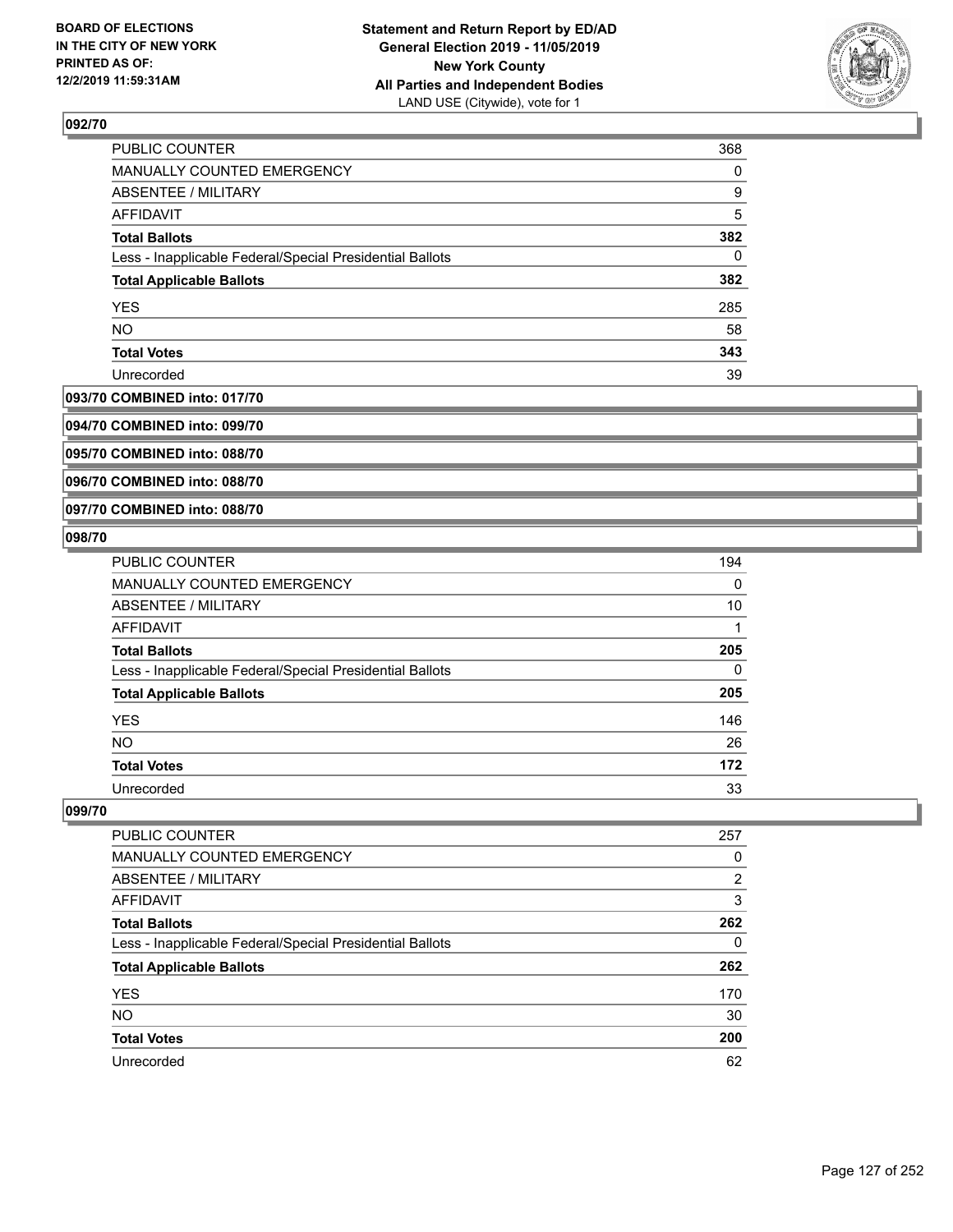

| <b>PUBLIC COUNTER</b>                                    | 312 |
|----------------------------------------------------------|-----|
| <b>MANUALLY COUNTED EMERGENCY</b>                        | 0   |
| ABSENTEE / MILITARY                                      | 5   |
| AFFIDAVIT                                                | 3   |
| <b>Total Ballots</b>                                     | 320 |
| Less - Inapplicable Federal/Special Presidential Ballots | 0   |
| <b>Total Applicable Ballots</b>                          | 320 |
| <b>YES</b>                                               | 242 |
| <b>NO</b>                                                | 40  |
| <b>Total Votes</b>                                       | 282 |
| Unrecorded                                               | 38  |

#### **101/70 COMBINED into: 100/70**

**102/70 COMBINED into: 074/70**

**103/70 COMBINED into: 023/70**

**104/70 COMBINED into: 102/69**

**105/70 COMBINED into: 092/70**

**106/70 COMBINED into: 091/70**

**107/70 COMBINED into: 091/70**

**108/70** 

| <b>PUBLIC COUNTER</b>                                    | 270          |
|----------------------------------------------------------|--------------|
| <b>MANUALLY COUNTED EMERGENCY</b>                        | 0            |
| ABSENTEE / MILITARY                                      | 11           |
| AFFIDAVIT                                                | 9            |
| <b>Total Ballots</b>                                     | 290          |
| Less - Inapplicable Federal/Special Presidential Ballots | $\mathbf{0}$ |
| <b>Total Applicable Ballots</b>                          | 290          |
| <b>YES</b>                                               | 210          |
| <b>NO</b>                                                | 46           |
| <b>Total Votes</b>                                       | 256          |
| Unrecorded                                               | 34           |
| 109/70 COMBINED into: 099/70                             |              |
| 110/70 COMBINED into: 022/70                             |              |

**111/70 COMBINED into: 038/70**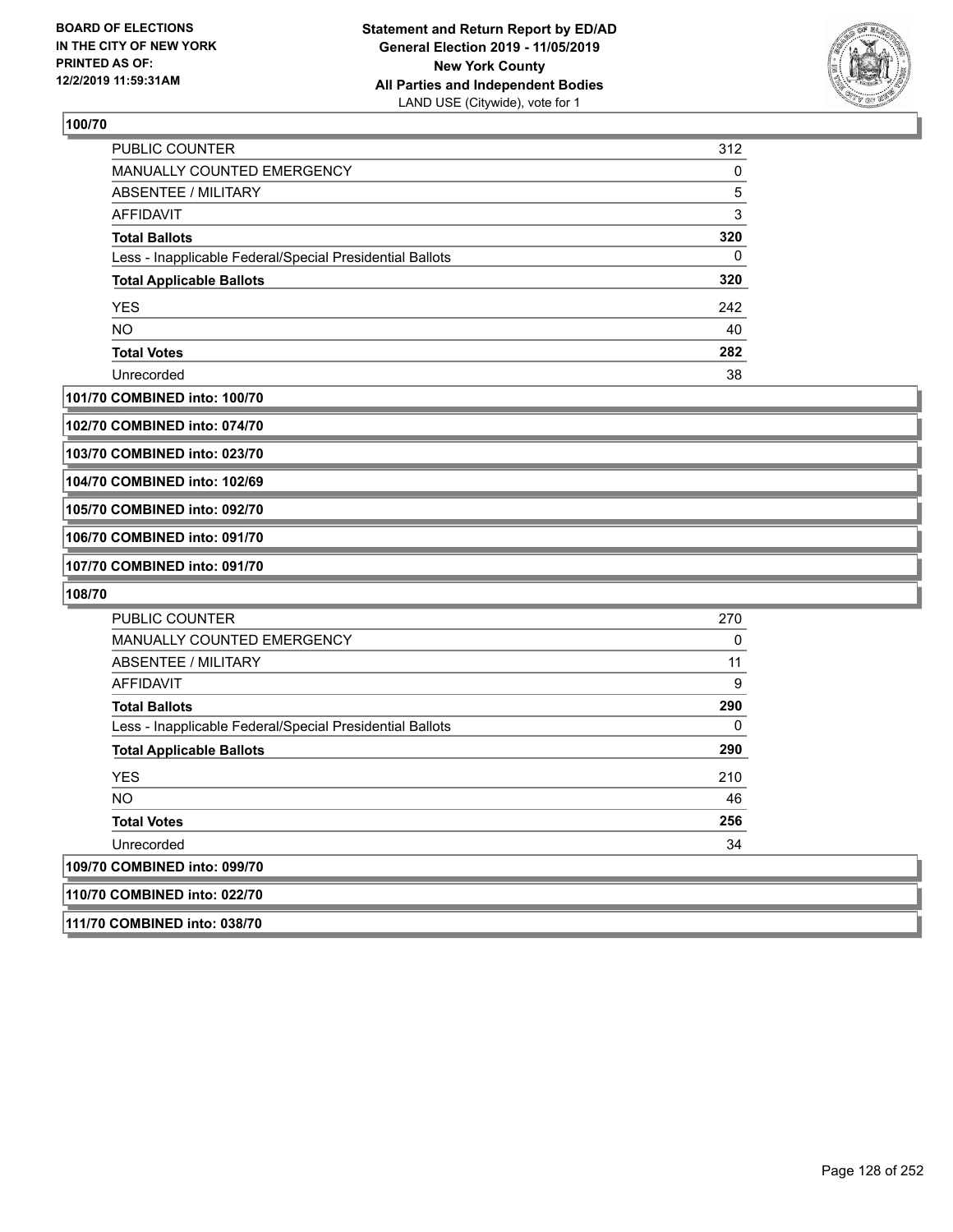

| PUBLIC COUNTER                                           | 166 |
|----------------------------------------------------------|-----|
| MANUALLY COUNTED EMERGENCY                               | 0   |
| ABSENTEE / MILITARY                                      | 0   |
| AFFIDAVIT                                                | 3   |
| Total Ballots                                            | 169 |
| Less - Inapplicable Federal/Special Presidential Ballots | 0   |
| <b>Total Applicable Ballots</b>                          | 169 |
| YES                                                      | 118 |
| NΟ                                                       | 28  |
| <b>Total Votes</b>                                       | 146 |
| Unrecorded                                               | 23  |

## **002/71**

| <b>PUBLIC COUNTER</b>                                    | 113      |
|----------------------------------------------------------|----------|
| <b>MANUALLY COUNTED EMERGENCY</b>                        | 0        |
| ABSENTEE / MILITARY                                      | 2        |
| <b>AFFIDAVIT</b>                                         | 0        |
| <b>Total Ballots</b>                                     | 115      |
| Less - Inapplicable Federal/Special Presidential Ballots | $\Omega$ |
| <b>Total Applicable Ballots</b>                          | 115      |
| <b>YES</b>                                               | 88       |
| <b>NO</b>                                                | 14       |
| <b>Total Votes</b>                                       | 102      |
| Unrecorded                                               | 13       |
|                                                          |          |

# **003/71 COMBINED into: 004/71**

| PUBLIC COUNTER                                           | 185            |
|----------------------------------------------------------|----------------|
| MANUALLY COUNTED EMERGENCY                               | 0              |
| ABSENTEE / MILITARY                                      | $\overline{4}$ |
| AFFIDAVIT                                                | 3              |
| <b>Total Ballots</b>                                     | 192            |
| Less - Inapplicable Federal/Special Presidential Ballots | 0              |
| <b>Total Applicable Ballots</b>                          | 192            |
| <b>YES</b>                                               | 141            |
| <b>NO</b>                                                | 33             |
| <b>Total Votes</b>                                       | 174            |
| Unrecorded                                               | 18             |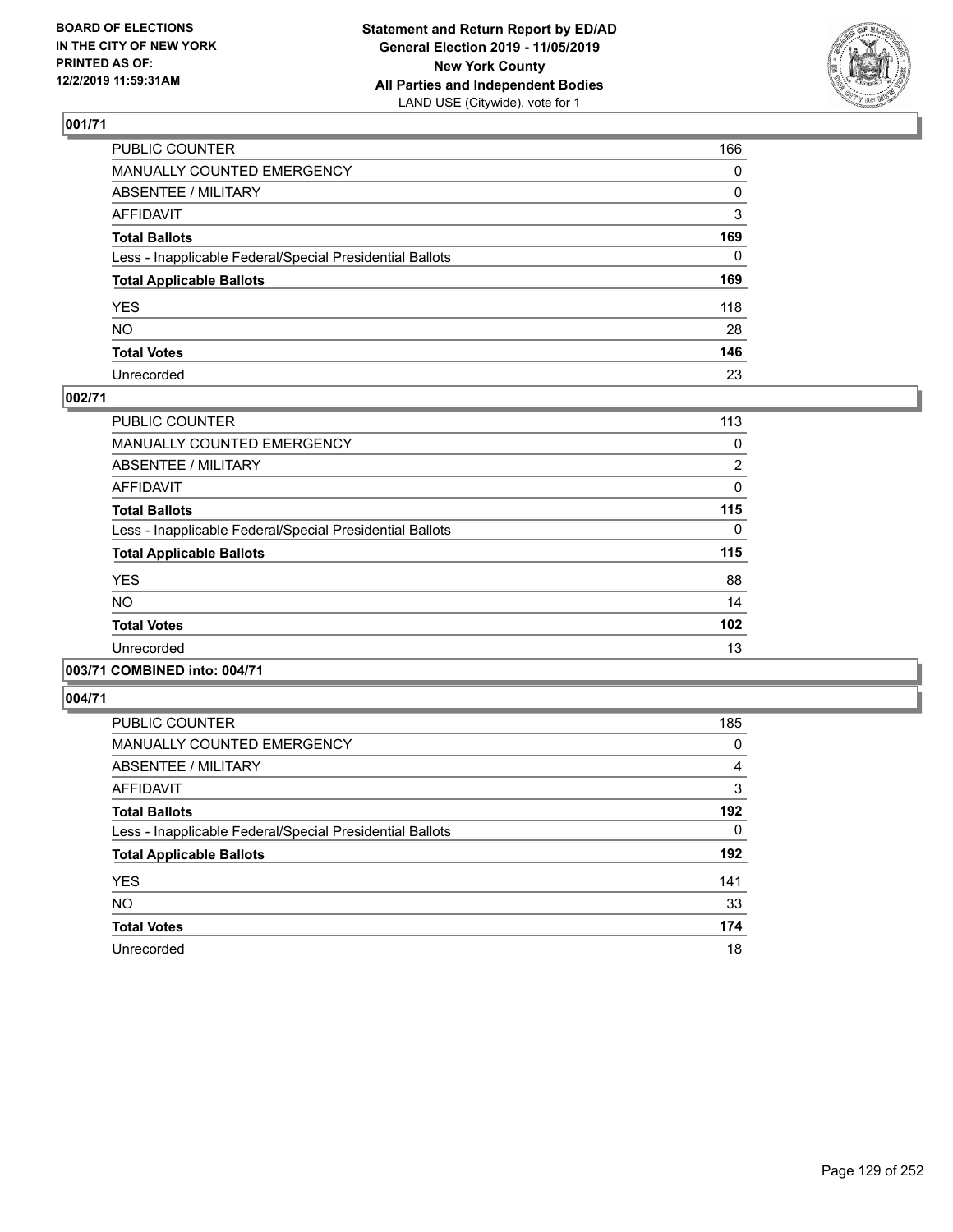

| PUBLIC COUNTER                                           | 226          |
|----------------------------------------------------------|--------------|
| MANUALLY COUNTED EMERGENCY                               | $\mathbf{0}$ |
| ABSENTEE / MILITARY                                      | 6            |
| AFFIDAVIT                                                | 3            |
| Total Ballots                                            | 235          |
| Less - Inapplicable Federal/Special Presidential Ballots | 0            |
| <b>Total Applicable Ballots</b>                          | 235          |
| YES                                                      | 170          |
| NO.                                                      | 28           |
| <b>Total Votes</b>                                       | 198          |
| Unrecorded                                               | 37           |

### **006/71**

| <b>PUBLIC COUNTER</b>                                    | 158      |
|----------------------------------------------------------|----------|
| <b>MANUALLY COUNTED EMERGENCY</b>                        | 0        |
| ABSENTEE / MILITARY                                      | 2        |
| <b>AFFIDAVIT</b>                                         | 3        |
| <b>Total Ballots</b>                                     | 163      |
| Less - Inapplicable Federal/Special Presidential Ballots | $\Omega$ |
| <b>Total Applicable Ballots</b>                          | 163      |
| <b>YES</b>                                               | 119      |
| <b>NO</b>                                                | 21       |
| <b>Total Votes</b>                                       | 140      |
| Unrecorded                                               | 23       |
|                                                          |          |

#### **007/71 COMBINED into: 005/71**

| <b>PUBLIC COUNTER</b>                                    | 311 |
|----------------------------------------------------------|-----|
| MANUALLY COUNTED EMERGENCY                               | 0   |
| ABSENTEE / MILITARY                                      | 3   |
| AFFIDAVIT                                                | 6   |
| <b>Total Ballots</b>                                     | 320 |
| Less - Inapplicable Federal/Special Presidential Ballots | 0   |
| <b>Total Applicable Ballots</b>                          | 320 |
| <b>YES</b>                                               | 256 |
| NO.                                                      | 40  |
| <b>Total Votes</b>                                       | 296 |
| Unrecorded                                               | 24  |
| 009/71 COMBINED into: 032/71                             |     |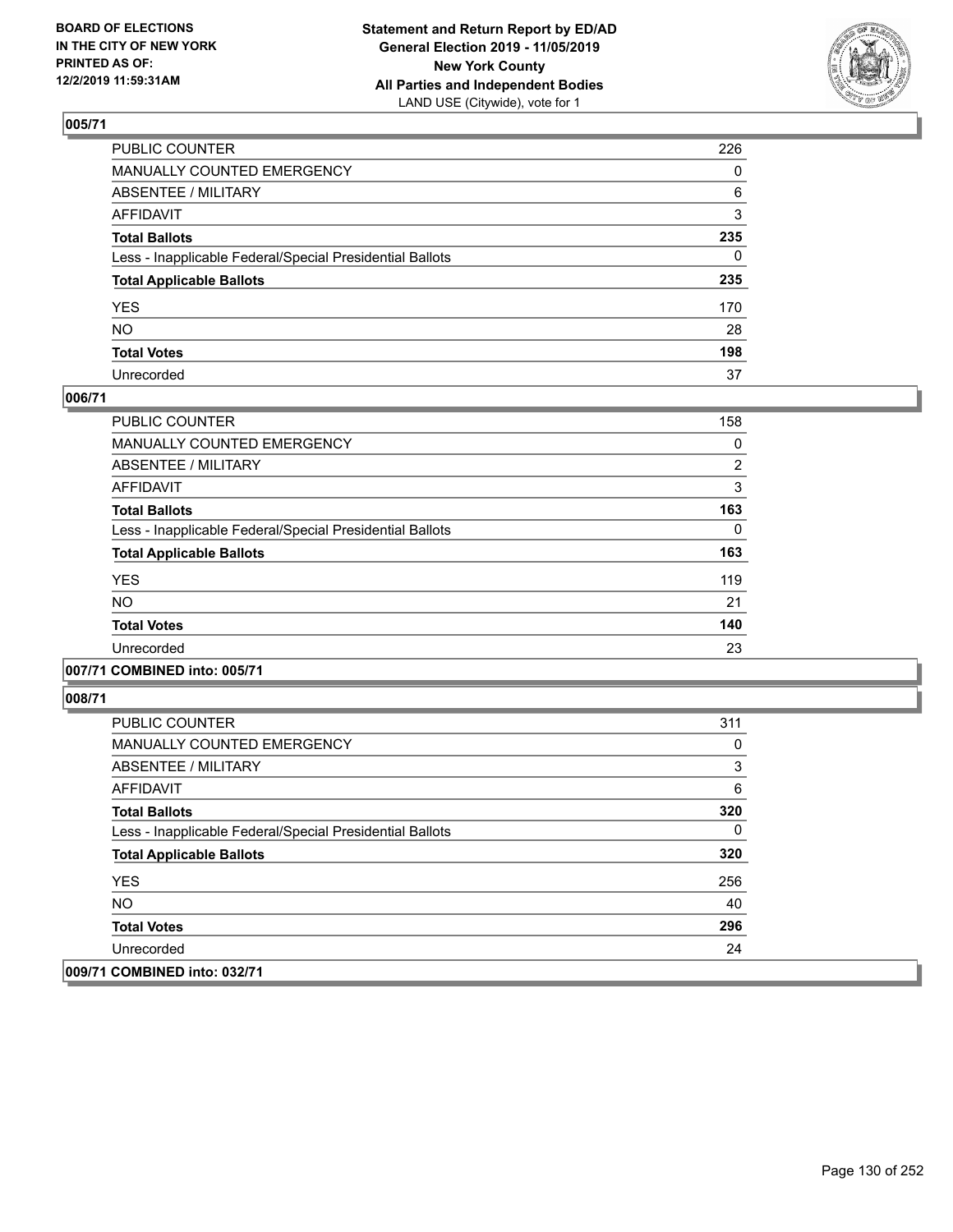

| PUBLIC COUNTER                                           | 242          |
|----------------------------------------------------------|--------------|
| MANUALLY COUNTED EMERGENCY                               | $\mathbf{0}$ |
| ABSENTEE / MILITARY                                      | 8            |
| AFFIDAVIT                                                | 2            |
| Total Ballots                                            | 252          |
| Less - Inapplicable Federal/Special Presidential Ballots | 0            |
| <b>Total Applicable Ballots</b>                          | 252          |
| YES                                                      | 182          |
| NO.                                                      | 50           |
| <b>Total Votes</b>                                       | 232          |
| Unrecorded                                               | 20           |

## **011/71**

| PUBLIC COUNTER                                           | 122      |
|----------------------------------------------------------|----------|
| MANUALLY COUNTED EMERGENCY                               | 0        |
| ABSENTEE / MILITARY                                      | 0        |
| AFFIDAVIT                                                | $\Omega$ |
| <b>Total Ballots</b>                                     | 122      |
| Less - Inapplicable Federal/Special Presidential Ballots | $\Omega$ |
| <b>Total Applicable Ballots</b>                          | 122      |
| <b>YES</b>                                               | 98       |
| <b>NO</b>                                                | 7        |
| <b>Total Votes</b>                                       | 105      |
| Unrecorded                                               | 17       |

| PUBLIC COUNTER                                           | 278 |
|----------------------------------------------------------|-----|
| MANUALLY COUNTED EMERGENCY                               | 0   |
| ABSENTEE / MILITARY                                      | 7   |
| <b>AFFIDAVIT</b>                                         | 5   |
| <b>Total Ballots</b>                                     | 290 |
| Less - Inapplicable Federal/Special Presidential Ballots | 0   |
| <b>Total Applicable Ballots</b>                          | 290 |
| <b>YES</b>                                               | 232 |
| <b>NO</b>                                                | 27  |
| <b>Total Votes</b>                                       | 259 |
| Unrecorded                                               | 31  |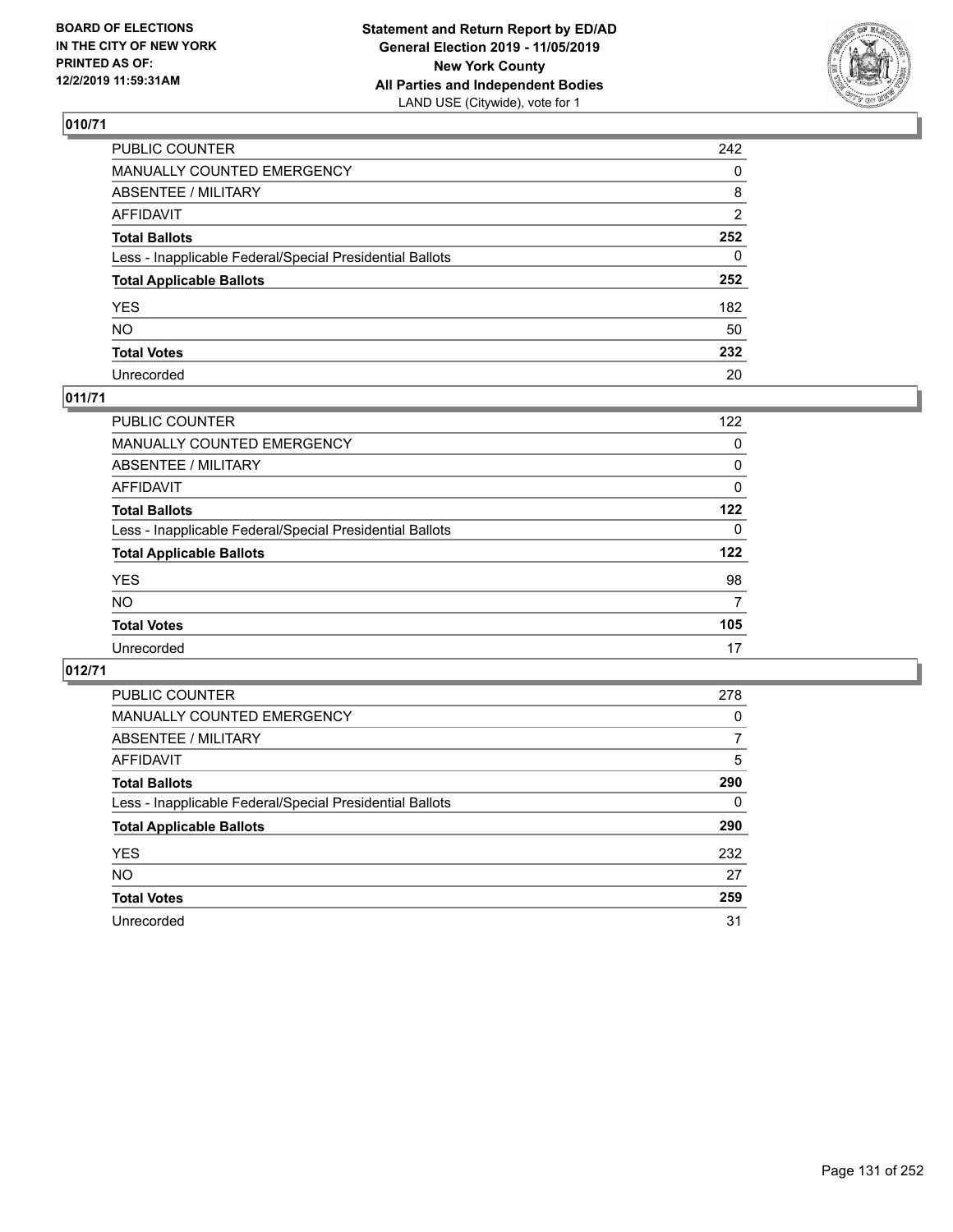

| <b>PUBLIC COUNTER</b>                                    | 261 |
|----------------------------------------------------------|-----|
| MANUALLY COUNTED EMERGENCY                               | 0   |
| ABSENTEE / MILITARY                                      | 11  |
| <b>AFFIDAVIT</b>                                         | 4   |
| <b>Total Ballots</b>                                     | 276 |
| Less - Inapplicable Federal/Special Presidential Ballots | 0   |
| <b>Total Applicable Ballots</b>                          | 276 |
| <b>YES</b>                                               | 210 |
| <b>NO</b>                                                | 16  |
| <b>Total Votes</b>                                       | 226 |
| Unrecorded                                               | 50  |

## **014/71 COMBINED into: 013/71**

#### **015/71 COMBINED into: 012/71**

## **016/71**

| PUBLIC COUNTER                                           | 123      |
|----------------------------------------------------------|----------|
| <b>MANUALLY COUNTED EMERGENCY</b>                        | 0        |
| ABSENTEE / MILITARY                                      | 4        |
| AFFIDAVIT                                                | 3        |
| <b>Total Ballots</b>                                     | 130      |
| Less - Inapplicable Federal/Special Presidential Ballots | $\Omega$ |
| <b>Total Applicable Ballots</b>                          | 130      |
| <b>YES</b>                                               | 97       |
| <b>NO</b>                                                | 18       |
| <b>Total Votes</b>                                       | 115      |
| Unrecorded                                               | 15       |

#### **017/71 COMBINED into: 109/71**

| <b>PUBLIC COUNTER</b>                                    | 276 |
|----------------------------------------------------------|-----|
| <b>MANUALLY COUNTED EMERGENCY</b>                        | 0   |
| ABSENTEE / MILITARY                                      | 8   |
| AFFIDAVIT                                                | 2   |
| <b>Total Ballots</b>                                     | 286 |
| Less - Inapplicable Federal/Special Presidential Ballots | 0   |
| <b>Total Applicable Ballots</b>                          | 286 |
| <b>YES</b>                                               | 225 |
| <b>NO</b>                                                | 26  |
| <b>Total Votes</b>                                       | 251 |
| Unrecorded                                               | 35  |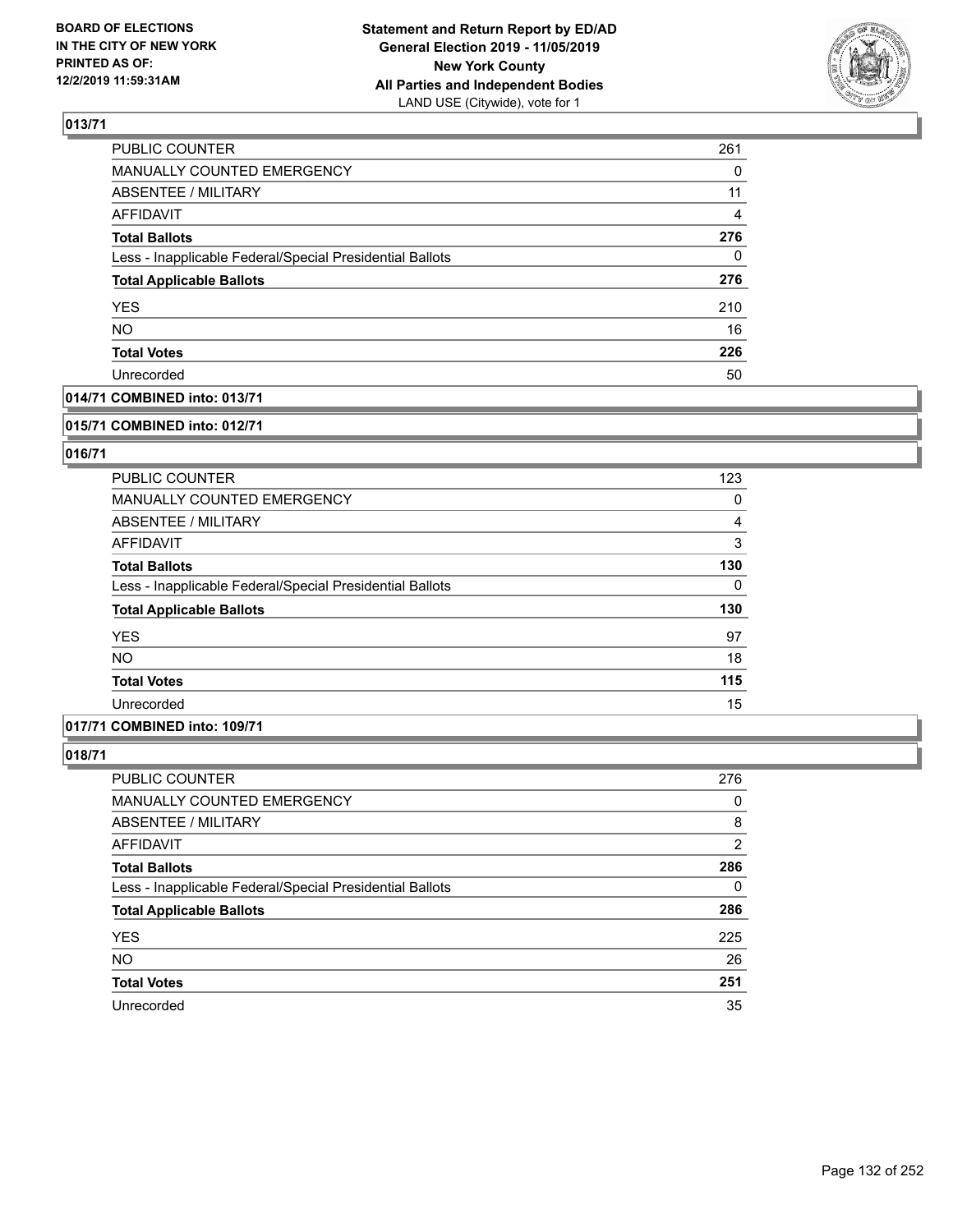

| PUBLIC COUNTER                                           | 337          |
|----------------------------------------------------------|--------------|
| MANUALLY COUNTED EMERGENCY                               | $\mathbf{0}$ |
| ABSENTEE / MILITARY                                      | 7            |
| AFFIDAVIT                                                |              |
| Total Ballots                                            | 345          |
| Less - Inapplicable Federal/Special Presidential Ballots | 0            |
| <b>Total Applicable Ballots</b>                          | 345          |
| YES                                                      | 237          |
| NO.                                                      | 47           |
| <b>Total Votes</b>                                       | 284          |
| Unrecorded                                               | 61           |

### **020/71**

| PUBLIC COUNTER                                           | 306      |
|----------------------------------------------------------|----------|
| <b>MANUALLY COUNTED EMERGENCY</b>                        | 0        |
| ABSENTEE / MILITARY                                      | 7        |
| <b>AFFIDAVIT</b>                                         |          |
| <b>Total Ballots</b>                                     | 314      |
| Less - Inapplicable Federal/Special Presidential Ballots | $\Omega$ |
| <b>Total Applicable Ballots</b>                          | 314      |
| <b>YES</b>                                               | 228      |
| NO                                                       | 34       |
| <b>Total Votes</b>                                       | 262      |
| Unrecorded                                               | 52       |
|                                                          |          |

# **021/71 COMBINED into: 022/71**

| <b>PUBLIC COUNTER</b>                                    | 331 |
|----------------------------------------------------------|-----|
| <b>MANUALLY COUNTED EMERGENCY</b>                        | 0   |
| ABSENTEE / MILITARY                                      | 10  |
| AFFIDAVIT                                                | 3   |
| <b>Total Ballots</b>                                     | 344 |
| Less - Inapplicable Federal/Special Presidential Ballots | 0   |
| <b>Total Applicable Ballots</b>                          | 344 |
| <b>YES</b>                                               | 238 |
| <b>NO</b>                                                | 34  |
| <b>Total Votes</b>                                       | 272 |
| Unrecorded                                               | 72  |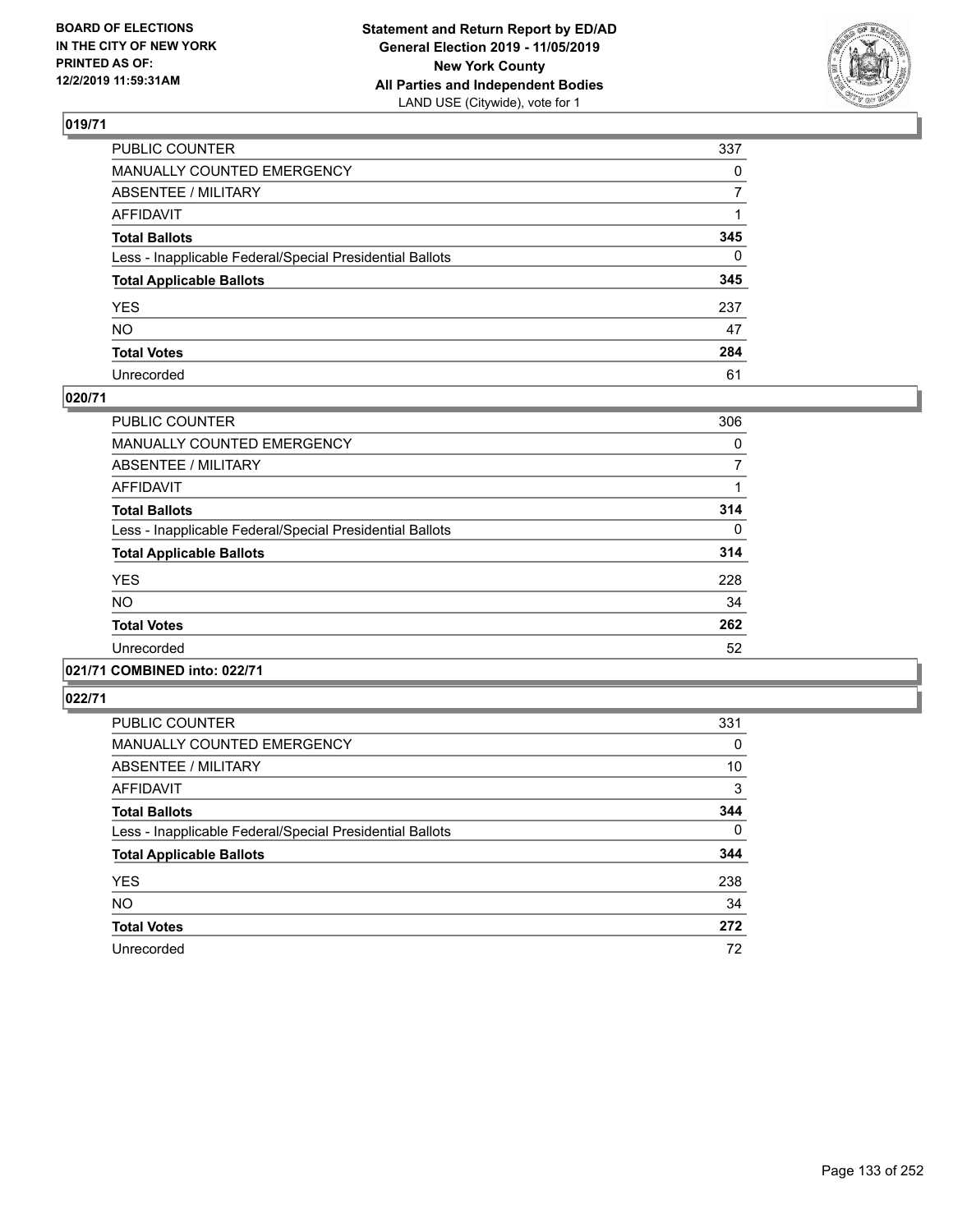

| PUBLIC COUNTER                                           | 185          |
|----------------------------------------------------------|--------------|
| MANUALLY COUNTED EMERGENCY                               | $\mathbf{0}$ |
| ABSENTEE / MILITARY                                      | 3            |
| AFFIDAVIT                                                |              |
| Total Ballots                                            | 189          |
| Less - Inapplicable Federal/Special Presidential Ballots | $\mathbf{0}$ |
| <b>Total Applicable Ballots</b>                          | 189          |
| YES                                                      | 131          |
| NO.                                                      | 17           |
| <b>Total Votes</b>                                       | 148          |
| Unrecorded                                               | 41           |

### **024/71**

| <b>PUBLIC COUNTER</b>                                    | 345 |
|----------------------------------------------------------|-----|
| MANUALLY COUNTED EMERGENCY                               | 0   |
| ABSENTEE / MILITARY                                      | 11  |
| AFFIDAVIT                                                | 5   |
| <b>Total Ballots</b>                                     | 361 |
| Less - Inapplicable Federal/Special Presidential Ballots | 0   |
| <b>Total Applicable Ballots</b>                          | 361 |
| <b>YES</b>                                               | 271 |
| <b>NO</b>                                                | 55  |
| <b>Total Votes</b>                                       | 326 |
| Unrecorded                                               | 35  |

| PUBLIC COUNTER                                           | 130      |
|----------------------------------------------------------|----------|
| MANUALLY COUNTED EMERGENCY                               | $\Omega$ |
| ABSENTEE / MILITARY                                      | 7        |
| AFFIDAVIT                                                | 3        |
| <b>Total Ballots</b>                                     | 140      |
| Less - Inapplicable Federal/Special Presidential Ballots | 0        |
| <b>Total Applicable Ballots</b>                          | 140      |
| <b>YES</b>                                               | 99       |
| NO.                                                      | 18       |
| <b>Total Votes</b>                                       | 117      |
| Unrecorded                                               | 23       |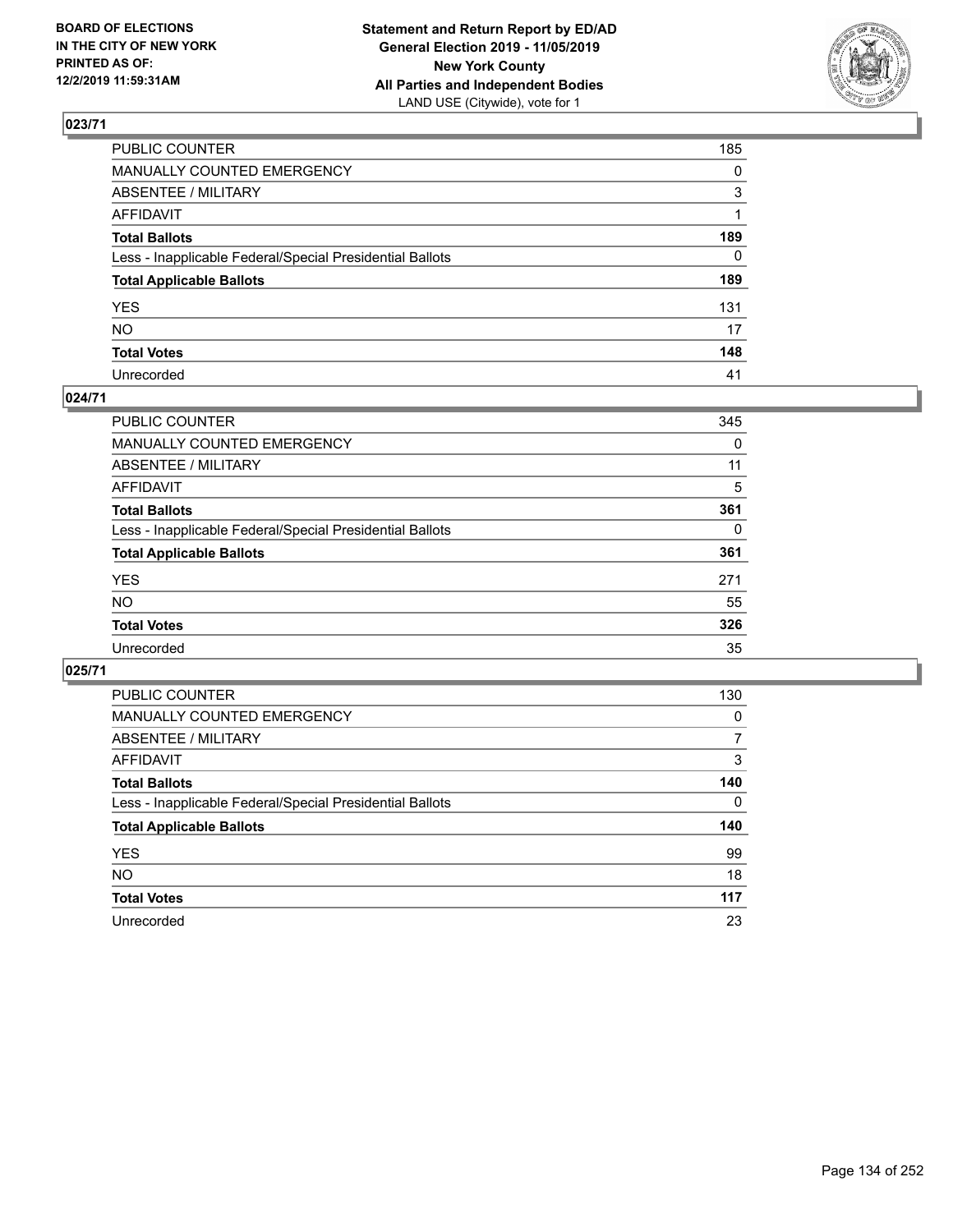

| PUBLIC COUNTER                                           | 343      |
|----------------------------------------------------------|----------|
| MANUALLY COUNTED EMERGENCY                               | 0        |
| <b>ABSENTEE / MILITARY</b>                               | 11       |
| <b>AFFIDAVIT</b>                                         |          |
| <b>Total Ballots</b>                                     | 355      |
| Less - Inapplicable Federal/Special Presidential Ballots | $\Omega$ |
| <b>Total Applicable Ballots</b>                          | 355      |
| <b>YES</b>                                               | 241      |
| <b>NO</b>                                                | 36       |
| <b>Total Votes</b>                                       | 277      |
| Unrecorded                                               | 78       |

### **027/71 COMBINED into: 008/71**

#### **028/71**

| <b>PUBLIC COUNTER</b>                                    | 137 |
|----------------------------------------------------------|-----|
| <b>MANUALLY COUNTED EMERGENCY</b>                        | 0   |
| <b>ABSENTEE / MILITARY</b>                               | 0   |
| <b>AFFIDAVIT</b>                                         | 10  |
| <b>Total Ballots</b>                                     | 147 |
| Less - Inapplicable Federal/Special Presidential Ballots | 0   |
| <b>Total Applicable Ballots</b>                          | 147 |
| <b>YES</b>                                               | 103 |
| <b>NO</b>                                                | 9   |
| <b>Total Votes</b>                                       | 112 |
| Unrecorded                                               | 35  |
|                                                          |     |

# **029/71 COMBINED into: 030/71**

| <b>PUBLIC COUNTER</b>                                    | 306      |
|----------------------------------------------------------|----------|
| <b>MANUALLY COUNTED EMERGENCY</b>                        | 0        |
| ABSENTEE / MILITARY                                      |          |
| AFFIDAVIT                                                | 3        |
| <b>Total Ballots</b>                                     | 310      |
| Less - Inapplicable Federal/Special Presidential Ballots | $\Omega$ |
| <b>Total Applicable Ballots</b>                          | 310      |
| <b>YES</b>                                               | 233      |
| <b>NO</b>                                                | 32       |
| <b>Total Votes</b>                                       | 265      |
| Unrecorded                                               | 45       |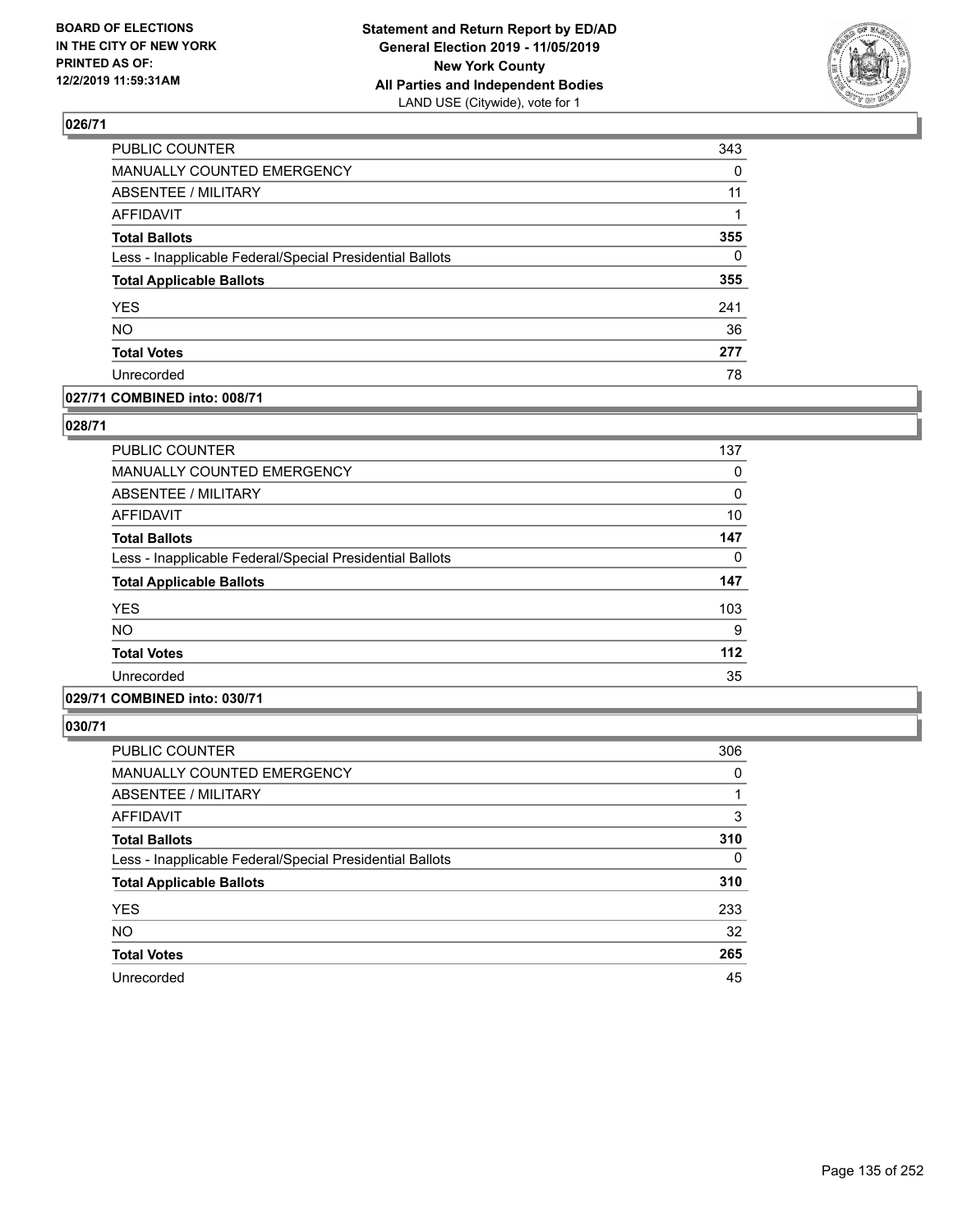

| PUBLIC COUNTER                                           | 380      |
|----------------------------------------------------------|----------|
| MANUALLY COUNTED EMERGENCY                               | $\Omega$ |
| ABSENTEE / MILITARY                                      | 11       |
| AFFIDAVIT                                                | 7        |
| Total Ballots                                            | 398      |
| Less - Inapplicable Federal/Special Presidential Ballots | 0        |
| <b>Total Applicable Ballots</b>                          | 398      |
| YES                                                      | 290      |
| NO.                                                      | 57       |
| <b>Total Votes</b>                                       | 347      |
| Unrecorded                                               | 51       |

### **032/71**

| <b>PUBLIC COUNTER</b>                                    | 384      |
|----------------------------------------------------------|----------|
| <b>MANUALLY COUNTED EMERGENCY</b>                        | 0        |
| ABSENTEE / MILITARY                                      | 3        |
| AFFIDAVIT                                                | 2        |
| <b>Total Ballots</b>                                     | 389      |
| Less - Inapplicable Federal/Special Presidential Ballots | $\Omega$ |
| <b>Total Applicable Ballots</b>                          | 389      |
| <b>YES</b>                                               | 275      |
| <b>NO</b>                                                | 60       |
| <b>Total Votes</b>                                       | 335      |
| Unrecorded                                               | 54       |

**033/71** 

| PUBLIC COUNTER                                           | 194 |
|----------------------------------------------------------|-----|
| <b>MANUALLY COUNTED EMERGENCY</b>                        | 0   |
| ABSENTEE / MILITARY                                      | 10  |
| AFFIDAVIT                                                | 3   |
| <b>Total Ballots</b>                                     | 207 |
| Less - Inapplicable Federal/Special Presidential Ballots | 0   |
| <b>Total Applicable Ballots</b>                          | 207 |
| <b>YES</b>                                               | 155 |
| NO.                                                      | 24  |
| <b>Total Votes</b>                                       | 179 |
| Unrecorded                                               | 28  |
| 034/71 COMBINED into: 026/71                             |     |

**035/71 COMBINED into: 036/71**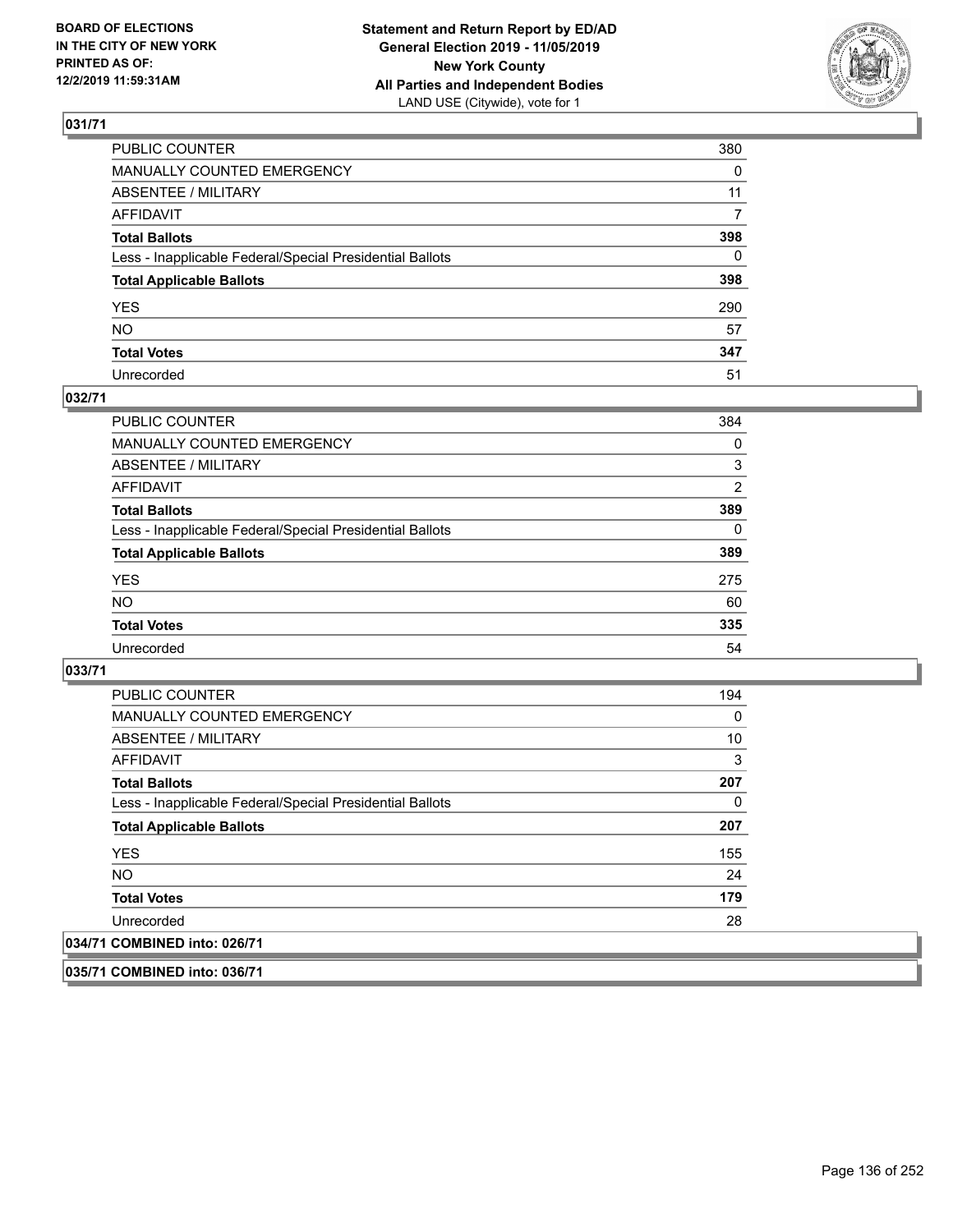

| PUBLIC COUNTER                                           | 294      |
|----------------------------------------------------------|----------|
| MANUALLY COUNTED EMERGENCY                               | 0        |
| <b>ABSENTEE / MILITARY</b>                               | 3        |
| <b>AFFIDAVIT</b>                                         | 1        |
| <b>Total Ballots</b>                                     | 298      |
| Less - Inapplicable Federal/Special Presidential Ballots | $\Omega$ |
| <b>Total Applicable Ballots</b>                          | 298      |
| <b>YES</b>                                               | 219      |
| <b>NO</b>                                                | 38       |
| <b>Total Votes</b>                                       | 257      |
| Unrecorded                                               | 41       |

## **037/71 COMBINED into: 105/71**

### **038/71**

| PUBLIC COUNTER                                           | 168 |
|----------------------------------------------------------|-----|
| <b>MANUALLY COUNTED EMERGENCY</b>                        | 0   |
| ABSENTEE / MILITARY                                      | 7   |
| AFFIDAVIT                                                | 3   |
| <b>Total Ballots</b>                                     | 178 |
| Less - Inapplicable Federal/Special Presidential Ballots | 0   |
| <b>Total Applicable Ballots</b>                          | 178 |
| <b>YES</b>                                               | 84  |
| NO.                                                      | 13  |
| <b>Total Votes</b>                                       | 97  |
| Unrecorded                                               | 81  |
|                                                          |     |

# **039/71 COMBINED into: 042/71**

#### **040/71 COMBINED into: 041/71**

| <b>PUBLIC COUNTER</b>                                    | 455 |
|----------------------------------------------------------|-----|
| MANUALLY COUNTED EMERGENCY                               | 0   |
| ABSENTEE / MILITARY                                      | 7   |
| AFFIDAVIT                                                | 5   |
| <b>Total Ballots</b>                                     | 467 |
| Less - Inapplicable Federal/Special Presidential Ballots | 0   |
| <b>Total Applicable Ballots</b>                          | 467 |
| <b>YES</b>                                               | 348 |
| <b>NO</b>                                                | 67  |
| <b>Total Votes</b>                                       | 415 |
| Unrecorded                                               | 52  |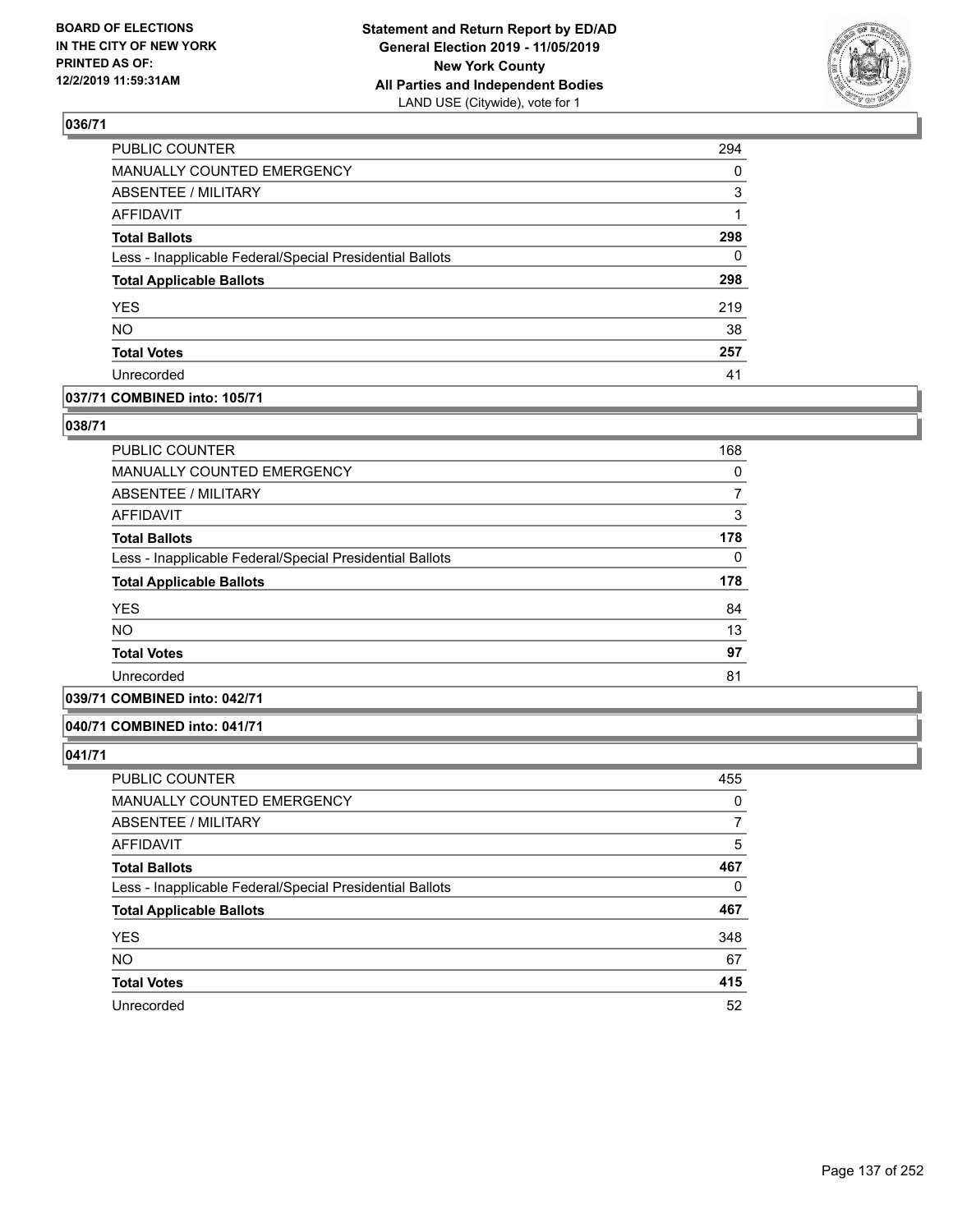

| PUBLIC COUNTER                                           | 320 |
|----------------------------------------------------------|-----|
| MANUALLY COUNTED EMERGENCY                               | 0   |
| ABSENTEE / MILITARY                                      | 10  |
| AFFIDAVIT                                                | 6   |
| Total Ballots                                            | 336 |
| Less - Inapplicable Federal/Special Presidential Ballots | 0   |
| <b>Total Applicable Ballots</b>                          | 336 |
| YES                                                      | 253 |
| NO.                                                      | 46  |
| <b>Total Votes</b>                                       | 299 |
| Unrecorded                                               | 37  |

### **043/71**

| <b>PUBLIC COUNTER</b>                                    | 200            |
|----------------------------------------------------------|----------------|
| <b>MANUALLY COUNTED EMERGENCY</b>                        | 0              |
| ABSENTEE / MILITARY                                      | $\overline{2}$ |
| <b>AFFIDAVIT</b>                                         | 3              |
| <b>Total Ballots</b>                                     | 205            |
| Less - Inapplicable Federal/Special Presidential Ballots | $\Omega$       |
| <b>Total Applicable Ballots</b>                          | 205            |
| <b>YES</b>                                               | 140            |
| <b>NO</b>                                                | 32             |
| <b>Total Votes</b>                                       | 172            |
| Unrecorded                                               | 33             |
|                                                          |                |

# **044/71 COMBINED into: 024/71**

| <b>PUBLIC COUNTER</b>                                    | 242            |
|----------------------------------------------------------|----------------|
| <b>MANUALLY COUNTED EMERGENCY</b>                        | 0              |
| ABSENTEE / MILITARY                                      | $\overline{2}$ |
| AFFIDAVIT                                                | 2              |
| <b>Total Ballots</b>                                     | 246            |
| Less - Inapplicable Federal/Special Presidential Ballots | $\Omega$       |
| <b>Total Applicable Ballots</b>                          | 246            |
| <b>YES</b>                                               | 184            |
| <b>NO</b>                                                | 35             |
| <b>Total Votes</b>                                       | 219            |
| Unrecorded                                               | 27             |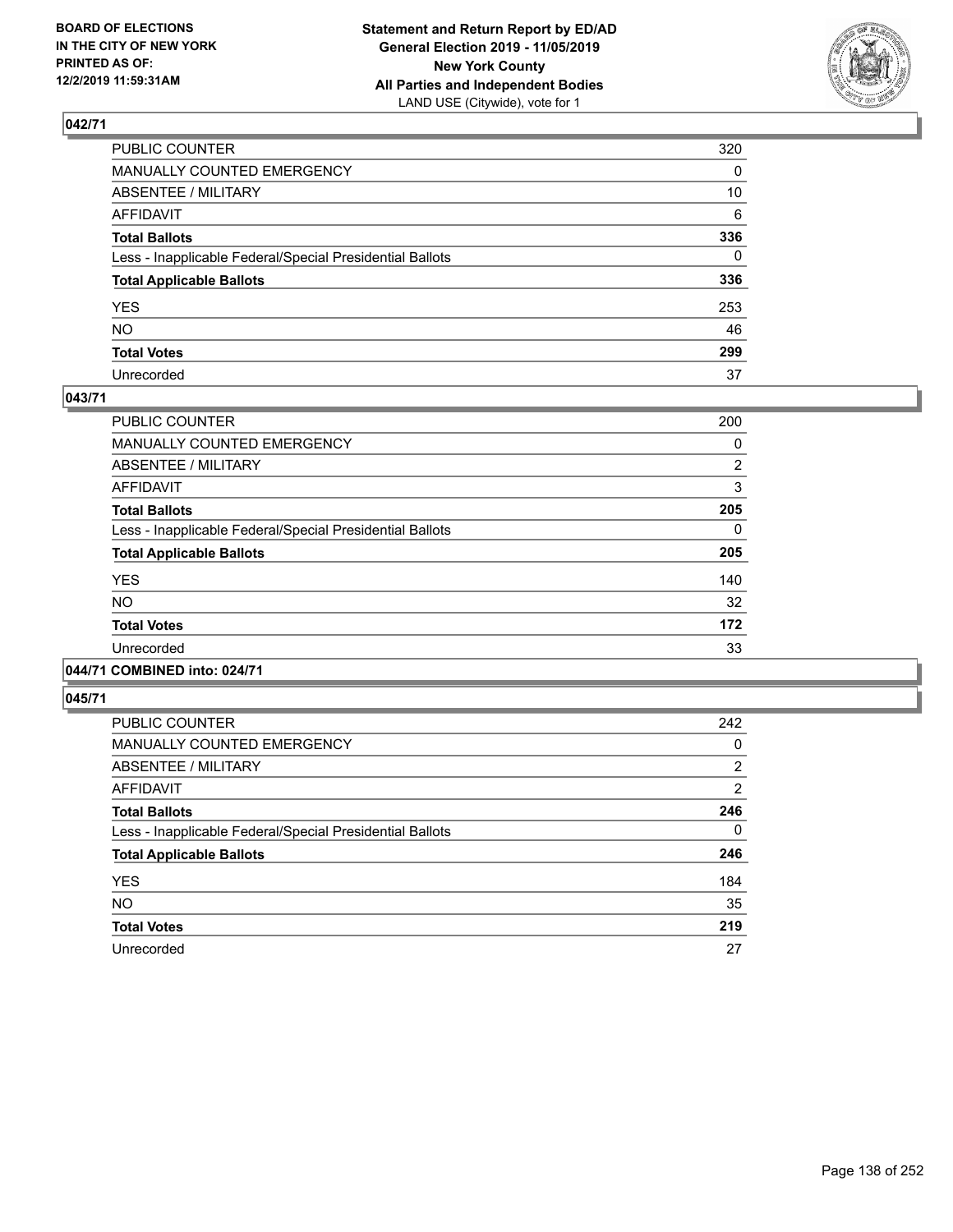

| PUBLIC COUNTER                                           | 143          |
|----------------------------------------------------------|--------------|
| MANUALLY COUNTED EMERGENCY                               | $\mathbf{0}$ |
| ABSENTEE / MILITARY                                      | 4            |
| AFFIDAVIT                                                | 4            |
| Total Ballots                                            | 151          |
| Less - Inapplicable Federal/Special Presidential Ballots | $\mathbf{0}$ |
| <b>Total Applicable Ballots</b>                          | 151          |
| YES                                                      | 100          |
| NO.                                                      | 27           |
| <b>Total Votes</b>                                       | 127          |
| Unrecorded                                               | 24           |

### **047/71**

| <b>PUBLIC COUNTER</b>                                    | 424      |
|----------------------------------------------------------|----------|
| <b>MANUALLY COUNTED EMERGENCY</b>                        | 0        |
| ABSENTEE / MILITARY                                      | 10       |
| AFFIDAVIT                                                | 6        |
| <b>Total Ballots</b>                                     | 440      |
| Less - Inapplicable Federal/Special Presidential Ballots | $\Omega$ |
| <b>Total Applicable Ballots</b>                          | 440      |
| <b>YES</b>                                               | 291      |
| <b>NO</b>                                                | 59       |
| <b>Total Votes</b>                                       | 350      |
| Unrecorded                                               | 90       |

| PUBLIC COUNTER                                           | 251 |
|----------------------------------------------------------|-----|
| MANUALLY COUNTED EMERGENCY                               | 0   |
| ABSENTEE / MILITARY                                      | 3   |
| AFFIDAVIT                                                | 5   |
| <b>Total Ballots</b>                                     | 259 |
| Less - Inapplicable Federal/Special Presidential Ballots | 0   |
| <b>Total Applicable Ballots</b>                          | 259 |
| <b>YES</b>                                               | 137 |
| <b>NO</b>                                                | 23  |
| <b>Total Votes</b>                                       | 160 |
| Unrecorded                                               | 99  |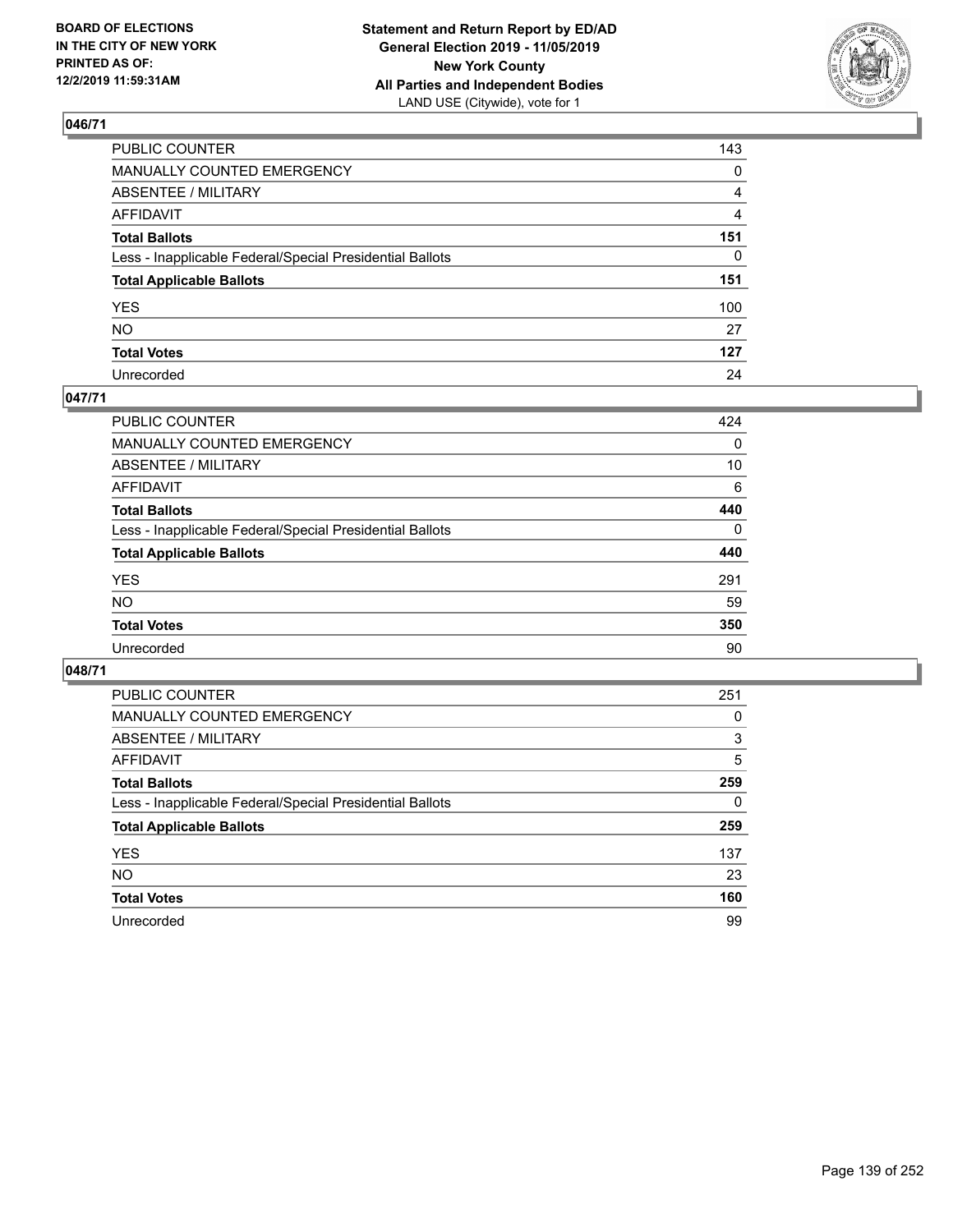

| 123      |
|----------|
| 0        |
| 0        |
| $\Omega$ |
| 123      |
| 0        |
| 123      |
| 66       |
| 8        |
| 74       |
| 49       |
|          |

## **050/71 COMBINED into: 045/71**

#### **051/71 COMBINED into: 024/71**

## **052/71**

| <b>PUBLIC COUNTER</b>                                    | 124 |
|----------------------------------------------------------|-----|
| <b>MANUALLY COUNTED EMERGENCY</b>                        | 0   |
| ABSENTEE / MILITARY                                      | 3   |
| AFFIDAVIT                                                | 0   |
| <b>Total Ballots</b>                                     | 127 |
| Less - Inapplicable Federal/Special Presidential Ballots | 0   |
| <b>Total Applicable Ballots</b>                          | 127 |
| <b>YES</b>                                               | 95  |
| <b>NO</b>                                                | 21  |
| <b>Total Votes</b>                                       | 116 |
| Unrecorded                                               | 11  |

## **053/71 COMBINED into: 043/71**

### **054/71 COMBINED into: 048/71**

| PUBLIC COUNTER                                           | 152            |
|----------------------------------------------------------|----------------|
| <b>MANUALLY COUNTED EMERGENCY</b>                        | 0              |
| ABSENTEE / MILITARY                                      | $\overline{2}$ |
| AFFIDAVIT                                                | 3              |
| <b>Total Ballots</b>                                     | 157            |
| Less - Inapplicable Federal/Special Presidential Ballots | 0              |
| <b>Total Applicable Ballots</b>                          | 157            |
| <b>YES</b>                                               | 108            |
| NO.                                                      | 17             |
| <b>Total Votes</b>                                       | 125            |
| Unrecorded                                               | 32             |
| 056/71 COMBINED into: 055/71                             |                |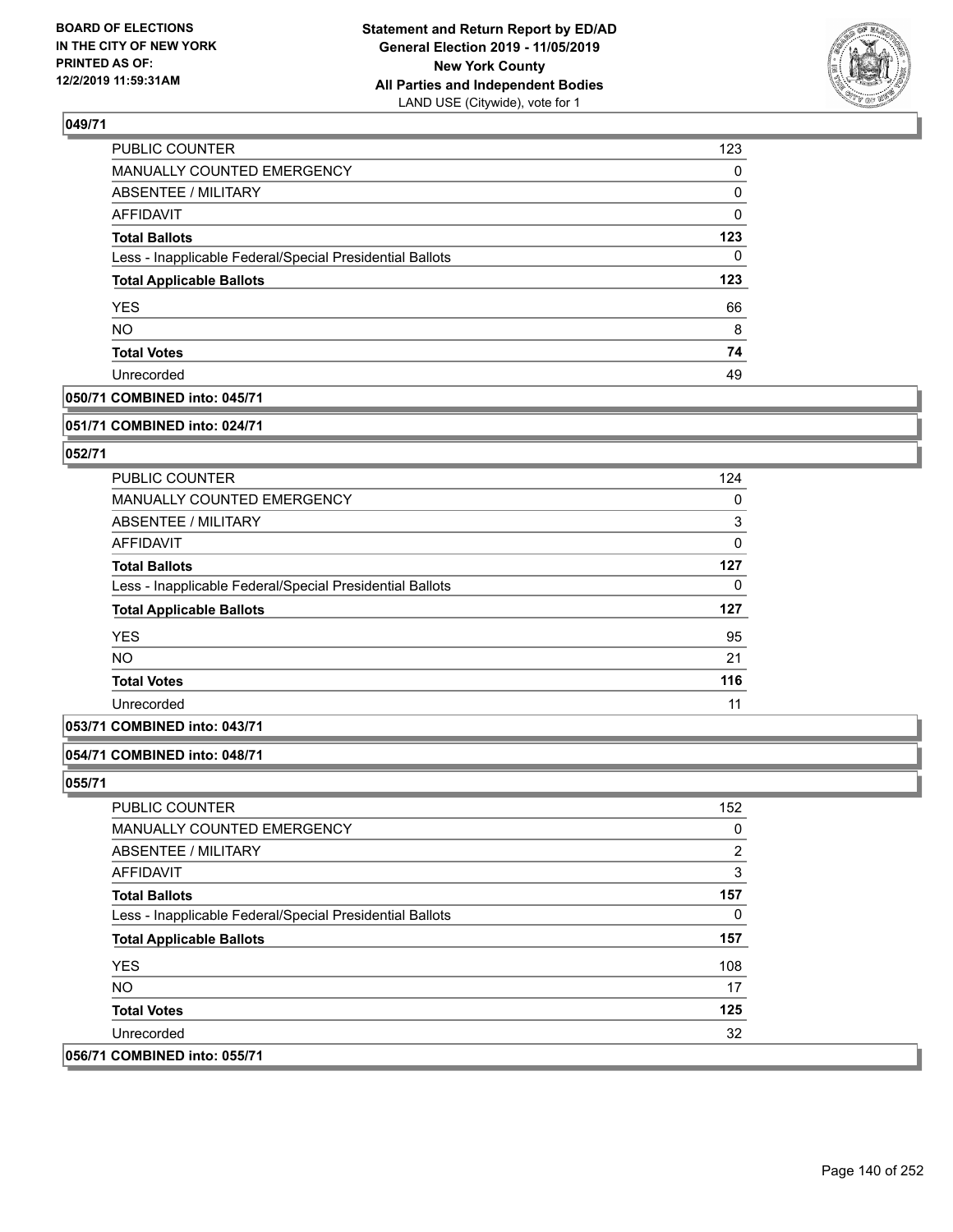

| PUBLIC COUNTER                                           | 264          |
|----------------------------------------------------------|--------------|
| MANUALLY COUNTED EMERGENCY                               | $\mathbf{0}$ |
| ABSENTEE / MILITARY                                      | 5            |
| AFFIDAVIT                                                | 5            |
| Total Ballots                                            | 274          |
| Less - Inapplicable Federal/Special Presidential Ballots | 0            |
| <b>Total Applicable Ballots</b>                          | 274          |
| YES                                                      | 188          |
| NO.                                                      | 38           |
| <b>Total Votes</b>                                       | 226          |
| Unrecorded                                               | 48           |

## **058/71**

| <b>PUBLIC COUNTER</b>                                    | 82             |
|----------------------------------------------------------|----------------|
| <b>MANUALLY COUNTED EMERGENCY</b>                        | 0              |
| ABSENTEE / MILITARY                                      | 0              |
| AFFIDAVIT                                                | $\overline{2}$ |
| <b>Total Ballots</b>                                     | 84             |
| Less - Inapplicable Federal/Special Presidential Ballots | $\Omega$       |
| <b>Total Applicable Ballots</b>                          | 84             |
| <b>YES</b>                                               | 46             |
| <b>NO</b>                                                | 10             |
| <b>Total Votes</b>                                       | 56             |
| Unrecorded                                               | 28             |

| PUBLIC COUNTER                                           | 187      |
|----------------------------------------------------------|----------|
| <b>MANUALLY COUNTED EMERGENCY</b>                        | 0        |
| ABSENTEE / MILITARY                                      | 2        |
| AFFIDAVIT                                                |          |
| <b>Total Ballots</b>                                     | 190      |
| Less - Inapplicable Federal/Special Presidential Ballots | $\Omega$ |
| <b>Total Applicable Ballots</b>                          | 190      |
| <b>YES</b>                                               | 121      |
| <b>NO</b>                                                | 22       |
| <b>Total Votes</b>                                       | 143      |
| Unrecorded                                               | 47       |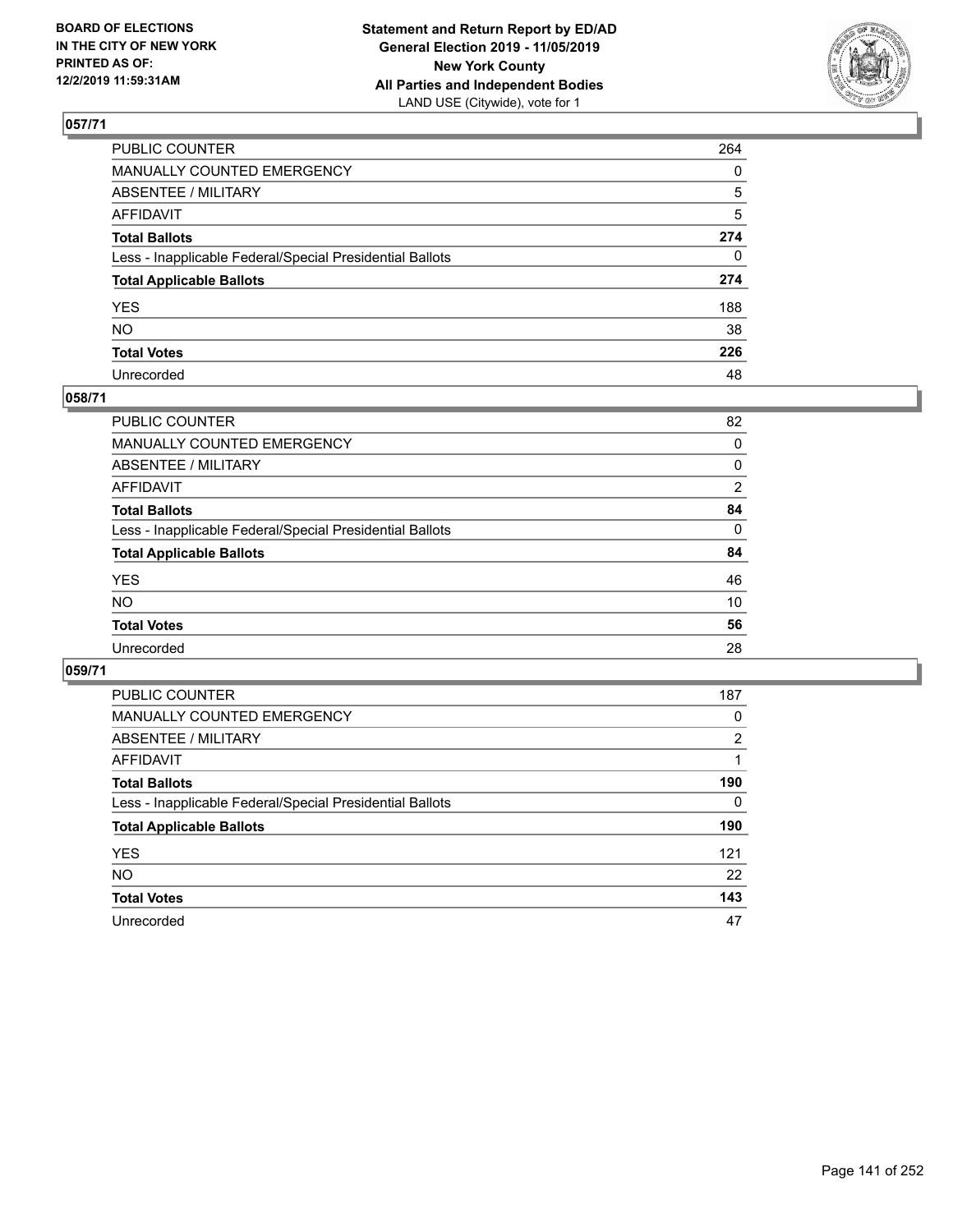

| PUBLIC COUNTER                                           | 190      |
|----------------------------------------------------------|----------|
| MANUALLY COUNTED EMERGENCY                               | $\Omega$ |
| <b>ABSENTEE / MILITARY</b>                               | 7        |
| <b>AFFIDAVIT</b>                                         | 3        |
| <b>Total Ballots</b>                                     | 200      |
| Less - Inapplicable Federal/Special Presidential Ballots | $\Omega$ |
| <b>Total Applicable Ballots</b>                          | 200      |
| <b>YES</b>                                               | 130      |
| <b>NO</b>                                                | 17       |
| <b>Total Votes</b>                                       | 147      |
| Unrecorded                                               | 53       |

### **061/71 COMBINED into: 059/71**

#### **062/71**

| <b>PUBLIC COUNTER</b>                                    | 142      |
|----------------------------------------------------------|----------|
| <b>MANUALLY COUNTED EMERGENCY</b>                        | $\Omega$ |
| ABSENTEE / MILITARY                                      | 4        |
| AFFIDAVIT                                                | 6        |
| <b>Total Ballots</b>                                     | 152      |
| Less - Inapplicable Federal/Special Presidential Ballots | $\Omega$ |
| <b>Total Applicable Ballots</b>                          | 152      |
| <b>YES</b>                                               | 102      |
| <b>NO</b>                                                | 25       |
| <b>Total Votes</b>                                       | 127      |
| Unrecorded                                               | 25       |

| PUBLIC COUNTER                                           | 228 |
|----------------------------------------------------------|-----|
| MANUALLY COUNTED EMERGENCY                               | 0   |
| ABSENTEE / MILITARY                                      |     |
| AFFIDAVIT                                                | 3   |
| <b>Total Ballots</b>                                     | 232 |
| Less - Inapplicable Federal/Special Presidential Ballots | 0   |
| <b>Total Applicable Ballots</b>                          | 232 |
| <b>YES</b>                                               | 184 |
| NO.                                                      | 16  |
| <b>Total Votes</b>                                       | 200 |
| Unrecorded                                               | 32  |
| 064/71 COMBINED into: 063/71                             |     |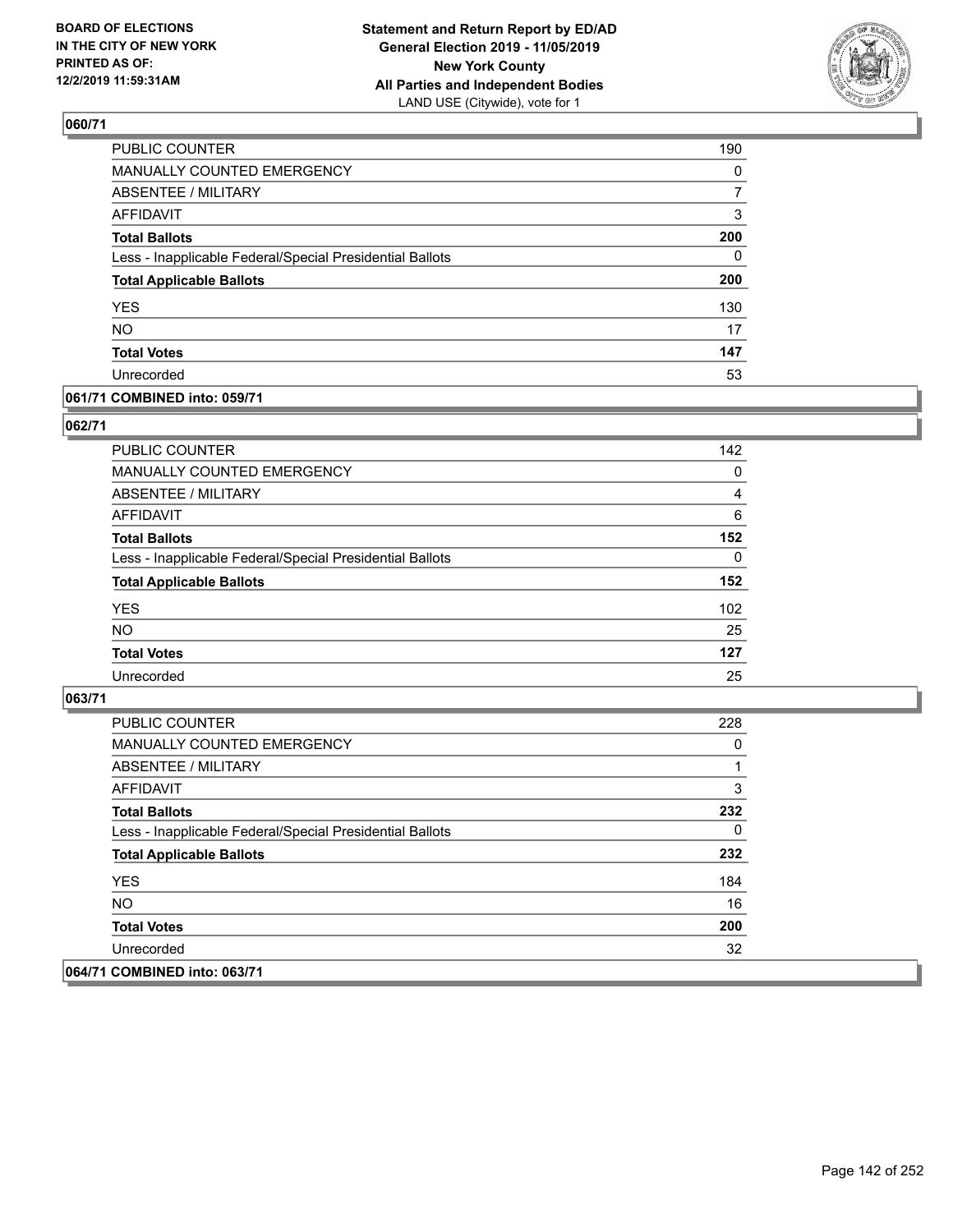

| PUBLIC COUNTER                                           | 180            |
|----------------------------------------------------------|----------------|
| MANUALLY COUNTED EMERGENCY                               | $\mathbf{0}$   |
| ABSENTEE / MILITARY                                      | $\overline{4}$ |
| AFFIDAVIT                                                | $\mathbf 0$    |
| Total Ballots                                            | 184            |
| Less - Inapplicable Federal/Special Presidential Ballots | $\Omega$       |
| <b>Total Applicable Ballots</b>                          | 184            |
| YES                                                      | 137            |
| NO.                                                      | 26             |
| <b>Total Votes</b>                                       | 163            |
| Unrecorded                                               | 21             |

### **066/71**

| PUBLIC COUNTER                                           | 252      |
|----------------------------------------------------------|----------|
| MANUALLY COUNTED EMERGENCY                               | 0        |
| ABSENTEE / MILITARY                                      | 0        |
| AFFIDAVIT                                                | 2        |
| <b>Total Ballots</b>                                     | 254      |
| Less - Inapplicable Federal/Special Presidential Ballots | $\Omega$ |
| <b>Total Applicable Ballots</b>                          | 254      |
| <b>YES</b>                                               | 167      |
| <b>NO</b>                                                | 24       |
| <b>Total Votes</b>                                       | 191      |
| Unrecorded                                               | 63       |

| PUBLIC COUNTER                                           | 210 |
|----------------------------------------------------------|-----|
| MANUALLY COUNTED EMERGENCY                               | 0   |
| ABSENTEE / MILITARY                                      | 3   |
| AFFIDAVIT                                                | 4   |
| <b>Total Ballots</b>                                     | 217 |
| Less - Inapplicable Federal/Special Presidential Ballots | 0   |
| <b>Total Applicable Ballots</b>                          | 217 |
| <b>YES</b>                                               | 123 |
| <b>NO</b>                                                | 32  |
| <b>Total Votes</b>                                       | 155 |
| Unrecorded                                               | 62  |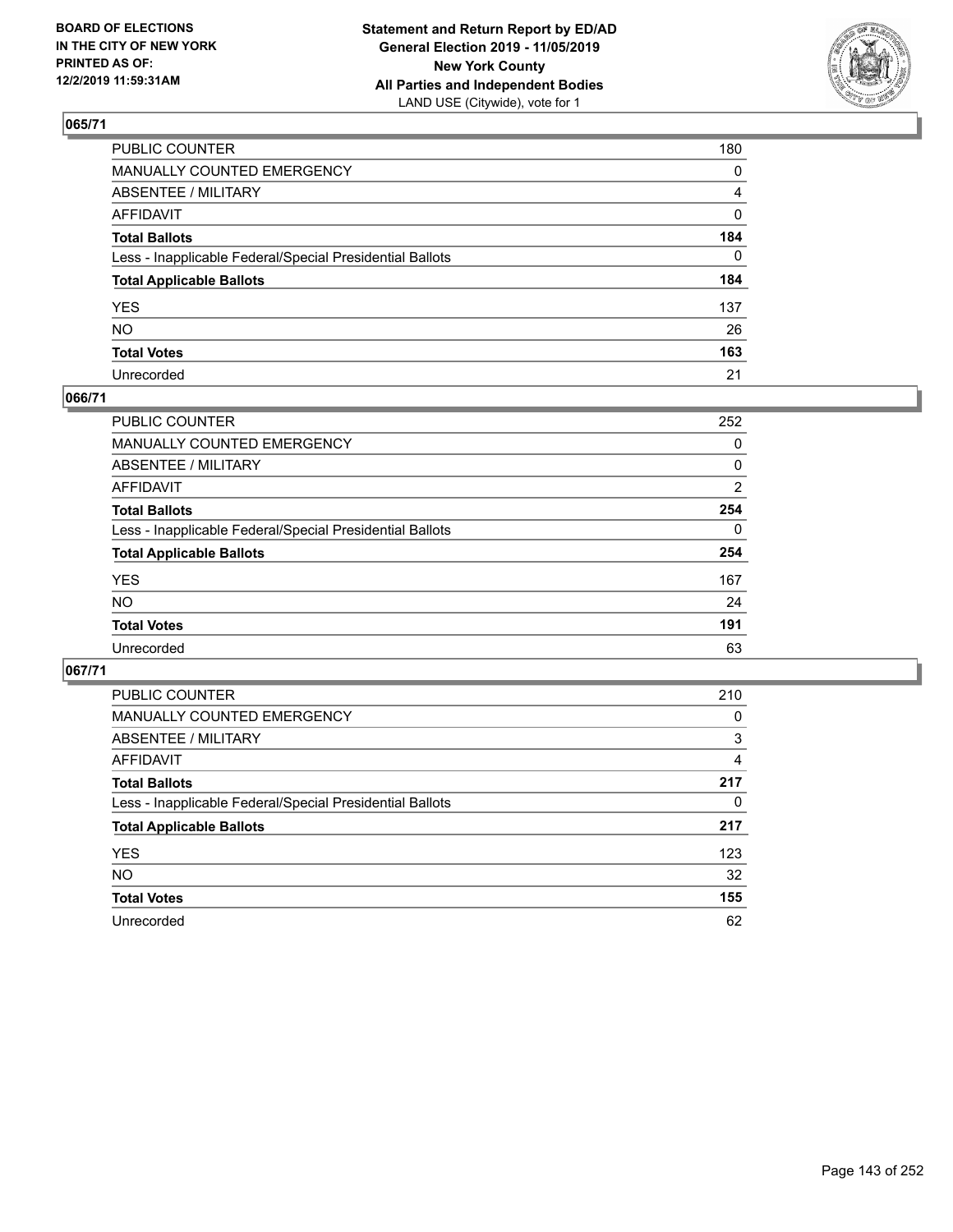

| PUBLIC COUNTER                                           | 159      |
|----------------------------------------------------------|----------|
| <b>MANUALLY COUNTED EMERGENCY</b>                        | $\Omega$ |
| <b>ABSENTEE / MILITARY</b>                               | 5        |
| <b>AFFIDAVIT</b>                                         | 2        |
| <b>Total Ballots</b>                                     | 166      |
| Less - Inapplicable Federal/Special Presidential Ballots | $\Omega$ |
| <b>Total Applicable Ballots</b>                          | 166      |
| <b>YES</b>                                               | 116      |
| NO.                                                      | 20       |
| <b>Total Votes</b>                                       | 136      |
| Unrecorded                                               | 30       |

## **069/71 COMBINED into: 067/71**

#### **070/71**

| <b>PUBLIC COUNTER</b>                                    | 268 |
|----------------------------------------------------------|-----|
| MANUALLY COUNTED EMERGENCY                               | 0   |
| ABSENTEE / MILITARY                                      |     |
| AFFIDAVIT                                                | 4   |
| <b>Total Ballots</b>                                     | 273 |
| Less - Inapplicable Federal/Special Presidential Ballots | 0   |
| <b>Total Applicable Ballots</b>                          | 273 |
| <b>YES</b>                                               | 189 |
| <b>NO</b>                                                | 40  |
| <b>Total Votes</b>                                       | 229 |
| Unrecorded                                               | 44  |
|                                                          |     |

# **071/71 COMBINED into: 031/71**

| PUBLIC COUNTER                                           | 318 |
|----------------------------------------------------------|-----|
| <b>MANUALLY COUNTED EMERGENCY</b>                        | 0   |
| ABSENTEE / MILITARY                                      |     |
| AFFIDAVIT                                                | 4   |
| <b>Total Ballots</b>                                     | 323 |
| Less - Inapplicable Federal/Special Presidential Ballots | 0   |
| <b>Total Applicable Ballots</b>                          | 323 |
| <b>YES</b>                                               | 231 |
| NO.                                                      | 51  |
| <b>Total Votes</b>                                       | 282 |
| Unrecorded                                               | 41  |
| 073/71 COMBINED into: 072/71                             |     |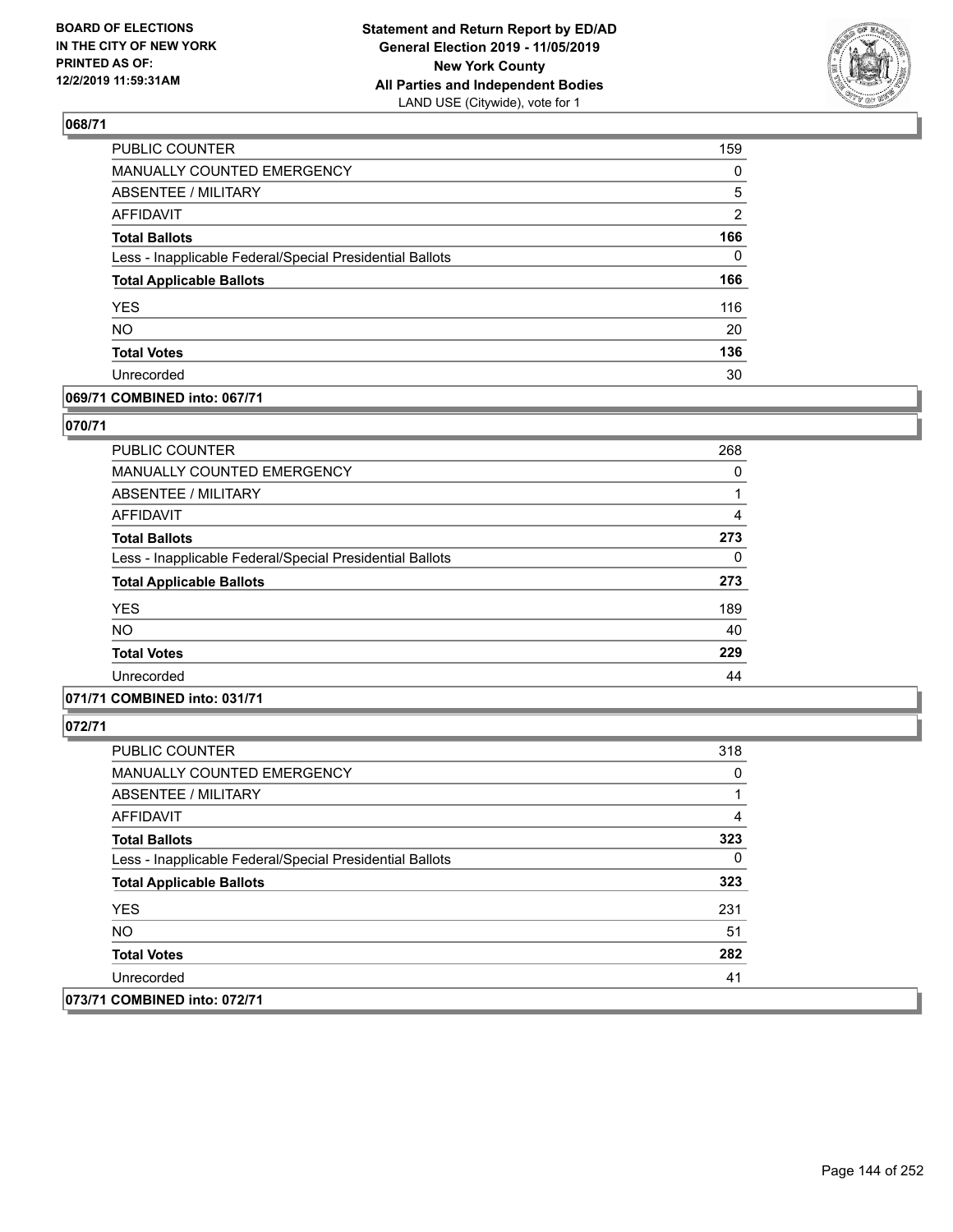

| PUBLIC COUNTER                                           | 345 |
|----------------------------------------------------------|-----|
| MANUALLY COUNTED EMERGENCY                               | 0   |
| ABSENTEE / MILITARY                                      | 3   |
| AFFIDAVIT                                                | 2   |
| Total Ballots                                            | 350 |
| Less - Inapplicable Federal/Special Presidential Ballots | 0   |
| <b>Total Applicable Ballots</b>                          | 350 |
| YES                                                      | 270 |
| NO.                                                      | 45  |
| <b>Total Votes</b>                                       | 315 |
| Unrecorded                                               | 35  |

### **075/71**

| <b>PUBLIC COUNTER</b>                                    | 355      |
|----------------------------------------------------------|----------|
| <b>MANUALLY COUNTED EMERGENCY</b>                        | 0        |
| ABSENTEE / MILITARY                                      | 3        |
| <b>AFFIDAVIT</b>                                         | 7        |
| <b>Total Ballots</b>                                     | 365      |
| Less - Inapplicable Federal/Special Presidential Ballots | $\Omega$ |
| <b>Total Applicable Ballots</b>                          | 365      |
| <b>YES</b>                                               | 279      |
| <b>NO</b>                                                | 52       |
| <b>Total Votes</b>                                       | 331      |
| Unrecorded                                               | 34       |

### **076/71 COMBINED into: 075/71**

| <b>PUBLIC COUNTER</b>                                    | 587 |
|----------------------------------------------------------|-----|
| <b>MANUALLY COUNTED EMERGENCY</b>                        | 0   |
| ABSENTEE / MILITARY                                      | 8   |
| AFFIDAVIT                                                | 4   |
| <b>Total Ballots</b>                                     | 599 |
| Less - Inapplicable Federal/Special Presidential Ballots | 0   |
| <b>Total Applicable Ballots</b>                          | 599 |
| <b>YES</b>                                               | 435 |
| NO.                                                      | 131 |
| <b>Total Votes</b>                                       | 566 |
| Unrecorded                                               | 33  |
| 078/71 COMBINED into: 077/71                             |     |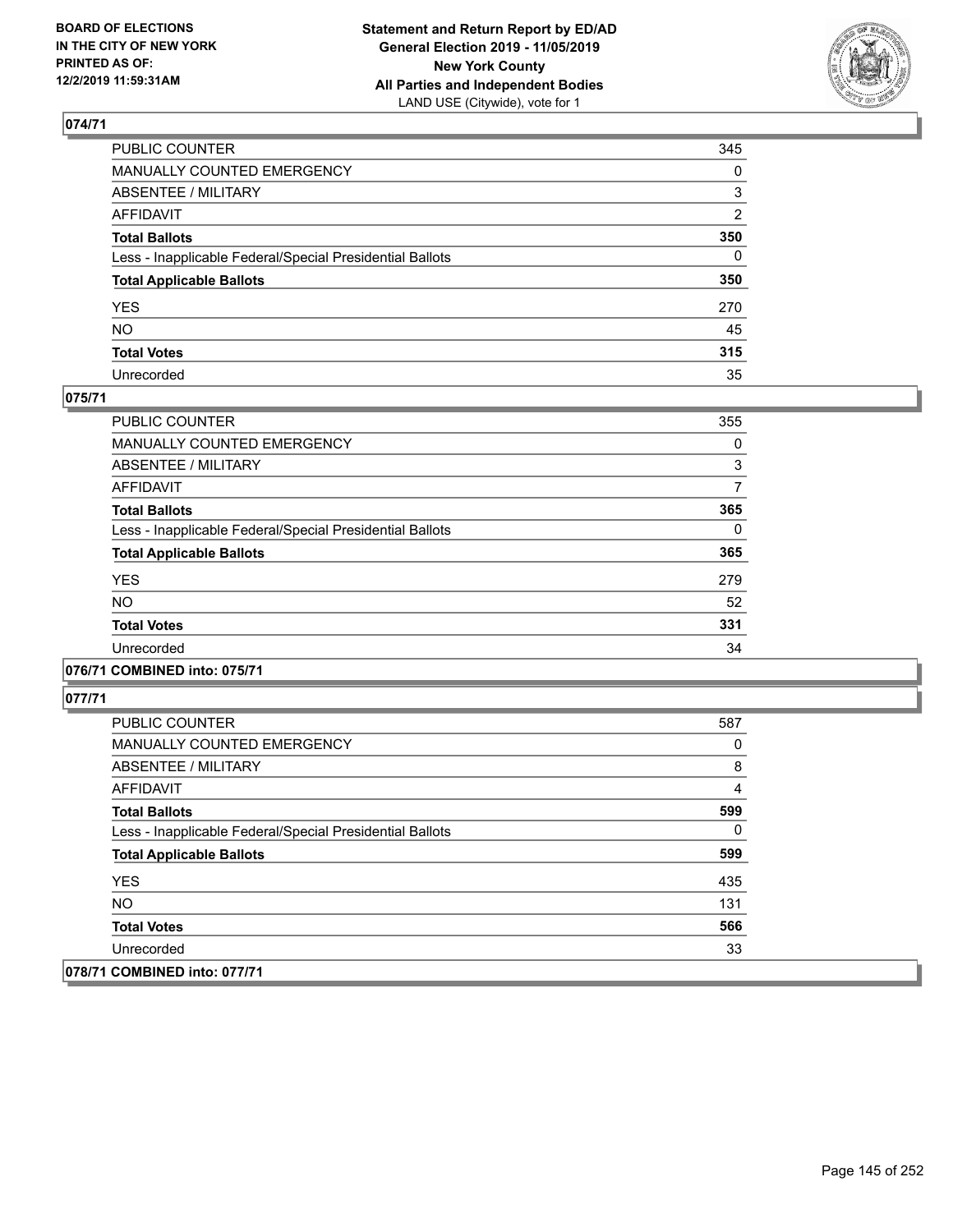

| PUBLIC COUNTER                                           | 504          |
|----------------------------------------------------------|--------------|
| MANUALLY COUNTED EMERGENCY                               | 0            |
| <b>ABSENTEE / MILITARY</b>                               | 13           |
| <b>AFFIDAVIT</b>                                         | 15           |
| <b>Total Ballots</b>                                     | 532          |
| Less - Inapplicable Federal/Special Presidential Ballots | $\mathbf{0}$ |
| <b>Total Applicable Ballots</b>                          | 532          |
| <b>YES</b>                                               | 388          |
| <b>NO</b>                                                | 120          |
| <b>Total Votes</b>                                       | 508          |
| Unrecorded                                               | 24           |

### **080/71 COMBINED into: 079/71**

#### **081/71**

| <b>PUBLIC COUNTER</b>                                    | 437 |
|----------------------------------------------------------|-----|
| MANUALLY COUNTED EMERGENCY                               | 0   |
| ABSENTEE / MILITARY                                      |     |
| AFFIDAVIT                                                |     |
| <b>Total Ballots</b>                                     | 445 |
| Less - Inapplicable Federal/Special Presidential Ballots | 0   |
| <b>Total Applicable Ballots</b>                          | 445 |
| <b>YES</b>                                               | 322 |
| <b>NO</b>                                                | 96  |
| <b>Total Votes</b>                                       | 418 |
| Unrecorded                                               | 27  |

# **082/71 COMBINED into: 081/71**

| <b>PUBLIC COUNTER</b>                                    | 395 |
|----------------------------------------------------------|-----|
| <b>MANUALLY COUNTED EMERGENCY</b>                        | 0   |
| ABSENTEE / MILITARY                                      | 5   |
| AFFIDAVIT                                                | 5   |
| <b>Total Ballots</b>                                     | 405 |
| Less - Inapplicable Federal/Special Presidential Ballots | 0   |
| <b>Total Applicable Ballots</b>                          | 405 |
| <b>YES</b>                                               | 298 |
| NO.                                                      | 87  |
| <b>Total Votes</b>                                       | 385 |
| Unrecorded                                               | 20  |
| 084/71 COMBINED into: 085/71                             |     |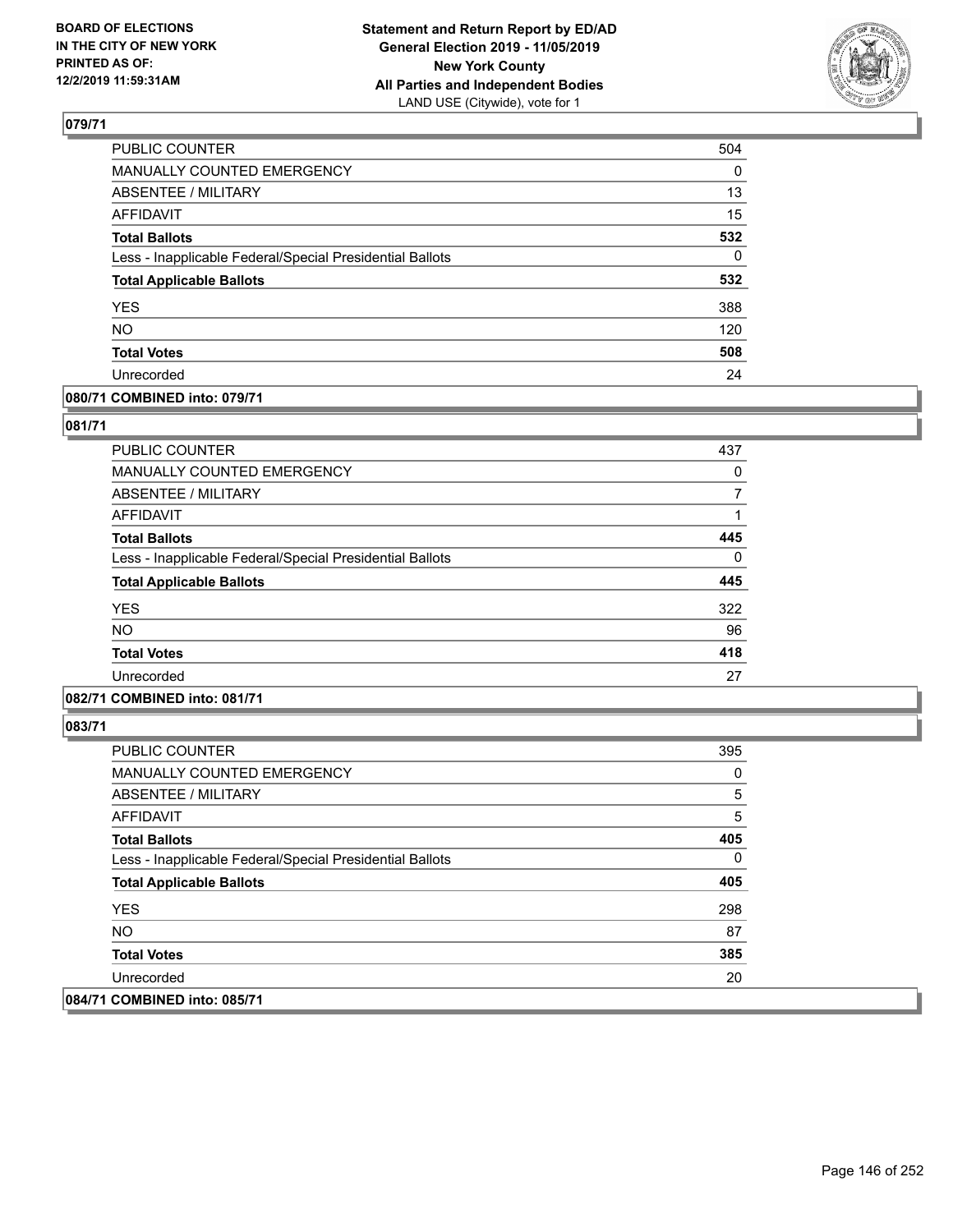

| 458      |
|----------|
| 0        |
|          |
| 6        |
| 465      |
| $\Omega$ |
| 465      |
| 338      |
| 97       |
| 435      |
| 30       |
|          |

### **086/71 COMBINED into: 060/72**

### **087/71**

| PUBLIC COUNTER                                           | 210 |
|----------------------------------------------------------|-----|
| MANUALLY COUNTED EMERGENCY                               | 0   |
| ABSENTEE / MILITARY                                      | 6   |
| AFFIDAVIT                                                |     |
| <b>Total Ballots</b>                                     | 217 |
| Less - Inapplicable Federal/Special Presidential Ballots | 0   |
| <b>Total Applicable Ballots</b>                          | 217 |
| <b>YES</b>                                               | 133 |
| NO.                                                      | 22  |
| <b>Total Votes</b>                                       | 155 |
| Unrecorded                                               | 62  |
|                                                          |     |

# **088/71 COMBINED into: 087/71**

| <b>PUBLIC COUNTER</b>                                    | 199      |
|----------------------------------------------------------|----------|
| <b>MANUALLY COUNTED EMERGENCY</b>                        | 0        |
| ABSENTEE / MILITARY                                      | 10       |
| <b>AFFIDAVIT</b>                                         | $\Omega$ |
| <b>Total Ballots</b>                                     | 209      |
| Less - Inapplicable Federal/Special Presidential Ballots | $\Omega$ |
| <b>Total Applicable Ballots</b>                          | 209      |
| <b>YES</b>                                               | 133      |
| <b>NO</b>                                                | 30       |
| <b>Total Votes</b>                                       | 163      |
| Unrecorded                                               | 46       |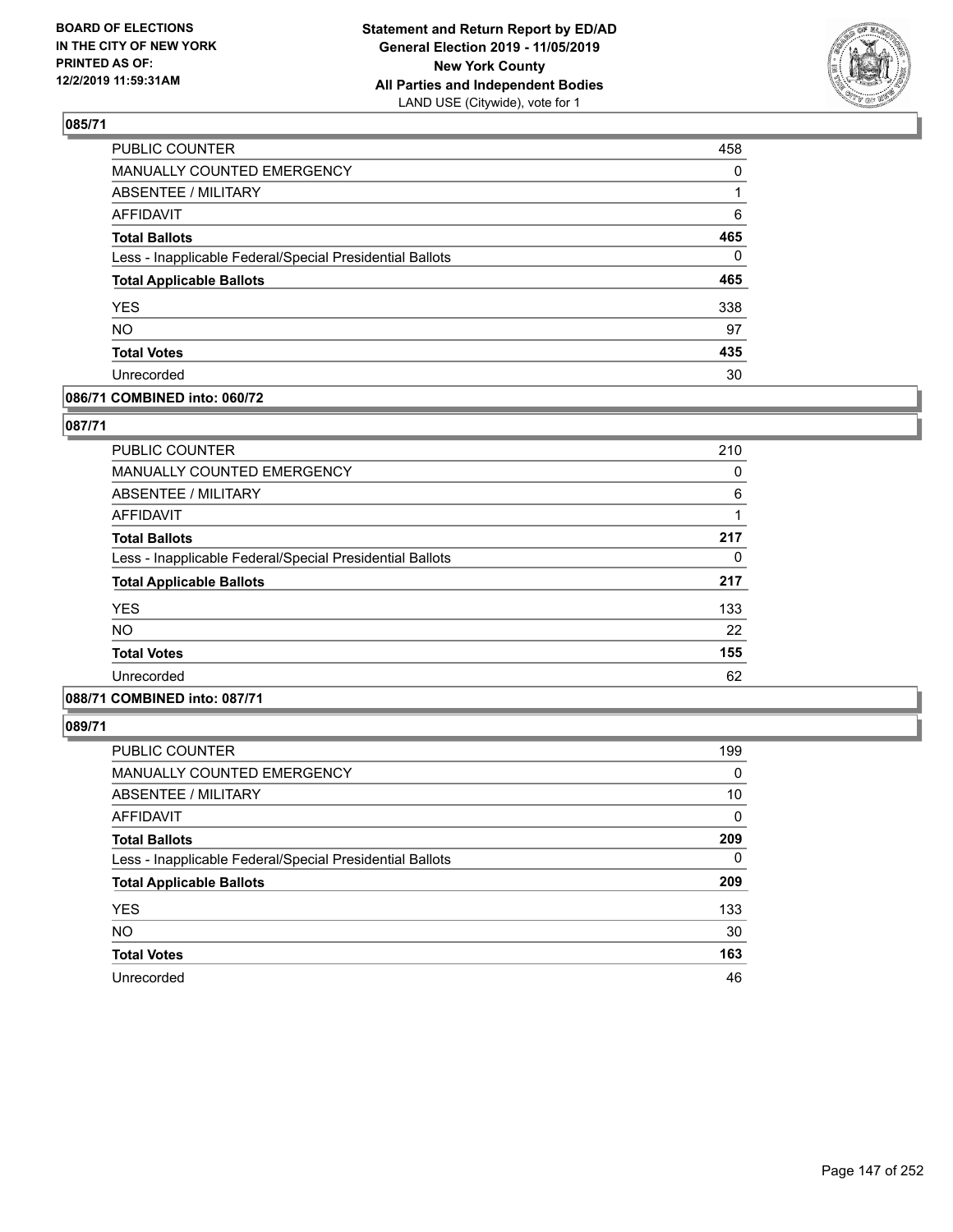

| <b>PUBLIC COUNTER</b>                                    | 134            |
|----------------------------------------------------------|----------------|
| <b>MANUALLY COUNTED EMERGENCY</b>                        | 0              |
| ABSENTEE / MILITARY                                      | 8              |
| AFFIDAVIT                                                | $\overline{2}$ |
| <b>Total Ballots</b>                                     | 144            |
| Less - Inapplicable Federal/Special Presidential Ballots | 0              |
| <b>Total Applicable Ballots</b>                          | 144            |
| <b>YES</b>                                               | 84             |
| <b>NO</b>                                                | 11             |
| <b>Total Votes</b>                                       | 95             |
| Unrecorded                                               | 49             |

### **091/71 COMBINED into: 089/71**

| 092/71 COMBINED into: 047/71 |  |
|------------------------------|--|
| 093/71 COMBINED into: 057/71 |  |
| 094/71 COMBINED into: 011/71 |  |
| 095/71 COMBINED into: 105/71 |  |
| 096/71 COMBINED into: 057/71 |  |
| 097/71 COMBINED into: 074/71 |  |
| 098/71 COMBINED into: 070/71 |  |
| 099/71 COMBINED into: 066/71 |  |
| 100/71 COMBINED into: 060/71 |  |
| 101/71 COMBINED into: 105/71 |  |
| 102/71 COMBINED into: 107/71 |  |

| <b>PUBLIC COUNTER</b>                                    | 255 |
|----------------------------------------------------------|-----|
| <b>MANUALLY COUNTED EMERGENCY</b>                        | 0   |
| ABSENTEE / MILITARY                                      |     |
| AFFIDAVIT                                                | 5   |
| <b>Total Ballots</b>                                     | 267 |
| Less - Inapplicable Federal/Special Presidential Ballots | 0   |
| <b>Total Applicable Ballots</b>                          | 267 |
| <b>YES</b>                                               | 197 |
| NO.                                                      | 28  |
| <b>Total Votes</b>                                       | 225 |
| Unrecorded                                               | 42  |
| 104/71 COMBINED into: 103/71                             |     |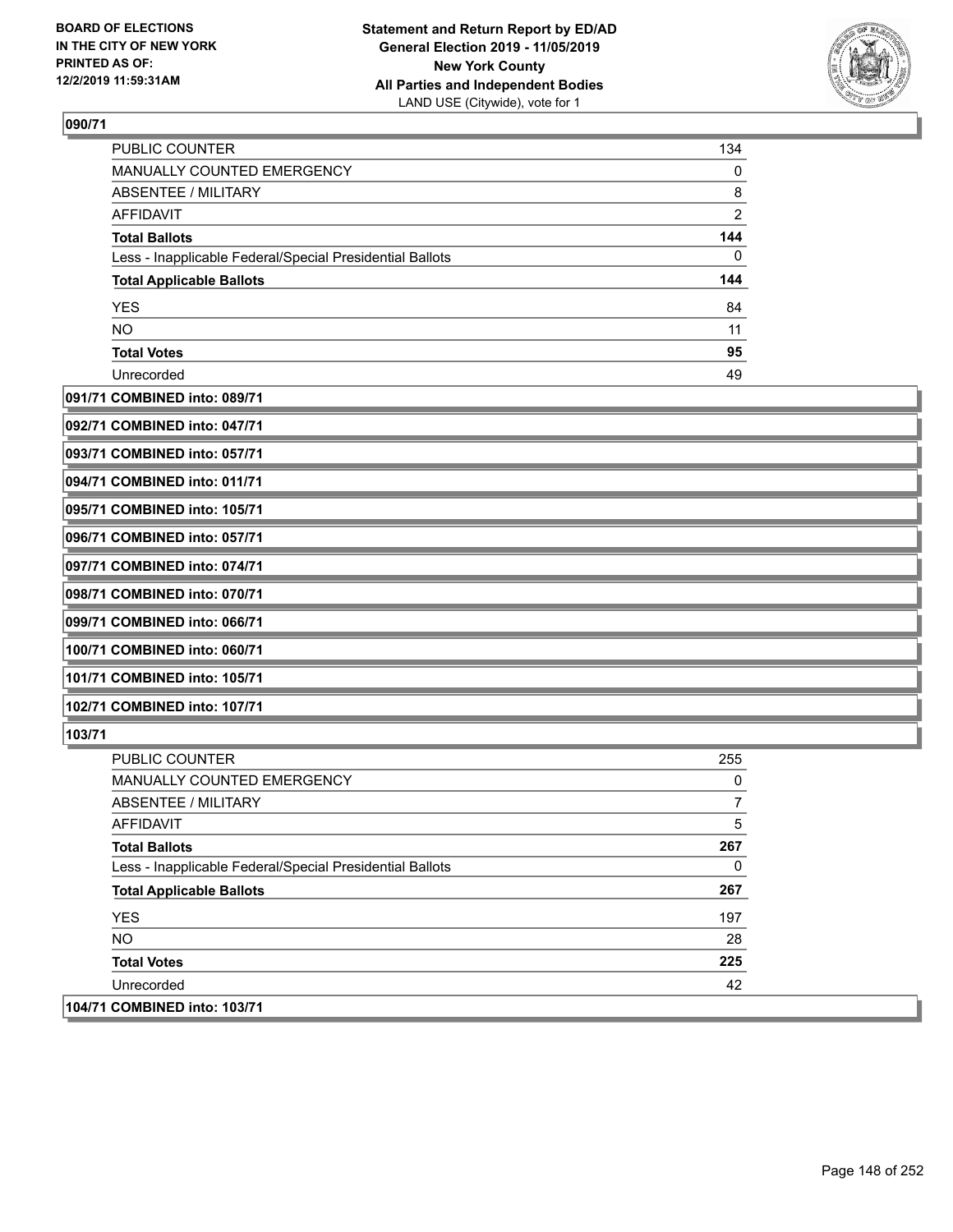

| PUBLIC COUNTER                                           | 279 |
|----------------------------------------------------------|-----|
| <b>MANUALLY COUNTED EMERGENCY</b>                        | 0   |
| <b>ABSENTEE / MILITARY</b>                               | 9   |
| <b>AFFIDAVIT</b>                                         | 8   |
| <b>Total Ballots</b>                                     | 296 |
| Less - Inapplicable Federal/Special Presidential Ballots | 0   |
| <b>Total Applicable Ballots</b>                          | 296 |
| <b>YES</b>                                               | 198 |
| <b>NO</b>                                                | 30  |
| <b>Total Votes</b>                                       | 228 |
| Unrecorded                                               | 68  |

## **106/71 COMBINED into: 103/71**

### **107/71**

| PUBLIC COUNTER                                           | 334 |
|----------------------------------------------------------|-----|
| MANUALLY COUNTED EMERGENCY                               | 0   |
| ABSENTEE / MILITARY                                      | 9   |
| AFFIDAVIT                                                | 5   |
| <b>Total Ballots</b>                                     | 348 |
| Less - Inapplicable Federal/Special Presidential Ballots | 0   |
| <b>Total Applicable Ballots</b>                          | 348 |
| <b>YES</b>                                               | 243 |
| <b>NO</b>                                                | 52  |
| <b>Total Votes</b>                                       | 295 |
| Unrecorded                                               | 53  |
|                                                          |     |

# **108/71 COMBINED into: 057/71**

| <b>PUBLIC COUNTER</b>                                    | 247      |
|----------------------------------------------------------|----------|
| MANUALLY COUNTED EMERGENCY                               | 0        |
| ABSENTEE / MILITARY                                      | 6        |
| AFFIDAVIT                                                | 0        |
| <b>Total Ballots</b>                                     | 253      |
| Less - Inapplicable Federal/Special Presidential Ballots | $\Omega$ |
| <b>Total Applicable Ballots</b>                          | 253      |
| <b>YES</b>                                               | 168      |
| <b>NO</b>                                                | 26       |
| <b>Total Votes</b>                                       | 194      |
| Unrecorded                                               | 59       |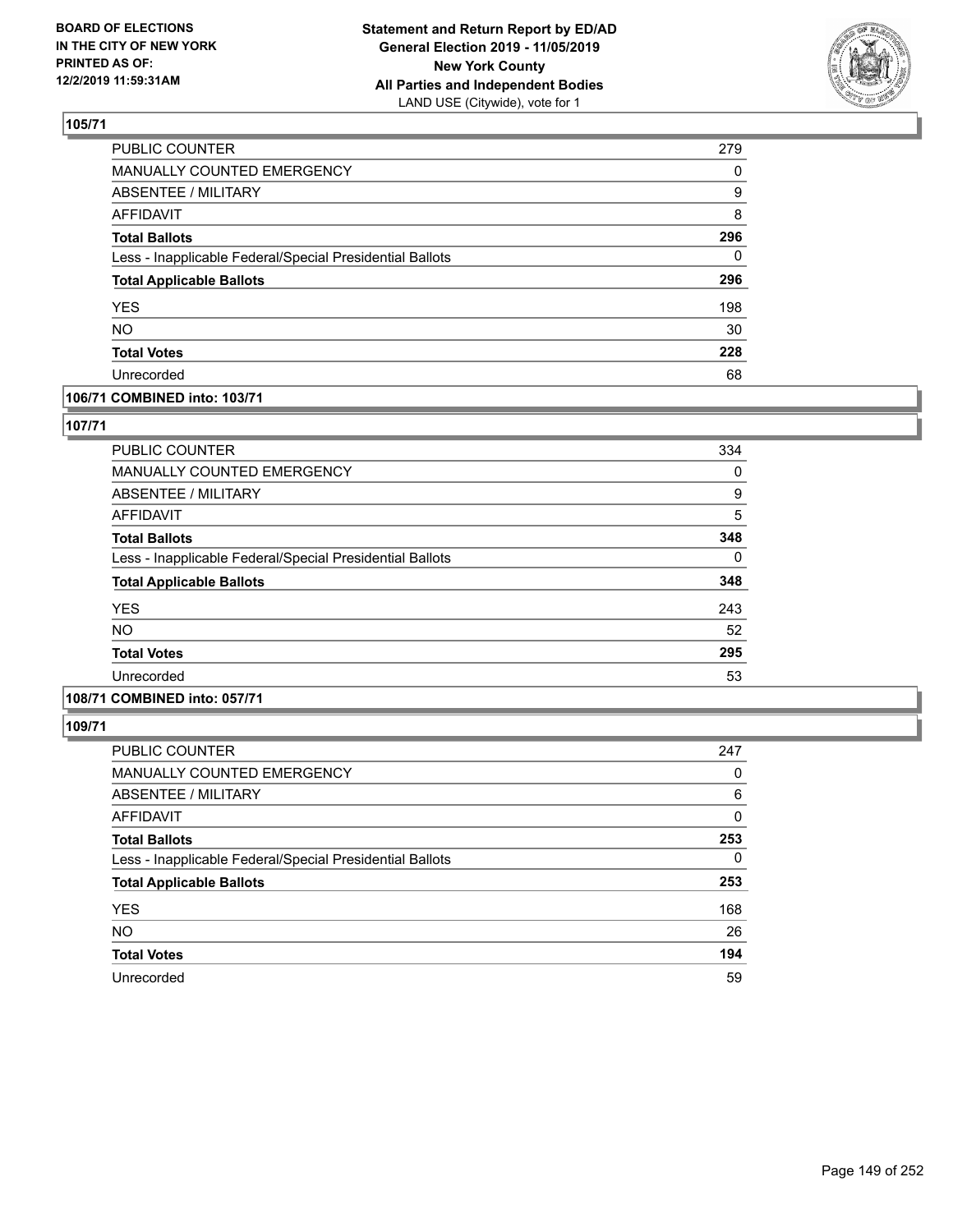

| PUBLIC COUNTER                                           | 115          |
|----------------------------------------------------------|--------------|
| MANUALLY COUNTED EMERGENCY                               | $\mathbf{0}$ |
| ABSENTEE / MILITARY                                      | 0            |
| AFFIDAVIT                                                | 3            |
| Total Ballots                                            | 118          |
| Less - Inapplicable Federal/Special Presidential Ballots | $\Omega$     |
| <b>Total Applicable Ballots</b>                          | 118          |
| YES                                                      | 92           |
| NO.                                                      | 18           |
| <b>Total Votes</b>                                       | 110          |
| Unrecorded                                               | 8            |

## **002/72**

| <b>PUBLIC COUNTER</b>                                    | 243      |
|----------------------------------------------------------|----------|
| MANUALLY COUNTED EMERGENCY                               | 0        |
| ABSENTEE / MILITARY                                      | 6        |
| AFFIDAVIT                                                | 4        |
| <b>Total Ballots</b>                                     | 253      |
| Less - Inapplicable Federal/Special Presidential Ballots | $\Omega$ |
| <b>Total Applicable Ballots</b>                          | 253      |
| <b>YES</b>                                               | 137      |
| <b>NO</b>                                                | 24       |
| <b>Total Votes</b>                                       | 161      |
| Unrecorded                                               | 92       |

| PUBLIC COUNTER                                           | 84       |
|----------------------------------------------------------|----------|
| <b>MANUALLY COUNTED EMERGENCY</b>                        | $\Omega$ |
| ABSENTEE / MILITARY                                      | 2        |
| AFFIDAVIT                                                |          |
| <b>Total Ballots</b>                                     | 87       |
| Less - Inapplicable Federal/Special Presidential Ballots | 0        |
| <b>Total Applicable Ballots</b>                          | 87       |
| <b>YES</b>                                               | 54       |
| <b>NO</b>                                                | 13       |
| <b>Total Votes</b>                                       | 67       |
| Unrecorded                                               | 20       |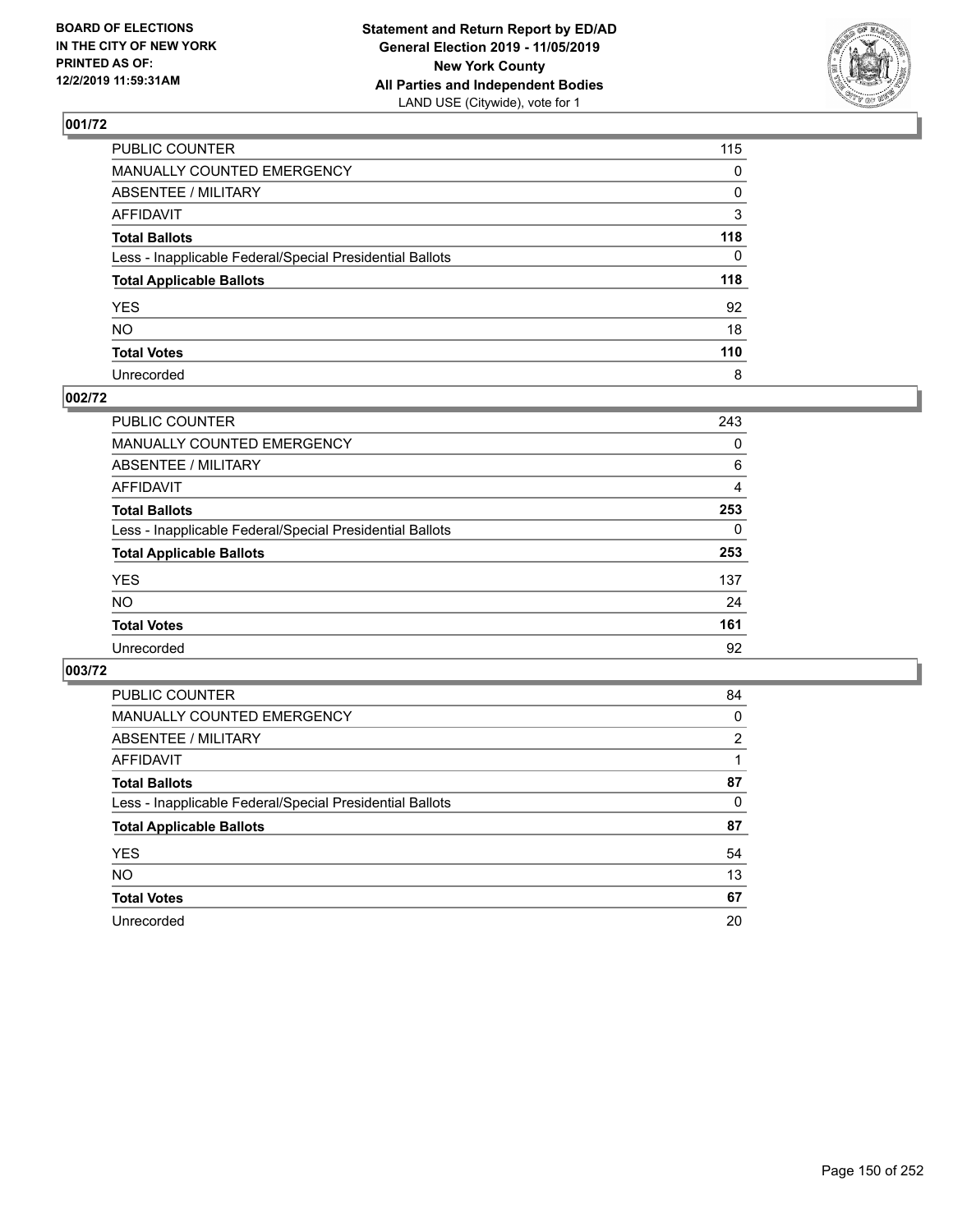

| <b>PUBLIC COUNTER</b>                                    | 156      |
|----------------------------------------------------------|----------|
| MANUALLY COUNTED EMERGENCY                               | 0        |
| ABSENTEE / MILITARY                                      | 0        |
| <b>AFFIDAVIT</b>                                         | 0        |
| <b>Total Ballots</b>                                     | 156      |
| Less - Inapplicable Federal/Special Presidential Ballots | $\Omega$ |
| <b>Total Applicable Ballots</b>                          | 156      |
| <b>YES</b>                                               | 94       |
| <b>NO</b>                                                | 23       |
| <b>Total Votes</b>                                       | 117      |
| Unrecorded                                               | 39       |

### **005/72 COMBINED into: 062/71**

#### **006/72 COMBINED into: 004/72**

### **007/72**

| <b>PUBLIC COUNTER</b>                                    | 99             |
|----------------------------------------------------------|----------------|
| <b>MANUALLY COUNTED EMERGENCY</b>                        | 0              |
| ABSENTEE / MILITARY                                      | $\overline{2}$ |
| AFFIDAVIT                                                |                |
| <b>Total Ballots</b>                                     | 102            |
| Less - Inapplicable Federal/Special Presidential Ballots | $\Omega$       |
| <b>Total Applicable Ballots</b>                          | 102            |
| <b>YES</b>                                               | 56             |
| <b>NO</b>                                                | 18             |
| <b>Total Votes</b>                                       | 74             |
| Unrecorded                                               | 28             |

## **008/72 COMBINED into: 010/72**

| PUBLIC COUNTER                                           | 106      |
|----------------------------------------------------------|----------|
| MANUALLY COUNTED EMERGENCY                               | $\Omega$ |
| ABSENTEE / MILITARY                                      |          |
| AFFIDAVIT                                                |          |
| <b>Total Ballots</b>                                     | 108      |
| Less - Inapplicable Federal/Special Presidential Ballots | 0        |
| <b>Total Applicable Ballots</b>                          | 108      |
| <b>YES</b>                                               | 54       |
| <b>NO</b>                                                | 9        |
| <b>Total Votes</b>                                       | 63       |
| Unrecorded                                               | 45       |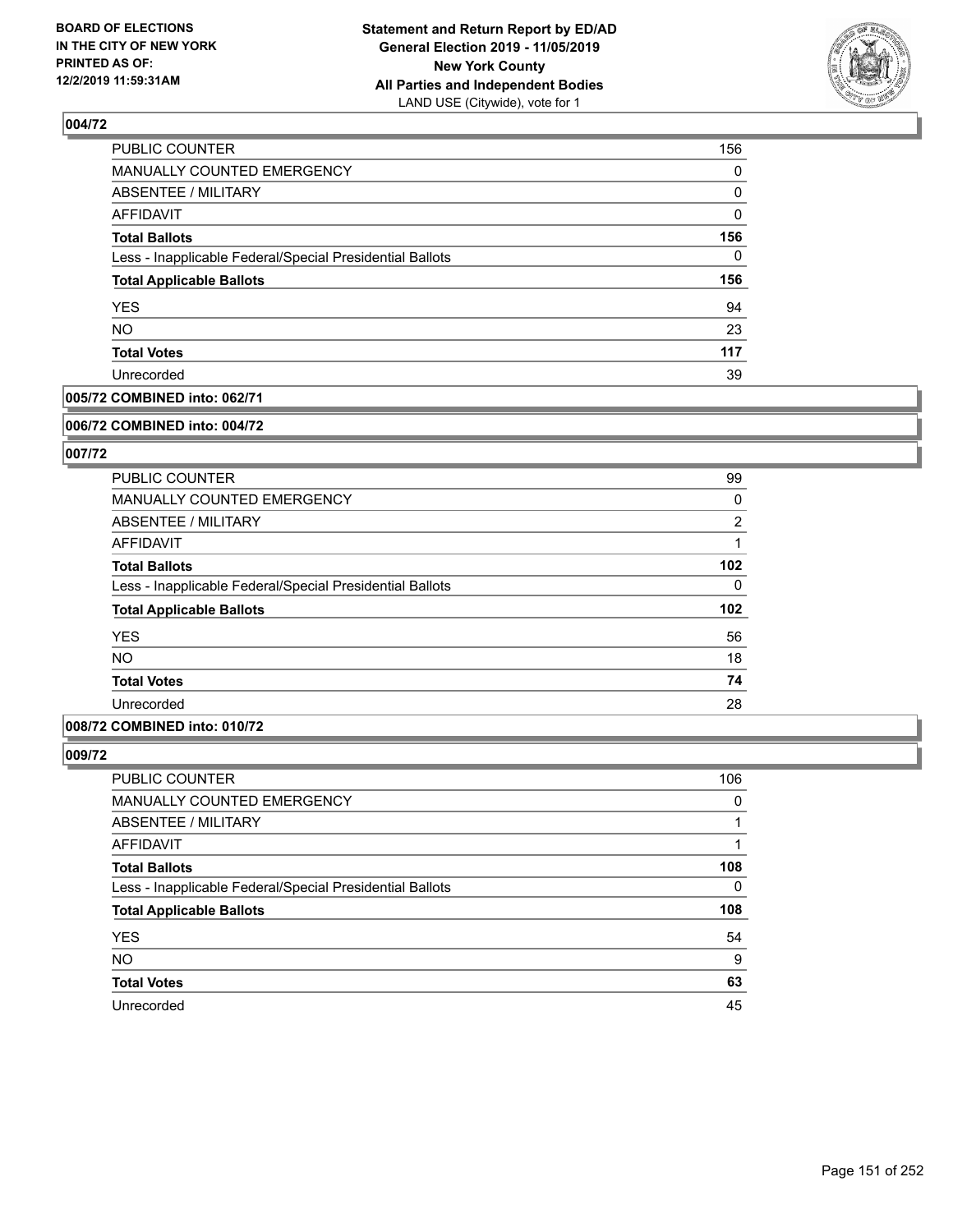

| PUBLIC COUNTER                                           | 182 |
|----------------------------------------------------------|-----|
| MANUALLY COUNTED EMERGENCY                               | 0   |
| <b>ABSENTEE / MILITARY</b>                               | 4   |
| <b>AFFIDAVIT</b>                                         | 1   |
| <b>Total Ballots</b>                                     | 187 |
| Less - Inapplicable Federal/Special Presidential Ballots | 0   |
| <b>Total Applicable Ballots</b>                          | 187 |
| <b>YES</b>                                               | 123 |
| <b>NO</b>                                                | 19  |
| <b>Total Votes</b>                                       | 142 |
| Unrecorded                                               | 45  |

### **011/72 COMBINED into: 007/72**

### **012/72**

| PUBLIC COUNTER                                           | 74       |
|----------------------------------------------------------|----------|
| MANUALLY COUNTED EMERGENCY                               | 0        |
| <b>ABSENTEE / MILITARY</b>                               |          |
| AFFIDAVIT                                                | 3        |
| <b>Total Ballots</b>                                     | 78       |
| Less - Inapplicable Federal/Special Presidential Ballots | $\Omega$ |
| <b>Total Applicable Ballots</b>                          | 78       |
| <b>YES</b>                                               | 44       |
| <b>NO</b>                                                | 11       |
| <b>Total Votes</b>                                       | 55       |
| Unrecorded                                               | 23       |

| <b>PUBLIC COUNTER</b>                                    | 138 |
|----------------------------------------------------------|-----|
| <b>MANUALLY COUNTED EMERGENCY</b>                        | 0   |
| ABSENTEE / MILITARY                                      | 3   |
| AFFIDAVIT                                                | 0   |
| <b>Total Ballots</b>                                     | 141 |
| Less - Inapplicable Federal/Special Presidential Ballots | 0   |
| <b>Total Applicable Ballots</b>                          | 141 |
| <b>YES</b>                                               | 103 |
| NO.                                                      | 13  |
| <b>Total Votes</b>                                       | 116 |
| Unrecorded                                               | 25  |
| 014/72 COMBINED into: 013/72                             |     |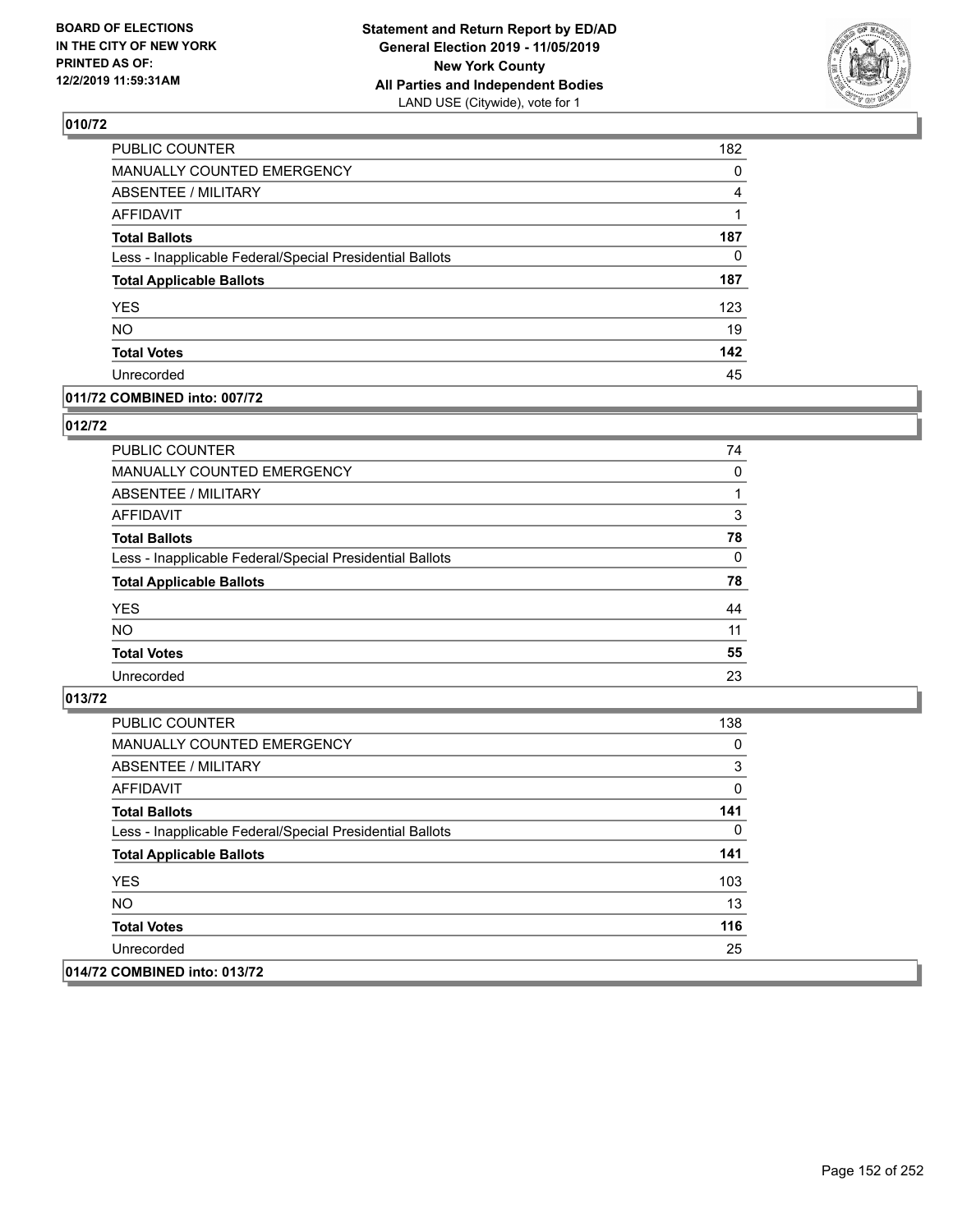

| PUBLIC COUNTER                                           | 187 |
|----------------------------------------------------------|-----|
| <b>MANUALLY COUNTED EMERGENCY</b>                        | 0   |
| <b>ABSENTEE / MILITARY</b>                               | 2   |
| <b>AFFIDAVIT</b>                                         | 0   |
| <b>Total Ballots</b>                                     | 189 |
| Less - Inapplicable Federal/Special Presidential Ballots | 0   |
| <b>Total Applicable Ballots</b>                          | 189 |
| <b>YES</b>                                               | 131 |
| <b>NO</b>                                                | 19  |
| <b>Total Votes</b>                                       | 150 |
| Unrecorded                                               | 39  |

### **016/72 COMBINED into: 015/72**

### **017/72**

| PUBLIC COUNTER                                           | 272 |
|----------------------------------------------------------|-----|
| MANUALLY COUNTED EMERGENCY                               | 0   |
| ABSENTEE / MILITARY                                      | 5   |
| AFFIDAVIT                                                | 3   |
| <b>Total Ballots</b>                                     | 280 |
| Less - Inapplicable Federal/Special Presidential Ballots | 0   |
| <b>Total Applicable Ballots</b>                          | 280 |
| <b>YES</b>                                               | 199 |
| <b>NO</b>                                                | 55  |
| <b>Total Votes</b>                                       | 254 |
| Unrecorded                                               | 26  |

# **018/72 COMBINED into: 017/72**

| <b>PUBLIC COUNTER</b>                                    | 333      |
|----------------------------------------------------------|----------|
| MANUALLY COUNTED EMERGENCY                               | 0        |
| ABSENTEE / MILITARY                                      | 3        |
| AFFIDAVIT                                                |          |
| <b>Total Ballots</b>                                     | 337      |
| Less - Inapplicable Federal/Special Presidential Ballots | $\Omega$ |
| <b>Total Applicable Ballots</b>                          | 337      |
| <b>YES</b>                                               | 241      |
| <b>NO</b>                                                | 72       |
| <b>Total Votes</b>                                       | 313      |
| Unrecorded                                               | 24       |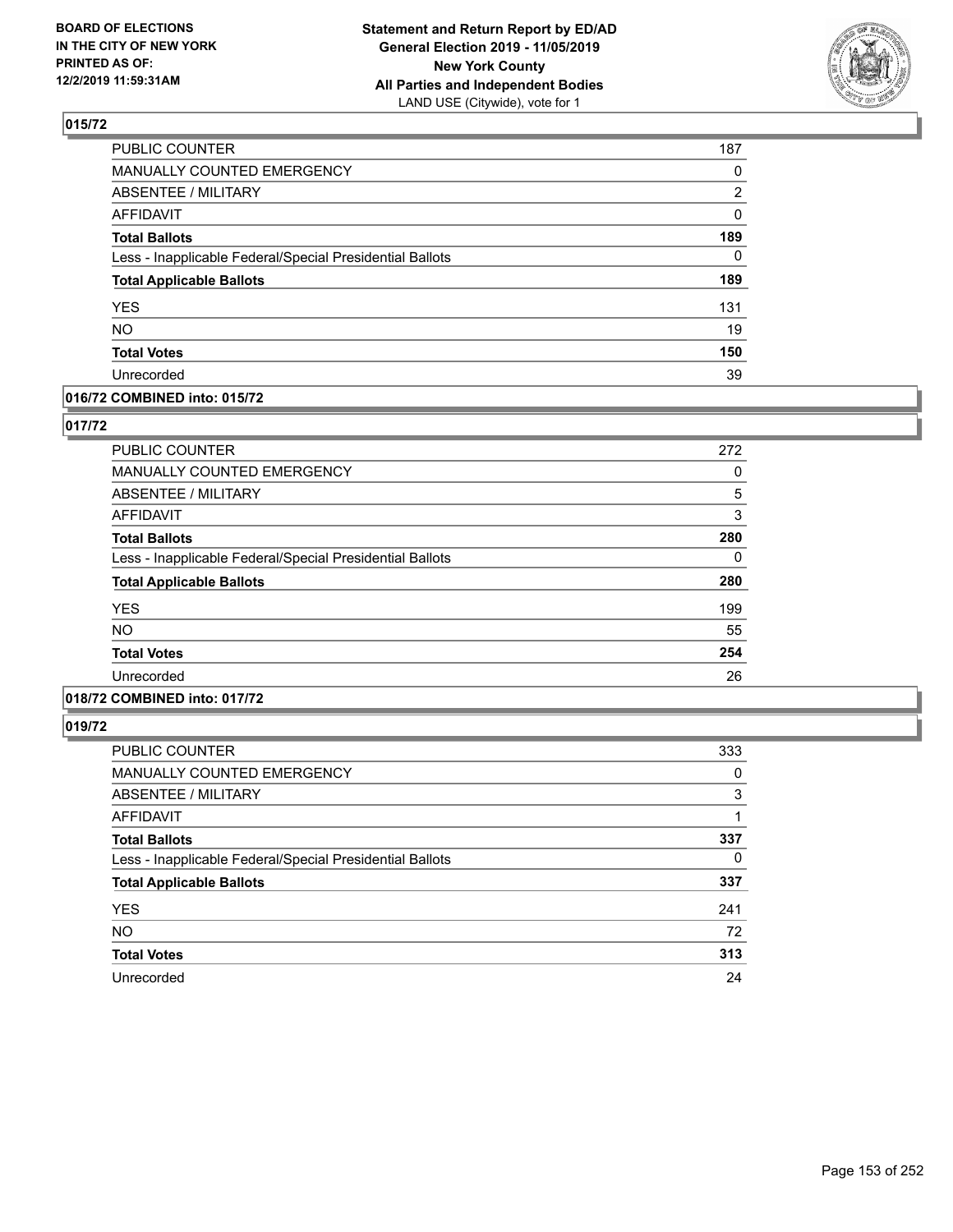

| PUBLIC COUNTER                                           | 202          |
|----------------------------------------------------------|--------------|
| MANUALLY COUNTED EMERGENCY                               | $\mathbf{0}$ |
| ABSENTEE / MILITARY                                      |              |
| AFFIDAVIT                                                | 2            |
| Total Ballots                                            | 205          |
| Less - Inapplicable Federal/Special Presidential Ballots | $\Omega$     |
| <b>Total Applicable Ballots</b>                          | 205          |
| YES                                                      | 134          |
| NO.                                                      | 28           |
| <b>Total Votes</b>                                       | 162          |
| Unrecorded                                               | 43           |

### **021/72**

| PUBLIC COUNTER                                           | 148      |
|----------------------------------------------------------|----------|
| <b>MANUALLY COUNTED EMERGENCY</b>                        | 0        |
| ABSENTEE / MILITARY                                      | $\Omega$ |
| AFFIDAVIT                                                |          |
| <b>Total Ballots</b>                                     | 149      |
| Less - Inapplicable Federal/Special Presidential Ballots | 0        |
| <b>Total Applicable Ballots</b>                          | 149      |
| <b>YES</b>                                               | 106      |
| <b>NO</b>                                                | 12       |
| <b>Total Votes</b>                                       | 118      |
| Unrecorded                                               | 31       |

| PUBLIC COUNTER                                           | 105      |
|----------------------------------------------------------|----------|
| <b>MANUALLY COUNTED EMERGENCY</b>                        | $\Omega$ |
| ABSENTEE / MILITARY                                      | 0        |
| <b>AFFIDAVIT</b>                                         | 2        |
| <b>Total Ballots</b>                                     | 107      |
| Less - Inapplicable Federal/Special Presidential Ballots | 0        |
| <b>Total Applicable Ballots</b>                          | 107      |
| <b>YES</b>                                               | 65       |
| <b>NO</b>                                                | 14       |
| <b>Total Votes</b>                                       | 79       |
| Unrecorded                                               | 28       |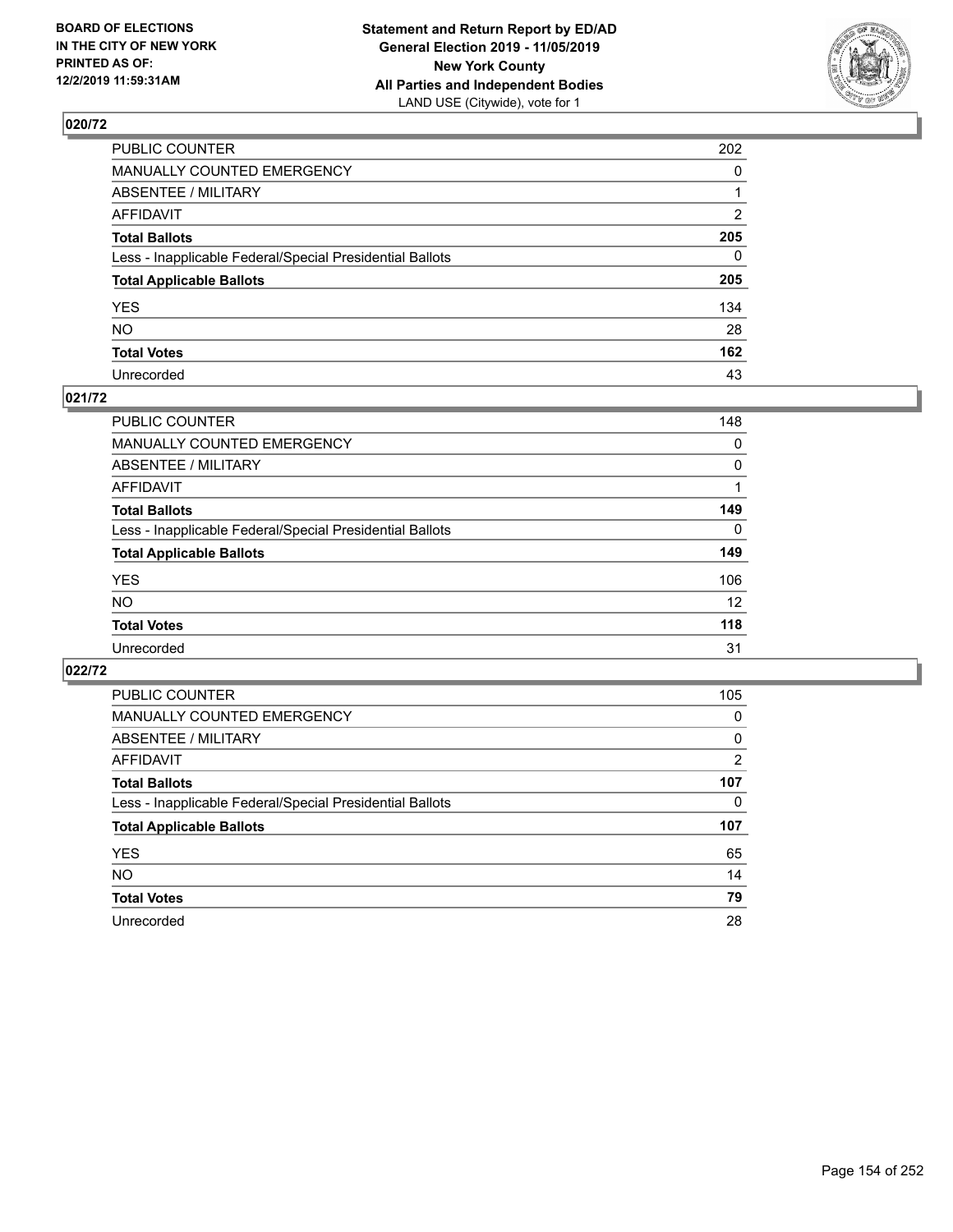

| PUBLIC COUNTER                                           | 177            |
|----------------------------------------------------------|----------------|
| MANUALLY COUNTED EMERGENCY                               | $\mathbf{0}$   |
| ABSENTEE / MILITARY                                      | $\overline{4}$ |
| AFFIDAVIT                                                | $\mathbf 0$    |
| Total Ballots                                            | 181            |
| Less - Inapplicable Federal/Special Presidential Ballots | $\mathbf{0}$   |
| <b>Total Applicable Ballots</b>                          | 181            |
| YES                                                      | 110            |
| NΟ                                                       | 43             |
| <b>Total Votes</b>                                       | 153            |
| Unrecorded                                               | 28             |

#### **024/72**

| <b>PUBLIC COUNTER</b>                                    | 129 |
|----------------------------------------------------------|-----|
| <b>MANUALLY COUNTED EMERGENCY</b>                        | 0   |
| ABSENTEE / MILITARY                                      |     |
| <b>AFFIDAVIT</b>                                         | 0   |
| <b>Total Ballots</b>                                     | 130 |
| Less - Inapplicable Federal/Special Presidential Ballots | 0   |
| <b>Total Applicable Ballots</b>                          | 130 |
| <b>YES</b>                                               | 70  |
| <b>NO</b>                                                | 12  |
| <b>Total Votes</b>                                       | 82  |
| Unrecorded                                               | 48  |
|                                                          |     |

#### **025/72 COMBINED into: 024/72**

**026/72** 

| <b>PUBLIC COUNTER</b>                                    | 160      |
|----------------------------------------------------------|----------|
| MANUALLY COUNTED EMERGENCY                               | 0        |
| ABSENTEE / MILITARY                                      |          |
| AFFIDAVIT                                                |          |
| <b>Total Ballots</b>                                     | 162      |
| Less - Inapplicable Federal/Special Presidential Ballots | $\Omega$ |
| <b>Total Applicable Ballots</b>                          | 162      |
| <b>YES</b>                                               | 116      |
| <b>NO</b>                                                | 16       |
| <b>Total Votes</b>                                       | 132      |
| Unrecorded                                               | 30       |
| 027/72 COMBINED into: 030/72                             |          |

**028/72 COMBINED into: 023/72**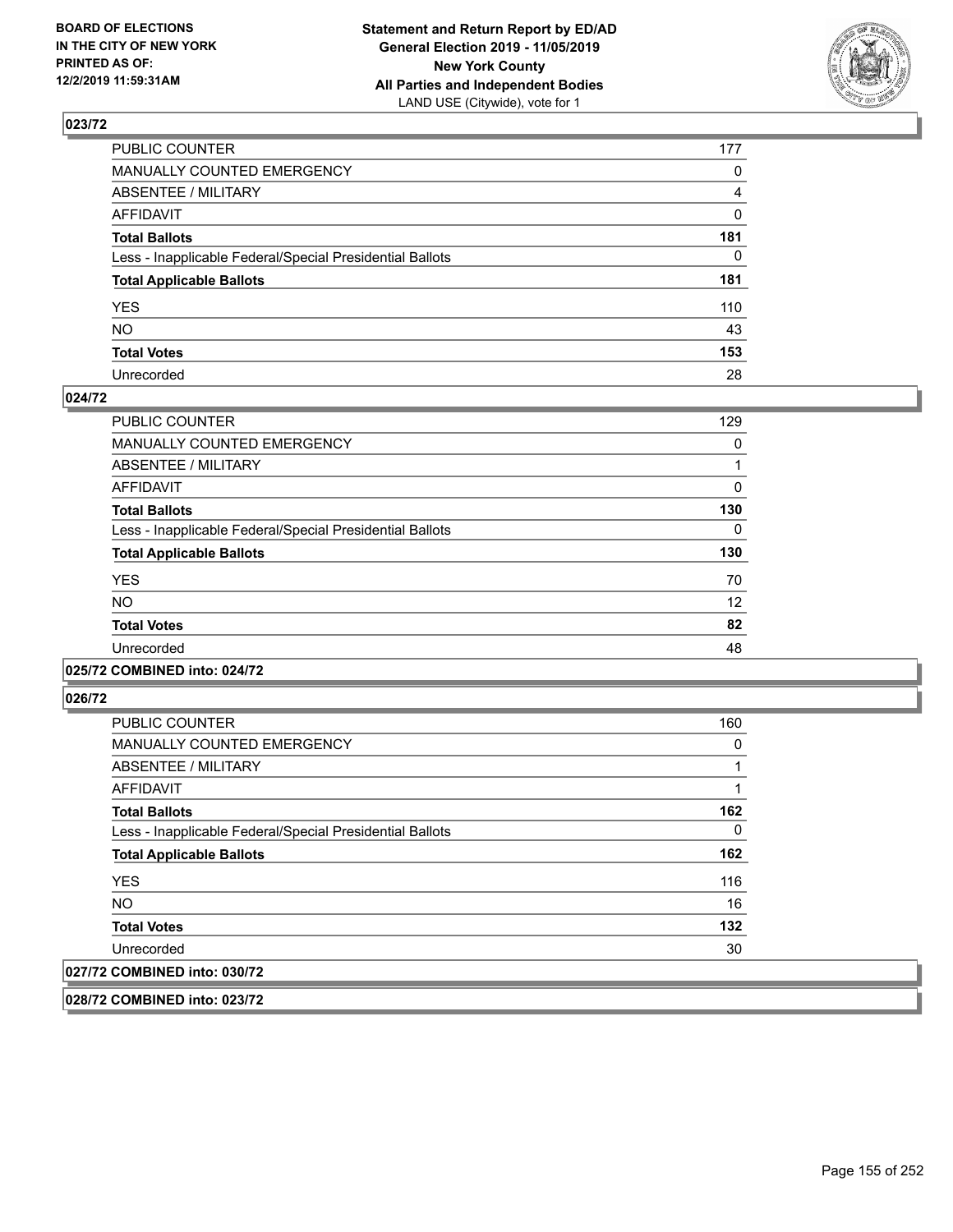

| PUBLIC COUNTER                                           | 201          |
|----------------------------------------------------------|--------------|
| MANUALLY COUNTED EMERGENCY                               | $\mathbf{0}$ |
| ABSENTEE / MILITARY                                      |              |
| AFFIDAVIT                                                | 2            |
| Total Ballots                                            | 204          |
| Less - Inapplicable Federal/Special Presidential Ballots | $\Omega$     |
| <b>Total Applicable Ballots</b>                          | 204          |
| YES                                                      | 131          |
| NO.                                                      | 55           |
| <b>Total Votes</b>                                       | 186          |
| Unrecorded                                               | 18           |

## **030/72**

| PUBLIC COUNTER                                           | 164      |
|----------------------------------------------------------|----------|
| MANUALLY COUNTED EMERGENCY                               | 0        |
| ABSENTEE / MILITARY                                      | 6        |
| AFFIDAVIT                                                | 3        |
| <b>Total Ballots</b>                                     | 173      |
| Less - Inapplicable Federal/Special Presidential Ballots | $\Omega$ |
| <b>Total Applicable Ballots</b>                          | 173      |
| <b>YES</b>                                               | 108      |
| <b>NO</b>                                                | 15       |
| <b>Total Votes</b>                                       | 123      |
| Unrecorded                                               | 50       |

| <b>PUBLIC COUNTER</b>                                    | 126      |
|----------------------------------------------------------|----------|
| <b>MANUALLY COUNTED EMERGENCY</b>                        | $\Omega$ |
| <b>ABSENTEE / MILITARY</b>                               | 4        |
| <b>AFFIDAVIT</b>                                         | 4        |
| <b>Total Ballots</b>                                     | 134      |
| Less - Inapplicable Federal/Special Presidential Ballots | $\Omega$ |
| <b>Total Applicable Ballots</b>                          | 134      |
| <b>YES</b>                                               | 83       |
| <b>NO</b>                                                | 10       |
| <b>Total Votes</b>                                       | 93       |
| Unrecorded                                               | 41       |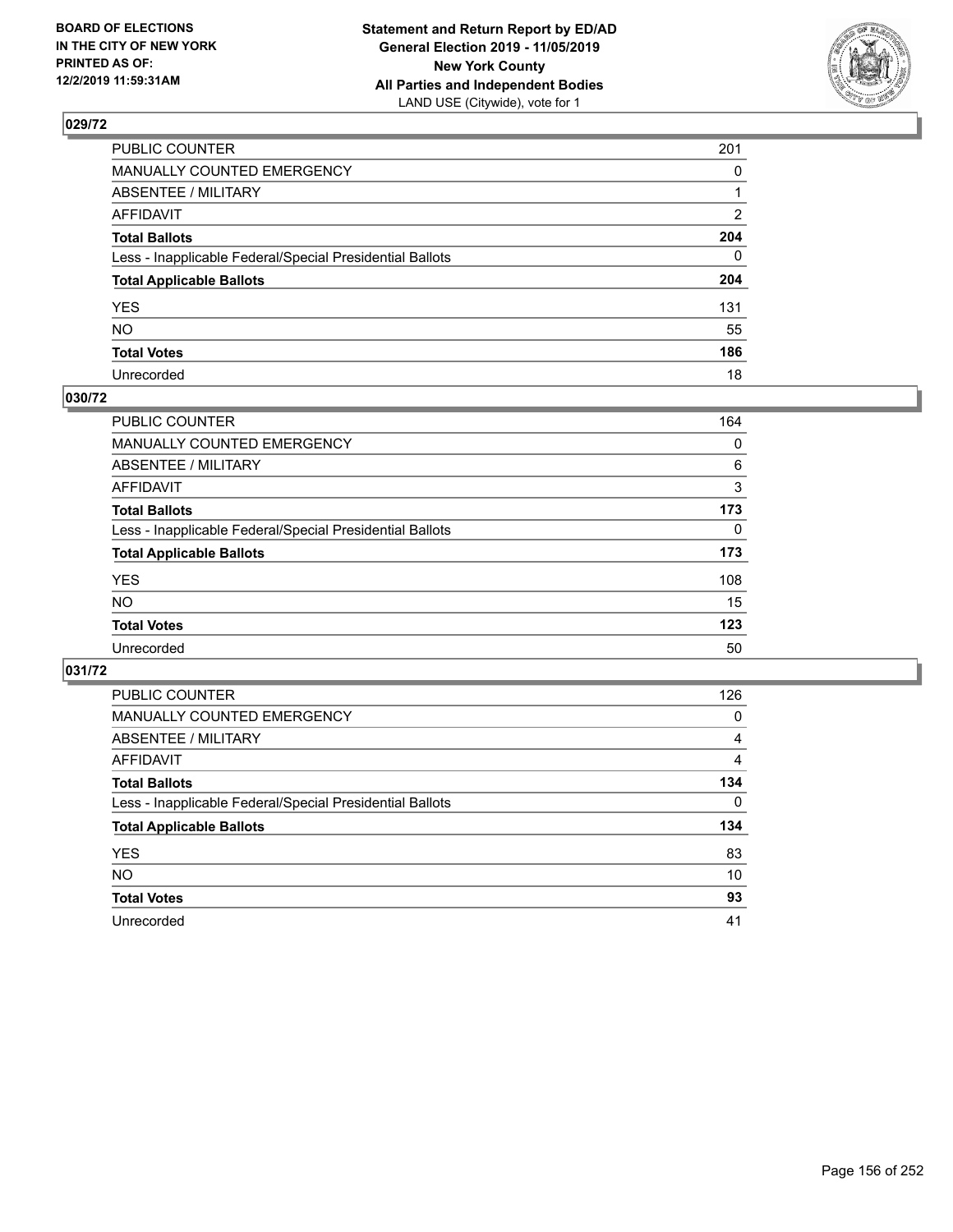

| PUBLIC COUNTER                                           | 318 |
|----------------------------------------------------------|-----|
| MANUALLY COUNTED EMERGENCY                               | 0   |
| ABSENTEE / MILITARY                                      | 4   |
| <b>AFFIDAVIT</b>                                         | 5   |
| <b>Total Ballots</b>                                     | 327 |
| Less - Inapplicable Federal/Special Presidential Ballots | 0   |
| <b>Total Applicable Ballots</b>                          | 327 |
| <b>YES</b>                                               | 205 |
| <b>NO</b>                                                | 49  |
| <b>Total Votes</b>                                       | 254 |
| Unrecorded                                               | 73  |

### **033/72 COMBINED into: 031/72**

#### **034/72 COMBINED into: 035/72**

### **035/72**

| <b>PUBLIC COUNTER</b>                                    | 120 |
|----------------------------------------------------------|-----|
| <b>MANUALLY COUNTED EMERGENCY</b>                        | 0   |
| ABSENTEE / MILITARY                                      | 0   |
| AFFIDAVIT                                                | 0   |
| <b>Total Ballots</b>                                     | 120 |
| Less - Inapplicable Federal/Special Presidential Ballots | 0   |
| <b>Total Applicable Ballots</b>                          | 120 |
| <b>YES</b>                                               | 76  |
| <b>NO</b>                                                | 15  |
| <b>Total Votes</b>                                       | 91  |
| Unrecorded                                               | 29  |
|                                                          |     |

### **036/72 COMBINED into: 032/72**

### **037/72 COMBINED into: 019/72**

| <b>PUBLIC COUNTER</b>                                    | 212 |
|----------------------------------------------------------|-----|
| <b>MANUALLY COUNTED EMERGENCY</b>                        | 0   |
| ABSENTEE / MILITARY                                      |     |
| AFFIDAVIT                                                | 0   |
| <b>Total Ballots</b>                                     | 213 |
| Less - Inapplicable Federal/Special Presidential Ballots | 0   |
| <b>Total Applicable Ballots</b>                          | 213 |
| <b>YES</b>                                               | 147 |
| NO.                                                      | 51  |
| <b>Total Votes</b>                                       | 198 |
| Unrecorded                                               | 15  |
| 039/72 COMBINED into: 040/72                             |     |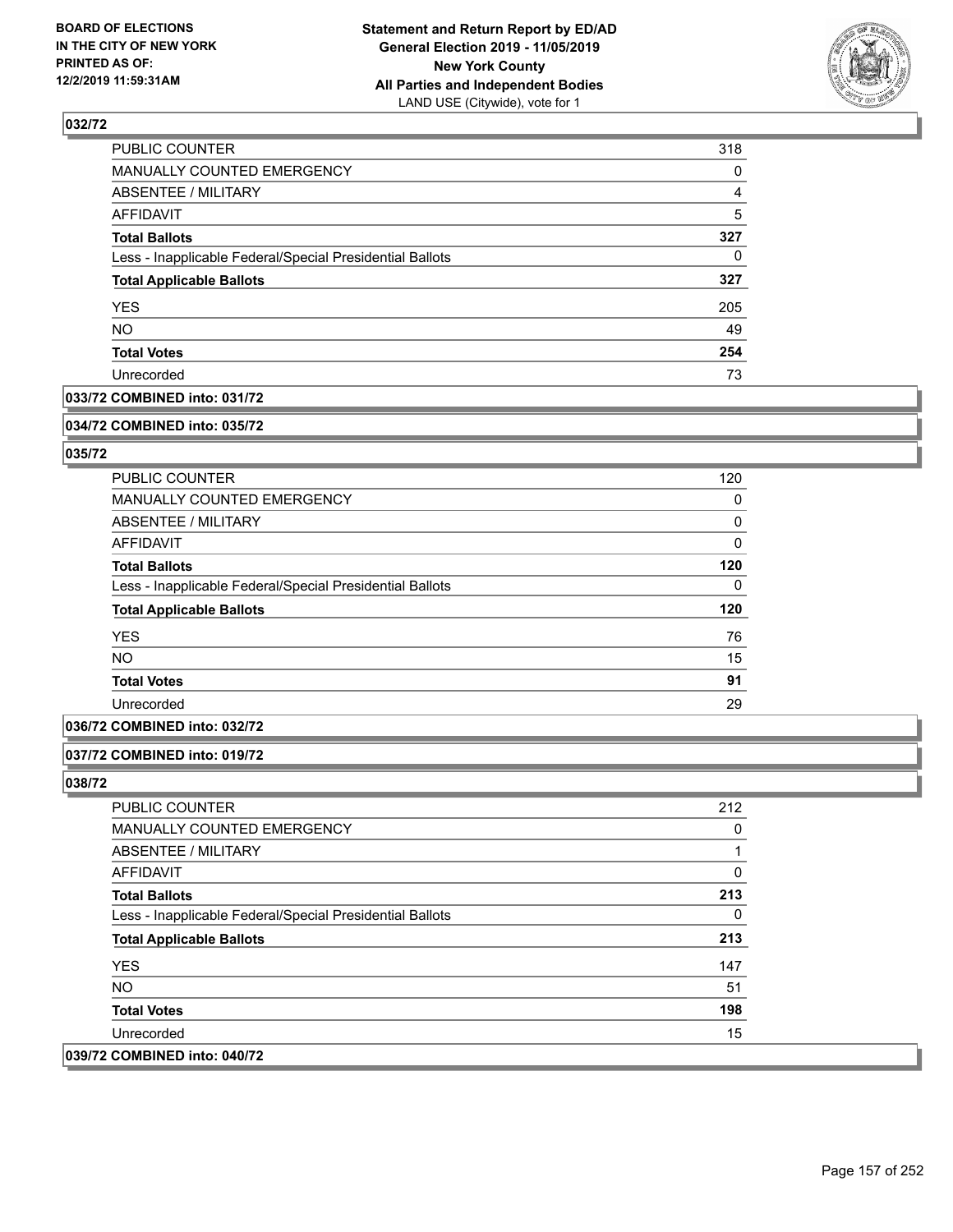

| PUBLIC COUNTER                                           | 310          |
|----------------------------------------------------------|--------------|
| MANUALLY COUNTED EMERGENCY                               | 0            |
| ABSENTEE / MILITARY                                      | 3            |
| AFFIDAVIT                                                | 2            |
| Total Ballots                                            | 315          |
| Less - Inapplicable Federal/Special Presidential Ballots | $\mathbf{0}$ |
| <b>Total Applicable Ballots</b>                          | 315          |
| YES                                                      | 220          |
| NO.                                                      | 39           |
| <b>Total Votes</b>                                       | 259          |
| Unrecorded                                               | 56           |

### **041/72**

| <b>PUBLIC COUNTER</b>                                    | 366      |
|----------------------------------------------------------|----------|
| MANUALLY COUNTED EMERGENCY                               | 0        |
| ABSENTEE / MILITARY                                      | 5        |
| AFFIDAVIT                                                | 3        |
| <b>Total Ballots</b>                                     | 374      |
| Less - Inapplicable Federal/Special Presidential Ballots | $\Omega$ |
| <b>Total Applicable Ballots</b>                          | 374      |
| <b>YES</b>                                               | 263      |
| <b>NO</b>                                                | 58       |
| <b>Total Votes</b>                                       | 321      |
| Unrecorded                                               | 53       |

| <b>PUBLIC COUNTER</b>                                    | 178      |
|----------------------------------------------------------|----------|
| <b>MANUALLY COUNTED EMERGENCY</b>                        | 0        |
| ABSENTEE / MILITARY                                      | 5        |
| AFFIDAVIT                                                | 2        |
| <b>Total Ballots</b>                                     | 185      |
| Less - Inapplicable Federal/Special Presidential Ballots | $\Omega$ |
| <b>Total Applicable Ballots</b>                          | 185      |
| <b>YES</b>                                               | 125      |
| <b>NO</b>                                                | 35       |
| <b>Total Votes</b>                                       | 160      |
| Unrecorded                                               | 25       |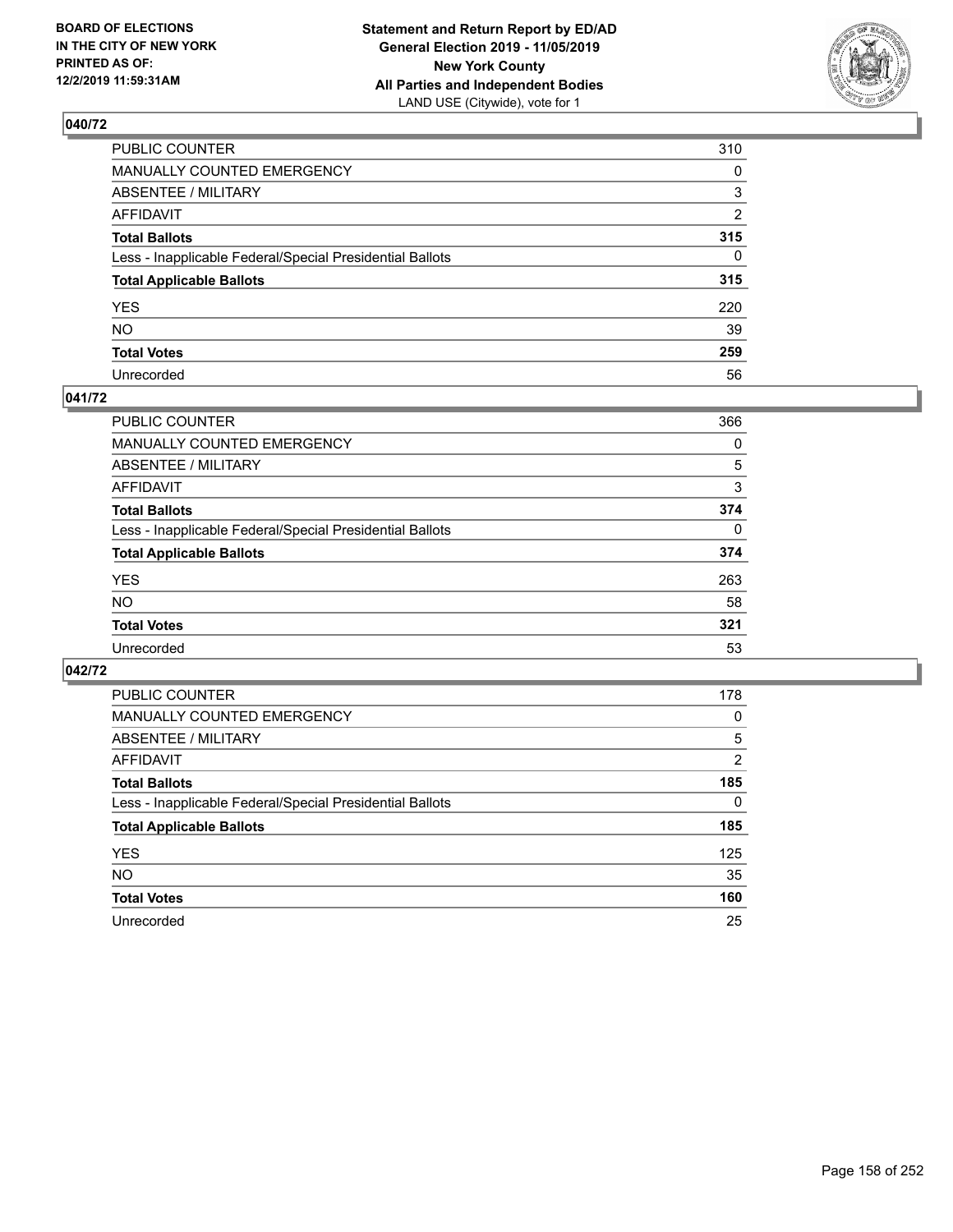

| PUBLIC COUNTER                                           | 167          |
|----------------------------------------------------------|--------------|
| MANUALLY COUNTED EMERGENCY                               | $\mathbf{0}$ |
| ABSENTEE / MILITARY                                      | 0            |
| AFFIDAVIT                                                | $\mathbf{0}$ |
| Total Ballots                                            | 167          |
| Less - Inapplicable Federal/Special Presidential Ballots | $\mathbf{0}$ |
| <b>Total Applicable Ballots</b>                          | 167          |
| YES                                                      | 110          |
| NΟ                                                       | 16           |
| <b>Total Votes</b>                                       | 126          |
| Unrecorded                                               | 41           |

#### **044/72**

| <b>PUBLIC COUNTER</b>                                    | 210      |
|----------------------------------------------------------|----------|
| <b>MANUALLY COUNTED EMERGENCY</b>                        | 0        |
| ABSENTEE / MILITARY                                      | 4        |
| <b>AFFIDAVIT</b>                                         | 2        |
| <b>Total Ballots</b>                                     | 216      |
| Less - Inapplicable Federal/Special Presidential Ballots | $\Omega$ |
| <b>Total Applicable Ballots</b>                          | 216      |
| <b>YES</b>                                               | 136      |
| <b>NO</b>                                                | 22       |
| <b>Total Votes</b>                                       | 158      |
| Unrecorded                                               | 58       |
|                                                          |          |

#### **045/72 COMBINED into: 044/72**

| <b>PUBLIC COUNTER</b>                                    | 259      |
|----------------------------------------------------------|----------|
| <b>MANUALLY COUNTED EMERGENCY</b>                        | 0        |
| ABSENTEE / MILITARY                                      | 4        |
| <b>AFFIDAVIT</b>                                         | 3        |
| <b>Total Ballots</b>                                     | 266      |
| Less - Inapplicable Federal/Special Presidential Ballots | $\Omega$ |
| <b>Total Applicable Ballots</b>                          | 266      |
| <b>YES</b>                                               | 205      |
| <b>NO</b>                                                | 29       |
| <b>Total Votes</b>                                       | 234      |
| Unrecorded                                               | 32       |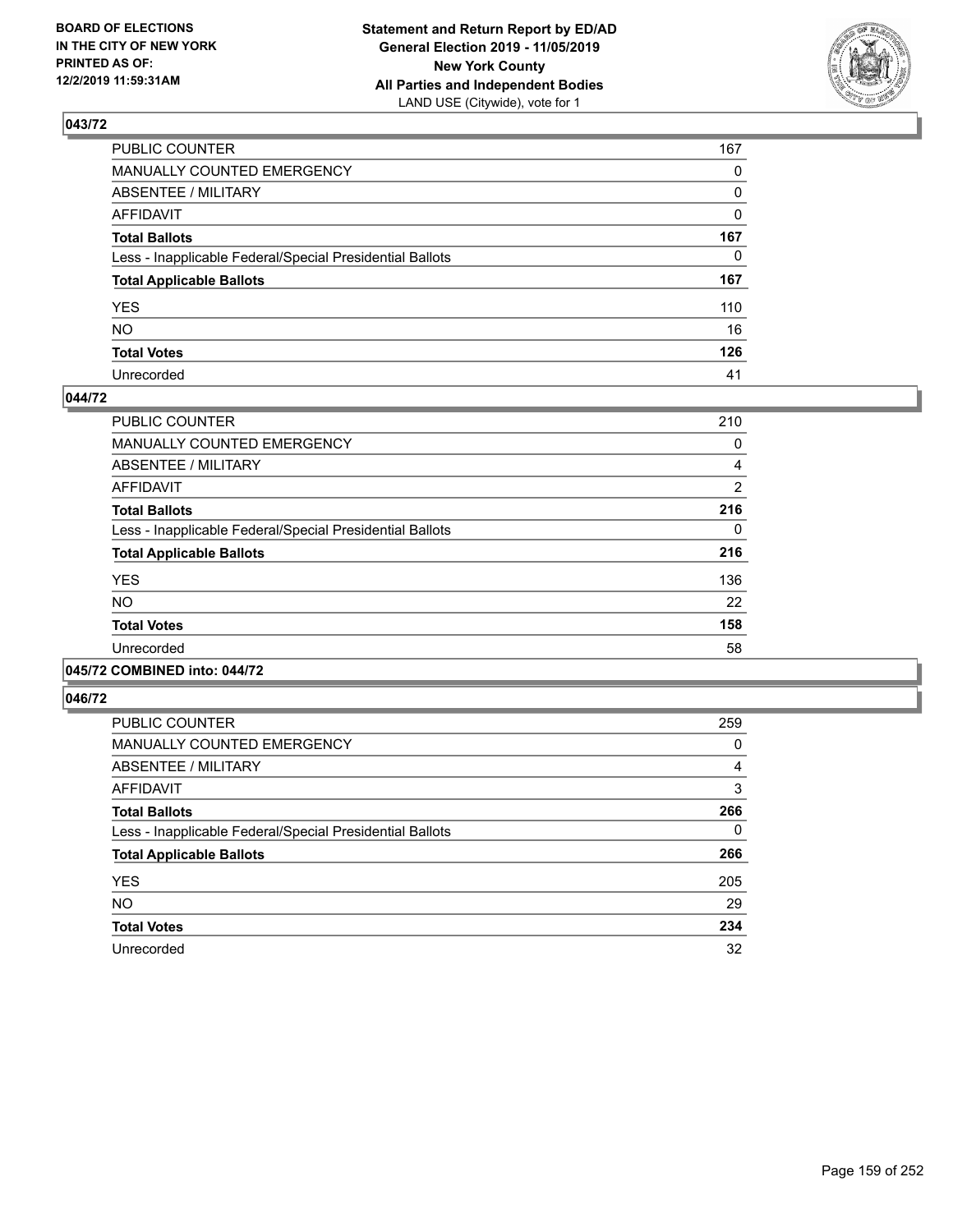

| PUBLIC COUNTER                                           | 326          |
|----------------------------------------------------------|--------------|
| MANUALLY COUNTED EMERGENCY                               | $\mathbf{0}$ |
| ABSENTEE / MILITARY                                      | 4            |
| AFFIDAVIT                                                | 3            |
| Total Ballots                                            | 333          |
| Less - Inapplicable Federal/Special Presidential Ballots | $\mathbf{0}$ |
| <b>Total Applicable Ballots</b>                          | 333          |
| YES                                                      | 234          |
| NO.                                                      | 45           |
| <b>Total Votes</b>                                       | 279          |
| Unrecorded                                               | 54           |

#### **048/72**

| <b>PUBLIC COUNTER</b>                                    | 98       |
|----------------------------------------------------------|----------|
| <b>MANUALLY COUNTED EMERGENCY</b>                        | $\Omega$ |
| ABSENTEE / MILITARY                                      | 2        |
| AFFIDAVIT                                                |          |
| <b>Total Ballots</b>                                     | 101      |
| Less - Inapplicable Federal/Special Presidential Ballots | $\Omega$ |
| <b>Total Applicable Ballots</b>                          | 101      |
| <b>YES</b>                                               | 71       |
| <b>NO</b>                                                | 8        |
| <b>Total Votes</b>                                       | 79       |
| Unrecorded                                               | 22       |

| <b>PUBLIC COUNTER</b>                                    | 212            |
|----------------------------------------------------------|----------------|
| <b>MANUALLY COUNTED EMERGENCY</b>                        | 0              |
| ABSENTEE / MILITARY                                      |                |
| AFFIDAVIT                                                | $\overline{2}$ |
| <b>Total Ballots</b>                                     | 215            |
| Less - Inapplicable Federal/Special Presidential Ballots | 0              |
| <b>Total Applicable Ballots</b>                          | 215            |
| <b>YES</b>                                               | 144            |
| NO.                                                      | 17             |
| <b>Total Votes</b>                                       | 161            |
| Unrecorded                                               | 54             |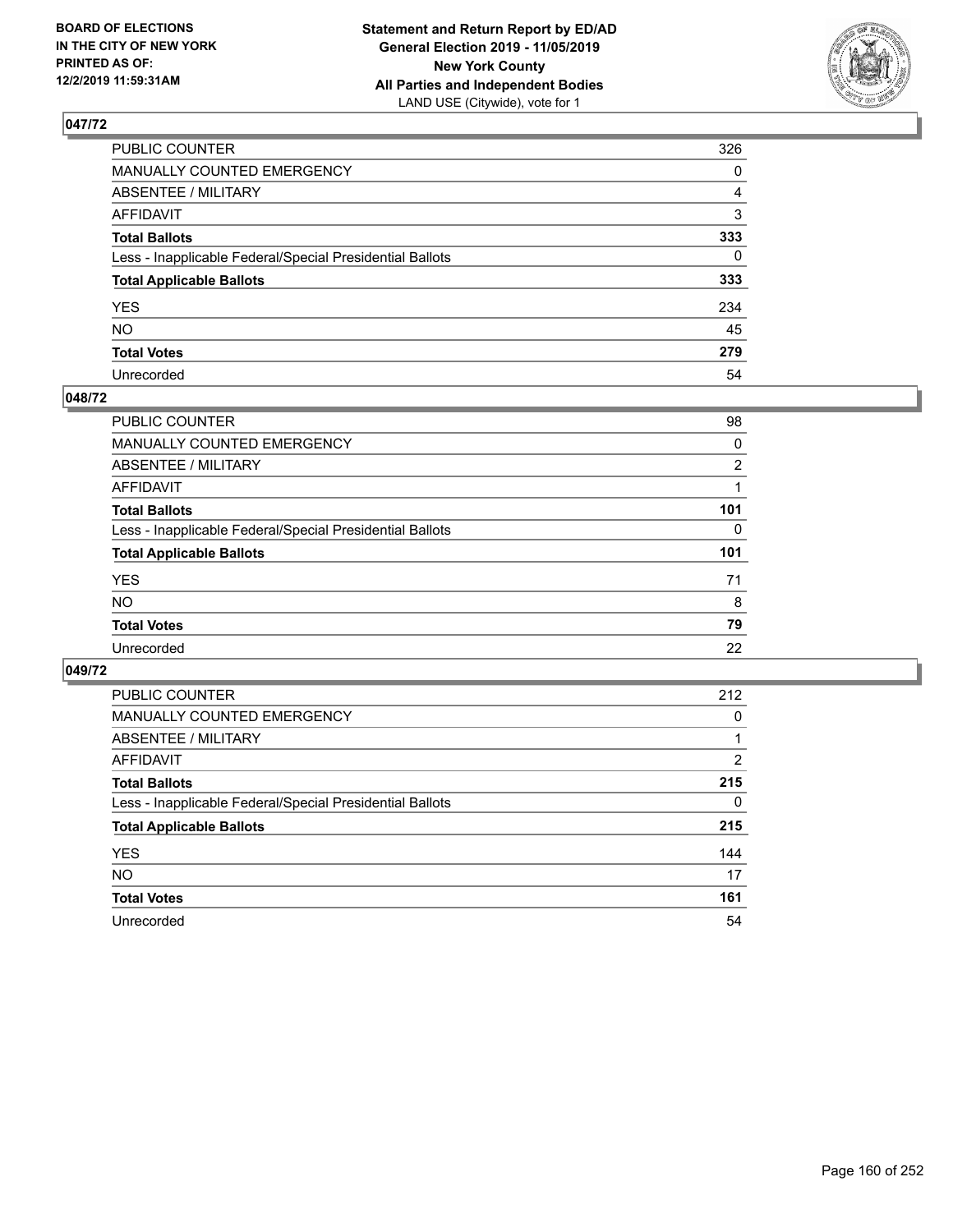

| PUBLIC COUNTER                                           | 172 |
|----------------------------------------------------------|-----|
| MANUALLY COUNTED EMERGENCY                               | 0   |
| <b>ABSENTEE / MILITARY</b>                               | 8   |
| <b>AFFIDAVIT</b>                                         | 3   |
| <b>Total Ballots</b>                                     | 183 |
| Less - Inapplicable Federal/Special Presidential Ballots | 0   |
| <b>Total Applicable Ballots</b>                          | 183 |
| <b>YES</b>                                               | 90  |
| <b>NO</b>                                                | 15  |
| <b>Total Votes</b>                                       | 105 |
| Unrecorded                                               | 78  |

### **051/72 COMBINED into: 050/72**

#### **052/72**

| PUBLIC COUNTER                                           | 127      |
|----------------------------------------------------------|----------|
| MANUALLY COUNTED EMERGENCY                               | 0        |
| <b>ABSENTEE / MILITARY</b>                               | 5        |
| AFFIDAVIT                                                |          |
| <b>Total Ballots</b>                                     | 133      |
| Less - Inapplicable Federal/Special Presidential Ballots | $\Omega$ |
| <b>Total Applicable Ballots</b>                          | 133      |
| <b>YES</b>                                               | 66       |
| <b>NO</b>                                                | 16       |
| <b>Total Votes</b>                                       | 82       |
| Unrecorded                                               | 51       |

| <b>PUBLIC COUNTER</b>                                    | 197 |
|----------------------------------------------------------|-----|
| <b>MANUALLY COUNTED EMERGENCY</b>                        | 0   |
| ABSENTEE / MILITARY                                      |     |
| AFFIDAVIT                                                |     |
| <b>Total Ballots</b>                                     | 199 |
| Less - Inapplicable Federal/Special Presidential Ballots | 0   |
| <b>Total Applicable Ballots</b>                          | 199 |
| <b>YES</b>                                               | 119 |
| NO.                                                      | 23  |
| <b>Total Votes</b>                                       | 142 |
| Unrecorded                                               | 57  |
| 054/72 COMBINED into: 053/72                             |     |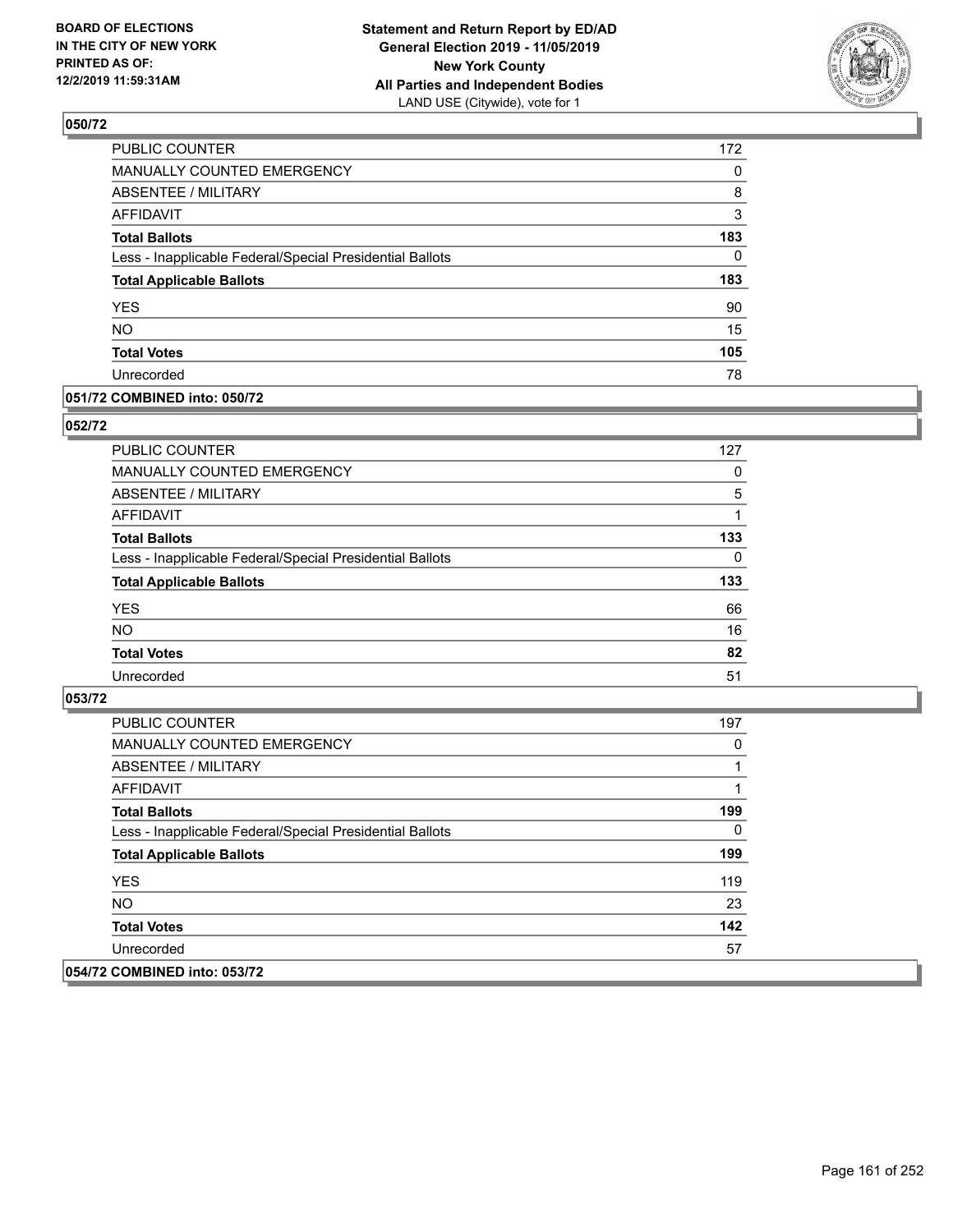

| PUBLIC COUNTER                                           | 142          |
|----------------------------------------------------------|--------------|
| MANUALLY COUNTED EMERGENCY                               | $\mathbf{0}$ |
| ABSENTEE / MILITARY                                      | 0            |
| AFFIDAVIT                                                | 0            |
| Total Ballots                                            | 142          |
| Less - Inapplicable Federal/Special Presidential Ballots | $\Omega$     |
| <b>Total Applicable Ballots</b>                          | 142          |
| YES                                                      | 89           |
| NO.                                                      | 16           |
| <b>Total Votes</b>                                       | 105          |
| Unrecorded                                               | 37           |

#### **056/72**

| PUBLIC COUNTER                                           | 206 |
|----------------------------------------------------------|-----|
| <b>MANUALLY COUNTED EMERGENCY</b>                        | 0   |
| ABSENTEE / MILITARY                                      | 4   |
| <b>AFFIDAVIT</b>                                         | 0   |
| <b>Total Ballots</b>                                     | 210 |
| Less - Inapplicable Federal/Special Presidential Ballots | 0   |
| <b>Total Applicable Ballots</b>                          | 210 |
| <b>YES</b>                                               | 135 |
| NO.                                                      | 13  |
| <b>Total Votes</b>                                       | 148 |
| Unrecorded                                               | 62  |
|                                                          |     |

### **057/72 COMBINED into: 047/72**

| <b>PUBLIC COUNTER</b>                                    | 475 |
|----------------------------------------------------------|-----|
| <b>MANUALLY COUNTED EMERGENCY</b>                        | 0   |
| ABSENTEE / MILITARY                                      | 5   |
| AFFIDAVIT                                                | 2   |
| <b>Total Ballots</b>                                     | 482 |
| Less - Inapplicable Federal/Special Presidential Ballots | 0   |
| <b>Total Applicable Ballots</b>                          | 482 |
| <b>YES</b>                                               | 381 |
| NO.                                                      | 67  |
| <b>Total Votes</b>                                       | 448 |
| Unrecorded                                               | 34  |
| 059/72 COMBINED into: 058/72                             |     |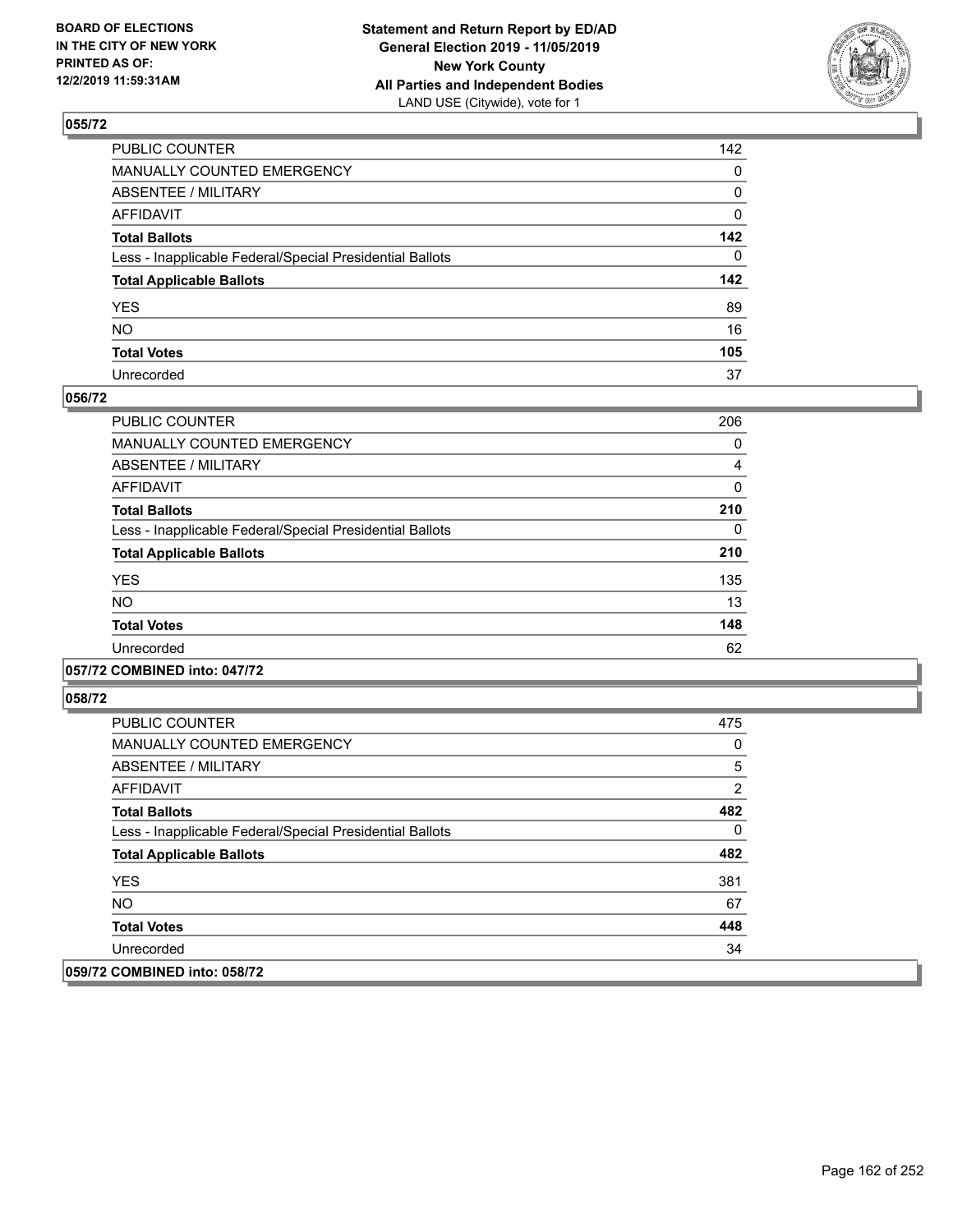

| <b>PUBLIC COUNTER</b>                                    | 269      |
|----------------------------------------------------------|----------|
| <b>MANUALLY COUNTED EMERGENCY</b>                        | 0        |
| <b>ABSENTEE / MILITARY</b>                               | 4        |
| <b>AFFIDAVIT</b>                                         | 6        |
| <b>Total Ballots</b>                                     | 279      |
| Less - Inapplicable Federal/Special Presidential Ballots | $\Omega$ |
| <b>Total Applicable Ballots</b>                          | 279      |
| <b>YES</b>                                               | 220      |
| <b>NO</b>                                                | 34       |
| <b>Total Votes</b>                                       | 254      |
| Unrecorded                                               | 25       |

### **061/72 COMBINED into: 049/72**

#### **062/72 COMBINED into: 056/72**

### **063/72**

| PUBLIC COUNTER                                           | 197            |
|----------------------------------------------------------|----------------|
| <b>MANUALLY COUNTED EMERGENCY</b>                        | 0              |
| ABSENTEE / MILITARY                                      | 2              |
| AFFIDAVIT                                                | $\overline{2}$ |
| <b>Total Ballots</b>                                     | 201            |
| Less - Inapplicable Federal/Special Presidential Ballots | 0              |
| <b>Total Applicable Ballots</b>                          | 201            |
| <b>YES</b>                                               | 135            |
| NO.                                                      | 24             |
| <b>Total Votes</b>                                       | 159            |
| Unrecorded                                               | 42             |

| <b>PUBLIC COUNTER</b>                                    | 341      |
|----------------------------------------------------------|----------|
| <b>MANUALLY COUNTED EMERGENCY</b>                        | 0        |
| ABSENTEE / MILITARY                                      | 9        |
| AFFIDAVIT                                                | 6        |
| <b>Total Ballots</b>                                     | 356      |
| Less - Inapplicable Federal/Special Presidential Ballots | $\Omega$ |
| <b>Total Applicable Ballots</b>                          | 356      |
| <b>YES</b>                                               | 288      |
| <b>NO</b>                                                | 48       |
| <b>Total Votes</b>                                       | 336      |
| Unrecorded                                               | 20       |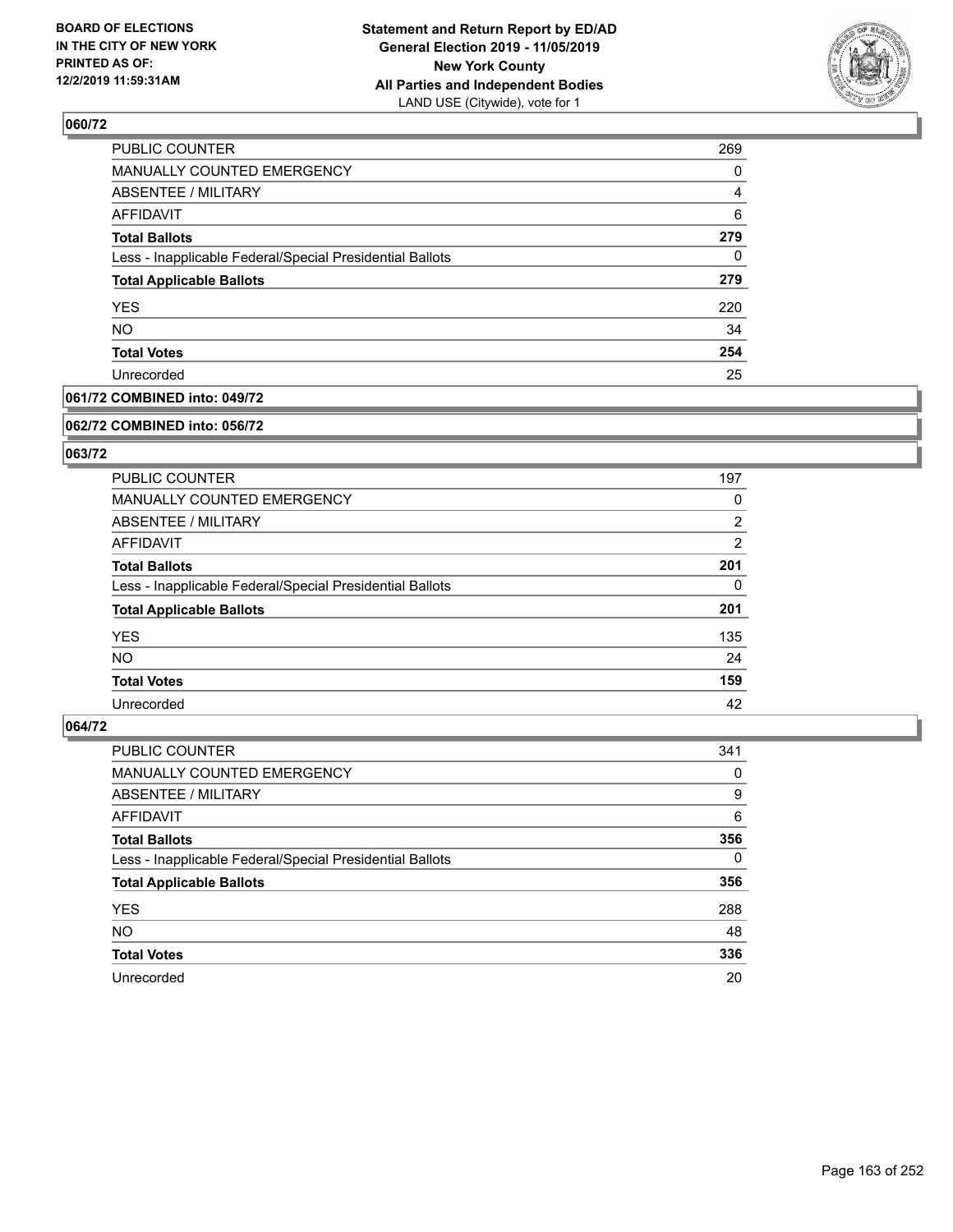

| PUBLIC COUNTER                                           | 149          |
|----------------------------------------------------------|--------------|
| MANUALLY COUNTED EMERGENCY                               | $\mathbf{0}$ |
| ABSENTEE / MILITARY                                      |              |
| AFFIDAVIT                                                | 0            |
| Total Ballots                                            | 150          |
| Less - Inapplicable Federal/Special Presidential Ballots | $\mathbf{0}$ |
| <b>Total Applicable Ballots</b>                          | 150          |
| YES                                                      | 101          |
| NO.                                                      | 14           |
| <b>Total Votes</b>                                       | 115          |
| Unrecorded                                               | 35           |

#### **066/72**

| <b>PUBLIC COUNTER</b>                                    | 498 |
|----------------------------------------------------------|-----|
| <b>MANUALLY COUNTED EMERGENCY</b>                        | 0   |
| ABSENTEE / MILITARY                                      | 6   |
| <b>AFFIDAVIT</b>                                         | 3   |
| <b>Total Ballots</b>                                     | 507 |
| Less - Inapplicable Federal/Special Presidential Ballots | 0   |
| <b>Total Applicable Ballots</b>                          | 507 |
| <b>YES</b>                                               | 407 |
| NO.                                                      | 64  |
| <b>Total Votes</b>                                       | 471 |
| Unrecorded                                               | 36  |
|                                                          |     |

#### **067/72 COMBINED into: 066/72**

| <b>PUBLIC COUNTER</b>                                    | 367 |
|----------------------------------------------------------|-----|
| <b>MANUALLY COUNTED EMERGENCY</b>                        | 0   |
| ABSENTEE / MILITARY                                      | 9   |
| <b>AFFIDAVIT</b>                                         | 0   |
| <b>Total Ballots</b>                                     | 376 |
| Less - Inapplicable Federal/Special Presidential Ballots | 0   |
| <b>Total Applicable Ballots</b>                          | 376 |
| <b>YES</b>                                               | 288 |
| <b>NO</b>                                                | 68  |
| <b>Total Votes</b>                                       | 356 |
| Unrecorded                                               | 20  |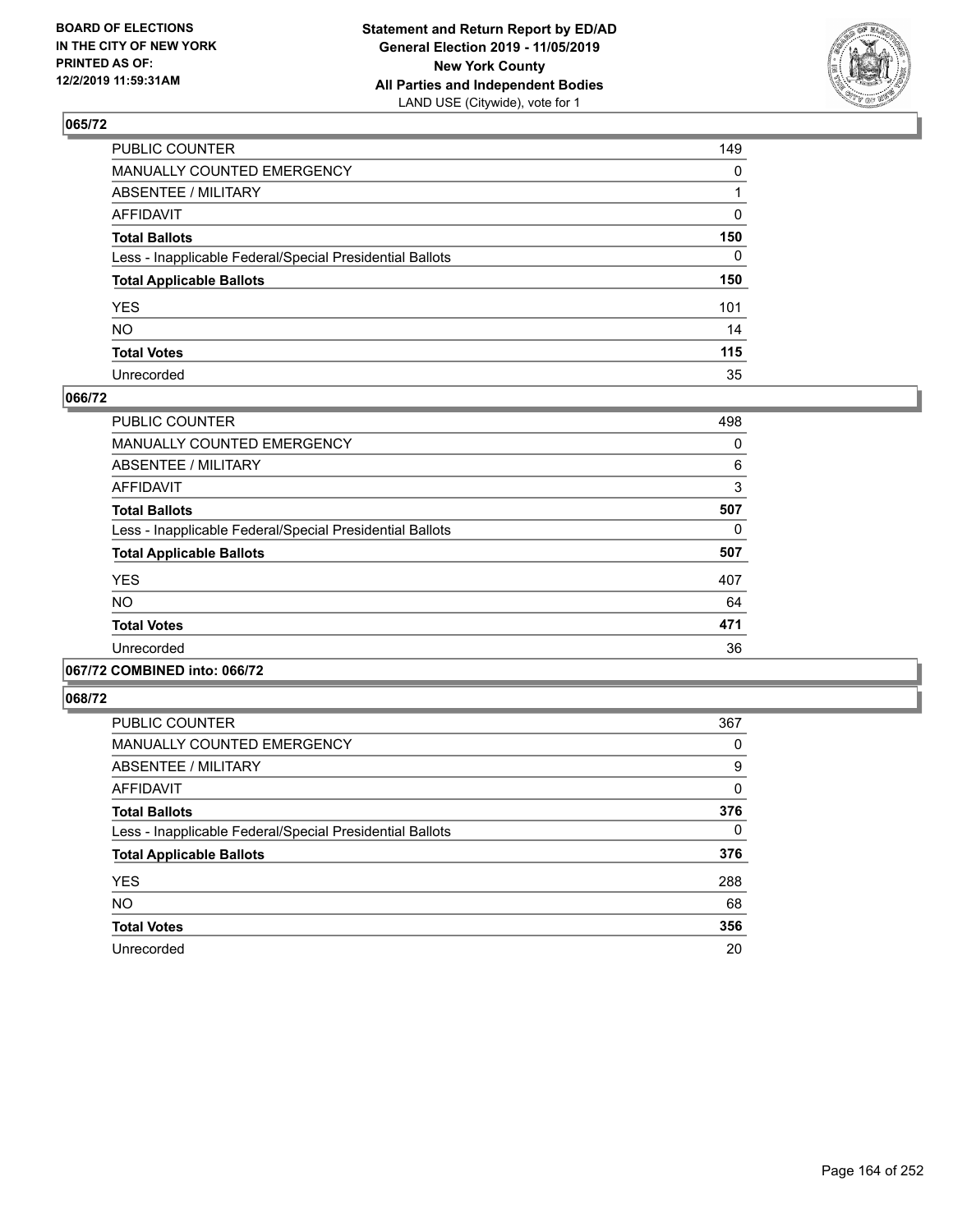

| PUBLIC COUNTER                                           | 248            |
|----------------------------------------------------------|----------------|
| MANUALLY COUNTED EMERGENCY                               | 0              |
| ABSENTEE / MILITARY                                      | 10             |
| AFFIDAVIT                                                | $\overline{4}$ |
| Total Ballots                                            | 262            |
| Less - Inapplicable Federal/Special Presidential Ballots | $\mathbf{0}$   |
| <b>Total Applicable Ballots</b>                          | 262            |
| YES                                                      | 204            |
| NO.                                                      | 42             |
| <b>Total Votes</b>                                       | 246            |
| Unrecorded                                               | 16             |

### **070/72**

| <b>PUBLIC COUNTER</b>                                    | 203      |
|----------------------------------------------------------|----------|
| <b>MANUALLY COUNTED EMERGENCY</b>                        | 0        |
| ABSENTEE / MILITARY                                      | 4        |
| AFFIDAVIT                                                | 3        |
| <b>Total Ballots</b>                                     | 210      |
| Less - Inapplicable Federal/Special Presidential Ballots | $\Omega$ |
| <b>Total Applicable Ballots</b>                          | 210      |
| <b>YES</b>                                               | 151      |
| <b>NO</b>                                                | 36       |
| <b>Total Votes</b>                                       | 187      |
| Unrecorded                                               | 23       |

#### **071/72**

**073/72 COMBINED into: 064/72**

| <b>PUBLIC COUNTER</b>                                    | 154 |
|----------------------------------------------------------|-----|
| <b>MANUALLY COUNTED EMERGENCY</b>                        | 0   |
| ABSENTEE / MILITARY                                      | 2   |
| <b>AFFIDAVIT</b>                                         | 0   |
| <b>Total Ballots</b>                                     | 156 |
| Less - Inapplicable Federal/Special Presidential Ballots | 0   |
| <b>Total Applicable Ballots</b>                          | 156 |
| <b>YES</b>                                               | 84  |
| NO.                                                      | 16  |
| <b>Total Votes</b>                                       | 100 |
| Unrecorded                                               | 56  |
| 072/72 COMBINED into: 071/72                             |     |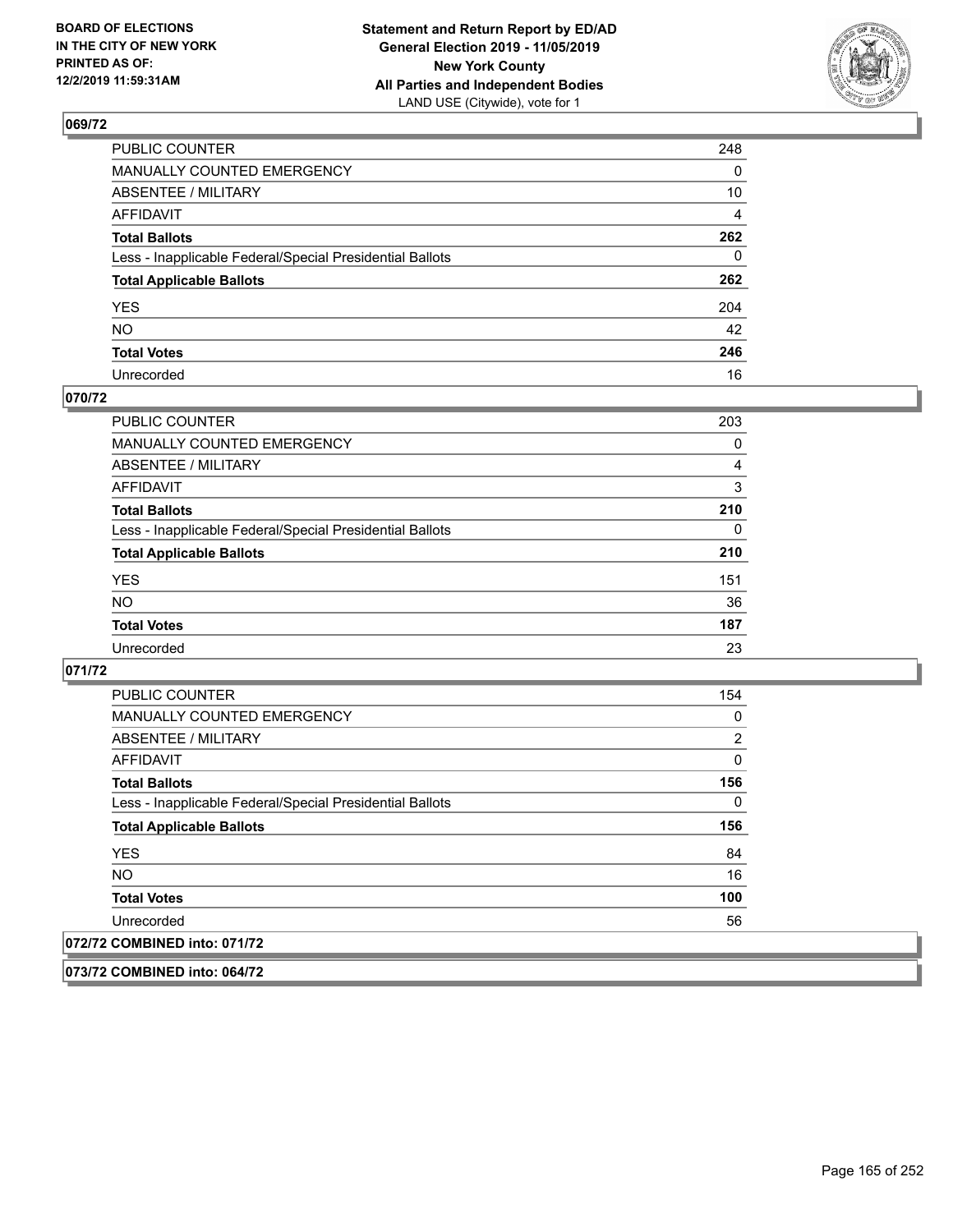

| PUBLIC COUNTER                                           | 128          |
|----------------------------------------------------------|--------------|
| MANUALLY COUNTED EMERGENCY                               | $\mathbf{0}$ |
| ABSENTEE / MILITARY                                      |              |
| AFFIDAVIT                                                | 3            |
| Total Ballots                                            | 132          |
| Less - Inapplicable Federal/Special Presidential Ballots | $\mathbf{0}$ |
| <b>Total Applicable Ballots</b>                          | 132          |
| YES                                                      | 101          |
| NO.                                                      | 18           |
| <b>Total Votes</b>                                       | 119          |
| Unrecorded                                               | 13           |

### **075/72**

| <b>PUBLIC COUNTER</b>                                    | 140 |
|----------------------------------------------------------|-----|
| <b>MANUALLY COUNTED EMERGENCY</b>                        | 0   |
| ABSENTEE / MILITARY                                      | 4   |
| <b>AFFIDAVIT</b>                                         | 3   |
| <b>Total Ballots</b>                                     | 147 |
| Less - Inapplicable Federal/Special Presidential Ballots | 0   |
| <b>Total Applicable Ballots</b>                          | 147 |
| <b>YES</b>                                               | 111 |
| NO.                                                      | 20  |
| <b>Total Votes</b>                                       | 131 |
| Unrecorded                                               | 16  |
|                                                          |     |

#### **076/72 COMBINED into: 046/72**

**077/72** 

| <b>PUBLIC COUNTER</b>                                    | 155          |
|----------------------------------------------------------|--------------|
| <b>MANUALLY COUNTED EMERGENCY</b>                        | 0            |
| ABSENTEE / MILITARY                                      | 4            |
| AFFIDAVIT                                                | $\mathbf{0}$ |
| <b>Total Ballots</b>                                     | 159          |
| Less - Inapplicable Federal/Special Presidential Ballots | 0            |
| <b>Total Applicable Ballots</b>                          | 159          |
| <b>YES</b>                                               | 75           |
| <b>NO</b>                                                | 10           |
| <b>Total Votes</b>                                       | 85           |
| Unrecorded                                               | 74           |

**078/72 COMBINED into: 077/72**

**079/72 COMBINED into: 093/72**

**080/72 COMBINED into: 005/71**

**081/72 COMBINED into: 064/72**

**082/72 COMBINED into: 005/71**

**083/72 COMBINED into: 005/71**

**084/72 COMBINED into: 064/72**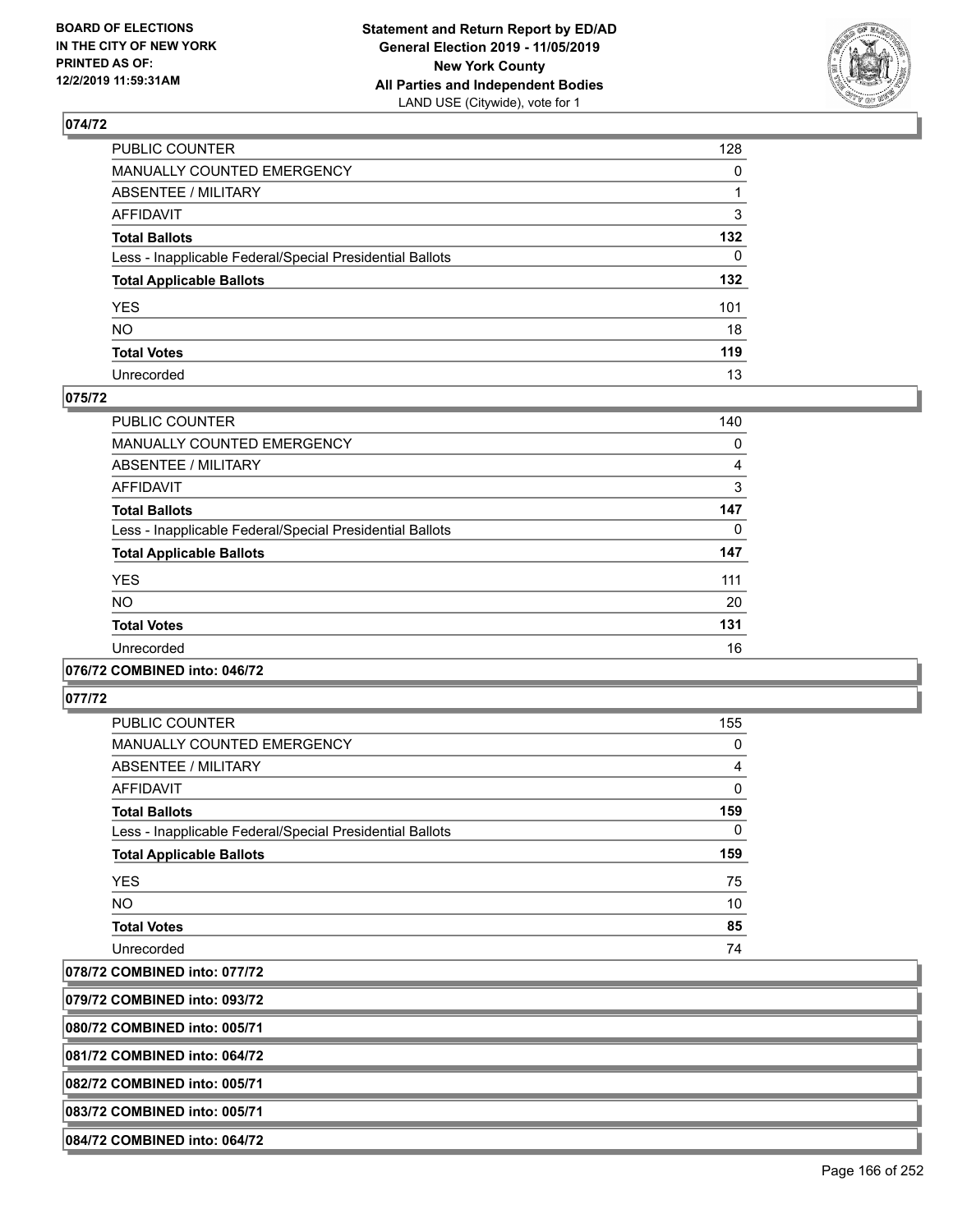

### **085/72 COMBINED into: 005/71**

| PUBLIC COUNTER                                           | 105          |
|----------------------------------------------------------|--------------|
| MANUALLY COUNTED EMERGENCY                               | $\mathbf{0}$ |
| ABSENTEE / MILITARY                                      | 0            |
| AFFIDAVIT                                                |              |
| Total Ballots                                            | 106          |
| Less - Inapplicable Federal/Special Presidential Ballots | 0            |
| <b>Total Applicable Ballots</b>                          | 106          |
| YES                                                      | 57           |
| NO.                                                      | 8            |
| <b>Total Votes</b>                                       | 65           |
| Unrecorded                                               | 41           |

#### **087/72**

| PUBLIC COUNTER                                           | 121 |
|----------------------------------------------------------|-----|
| MANUALLY COUNTED EMERGENCY                               | 0   |
| ABSENTEE / MILITARY                                      | 0   |
| AFFIDAVIT                                                | 0   |
| <b>Total Ballots</b>                                     | 121 |
| Less - Inapplicable Federal/Special Presidential Ballots | 0   |
| <b>Total Applicable Ballots</b>                          | 121 |
| <b>YES</b>                                               | 63  |
| <b>NO</b>                                                | 8   |
| <b>Total Votes</b>                                       | 71  |
| Unrecorded                                               | 50  |

**088/72 COMBINED into: 087/72**

#### **089/72 COMBINED into: 029/72**

**090/72 COMBINED into: 020/72**

### **091/72 COMBINED into: 041/72**

**092/72 COMBINED into: 002/72**

| PUBLIC COUNTER                                           | 216 |
|----------------------------------------------------------|-----|
| <b>MANUALLY COUNTED EMERGENCY</b>                        | 0   |
| ABSENTEE / MILITARY                                      | 6   |
| AFFIDAVIT                                                | 0   |
| <b>Total Ballots</b>                                     | 222 |
| Less - Inapplicable Federal/Special Presidential Ballots | 0   |
| <b>Total Applicable Ballots</b>                          | 222 |
| <b>YES</b>                                               | 166 |
| <b>NO</b>                                                | 11  |
| <b>Total Votes</b>                                       | 177 |
| Unrecorded                                               | 45  |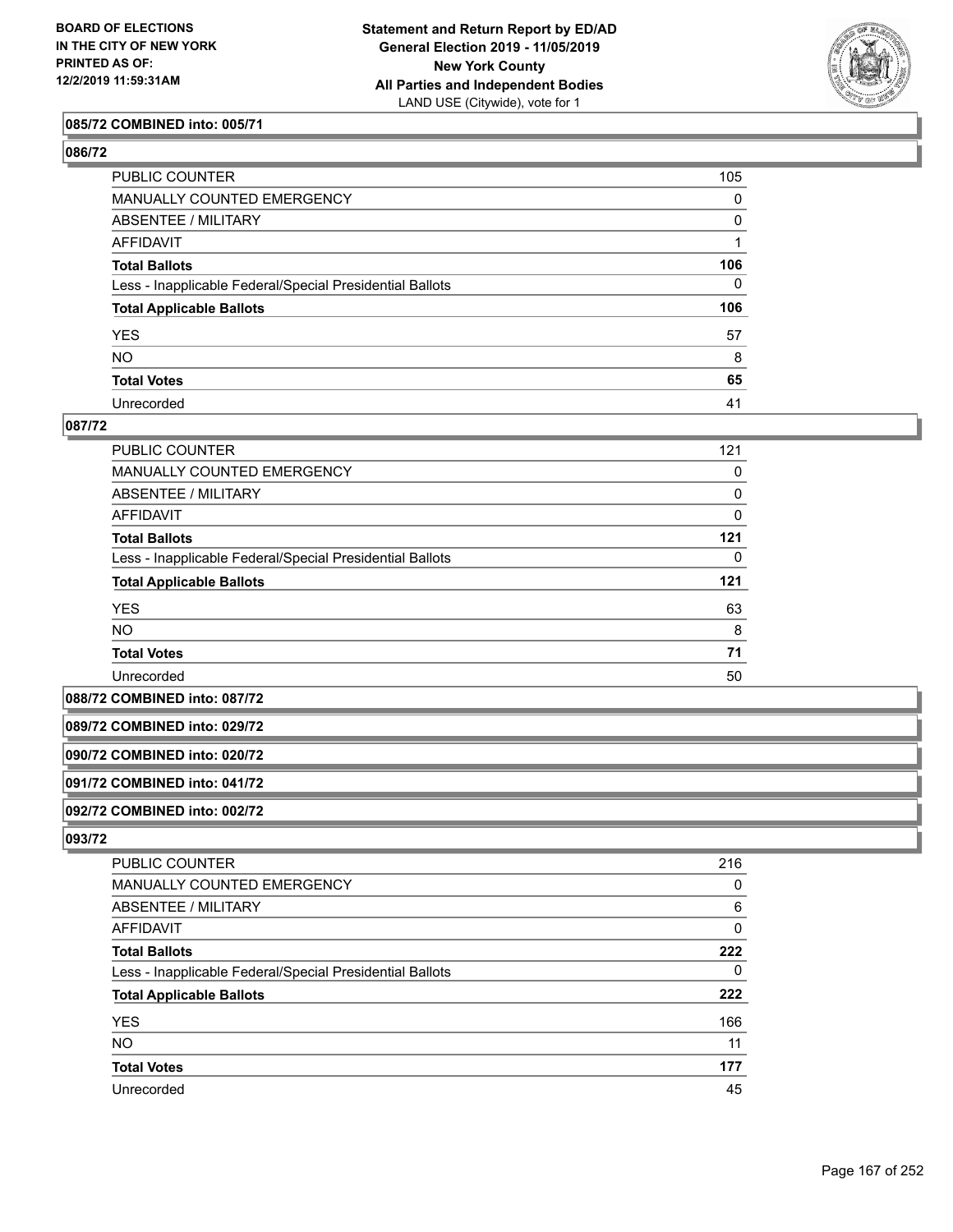

| <b>PUBLIC COUNTER</b>                                    | 180      |
|----------------------------------------------------------|----------|
| MANUALLY COUNTED EMERGENCY                               | $\Omega$ |
| <b>ABSENTEE / MILITARY</b>                               | 4        |
| AFFIDAVIT                                                | 4        |
| <b>Total Ballots</b>                                     | 188      |
| Less - Inapplicable Federal/Special Presidential Ballots | 0        |
| <b>Total Applicable Ballots</b>                          | 188      |
| <b>YES</b>                                               | 134      |
| <b>NO</b>                                                | 13       |
| <b>Total Votes</b>                                       | 147      |
| Unrecorded                                               | 41       |

### **095/72 COMBINED into: 094/72**

#### **096/72 COMBINED into: 063/72**

| <b>PUBLIC COUNTER</b>                                    | 48 |
|----------------------------------------------------------|----|
| <b>MANUALLY COUNTED EMERGENCY</b>                        | 0  |
| ABSENTEE / MILITARY                                      | 3  |
| AFFIDAVIT                                                | 0  |
| <b>Total Ballots</b>                                     | 51 |
| Less - Inapplicable Federal/Special Presidential Ballots | 0  |
| <b>Total Applicable Ballots</b>                          | 51 |
| <b>YES</b>                                               | 25 |
| <b>NO</b>                                                | 5  |
| <b>Total Votes</b>                                       | 30 |
| Unrecorded                                               | 21 |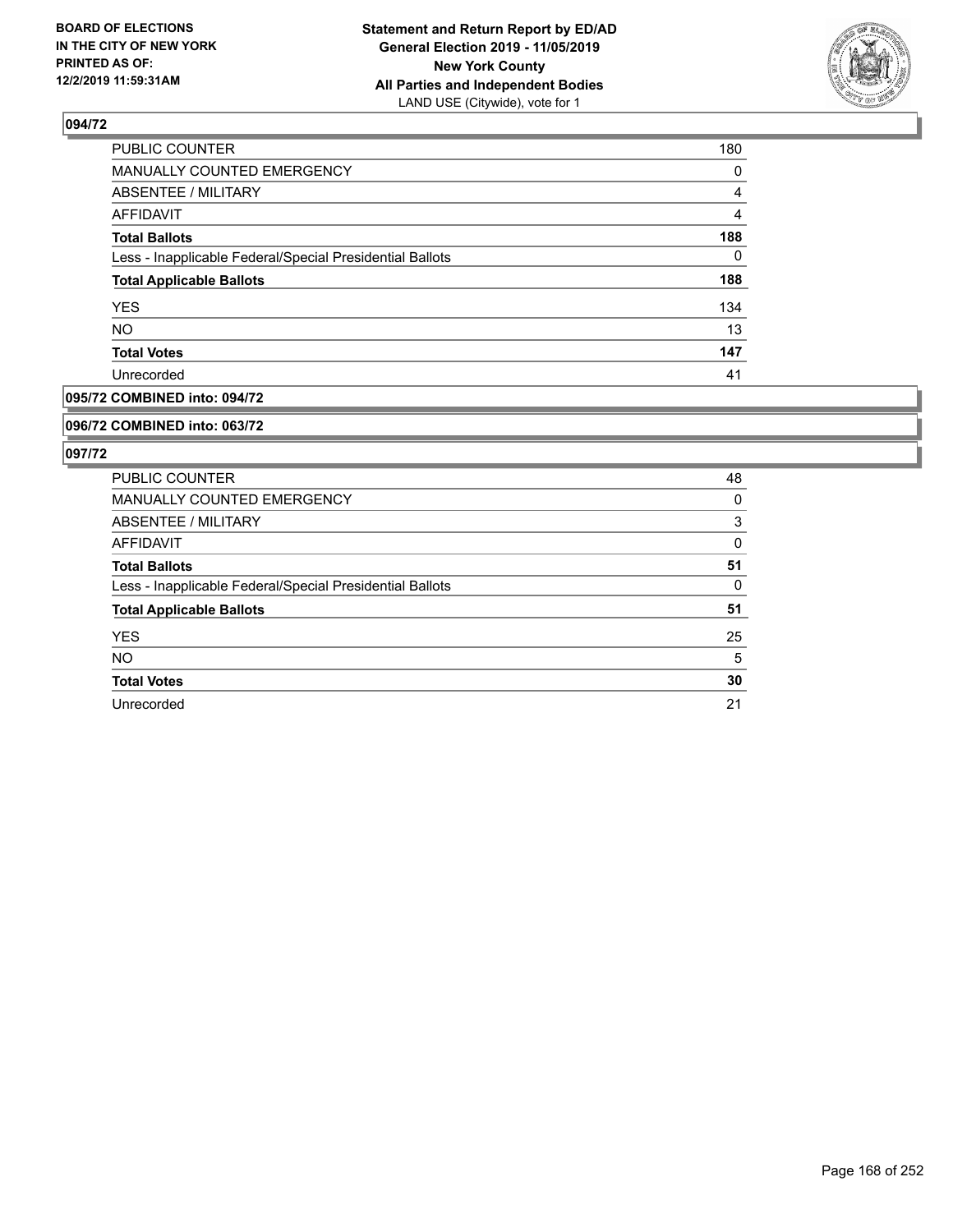

| PUBLIC COUNTER                                           | 212            |
|----------------------------------------------------------|----------------|
| MANUALLY COUNTED EMERGENCY                               | 0              |
| <b>ABSENTEE / MILITARY</b>                               | 10             |
| <b>AFFIDAVIT</b>                                         | $\overline{2}$ |
| <b>Total Ballots</b>                                     | 224            |
| Less - Inapplicable Federal/Special Presidential Ballots | 0              |
| <b>Total Applicable Ballots</b>                          | 224            |
| <b>YES</b>                                               | 140            |
| <b>NO</b>                                                | 65             |
| <b>Total Votes</b>                                       | 205            |
| Unrecorded                                               | 19             |

#### **002/73 COMBINED into: 001/73**

#### **003/73**

| <b>PUBLIC COUNTER</b>                                    | 203      |
|----------------------------------------------------------|----------|
| <b>MANUALLY COUNTED EMERGENCY</b>                        | $\Omega$ |
| ABSENTEE / MILITARY                                      | 5        |
| AFFIDAVIT                                                |          |
| <b>Total Ballots</b>                                     | 209      |
| Less - Inapplicable Federal/Special Presidential Ballots | $\Omega$ |
| <b>Total Applicable Ballots</b>                          | 209      |
| <b>YES</b>                                               | 140      |
| <b>NO</b>                                                | 51       |
| <b>Total Votes</b>                                       | 191      |
| Unrecorded                                               | 18       |

| <b>PUBLIC COUNTER</b>                                    | 272 |
|----------------------------------------------------------|-----|
| <b>MANUALLY COUNTED EMERGENCY</b>                        | 0   |
| ABSENTEE / MILITARY                                      | 8   |
| AFFIDAVIT                                                | 4   |
| <b>Total Ballots</b>                                     | 284 |
| Less - Inapplicable Federal/Special Presidential Ballots | 0   |
| <b>Total Applicable Ballots</b>                          | 284 |
| <b>YES</b>                                               | 174 |
| NO.                                                      | 83  |
| <b>Total Votes</b>                                       | 257 |
| Unrecorded                                               | 27  |
| 005/73 COMBINED into: 004/73                             |     |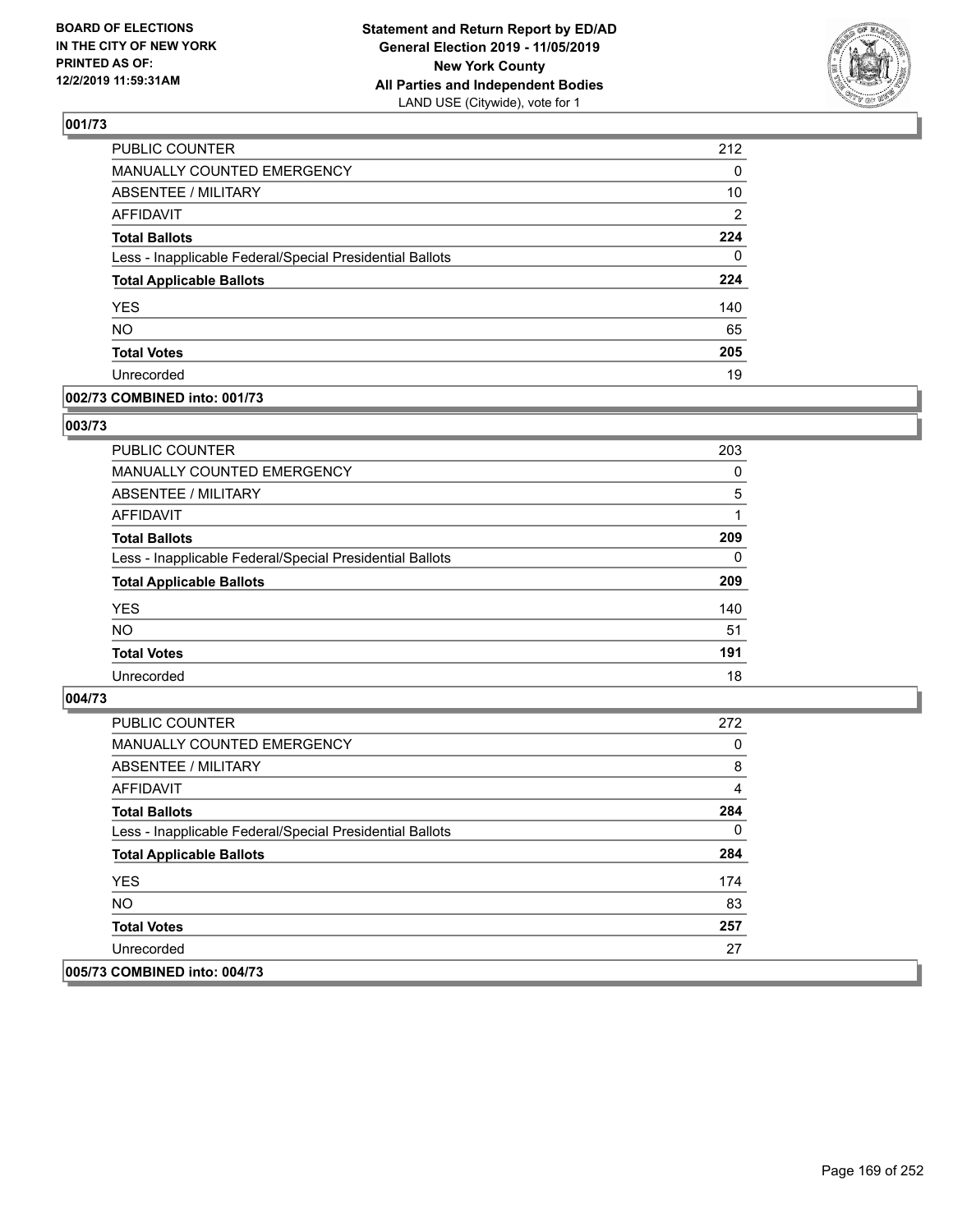

| PUBLIC COUNTER                                           | 130          |
|----------------------------------------------------------|--------------|
| MANUALLY COUNTED EMERGENCY                               | $\mathbf{0}$ |
| ABSENTEE / MILITARY                                      | 6            |
| AFFIDAVIT                                                | $\Omega$     |
| Total Ballots                                            | 136          |
| Less - Inapplicable Federal/Special Presidential Ballots | $\mathbf{0}$ |
| <b>Total Applicable Ballots</b>                          | 136          |
| YES                                                      | 89           |
| NO.                                                      | 39           |
| <b>Total Votes</b>                                       | 128          |
| Unrecorded                                               | 8            |

### **007/73**

| <b>PUBLIC COUNTER</b>                                    | 270 |
|----------------------------------------------------------|-----|
| <b>MANUALLY COUNTED EMERGENCY</b>                        | 0   |
| ABSENTEE / MILITARY                                      | 10  |
| <b>AFFIDAVIT</b>                                         |     |
| <b>Total Ballots</b>                                     | 281 |
| Less - Inapplicable Federal/Special Presidential Ballots | 0   |
| <b>Total Applicable Ballots</b>                          | 281 |
| <b>YES</b>                                               | 176 |
| NO.                                                      | 85  |
| <b>Total Votes</b>                                       | 261 |
| Unrecorded                                               | 20  |
|                                                          |     |

### **008/73 COMBINED into: 007/73**

| <b>PUBLIC COUNTER</b>                                    | 189      |
|----------------------------------------------------------|----------|
| <b>MANUALLY COUNTED EMERGENCY</b>                        | 0        |
| ABSENTEE / MILITARY                                      | 7        |
| AFFIDAVIT                                                | 0        |
| <b>Total Ballots</b>                                     | 196      |
| Less - Inapplicable Federal/Special Presidential Ballots | $\Omega$ |
| <b>Total Applicable Ballots</b>                          | 196      |
| <b>YES</b>                                               | 118      |
| <b>NO</b>                                                | 63       |
| <b>Total Votes</b>                                       | 181      |
| Unrecorded                                               | 15       |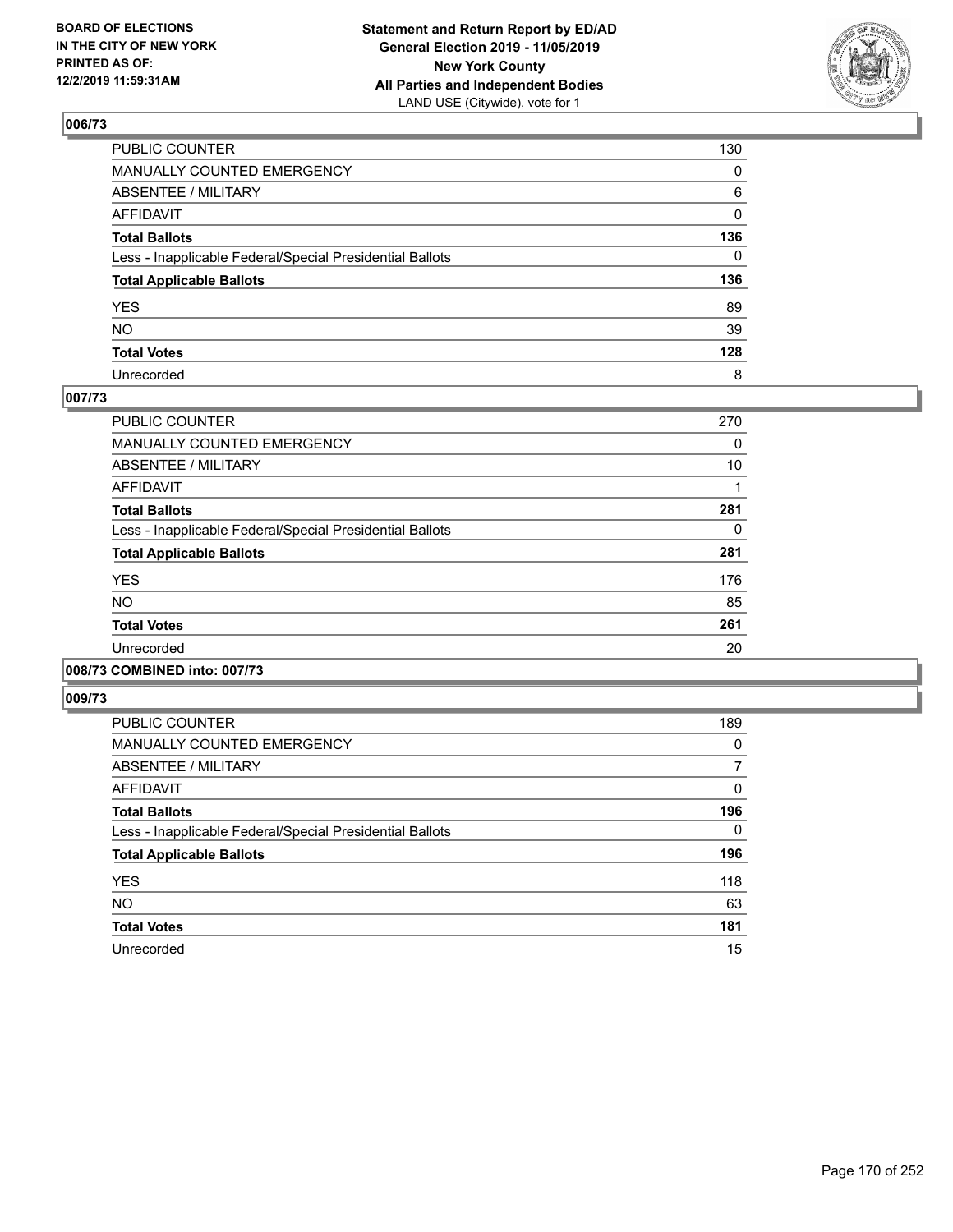

| PUBLIC COUNTER                                           | 218          |
|----------------------------------------------------------|--------------|
| MANUALLY COUNTED EMERGENCY                               | $\Omega$     |
| ABSENTEE / MILITARY                                      | 9            |
| AFFIDAVIT                                                | 3            |
| Total Ballots                                            | 230          |
| Less - Inapplicable Federal/Special Presidential Ballots | $\mathbf{0}$ |
| <b>Total Applicable Ballots</b>                          | 230          |
| YES                                                      | 156          |
| NO.                                                      | 55           |
| <b>Total Votes</b>                                       | 211          |
| Unrecorded                                               | 19           |

## **011/73**

| <b>PUBLIC COUNTER</b>                                    | 267 |
|----------------------------------------------------------|-----|
| <b>MANUALLY COUNTED EMERGENCY</b>                        | 0   |
| ABSENTEE / MILITARY                                      | 8   |
| AFFIDAVIT                                                | 3   |
| <b>Total Ballots</b>                                     | 278 |
| Less - Inapplicable Federal/Special Presidential Ballots | 0   |
| <b>Total Applicable Ballots</b>                          | 278 |
| <b>YES</b>                                               | 187 |
| <b>NO</b>                                                | 67  |
| <b>Total Votes</b>                                       | 254 |
| Unrecorded                                               | 24  |

| <b>PUBLIC COUNTER</b>                                    | 204 |
|----------------------------------------------------------|-----|
| <b>MANUALLY COUNTED EMERGENCY</b>                        | 0   |
| ABSENTEE / MILITARY                                      | 5   |
| <b>AFFIDAVIT</b>                                         |     |
| <b>Total Ballots</b>                                     | 210 |
| Less - Inapplicable Federal/Special Presidential Ballots | 0   |
| <b>Total Applicable Ballots</b>                          | 210 |
| <b>YES</b>                                               | 143 |
| <b>NO</b>                                                | 47  |
| <b>Total Votes</b>                                       | 190 |
| Unrecorded                                               | 20  |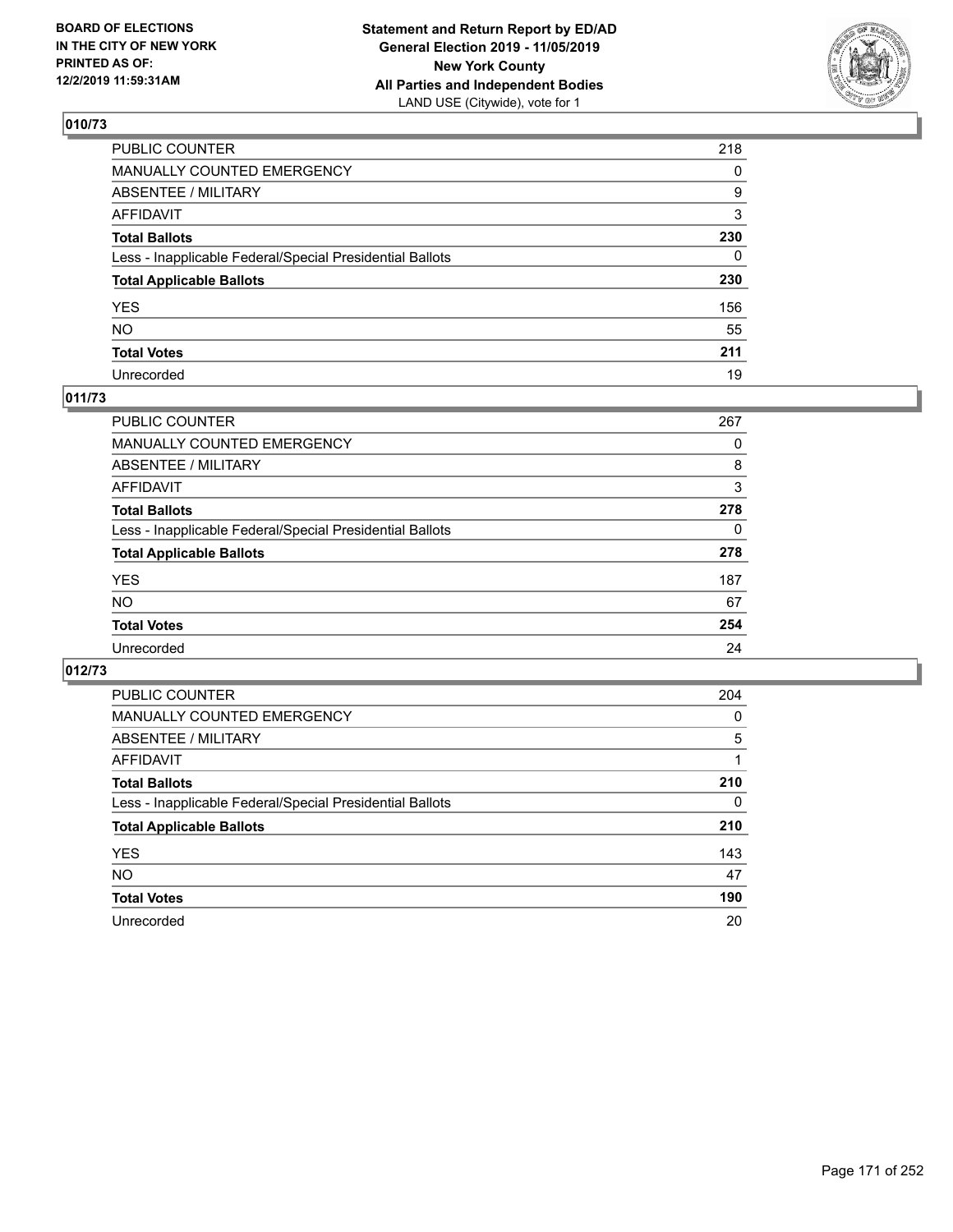

| PUBLIC COUNTER                                           | 282          |
|----------------------------------------------------------|--------------|
| MANUALLY COUNTED EMERGENCY                               | $\Omega$     |
| ABSENTEE / MILITARY                                      | 8            |
| AFFIDAVIT                                                | $\mathbf{0}$ |
| Total Ballots                                            | 290          |
| Less - Inapplicable Federal/Special Presidential Ballots | $\mathbf{0}$ |
| <b>Total Applicable Ballots</b>                          | 290          |
| YES                                                      | 182          |
| NO.                                                      | 92           |
| <b>Total Votes</b>                                       | 274          |
| Unrecorded                                               | 16           |

#### **014/73**

| PUBLIC COUNTER                                           | 225 |
|----------------------------------------------------------|-----|
| <b>MANUALLY COUNTED EMERGENCY</b>                        | 0   |
| ABSENTEE / MILITARY                                      | 4   |
| <b>AFFIDAVIT</b>                                         | 3   |
| <b>Total Ballots</b>                                     | 232 |
| Less - Inapplicable Federal/Special Presidential Ballots | 0   |
| <b>Total Applicable Ballots</b>                          | 232 |
| <b>YES</b>                                               | 150 |
| <b>NO</b>                                                | 62  |
| <b>Total Votes</b>                                       | 212 |
| Unrecorded                                               | 20  |
|                                                          |     |

### **015/73 COMBINED into: 014/73**

**016/73** 

| <b>PUBLIC COUNTER</b>                                    | 213      |
|----------------------------------------------------------|----------|
| <b>MANUALLY COUNTED EMERGENCY</b>                        | 0        |
| ABSENTEE / MILITARY                                      | 5        |
| AFFIDAVIT                                                | 3        |
| <b>Total Ballots</b>                                     | 221      |
| Less - Inapplicable Federal/Special Presidential Ballots | $\Omega$ |
| <b>Total Applicable Ballots</b>                          | 221      |
| <b>YES</b>                                               | 136      |
| <b>NO</b>                                                | 68       |
| <b>Total Votes</b>                                       | 204      |
| Unrecorded                                               | 17       |
| 017/73 COMBINED into: 093/73                             |          |

**018/73 COMBINED into: 016/73**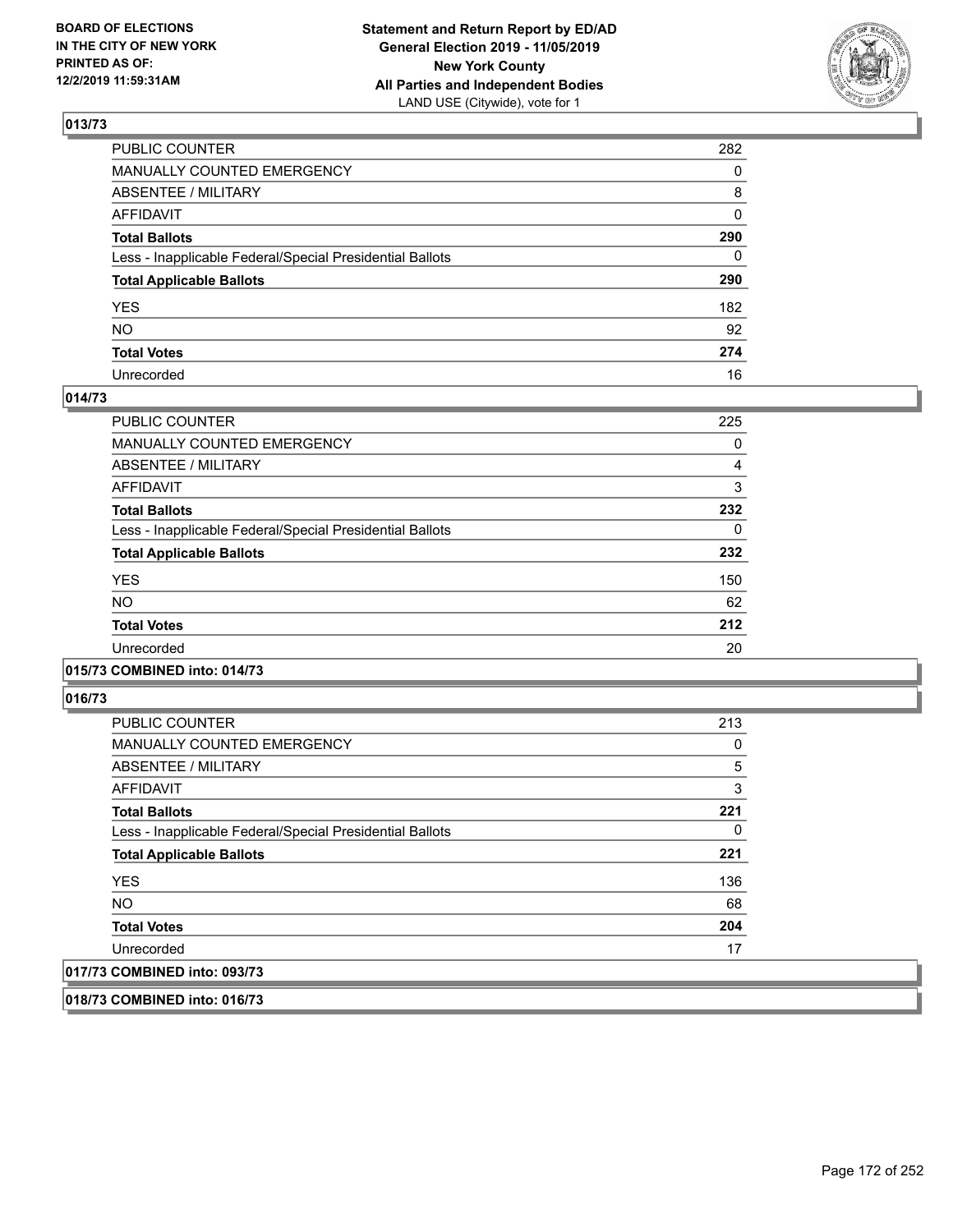

| PUBLIC COUNTER                                           | 106      |
|----------------------------------------------------------|----------|
| MANUALLY COUNTED EMERGENCY                               | $\Omega$ |
| <b>ABSENTEE / MILITARY</b>                               | 4        |
| <b>AFFIDAVIT</b>                                         |          |
| <b>Total Ballots</b>                                     | 111      |
| Less - Inapplicable Federal/Special Presidential Ballots | 0        |
| <b>Total Applicable Ballots</b>                          | 111      |
| YES                                                      | 77       |
| <b>NO</b>                                                | 27       |
| <b>Total Votes</b>                                       | 104      |
| Unrecorded                                               |          |

### **020/73 COMBINED into: 019/73**

### **021/73**

| <b>PUBLIC COUNTER</b>                                    | 245 |
|----------------------------------------------------------|-----|
| <b>MANUALLY COUNTED EMERGENCY</b>                        | 0   |
| ABSENTEE / MILITARY                                      | 16  |
| <b>AFFIDAVIT</b>                                         | 3   |
| <b>Total Ballots</b>                                     | 264 |
| Less - Inapplicable Federal/Special Presidential Ballots | 0   |
| <b>Total Applicable Ballots</b>                          | 264 |
| <b>YES</b>                                               | 164 |
| NO.                                                      | 88  |
| <b>Total Votes</b>                                       | 252 |
| Unrecorded                                               | 12  |

# **022/73 COMBINED into: 021/73**

| <b>PUBLIC COUNTER</b>                                    | 302 |
|----------------------------------------------------------|-----|
| MANUALLY COUNTED EMERGENCY                               | 0   |
| <b>ABSENTEE / MILITARY</b>                               | 20  |
| AFFIDAVIT                                                | 1   |
| <b>Total Ballots</b>                                     | 323 |
| Less - Inapplicable Federal/Special Presidential Ballots | 0   |
| <b>Total Applicable Ballots</b>                          | 323 |
| <b>YES</b>                                               | 213 |
| <b>NO</b>                                                | 87  |
| <b>Total Votes</b>                                       | 300 |
| Unrecorded                                               | 23  |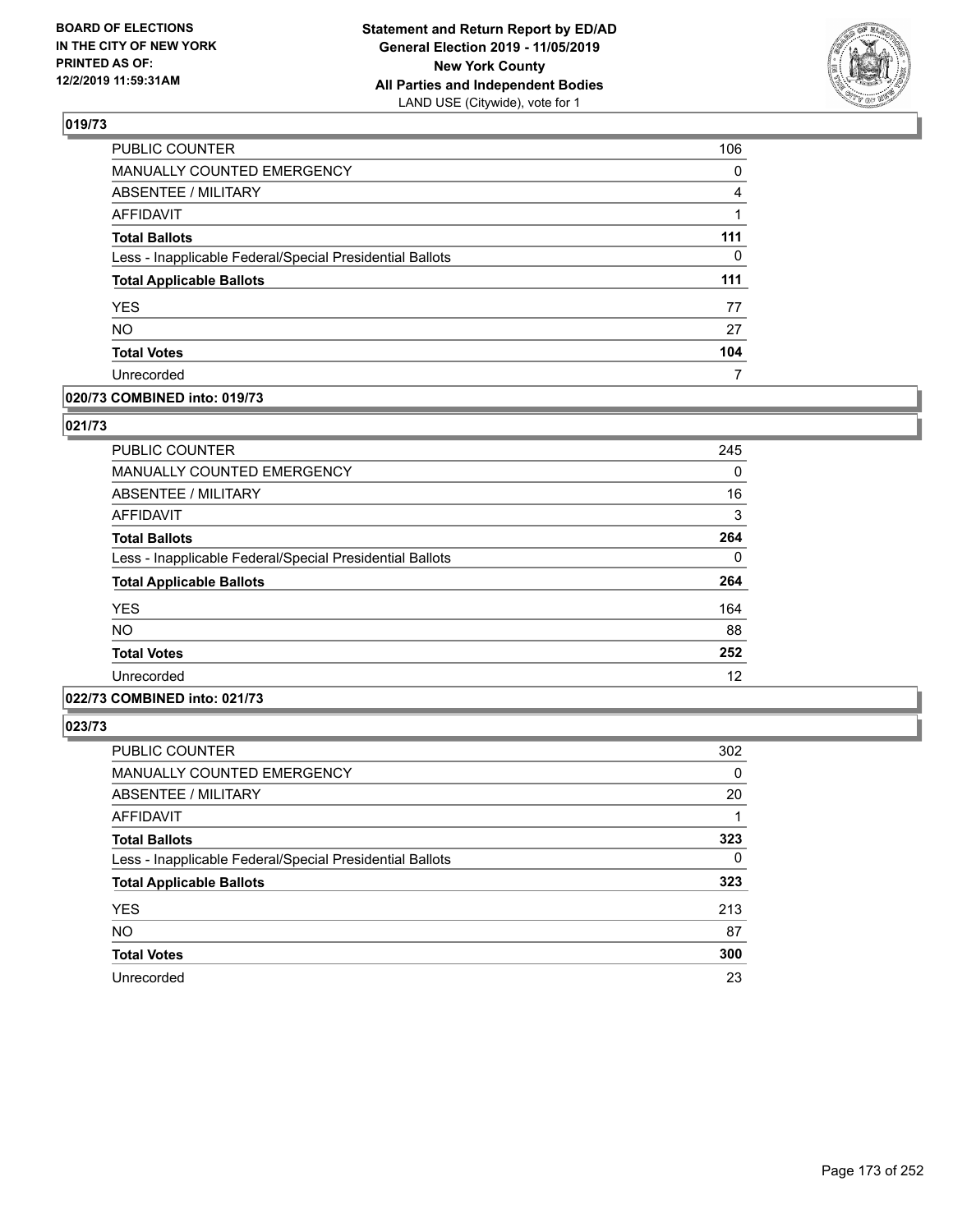

| PUBLIC COUNTER                                           | 439      |
|----------------------------------------------------------|----------|
| MANUALLY COUNTED EMERGENCY                               | 0        |
| <b>ABSENTEE / MILITARY</b>                               | 9        |
| <b>AFFIDAVIT</b>                                         | 7        |
| <b>Total Ballots</b>                                     | 455      |
| Less - Inapplicable Federal/Special Presidential Ballots | $\Omega$ |
| <b>Total Applicable Ballots</b>                          | 455      |
| <b>YES</b>                                               | 287      |
| <b>NO</b>                                                | 73       |
| <b>Total Votes</b>                                       | 360      |
| Unrecorded                                               | 95       |

#### **025/73 COMBINED into: 023/73**

#### **026/73**

| <b>PUBLIC COUNTER</b>                                    | 285 |
|----------------------------------------------------------|-----|
| <b>MANUALLY COUNTED EMERGENCY</b>                        | 0   |
| ABSENTEE / MILITARY                                      | 18  |
| <b>AFFIDAVIT</b>                                         | 3   |
| <b>Total Ballots</b>                                     | 306 |
| Less - Inapplicable Federal/Special Presidential Ballots | 0   |
| <b>Total Applicable Ballots</b>                          | 306 |
| <b>YES</b>                                               | 162 |
| <b>NO</b>                                                | 115 |
| <b>Total Votes</b>                                       | 277 |
| Unrecorded                                               | 29  |

## **027/73 COMBINED into: 029/73**

| <b>PUBLIC COUNTER</b>                                    | 213 |
|----------------------------------------------------------|-----|
| MANUALLY COUNTED EMERGENCY                               | 0   |
| ABSENTEE / MILITARY                                      | 7   |
| <b>AFFIDAVIT</b>                                         | 0   |
| <b>Total Ballots</b>                                     | 220 |
| Less - Inapplicable Federal/Special Presidential Ballots | 0   |
| <b>Total Applicable Ballots</b>                          | 220 |
| <b>YES</b>                                               | 140 |
| <b>NO</b>                                                | 74  |
| <b>Total Votes</b>                                       | 214 |
| Unrecorded                                               | 6   |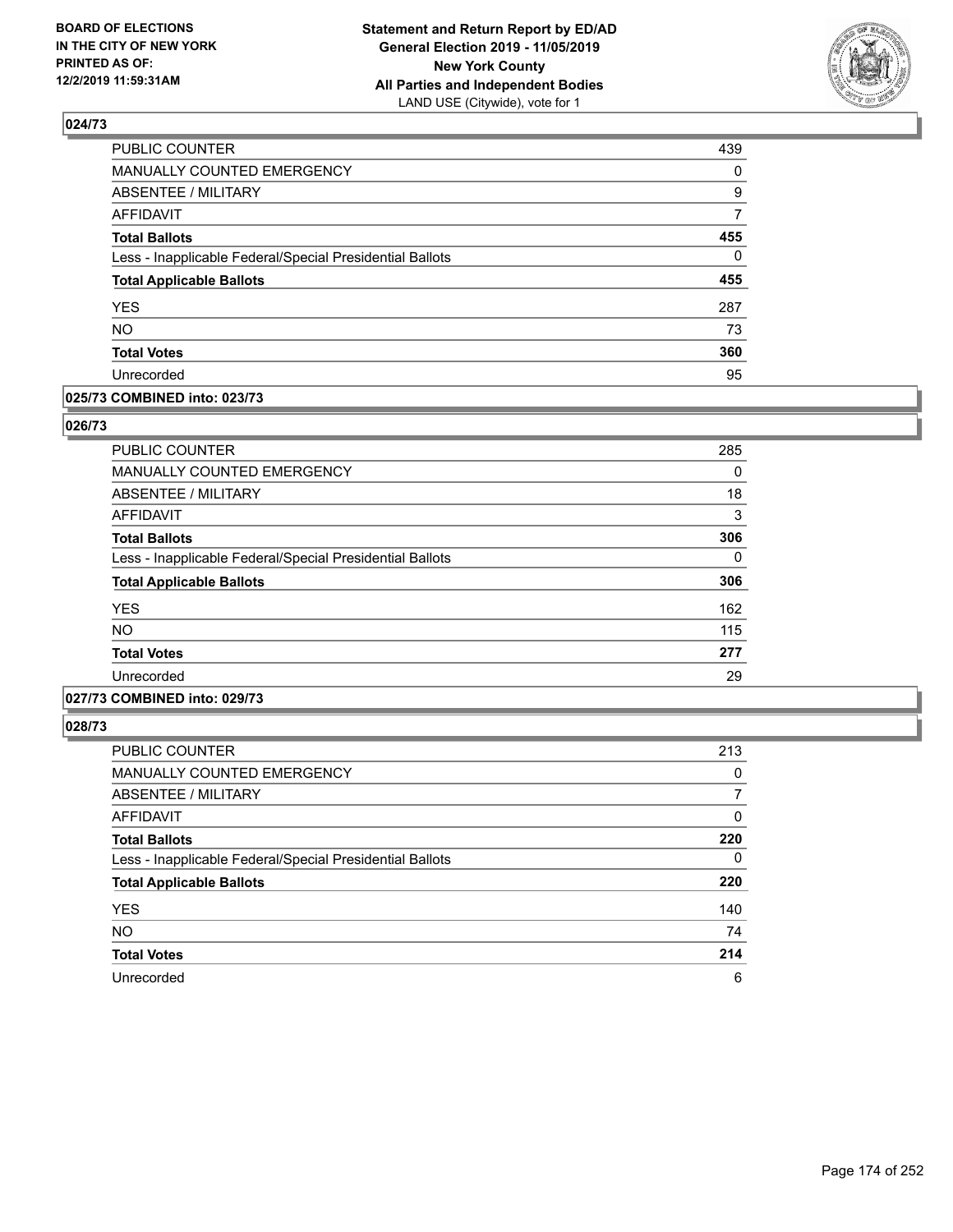

| PUBLIC COUNTER                                           | 305          |
|----------------------------------------------------------|--------------|
| MANUALLY COUNTED EMERGENCY                               | $\mathbf{0}$ |
| ABSENTEE / MILITARY                                      | 13           |
| AFFIDAVIT                                                |              |
| Total Ballots                                            | 319          |
| Less - Inapplicable Federal/Special Presidential Ballots | $\mathbf{0}$ |
| <b>Total Applicable Ballots</b>                          | 319          |
| YES                                                      | 203          |
| NO.                                                      | 87           |
| <b>Total Votes</b>                                       | 290          |
| Unrecorded                                               | 29           |

#### **030/73**

| <b>PUBLIC COUNTER</b>                                    | 280 |
|----------------------------------------------------------|-----|
| <b>MANUALLY COUNTED EMERGENCY</b>                        | 0   |
| ABSENTEE / MILITARY                                      | 8   |
| <b>AFFIDAVIT</b>                                         | 3   |
| <b>Total Ballots</b>                                     | 291 |
| Less - Inapplicable Federal/Special Presidential Ballots | 0   |
| <b>Total Applicable Ballots</b>                          | 291 |
| <b>YES</b>                                               | 195 |
| <b>NO</b>                                                | 75  |
| <b>Total Votes</b>                                       | 270 |
| Unrecorded                                               | 21  |
|                                                          |     |

#### **031/73 COMBINED into: 007/68**

#### **032/73 COMBINED into: 014/73**

| <b>PUBLIC COUNTER</b>                                    | 191      |
|----------------------------------------------------------|----------|
| <b>MANUALLY COUNTED EMERGENCY</b>                        | 0        |
| ABSENTEE / MILITARY                                      | 6        |
| AFFIDAVIT                                                |          |
| <b>Total Ballots</b>                                     | 198      |
| Less - Inapplicable Federal/Special Presidential Ballots | $\Omega$ |
| <b>Total Applicable Ballots</b>                          | 198      |
| <b>YES</b>                                               | 133      |
| NO.                                                      | 53       |
| <b>Total Votes</b>                                       | 186      |
| Unrecorded                                               | 12       |
| 034/73 COMBINED into: 035/73                             |          |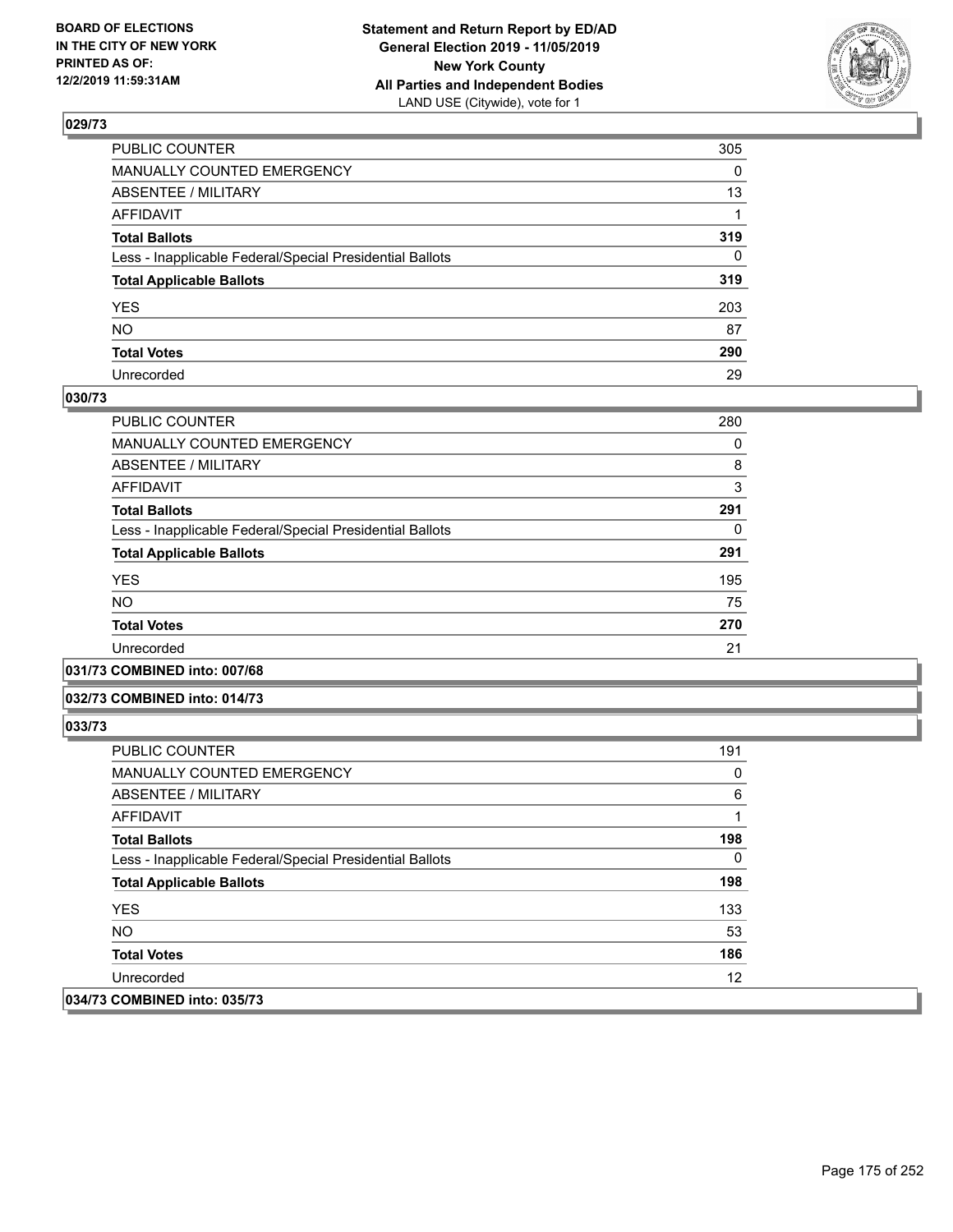

| PUBLIC COUNTER                                           | 356          |
|----------------------------------------------------------|--------------|
| MANUALLY COUNTED EMERGENCY                               | $\mathbf{0}$ |
| ABSENTEE / MILITARY                                      | 28           |
| AFFIDAVIT                                                | 2            |
| Total Ballots                                            | 386          |
| Less - Inapplicable Federal/Special Presidential Ballots | $\Omega$     |
| <b>Total Applicable Ballots</b>                          | 386          |
| YES                                                      | 233          |
| NO.                                                      | 121          |
| <b>Total Votes</b>                                       | 354          |
| Unrecorded                                               | 32           |

#### **036/73**

| <b>PUBLIC COUNTER</b>                                    | 328            |
|----------------------------------------------------------|----------------|
| <b>MANUALLY COUNTED EMERGENCY</b>                        | 0              |
| ABSENTEE / MILITARY                                      | 8              |
| <b>AFFIDAVIT</b>                                         | $\overline{2}$ |
| <b>Total Ballots</b>                                     | 338            |
| Less - Inapplicable Federal/Special Presidential Ballots | 0              |
| <b>Total Applicable Ballots</b>                          | 338            |
| <b>YES</b>                                               | 211            |
| <b>NO</b>                                                | 110            |
| <b>Total Votes</b>                                       | 321            |
| Unrecorded                                               | 17             |
|                                                          |                |

#### **037/73 COMBINED into: 036/73**

| <b>PUBLIC COUNTER</b>                                    | 148 |
|----------------------------------------------------------|-----|
| MANUALLY COUNTED EMERGENCY                               | 0   |
| ABSENTEE / MILITARY                                      | 6   |
| AFFIDAVIT                                                | 1   |
| <b>Total Ballots</b>                                     | 155 |
| Less - Inapplicable Federal/Special Presidential Ballots | 0   |
| <b>Total Applicable Ballots</b>                          | 155 |
| <b>YES</b>                                               | 102 |
| <b>NO</b>                                                | 41  |
| <b>Total Votes</b>                                       | 143 |
| Unrecorded                                               | 12  |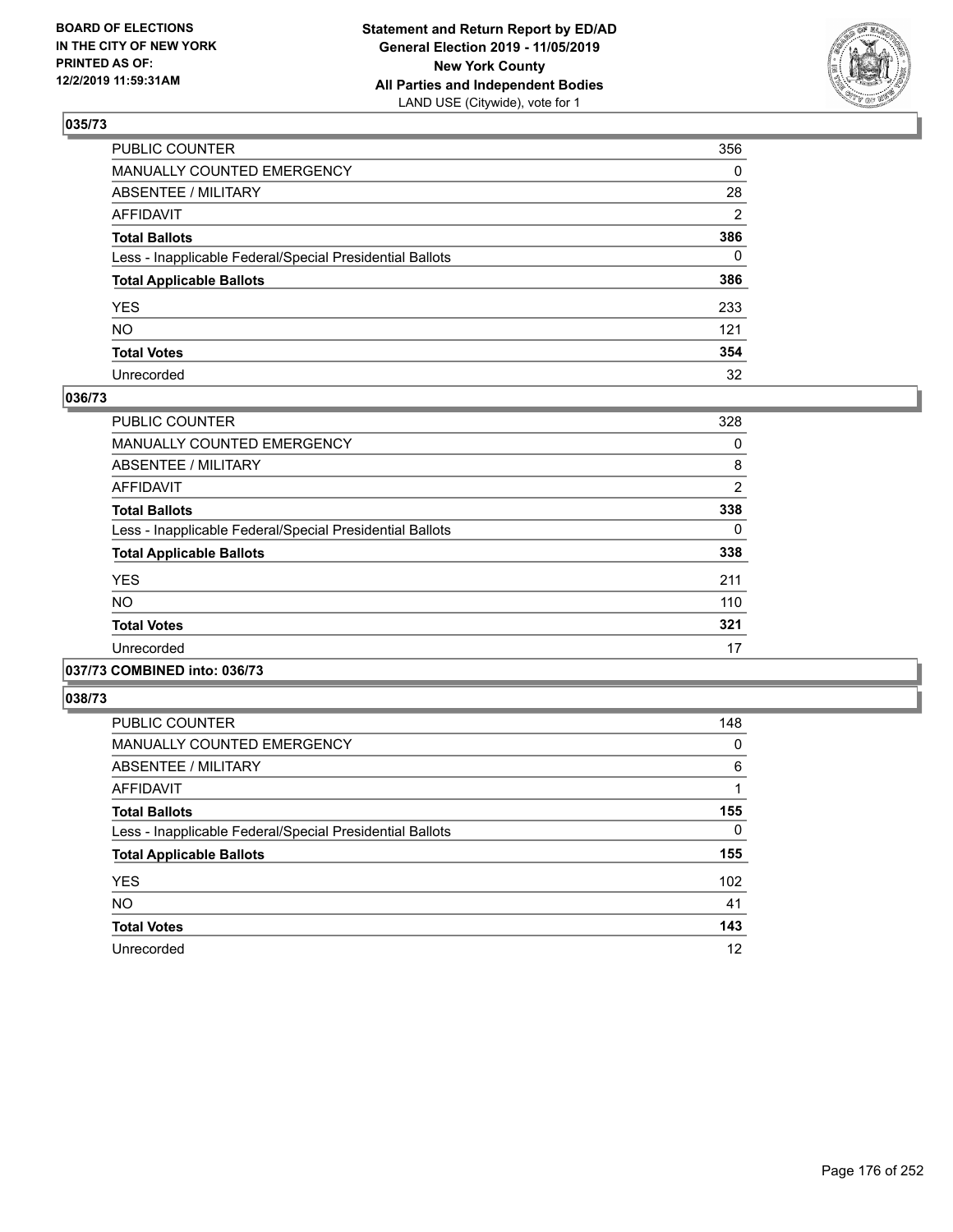

| <b>PUBLIC COUNTER</b>                                    | 176      |
|----------------------------------------------------------|----------|
| MANUALLY COUNTED EMERGENCY                               | 0        |
| ABSENTEE / MILITARY                                      | 6        |
| <b>AFFIDAVIT</b>                                         | 1        |
| <b>Total Ballots</b>                                     | 183      |
| Less - Inapplicable Federal/Special Presidential Ballots | $\Omega$ |
| <b>Total Applicable Ballots</b>                          | 183      |
| <b>YES</b>                                               | 104      |
| <b>NO</b>                                                | 63       |
| <b>Total Votes</b>                                       | 167      |
| Unrecorded                                               | 16       |

### **040/73 COMBINED into: 041/73**

### **041/73**

| <b>PUBLIC COUNTER</b>                                    | 357 |
|----------------------------------------------------------|-----|
| <b>MANUALLY COUNTED EMERGENCY</b>                        | 0   |
| ABSENTEE / MILITARY                                      | 11  |
| AFFIDAVIT                                                | 2   |
| <b>Total Ballots</b>                                     | 370 |
| Less - Inapplicable Federal/Special Presidential Ballots | 0   |
| <b>Total Applicable Ballots</b>                          | 370 |
| <b>YES</b>                                               | 233 |
| <b>NO</b>                                                | 112 |
| <b>Total Votes</b>                                       | 345 |
| Unrecorded                                               | 25  |

### **042/73 COMBINED into: 026/73**

| <b>PUBLIC COUNTER</b>                                    | 167 |
|----------------------------------------------------------|-----|
| <b>MANUALLY COUNTED EMERGENCY</b>                        | 0   |
| ABSENTEE / MILITARY                                      | 6   |
| AFFIDAVIT                                                | 2   |
| <b>Total Ballots</b>                                     | 175 |
| Less - Inapplicable Federal/Special Presidential Ballots | 0   |
| <b>Total Applicable Ballots</b>                          | 175 |
| <b>YES</b>                                               | 112 |
| NO.                                                      | 45  |
| <b>Total Votes</b>                                       | 157 |
| Unrecorded                                               | 18  |
| 044/73 COMBINED into: 030/73                             |     |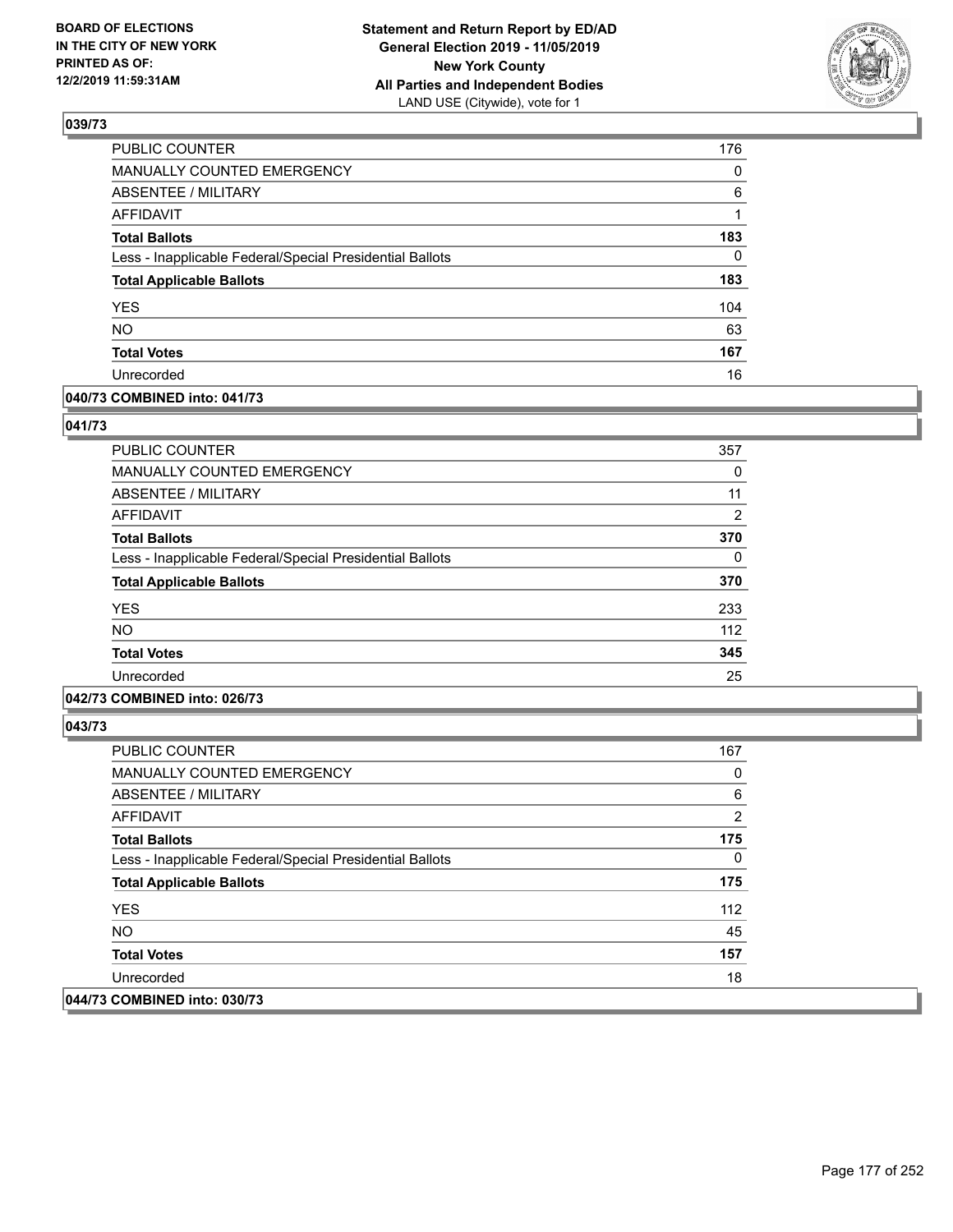

| PUBLIC COUNTER                                           | 78           |
|----------------------------------------------------------|--------------|
| MANUALLY COUNTED EMERGENCY                               | $\mathbf{0}$ |
| ABSENTEE / MILITARY                                      | 4            |
| AFFIDAVIT                                                | 0            |
| Total Ballots                                            | 82           |
| Less - Inapplicable Federal/Special Presidential Ballots | $\mathbf{0}$ |
| <b>Total Applicable Ballots</b>                          | 82           |
| YES                                                      | 48           |
| NO.                                                      | 30           |
| <b>Total Votes</b>                                       | 78           |
| Unrecorded                                               | 4            |

### **046/73**

| <b>PUBLIC COUNTER</b>                                    | 50       |
|----------------------------------------------------------|----------|
| <b>MANUALLY COUNTED EMERGENCY</b>                        | 0        |
| ABSENTEE / MILITARY                                      | 11       |
| AFFIDAVIT                                                | $\Omega$ |
| <b>Total Ballots</b>                                     | 61       |
| Less - Inapplicable Federal/Special Presidential Ballots | 0        |
| <b>Total Applicable Ballots</b>                          | 61       |
| <b>YES</b>                                               | 34       |
| <b>NO</b>                                                | 20       |
| <b>Total Votes</b>                                       | 54       |
| Unrecorded                                               | 7        |

| <b>PUBLIC COUNTER</b>                                    | 191 |
|----------------------------------------------------------|-----|
| <b>MANUALLY COUNTED EMERGENCY</b>                        | 0   |
| ABSENTEE / MILITARY                                      | 6   |
| AFFIDAVIT                                                | 2   |
| <b>Total Ballots</b>                                     | 199 |
| Less - Inapplicable Federal/Special Presidential Ballots | 0   |
| <b>Total Applicable Ballots</b>                          | 199 |
| <b>YES</b>                                               | 127 |
| NO.                                                      | 56  |
| <b>Total Votes</b>                                       | 183 |
| Unrecorded                                               | 16  |
| 048/73 COMBINED into: 047/73                             |     |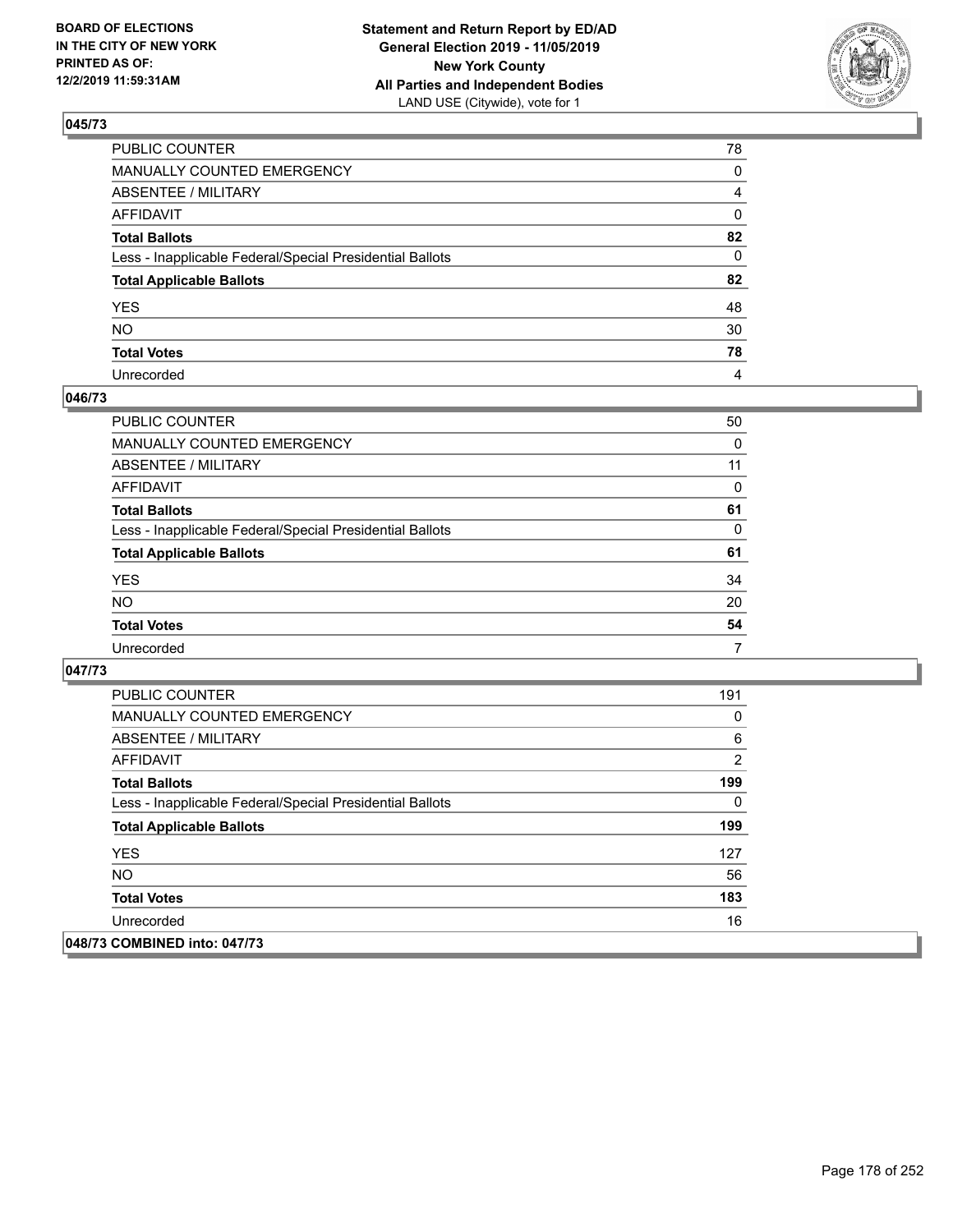

| PUBLIC COUNTER                                           | 187          |
|----------------------------------------------------------|--------------|
| MANUALLY COUNTED EMERGENCY                               | $\mathbf{0}$ |
| ABSENTEE / MILITARY                                      | 2            |
| AFFIDAVIT                                                | 7            |
| Total Ballots                                            | 196          |
| Less - Inapplicable Federal/Special Presidential Ballots | $\Omega$     |
| <b>Total Applicable Ballots</b>                          | 196          |
| YES                                                      | 130          |
| NO.                                                      | 52           |
| <b>Total Votes</b>                                       | 182          |
| Unrecorded                                               | 14           |

### **050/73**

| <b>PUBLIC COUNTER</b>                                    | 221 |
|----------------------------------------------------------|-----|
| <b>MANUALLY COUNTED EMERGENCY</b>                        | 0   |
| ABSENTEE / MILITARY                                      | 11  |
| AFFIDAVIT                                                |     |
| <b>Total Ballots</b>                                     | 233 |
| Less - Inapplicable Federal/Special Presidential Ballots | 0   |
| <b>Total Applicable Ballots</b>                          | 233 |
| <b>YES</b>                                               | 155 |
| <b>NO</b>                                                | 67  |
| <b>Total Votes</b>                                       | 222 |
| Unrecorded                                               | 11  |

| <b>PUBLIC COUNTER</b>                                    | 133 |
|----------------------------------------------------------|-----|
| <b>MANUALLY COUNTED EMERGENCY</b>                        | 0   |
| ABSENTEE / MILITARY                                      | 9   |
| AFFIDAVIT                                                | 1   |
| <b>Total Ballots</b>                                     | 143 |
| Less - Inapplicable Federal/Special Presidential Ballots | 0   |
| <b>Total Applicable Ballots</b>                          | 143 |
| <b>YES</b>                                               | 78  |
| NO.                                                      | 56  |
| <b>Total Votes</b>                                       | 134 |
| Unrecorded                                               | 9   |
| 052/73 COMBINED into: 051/73                             |     |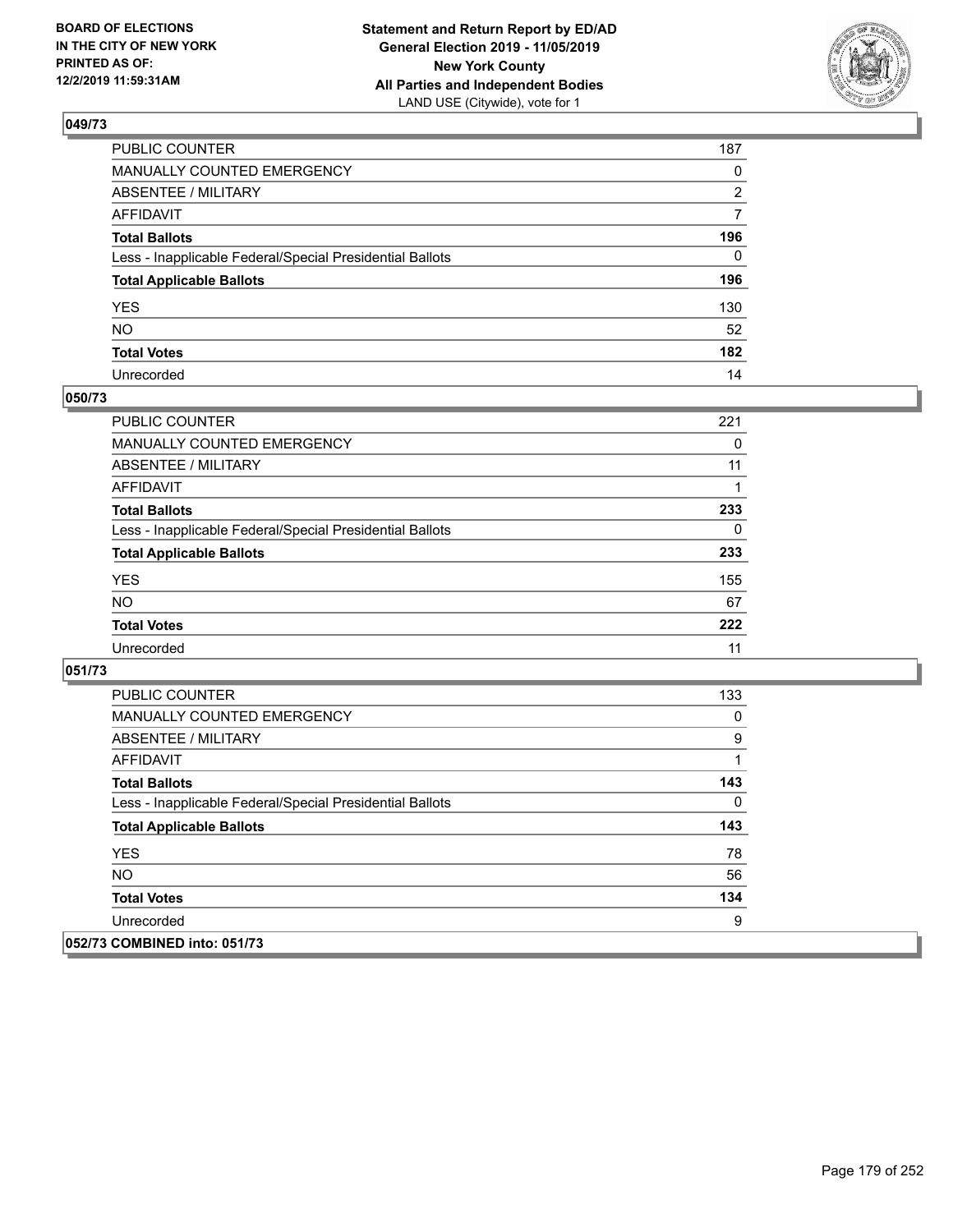

| PUBLIC COUNTER                                           | 227          |
|----------------------------------------------------------|--------------|
| MANUALLY COUNTED EMERGENCY                               | $\mathbf{0}$ |
| ABSENTEE / MILITARY                                      | 11           |
| AFFIDAVIT                                                | 4            |
| Total Ballots                                            | 242          |
| Less - Inapplicable Federal/Special Presidential Ballots | $\mathbf{0}$ |
| <b>Total Applicable Ballots</b>                          | 242          |
| YES                                                      | 156          |
| NO.                                                      | 65           |
| <b>Total Votes</b>                                       | 221          |
| Unrecorded                                               | 21           |

### **054/73**

| <b>PUBLIC COUNTER</b>                                    | 263 |
|----------------------------------------------------------|-----|
| <b>MANUALLY COUNTED EMERGENCY</b>                        | 0   |
| ABSENTEE / MILITARY                                      | 13  |
| <b>AFFIDAVIT</b>                                         |     |
| <b>Total Ballots</b>                                     | 277 |
| Less - Inapplicable Federal/Special Presidential Ballots | 0   |
| <b>Total Applicable Ballots</b>                          | 277 |
| <b>YES</b>                                               | 177 |
| <b>NO</b>                                                | 91  |
| <b>Total Votes</b>                                       | 268 |
| Unrecorded                                               | 9   |
|                                                          |     |

#### **055/73 COMBINED into: 054/73**

| <b>PUBLIC COUNTER</b>                                    | 141      |
|----------------------------------------------------------|----------|
| <b>MANUALLY COUNTED EMERGENCY</b>                        | 0        |
| ABSENTEE / MILITARY                                      | 12       |
| AFFIDAVIT                                                | 2        |
| <b>Total Ballots</b>                                     | 155      |
| Less - Inapplicable Federal/Special Presidential Ballots | $\Omega$ |
| <b>Total Applicable Ballots</b>                          | 155      |
| <b>YES</b>                                               | 73       |
| <b>NO</b>                                                | 71       |
| <b>Total Votes</b>                                       | 144      |
| Unrecorded                                               | 11       |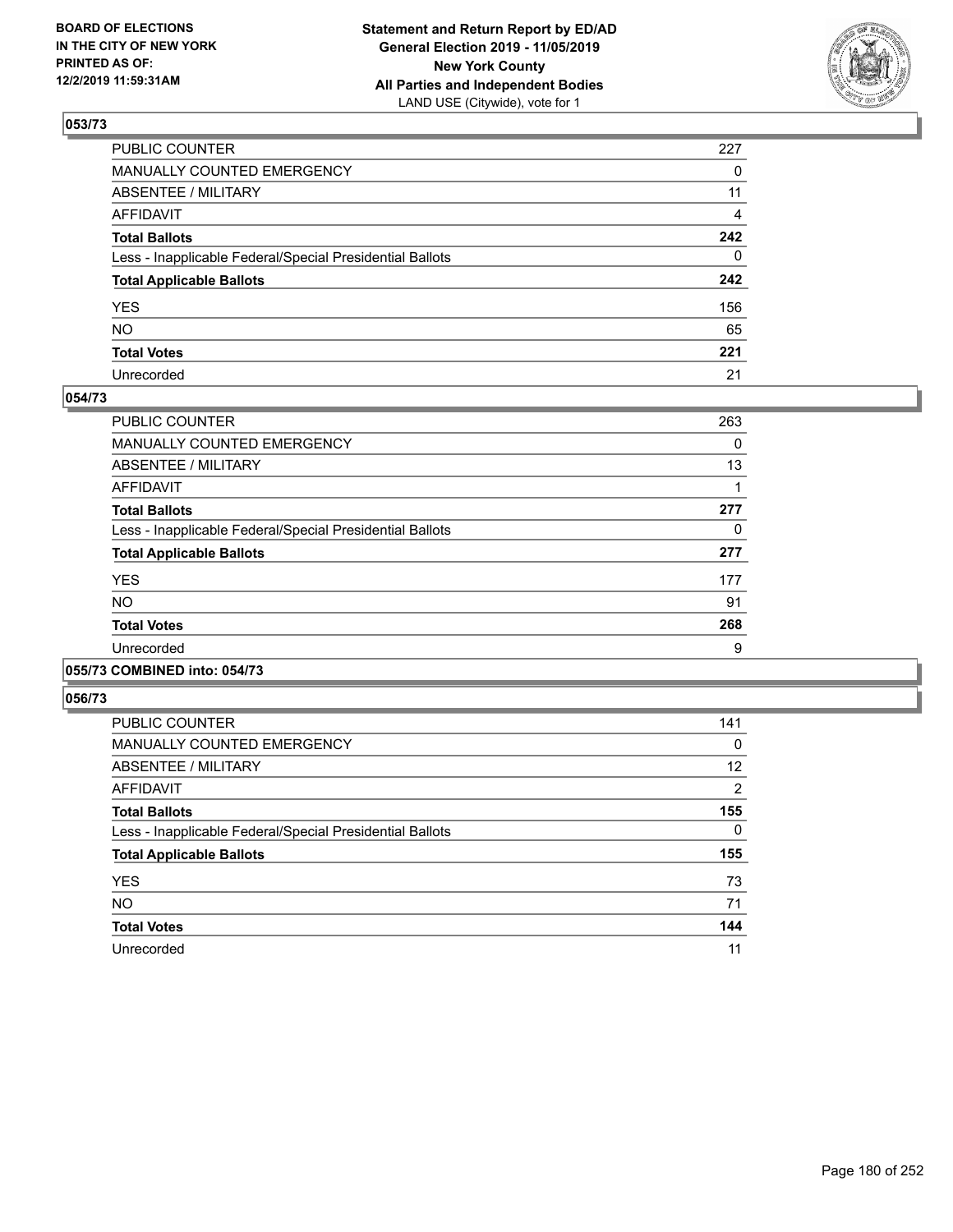

| <b>PUBLIC COUNTER</b>                                    | 258 |
|----------------------------------------------------------|-----|
| MANUALLY COUNTED EMERGENCY                               | 0   |
| <b>ABSENTEE / MILITARY</b>                               | 15  |
| AFFIDAVIT                                                | 0   |
| <b>Total Ballots</b>                                     | 273 |
| Less - Inapplicable Federal/Special Presidential Ballots | 0   |
| <b>Total Applicable Ballots</b>                          | 273 |
| <b>YES</b>                                               | 160 |
| <b>NO</b>                                                | 105 |
| <b>Total Votes</b>                                       | 265 |
| Unrecorded                                               | 8   |

## **058/73 COMBINED into: 053/73**

#### **059/73 COMBINED into: 057/73**

## **060/73 COMBINED into: 061/73**

## **061/73**

| <b>PUBLIC COUNTER</b>                                    | 215 |
|----------------------------------------------------------|-----|
| MANUALLY COUNTED EMERGENCY                               | 0   |
| ABSENTEE / MILITARY                                      | 14  |
| AFFIDAVIT                                                |     |
| <b>Total Ballots</b>                                     | 230 |
| Less - Inapplicable Federal/Special Presidential Ballots | 0   |
| <b>Total Applicable Ballots</b>                          | 230 |
| <b>YES</b>                                               | 133 |
| <b>NO</b>                                                | 78  |
| <b>Total Votes</b>                                       | 211 |
| Unrecorded                                               | 19  |

| <b>PUBLIC COUNTER</b>                                    | 230 |
|----------------------------------------------------------|-----|
| <b>MANUALLY COUNTED EMERGENCY</b>                        | 0   |
| ABSENTEE / MILITARY                                      | 22  |
| AFFIDAVIT                                                |     |
| <b>Total Ballots</b>                                     | 253 |
| Less - Inapplicable Federal/Special Presidential Ballots | 0   |
| <b>Total Applicable Ballots</b>                          | 253 |
| <b>YES</b>                                               | 145 |
| <b>NO</b>                                                | 93  |
| <b>Total Votes</b>                                       | 238 |
| Unrecorded                                               | 15  |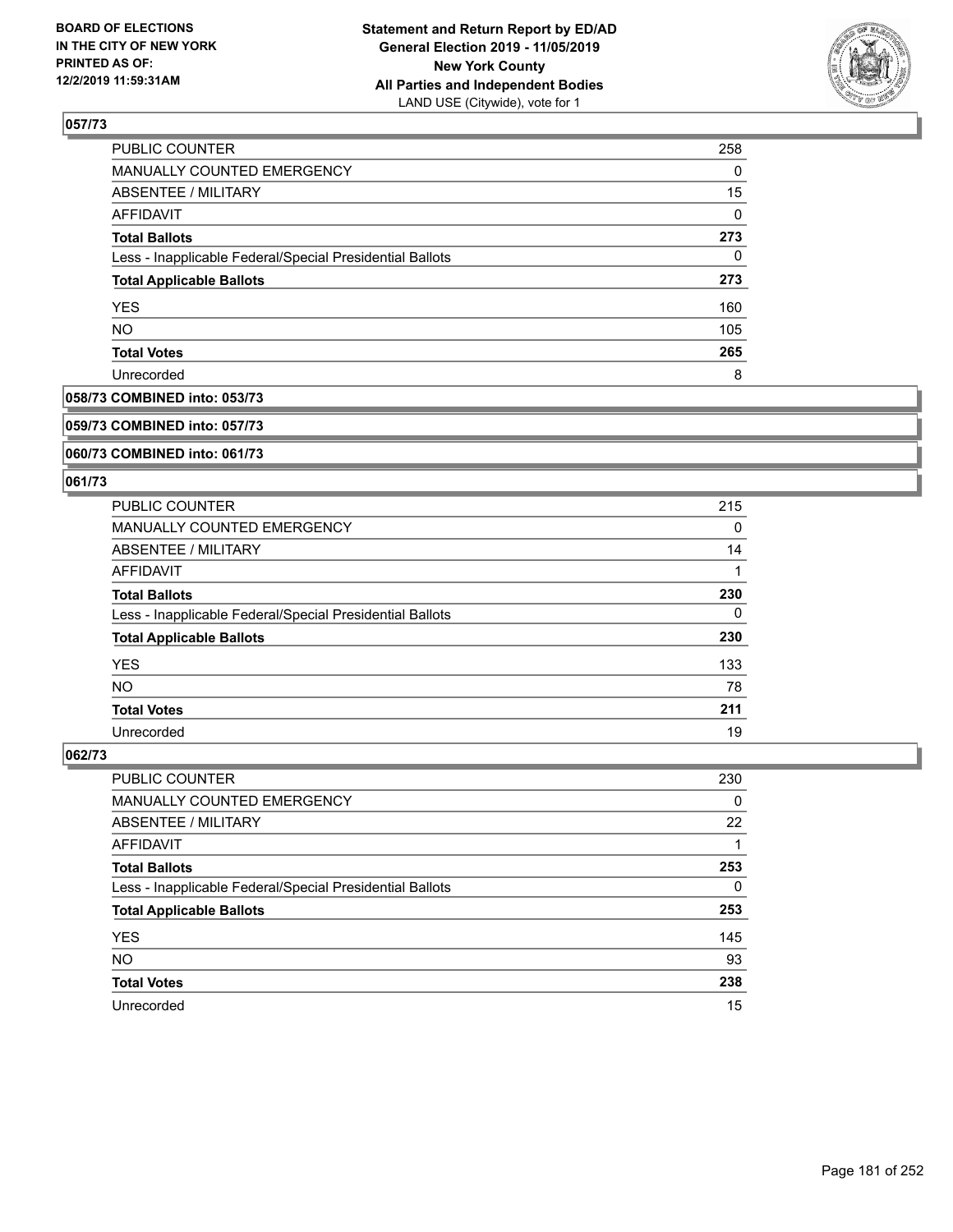

| PUBLIC COUNTER                                           | 140 |
|----------------------------------------------------------|-----|
| MANUALLY COUNTED EMERGENCY                               | 0   |
| <b>ABSENTEE / MILITARY</b>                               | 2   |
| <b>AFFIDAVIT</b>                                         |     |
| <b>Total Ballots</b>                                     | 143 |
| Less - Inapplicable Federal/Special Presidential Ballots | 0   |
| <b>Total Applicable Ballots</b>                          | 143 |
| <b>YES</b>                                               | 89  |
| <b>NO</b>                                                | 49  |
| <b>Total Votes</b>                                       | 138 |
| Unrecorded                                               | 5   |

### **064/73 COMBINED into: 104/73**

#### **065/73**

| <b>PUBLIC COUNTER</b>                                    | 340 |
|----------------------------------------------------------|-----|
| <b>MANUALLY COUNTED EMERGENCY</b>                        | 0   |
| ABSENTEE / MILITARY                                      | 16  |
| <b>AFFIDAVIT</b>                                         | 0   |
| <b>Total Ballots</b>                                     | 356 |
| Less - Inapplicable Federal/Special Presidential Ballots | 0   |
| <b>Total Applicable Ballots</b>                          | 356 |
| <b>YES</b>                                               | 228 |
| NO.                                                      | 115 |
| <b>Total Votes</b>                                       | 343 |
| Unrecorded                                               | 13  |

## **066/73 COMBINED into: 062/73**

| <b>PUBLIC COUNTER</b>                                    | 235      |
|----------------------------------------------------------|----------|
| MANUALLY COUNTED EMERGENCY                               | 0        |
| ABSENTEE / MILITARY                                      | 28       |
| AFFIDAVIT                                                | 3        |
| <b>Total Ballots</b>                                     | 266      |
| Less - Inapplicable Federal/Special Presidential Ballots | $\Omega$ |
| <b>Total Applicable Ballots</b>                          | 266      |
| <b>YES</b>                                               | 167      |
| <b>NO</b>                                                | 78       |
| <b>Total Votes</b>                                       | 245      |
| Unrecorded                                               | 21       |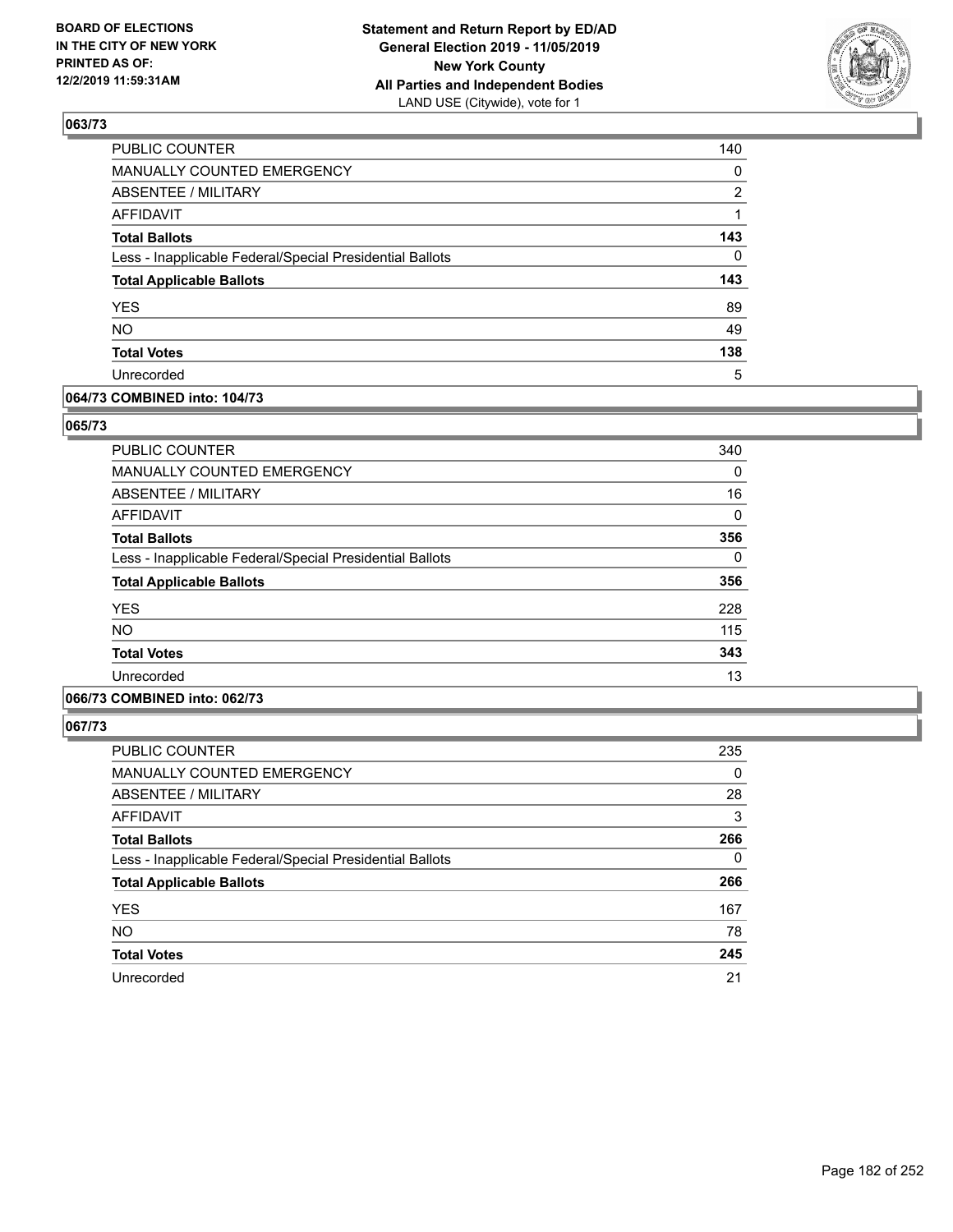

| PUBLIC COUNTER                                           | 207          |
|----------------------------------------------------------|--------------|
| MANUALLY COUNTED EMERGENCY                               | $\Omega$     |
| ABSENTEE / MILITARY                                      | 6            |
| AFFIDAVIT                                                |              |
| Total Ballots                                            | 214          |
| Less - Inapplicable Federal/Special Presidential Ballots | $\mathbf{0}$ |
| <b>Total Applicable Ballots</b>                          | 214          |
| YES                                                      | 130          |
| NO.                                                      | 77           |
| <b>Total Votes</b>                                       | 207          |
| Unrecorded                                               | 7            |

### **069/73**

| <b>PUBLIC COUNTER</b>                                    | 192      |
|----------------------------------------------------------|----------|
| <b>MANUALLY COUNTED EMERGENCY</b>                        | $\Omega$ |
| ABSENTEE / MILITARY                                      | 27       |
| <b>AFFIDAVIT</b>                                         | 0        |
| <b>Total Ballots</b>                                     | 219      |
| Less - Inapplicable Federal/Special Presidential Ballots | $\Omega$ |
| <b>Total Applicable Ballots</b>                          | 219      |
| <b>YES</b>                                               | 133      |
| <b>NO</b>                                                | 56       |
| <b>Total Votes</b>                                       | 189      |
| Unrecorded                                               | 30       |
|                                                          |          |

### **070/73 COMBINED into: 065/73**

**071/73** 

| <b>PUBLIC COUNTER</b>                                    | 207 |
|----------------------------------------------------------|-----|
| MANUALLY COUNTED EMERGENCY                               | 0   |
| ABSENTEE / MILITARY                                      | 10  |
| AFFIDAVIT                                                | 3   |
| <b>Total Ballots</b>                                     | 220 |
| Less - Inapplicable Federal/Special Presidential Ballots | 0   |
| <b>Total Applicable Ballots</b>                          | 220 |
| <b>YES</b>                                               | 109 |
| <b>NO</b>                                                | 98  |
| <b>Total Votes</b>                                       | 207 |
| Unrecorded                                               | 13  |
| 072/73 COMBINED into: 071/73                             |     |

**073/73 COMBINED into: 074/73**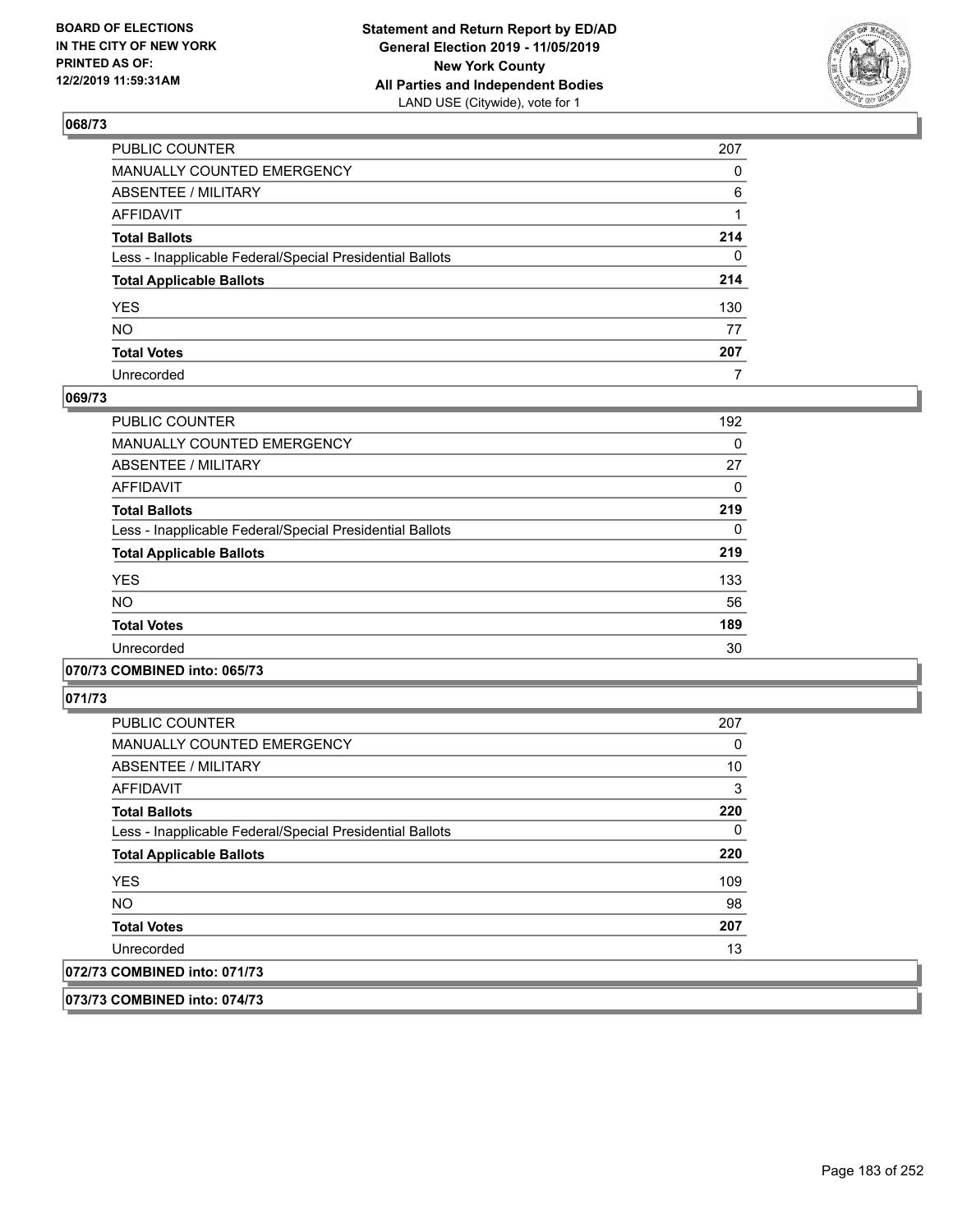

| PUBLIC COUNTER                                           | 358            |
|----------------------------------------------------------|----------------|
| MANUALLY COUNTED EMERGENCY                               | $\Omega$       |
| ABSENTEE / MILITARY                                      | 15             |
| AFFIDAVIT                                                | $\overline{4}$ |
| Total Ballots                                            | 377            |
| Less - Inapplicable Federal/Special Presidential Ballots | $\mathbf{0}$   |
| <b>Total Applicable Ballots</b>                          | 377            |
| YES                                                      | 219            |
| NO.                                                      | 130            |
| <b>Total Votes</b>                                       | 349            |
| Unrecorded                                               | 28             |

### **075/73**

| <b>PUBLIC COUNTER</b>                                    | 229      |
|----------------------------------------------------------|----------|
| MANUALLY COUNTED EMERGENCY                               | 0        |
| ABSENTEE / MILITARY                                      | 8        |
| AFFIDAVIT                                                | 3        |
| <b>Total Ballots</b>                                     | 240      |
| Less - Inapplicable Federal/Special Presidential Ballots | $\Omega$ |
| <b>Total Applicable Ballots</b>                          | 240      |
| <b>YES</b>                                               | 149      |
| <b>NO</b>                                                | 80       |
| <b>Total Votes</b>                                       | 229      |
| Unrecorded                                               | 11       |

| <b>PUBLIC COUNTER</b>                                    | 304 |
|----------------------------------------------------------|-----|
| MANUALLY COUNTED EMERGENCY                               | 0   |
| ABSENTEE / MILITARY                                      | 10  |
| AFFIDAVIT                                                | 3   |
| <b>Total Ballots</b>                                     | 317 |
| Less - Inapplicable Federal/Special Presidential Ballots | 0   |
| <b>Total Applicable Ballots</b>                          | 317 |
| <b>YES</b>                                               | 196 |
| NO.                                                      | 103 |
| <b>Total Votes</b>                                       | 299 |
| Unrecorded                                               | 18  |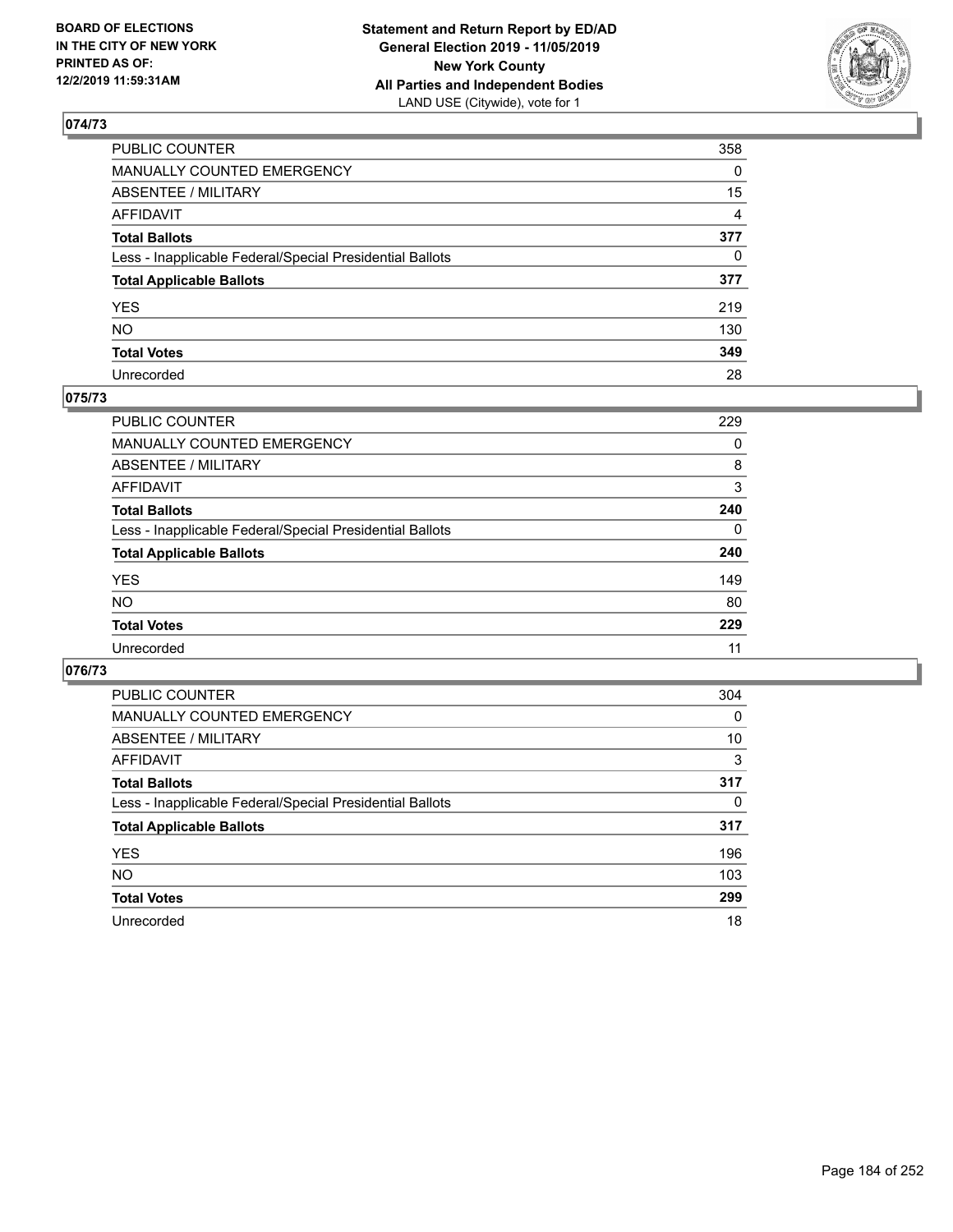

| PUBLIC COUNTER                                           | 255          |
|----------------------------------------------------------|--------------|
| MANUALLY COUNTED EMERGENCY                               | $\mathbf{0}$ |
| ABSENTEE / MILITARY                                      | 8            |
| AFFIDAVIT                                                |              |
| Total Ballots                                            | 264          |
| Less - Inapplicable Federal/Special Presidential Ballots | 0            |
| <b>Total Applicable Ballots</b>                          | 264          |
| YES                                                      | 138          |
| NO.                                                      | 112          |
| <b>Total Votes</b>                                       | 250          |
| Unrecorded                                               | 14           |

## **078/73**

| <b>PUBLIC COUNTER</b>                                    | 308          |
|----------------------------------------------------------|--------------|
| <b>MANUALLY COUNTED EMERGENCY</b>                        | 0            |
| ABSENTEE / MILITARY                                      | 17           |
| AFFIDAVIT                                                | $\Omega$     |
| <b>Total Ballots</b>                                     | 325          |
| Less - Inapplicable Federal/Special Presidential Ballots | $\mathbf{0}$ |
| <b>Total Applicable Ballots</b>                          | 325          |
| <b>YES</b>                                               | 176          |
| NO                                                       | 123          |
| <b>Total Votes</b>                                       | 299          |
| Unrecorded                                               | 26           |

### **079/73**

| <b>PUBLIC COUNTER</b>                                    | 300      |
|----------------------------------------------------------|----------|
| <b>MANUALLY COUNTED EMERGENCY</b>                        | 0        |
| <b>ABSENTEE / MILITARY</b>                               | 17       |
| AFFIDAVIT                                                | 0        |
| <b>Total Ballots</b>                                     | 317      |
| Less - Inapplicable Federal/Special Presidential Ballots | $\Omega$ |
| <b>Total Applicable Ballots</b>                          | 317      |
| <b>YES</b>                                               | 182      |
| <b>NO</b>                                                | 130      |
| <b>Total Votes</b>                                       | 312      |
| Unrecorded                                               | 5        |

## **080/73 COMBINED into: 078/73**

| 081/73 COMBINED into: 079/73 |  |
|------------------------------|--|
|                              |  |
|                              |  |

# **082/73 COMBINED into: 086/73**

**083/73 COMBINED into: 076/73**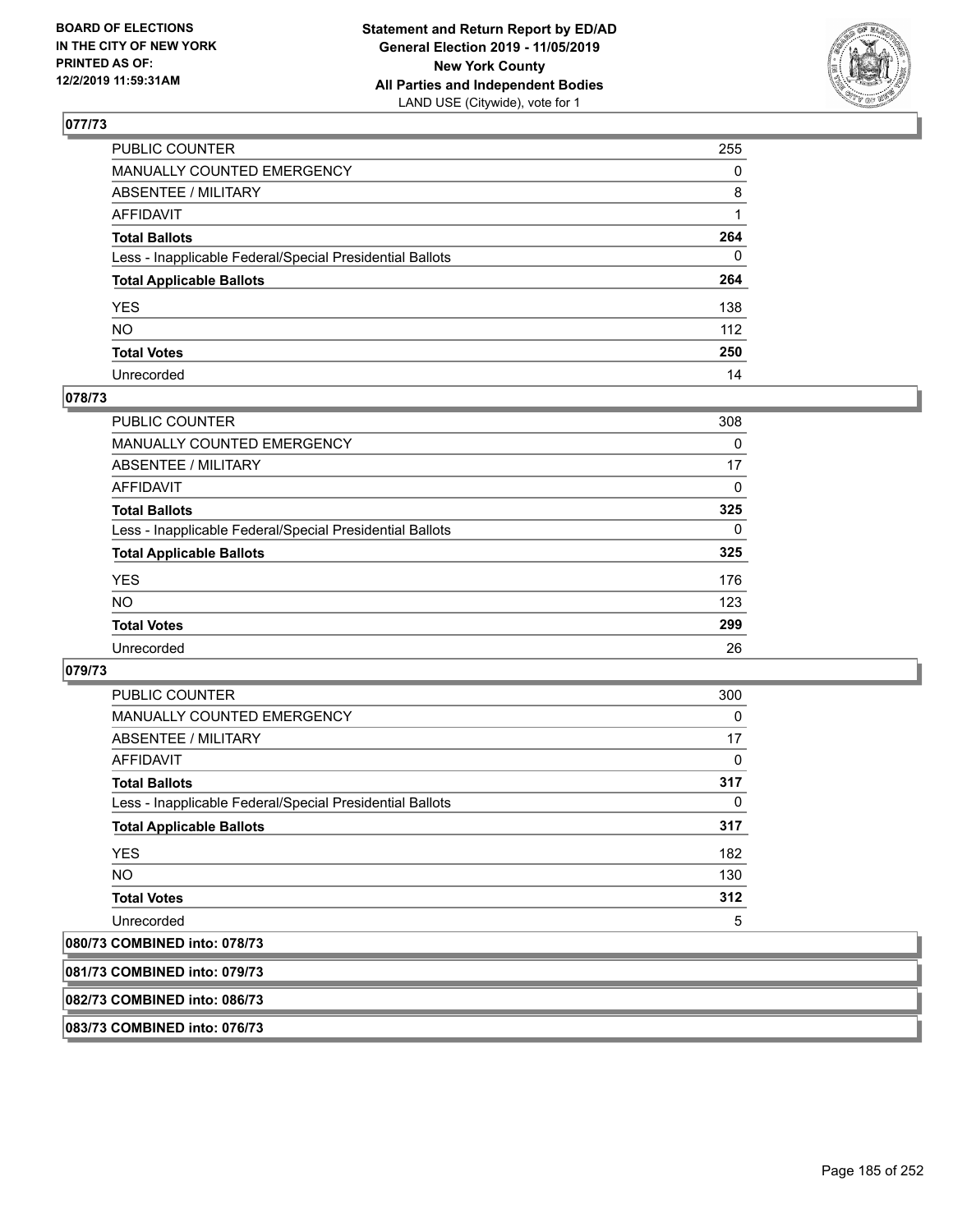

| PUBLIC COUNTER                                           | 341            |
|----------------------------------------------------------|----------------|
| MANUALLY COUNTED EMERGENCY                               | $\Omega$       |
| ABSENTEE / MILITARY                                      | 19             |
| AFFIDAVIT                                                | $\overline{2}$ |
| Total Ballots                                            | 362            |
| Less - Inapplicable Federal/Special Presidential Ballots | $\mathbf{0}$   |
| <b>Total Applicable Ballots</b>                          | 362            |
| YES                                                      | 250            |
| NO.                                                      | 76             |
| <b>Total Votes</b>                                       | 326            |
| Unrecorded                                               | 36             |

### **085/73**

| <b>PUBLIC COUNTER</b>                                    | 229 |
|----------------------------------------------------------|-----|
| <b>MANUALLY COUNTED EMERGENCY</b>                        | 0   |
| ABSENTEE / MILITARY                                      | 5   |
| AFFIDAVIT                                                | 0   |
| <b>Total Ballots</b>                                     | 234 |
| Less - Inapplicable Federal/Special Presidential Ballots | 0   |
| <b>Total Applicable Ballots</b>                          | 234 |
| <b>YES</b>                                               | 163 |
| <b>NO</b>                                                | 62  |
| <b>Total Votes</b>                                       | 225 |
| Unrecorded                                               | 9   |

| <b>PUBLIC COUNTER</b>                                    | 293          |
|----------------------------------------------------------|--------------|
| <b>MANUALLY COUNTED EMERGENCY</b>                        | 0            |
| ABSENTEE / MILITARY                                      | 11           |
| AFFIDAVIT                                                | $\Omega$     |
| <b>Total Ballots</b>                                     | 304          |
| Less - Inapplicable Federal/Special Presidential Ballots | $\mathbf{0}$ |
| <b>Total Applicable Ballots</b>                          | 304          |
| <b>YES</b>                                               | 179          |
| NO.                                                      | 103          |
| <b>Total Votes</b>                                       | 282          |
| Unrecorded                                               | 22           |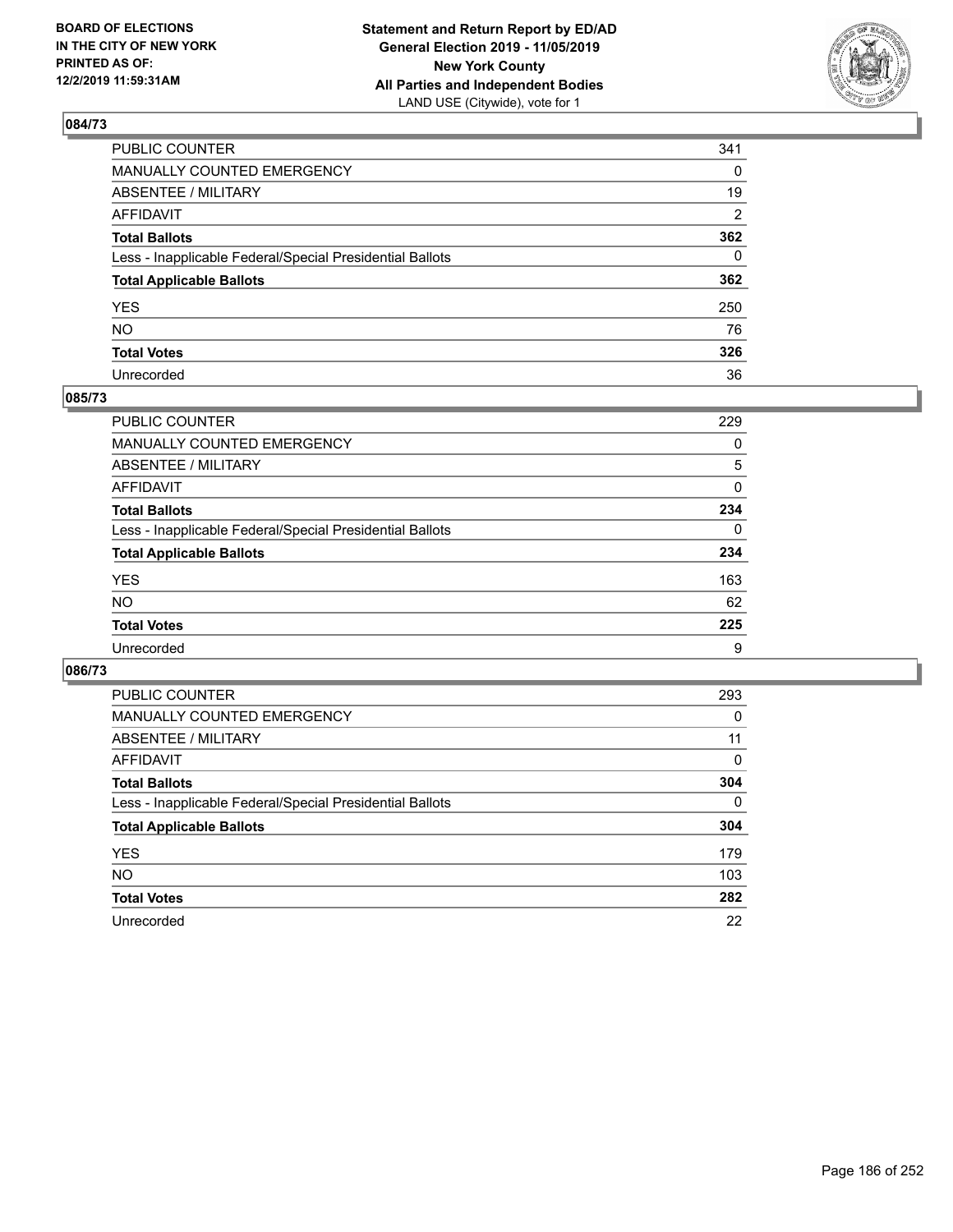

| PUBLIC COUNTER                                           | 319          |
|----------------------------------------------------------|--------------|
| MANUALLY COUNTED EMERGENCY                               | 0            |
| ABSENTEE / MILITARY                                      | 10           |
| AFFIDAVIT                                                | 2            |
| Total Ballots                                            | 331          |
| Less - Inapplicable Federal/Special Presidential Ballots | $\mathbf{0}$ |
| <b>Total Applicable Ballots</b>                          | 331          |
| YES                                                      | 187          |
| NO.                                                      | 127          |
| <b>Total Votes</b>                                       | 314          |
| Unrecorded                                               | 17           |

### **088/73**

| <b>PUBLIC COUNTER</b>                                    | 246 |
|----------------------------------------------------------|-----|
| <b>MANUALLY COUNTED EMERGENCY</b>                        | 0   |
| ABSENTEE / MILITARY                                      | 4   |
| <b>AFFIDAVIT</b>                                         | 3   |
| <b>Total Ballots</b>                                     | 253 |
| Less - Inapplicable Federal/Special Presidential Ballots | 0   |
| <b>Total Applicable Ballots</b>                          | 253 |
| <b>YES</b>                                               | 139 |
| <b>NO</b>                                                | 97  |
| <b>Total Votes</b>                                       | 236 |
| Unrecorded                                               | 17  |
|                                                          |     |

## **089/73 COMBINED into: 013/73**

**090/73** 

| <b>PUBLIC COUNTER</b>                                    | 509 |
|----------------------------------------------------------|-----|
| MANUALLY COUNTED EMERGENCY                               | 0   |
| ABSENTEE / MILITARY                                      |     |
| AFFIDAVIT                                                |     |
| <b>Total Ballots</b>                                     | 517 |
| Less - Inapplicable Federal/Special Presidential Ballots | 0   |
| <b>Total Applicable Ballots</b>                          | 517 |
| <b>YES</b>                                               | 327 |
| <b>NO</b>                                                | 154 |
| <b>Total Votes</b>                                       | 481 |
| Unrecorded                                               | 36  |
| 091/73 COMBINED into: 090/73                             |     |

**092/73 COMBINED into: 024/73**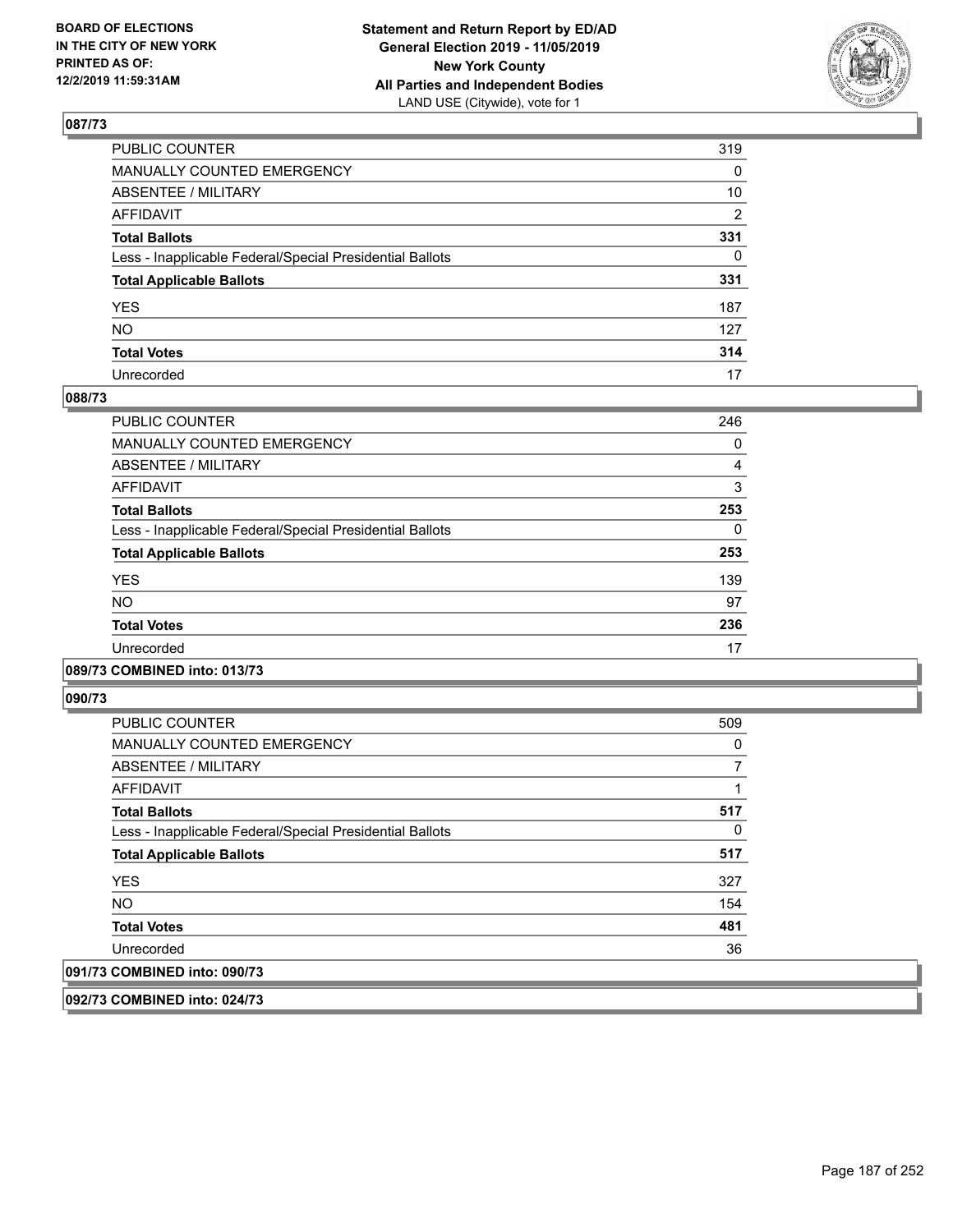

| PUBLIC COUNTER                                           | 376      |
|----------------------------------------------------------|----------|
| <b>MANUALLY COUNTED EMERGENCY</b>                        | 0        |
| <b>ABSENTEE / MILITARY</b>                               | 8        |
| <b>AFFIDAVIT</b>                                         | 0        |
| <b>Total Ballots</b>                                     | 384      |
| Less - Inapplicable Federal/Special Presidential Ballots | $\Omega$ |
| <b>Total Applicable Ballots</b>                          | 384      |
| <b>YES</b>                                               | 281      |
| <b>NO</b>                                                | 83       |
| <b>Total Votes</b>                                       | 364      |
| Unrecorded                                               | 20       |

## **094/73 COMBINED into: 088/73**

#### **095/73**

| <b>PUBLIC COUNTER</b>                                    | 187            |
|----------------------------------------------------------|----------------|
| <b>MANUALLY COUNTED EMERGENCY</b>                        | 0              |
| <b>ABSENTEE / MILITARY</b>                               | $\overline{2}$ |
| <b>AFFIDAVIT</b>                                         | 3              |
| <b>Total Ballots</b>                                     | 192            |
| Less - Inapplicable Federal/Special Presidential Ballots | $\Omega$       |
| <b>Total Applicable Ballots</b>                          | 192            |
| <b>YES</b>                                               | 135            |
| <b>NO</b>                                                | 51             |
| <b>Total Votes</b>                                       | 186            |
| Unrecorded                                               | 6              |

#### **096/73 COMBINED into: 077/73**

#### **097/73 COMBINED into: 087/73**

#### **098/73 COMBINED into: 085/73**

### **099/73 COMBINED into: 075/73**

| <b>PUBLIC COUNTER</b>                                    | 235 |
|----------------------------------------------------------|-----|
| <b>MANUALLY COUNTED EMERGENCY</b>                        | 0   |
| ABSENTEE / MILITARY                                      | 6   |
| AFFIDAVIT                                                | 0   |
| <b>Total Ballots</b>                                     | 241 |
| Less - Inapplicable Federal/Special Presidential Ballots | 0   |
| <b>Total Applicable Ballots</b>                          | 241 |
| <b>YES</b>                                               | 143 |
| NO.                                                      | 79  |
| <b>Total Votes</b>                                       | 222 |
| Unrecorded                                               | 19  |
| 101/73 COMBINED into: 100/73                             |     |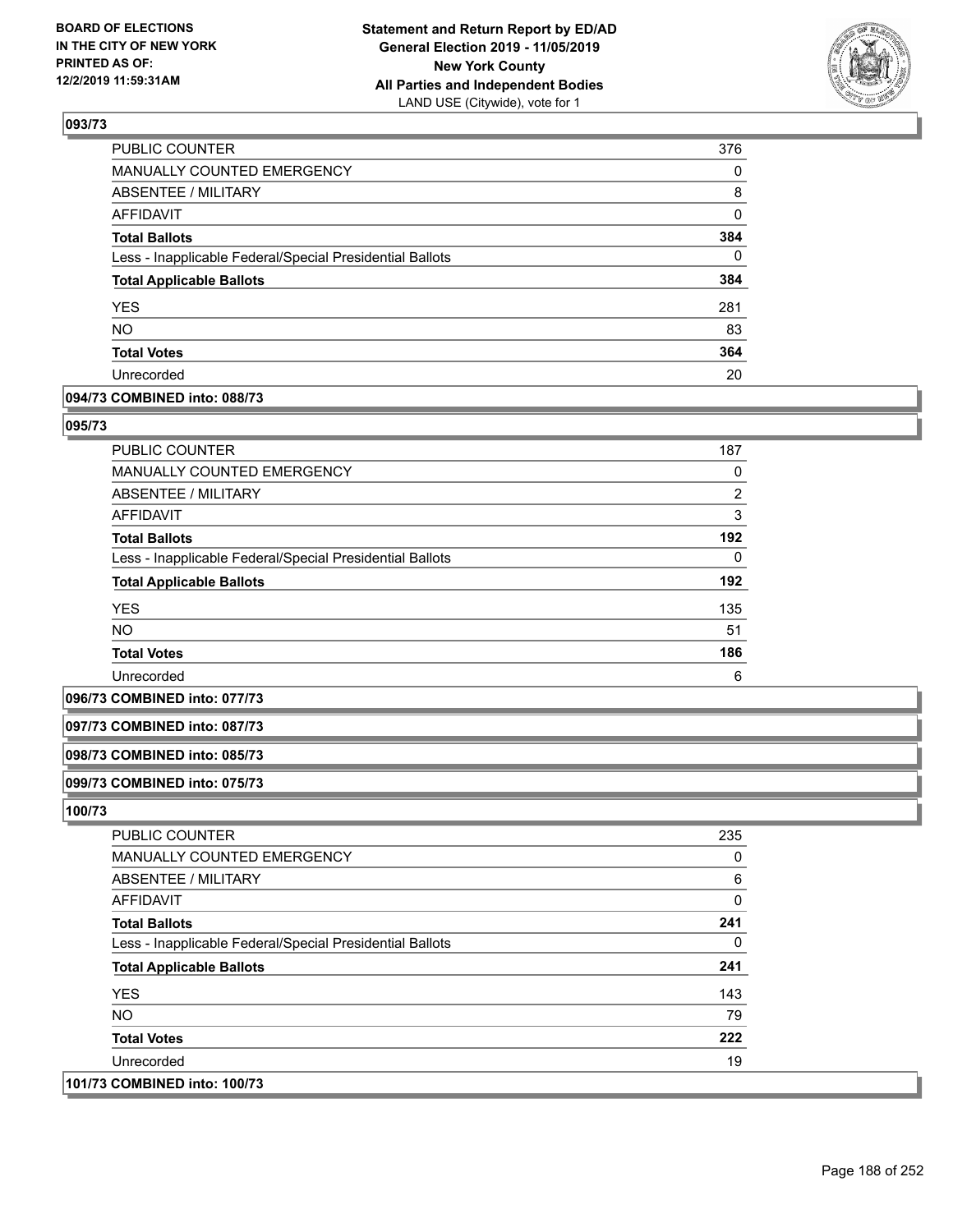

| PUBLIC COUNTER                                           | 228 |
|----------------------------------------------------------|-----|
| MANUALLY COUNTED EMERGENCY                               | 0   |
| <b>ABSENTEE / MILITARY</b>                               | 18  |
| <b>AFFIDAVIT</b>                                         |     |
| <b>Total Ballots</b>                                     | 247 |
| Less - Inapplicable Federal/Special Presidential Ballots | 0   |
| <b>Total Applicable Ballots</b>                          | 247 |
| <b>YES</b>                                               | 154 |
| <b>NO</b>                                                | 85  |
| <b>Total Votes</b>                                       | 239 |
| Unrecorded                                               | 8   |

### **103/73 COMBINED into: 102/73**

#### **104/73**

| PUBLIC COUNTER                                           | 335 |
|----------------------------------------------------------|-----|
| MANUALLY COUNTED EMERGENCY                               | 0   |
| ABSENTEE / MILITARY                                      | 4   |
| AFFIDAVIT                                                | 3   |
| <b>Total Ballots</b>                                     | 342 |
| Less - Inapplicable Federal/Special Presidential Ballots | 0   |
| <b>Total Applicable Ballots</b>                          | 342 |
| <b>YES</b>                                               | 207 |
| NO.                                                      | 120 |
| <b>Total Votes</b>                                       | 327 |
| Unrecorded                                               | 15  |

## **105/73 COMBINED into: 067/73**

| <b>PUBLIC COUNTER</b>                                    | 146            |
|----------------------------------------------------------|----------------|
| <b>MANUALLY COUNTED EMERGENCY</b>                        | 0              |
| ABSENTEE / MILITARY                                      | $\overline{2}$ |
| AFFIDAVIT                                                |                |
| <b>Total Ballots</b>                                     | 149            |
| Less - Inapplicable Federal/Special Presidential Ballots | $\Omega$       |
| <b>Total Applicable Ballots</b>                          | 149            |
| <b>YES</b>                                               | 114            |
| <b>NO</b>                                                | 27             |
| <b>Total Votes</b>                                       | 141            |
| Unrecorded                                               | 8              |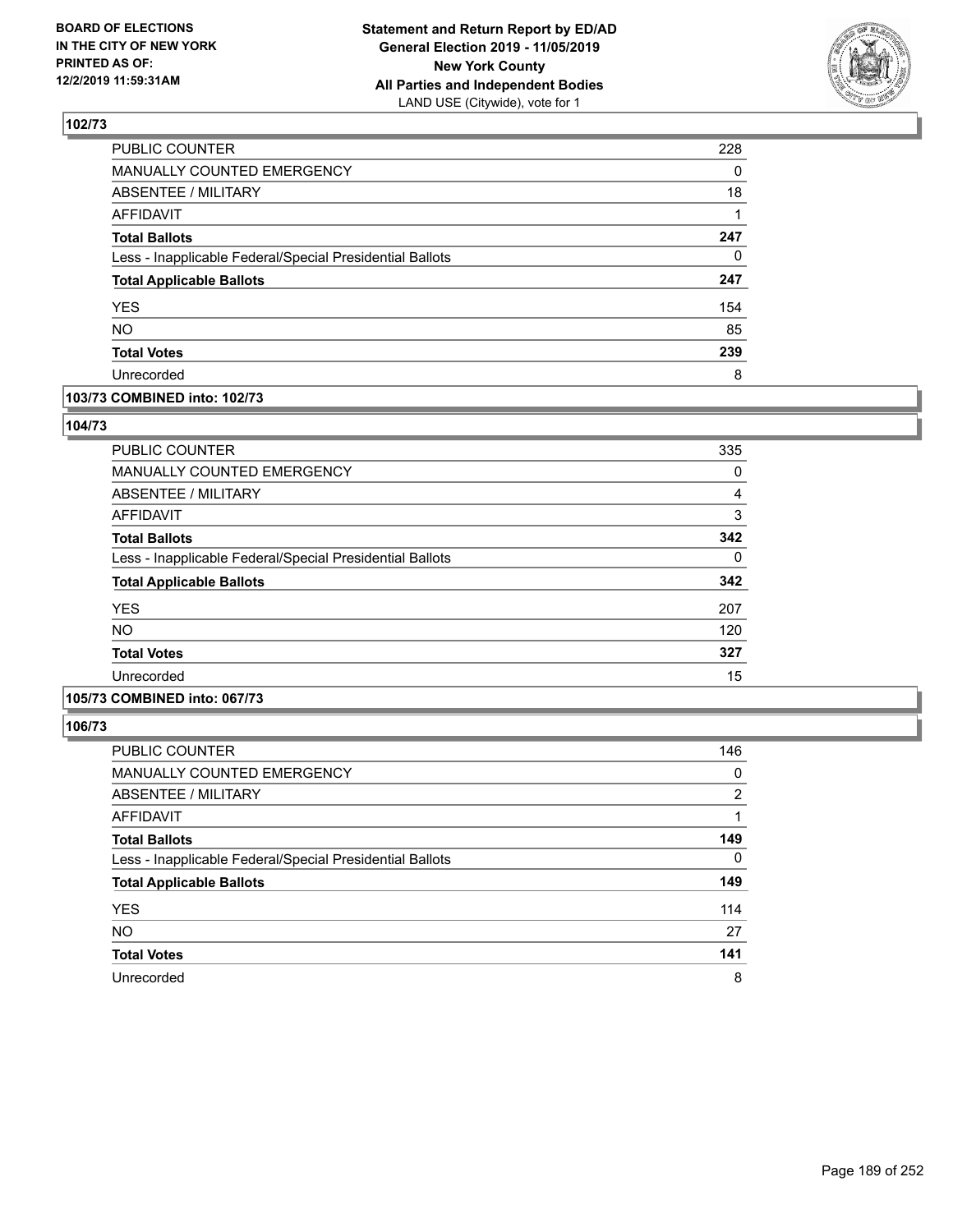

| <b>PUBLIC COUNTER</b>                                    | 126 |
|----------------------------------------------------------|-----|
| <b>MANUALLY COUNTED EMERGENCY</b>                        | 0   |
| ABSENTEE / MILITARY                                      |     |
| AFFIDAVIT                                                |     |
| <b>Total Ballots</b>                                     | 128 |
| Less - Inapplicable Federal/Special Presidential Ballots | 0   |
| <b>Total Applicable Ballots</b>                          | 128 |
| <b>YES</b>                                               | 87  |
| <b>NO</b>                                                | 33  |
| <b>Total Votes</b>                                       | 120 |
| Unrecorded                                               | 8   |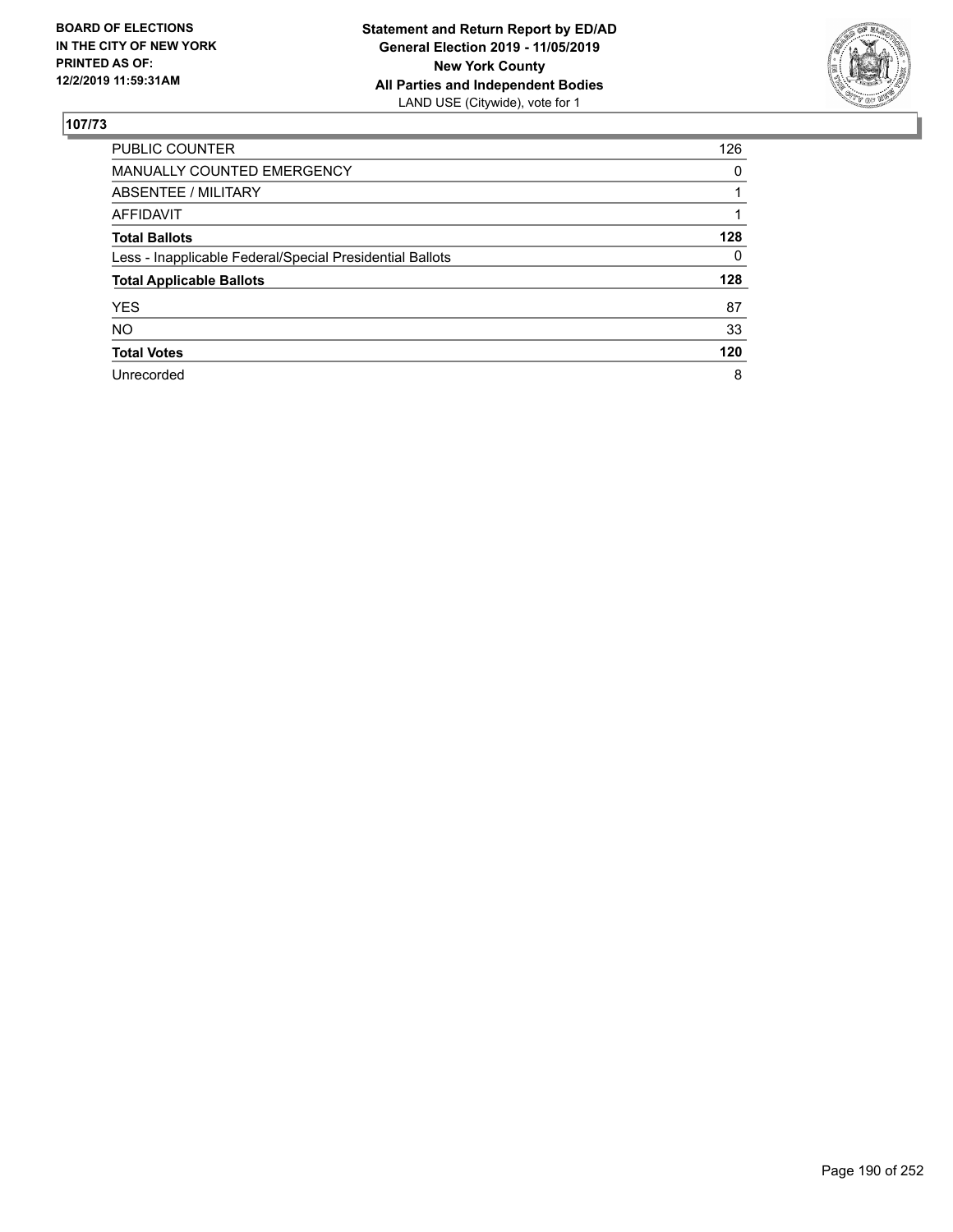

| PUBLIC COUNTER                                           | 78 |
|----------------------------------------------------------|----|
| MANUALLY COUNTED EMERGENCY                               | 0  |
| ABSENTEE / MILITARY                                      | 2  |
| AFFIDAVIT                                                | 0  |
| Total Ballots                                            | 80 |
| Less - Inapplicable Federal/Special Presidential Ballots | 0  |
| <b>Total Applicable Ballots</b>                          | 80 |
| YES                                                      | 30 |
| NO.                                                      | 9  |
| <b>Total Votes</b>                                       | 39 |
| Unrecorded                                               | 41 |

## **002/74**

| PUBLIC COUNTER                                           | 177 |
|----------------------------------------------------------|-----|
| <b>MANUALLY COUNTED EMERGENCY</b>                        | 0   |
| ABSENTEE / MILITARY                                      | 6   |
| AFFIDAVIT                                                | 0   |
| <b>Total Ballots</b>                                     | 183 |
| Less - Inapplicable Federal/Special Presidential Ballots | 0   |
| <b>Total Applicable Ballots</b>                          | 183 |
| <b>YES</b>                                               | 120 |
| NO.                                                      | 20  |
| <b>Total Votes</b>                                       | 140 |
| Unrecorded                                               | 43  |
|                                                          |     |

**003/74 COMBINED into: 002/74**

### **004/74 COMBINED into: 005/74**

| <b>PUBLIC COUNTER</b>                                    | 158            |
|----------------------------------------------------------|----------------|
| <b>MANUALLY COUNTED EMERGENCY</b>                        | 0              |
| ABSENTEE / MILITARY                                      | $\overline{2}$ |
| AFFIDAVIT                                                |                |
| <b>Total Ballots</b>                                     | 161            |
| Less - Inapplicable Federal/Special Presidential Ballots | 0              |
| <b>Total Applicable Ballots</b>                          | 161            |
| <b>YES</b>                                               | 110            |
| NO.                                                      | 19             |
| <b>Total Votes</b>                                       | 129            |
| Unrecorded                                               | 32             |
| 006/74 COMBINED into: 080/65                             |                |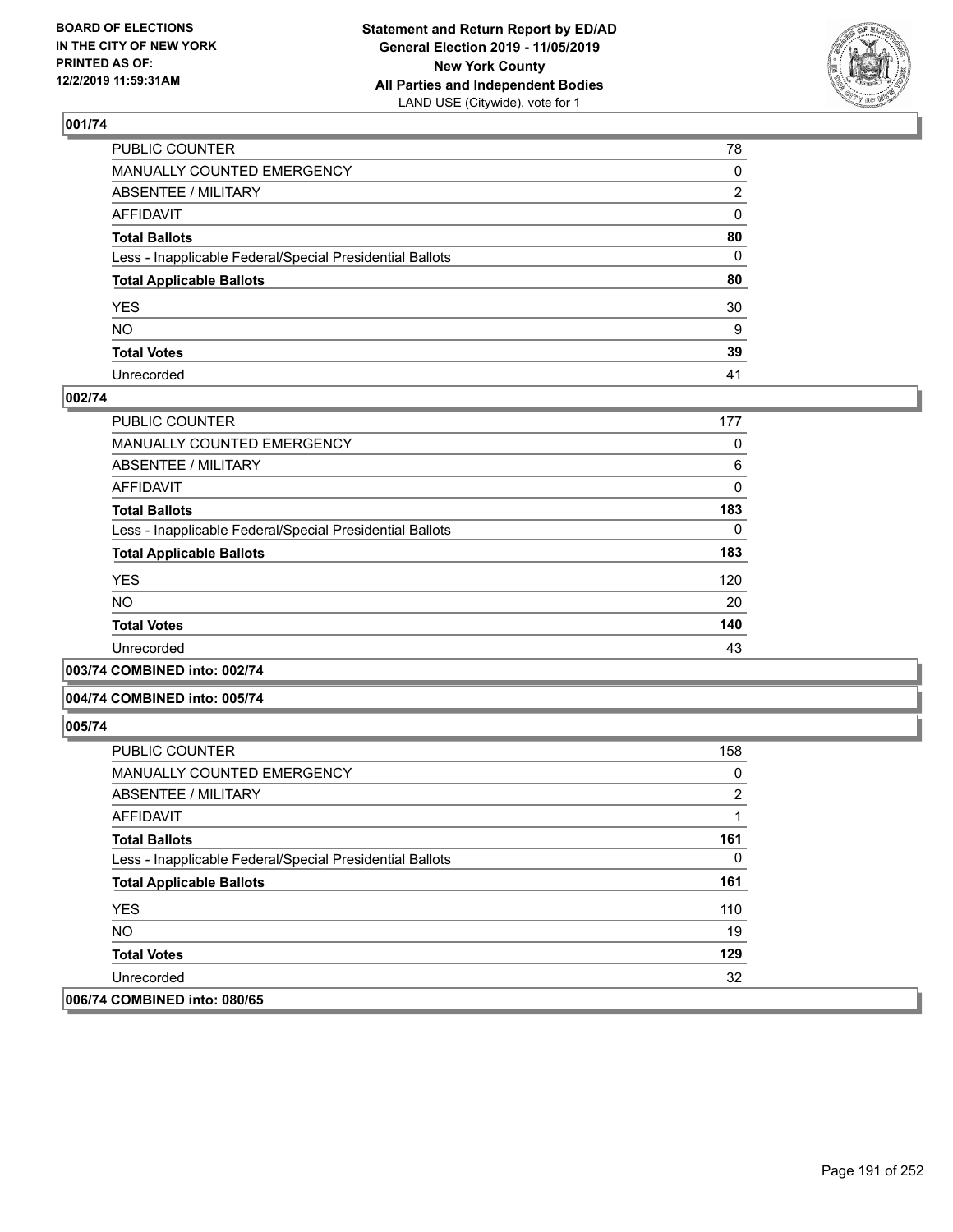

| PUBLIC COUNTER                                           | 241          |
|----------------------------------------------------------|--------------|
| MANUALLY COUNTED EMERGENCY                               | $\mathbf{0}$ |
| ABSENTEE / MILITARY                                      |              |
| AFFIDAVIT                                                | 3            |
| Total Ballots                                            | 245          |
| Less - Inapplicable Federal/Special Presidential Ballots | $\mathbf{0}$ |
| <b>Total Applicable Ballots</b>                          | 245          |
| YES                                                      | 164          |
| NO.                                                      | 46           |
| <b>Total Votes</b>                                       | 210          |
| Unrecorded                                               | 35           |

## **008/74**

| PUBLIC COUNTER                                           | 196            |
|----------------------------------------------------------|----------------|
| <b>MANUALLY COUNTED EMERGENCY</b>                        | 0              |
| ABSENTEE / MILITARY                                      | 2              |
| <b>AFFIDAVIT</b>                                         | $\overline{2}$ |
| <b>Total Ballots</b>                                     | 200            |
| Less - Inapplicable Federal/Special Presidential Ballots | 0              |
| <b>Total Applicable Ballots</b>                          | 200            |
| <b>YES</b>                                               | 137            |
| <b>NO</b>                                                | 32             |
| <b>Total Votes</b>                                       | 169            |
| Unrecorded                                               | 31             |
|                                                          |                |

## **009/74 COMBINED into: 008/74**

| <b>PUBLIC COUNTER</b>                                    | 263      |
|----------------------------------------------------------|----------|
| <b>MANUALLY COUNTED EMERGENCY</b>                        | 0        |
| ABSENTEE / MILITARY                                      | 4        |
| <b>AFFIDAVIT</b>                                         | 6        |
| <b>Total Ballots</b>                                     | 273      |
| Less - Inapplicable Federal/Special Presidential Ballots | $\Omega$ |
| <b>Total Applicable Ballots</b>                          | 273      |
| <b>YES</b>                                               | 188      |
| <b>NO</b>                                                | 37       |
| <b>Total Votes</b>                                       | 225      |
| Unrecorded                                               | 48       |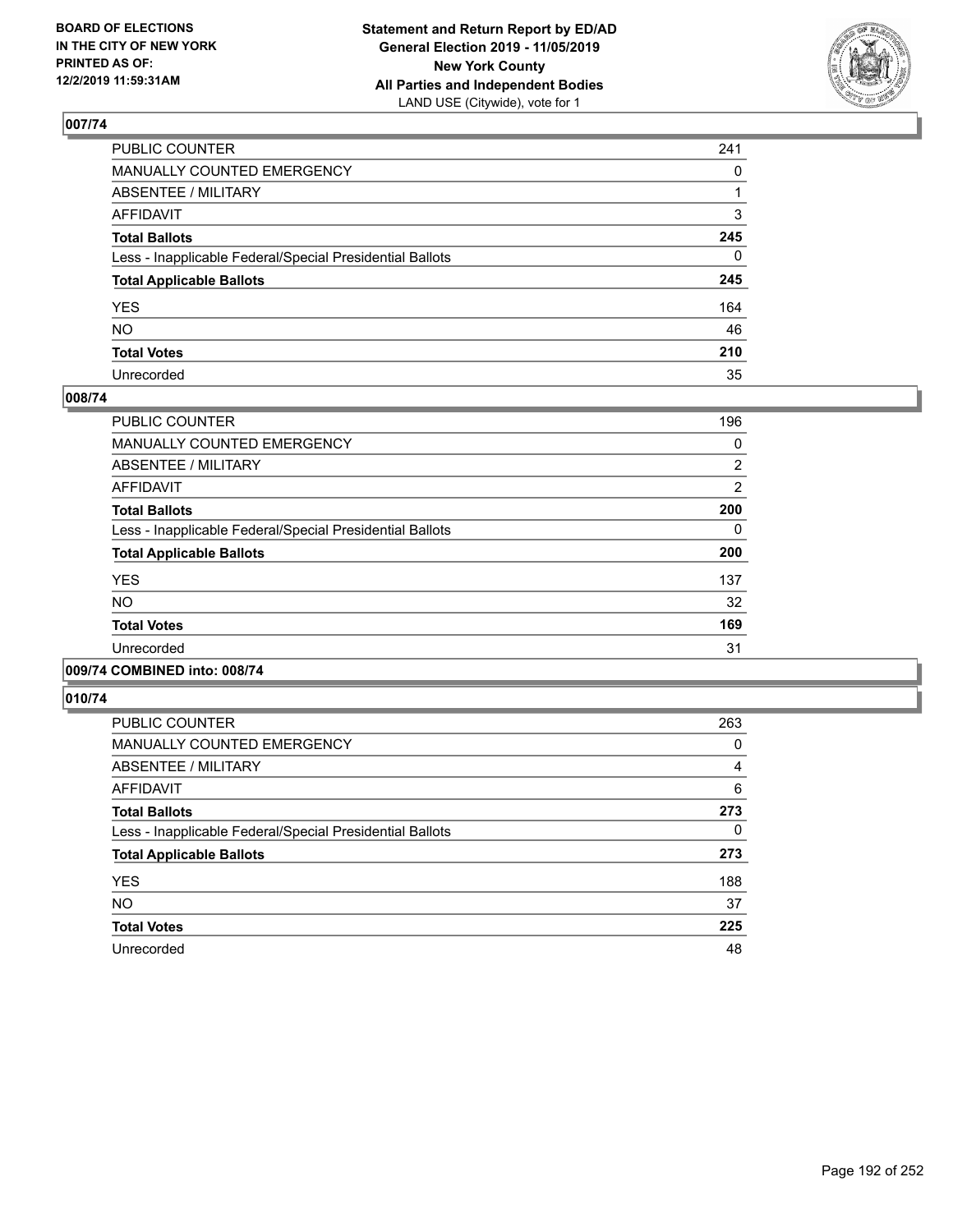

| PUBLIC COUNTER                                           | 201      |
|----------------------------------------------------------|----------|
| <b>MANUALLY COUNTED EMERGENCY</b>                        | 0        |
| <b>ABSENTEE / MILITARY</b>                               | 2        |
| <b>AFFIDAVIT</b>                                         | $\Omega$ |
| <b>Total Ballots</b>                                     | 203      |
| Less - Inapplicable Federal/Special Presidential Ballots | 0        |
| <b>Total Applicable Ballots</b>                          | 203      |
| <b>YES</b>                                               | 75       |
| <b>NO</b>                                                | 20       |
| <b>Total Votes</b>                                       | 95       |
| Unrecorded                                               | 108      |

## **012/74 COMBINED into: 011/74**

## **013/74**

| PUBLIC COUNTER                                           | 205      |
|----------------------------------------------------------|----------|
| MANUALLY COUNTED EMERGENCY                               | $\Omega$ |
| <b>ABSENTEE / MILITARY</b>                               |          |
| AFFIDAVIT                                                |          |
| <b>Total Ballots</b>                                     | 207      |
| Less - Inapplicable Federal/Special Presidential Ballots | 0        |
| <b>Total Applicable Ballots</b>                          | 207      |
| <b>YES</b>                                               | 114      |
| <b>NO</b>                                                | 23       |
| <b>Total Votes</b>                                       | 137      |
| Unrecorded                                               | 70       |
|                                                          |          |

## **014/74**

| <b>PUBLIC COUNTER</b>                                    | 203 |
|----------------------------------------------------------|-----|
| MANUALLY COUNTED EMERGENCY                               | 0   |
| ABSENTEE / MILITARY                                      | 4   |
| AFFIDAVIT                                                |     |
| <b>Total Ballots</b>                                     | 208 |
| Less - Inapplicable Federal/Special Presidential Ballots | 0   |
| <b>Total Applicable Ballots</b>                          | 208 |
| <b>YES</b>                                               | 75  |
| <b>NO</b>                                                | 17  |
| <b>Total Votes</b>                                       | 92  |
| Unrecorded                                               | 116 |
| 015/74 COMBINED into: 013/74                             |     |
|                                                          |     |

**016/74 COMBINED into: 010/74**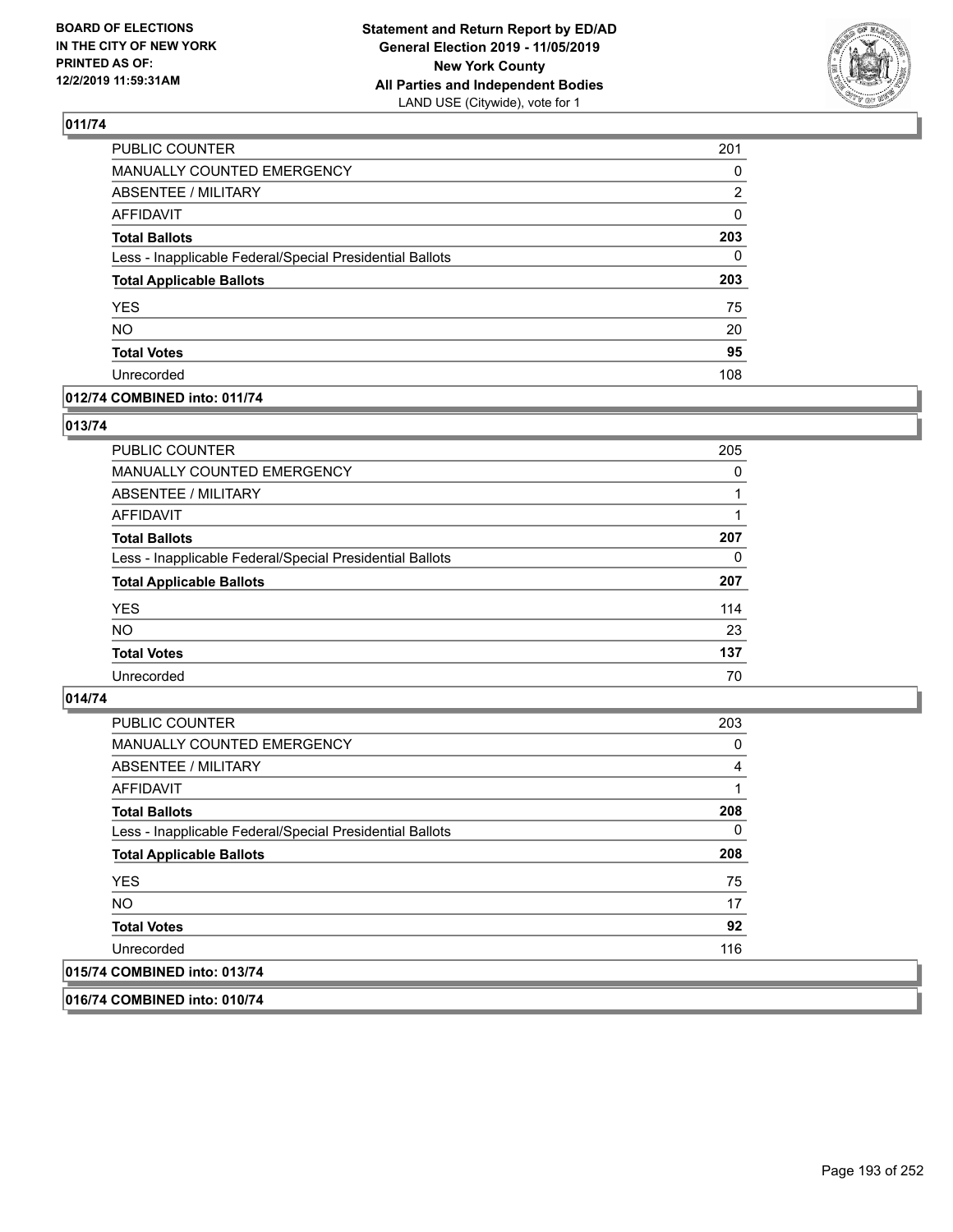

| PUBLIC COUNTER                                           | 112 |
|----------------------------------------------------------|-----|
| MANUALLY COUNTED EMERGENCY                               | 0   |
| <b>ABSENTEE / MILITARY</b>                               | 2   |
| <b>AFFIDAVIT</b>                                         | 0   |
| <b>Total Ballots</b>                                     | 114 |
| Less - Inapplicable Federal/Special Presidential Ballots | 0   |
| <b>Total Applicable Ballots</b>                          | 114 |
| <b>YES</b>                                               | 71  |
| <b>NO</b>                                                | 14  |
| <b>Total Votes</b>                                       | 85  |
| Unrecorded                                               | 29  |

## **018/74 COMBINED into: 079/65**

### **019/74**

| <b>PUBLIC COUNTER</b>                                    | 388 |
|----------------------------------------------------------|-----|
| <b>MANUALLY COUNTED EMERGENCY</b>                        | 0   |
| <b>ABSENTEE / MILITARY</b>                               | 9   |
| <b>AFFIDAVIT</b>                                         | 0   |
| <b>Total Ballots</b>                                     | 397 |
| Less - Inapplicable Federal/Special Presidential Ballots | 0   |
| <b>Total Applicable Ballots</b>                          | 397 |
| <b>YES</b>                                               | 291 |
| <b>NO</b>                                                | 70  |
| <b>Total Votes</b>                                       | 361 |
| Unrecorded                                               | 36  |
|                                                          |     |

## **020/74 COMBINED into: 019/74**

| <b>PUBLIC COUNTER</b>                                    | 185      |
|----------------------------------------------------------|----------|
| <b>MANUALLY COUNTED EMERGENCY</b>                        | 0        |
| ABSENTEE / MILITARY                                      | 3        |
| <b>AFFIDAVIT</b>                                         | 4        |
| <b>Total Ballots</b>                                     | 192      |
| Less - Inapplicable Federal/Special Presidential Ballots | $\Omega$ |
| <b>Total Applicable Ballots</b>                          | 192      |
| <b>YES</b>                                               | 161      |
| <b>NO</b>                                                | 21       |
| <b>Total Votes</b>                                       | 182      |
| Unrecorded                                               | 10       |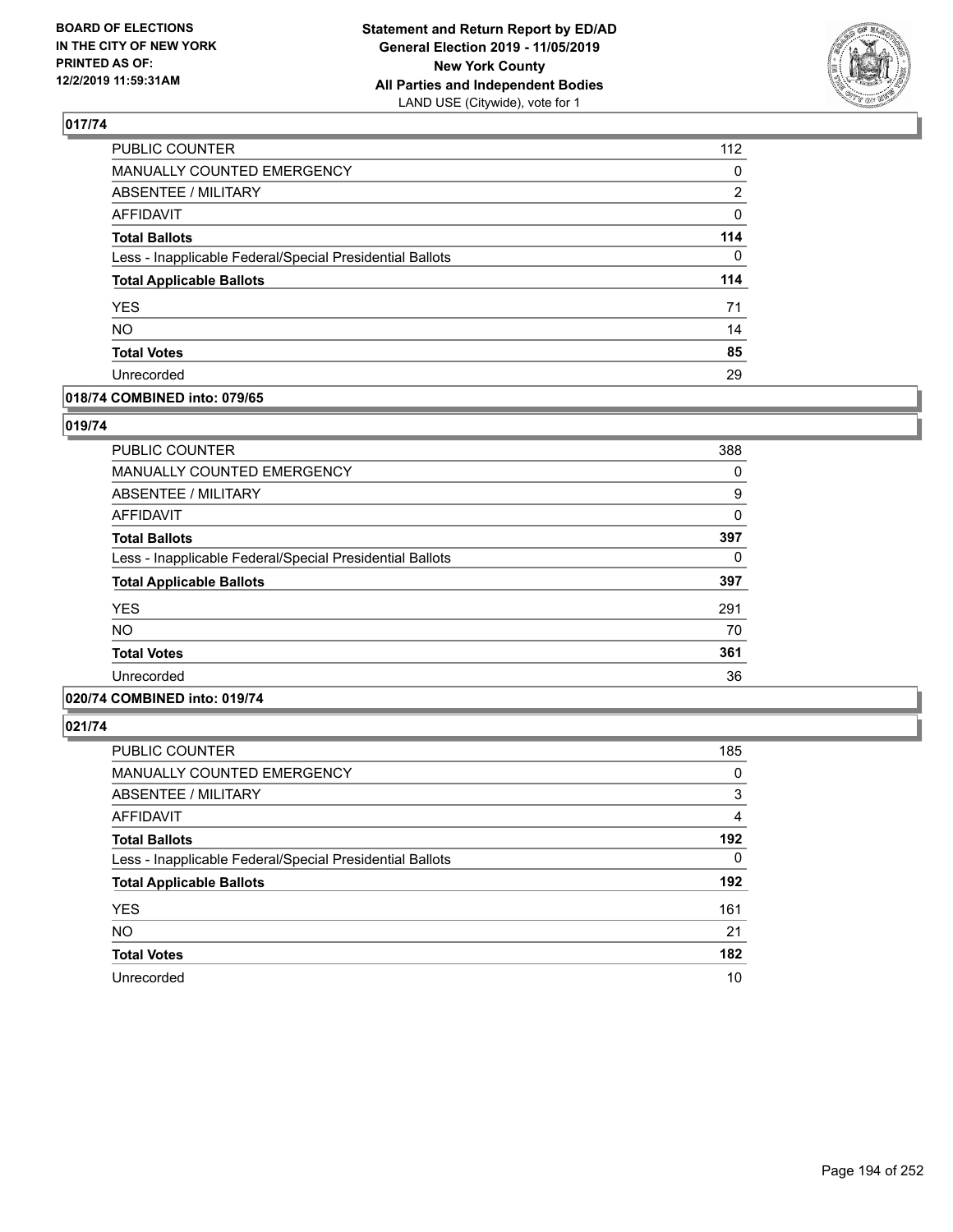

| PUBLIC COUNTER                                           | 321          |
|----------------------------------------------------------|--------------|
| MANUALLY COUNTED EMERGENCY                               | $\mathbf{0}$ |
| ABSENTEE / MILITARY                                      | 2            |
| AFFIDAVIT                                                | 3            |
| Total Ballots                                            | 326          |
| Less - Inapplicable Federal/Special Presidential Ballots | $\Omega$     |
| <b>Total Applicable Ballots</b>                          | 326          |
| YES                                                      | 242          |
| NO.                                                      | 58           |
| <b>Total Votes</b>                                       | 300          |
| Unrecorded                                               | 26           |

### **023/74**

| PUBLIC COUNTER                                           | 183      |
|----------------------------------------------------------|----------|
| <b>MANUALLY COUNTED EMERGENCY</b>                        | 0        |
| ABSENTEE / MILITARY                                      | 3        |
| <b>AFFIDAVIT</b>                                         | 2        |
| <b>Total Ballots</b>                                     | 188      |
| Less - Inapplicable Federal/Special Presidential Ballots | $\Omega$ |
| <b>Total Applicable Ballots</b>                          | 188      |
| <b>YES</b>                                               | 150      |
| <b>NO</b>                                                | 21       |
| <b>Total Votes</b>                                       | 171      |
| Unrecorded                                               | 17       |
|                                                          |          |

## **024/74 COMBINED into: 022/74**

| <b>PUBLIC COUNTER</b>                                    | 98  |
|----------------------------------------------------------|-----|
| <b>MANUALLY COUNTED EMERGENCY</b>                        | 0   |
| ABSENTEE / MILITARY                                      |     |
| AFFIDAVIT                                                | 3   |
| <b>Total Ballots</b>                                     | 102 |
| Less - Inapplicable Federal/Special Presidential Ballots | 0   |
| <b>Total Applicable Ballots</b>                          | 102 |
| <b>YES</b>                                               | 73  |
| NO.                                                      | 17  |
| <b>Total Votes</b>                                       | 90  |
| Unrecorded                                               | 12  |
| 026/74 COMBINED into: 014/74                             |     |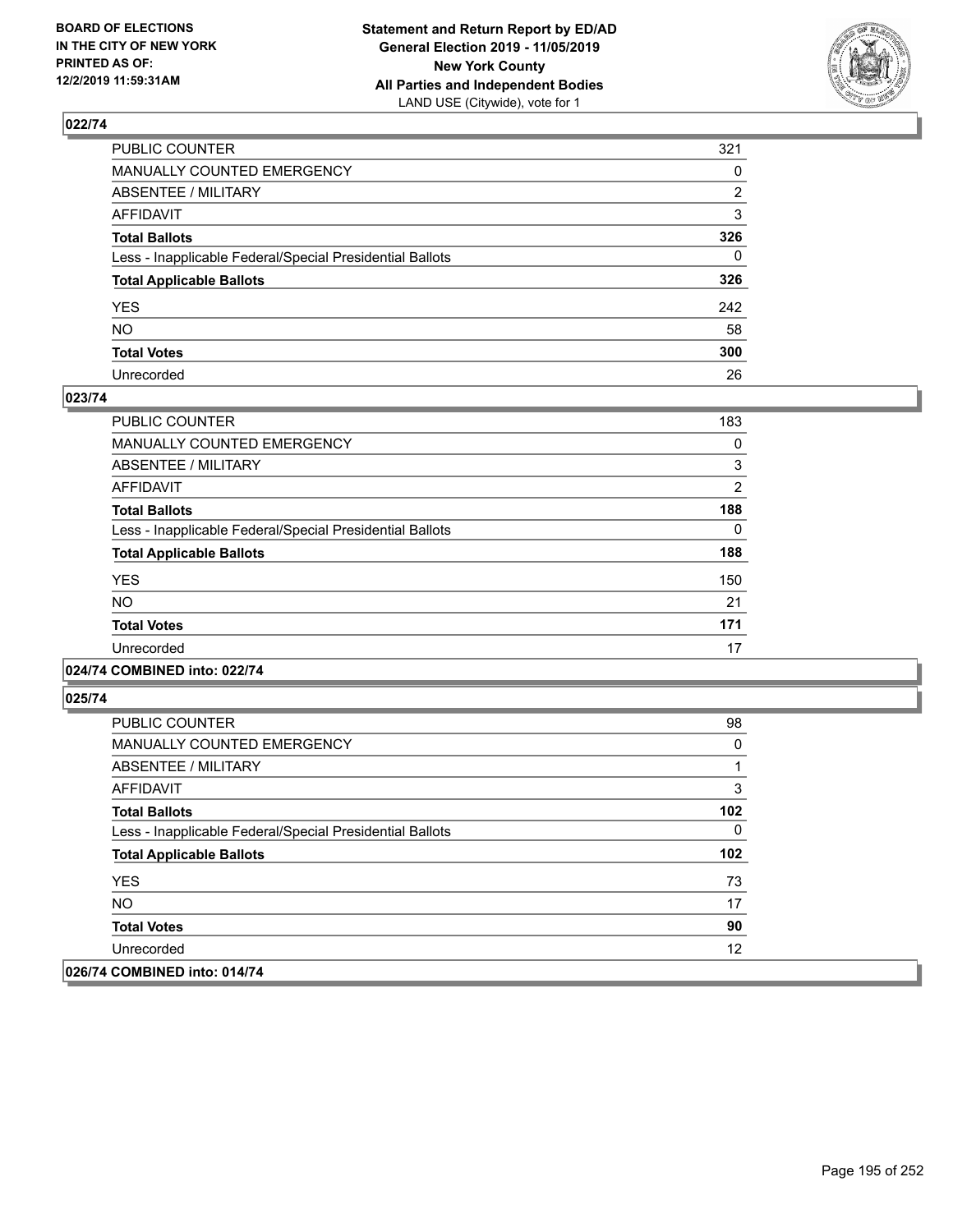

| PUBLIC COUNTER                                           | 171            |
|----------------------------------------------------------|----------------|
| <b>MANUALLY COUNTED EMERGENCY</b>                        | $\Omega$       |
| <b>ABSENTEE / MILITARY</b>                               | $\overline{2}$ |
| <b>AFFIDAVIT</b>                                         |                |
| <b>Total Ballots</b>                                     | 174            |
| Less - Inapplicable Federal/Special Presidential Ballots | $\Omega$       |
| <b>Total Applicable Ballots</b>                          | 174            |
| <b>YES</b>                                               | 102            |
| <b>NO</b>                                                | 22             |
| <b>Total Votes</b>                                       | 124            |
| Unrecorded                                               | 50             |

### **028/74 COMBINED into: 027/74**

#### **029/74**

| <b>PUBLIC COUNTER</b>                                    | 141            |
|----------------------------------------------------------|----------------|
| <b>MANUALLY COUNTED EMERGENCY</b>                        | 0              |
| <b>ABSENTEE / MILITARY</b>                               | 0              |
| <b>AFFIDAVIT</b>                                         | $\overline{2}$ |
| <b>Total Ballots</b>                                     | 143            |
| Less - Inapplicable Federal/Special Presidential Ballots | 0              |
| <b>Total Applicable Ballots</b>                          | 143            |
| <b>YES</b>                                               | 93             |
| <b>NO</b>                                                | 15             |
| <b>Total Votes</b>                                       | 108            |
| Unrecorded                                               | 35             |
|                                                          |                |

## **030/74 COMBINED into: 029/74**

| <b>PUBLIC COUNTER</b>                                    | 234      |
|----------------------------------------------------------|----------|
| <b>MANUALLY COUNTED EMERGENCY</b>                        | 0        |
| ABSENTEE / MILITARY                                      | 2        |
| AFFIDAVIT                                                | 2        |
| <b>Total Ballots</b>                                     | 238      |
| Less - Inapplicable Federal/Special Presidential Ballots | $\Omega$ |
| <b>Total Applicable Ballots</b>                          | 238      |
| <b>YES</b>                                               | 167      |
| <b>NO</b>                                                | 33       |
| <b>Total Votes</b>                                       | 200      |
| Unrecorded                                               | 38       |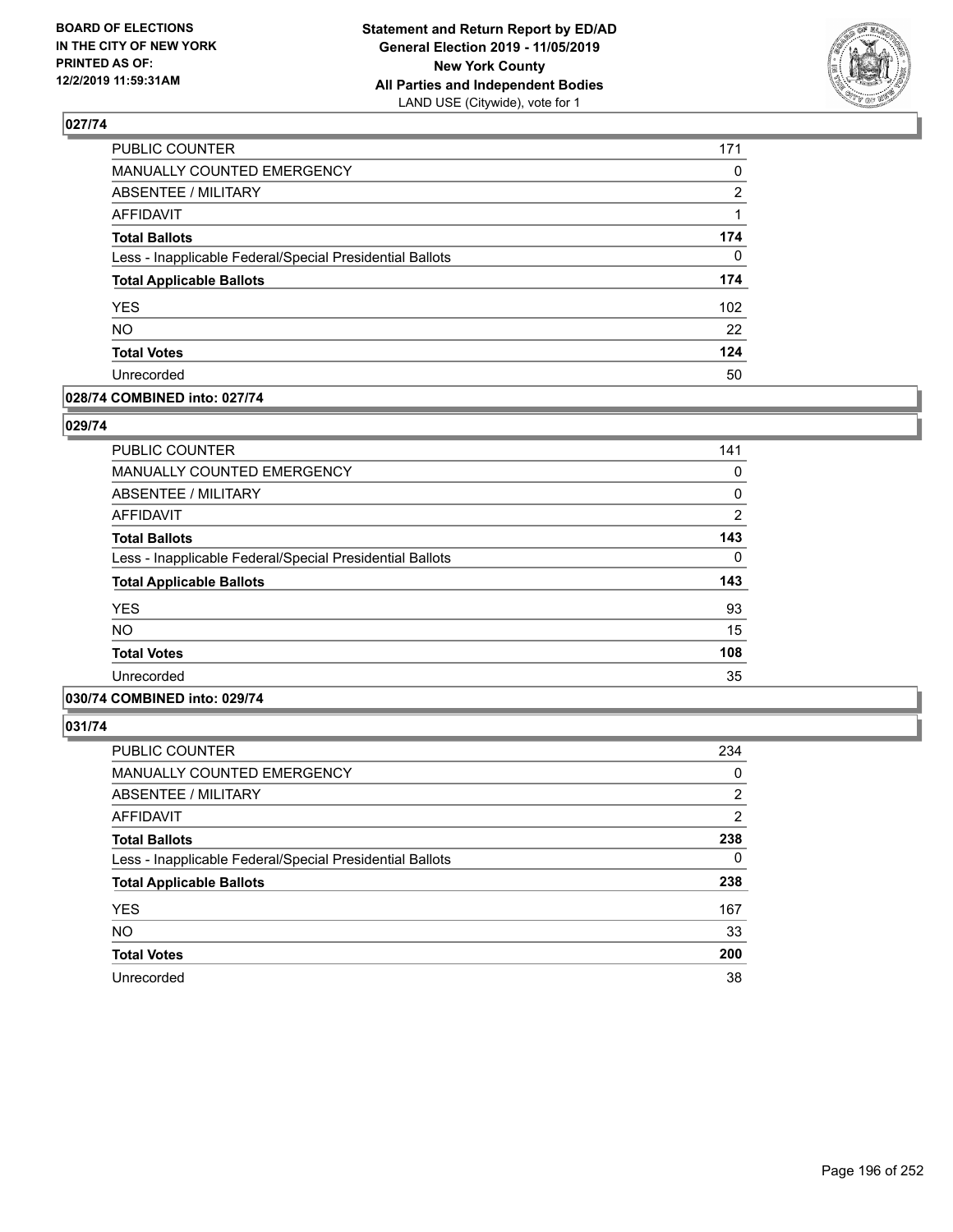

| PUBLIC COUNTER                                           | 344          |
|----------------------------------------------------------|--------------|
| MANUALLY COUNTED EMERGENCY                               | $\mathbf{0}$ |
| ABSENTEE / MILITARY                                      |              |
| AFFIDAVIT                                                | 3            |
| Total Ballots                                            | 348          |
| Less - Inapplicable Federal/Special Presidential Ballots | $\Omega$     |
| <b>Total Applicable Ballots</b>                          | 348          |
| YES                                                      | 276          |
| NO.                                                      | 48           |
| <b>Total Votes</b>                                       | 324          |
| Unrecorded                                               | 24           |

### **033/74**

| <b>PUBLIC COUNTER</b>                                    | 227            |
|----------------------------------------------------------|----------------|
| MANUALLY COUNTED EMERGENCY                               | 0              |
| ABSENTEE / MILITARY                                      | $\overline{2}$ |
| AFFIDAVIT                                                |                |
| <b>Total Ballots</b>                                     | 230            |
| Less - Inapplicable Federal/Special Presidential Ballots | $\Omega$       |
| <b>Total Applicable Ballots</b>                          | 230            |
| <b>YES</b>                                               | 155            |
| <b>NO</b>                                                | 48             |
| <b>Total Votes</b>                                       | 203            |
| Unrecorded                                               | 27             |

| <b>PUBLIC COUNTER</b>                                    | 196 |
|----------------------------------------------------------|-----|
| <b>MANUALLY COUNTED EMERGENCY</b>                        | 0   |
| ABSENTEE / MILITARY                                      | 6   |
| <b>AFFIDAVIT</b>                                         |     |
| <b>Total Ballots</b>                                     | 203 |
| Less - Inapplicable Federal/Special Presidential Ballots | 0   |
| <b>Total Applicable Ballots</b>                          | 203 |
| <b>YES</b>                                               | 158 |
| <b>NO</b>                                                | 30  |
| <b>Total Votes</b>                                       | 188 |
| Unrecorded                                               | 15  |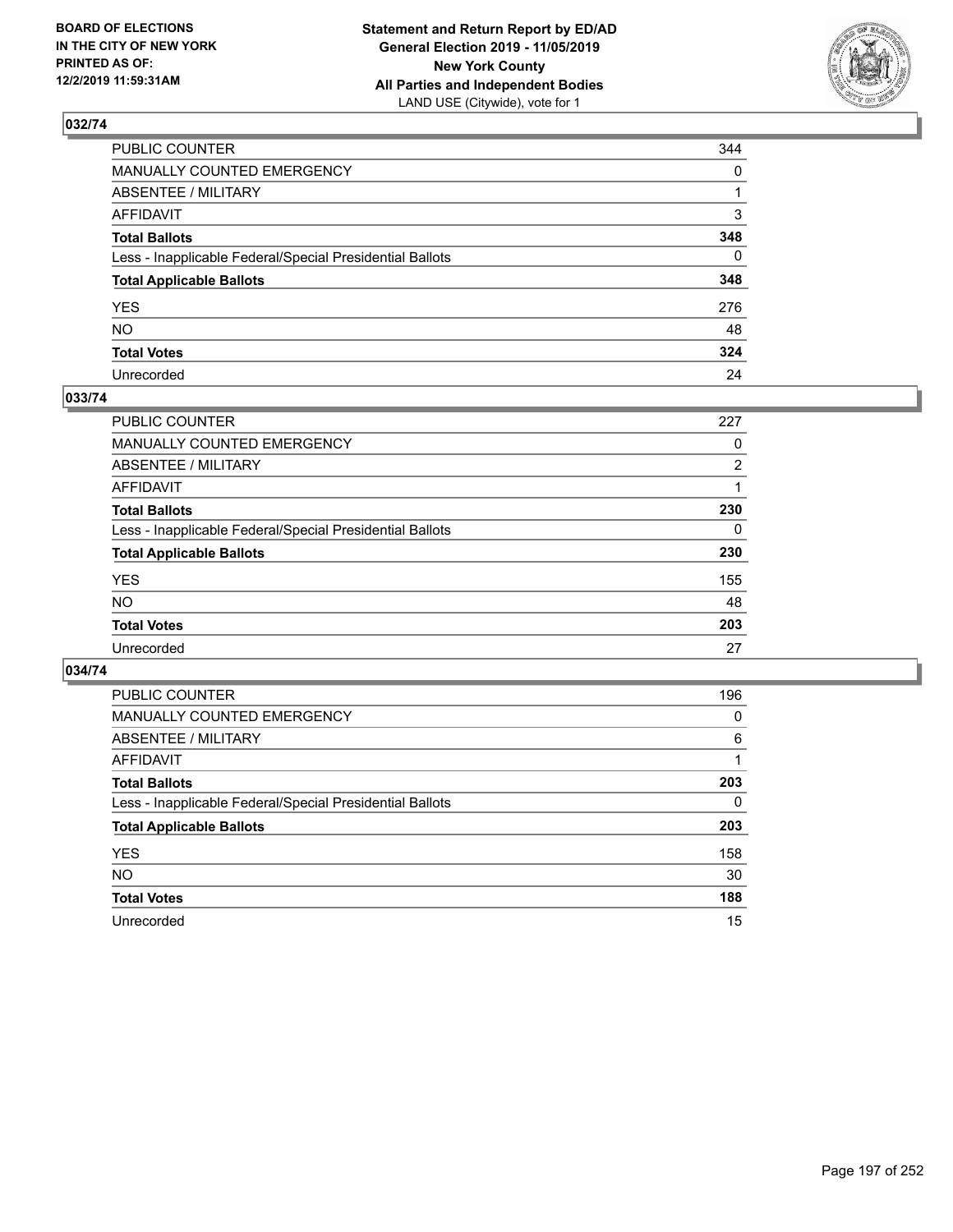

| PUBLIC COUNTER                                           | 214          |
|----------------------------------------------------------|--------------|
| MANUALLY COUNTED EMERGENCY                               | $\mathbf{0}$ |
| ABSENTEE / MILITARY                                      | 7            |
| AFFIDAVIT                                                | 0            |
| Total Ballots                                            | 221          |
| Less - Inapplicable Federal/Special Presidential Ballots | $\mathbf{0}$ |
| <b>Total Applicable Ballots</b>                          | 221          |
| YES                                                      | 129          |
| NO.                                                      | 34           |
| <b>Total Votes</b>                                       | 163          |
| Unrecorded                                               | 58           |

## **036/74**

| <b>PUBLIC COUNTER</b>                                    | 84 |
|----------------------------------------------------------|----|
| <b>MANUALLY COUNTED EMERGENCY</b>                        | 0  |
| ABSENTEE / MILITARY                                      | 3  |
| AFFIDAVIT                                                |    |
| <b>Total Ballots</b>                                     | 88 |
| Less - Inapplicable Federal/Special Presidential Ballots | 0  |
| <b>Total Applicable Ballots</b>                          | 88 |
| <b>YES</b>                                               | 64 |
| <b>NO</b>                                                | 19 |
| <b>Total Votes</b>                                       | 83 |
| Unrecorded                                               | 5  |
|                                                          |    |

**037/74 COMBINED into: 035/74**

### **038/74 COMBINED into: 105/74**

| <b>PUBLIC COUNTER</b>                                    | 389      |
|----------------------------------------------------------|----------|
| MANUALLY COUNTED EMERGENCY                               | 0        |
| ABSENTEE / MILITARY                                      | 10       |
| AFFIDAVIT                                                | 2        |
| <b>Total Ballots</b>                                     | 401      |
| Less - Inapplicable Federal/Special Presidential Ballots | $\Omega$ |
| <b>Total Applicable Ballots</b>                          | 401      |
| <b>YES</b>                                               | 293      |
| <b>NO</b>                                                | 83       |
| <b>Total Votes</b>                                       | 376      |
| Unrecorded                                               | 25       |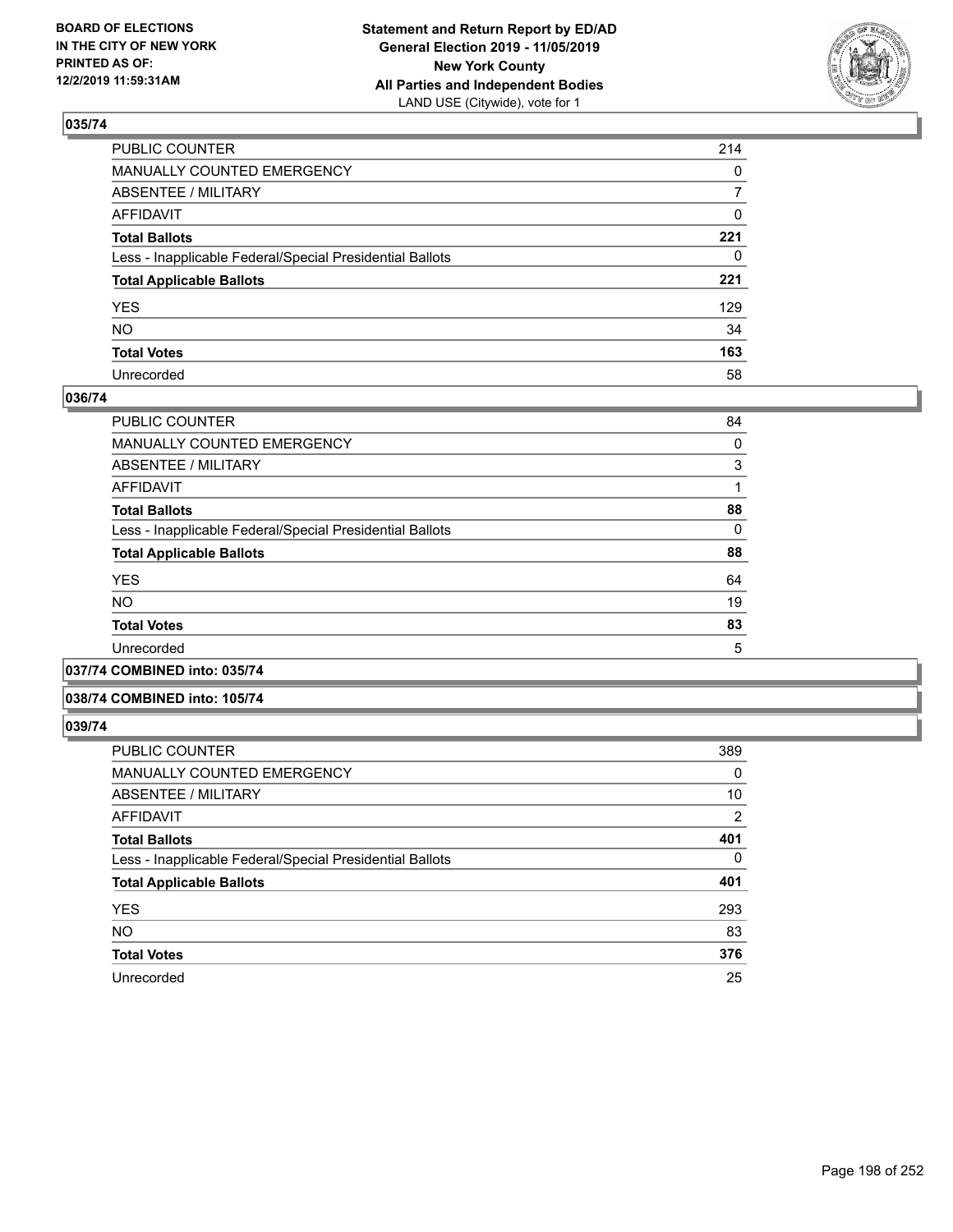

| PUBLIC COUNTER                                           | 253      |
|----------------------------------------------------------|----------|
| MANUALLY COUNTED EMERGENCY                               | $\Omega$ |
| ABSENTEE / MILITARY                                      | 11       |
| AFFIDAVIT                                                | 2        |
| Total Ballots                                            | 266      |
| Less - Inapplicable Federal/Special Presidential Ballots | $\Omega$ |
| <b>Total Applicable Ballots</b>                          | 266      |
| YES                                                      | 179      |
| NO.                                                      | 65       |
| <b>Total Votes</b>                                       | 244      |
| Unrecorded                                               | 22       |

## **041/74**

| PUBLIC COUNTER                                           | 234      |
|----------------------------------------------------------|----------|
| <b>MANUALLY COUNTED EMERGENCY</b>                        | $\Omega$ |
| ABSENTEE / MILITARY                                      |          |
| <b>AFFIDAVIT</b>                                         | 3        |
| <b>Total Ballots</b>                                     | 244      |
| Less - Inapplicable Federal/Special Presidential Ballots | $\Omega$ |
| <b>Total Applicable Ballots</b>                          | 244      |
| <b>YES</b>                                               | 172      |
| <b>NO</b>                                                | 56       |
| <b>Total Votes</b>                                       | 228      |
| Unrecorded                                               | 16       |
|                                                          |          |

## **042/74 COMBINED into: 043/74**

| <b>PUBLIC COUNTER</b>                                    | 535 |
|----------------------------------------------------------|-----|
| <b>MANUALLY COUNTED EMERGENCY</b>                        | 0   |
| ABSENTEE / MILITARY                                      | 7   |
| AFFIDAVIT                                                | 0   |
| <b>Total Ballots</b>                                     | 542 |
| Less - Inapplicable Federal/Special Presidential Ballots | 0   |
| <b>Total Applicable Ballots</b>                          | 542 |
| <b>YES</b>                                               | 373 |
| NO.                                                      | 127 |
| <b>Total Votes</b>                                       | 500 |
| Unrecorded                                               | 42  |
| 044/74 COMBINED into: 039/74                             |     |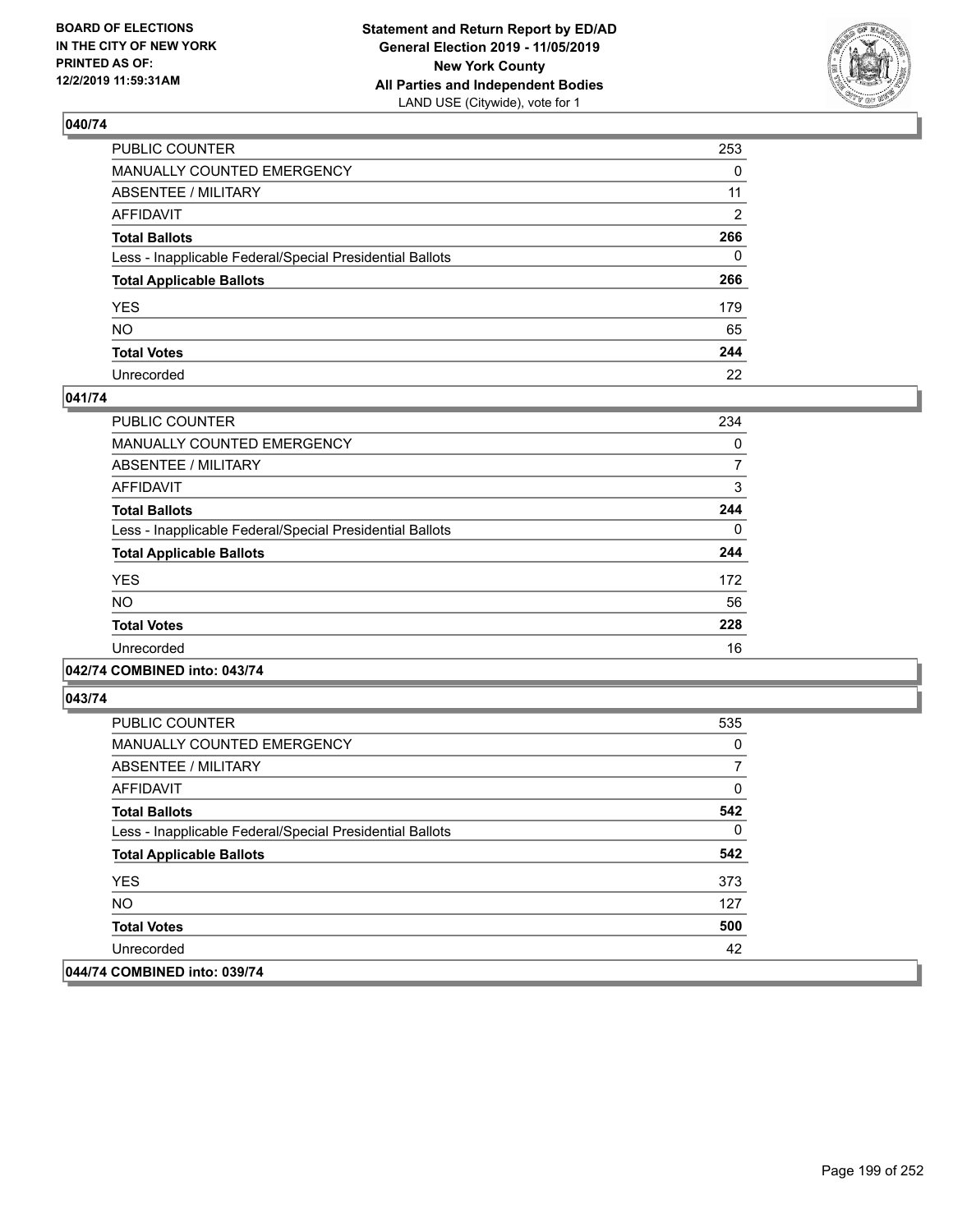

| PUBLIC COUNTER                                           | 261             |
|----------------------------------------------------------|-----------------|
| MANUALLY COUNTED EMERGENCY                               | $\Omega$        |
| ABSENTEE / MILITARY                                      | 12 <sup>2</sup> |
| AFFIDAVIT                                                | 3               |
| Total Ballots                                            | 276             |
| Less - Inapplicable Federal/Special Presidential Ballots | $\Omega$        |
| <b>Total Applicable Ballots</b>                          | 276             |
| YES                                                      | 190             |
| NO.                                                      | 77              |
| <b>Total Votes</b>                                       | 267             |
| Unrecorded                                               | 9               |

## **046/74**

| <b>PUBLIC COUNTER</b>                                    | 395            |
|----------------------------------------------------------|----------------|
| <b>MANUALLY COUNTED EMERGENCY</b>                        | $\Omega$       |
| ABSENTEE / MILITARY                                      | 17             |
| <b>AFFIDAVIT</b>                                         | $\overline{2}$ |
| <b>Total Ballots</b>                                     | 414            |
| Less - Inapplicable Federal/Special Presidential Ballots | $\Omega$       |
| <b>Total Applicable Ballots</b>                          | 414            |
| <b>YES</b>                                               | 298            |
| <b>NO</b>                                                | 90             |
| <b>Total Votes</b>                                       | 388            |
| Unrecorded                                               | 26             |

| <b>PUBLIC COUNTER</b>                                    | 256 |
|----------------------------------------------------------|-----|
| <b>MANUALLY COUNTED EMERGENCY</b>                        | 0   |
| ABSENTEE / MILITARY                                      | 4   |
| AFFIDAVIT                                                | 10  |
| <b>Total Ballots</b>                                     | 270 |
| Less - Inapplicable Federal/Special Presidential Ballots | 0   |
| <b>Total Applicable Ballots</b>                          | 270 |
| <b>YES</b>                                               | 187 |
| <b>NO</b>                                                | 64  |
| <b>Total Votes</b>                                       | 251 |
| Unrecorded                                               | 19  |
| 048/74 COMBINED into: 046/74                             |     |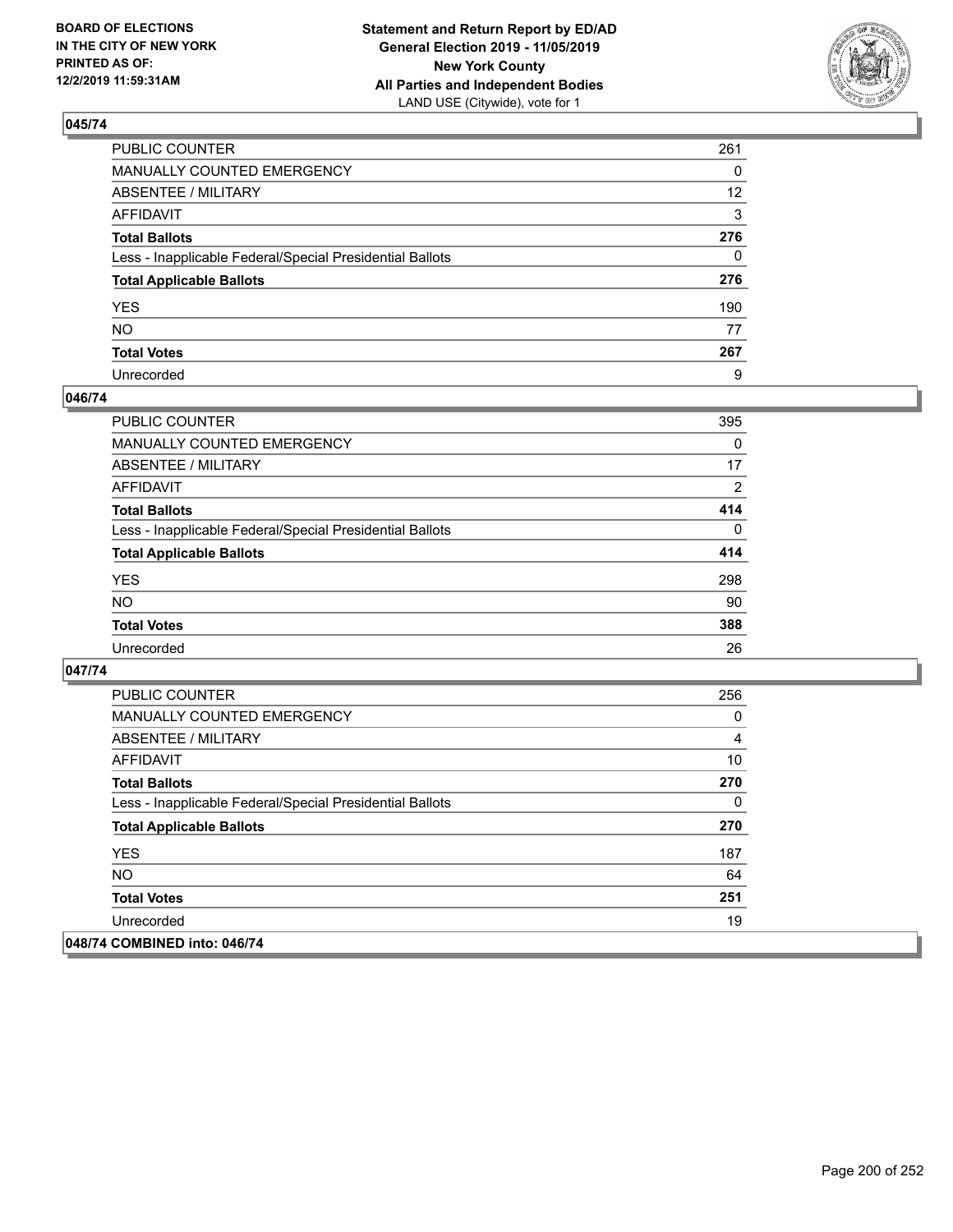

| PUBLIC COUNTER                                           | 425          |
|----------------------------------------------------------|--------------|
| MANUALLY COUNTED EMERGENCY                               | $\mathbf{0}$ |
| ABSENTEE / MILITARY                                      | 17           |
| <b>AFFIDAVIT</b>                                         | 2            |
| <b>Total Ballots</b>                                     | 444          |
| Less - Inapplicable Federal/Special Presidential Ballots | 0            |
| <b>Total Applicable Ballots</b>                          | 444          |
| <b>YES</b>                                               | 292          |
| <b>NO</b>                                                | 120          |
| <b>Total Votes</b>                                       | 412          |
| Unrecorded                                               | 32           |

## **050/74 COMBINED into: 051/74**

### **051/74**

| <b>PUBLIC COUNTER</b>                                    | 436 |
|----------------------------------------------------------|-----|
| <b>MANUALLY COUNTED EMERGENCY</b>                        | 0   |
| ABSENTEE / MILITARY                                      | 15  |
| <b>AFFIDAVIT</b>                                         | 4   |
| <b>Total Ballots</b>                                     | 455 |
| Less - Inapplicable Federal/Special Presidential Ballots | 0   |
| <b>Total Applicable Ballots</b>                          | 455 |
| <b>YES</b>                                               | 262 |
| <b>NO</b>                                                | 151 |
| <b>Total Votes</b>                                       | 413 |
| Unrecorded                                               | 42  |
|                                                          |     |

## **052/74 COMBINED into: 049/74**

| <b>PUBLIC COUNTER</b>                                    | 131              |
|----------------------------------------------------------|------------------|
| <b>MANUALLY COUNTED EMERGENCY</b>                        | 0                |
| ABSENTEE / MILITARY                                      | 3                |
| AFFIDAVIT                                                | 0                |
| <b>Total Ballots</b>                                     | 134              |
| Less - Inapplicable Federal/Special Presidential Ballots | $\Omega$         |
| <b>Total Applicable Ballots</b>                          | 134              |
| <b>YES</b>                                               | 102 <sub>2</sub> |
| <b>NO</b>                                                | 26               |
| <b>Total Votes</b>                                       | 128              |
| Unrecorded                                               | 6                |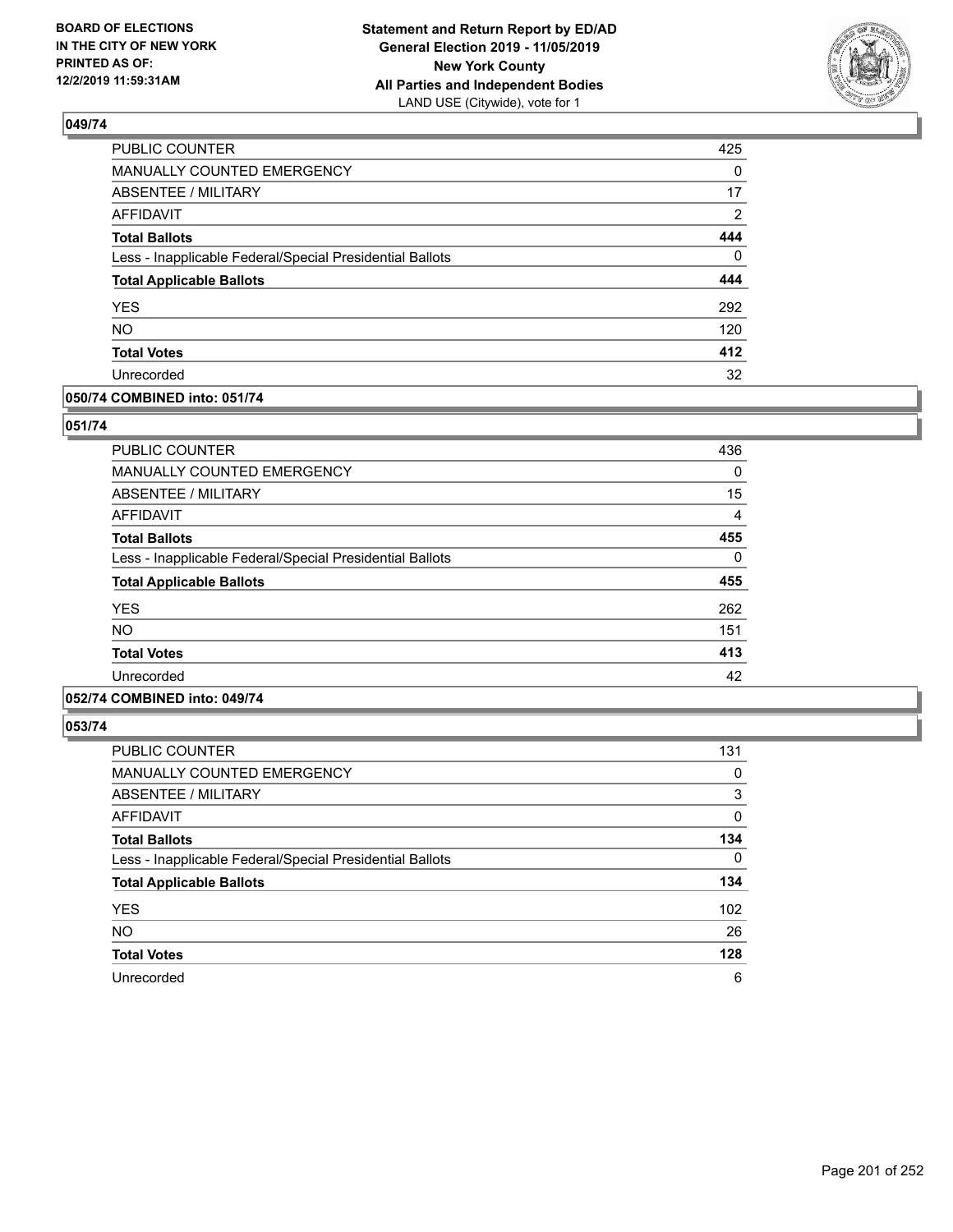

| PUBLIC COUNTER                                           | 366          |
|----------------------------------------------------------|--------------|
| MANUALLY COUNTED EMERGENCY                               | $\mathbf{0}$ |
| ABSENTEE / MILITARY                                      | 7            |
| AFFIDAVIT                                                | 5            |
| Total Ballots                                            | 378          |
| Less - Inapplicable Federal/Special Presidential Ballots | 0            |
| <b>Total Applicable Ballots</b>                          | 378          |
| YES                                                      | 244          |
| NO.                                                      | 118          |
| <b>Total Votes</b>                                       | 362          |
| Unrecorded                                               | 16           |

### **055/74**

| <b>PUBLIC COUNTER</b>                                    | 64             |
|----------------------------------------------------------|----------------|
| <b>MANUALLY COUNTED EMERGENCY</b>                        | 0              |
| ABSENTEE / MILITARY                                      | $\overline{2}$ |
| AFFIDAVIT                                                | $\Omega$       |
| <b>Total Ballots</b>                                     | 66             |
| Less - Inapplicable Federal/Special Presidential Ballots | $\Omega$       |
| <b>Total Applicable Ballots</b>                          | 66             |
| <b>YES</b>                                               | 38             |
| <b>NO</b>                                                | 23             |
| <b>Total Votes</b>                                       | 61             |
| Unrecorded                                               | 5              |

| <b>PUBLIC COUNTER</b>                                    | 168 |
|----------------------------------------------------------|-----|
| MANUALLY COUNTED EMERGENCY                               | 0   |
| ABSENTEE / MILITARY                                      | 4   |
| AFFIDAVIT                                                |     |
| <b>Total Ballots</b>                                     | 173 |
| Less - Inapplicable Federal/Special Presidential Ballots | 0   |
| <b>Total Applicable Ballots</b>                          | 173 |
| <b>YES</b>                                               | 119 |
| <b>NO</b>                                                | 44  |
| <b>Total Votes</b>                                       | 163 |
| Unrecorded                                               | 10  |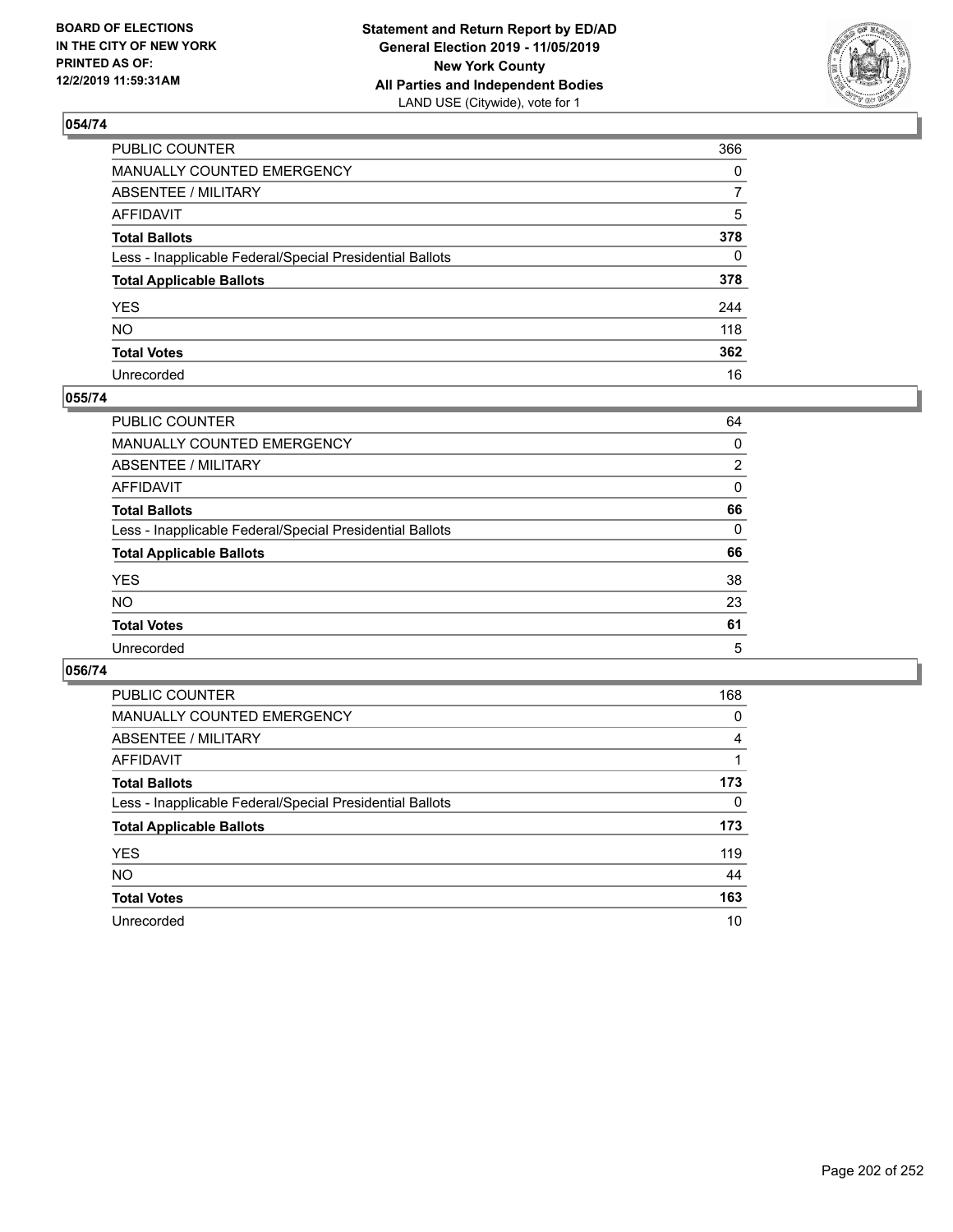

| PUBLIC COUNTER                                           | 241      |
|----------------------------------------------------------|----------|
| MANUALLY COUNTED EMERGENCY                               | 0        |
| <b>ABSENTEE / MILITARY</b>                               | 4        |
| AFFIDAVIT                                                |          |
| <b>Total Ballots</b>                                     | 246      |
| Less - Inapplicable Federal/Special Presidential Ballots | $\Omega$ |
| <b>Total Applicable Ballots</b>                          | 246      |
| <b>YES</b>                                               | 169      |
| <b>NO</b>                                                | 62       |
| <b>Total Votes</b>                                       | 231      |
| Unrecorded                                               | 15       |

### **058/74 COMBINED into: 054/74**

### **059/74**

| PUBLIC COUNTER                                           | 240      |
|----------------------------------------------------------|----------|
| <b>MANUALLY COUNTED EMERGENCY</b>                        | 0        |
| ABSENTEE / MILITARY                                      | 10       |
| AFFIDAVIT                                                |          |
| <b>Total Ballots</b>                                     | 251      |
| Less - Inapplicable Federal/Special Presidential Ballots | $\Omega$ |
| <b>Total Applicable Ballots</b>                          | 251      |
| <b>YES</b>                                               | 168      |
| <b>NO</b>                                                | 74       |
| <b>Total Votes</b>                                       | 242      |
| Unrecorded                                               | 9        |

| <b>PUBLIC COUNTER</b>                                    | 154      |
|----------------------------------------------------------|----------|
| MANUALLY COUNTED EMERGENCY                               | $\Omega$ |
| ABSENTEE / MILITARY                                      | 7        |
| AFFIDAVIT                                                | $\Omega$ |
| <b>Total Ballots</b>                                     | 161      |
| Less - Inapplicable Federal/Special Presidential Ballots | $\Omega$ |
| <b>Total Applicable Ballots</b>                          | 161      |
| <b>YES</b>                                               | 94       |
| <b>NO</b>                                                | 58       |
| <b>Total Votes</b>                                       | 152      |
| Unrecorded                                               | 9        |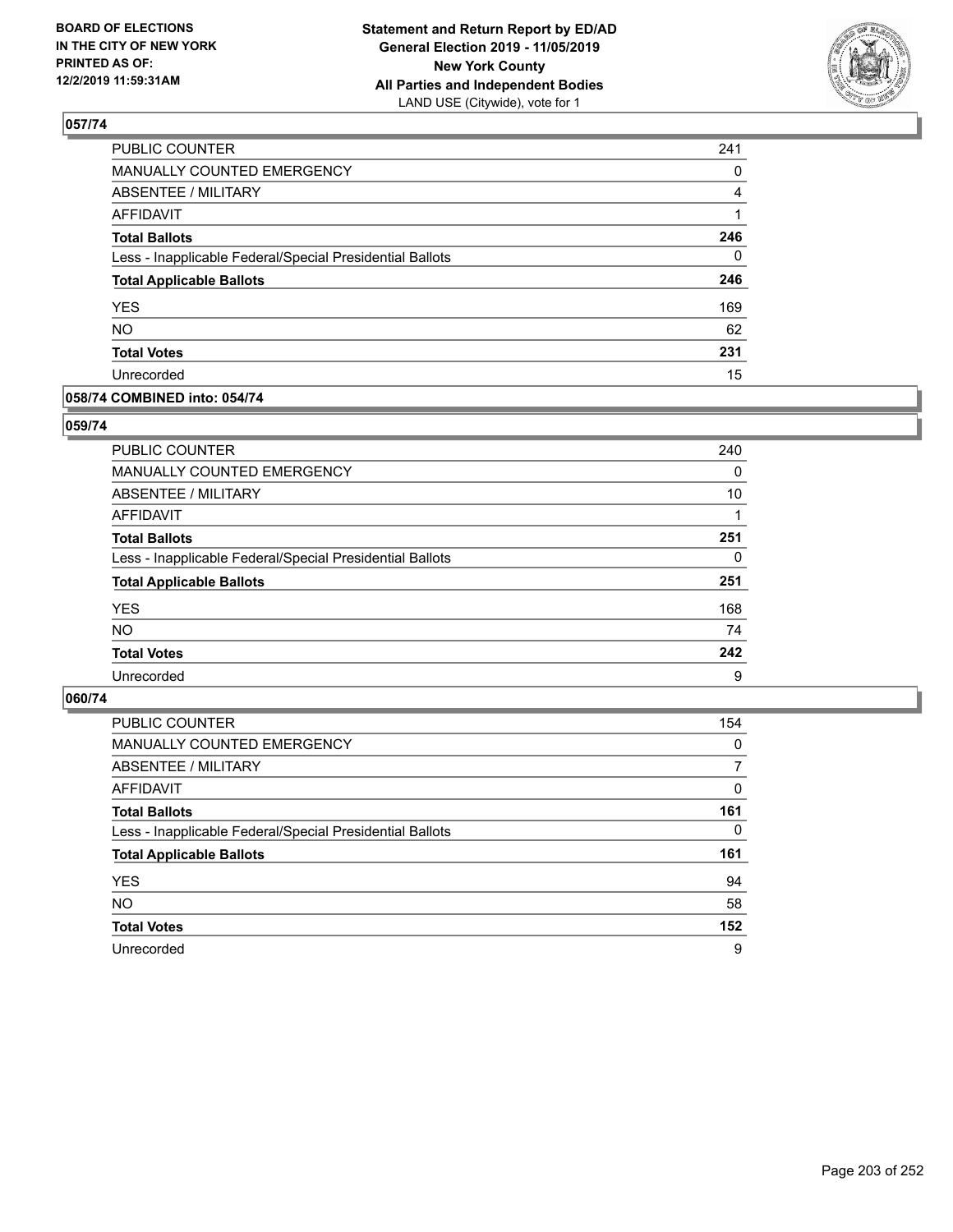

| PUBLIC COUNTER                                           | 322          |
|----------------------------------------------------------|--------------|
| MANUALLY COUNTED EMERGENCY                               | $\mathbf{0}$ |
| ABSENTEE / MILITARY                                      | 9            |
| AFFIDAVIT                                                | 4            |
| Total Ballots                                            | 335          |
| Less - Inapplicable Federal/Special Presidential Ballots | $\Omega$     |
| <b>Total Applicable Ballots</b>                          | 335          |
| YES                                                      | 230          |
| NO.                                                      | 68           |
| <b>Total Votes</b>                                       | 298          |
| Unrecorded                                               | 37           |

### **062/74**

| PUBLIC COUNTER                                           | 273      |
|----------------------------------------------------------|----------|
| <b>MANUALLY COUNTED EMERGENCY</b>                        | $\Omega$ |
| ABSENTEE / MILITARY                                      | 15       |
| <b>AFFIDAVIT</b>                                         | 4        |
| <b>Total Ballots</b>                                     | 292      |
| Less - Inapplicable Federal/Special Presidential Ballots | $\Omega$ |
| <b>Total Applicable Ballots</b>                          | 292      |
| <b>YES</b>                                               | 194      |
| <b>NO</b>                                                | 80       |
| <b>Total Votes</b>                                       | 274      |
| Unrecorded                                               | 18       |
|                                                          |          |

## **063/74 COMBINED into: 062/74**

| <b>PUBLIC COUNTER</b>                                    | 266 |
|----------------------------------------------------------|-----|
| <b>MANUALLY COUNTED EMERGENCY</b>                        | 0   |
| ABSENTEE / MILITARY                                      | 5   |
| AFFIDAVIT                                                | 6   |
| <b>Total Ballots</b>                                     | 277 |
| Less - Inapplicable Federal/Special Presidential Ballots | 0   |
| <b>Total Applicable Ballots</b>                          | 277 |
| <b>YES</b>                                               | 184 |
| NO.                                                      | 81  |
| <b>Total Votes</b>                                       | 265 |
| Unrecorded                                               | 12  |
| 065/74 COMBINED into: 064/74                             |     |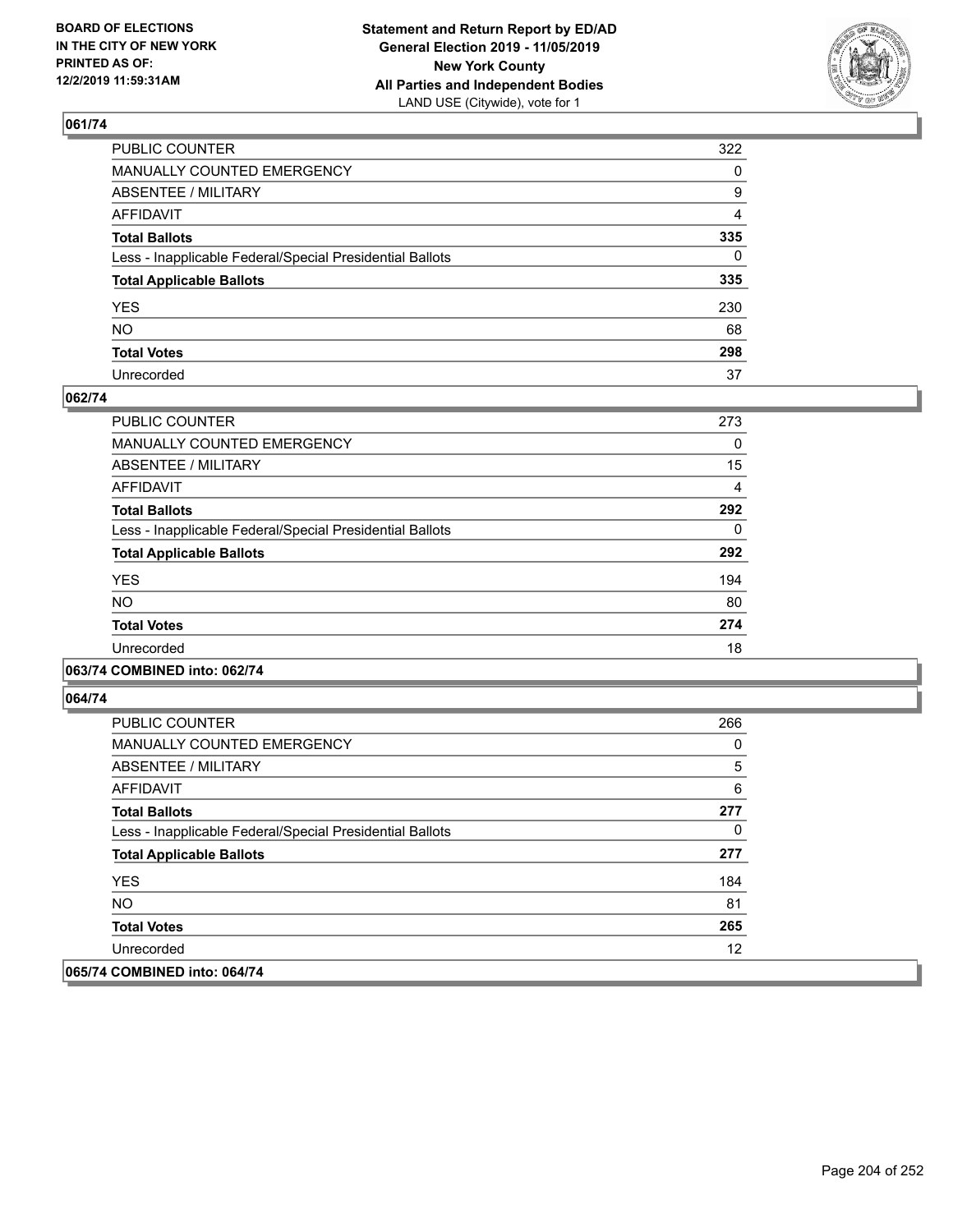

| PUBLIC COUNTER                                           | 282          |
|----------------------------------------------------------|--------------|
| MANUALLY COUNTED EMERGENCY                               | $\mathbf{0}$ |
| ABSENTEE / MILITARY                                      | 13           |
| AFFIDAVIT                                                | 2            |
| Total Ballots                                            | 297          |
| Less - Inapplicable Federal/Special Presidential Ballots | $\mathbf{0}$ |
| <b>Total Applicable Ballots</b>                          | 297          |
| YES                                                      | 192          |
| NO.                                                      | 83           |
| <b>Total Votes</b>                                       | 275          |
| Unrecorded                                               | 22           |

### **067/74**

| <b>PUBLIC COUNTER</b>                                    | 348      |
|----------------------------------------------------------|----------|
| MANUALLY COUNTED EMERGENCY                               | 0        |
| ABSENTEE / MILITARY                                      | 18       |
| AFFIDAVIT                                                | 4        |
| <b>Total Ballots</b>                                     | 370      |
| Less - Inapplicable Federal/Special Presidential Ballots | $\Omega$ |
| <b>Total Applicable Ballots</b>                          | 370      |
| <b>YES</b>                                               | 260      |
| <b>NO</b>                                                | 91       |
| <b>Total Votes</b>                                       | 351      |
| Unrecorded                                               | 19       |
|                                                          |          |

## **068/74 COMBINED into: 067/74**

| <b>PUBLIC COUNTER</b>                                    | 99       |
|----------------------------------------------------------|----------|
| <b>MANUALLY COUNTED EMERGENCY</b>                        | 0        |
| ABSENTEE / MILITARY                                      | 4        |
| <b>AFFIDAVIT</b>                                         | $\Omega$ |
| <b>Total Ballots</b>                                     | 103      |
| Less - Inapplicable Federal/Special Presidential Ballots | $\Omega$ |
| <b>Total Applicable Ballots</b>                          | 103      |
| <b>YES</b>                                               | 72       |
| <b>NO</b>                                                | 13       |
| <b>Total Votes</b>                                       | 85       |
|                                                          |          |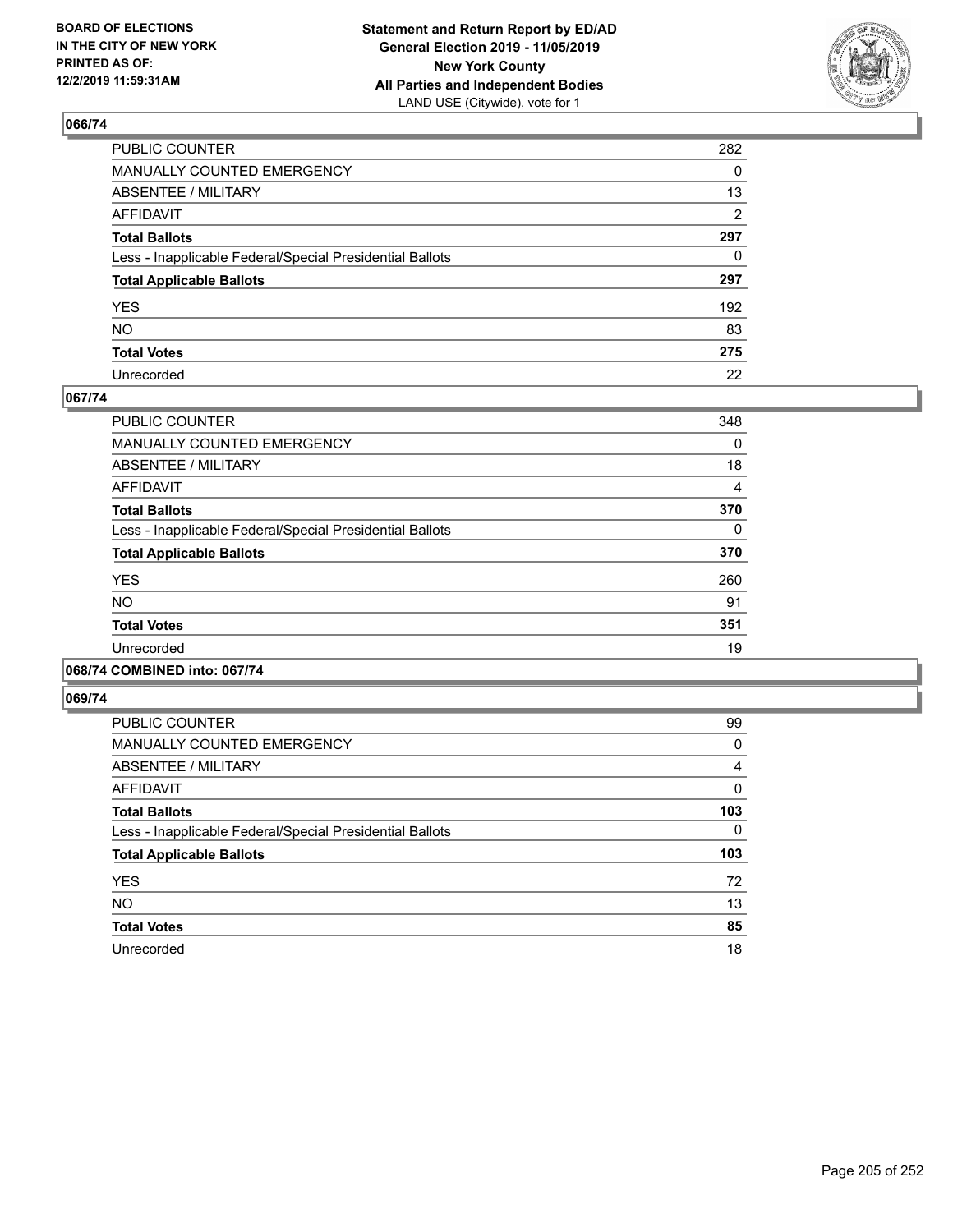

| PUBLIC COUNTER                                           | 253            |
|----------------------------------------------------------|----------------|
| MANUALLY COUNTED EMERGENCY                               | 0              |
| <b>ABSENTEE / MILITARY</b>                               | 8              |
| <b>AFFIDAVIT</b>                                         | $\overline{2}$ |
| <b>Total Ballots</b>                                     | 263            |
| Less - Inapplicable Federal/Special Presidential Ballots | $\Omega$       |
| <b>Total Applicable Ballots</b>                          | 263            |
| <b>YES</b>                                               | 175            |
| <b>NO</b>                                                | 57             |
| <b>Total Votes</b>                                       | 232            |
| Unrecorded                                               | 31             |

### **071/74 COMBINED into: 061/74**

### **072/74**

| <b>PUBLIC COUNTER</b>                                    | 275      |
|----------------------------------------------------------|----------|
| <b>MANUALLY COUNTED EMERGENCY</b>                        | $\Omega$ |
| ABSENTEE / MILITARY                                      | 10       |
| AFFIDAVIT                                                | 3        |
| <b>Total Ballots</b>                                     | 288      |
| Less - Inapplicable Federal/Special Presidential Ballots | $\Omega$ |
| <b>Total Applicable Ballots</b>                          | 288      |
| <b>YES</b>                                               | 183      |
| <b>NO</b>                                                | 61       |
| <b>Total Votes</b>                                       | 244      |
| Unrecorded                                               | 44       |

## **073/74**

| 074/74 COMBINED into: 072/74                             |     |
|----------------------------------------------------------|-----|
| Unrecorded                                               | 17  |
| <b>Total Votes</b>                                       | 187 |
| NO.                                                      | 61  |
| <b>YES</b>                                               | 126 |
| <b>Total Applicable Ballots</b>                          | 204 |
| Less - Inapplicable Federal/Special Presidential Ballots | 0   |
| <b>Total Ballots</b>                                     | 204 |
| <b>AFFIDAVIT</b>                                         | 3   |
| ABSENTEE / MILITARY                                      | 4   |
| <b>MANUALLY COUNTED EMERGENCY</b>                        | 0   |
| <b>PUBLIC COUNTER</b>                                    | 197 |

**075/74 COMBINED into: 076/74**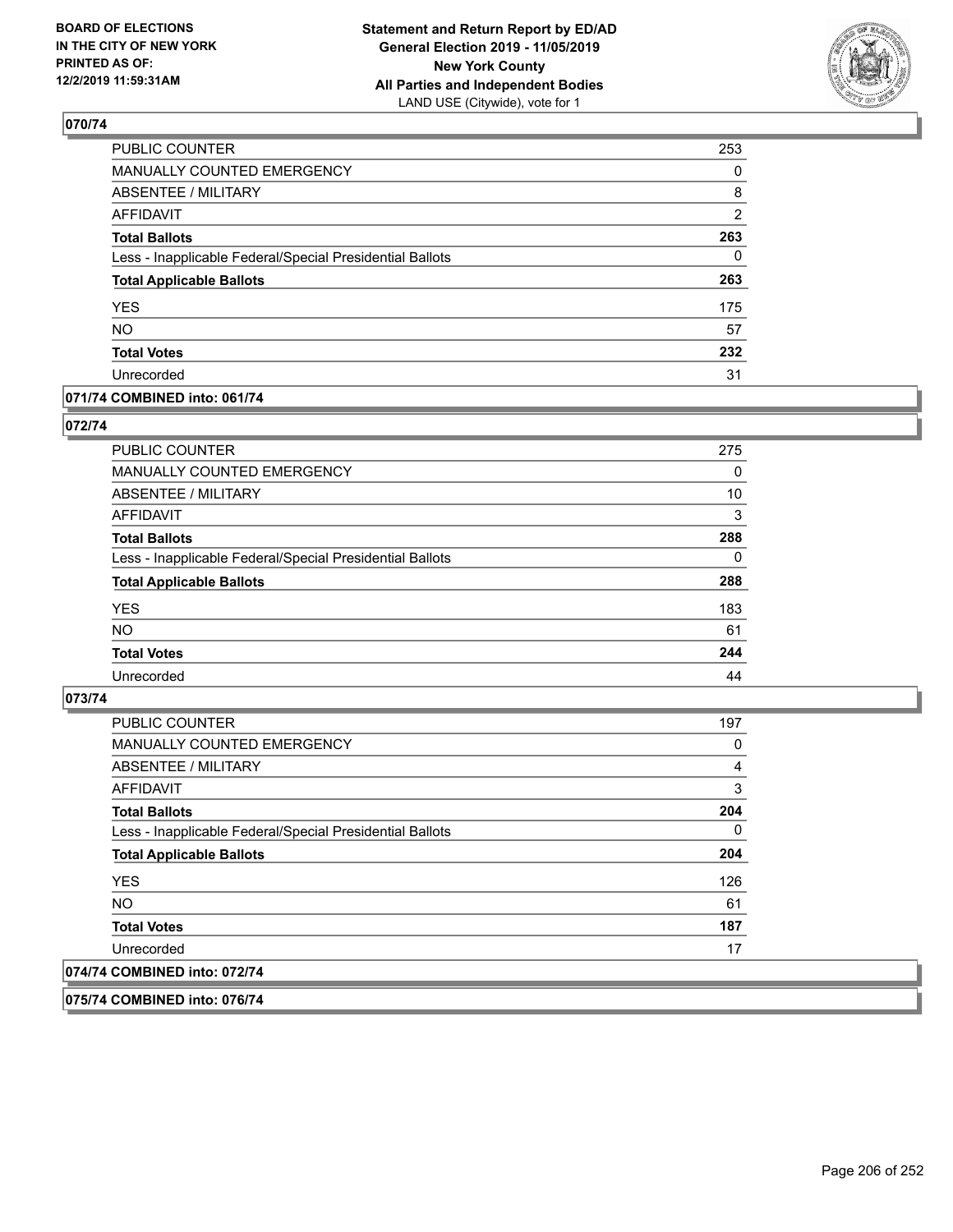

| PUBLIC COUNTER                                           | 439      |
|----------------------------------------------------------|----------|
| MANUALLY COUNTED EMERGENCY                               | 0        |
| <b>ABSENTEE / MILITARY</b>                               | 17       |
| <b>AFFIDAVIT</b>                                         | 3        |
| <b>Total Ballots</b>                                     | 459      |
| Less - Inapplicable Federal/Special Presidential Ballots | $\Omega$ |
| <b>Total Applicable Ballots</b>                          | 459      |
| <b>YES</b>                                               | 287      |
| <b>NO</b>                                                | 109      |
| <b>Total Votes</b>                                       | 396      |
| Unrecorded                                               | 63       |

## **077/74 COMBINED into: 070/74**

#### **078/74**

| <b>PUBLIC COUNTER</b>                                    | 281 |
|----------------------------------------------------------|-----|
| <b>MANUALLY COUNTED EMERGENCY</b>                        | 0   |
| ABSENTEE / MILITARY                                      | 3   |
| AFFIDAVIT                                                |     |
| <b>Total Ballots</b>                                     | 285 |
| Less - Inapplicable Federal/Special Presidential Ballots | 0   |
| <b>Total Applicable Ballots</b>                          | 285 |
| <b>YES</b>                                               | 173 |
| <b>NO</b>                                                | 44  |
| <b>Total Votes</b>                                       | 217 |
| Unrecorded                                               | 68  |
|                                                          |     |

## **079/74**

| <b>PUBLIC COUNTER</b>                                    | 281 |
|----------------------------------------------------------|-----|
| <b>MANUALLY COUNTED EMERGENCY</b>                        | 0   |
| ABSENTEE / MILITARY                                      |     |
| AFFIDAVIT                                                | 4   |
| <b>Total Ballots</b>                                     | 286 |
| Less - Inapplicable Federal/Special Presidential Ballots | 0   |
| <b>Total Applicable Ballots</b>                          | 286 |
| <b>YES</b>                                               | 195 |
| NO.                                                      | 70  |
| <b>Total Votes</b>                                       | 265 |
| Unrecorded                                               | 21  |
| 080/74 COMBINED into: 079/74                             |     |

**081/74 COMBINED into: 078/74**

**082/74 COMBINED into: 101/74**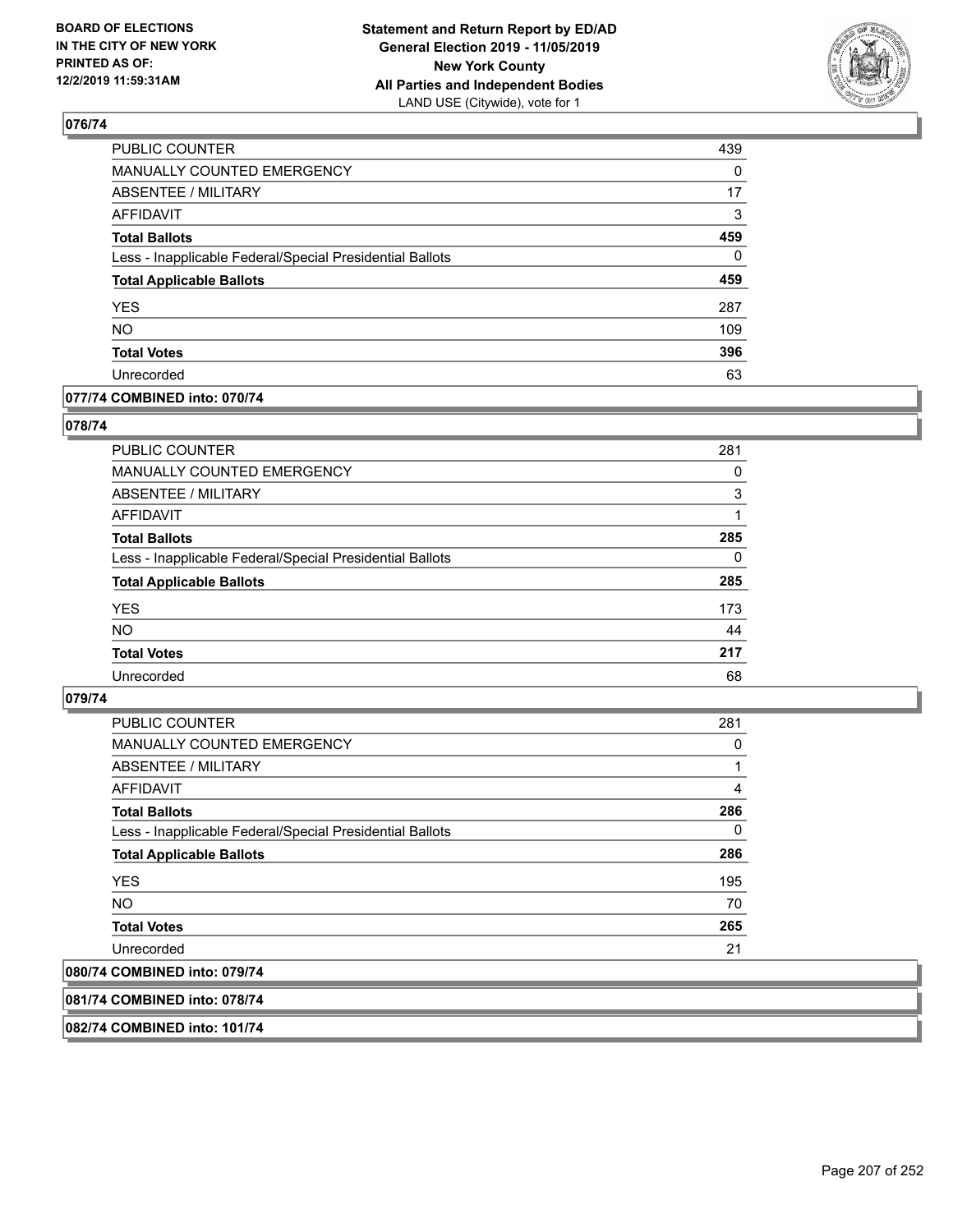

| PUBLIC COUNTER                                           | 443          |
|----------------------------------------------------------|--------------|
| MANUALLY COUNTED EMERGENCY                               | $\mathbf{0}$ |
| ABSENTEE / MILITARY                                      | 7            |
| AFFIDAVIT                                                | 3            |
| Total Ballots                                            | 453          |
| Less - Inapplicable Federal/Special Presidential Ballots | $\mathbf{0}$ |
| <b>Total Applicable Ballots</b>                          | 453          |
| YES                                                      | 327          |
| NO.                                                      | 97           |
| <b>Total Votes</b>                                       | 424          |
| Unrecorded                                               | 29           |

## **084/74**

| <b>PUBLIC COUNTER</b>                                    | 62             |
|----------------------------------------------------------|----------------|
| <b>MANUALLY COUNTED EMERGENCY</b>                        | 0              |
| ABSENTEE / MILITARY                                      | $\overline{2}$ |
| AFFIDAVIT                                                |                |
| <b>Total Ballots</b>                                     | 65             |
| Less - Inapplicable Federal/Special Presidential Ballots | 0              |
| <b>Total Applicable Ballots</b>                          | 65             |
| <b>YES</b>                                               | 40             |
| <b>NO</b>                                                | 19             |
| <b>Total Votes</b>                                       | 59             |
| Unrecorded                                               | 6              |
|                                                          |                |

**085/74 COMBINED into: 087/74**

### **086/74 COMBINED into: 084/74**

| <b>PUBLIC COUNTER</b>                                    | 302      |
|----------------------------------------------------------|----------|
| <b>MANUALLY COUNTED EMERGENCY</b>                        | 16       |
| ABSENTEE / MILITARY                                      | 7        |
| AFFIDAVIT                                                | 2        |
| <b>Total Ballots</b>                                     | 327      |
| Less - Inapplicable Federal/Special Presidential Ballots | $\Omega$ |
| <b>Total Applicable Ballots</b>                          | 327      |
| <b>YES</b>                                               | 207      |
| <b>NO</b>                                                | 80       |
| <b>Total Votes</b>                                       | 287      |
| Unrecorded                                               | 40       |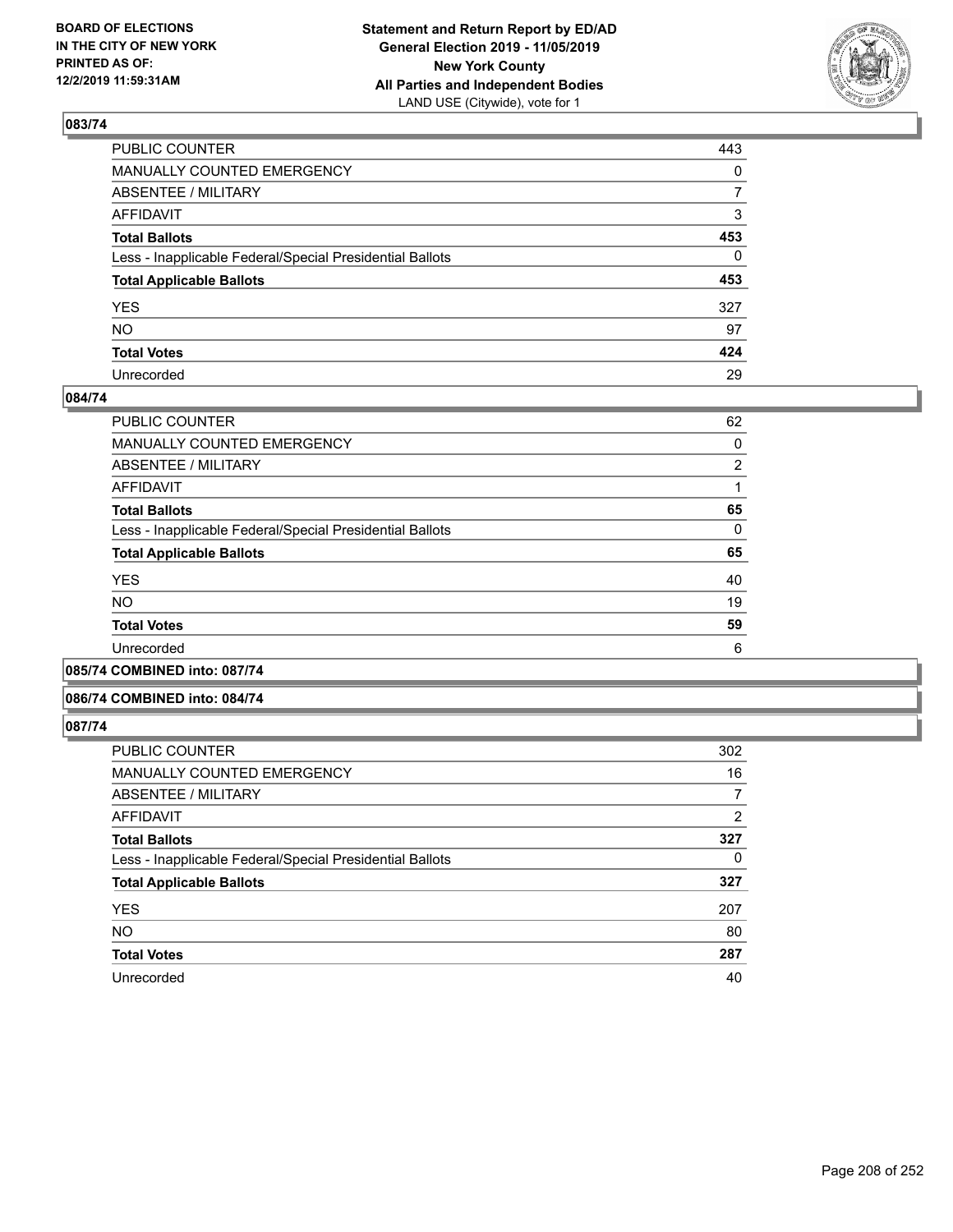

| PUBLIC COUNTER                                           | 405      |
|----------------------------------------------------------|----------|
| MANUALLY COUNTED EMERGENCY                               | 0        |
| <b>ABSENTEE / MILITARY</b>                               | 9        |
| <b>AFFIDAVIT</b>                                         | 1        |
| <b>Total Ballots</b>                                     | 415      |
| Less - Inapplicable Federal/Special Presidential Ballots | $\Omega$ |
| <b>Total Applicable Ballots</b>                          | 415      |
| <b>YES</b>                                               | 288      |
| <b>NO</b>                                                | 90       |
| <b>Total Votes</b>                                       | 378      |
| Unrecorded                                               | 37       |

## **089/74 COMBINED into: 088/74**

### **090/74**

| PUBLIC COUNTER                                           | 182      |
|----------------------------------------------------------|----------|
| <b>MANUALLY COUNTED EMERGENCY</b>                        | 0        |
| ABSENTEE / MILITARY                                      | 0        |
| AFFIDAVIT                                                | $\Omega$ |
| <b>Total Ballots</b>                                     | 182      |
| Less - Inapplicable Federal/Special Presidential Ballots | $\Omega$ |
| <b>Total Applicable Ballots</b>                          | 182      |
| <b>YES</b>                                               | 118      |
| <b>NO</b>                                                | 37       |
| <b>Total Votes</b>                                       | 155      |
| Unrecorded                                               | 27       |

## **091/74**

| PUBLIC COUNTER                                           | 259            |
|----------------------------------------------------------|----------------|
| <b>MANUALLY COUNTED EMERGENCY</b>                        | 0              |
| ABSENTEE / MILITARY                                      | 11             |
| <b>AFFIDAVIT</b>                                         | $\overline{2}$ |
| <b>Total Ballots</b>                                     | 272            |
| Less - Inapplicable Federal/Special Presidential Ballots | $\Omega$       |
| <b>Total Applicable Ballots</b>                          | 272            |
| <b>YES</b>                                               | 191            |
| <b>NO</b>                                                | 61             |
| <b>Total Votes</b>                                       | 252            |
| Unrecorded                                               | 20             |

**092/74 COMBINED into: 083/74**

**093/74 COMBINED into: 091/74**

**094/74 COMBINED into: 091/74**

**095/74 COMBINED into: 091/74**

**096/74 COMBINED into: 036/74**

**097/74 COMBINED into: 036/74**

**098/74 COMBINED into: 066/74**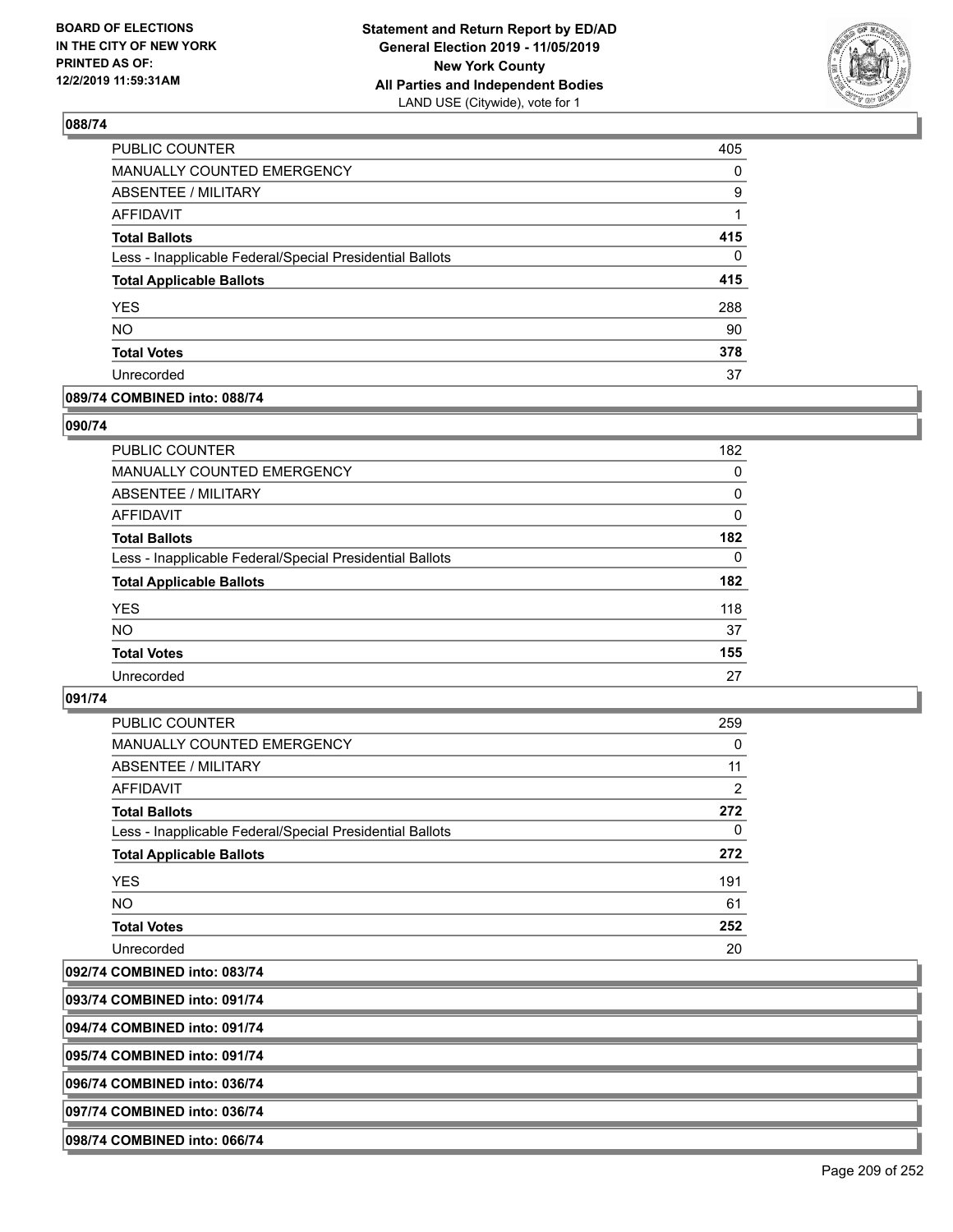

## **099/74 COMBINED into: 032/74**

#### **100/74 COMBINED into: 079/65**

**101/74** 

| <b>PUBLIC COUNTER</b>                                    | 330      |
|----------------------------------------------------------|----------|
| MANUALLY COUNTED EMERGENCY                               | 0        |
| ABSENTEE / MILITARY                                      | 17       |
| AFFIDAVIT                                                | 5        |
| <b>Total Ballots</b>                                     | 352      |
| Less - Inapplicable Federal/Special Presidential Ballots | $\Omega$ |
| <b>Total Applicable Ballots</b>                          | 352      |
| <b>YES</b>                                               | 218      |
| <b>NO</b>                                                | 108      |
| <b>Total Votes</b>                                       | 326      |
| Unrecorded                                               | 26       |

### **102/74 COMBINED into: 101/74**

**103/74 COMBINED into: 091/74**

#### **104/74**

| <b>PUBLIC COUNTER</b>                                    | 167 |
|----------------------------------------------------------|-----|
| <b>MANUALLY COUNTED EMERGENCY</b>                        | 0   |
| <b>ABSENTEE / MILITARY</b>                               |     |
| AFFIDAVIT                                                | 2   |
| <b>Total Ballots</b>                                     | 176 |
| Less - Inapplicable Federal/Special Presidential Ballots | 0   |
| <b>Total Applicable Ballots</b>                          | 176 |
| <b>YES</b>                                               | 123 |
| <b>NO</b>                                                | 47  |
| <b>Total Votes</b>                                       | 170 |
| Unrecorded                                               | 6   |

| <b>PUBLIC COUNTER</b>                                    | 320 |
|----------------------------------------------------------|-----|
| <b>MANUALLY COUNTED EMERGENCY</b>                        | 0   |
| ABSENTEE / MILITARY                                      | 5   |
| <b>AFFIDAVIT</b>                                         | 3   |
| <b>Total Ballots</b>                                     | 328 |
| Less - Inapplicable Federal/Special Presidential Ballots | 0   |
| <b>Total Applicable Ballots</b>                          | 328 |
| <b>YES</b>                                               | 240 |
| NO.                                                      | 42  |
| <b>Total Votes</b>                                       | 282 |
| Unrecorded                                               | 46  |
| 106/74 COMBINED into: 010/74                             |     |
|                                                          |     |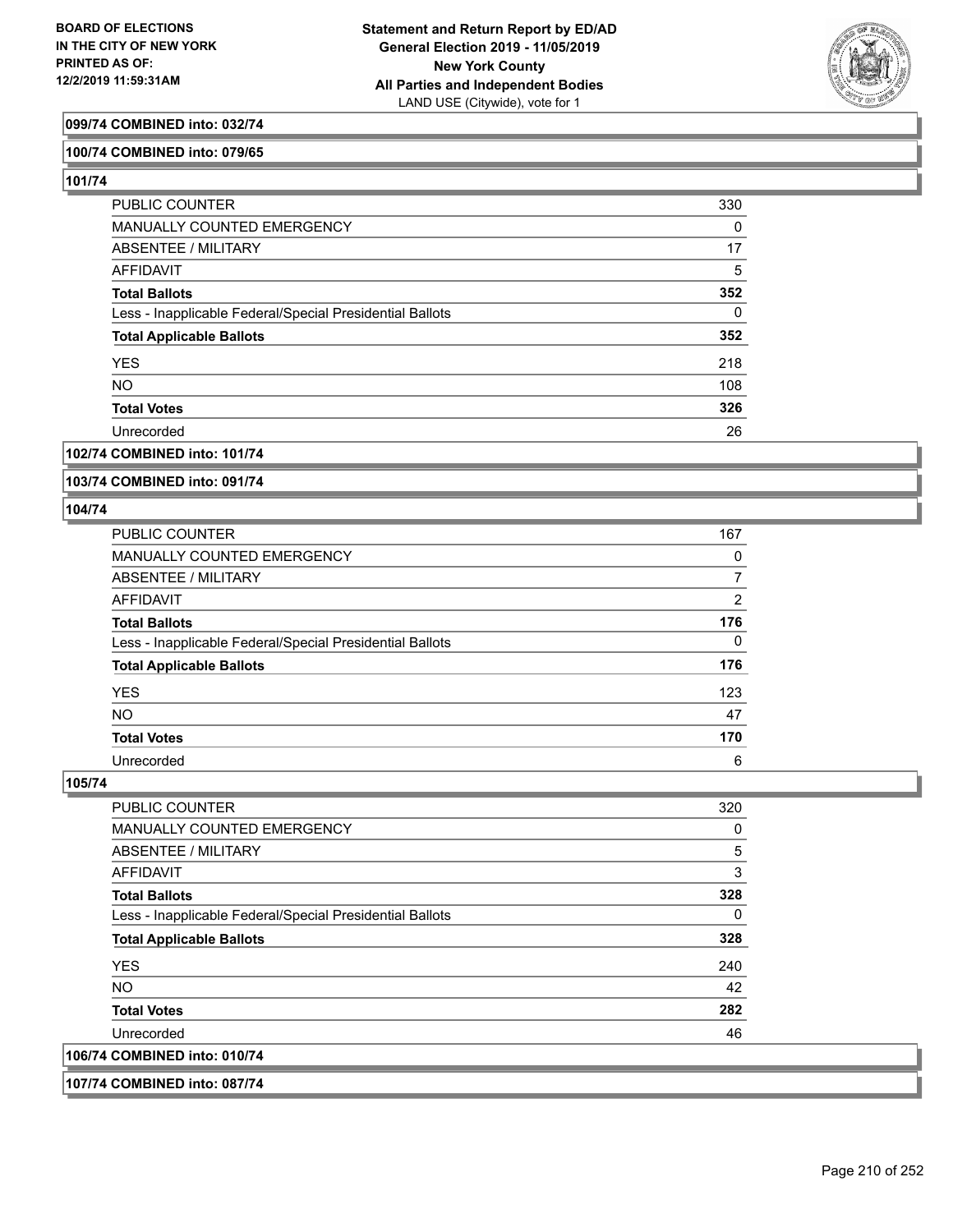

| PUBLIC COUNTER                                           | 320          |
|----------------------------------------------------------|--------------|
| MANUALLY COUNTED EMERGENCY                               | $\mathbf{0}$ |
| ABSENTEE / MILITARY                                      | 5            |
| AFFIDAVIT                                                | 2            |
| Total Ballots                                            | 327          |
| Less - Inapplicable Federal/Special Presidential Ballots | $\mathbf{0}$ |
| <b>Total Applicable Ballots</b>                          | 327          |
| YES                                                      | 221          |
| NO.                                                      | 83           |
| <b>Total Votes</b>                                       | 304          |
| Unrecorded                                               | 23           |

## **002/75**

| <b>PUBLIC COUNTER</b>                                    | 307 |
|----------------------------------------------------------|-----|
| <b>MANUALLY COUNTED EMERGENCY</b>                        | 0   |
| ABSENTEE / MILITARY                                      | 11  |
| AFFIDAVIT                                                | 3   |
| <b>Total Ballots</b>                                     | 321 |
| Less - Inapplicable Federal/Special Presidential Ballots | 0   |
| <b>Total Applicable Ballots</b>                          | 321 |
| <b>YES</b>                                               | 203 |
| <b>NO</b>                                                | 82  |
| <b>Total Votes</b>                                       | 285 |
| Unrecorded                                               | 36  |

### **003/75**

| <b>PUBLIC COUNTER</b>                                    | 117 |
|----------------------------------------------------------|-----|
| <b>MANUALLY COUNTED EMERGENCY</b>                        | 0   |
| ABSENTEE / MILITARY                                      | 2   |
| AFFIDAVIT                                                | 0   |
| <b>Total Ballots</b>                                     | 119 |
| Less - Inapplicable Federal/Special Presidential Ballots | 0   |
| <b>Total Applicable Ballots</b>                          | 119 |
| <b>YES</b>                                               | 85  |
| <b>NO</b>                                                | 31  |
| <b>Total Votes</b>                                       | 116 |
| Unrecorded                                               | 3   |
| 004/75 COMBINED into: 090/66                             |     |

**005/75 COMBINED into: 001/75**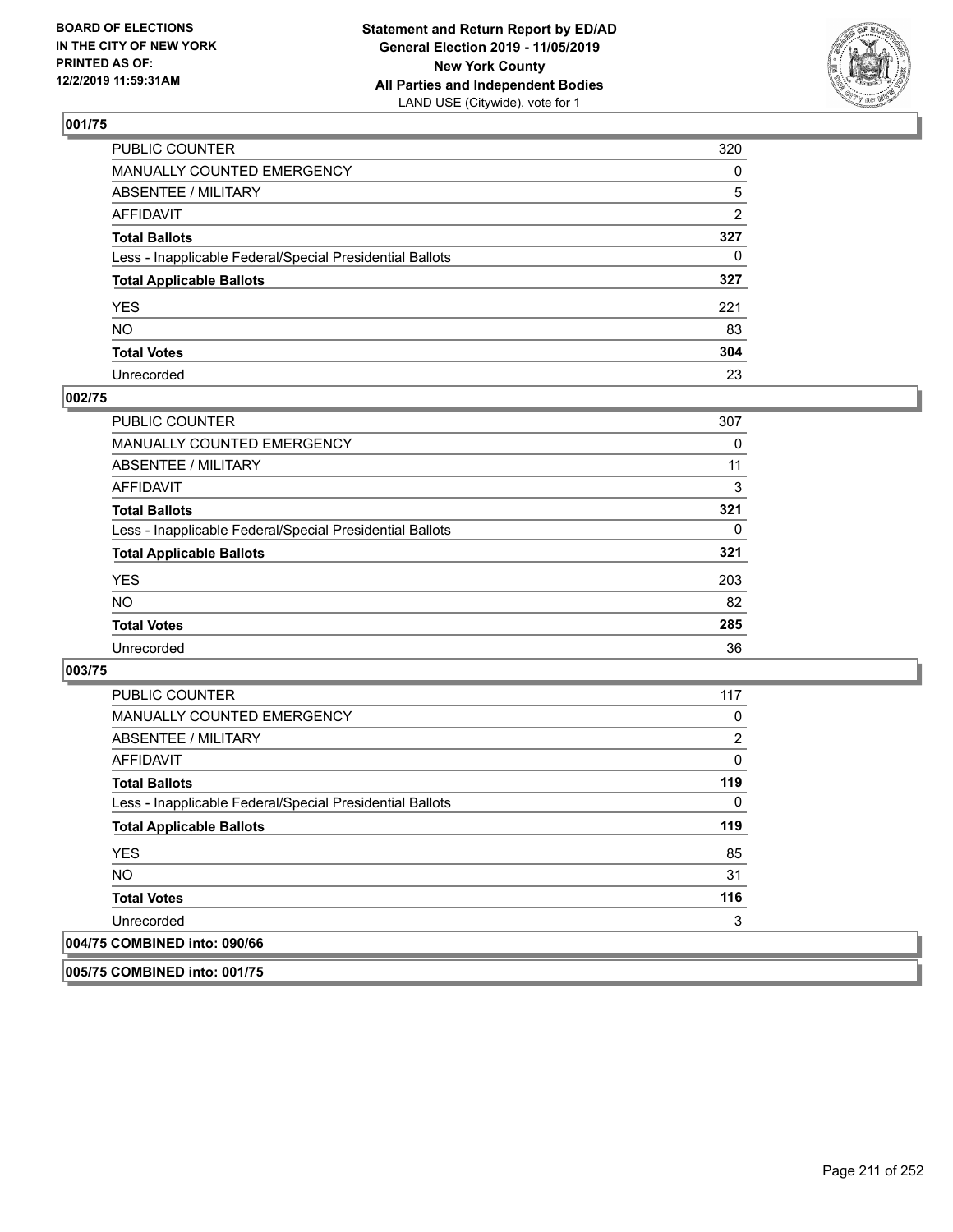

| PUBLIC COUNTER                                           | 397          |
|----------------------------------------------------------|--------------|
| MANUALLY COUNTED EMERGENCY                               | $\mathbf{0}$ |
| ABSENTEE / MILITARY                                      | 10           |
| AFFIDAVIT                                                | $\Omega$     |
| Total Ballots                                            | 407          |
| Less - Inapplicable Federal/Special Presidential Ballots | $\mathbf{0}$ |
| <b>Total Applicable Ballots</b>                          | 407          |
| YES                                                      | 272          |
| NO.                                                      | 112          |
| <b>Total Votes</b>                                       | 384          |
| Unrecorded                                               | 23           |

## **007/75**

| <b>PUBLIC COUNTER</b>                                    | 202      |
|----------------------------------------------------------|----------|
| MANUALLY COUNTED EMERGENCY                               | 0        |
| ABSENTEE / MILITARY                                      | 5        |
| AFFIDAVIT                                                |          |
| <b>Total Ballots</b>                                     | 208      |
| Less - Inapplicable Federal/Special Presidential Ballots | $\Omega$ |
| <b>Total Applicable Ballots</b>                          | 208      |
| <b>YES</b>                                               | 149      |
| <b>NO</b>                                                | 44       |
| <b>Total Votes</b>                                       | 193      |
| Unrecorded                                               | 15       |

| <b>PUBLIC COUNTER</b>                                    | 218 |
|----------------------------------------------------------|-----|
| <b>MANUALLY COUNTED EMERGENCY</b>                        | 0   |
| ABSENTEE / MILITARY                                      | 3   |
| AFFIDAVIT                                                |     |
| <b>Total Ballots</b>                                     | 222 |
| Less - Inapplicable Federal/Special Presidential Ballots | 0   |
| <b>Total Applicable Ballots</b>                          | 222 |
| <b>YES</b>                                               | 144 |
| <b>NO</b>                                                | 68  |
| <b>Total Votes</b>                                       | 212 |
| Unrecorded                                               | 10  |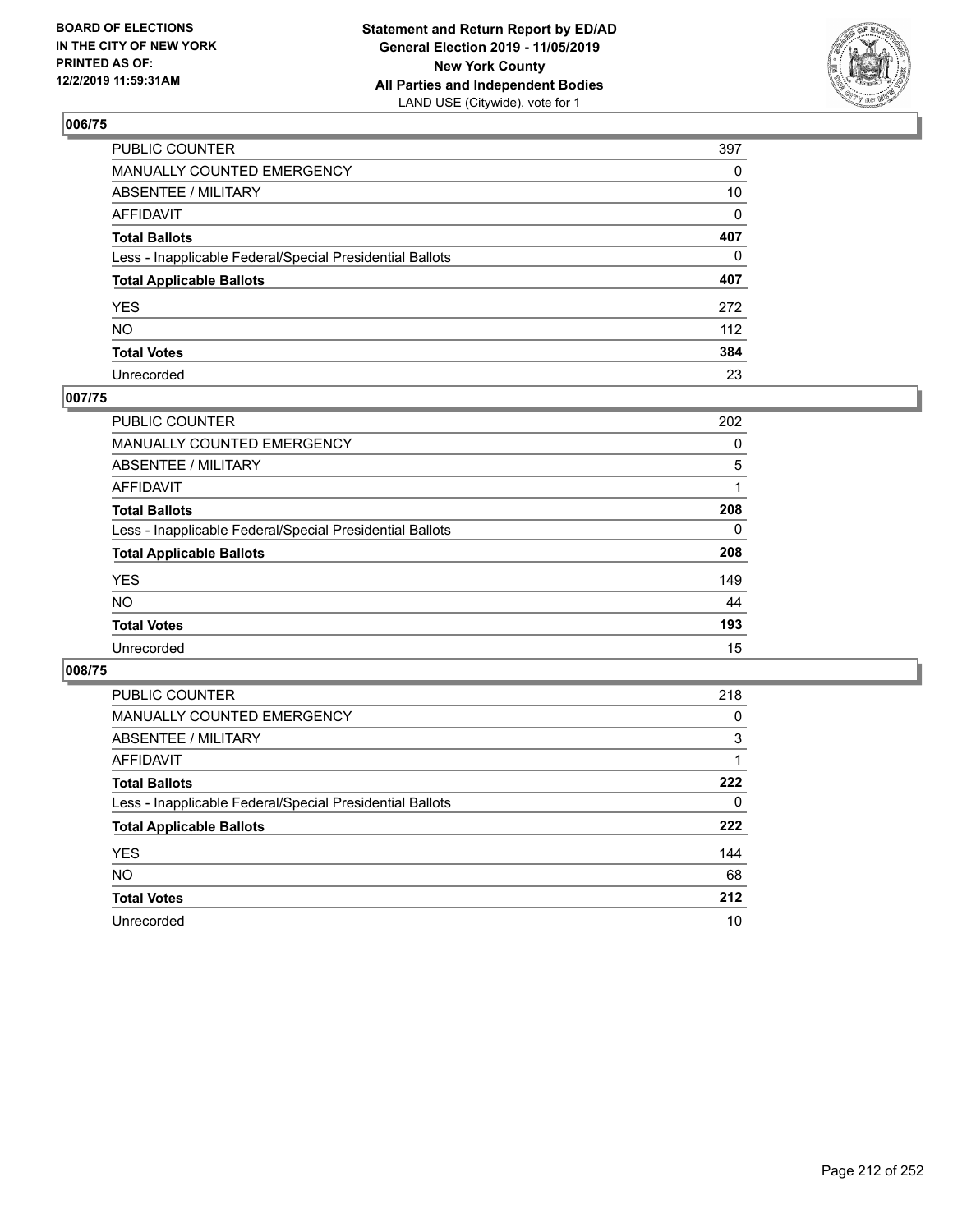

| PUBLIC COUNTER                                           | 139          |
|----------------------------------------------------------|--------------|
| MANUALLY COUNTED EMERGENCY                               | $\mathbf{0}$ |
| ABSENTEE / MILITARY                                      | 2            |
| AFFIDAVIT                                                | 0            |
| Total Ballots                                            | 141          |
| Less - Inapplicable Federal/Special Presidential Ballots | $\mathbf{0}$ |
| <b>Total Applicable Ballots</b>                          | 141          |
| YES                                                      | 90           |
| NO.                                                      | 38           |
| <b>Total Votes</b>                                       | 128          |
| Unrecorded                                               | 13           |

## **010/75**

| PUBLIC COUNTER                                           | 172      |
|----------------------------------------------------------|----------|
| MANUALLY COUNTED EMERGENCY                               | $\Omega$ |
| ABSENTEE / MILITARY                                      | 3        |
| AFFIDAVIT                                                |          |
| <b>Total Ballots</b>                                     | 176      |
| Less - Inapplicable Federal/Special Presidential Ballots | $\Omega$ |
| <b>Total Applicable Ballots</b>                          | 176      |
| <b>YES</b>                                               | 104      |
| <b>NO</b>                                                | 64       |
| <b>Total Votes</b>                                       | 168      |
| Unrecorded                                               | 8        |

| <b>PUBLIC COUNTER</b>                                    | 155      |
|----------------------------------------------------------|----------|
| <b>MANUALLY COUNTED EMERGENCY</b>                        | $\Omega$ |
| ABSENTEE / MILITARY                                      |          |
| <b>AFFIDAVIT</b>                                         | $\Omega$ |
| <b>Total Ballots</b>                                     | 156      |
| Less - Inapplicable Federal/Special Presidential Ballots | $\Omega$ |
| <b>Total Applicable Ballots</b>                          | 156      |
| <b>YES</b>                                               | 101      |
| <b>NO</b>                                                | 41       |
| <b>Total Votes</b>                                       | 142      |
| Unrecorded                                               | 14       |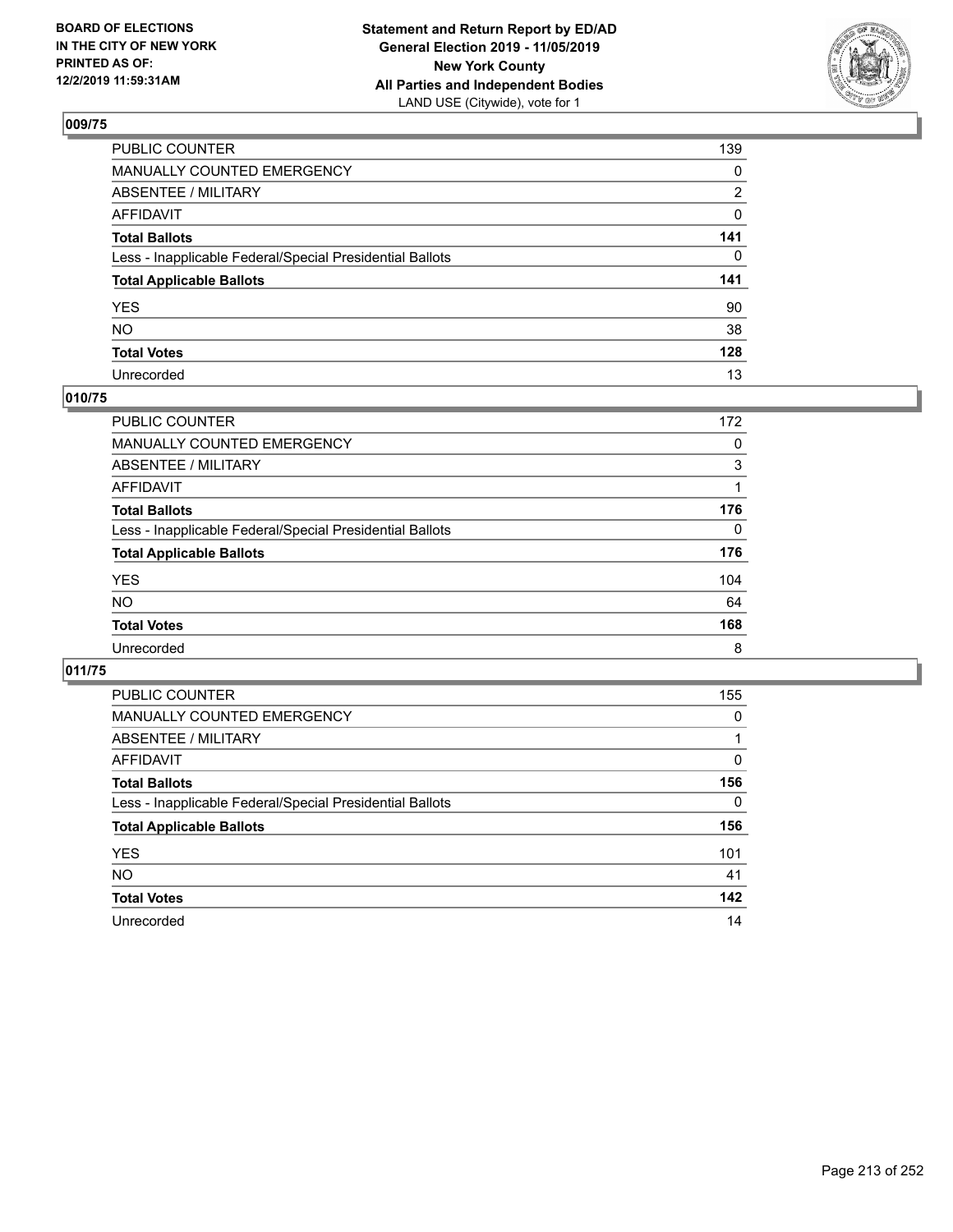

| PUBLIC COUNTER                                           | 227          |
|----------------------------------------------------------|--------------|
| MANUALLY COUNTED EMERGENCY                               | $\Omega$     |
| ABSENTEE / MILITARY                                      | 9            |
| AFFIDAVIT                                                | 2            |
| Total Ballots                                            | 238          |
| Less - Inapplicable Federal/Special Presidential Ballots | $\mathbf{0}$ |
| <b>Total Applicable Ballots</b>                          | 238          |
| YES                                                      | 131          |
| NO.                                                      | 47           |
| <b>Total Votes</b>                                       | 178          |
| Unrecorded                                               | 60           |

## **013/75**

| <b>PUBLIC COUNTER</b>                                    | 310      |
|----------------------------------------------------------|----------|
| MANUALLY COUNTED EMERGENCY                               | 0        |
| ABSENTEE / MILITARY                                      | 6        |
| AFFIDAVIT                                                | $\Omega$ |
| <b>Total Ballots</b>                                     | 316      |
| Less - Inapplicable Federal/Special Presidential Ballots | $\Omega$ |
| <b>Total Applicable Ballots</b>                          | 316      |
| <b>YES</b>                                               | 223      |
| <b>NO</b>                                                | 59       |
| <b>Total Votes</b>                                       | 282      |
| Unrecorded                                               | 34       |

| PUBLIC COUNTER                                           | 79       |
|----------------------------------------------------------|----------|
| <b>MANUALLY COUNTED EMERGENCY</b>                        | $\Omega$ |
| ABSENTEE / MILITARY                                      | 0        |
| AFFIDAVIT                                                | 4        |
| <b>Total Ballots</b>                                     | 83       |
| Less - Inapplicable Federal/Special Presidential Ballots | $\Omega$ |
| <b>Total Applicable Ballots</b>                          | 83       |
| <b>YES</b>                                               | 51       |
| <b>NO</b>                                                | 14       |
| <b>Total Votes</b>                                       | 65       |
| Unrecorded                                               | 18       |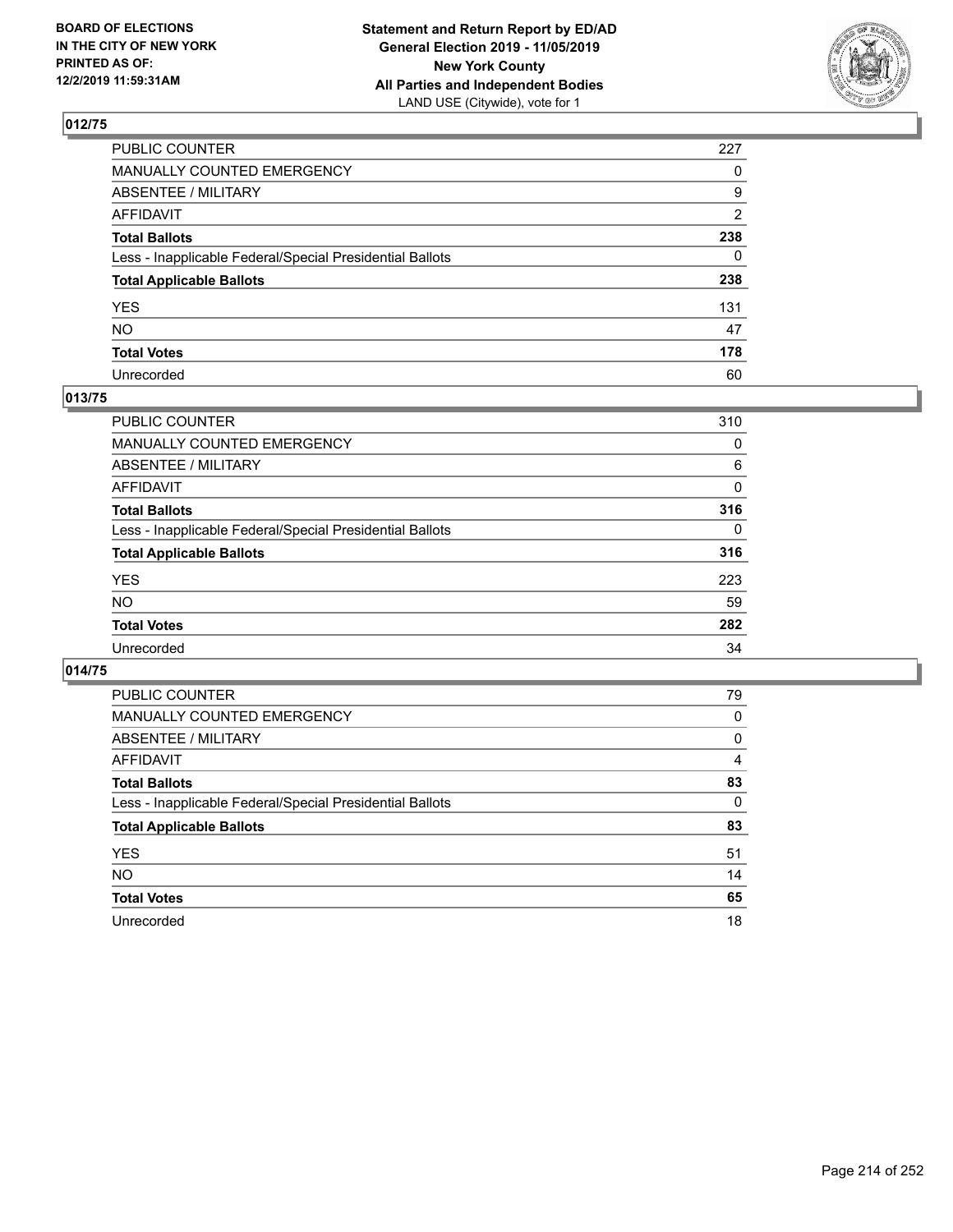

| PUBLIC COUNTER                                           | 267 |
|----------------------------------------------------------|-----|
| MANUALLY COUNTED EMERGENCY                               | 0   |
| <b>ABSENTEE / MILITARY</b>                               | 4   |
| <b>AFFIDAVIT</b>                                         |     |
| <b>Total Ballots</b>                                     | 272 |
| Less - Inapplicable Federal/Special Presidential Ballots | 0   |
| <b>Total Applicable Ballots</b>                          | 272 |
| <b>YES</b>                                               | 191 |
| <b>NO</b>                                                | 63  |
| <b>Total Votes</b>                                       | 254 |
| Unrecorded                                               | 18  |

## **016/75 COMBINED into: 012/75**

### **017/75**

| <b>PUBLIC COUNTER</b>                                    | 169      |
|----------------------------------------------------------|----------|
| <b>MANUALLY COUNTED EMERGENCY</b>                        | 0        |
| ABSENTEE / MILITARY                                      | 0        |
| AFFIDAVIT                                                | 3        |
| <b>Total Ballots</b>                                     | 172      |
| Less - Inapplicable Federal/Special Presidential Ballots | $\Omega$ |
| <b>Total Applicable Ballots</b>                          | 172      |
| <b>YES</b>                                               | 125      |
| <b>NO</b>                                                | 37       |
| <b>Total Votes</b>                                       | 162      |
| Unrecorded                                               | 10       |

## **018/75 COMBINED into: 015/75**

**019/75** 

| <b>PUBLIC COUNTER</b>                                    | 322 |
|----------------------------------------------------------|-----|
| <b>MANUALLY COUNTED EMERGENCY</b>                        | 0   |
| ABSENTEE / MILITARY                                      | 5   |
| AFFIDAVIT                                                | 4   |
| <b>Total Ballots</b>                                     | 331 |
| Less - Inapplicable Federal/Special Presidential Ballots | 0   |
| <b>Total Applicable Ballots</b>                          | 331 |
| <b>YES</b>                                               | 242 |
| NO.                                                      | 75  |
| <b>Total Votes</b>                                       | 317 |
| Unrecorded                                               | 14  |
| 020/75 COMBINED into: 022/75                             |     |

**021/75 COMBINED into: 111/75**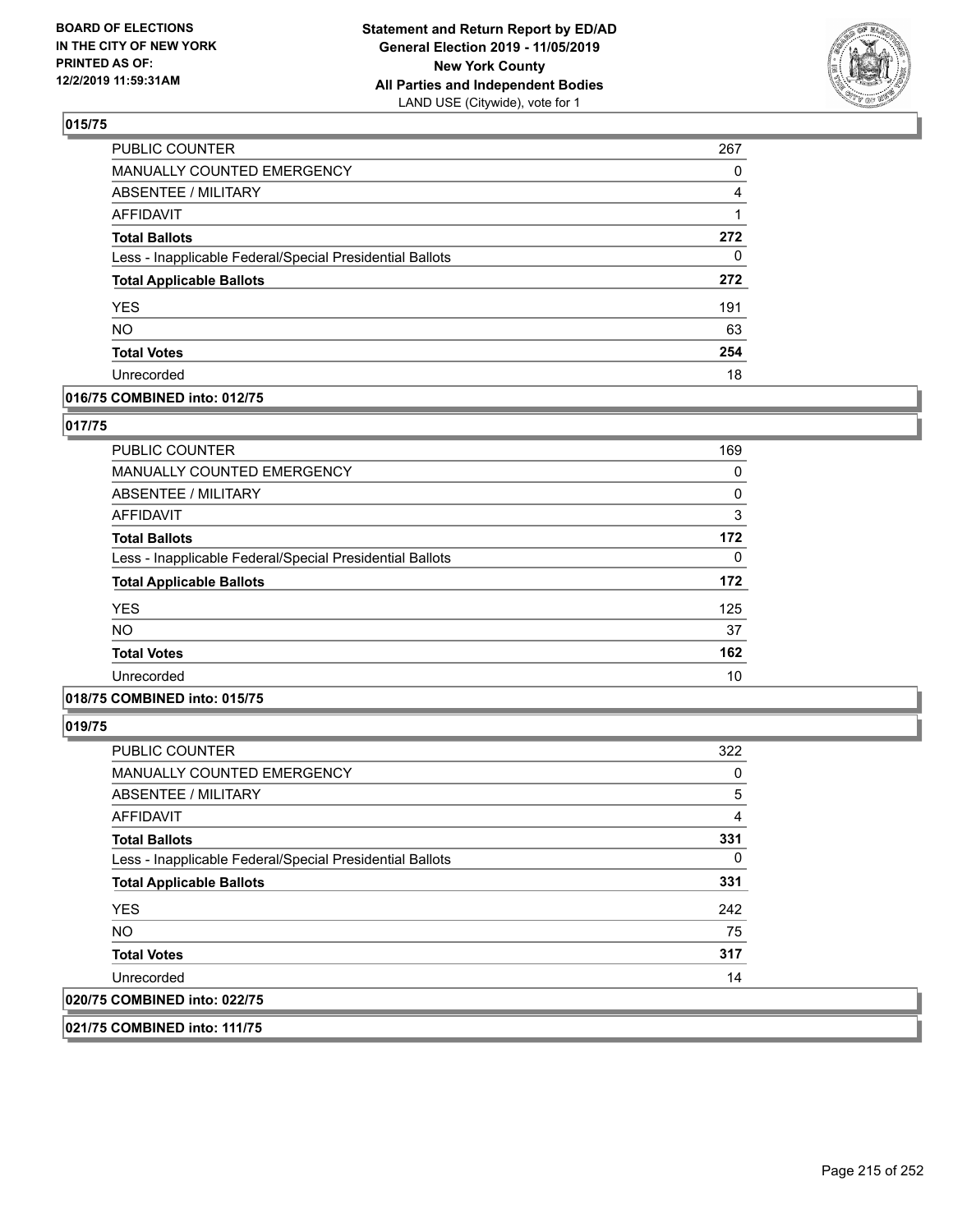

| PUBLIC COUNTER                                           | 323          |
|----------------------------------------------------------|--------------|
| MANUALLY COUNTED EMERGENCY                               | $\mathbf{0}$ |
| ABSENTEE / MILITARY                                      | 7            |
| AFFIDAVIT                                                | 3            |
| Total Ballots                                            | 333          |
| Less - Inapplicable Federal/Special Presidential Ballots | $\Omega$     |
| <b>Total Applicable Ballots</b>                          | 333          |
| YES                                                      | 215          |
| NO.                                                      | 90           |
| <b>Total Votes</b>                                       | 305          |
| Unrecorded                                               | 28           |

### **023/75**

| <b>PUBLIC COUNTER</b>                                    | 351      |
|----------------------------------------------------------|----------|
| MANUALLY COUNTED EMERGENCY                               | $\Omega$ |
| ABSENTEE / MILITARY                                      | 18       |
| AFFIDAVIT                                                | 2        |
| <b>Total Ballots</b>                                     | 371      |
| Less - Inapplicable Federal/Special Presidential Ballots | 0        |
| <b>Total Applicable Ballots</b>                          | 371      |
| <b>YES</b>                                               | 257      |
| NO.                                                      | 89       |
| <b>Total Votes</b>                                       | 346      |
| Unrecorded                                               | 25       |
|                                                          |          |

### **024/75 COMBINED into: 023/75**

**025/75** 

| <b>PUBLIC COUNTER</b>                                    | 364      |
|----------------------------------------------------------|----------|
| <b>MANUALLY COUNTED EMERGENCY</b>                        | 0        |
| ABSENTEE / MILITARY                                      | 4        |
| AFFIDAVIT                                                |          |
| <b>Total Ballots</b>                                     | 369      |
| Less - Inapplicable Federal/Special Presidential Ballots | $\Omega$ |
| <b>Total Applicable Ballots</b>                          | 369      |
| <b>YES</b>                                               | 262      |
| <b>NO</b>                                                | 89       |
| <b>Total Votes</b>                                       | 351      |
| Unrecorded                                               | 18       |
| 026/75 COMBINED into: 025/75                             |          |

**027/75 COMBINED into: 006/75**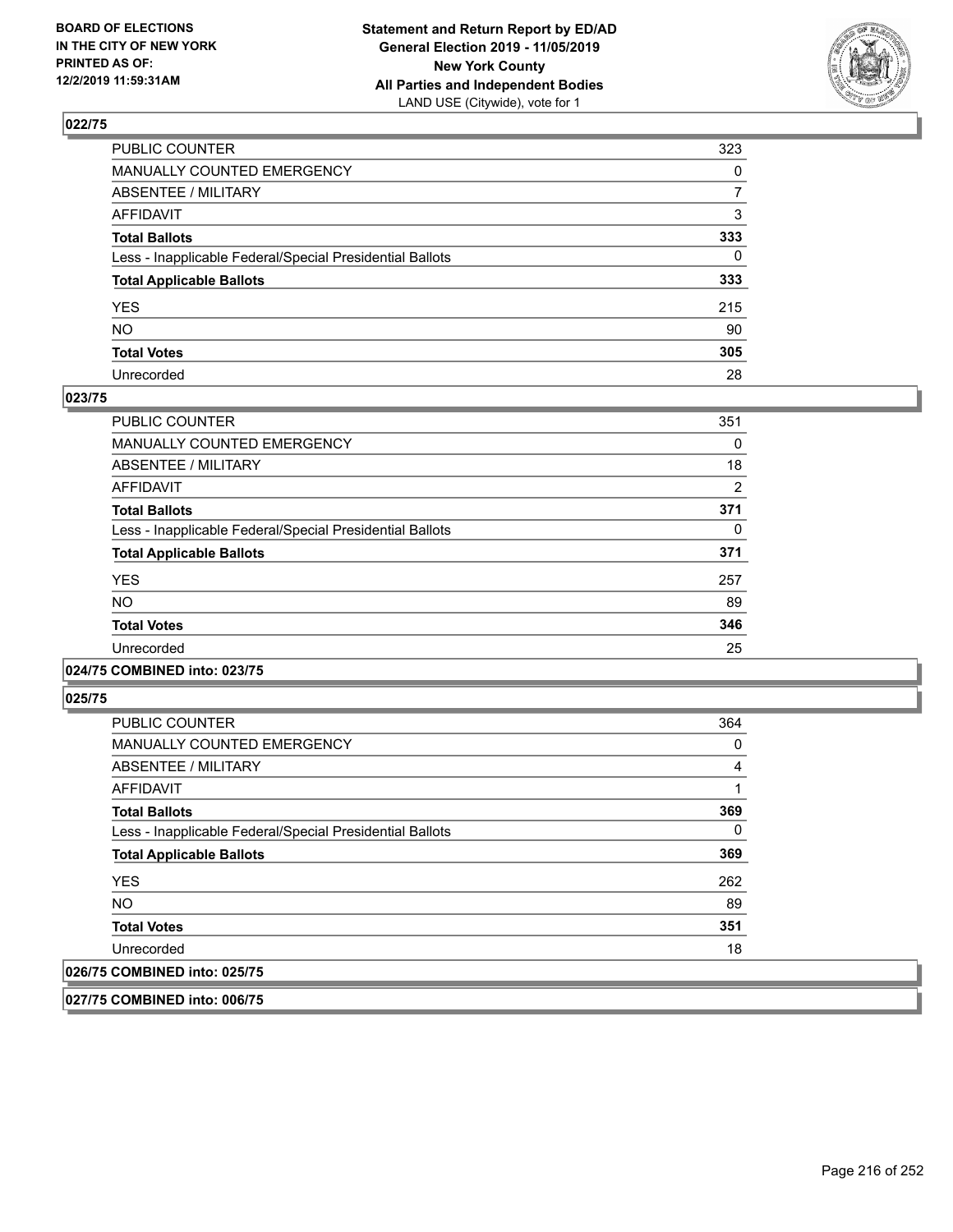

| PUBLIC COUNTER                                           | 204          |
|----------------------------------------------------------|--------------|
| MANUALLY COUNTED EMERGENCY                               | $\mathbf{0}$ |
| ABSENTEE / MILITARY                                      | 9            |
| AFFIDAVIT                                                | 4            |
| Total Ballots                                            | 217          |
| Less - Inapplicable Federal/Special Presidential Ballots | $\mathbf{0}$ |
| <b>Total Applicable Ballots</b>                          | 217          |
| YES                                                      | 131          |
| NO.                                                      | 58           |
| <b>Total Votes</b>                                       | 189          |
| Unrecorded                                               | 28           |

### **029/75**

| PUBLIC COUNTER                                           | 103            |
|----------------------------------------------------------|----------------|
| <b>MANUALLY COUNTED EMERGENCY</b>                        | 0              |
| ABSENTEE / MILITARY                                      | $\overline{2}$ |
| <b>AFFIDAVIT</b>                                         | 3              |
| <b>Total Ballots</b>                                     | 108            |
| Less - Inapplicable Federal/Special Presidential Ballots | $\Omega$       |
| <b>Total Applicable Ballots</b>                          | 108            |
| <b>YES</b>                                               | 67             |
| <b>NO</b>                                                | 31             |
| <b>Total Votes</b>                                       | 98             |
| Unrecorded                                               | 10             |
|                                                          |                |

#### **030/75 COMBINED into: 033/75**

| <b>PUBLIC COUNTER</b>                                    | 151      |
|----------------------------------------------------------|----------|
| <b>MANUALLY COUNTED EMERGENCY</b>                        | 0        |
| ABSENTEE / MILITARY                                      | 7        |
| AFFIDAVIT                                                | 0        |
| <b>Total Ballots</b>                                     | 158      |
| Less - Inapplicable Federal/Special Presidential Ballots | $\Omega$ |
| <b>Total Applicable Ballots</b>                          | 158      |
| <b>YES</b>                                               | 101      |
| <b>NO</b>                                                | 38       |
| <b>Total Votes</b>                                       | 139      |
| Unrecorded                                               | 19       |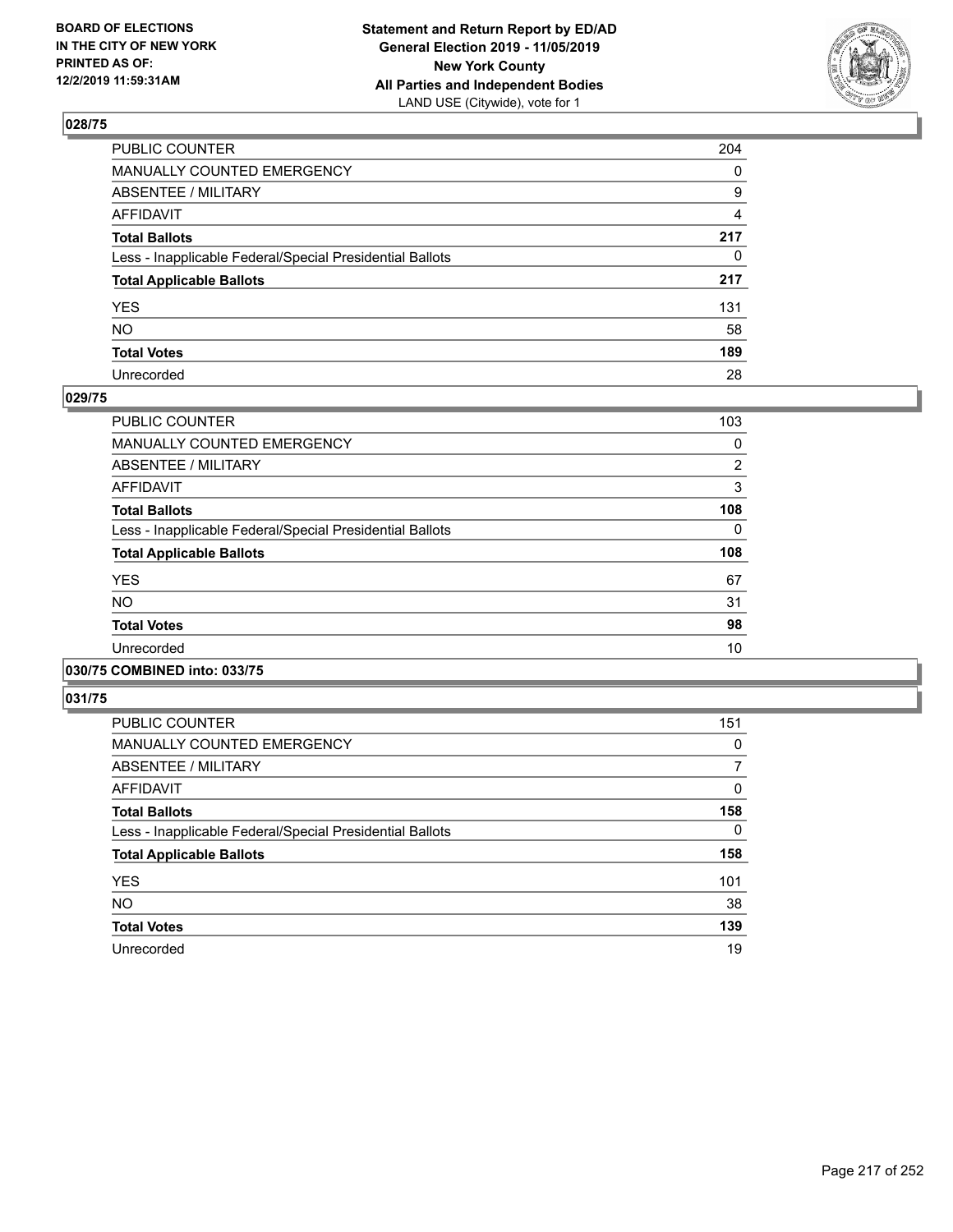

| PUBLIC COUNTER                                           | 200          |
|----------------------------------------------------------|--------------|
| MANUALLY COUNTED EMERGENCY                               | $\mathbf{0}$ |
| ABSENTEE / MILITARY                                      | 5            |
| AFFIDAVIT                                                | 3            |
| Total Ballots                                            | 208          |
| Less - Inapplicable Federal/Special Presidential Ballots | $\mathbf{0}$ |
| <b>Total Applicable Ballots</b>                          | 208          |
| YES                                                      | 144          |
| NO.                                                      | 48           |
| <b>Total Votes</b>                                       | 192          |
| Unrecorded                                               | 16           |

### **033/75**

| <b>PUBLIC COUNTER</b>                                    | 289      |
|----------------------------------------------------------|----------|
| <b>MANUALLY COUNTED EMERGENCY</b>                        | $\Omega$ |
| ABSENTEE / MILITARY                                      | 9        |
| AFFIDAVIT                                                | 3        |
| <b>Total Ballots</b>                                     | 301      |
| Less - Inapplicable Federal/Special Presidential Ballots | 0        |
| <b>Total Applicable Ballots</b>                          | 301      |
| <b>YES</b>                                               | 189      |
| <b>NO</b>                                                | 87       |
| <b>Total Votes</b>                                       | 276      |
| Unrecorded                                               | 25       |

| <b>PUBLIC COUNTER</b>                                    | 93  |
|----------------------------------------------------------|-----|
| <b>MANUALLY COUNTED EMERGENCY</b>                        | 0   |
| ABSENTEE / MILITARY                                      | 9   |
| AFFIDAVIT                                                | 0   |
| <b>Total Ballots</b>                                     | 102 |
| Less - Inapplicable Federal/Special Presidential Ballots | 0   |
| <b>Total Applicable Ballots</b>                          | 102 |
| <b>YES</b>                                               | 67  |
| <b>NO</b>                                                | 19  |
| <b>Total Votes</b>                                       | 86  |
| Unrecorded                                               | 16  |
| 035/75 COMBINED into: 051/75                             |     |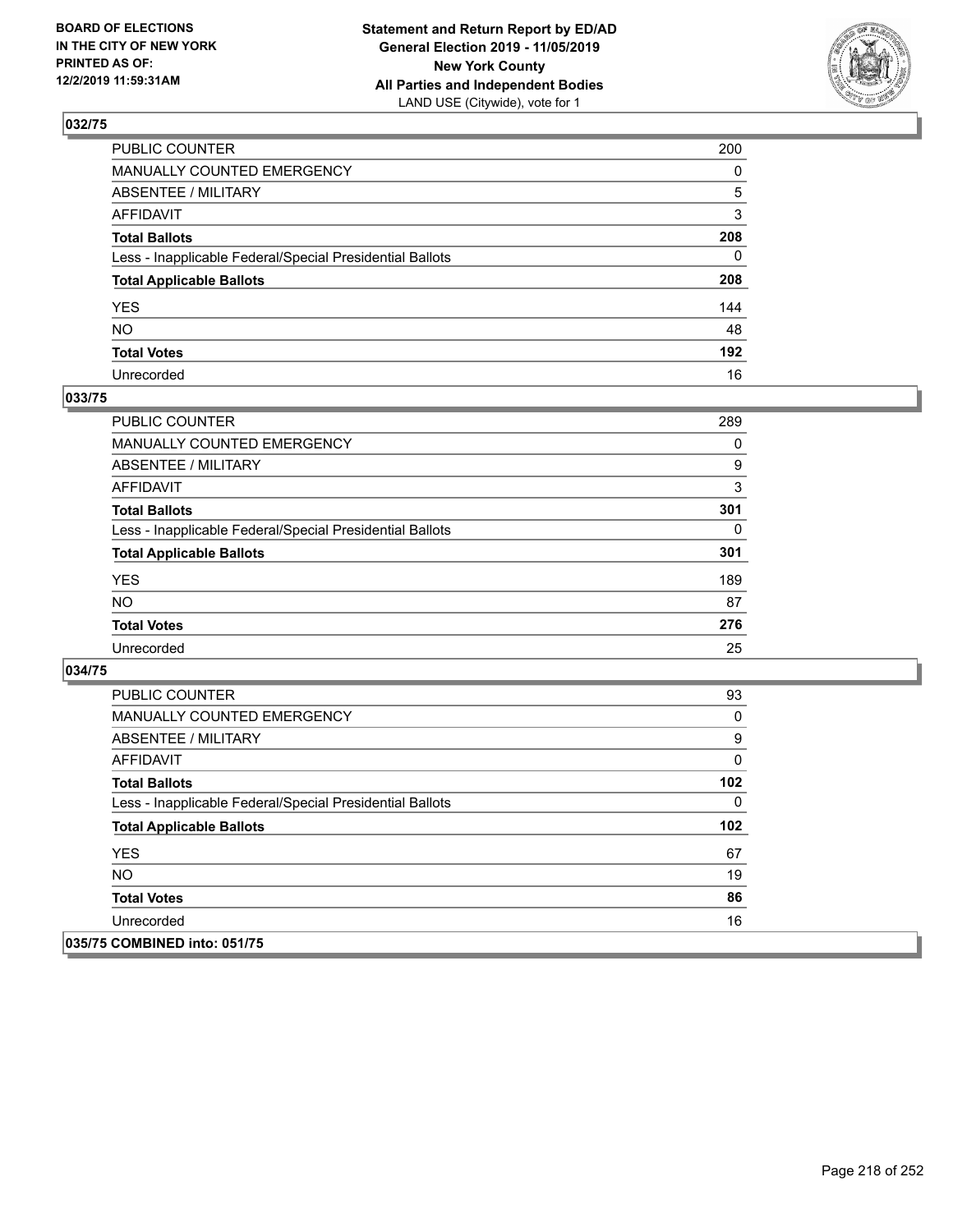

| PUBLIC COUNTER                                           | 148            |
|----------------------------------------------------------|----------------|
| MANUALLY COUNTED EMERGENCY                               | $\mathbf{0}$   |
| ABSENTEE / MILITARY                                      | $\overline{7}$ |
| AFFIDAVIT                                                | $\mathbf{0}$   |
| Total Ballots                                            | 155            |
| Less - Inapplicable Federal/Special Presidential Ballots | $\Omega$       |
| <b>Total Applicable Ballots</b>                          | 155            |
| YES                                                      | 103            |
| NO.                                                      | 38             |
| <b>Total Votes</b>                                       | 141            |
| Unrecorded                                               | 14             |

### **037/75**

| <b>PUBLIC COUNTER</b>                                    | 199            |
|----------------------------------------------------------|----------------|
| <b>MANUALLY COUNTED EMERGENCY</b>                        | $\Omega$       |
| ABSENTEE / MILITARY                                      |                |
| AFFIDAVIT                                                | $\overline{2}$ |
| <b>Total Ballots</b>                                     | 202            |
| Less - Inapplicable Federal/Special Presidential Ballots | $\Omega$       |
| <b>Total Applicable Ballots</b>                          | 202            |
| <b>YES</b>                                               | 134            |
| <b>NO</b>                                                | 47             |
| <b>Total Votes</b>                                       | 181            |
| Unrecorded                                               | 21             |

| <b>PUBLIC COUNTER</b>                                    | 520            |
|----------------------------------------------------------|----------------|
| <b>MANUALLY COUNTED EMERGENCY</b>                        | 0              |
| ABSENTEE / MILITARY                                      | 11             |
| AFFIDAVIT                                                | $\overline{2}$ |
| <b>Total Ballots</b>                                     | 533            |
| Less - Inapplicable Federal/Special Presidential Ballots | 0              |
| <b>Total Applicable Ballots</b>                          | 533            |
| <b>YES</b>                                               | 380            |
| NO.                                                      | 90             |
| <b>Total Votes</b>                                       | 470            |
| Unrecorded                                               | 63             |
| 039/75 COMBINED into: 045/75                             |                |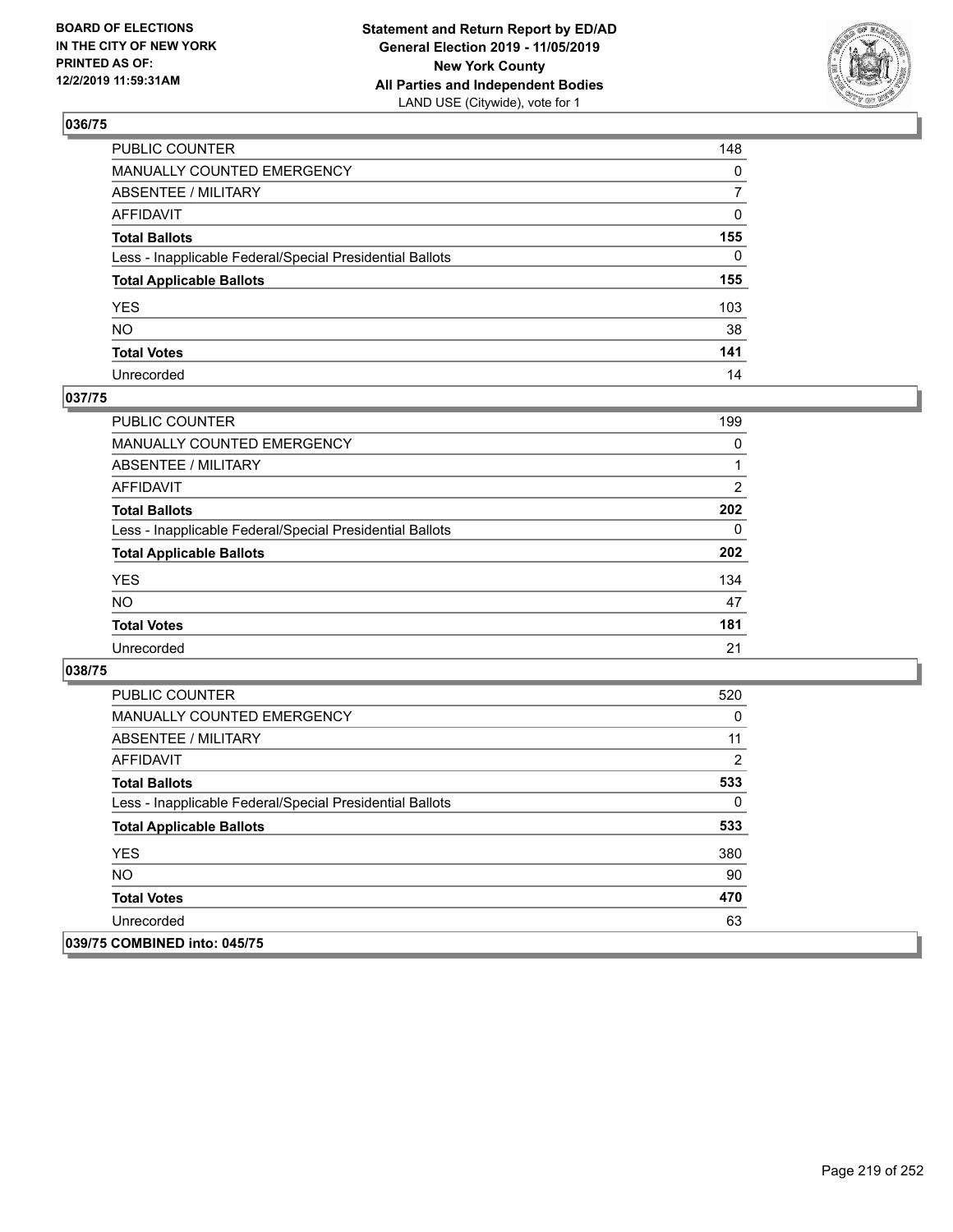

| 234            |
|----------------|
| 0              |
| 2              |
| $\overline{2}$ |
| 238            |
| $\Omega$       |
| 238            |
| 139            |
| 40             |
| 179            |
| 59             |
|                |

### **041/75 COMBINED into: 040/75**

#### **042/75 COMBINED into: 048/75**

## **043/75**

| PUBLIC COUNTER                                           | 383      |
|----------------------------------------------------------|----------|
| <b>MANUALLY COUNTED EMERGENCY</b>                        | 0        |
| ABSENTEE / MILITARY                                      | 6        |
| AFFIDAVIT                                                | 6        |
| <b>Total Ballots</b>                                     | 395      |
| Less - Inapplicable Federal/Special Presidential Ballots | $\Omega$ |
| <b>Total Applicable Ballots</b>                          | 395      |
| <b>YES</b>                                               | 269      |
| NO.                                                      | 74       |
| <b>Total Votes</b>                                       | 343      |
| Unrecorded                                               | 52       |

| <b>PUBLIC COUNTER</b>                                    | 339      |
|----------------------------------------------------------|----------|
| MANUALLY COUNTED EMERGENCY                               | $\Omega$ |
| ABSENTEE / MILITARY                                      | 12       |
| AFFIDAVIT                                                | 4        |
| <b>Total Ballots</b>                                     | 355      |
| Less - Inapplicable Federal/Special Presidential Ballots | $\Omega$ |
| <b>Total Applicable Ballots</b>                          | 355      |
| <b>YES</b>                                               | 250      |
| <b>NO</b>                                                | 61       |
| <b>Total Votes</b>                                       | 311      |
| Unrecorded                                               | 44       |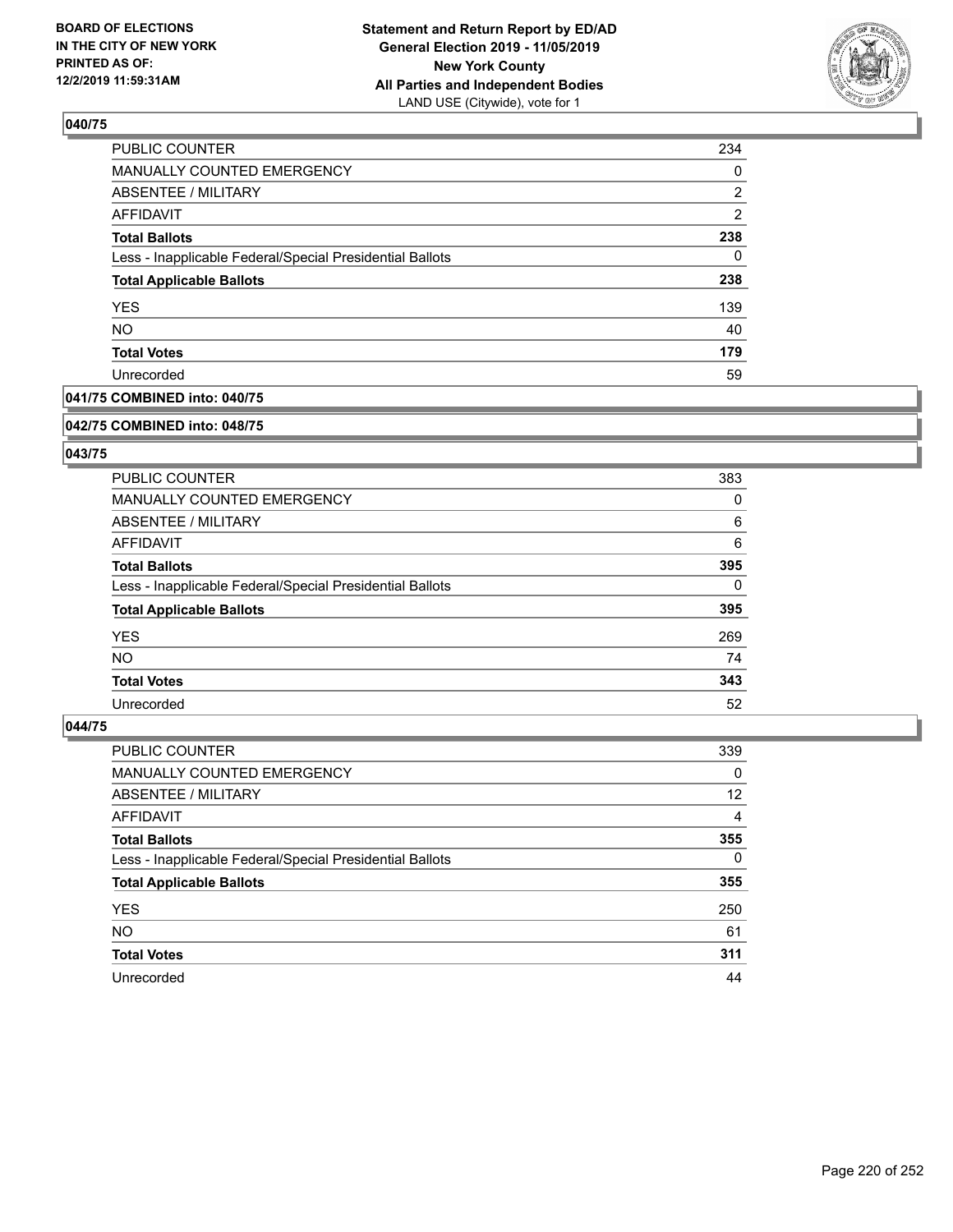

| 283 |
|-----|
| 0   |
| 7   |
| 3   |
| 293 |
| 0   |
| 293 |
| 198 |
| 50  |
| 248 |
| 45  |
|     |

## **046/75 COMBINED into: 062/75**

#### **047/75 COMBINED into: 044/75**

## **048/75**

| <b>PUBLIC COUNTER</b>                                    | 281      |
|----------------------------------------------------------|----------|
| <b>MANUALLY COUNTED EMERGENCY</b>                        | 0        |
| ABSENTEE / MILITARY                                      |          |
| AFFIDAVIT                                                | 3        |
| <b>Total Ballots</b>                                     | 285      |
| Less - Inapplicable Federal/Special Presidential Ballots | $\Omega$ |
| <b>Total Applicable Ballots</b>                          | 285      |
| <b>YES</b>                                               | 186      |
| NO.                                                      | 70       |
| <b>Total Votes</b>                                       | 256      |
| Unrecorded                                               | 29       |

| <b>PUBLIC COUNTER</b>                                    | 164      |
|----------------------------------------------------------|----------|
| <b>MANUALLY COUNTED EMERGENCY</b>                        | 0        |
| ABSENTEE / MILITARY                                      | 3        |
| AFFIDAVIT                                                |          |
| <b>Total Ballots</b>                                     | 168      |
| Less - Inapplicable Federal/Special Presidential Ballots | $\Omega$ |
| <b>Total Applicable Ballots</b>                          | 168      |
| <b>YES</b>                                               | 103      |
| <b>NO</b>                                                | 51       |
| <b>Total Votes</b>                                       | 154      |
| Unrecorded                                               | 14       |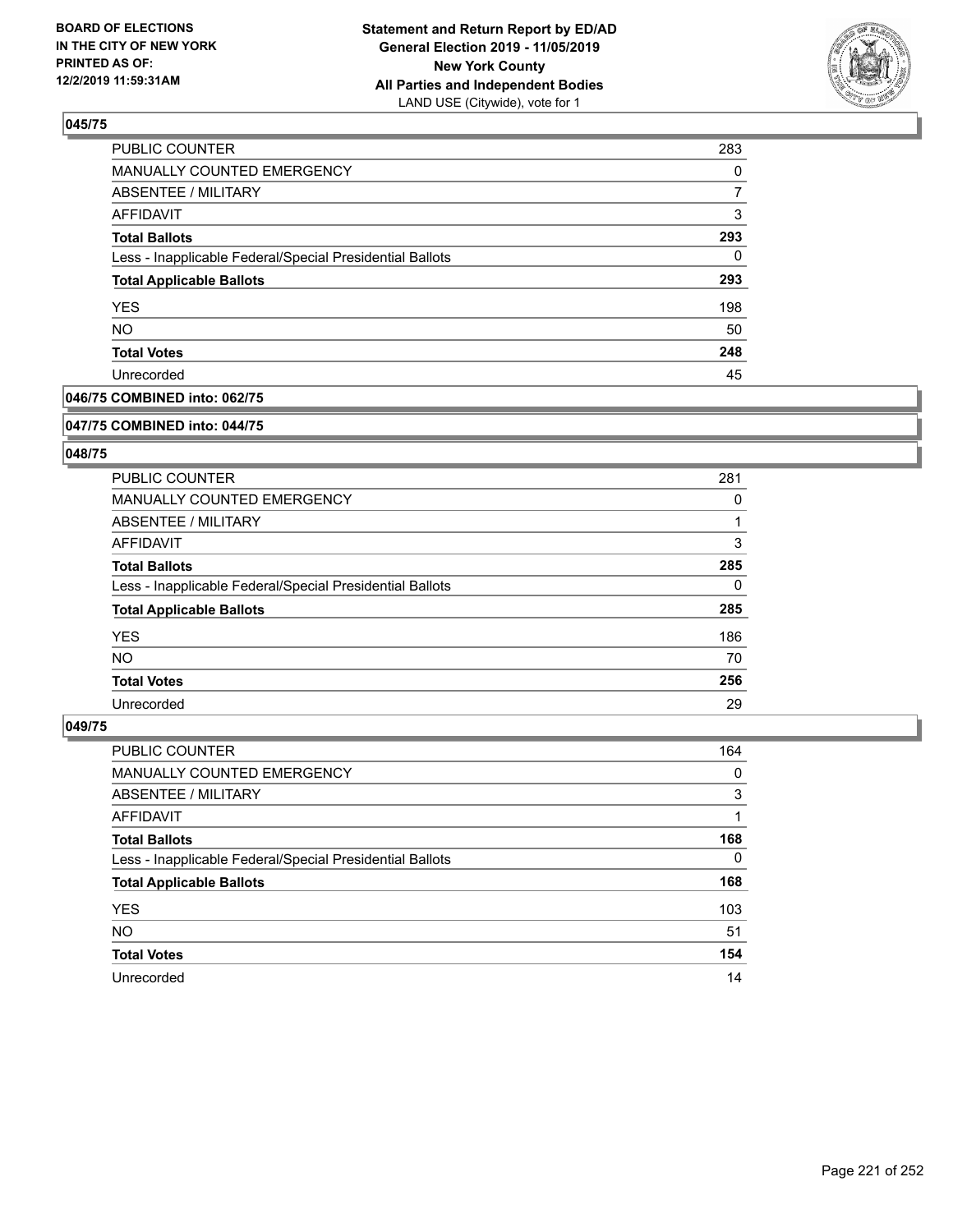

| PUBLIC COUNTER                                           | 93 |
|----------------------------------------------------------|----|
| MANUALLY COUNTED EMERGENCY                               | 0  |
| ABSENTEE / MILITARY                                      | 2  |
| AFFIDAVIT                                                | 0  |
| Total Ballots                                            | 95 |
| Less - Inapplicable Federal/Special Presidential Ballots | 0  |
| <b>Total Applicable Ballots</b>                          | 95 |
| YES                                                      | 64 |
| NO.                                                      | 21 |
| <b>Total Votes</b>                                       | 85 |
| Unrecorded                                               | 10 |

### **051/75**

| PUBLIC COUNTER                                           | 152 |
|----------------------------------------------------------|-----|
| <b>MANUALLY COUNTED EMERGENCY</b>                        | 0   |
| ABSENTEE / MILITARY                                      | 7   |
| <b>AFFIDAVIT</b>                                         | 4   |
| <b>Total Ballots</b>                                     | 163 |
| Less - Inapplicable Federal/Special Presidential Ballots | 0   |
| <b>Total Applicable Ballots</b>                          | 163 |
| <b>YES</b>                                               | 110 |
| <b>NO</b>                                                | 38  |
| <b>Total Votes</b>                                       | 148 |
| Unrecorded                                               | 15  |

### **052/75 COMBINED into: 007/73**

**053/75** 

| <b>PUBLIC COUNTER</b>                                    | 267            |
|----------------------------------------------------------|----------------|
| <b>MANUALLY COUNTED EMERGENCY</b>                        | 0              |
| ABSENTEE / MILITARY                                      | $\overline{5}$ |
| AFFIDAVIT                                                |                |
| <b>Total Ballots</b>                                     | 273            |
| Less - Inapplicable Federal/Special Presidential Ballots | 0              |
| <b>Total Applicable Ballots</b>                          | 273            |
| <b>YES</b>                                               | 191            |
| <b>NO</b>                                                | 63             |
| <b>Total Votes</b>                                       | 254            |
| Unrecorded                                               | 19             |
| 054/75 COMBINED into: 053/75                             |                |

**055/75 COMBINED into: 011/73**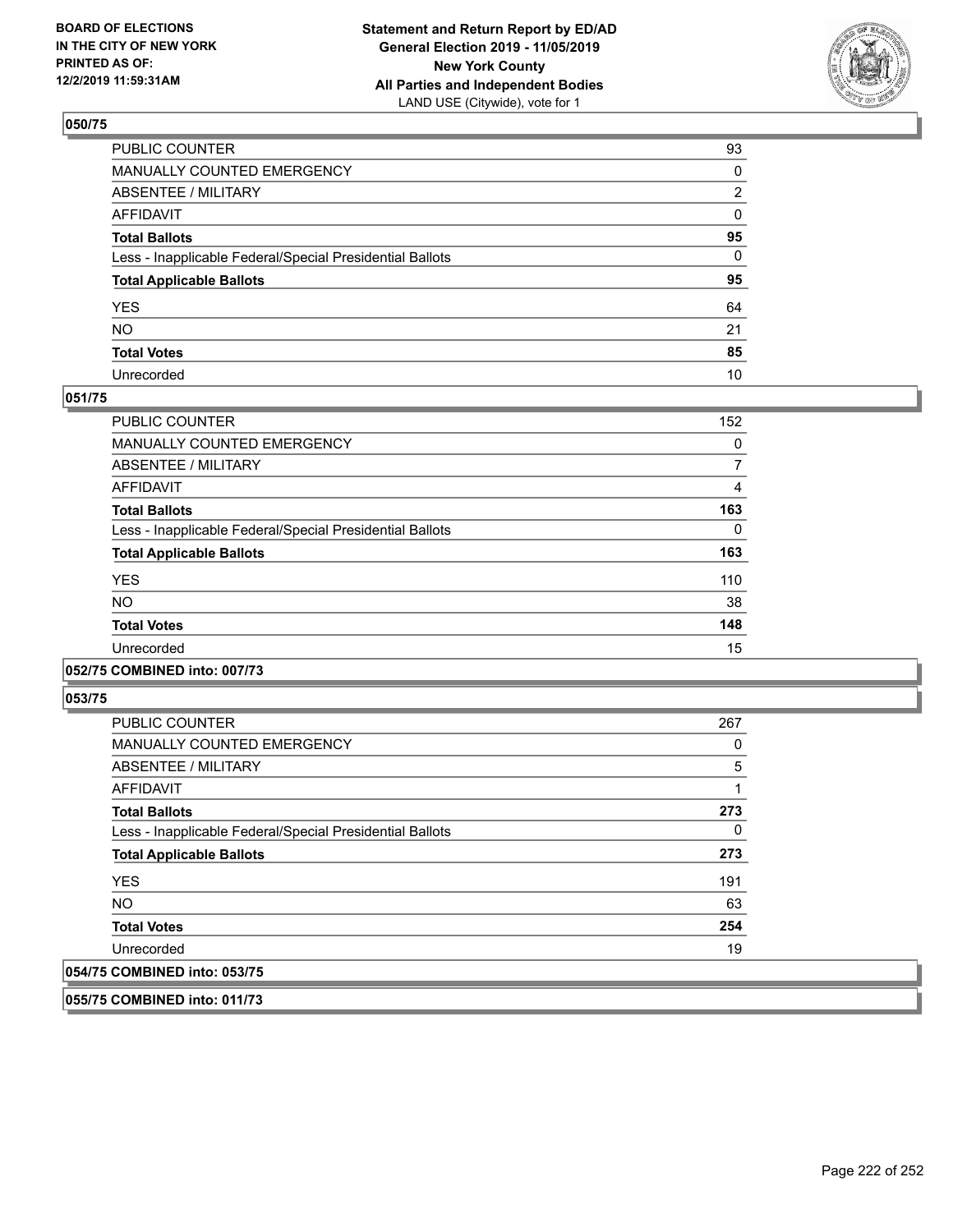

| PUBLIC COUNTER                                           | 247      |
|----------------------------------------------------------|----------|
| MANUALLY COUNTED EMERGENCY                               | 0        |
| ABSENTEE / MILITARY                                      |          |
| <b>AFFIDAVIT</b>                                         |          |
| <b>Total Ballots</b>                                     | 255      |
| Less - Inapplicable Federal/Special Presidential Ballots | $\Omega$ |
| <b>Total Applicable Ballots</b>                          | 255      |
| <b>YES</b>                                               | 167      |
| <b>NO</b>                                                | 70       |
| <b>Total Votes</b>                                       | 237      |
| Unrecorded                                               | 18       |

### **057/75 COMBINED into: 056/75**

### **058/75**

| $\Omega$<br>0<br>$\Omega$<br>26<br>98<br>8 |                                                          |     |
|--------------------------------------------|----------------------------------------------------------|-----|
|                                            | <b>PUBLIC COUNTER</b>                                    | 105 |
|                                            | MANUALLY COUNTED EMERGENCY                               |     |
|                                            | ABSENTEE / MILITARY                                      |     |
|                                            | AFFIDAVIT                                                |     |
|                                            | <b>Total Ballots</b>                                     | 106 |
|                                            | Less - Inapplicable Federal/Special Presidential Ballots |     |
|                                            | <b>Total Applicable Ballots</b>                          | 106 |
|                                            | <b>YES</b>                                               | 72  |
|                                            | <b>NO</b>                                                |     |
|                                            | <b>Total Votes</b>                                       |     |
|                                            | Unrecorded                                               |     |

| <b>PUBLIC COUNTER</b>                                    | 288      |
|----------------------------------------------------------|----------|
| <b>MANUALLY COUNTED EMERGENCY</b>                        | 0        |
| ABSENTEE / MILITARY                                      | 11       |
| AFFIDAVIT                                                | $\Omega$ |
| <b>Total Ballots</b>                                     | 299      |
| Less - Inapplicable Federal/Special Presidential Ballots | $\Omega$ |
| <b>Total Applicable Ballots</b>                          | 299      |
| <b>YES</b>                                               | 209      |
| NO.                                                      | 64       |
| <b>Total Votes</b>                                       | 273      |
| Unrecorded                                               | 26       |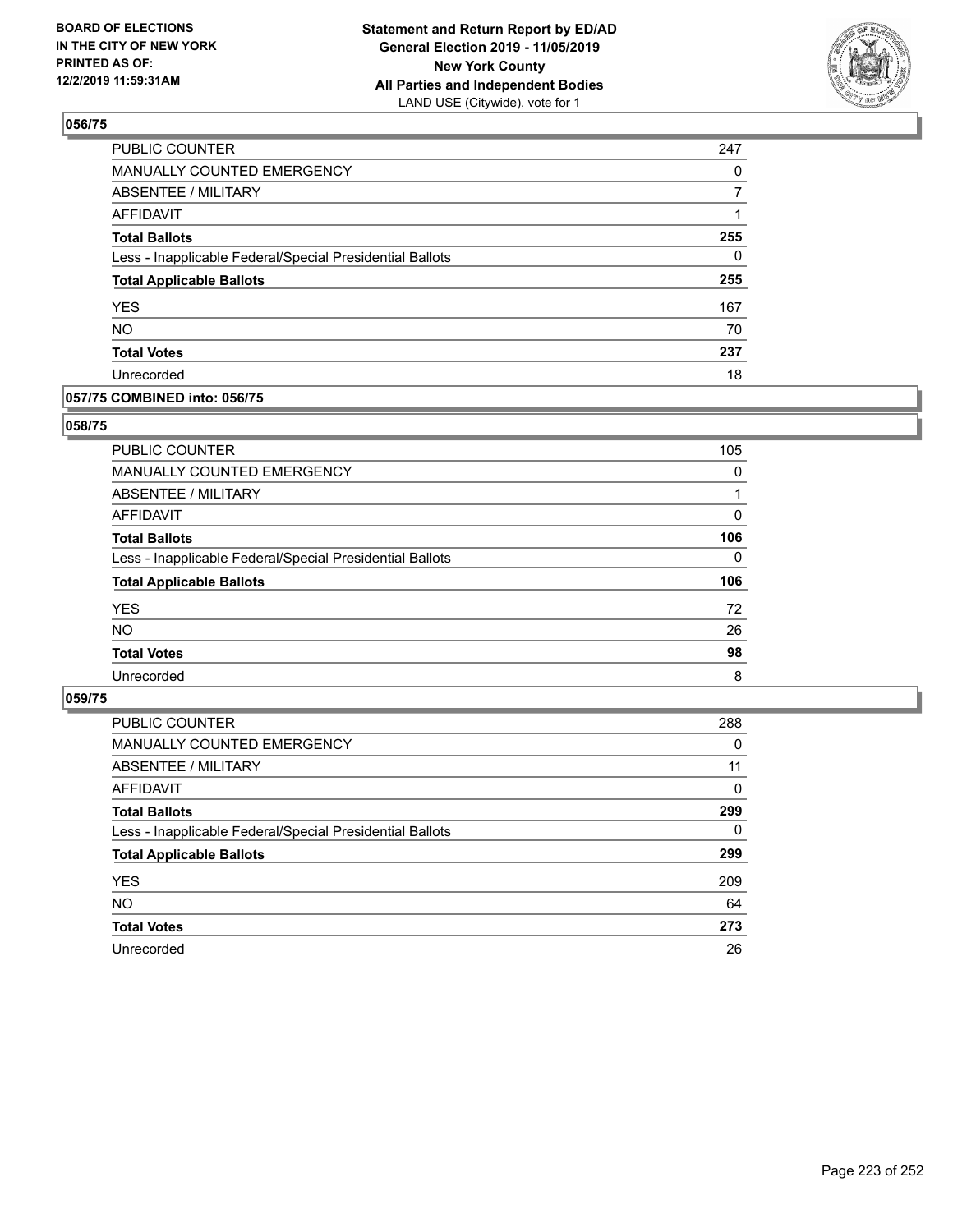

| 13       |
|----------|
| 0        |
| 0        |
| 0        |
| 13       |
| $\Omega$ |
| 13       |
| 8        |
| 5        |
| 13       |
|          |

### **061/75 COMBINED into: 060/75**

## **062/75**

| PUBLIC COUNTER                                           | 213            |
|----------------------------------------------------------|----------------|
| <b>MANUALLY COUNTED EMERGENCY</b>                        | 0              |
| ABSENTEE / MILITARY                                      | 5              |
| AFFIDAVIT                                                | $\overline{2}$ |
| <b>Total Ballots</b>                                     | 220            |
| Less - Inapplicable Federal/Special Presidential Ballots | 0              |
| <b>Total Applicable Ballots</b>                          | 220            |
| <b>YES</b>                                               | 156            |
| <b>NO</b>                                                | 39             |
| <b>Total Votes</b>                                       | 195            |
| Unrecorded                                               | 25             |

| PUBLIC COUNTER                                           | 150      |
|----------------------------------------------------------|----------|
| <b>MANUALLY COUNTED EMERGENCY</b>                        | 0        |
| ABSENTEE / MILITARY                                      | 4        |
| AFFIDAVIT                                                |          |
| <b>Total Ballots</b>                                     | 155      |
| Less - Inapplicable Federal/Special Presidential Ballots | $\Omega$ |
| <b>Total Applicable Ballots</b>                          | 155      |
| <b>YES</b>                                               | 94       |
| NO.                                                      | 34       |
| <b>Total Votes</b>                                       | 128      |
| Unrecorded                                               | 27       |
| 064/75 COMBINED into: 059/75                             |          |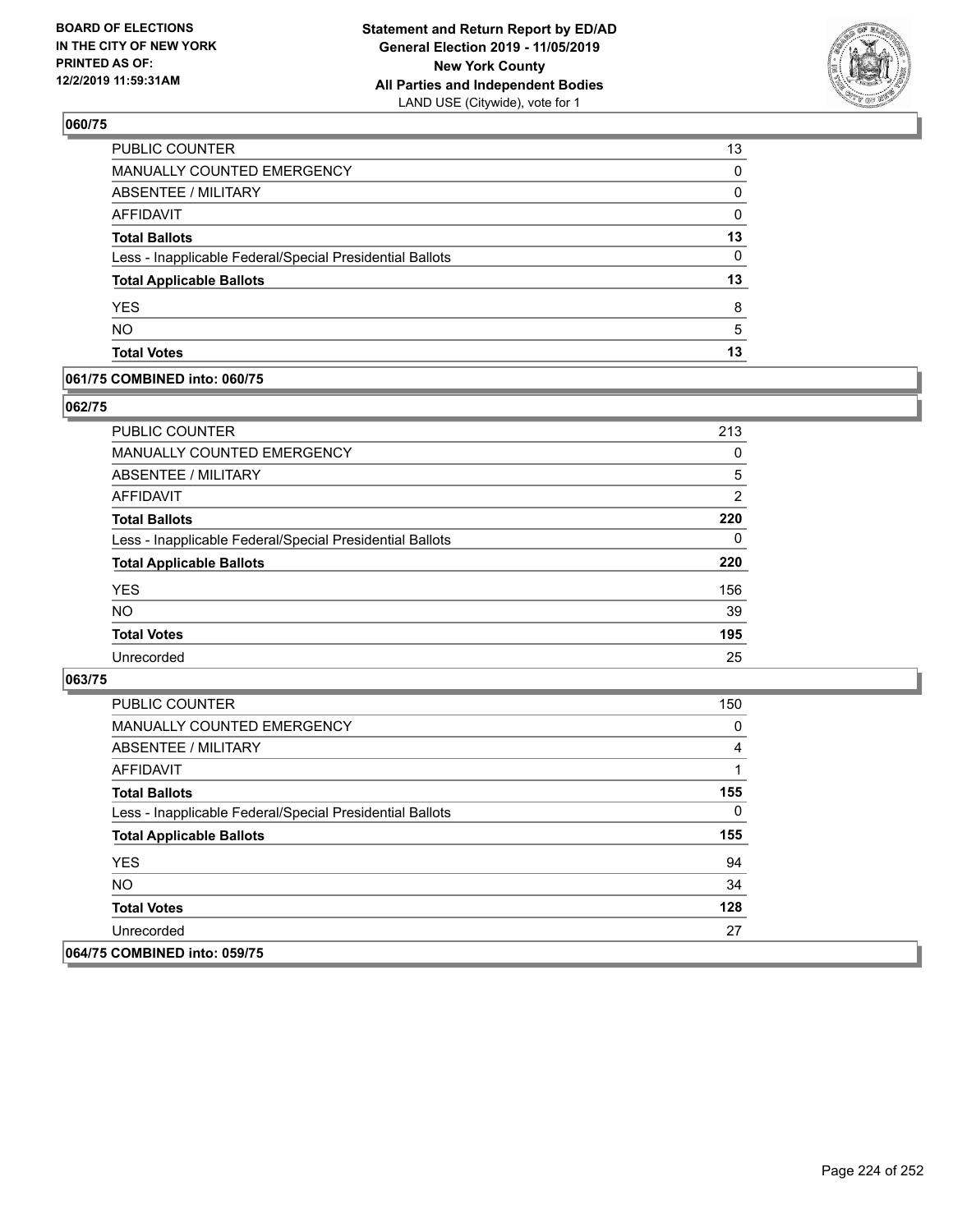

| PUBLIC COUNTER                                           | 108          |
|----------------------------------------------------------|--------------|
| MANUALLY COUNTED EMERGENCY                               | $\mathbf{0}$ |
| ABSENTEE / MILITARY                                      | 2            |
| AFFIDAVIT                                                | 0            |
| Total Ballots                                            | 110          |
| Less - Inapplicable Federal/Special Presidential Ballots | $\Omega$     |
| <b>Total Applicable Ballots</b>                          | 110          |
| YES                                                      | 49           |
| NO.                                                      | 25           |
| <b>Total Votes</b>                                       | 74           |
| Unrecorded                                               | 36           |

### **066/75**

| PUBLIC COUNTER                                           | 366            |
|----------------------------------------------------------|----------------|
| <b>MANUALLY COUNTED EMERGENCY</b>                        | $\Omega$       |
| <b>ABSENTEE / MILITARY</b>                               | 10             |
| <b>AFFIDAVIT</b>                                         | $\overline{2}$ |
| <b>Total Ballots</b>                                     | 378            |
| Less - Inapplicable Federal/Special Presidential Ballots | $\Omega$       |
| <b>Total Applicable Ballots</b>                          | 378            |
| <b>YES</b>                                               | 236            |
| <b>NO</b>                                                | 104            |
| <b>Total Votes</b>                                       | 340            |
| Unrecorded                                               | 38             |

| <b>PUBLIC COUNTER</b>                                    | 161 |
|----------------------------------------------------------|-----|
| <b>MANUALLY COUNTED EMERGENCY</b>                        | 0   |
| ABSENTEE / MILITARY                                      |     |
| AFFIDAVIT                                                |     |
| <b>Total Ballots</b>                                     | 169 |
| Less - Inapplicable Federal/Special Presidential Ballots | 0   |
| <b>Total Applicable Ballots</b>                          | 169 |
| <b>YES</b>                                               | 129 |
| <b>NO</b>                                                | 29  |
| <b>Total Votes</b>                                       | 158 |
| Unrecorded                                               | 11  |
| 068/75 COMBINED into: 008/75                             |     |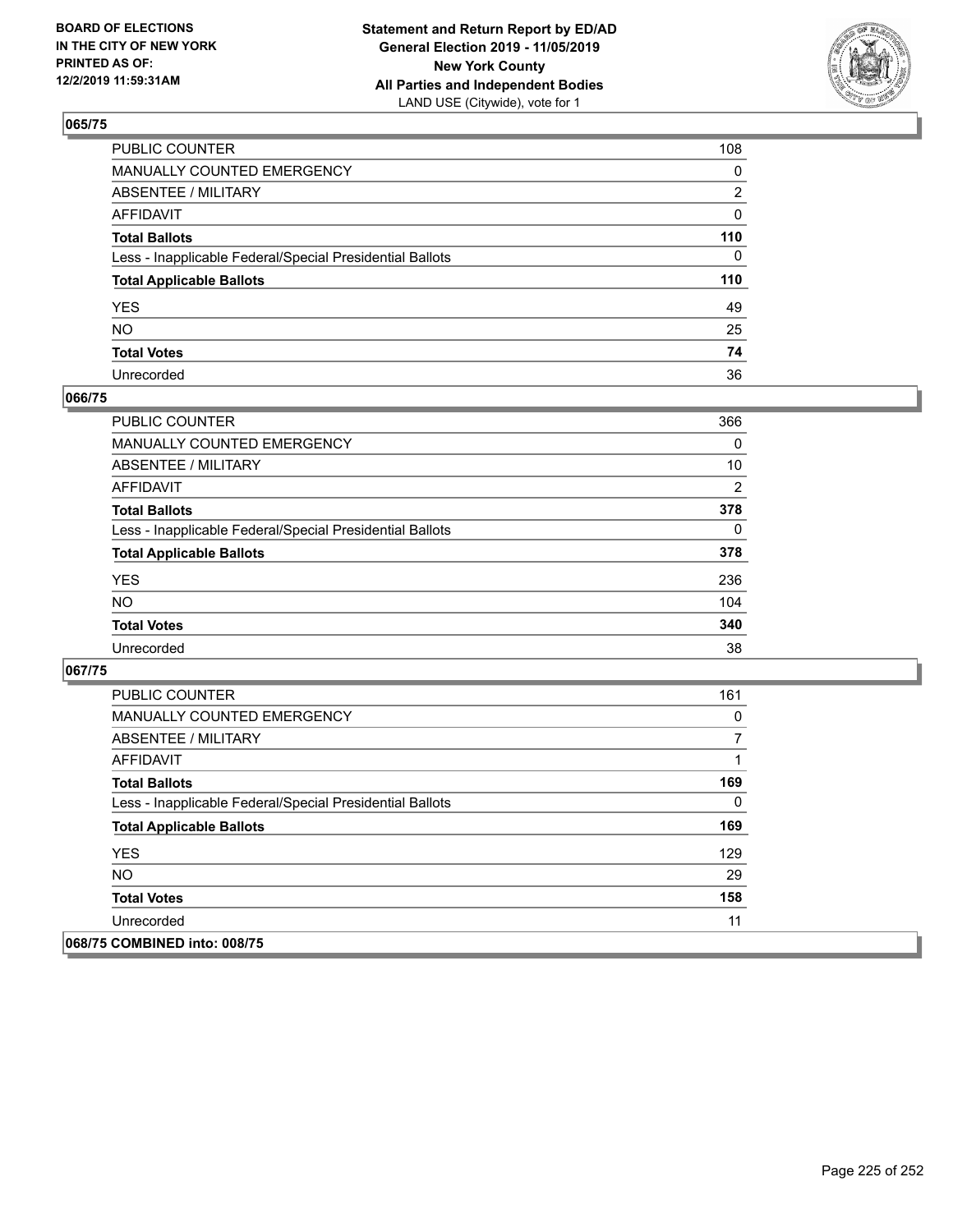

| PUBLIC COUNTER                                           | 165          |
|----------------------------------------------------------|--------------|
| MANUALLY COUNTED EMERGENCY                               | $\mathbf{0}$ |
| ABSENTEE / MILITARY                                      | 6            |
| AFFIDAVIT                                                |              |
| Total Ballots                                            | 172          |
| Less - Inapplicable Federal/Special Presidential Ballots | $\mathbf{0}$ |
| <b>Total Applicable Ballots</b>                          | 172          |
| YES                                                      | 132          |
| NO.                                                      | 30           |
| <b>Total Votes</b>                                       | 162          |
| Unrecorded                                               | 10           |

## **070/75**

| <b>PUBLIC COUNTER</b>                                    | 232      |
|----------------------------------------------------------|----------|
| MANUALLY COUNTED EMERGENCY                               | 0        |
| ABSENTEE / MILITARY                                      | 5        |
| AFFIDAVIT                                                |          |
| <b>Total Ballots</b>                                     | 238      |
| Less - Inapplicable Federal/Special Presidential Ballots | $\Omega$ |
| <b>Total Applicable Ballots</b>                          | 238      |
| <b>YES</b>                                               | 176      |
| <b>NO</b>                                                | 52       |
| <b>Total Votes</b>                                       | 228      |
| Unrecorded                                               | 10       |

| PUBLIC COUNTER                                           | 538            |
|----------------------------------------------------------|----------------|
| <b>MANUALLY COUNTED EMERGENCY</b>                        | $\Omega$       |
| ABSENTEE / MILITARY                                      | 15             |
| AFFIDAVIT                                                | $\overline{2}$ |
| <b>Total Ballots</b>                                     | 555            |
| Less - Inapplicable Federal/Special Presidential Ballots | 0              |
| <b>Total Applicable Ballots</b>                          | 555            |
| <b>YES</b>                                               | 425            |
| NO.                                                      | 80             |
| <b>Total Votes</b>                                       | 505            |
|                                                          |                |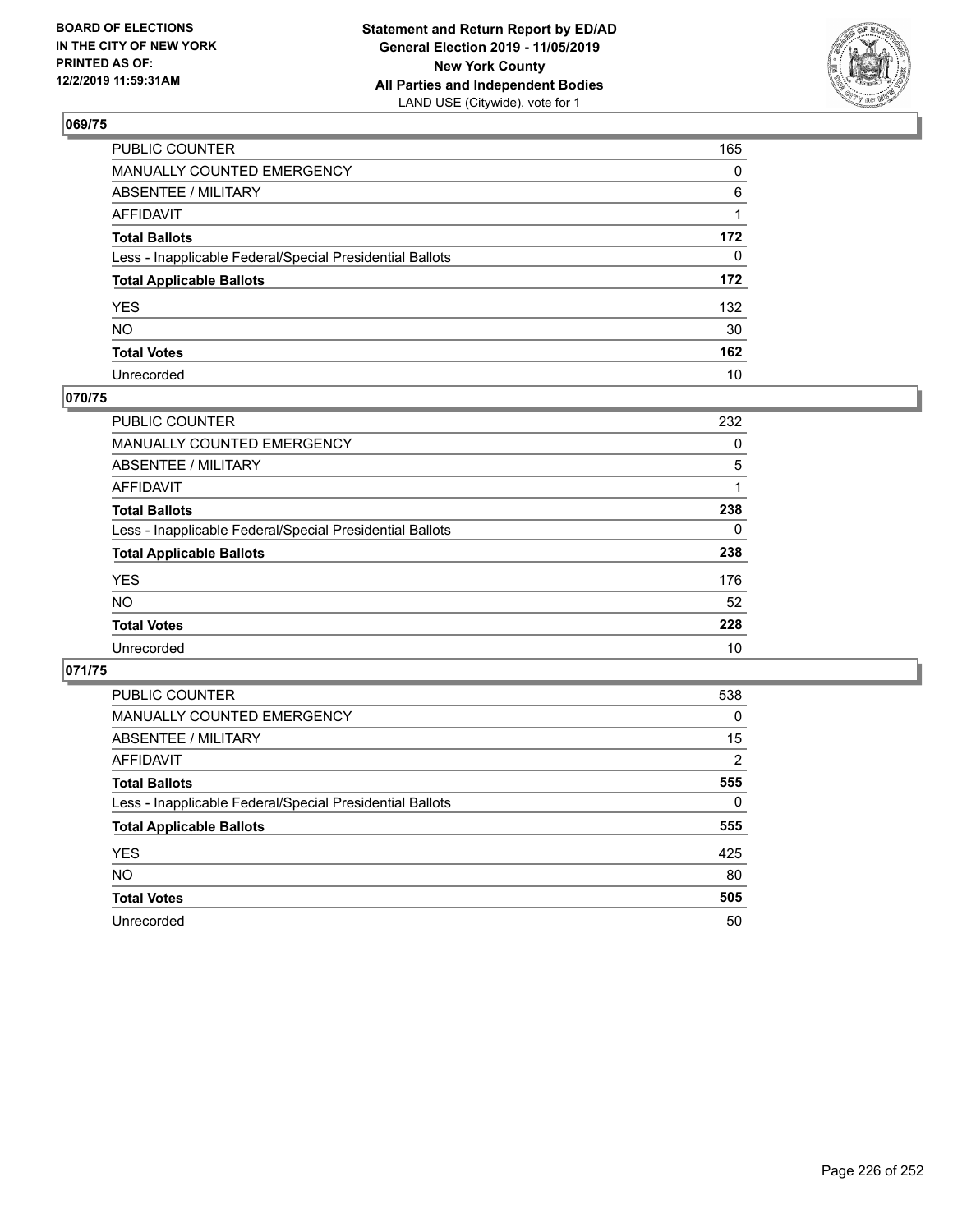

| PUBLIC COUNTER                                           | 491             |
|----------------------------------------------------------|-----------------|
| MANUALLY COUNTED EMERGENCY                               | 0               |
| ABSENTEE / MILITARY                                      | 12 <sup>2</sup> |
| AFFIDAVIT                                                | 2               |
| Total Ballots                                            | 505             |
| Less - Inapplicable Federal/Special Presidential Ballots | 0               |
| <b>Total Applicable Ballots</b>                          | 505             |
| YES                                                      | 361             |
| NO.                                                      | 73              |
| <b>Total Votes</b>                                       | 434             |
| Unrecorded                                               | 71              |

### **073/75**

| <b>PUBLIC COUNTER</b>                                    | 161      |
|----------------------------------------------------------|----------|
| MANUALLY COUNTED EMERGENCY                               | 0        |
| ABSENTEE / MILITARY                                      | 8        |
| AFFIDAVIT                                                |          |
| <b>Total Ballots</b>                                     | 170      |
| Less - Inapplicable Federal/Special Presidential Ballots | $\Omega$ |
| <b>Total Applicable Ballots</b>                          | 170      |
| <b>YES</b>                                               | 120      |
| <b>NO</b>                                                | 29       |
| <b>Total Votes</b>                                       | 149      |
| Unrecorded                                               | 21       |

| <b>PUBLIC COUNTER</b>                                    | 111 |
|----------------------------------------------------------|-----|
| <b>MANUALLY COUNTED EMERGENCY</b>                        | 0   |
| <b>ABSENTEE / MILITARY</b>                               | 4   |
| AFFIDAVIT                                                | 0   |
| <b>Total Ballots</b>                                     | 115 |
| Less - Inapplicable Federal/Special Presidential Ballots | 0   |
| <b>Total Applicable Ballots</b>                          | 115 |
| <b>YES</b>                                               | 70  |
| <b>NO</b>                                                | 21  |
| <b>Total Votes</b>                                       | 91  |
| Unrecorded                                               | 24  |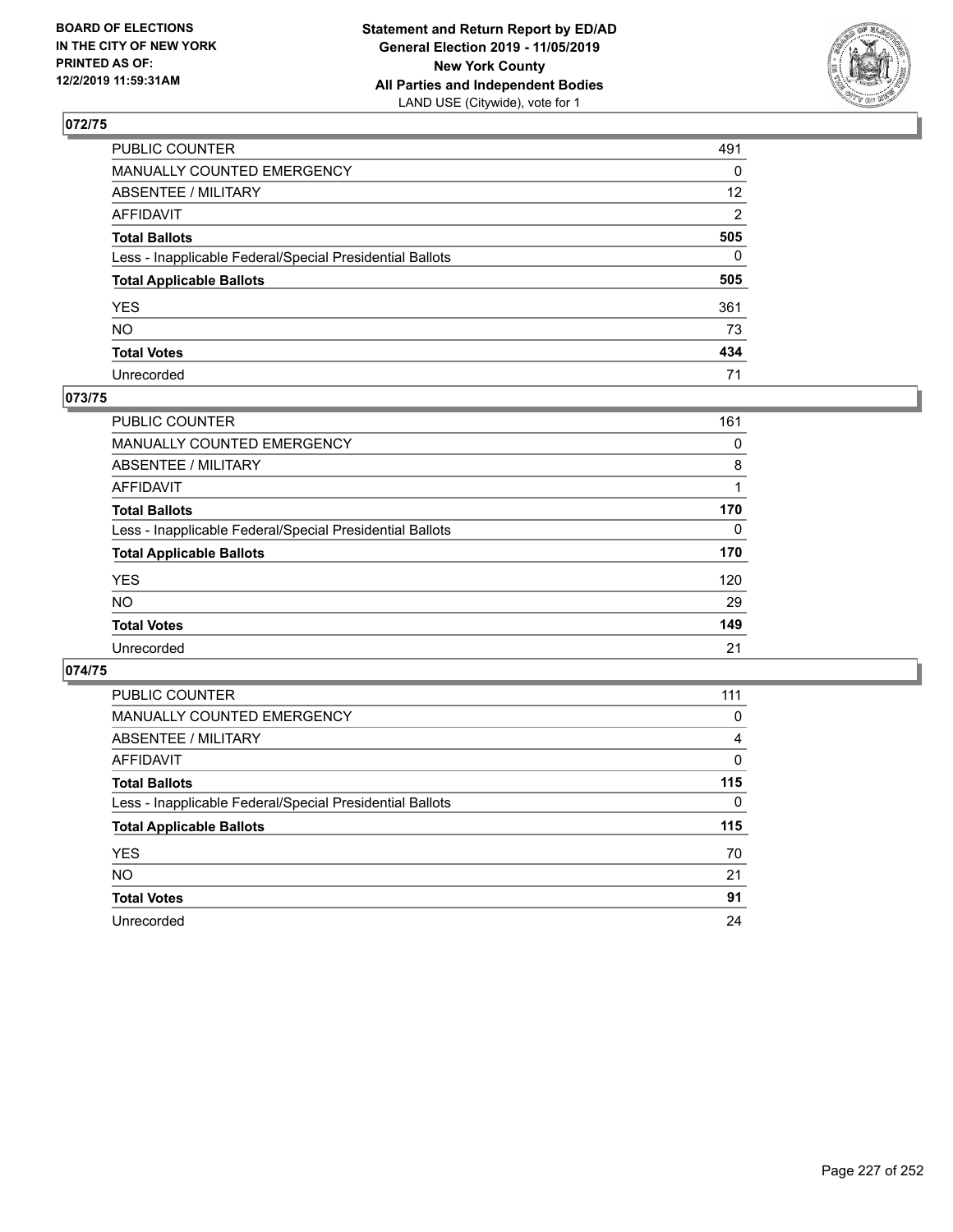

| PUBLIC COUNTER                                           | 97  |
|----------------------------------------------------------|-----|
| MANUALLY COUNTED EMERGENCY                               | 0   |
| ABSENTEE / MILITARY                                      | 5   |
| AFFIDAVIT                                                |     |
| <b>Total Ballots</b>                                     | 103 |
| Less - Inapplicable Federal/Special Presidential Ballots | 0   |
| <b>Total Applicable Ballots</b>                          | 103 |
| <b>YES</b>                                               | 62  |
| <b>NO</b>                                                | 31  |
| <b>Total Votes</b>                                       | 93  |
| Unrecorded                                               | 10  |

### **076/75 COMBINED into: 065/75**

**077/75 COMBINED into: 067/75**

**078/75 COMBINED into: 069/75**

**079/75 COMBINED into: 071/75**

**080/75 COMBINED into: 082/75**

### **081/75 COMBINED into: 082/75**

#### **082/75**

| <b>PUBLIC COUNTER</b>                                    | 396 |
|----------------------------------------------------------|-----|
| MANUALLY COUNTED EMERGENCY                               | 0   |
| ABSENTEE / MILITARY                                      | 9   |
| AFFIDAVIT                                                |     |
| <b>Total Ballots</b>                                     | 406 |
| Less - Inapplicable Federal/Special Presidential Ballots | 0   |
| <b>Total Applicable Ballots</b>                          | 406 |
| <b>YES</b>                                               | 302 |
| <b>NO</b>                                                | 73  |
| <b>Total Votes</b>                                       | 375 |
| Unrecorded                                               | 31  |

### **083/75**

| PUBLIC COUNTER                                           | 301 |
|----------------------------------------------------------|-----|
| MANUALLY COUNTED EMERGENCY                               | 0   |
| ABSENTEE / MILITARY                                      | 4   |
| AFFIDAVIT                                                | 4   |
| <b>Total Ballots</b>                                     | 309 |
| Less - Inapplicable Federal/Special Presidential Ballots | 0   |
| <b>Total Applicable Ballots</b>                          | 309 |
| <b>YES</b>                                               | 218 |
| NO.                                                      | 67  |
| <b>Total Votes</b>                                       | 285 |
| Unrecorded                                               | 24  |
| 084/75 COMBINED into: 115/75                             |     |

#### **085/75 COMBINED into: 093/75**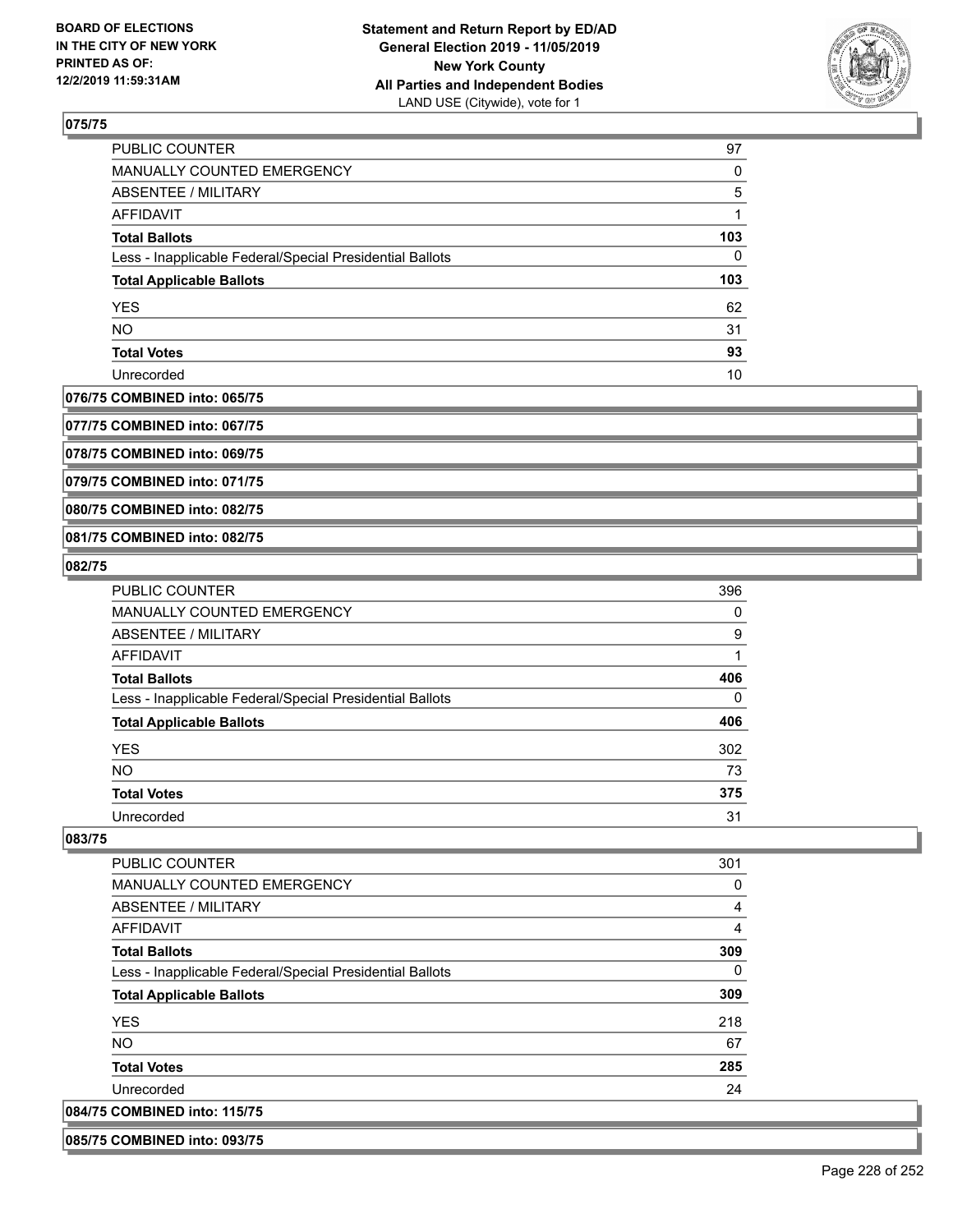

### **086/75 COMBINED into: 020/67**

**087/75** 

| PUBLIC COUNTER                                           | 255 |
|----------------------------------------------------------|-----|
| MANUALLY COUNTED EMERGENCY                               | 0   |
| ABSENTEE / MILITARY                                      | 10  |
| AFFIDAVIT                                                |     |
| <b>Total Ballots</b>                                     | 266 |
| Less - Inapplicable Federal/Special Presidential Ballots | 0   |
| <b>Total Applicable Ballots</b>                          | 266 |
| <b>YES</b>                                               | 172 |
| <b>NO</b>                                                | 73  |
| <b>Total Votes</b>                                       | 245 |
| Unrecorded                                               | 21  |

## **088/75 COMBINED into: 043/73**

## **089/75 COMBINED into: 087/75**

#### **090/75 COMBINED into: 091/75**

#### **091/75**

| PUBLIC COUNTER                                           | 190      |
|----------------------------------------------------------|----------|
| MANUALLY COUNTED EMERGENCY                               | $\Omega$ |
| ABSENTEE / MILITARY                                      | 10       |
| AFFIDAVIT                                                | 0        |
| <b>Total Ballots</b>                                     | 200      |
| Less - Inapplicable Federal/Special Presidential Ballots | 0        |
| <b>Total Applicable Ballots</b>                          | 200      |
| <b>YES</b>                                               | 127      |
| <b>NO</b>                                                | 59       |
| <b>Total Votes</b>                                       | 186      |
| Unrecorded                                               | 14       |

| <b>PUBLIC COUNTER</b>                                    | 161      |
|----------------------------------------------------------|----------|
| MANUALLY COUNTED EMERGENCY                               | 0        |
| ABSENTEE / MILITARY                                      | 3        |
| AFFIDAVIT                                                |          |
| <b>Total Ballots</b>                                     | 165      |
| Less - Inapplicable Federal/Special Presidential Ballots | $\Omega$ |
| <b>Total Applicable Ballots</b>                          | 165      |
| <b>YES</b>                                               | 101      |
| <b>NO</b>                                                | 45       |
| <b>Total Votes</b>                                       | 146      |
| Unrecorded                                               | 19       |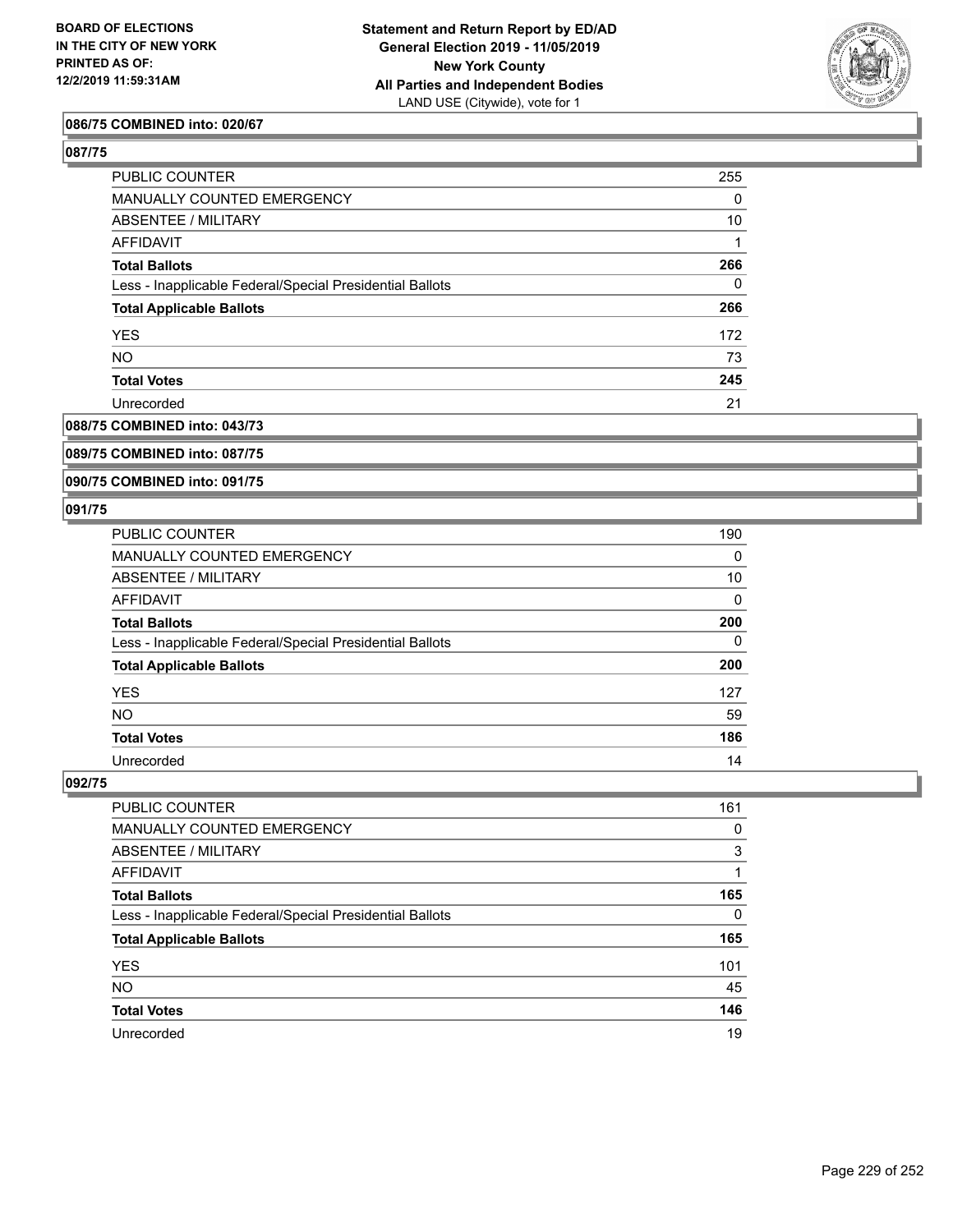

| PUBLIC COUNTER                                           | 117 |
|----------------------------------------------------------|-----|
| <b>MANUALLY COUNTED EMERGENCY</b>                        | 0   |
| ABSENTEE / MILITARY                                      | 4   |
| AFFIDAVIT                                                |     |
| <b>Total Ballots</b>                                     | 122 |
| Less - Inapplicable Federal/Special Presidential Ballots | 0   |
| <b>Total Applicable Ballots</b>                          | 122 |
| <b>YES</b>                                               | 83  |
| <b>NO</b>                                                | 19  |
| <b>Total Votes</b>                                       | 102 |
| Unrecorded                                               | 20  |

#### **094/75 COMBINED into: 066/75**

#### **095/75 COMBINED into: 066/75**

**096/75 COMBINED into: 027/67**

#### **097/75**

| <b>PUBLIC COUNTER</b>                                    | 318 |
|----------------------------------------------------------|-----|
| <b>MANUALLY COUNTED EMERGENCY</b>                        | 0   |
| ABSENTEE / MILITARY                                      | 10  |
| <b>AFFIDAVIT</b>                                         | 2   |
| <b>Total Ballots</b>                                     | 330 |
| Less - Inapplicable Federal/Special Presidential Ballots | 0   |
| <b>Total Applicable Ballots</b>                          | 330 |
| <b>YES</b>                                               | 227 |
| <b>NO</b>                                                | 82  |
| <b>Total Votes</b>                                       | 309 |
| Unrecorded                                               | 21  |
|                                                          |     |

## **098/75 COMBINED into: 097/75**

#### **099/75**

**100/75 COMBINED into: 099/75**

| <b>PUBLIC COUNTER</b>                                    | 297 |
|----------------------------------------------------------|-----|
| <b>MANUALLY COUNTED EMERGENCY</b>                        | 0   |
| ABSENTEE / MILITARY                                      | 10  |
| AFFIDAVIT                                                | 1   |
| <b>Total Ballots</b>                                     | 308 |
| Less - Inapplicable Federal/Special Presidential Ballots | 0   |
| <b>Total Applicable Ballots</b>                          | 308 |
| <b>YES</b>                                               | 200 |
| <b>NO</b>                                                | 87  |
| <b>Total Votes</b>                                       | 287 |
| Unrecorded                                               | 21  |
| <b>COMBINED into: 099/75</b>                             |     |

## **101/75 COMBINED into: 048/75**

| 102/75 COMBINED into: 036/75 |  |
|------------------------------|--|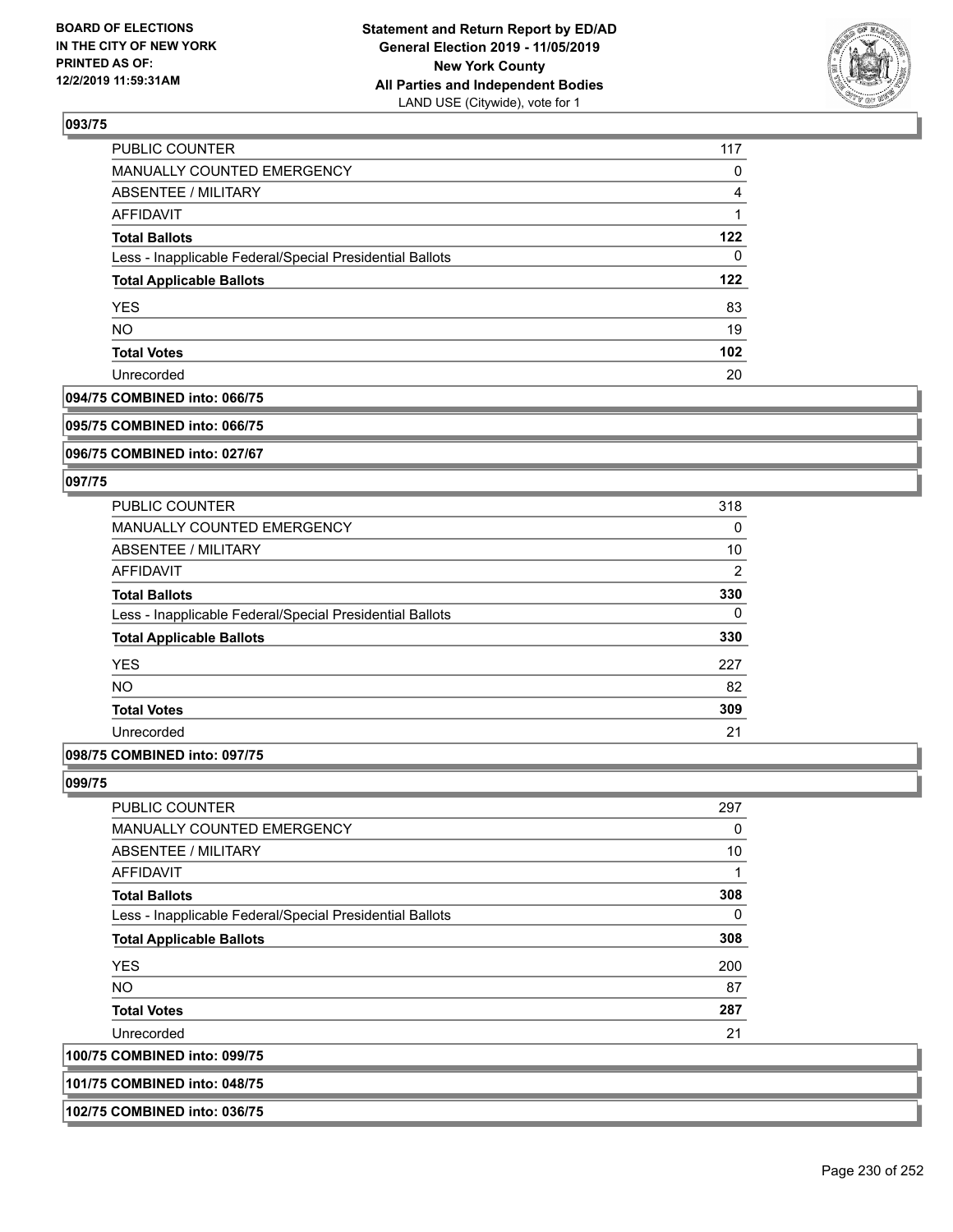

| <b>Total Votes</b>                                       | 0            |
|----------------------------------------------------------|--------------|
| <b>NO</b>                                                | <sup>0</sup> |
| YES                                                      | 0            |
| <b>Total Applicable Ballots</b>                          | 0            |
| Less - Inapplicable Federal/Special Presidential Ballots | 0            |
| <b>Total Ballots</b>                                     | 0            |
| AFFIDAVIT                                                | $\Omega$     |
| ABSENTEE / MILITARY                                      | 0            |
| MANUALLY COUNTED EMERGENCY                               | 0            |
| PUBLIC COUNTER                                           | $\Omega$     |

### **104/75**

| PUBLIC COUNTER                                           | 0        |
|----------------------------------------------------------|----------|
| MANUALLY COUNTED EMERGENCY                               | 0        |
| ABSENTEE / MILITARY                                      | 0        |
| AFFIDAVIT                                                | 0        |
| Total Ballots                                            | 0        |
| Less - Inapplicable Federal/Special Presidential Ballots | 0        |
| <b>Total Applicable Ballots</b>                          | 0        |
| YES                                                      | $\Omega$ |
| NO.                                                      | $\Omega$ |
| <b>Total Votes</b>                                       | 0        |
|                                                          |          |

**105/75 COMBINED into: 037/75**

**106/75 COMBINED into: 104/75**

#### **107/75 COMBINED into: 083/75**

**108/75** 

| <b>PUBLIC COUNTER</b>                                    | 208 |
|----------------------------------------------------------|-----|
| MANUALLY COUNTED EMERGENCY                               | 0   |
| ABSENTEE / MILITARY                                      | 6   |
| AFFIDAVIT                                                |     |
| <b>Total Ballots</b>                                     | 215 |
| Less - Inapplicable Federal/Special Presidential Ballots | 0   |
| <b>Total Applicable Ballots</b>                          | 215 |
| <b>YES</b>                                               | 155 |
| <b>NO</b>                                                | 28  |
| <b>Total Votes</b>                                       | 183 |
| Unrecorded                                               | 32  |
| 109/75 COMBINED into: 057/74                             |     |
|                                                          |     |

**110/75 COMBINED into: 013/75**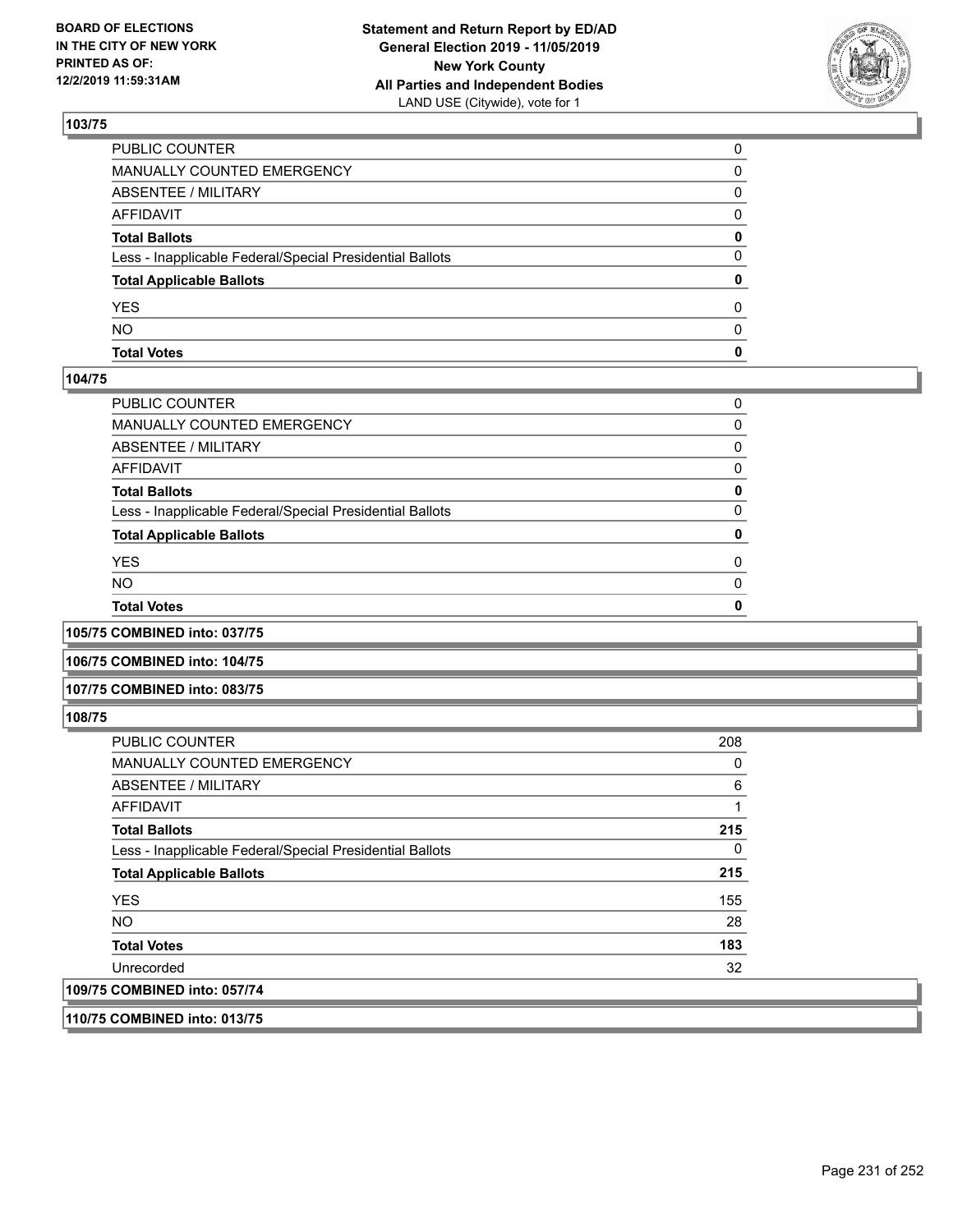

| PUBLIC COUNTER                                           | 284          |
|----------------------------------------------------------|--------------|
| MANUALLY COUNTED EMERGENCY                               | $\mathbf{0}$ |
| ABSENTEE / MILITARY                                      | 5            |
| AFFIDAVIT                                                |              |
| Total Ballots                                            | 290          |
| Less - Inapplicable Federal/Special Presidential Ballots | 0            |
| <b>Total Applicable Ballots</b>                          | 290          |
| YES                                                      | 213          |
| NO.                                                      | 62           |
| <b>Total Votes</b>                                       | 275          |
| Unrecorded                                               | 15           |

### **112/75**

| PUBLIC COUNTER                                           | 372 |
|----------------------------------------------------------|-----|
| MANUALLY COUNTED EMERGENCY                               | 0   |
| ABSENTEE / MILITARY                                      | 5   |
| AFFIDAVIT                                                |     |
| <b>Total Ballots</b>                                     | 378 |
| Less - Inapplicable Federal/Special Presidential Ballots | 0   |
| <b>Total Applicable Ballots</b>                          | 378 |
| <b>YES</b>                                               | 247 |
| <b>NO</b>                                                | 91  |
| <b>Total Votes</b>                                       | 338 |
| Unrecorded                                               | 40  |
|                                                          |     |

### **113/75 COMBINED into: 019/75**

#### **114/75 COMBINED into: 038/75**

| PUBLIC COUNTER                                           | 316 |
|----------------------------------------------------------|-----|
| <b>MANUALLY COUNTED EMERGENCY</b>                        | 0   |
| ABSENTEE / MILITARY                                      | 5   |
| <b>AFFIDAVIT</b>                                         |     |
| <b>Total Ballots</b>                                     | 322 |
| Less - Inapplicable Federal/Special Presidential Ballots | 0   |
| <b>Total Applicable Ballots</b>                          | 322 |
| <b>YES</b>                                               | 209 |
| <b>NO</b>                                                | 70  |
| <b>Total Votes</b>                                       | 279 |
| Unrecorded                                               | 43  |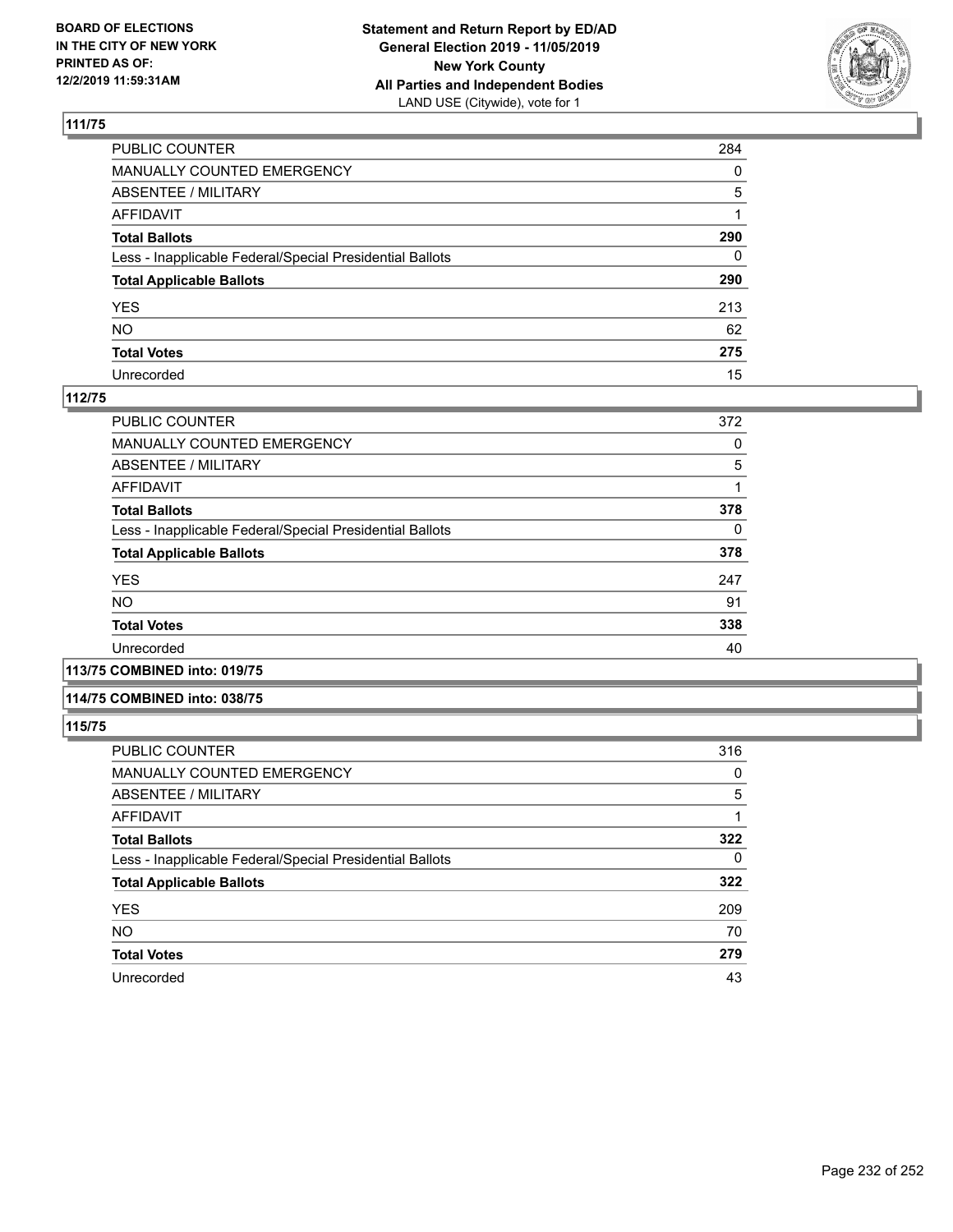

| PUBLIC COUNTER                                           | 312          |
|----------------------------------------------------------|--------------|
| MANUALLY COUNTED EMERGENCY                               | $\mathbf{0}$ |
| ABSENTEE / MILITARY                                      | 9            |
| AFFIDAVIT                                                | 2            |
| Total Ballots                                            | 323          |
| Less - Inapplicable Federal/Special Presidential Ballots | 0            |
| <b>Total Applicable Ballots</b>                          | 323          |
| YES                                                      | 211          |
| NΟ                                                       | 95           |
| <b>Total Votes</b>                                       | 306          |
| Unrecorded                                               | 17           |

### **002/76**

| PUBLIC COUNTER                                           | 203 |
|----------------------------------------------------------|-----|
| <b>MANUALLY COUNTED EMERGENCY</b>                        | 0   |
| ABSENTEE / MILITARY                                      | 2   |
| AFFIDAVIT                                                |     |
| <b>Total Ballots</b>                                     | 206 |
| Less - Inapplicable Federal/Special Presidential Ballots | 0   |
| <b>Total Applicable Ballots</b>                          | 206 |
| <b>YES</b>                                               | 150 |
| <b>NO</b>                                                | 39  |
| <b>Total Votes</b>                                       | 189 |
| Unrecorded                                               | 17  |

**003/76 COMBINED into: 001/76**

#### **004/76 COMBINED into: 006/76**

#### **005/76 COMBINED into: 050/73**

| PUBLIC COUNTER                                           | 301      |
|----------------------------------------------------------|----------|
| MANUALLY COUNTED EMERGENCY                               | 0        |
| <b>ABSENTEE / MILITARY</b>                               | 6        |
| AFFIDAVIT                                                | 2        |
| <b>Total Ballots</b>                                     | 309      |
| Less - Inapplicable Federal/Special Presidential Ballots | $\Omega$ |
| <b>Total Applicable Ballots</b>                          | 309      |
| <b>YES</b>                                               | 185      |
| <b>NO</b>                                                | 102      |
| <b>Total Votes</b>                                       | 287      |
| Unrecorded                                               | 22       |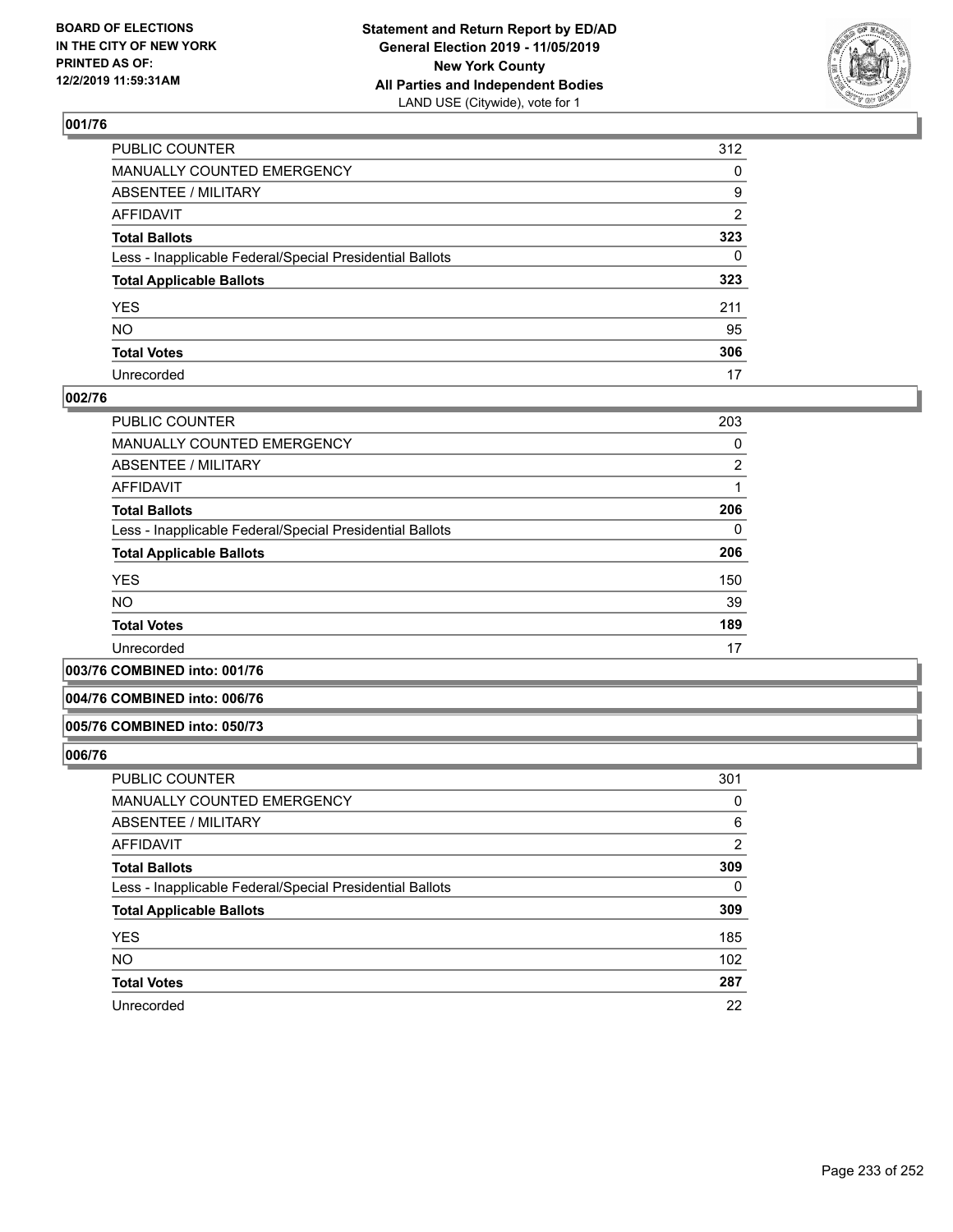

| PUBLIC COUNTER                                           | 269            |
|----------------------------------------------------------|----------------|
| <b>MANUALLY COUNTED EMERGENCY</b>                        | $\Omega$       |
| <b>ABSENTEE / MILITARY</b>                               | 4              |
| <b>AFFIDAVIT</b>                                         | $\overline{4}$ |
| <b>Total Ballots</b>                                     | 277            |
| Less - Inapplicable Federal/Special Presidential Ballots | 0              |
| <b>Total Applicable Ballots</b>                          | 277            |
| <b>YES</b>                                               | 184            |
| <b>NO</b>                                                | 80             |
| <b>Total Votes</b>                                       | 264            |
| Unrecorded                                               | 13             |

### **008/76 COMBINED into: 007/76**

### **009/76**

| PUBLIC COUNTER                                           | 196 |
|----------------------------------------------------------|-----|
| <b>MANUALLY COUNTED EMERGENCY</b>                        | 0   |
| ABSENTEE / MILITARY                                      | 13  |
| AFFIDAVIT                                                |     |
| <b>Total Ballots</b>                                     | 210 |
| Less - Inapplicable Federal/Special Presidential Ballots | 0   |
| <b>Total Applicable Ballots</b>                          | 210 |
| <b>YES</b>                                               | 113 |
| <b>NO</b>                                                | 84  |
| <b>Total Votes</b>                                       | 197 |
| Unrecorded                                               | 13  |

| PUBLIC COUNTER                                           | 324 |
|----------------------------------------------------------|-----|
| MANUALLY COUNTED EMERGENCY                               | 0   |
| ABSENTEE / MILITARY                                      | 3   |
| AFFIDAVIT                                                | 2   |
| <b>Total Ballots</b>                                     | 329 |
| Less - Inapplicable Federal/Special Presidential Ballots | 0   |
| <b>Total Applicable Ballots</b>                          | 329 |
| <b>YES</b>                                               | 213 |
| NO.                                                      | 91  |
| <b>Total Votes</b>                                       | 304 |
| Unrecorded                                               | 25  |
| 011/76 COMBINED into: 010/76                             |     |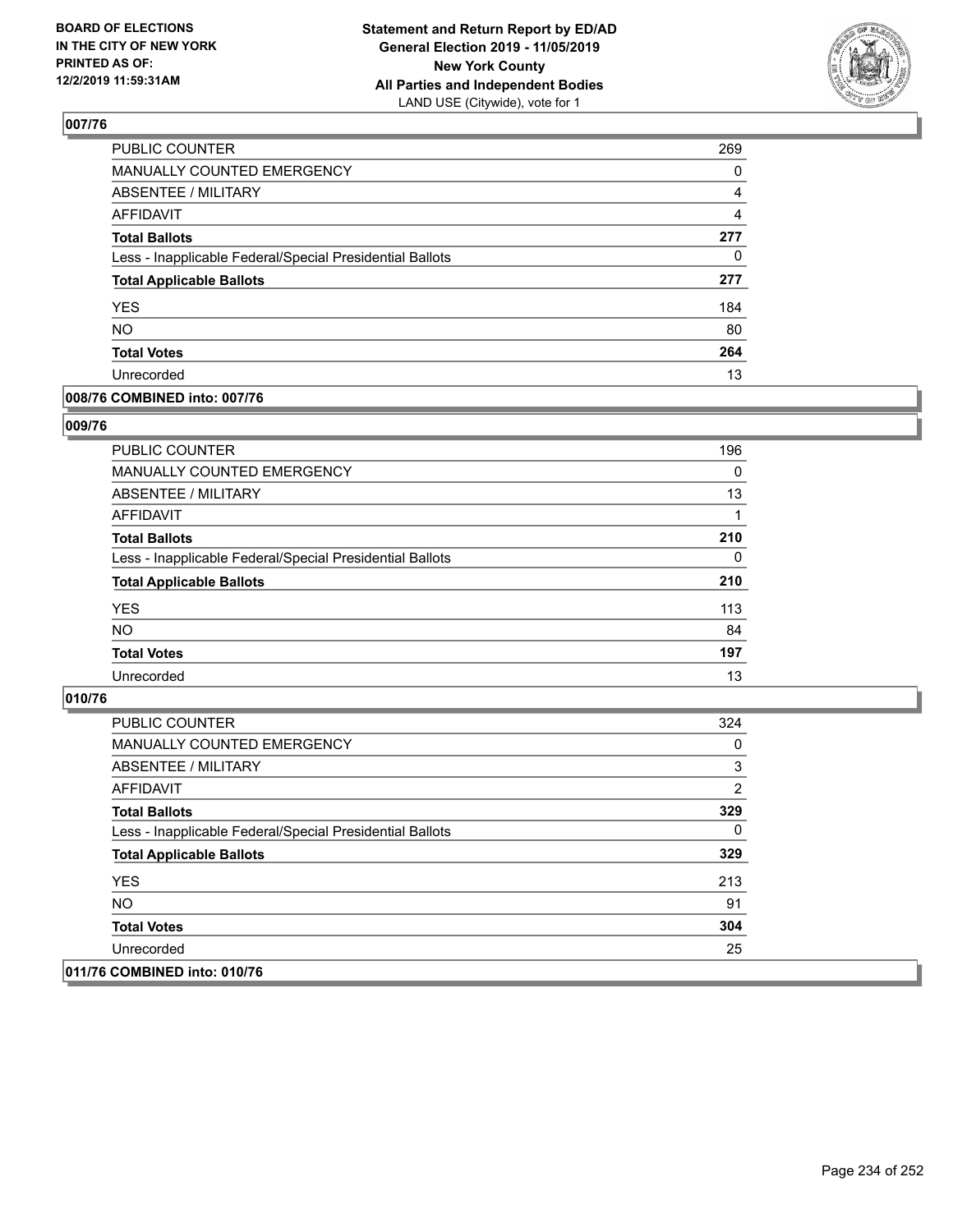

| PUBLIC COUNTER                                           | 280 |
|----------------------------------------------------------|-----|
| MANUALLY COUNTED EMERGENCY                               | 0   |
| <b>ABSENTEE / MILITARY</b>                               | 10  |
| <b>AFFIDAVIT</b>                                         | 3   |
| <b>Total Ballots</b>                                     | 293 |
| Less - Inapplicable Federal/Special Presidential Ballots | 0   |
| <b>Total Applicable Ballots</b>                          | 293 |
| <b>YES</b>                                               | 173 |
| <b>NO</b>                                                | 80  |
| <b>Total Votes</b>                                       | 253 |
| Unrecorded                                               | 40  |

### **013/76 COMBINED into: 012/76**

### **014/76**

| <b>PUBLIC COUNTER</b>                                    | 253           |
|----------------------------------------------------------|---------------|
| <b>MANUALLY COUNTED EMERGENCY</b>                        | 0             |
| ABSENTEE / MILITARY                                      | $\mathcal{P}$ |
| AFFIDAVIT                                                | 6             |
| <b>Total Ballots</b>                                     | 261           |
| Less - Inapplicable Federal/Special Presidential Ballots | 0             |
| <b>Total Applicable Ballots</b>                          | 261           |
| <b>YES</b>                                               | 163           |
| <b>NO</b>                                                | 89            |
| <b>Total Votes</b>                                       | 252           |
| Unrecorded                                               | 9             |

## **015/76 COMBINED into: 014/76**

**016/76** 

| <b>PUBLIC COUNTER</b>                                    | 435 |
|----------------------------------------------------------|-----|
| <b>MANUALLY COUNTED EMERGENCY</b>                        | 0   |
| ABSENTEE / MILITARY                                      | 6   |
| AFFIDAVIT                                                |     |
| <b>Total Ballots</b>                                     | 442 |
| Less - Inapplicable Federal/Special Presidential Ballots | 0   |
| <b>Total Applicable Ballots</b>                          | 442 |
| <b>YES</b>                                               | 291 |
| NO.                                                      | 116 |
| <b>Total Votes</b>                                       | 407 |
| Unrecorded                                               | 35  |
| 017/76 COMBINED into: 016/76                             |     |

**018/76 COMBINED into: 020/76**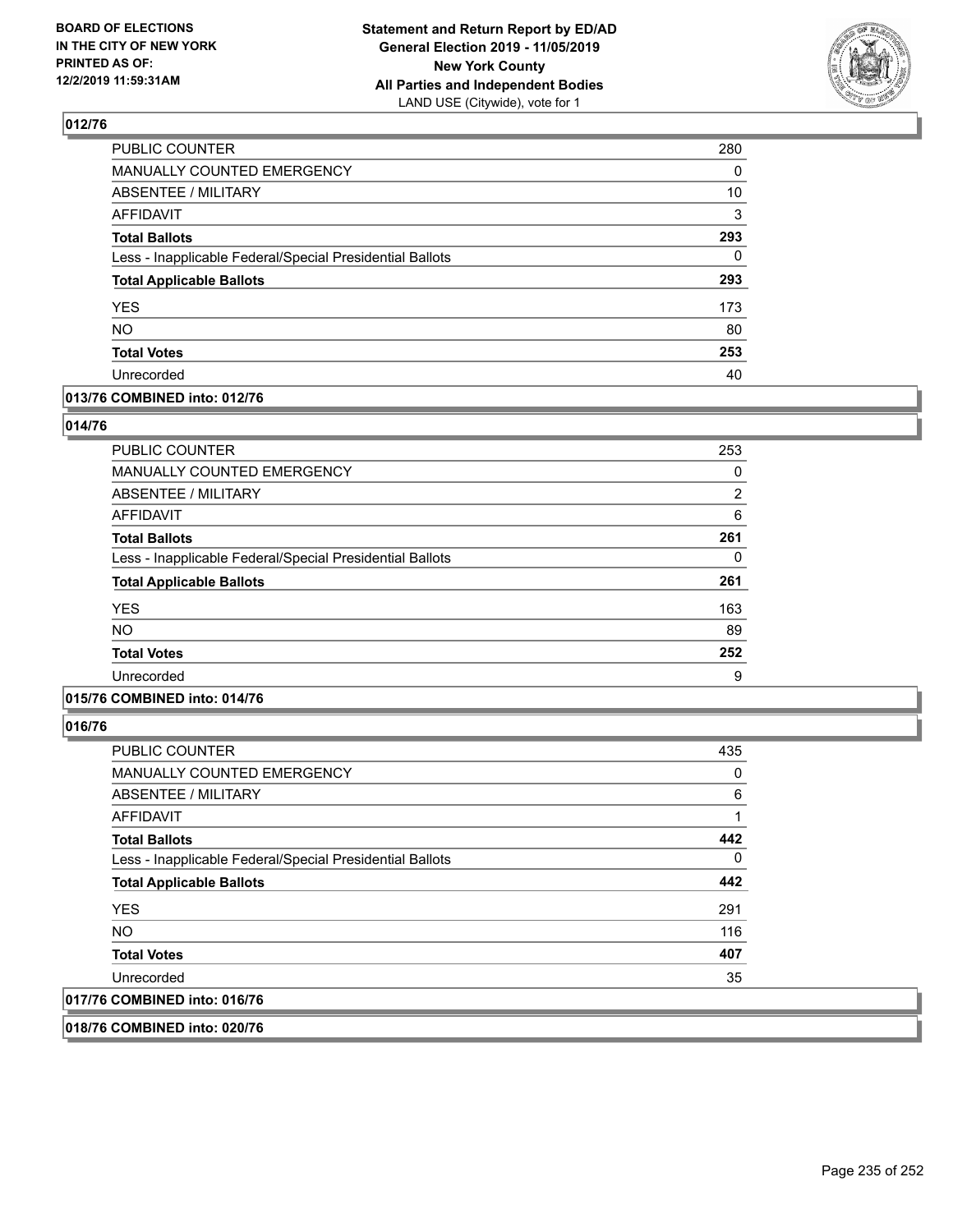

| PUBLIC COUNTER                                           | 240            |
|----------------------------------------------------------|----------------|
| MANUALLY COUNTED EMERGENCY                               | $\mathbf{0}$   |
| ABSENTEE / MILITARY                                      | $\overline{7}$ |
| AFFIDAVIT                                                | $\overline{2}$ |
| Total Ballots                                            | 249            |
| Less - Inapplicable Federal/Special Presidential Ballots | $\mathbf{0}$   |
| <b>Total Applicable Ballots</b>                          | 249            |
| YES                                                      | 153            |
| NO.                                                      | 78             |
| <b>Total Votes</b>                                       | 231            |
| Unrecorded                                               | 18             |

### **020/76**

| <b>PUBLIC COUNTER</b>                                    | 307      |
|----------------------------------------------------------|----------|
| MANUALLY COUNTED EMERGENCY                               | 0        |
| ABSENTEE / MILITARY                                      | 36       |
| AFFIDAVIT                                                | 2        |
| <b>Total Ballots</b>                                     | 345      |
| Less - Inapplicable Federal/Special Presidential Ballots | $\Omega$ |
| <b>Total Applicable Ballots</b>                          | 345      |
| <b>YES</b>                                               | 217      |
| <b>NO</b>                                                | 94       |
| <b>Total Votes</b>                                       | 311      |
| Unrecorded                                               | 34       |

| PUBLIC COUNTER                                           | 369      |
|----------------------------------------------------------|----------|
| MANUALLY COUNTED EMERGENCY                               | $\Omega$ |
| <b>ABSENTEE / MILITARY</b>                               | 20       |
| <b>AFFIDAVIT</b>                                         |          |
| <b>Total Ballots</b>                                     | 390      |
| Less - Inapplicable Federal/Special Presidential Ballots | 0        |
| <b>Total Applicable Ballots</b>                          | 390      |
| <b>YES</b>                                               | 256      |
| <b>NO</b>                                                | 115      |
| <b>Total Votes</b>                                       | 371      |
| Unrecorded                                               | 19       |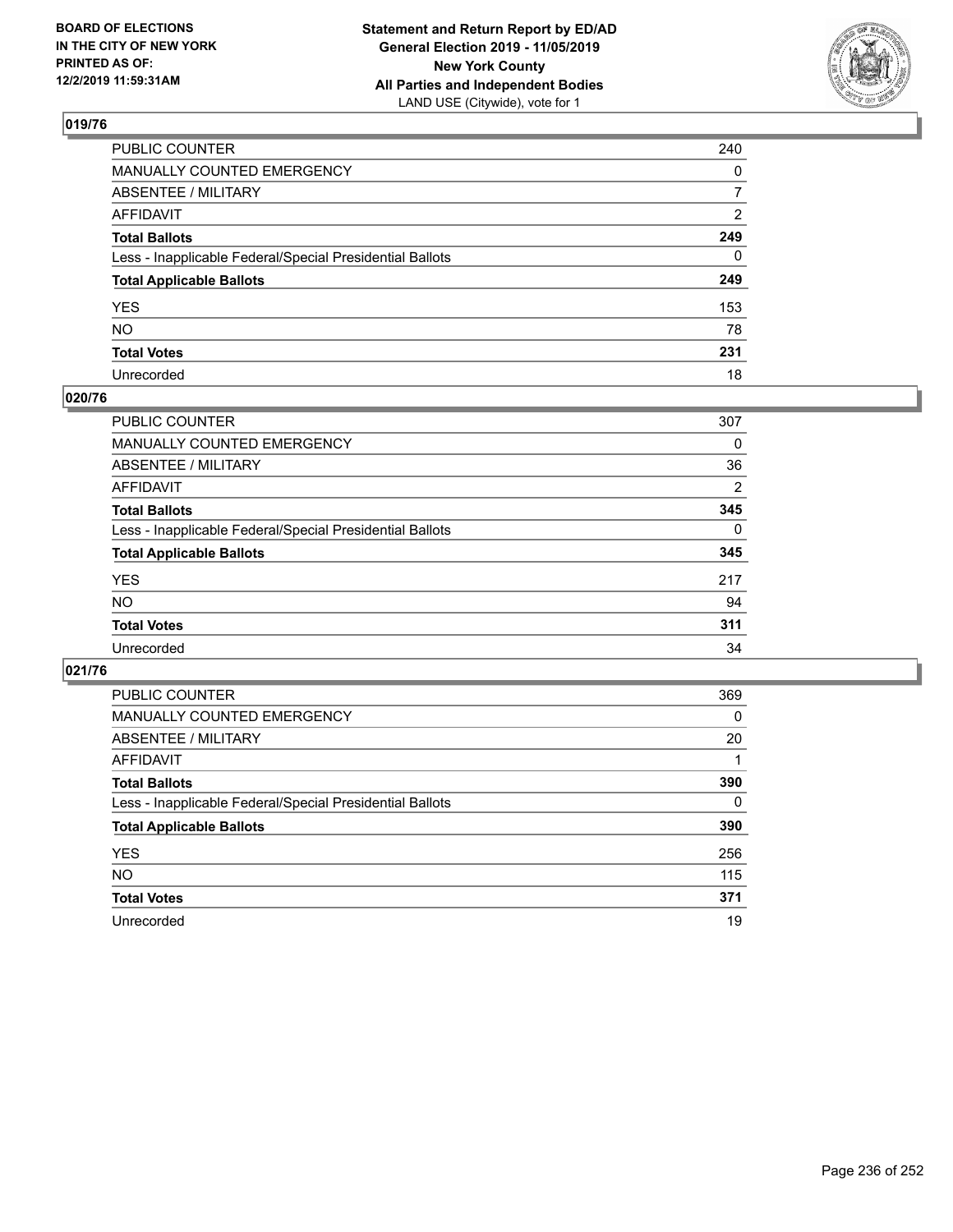

| PUBLIC COUNTER                                           | 237 |
|----------------------------------------------------------|-----|
| MANUALLY COUNTED EMERGENCY                               | 0   |
| <b>ABSENTEE / MILITARY</b>                               | 2   |
| <b>AFFIDAVIT</b>                                         | 3   |
| <b>Total Ballots</b>                                     | 242 |
| Less - Inapplicable Federal/Special Presidential Ballots | 0   |
| <b>Total Applicable Ballots</b>                          | 242 |
| <b>YES</b>                                               | 141 |
| <b>NO</b>                                                | 84  |
| <b>Total Votes</b>                                       | 225 |
| Unrecorded                                               | 17  |

### **023/76 COMBINED into: 022/76**

#### **024/76 COMBINED into: 019/76**

## **025/76**

| PUBLIC COUNTER                                           | 198      |
|----------------------------------------------------------|----------|
| <b>MANUALLY COUNTED EMERGENCY</b>                        | 0        |
| ABSENTEE / MILITARY                                      | 6        |
| AFFIDAVIT                                                |          |
| <b>Total Ballots</b>                                     | 205      |
| Less - Inapplicable Federal/Special Presidential Ballots | $\Omega$ |
| <b>Total Applicable Ballots</b>                          | 205      |
| <b>YES</b>                                               | 136      |
| NO.                                                      | 60       |
| <b>Total Votes</b>                                       | 196      |
| Unrecorded                                               | 9        |

| <b>PUBLIC COUNTER</b>                                    | 324      |
|----------------------------------------------------------|----------|
| MANUALLY COUNTED EMERGENCY                               | 0        |
| ABSENTEE / MILITARY                                      | 15       |
| AFFIDAVIT                                                | 4        |
| <b>Total Ballots</b>                                     | 343      |
| Less - Inapplicable Federal/Special Presidential Ballots | $\Omega$ |
| <b>Total Applicable Ballots</b>                          | 343      |
| <b>YES</b>                                               | 217      |
| <b>NO</b>                                                | 106      |
| <b>Total Votes</b>                                       | 323      |
| Unrecorded                                               | 20       |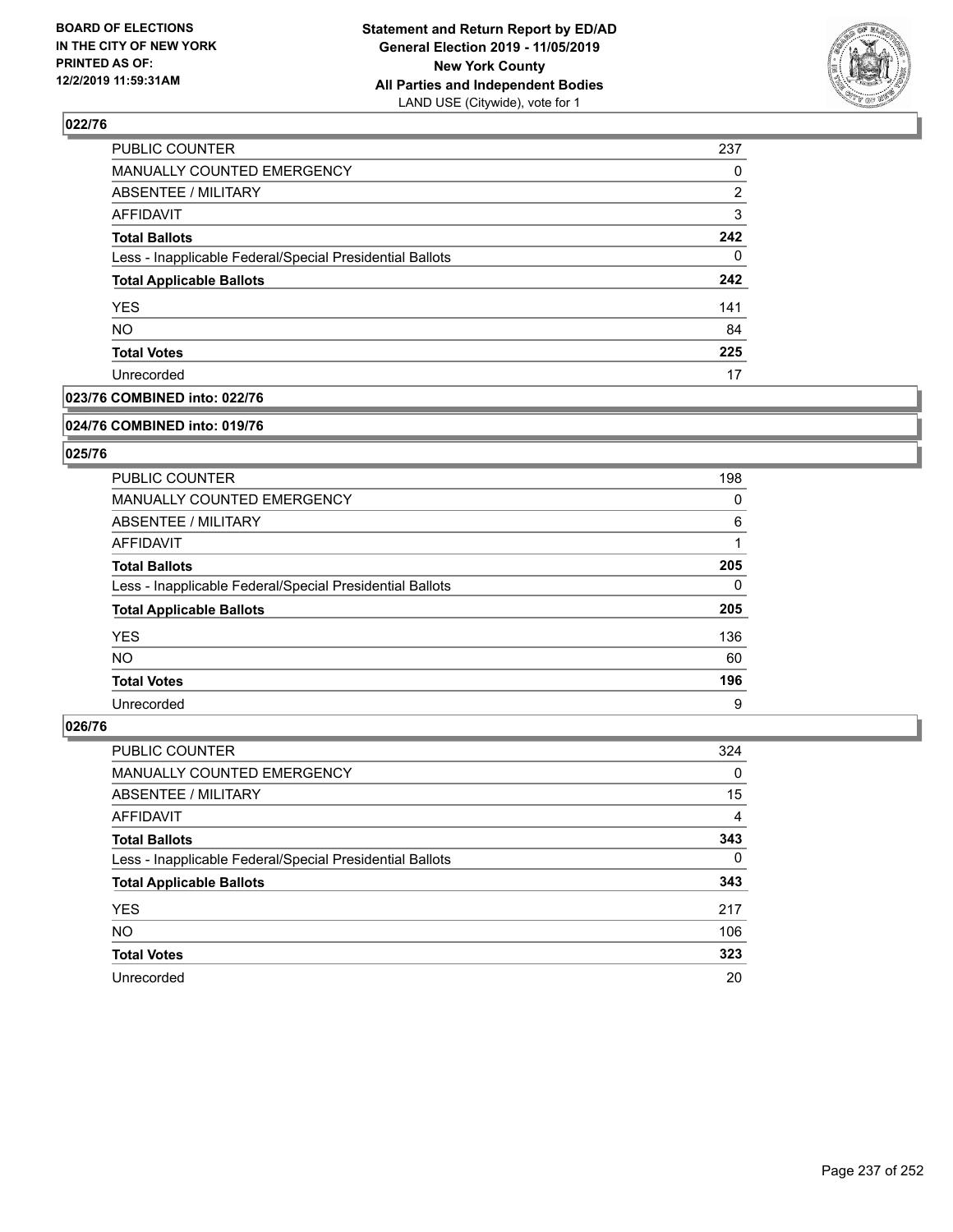

| MANUALLY COUNTED EMERGENCY<br>ABSENTEE / MILITARY<br><b>AFFIDAVIT</b><br><b>Total Ballots</b><br>Less - Inapplicable Federal/Special Presidential Ballots<br><b>Total Applicable Ballots</b><br><b>YES</b><br>NO.<br><b>Total Votes</b><br>Unrecorded | PUBLIC COUNTER | 391 |
|-------------------------------------------------------------------------------------------------------------------------------------------------------------------------------------------------------------------------------------------------------|----------------|-----|
|                                                                                                                                                                                                                                                       |                | 0   |
|                                                                                                                                                                                                                                                       |                | 6   |
|                                                                                                                                                                                                                                                       |                | 3   |
|                                                                                                                                                                                                                                                       |                | 400 |
|                                                                                                                                                                                                                                                       |                | 0   |
|                                                                                                                                                                                                                                                       |                | 400 |
|                                                                                                                                                                                                                                                       |                | 272 |
|                                                                                                                                                                                                                                                       |                | 100 |
|                                                                                                                                                                                                                                                       |                | 372 |
|                                                                                                                                                                                                                                                       |                | 28  |

### **028/76 COMBINED into: 027/76**

### **029/76**

| <b>PUBLIC COUNTER</b>                                    | 116 |
|----------------------------------------------------------|-----|
| <b>MANUALLY COUNTED EMERGENCY</b>                        | 0   |
| ABSENTEE / MILITARY                                      | 3   |
| AFFIDAVIT                                                | 0   |
| <b>Total Ballots</b>                                     | 119 |
| Less - Inapplicable Federal/Special Presidential Ballots | 0   |
| <b>Total Applicable Ballots</b>                          | 119 |
| <b>YES</b>                                               | 70  |
| NO.                                                      | 45  |
| <b>Total Votes</b>                                       | 115 |
| Unrecorded                                               | 4   |

### **030/76 COMBINED into: 037/76**

### **031/76 COMBINED into: 026/76**

#### **032/76 COMBINED into: 034/76**

| <b>PUBLIC COUNTER</b>                                    | 282 |
|----------------------------------------------------------|-----|
| <b>MANUALLY COUNTED EMERGENCY</b>                        | 0   |
| ABSENTEE / MILITARY                                      | 4   |
| AFFIDAVIT                                                | 4   |
| <b>Total Ballots</b>                                     | 290 |
| Less - Inapplicable Federal/Special Presidential Ballots | 0   |
| <b>Total Applicable Ballots</b>                          | 290 |
| <b>YES</b>                                               | 202 |
| <b>NO</b>                                                | 74  |
| <b>Total Votes</b>                                       | 276 |
| Unrecorded                                               | 14  |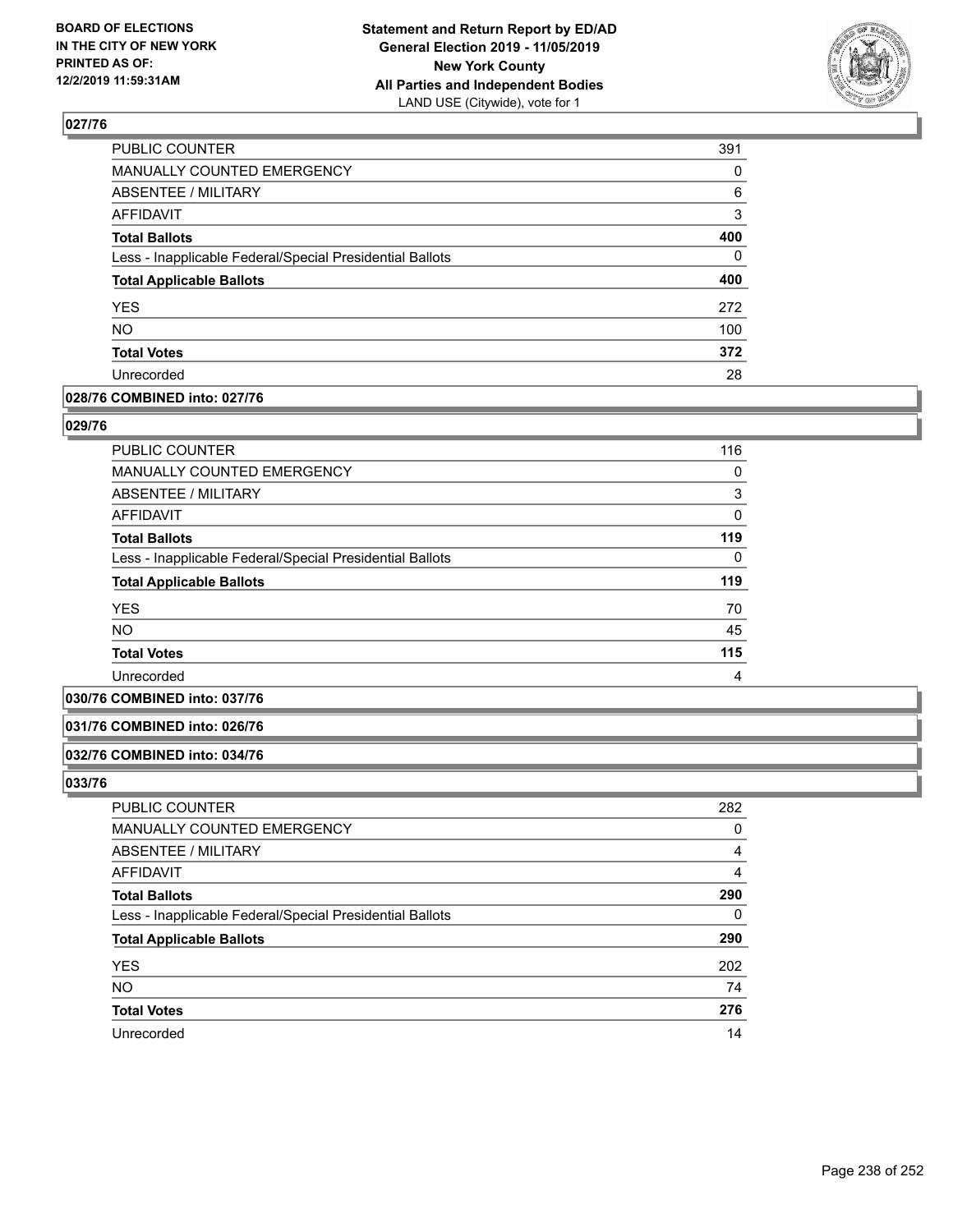

| PUBLIC COUNTER                                           | 422             |
|----------------------------------------------------------|-----------------|
| MANUALLY COUNTED EMERGENCY                               | 0               |
| ABSENTEE / MILITARY                                      | 12 <sup>2</sup> |
| AFFIDAVIT                                                | 0               |
| Total Ballots                                            | 434             |
| Less - Inapplicable Federal/Special Presidential Ballots | $\mathbf 0$     |
| <b>Total Applicable Ballots</b>                          | 434             |
| YES                                                      | 271             |
| NO.                                                      | 132             |
| <b>Total Votes</b>                                       | 403             |
| Unrecorded                                               | 31              |

### **035/76**

| PUBLIC COUNTER                                           | 419      |
|----------------------------------------------------------|----------|
| <b>MANUALLY COUNTED EMERGENCY</b>                        | 0        |
| <b>ABSENTEE / MILITARY</b>                               | 11       |
| <b>AFFIDAVIT</b>                                         | 4        |
| <b>Total Ballots</b>                                     | 434      |
| Less - Inapplicable Federal/Special Presidential Ballots | $\Omega$ |
| <b>Total Applicable Ballots</b>                          | 434      |
| <b>YES</b>                                               | 265      |
| <b>NO</b>                                                | 136      |
| <b>Total Votes</b>                                       | 401      |
| Unrecorded                                               | 33       |
|                                                          |          |

### **036/76 COMBINED into: 033/76**

| <b>PUBLIC COUNTER</b>                                    | 425 |
|----------------------------------------------------------|-----|
| <b>MANUALLY COUNTED EMERGENCY</b>                        | 0   |
| ABSENTEE / MILITARY                                      | 11  |
| AFFIDAVIT                                                | 3   |
| <b>Total Ballots</b>                                     | 439 |
| Less - Inapplicable Federal/Special Presidential Ballots | 0   |
| <b>Total Applicable Ballots</b>                          | 439 |
| <b>YES</b>                                               | 263 |
| NO.                                                      | 138 |
| <b>Total Votes</b>                                       | 401 |
| Unrecorded                                               | 38  |
| 038/76 COMBINED into: 037/76                             |     |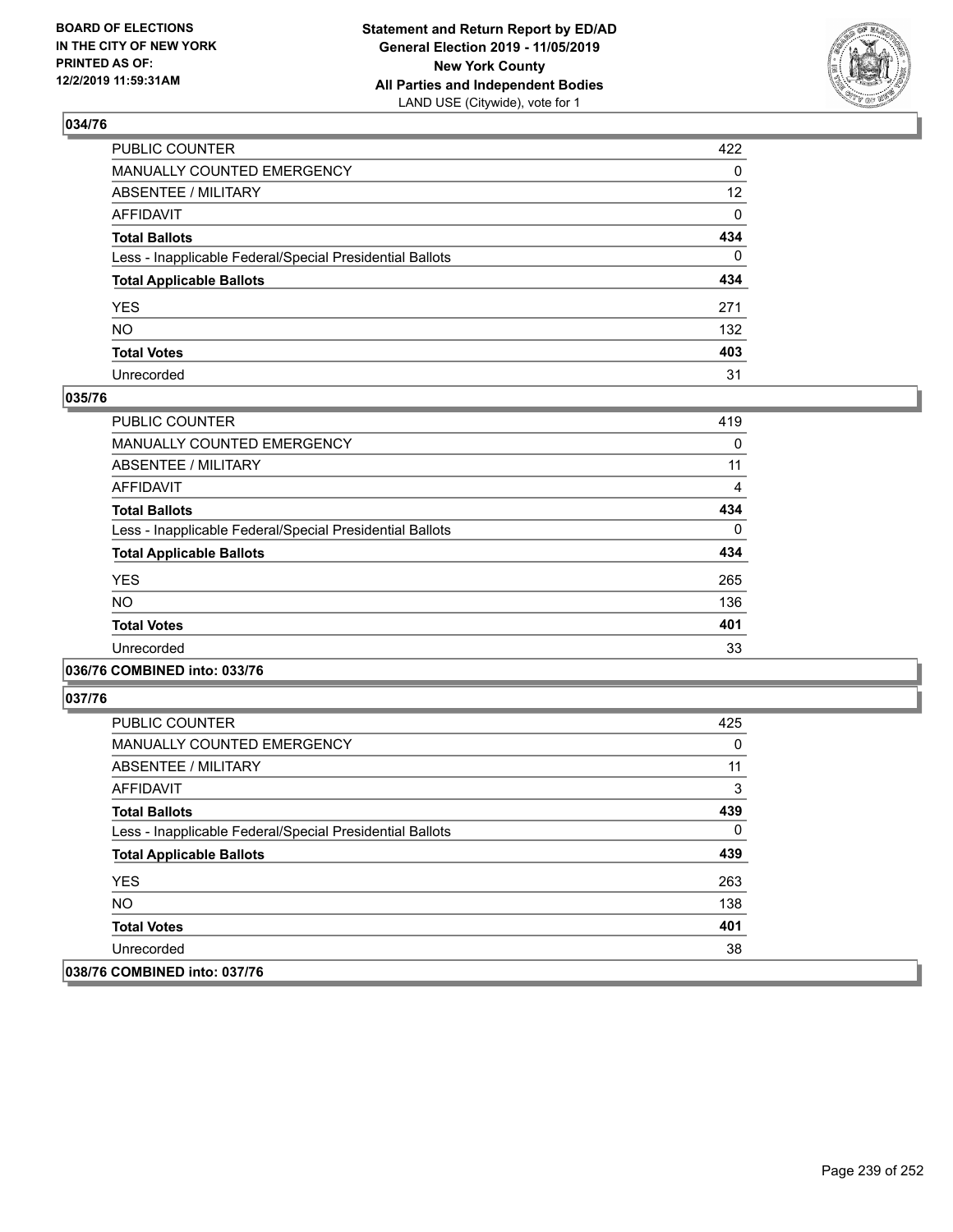

| PUBLIC COUNTER                                           | 361          |
|----------------------------------------------------------|--------------|
| MANUALLY COUNTED EMERGENCY                               | $\Omega$     |
| ABSENTEE / MILITARY                                      | 17           |
| AFFIDAVIT                                                | 3            |
| Total Ballots                                            | 381          |
| Less - Inapplicable Federal/Special Presidential Ballots | $\mathbf{0}$ |
| <b>Total Applicable Ballots</b>                          | 381          |
| YES                                                      | 247          |
| NO.                                                      | 110          |
| <b>Total Votes</b>                                       | 357          |
| Unrecorded                                               | 24           |

### **040/76**

| <b>PUBLIC COUNTER</b>                                    | 357            |
|----------------------------------------------------------|----------------|
| <b>MANUALLY COUNTED EMERGENCY</b>                        | $\Omega$       |
| ABSENTEE / MILITARY                                      | 10             |
| AFFIDAVIT                                                | $\overline{2}$ |
| <b>Total Ballots</b>                                     | 369            |
| Less - Inapplicable Federal/Special Presidential Ballots | $\Omega$       |
| <b>Total Applicable Ballots</b>                          | 369            |
| <b>YES</b>                                               | 234            |
| <b>NO</b>                                                | 102            |
| <b>Total Votes</b>                                       | 336            |
| Unrecorded                                               | 33             |

### **041/76**

| PUBLIC COUNTER                                           | 206 |
|----------------------------------------------------------|-----|
| <b>MANUALLY COUNTED EMERGENCY</b>                        | 0   |
| ABSENTEE / MILITARY                                      | 2   |
| AFFIDAVIT                                                | 5   |
| <b>Total Ballots</b>                                     | 213 |
| Less - Inapplicable Federal/Special Presidential Ballots | 0   |
| <b>Total Applicable Ballots</b>                          | 213 |
| <b>YES</b>                                               | 161 |
| <b>NO</b>                                                | 38  |
| <b>Total Votes</b>                                       | 199 |
| Unrecorded                                               | 14  |
| 042/76 COMBINED into: 035/76                             |     |

**043/76 COMBINED into: 040/76**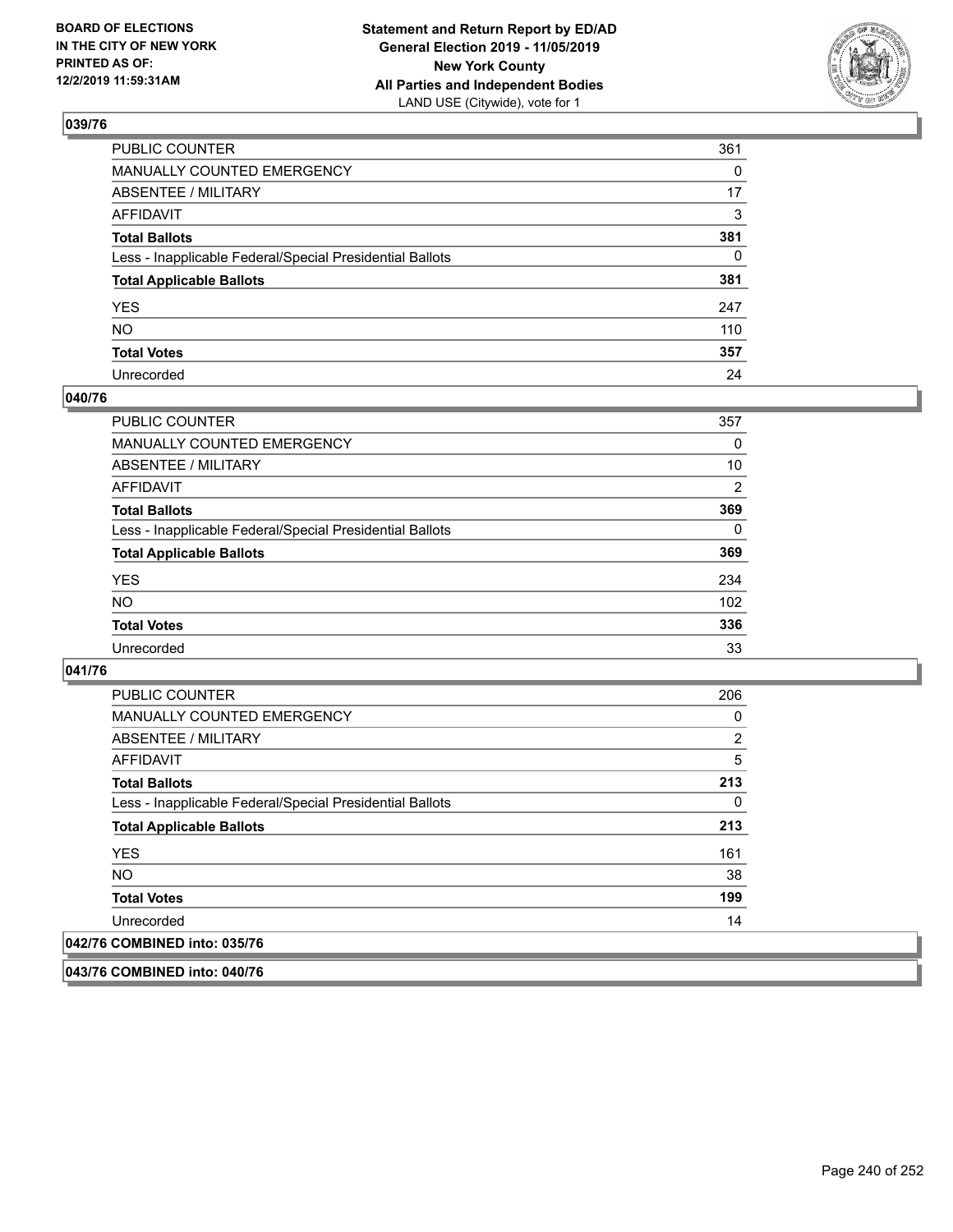

| PUBLIC COUNTER                                           | 330 |
|----------------------------------------------------------|-----|
| MANUALLY COUNTED EMERGENCY                               | 0   |
| <b>ABSENTEE / MILITARY</b>                               |     |
| AFFIDAVIT                                                | 5   |
| <b>Total Ballots</b>                                     | 342 |
| Less - Inapplicable Federal/Special Presidential Ballots | 0   |
| <b>Total Applicable Ballots</b>                          | 342 |
| <b>YES</b>                                               | 232 |
| <b>NO</b>                                                | 77  |
| <b>Total Votes</b>                                       | 309 |
| Unrecorded                                               | 33  |

## **045/76 COMBINED into: 044/76**

#### **046/76 COMBINED into: 039/76**

## **047/76**

| <b>PUBLIC COUNTER</b>                                    | 285 |
|----------------------------------------------------------|-----|
| <b>MANUALLY COUNTED EMERGENCY</b>                        | 0   |
| ABSENTEE / MILITARY                                      | 9   |
| AFFIDAVIT                                                | 6   |
| <b>Total Ballots</b>                                     | 300 |
| Less - Inapplicable Federal/Special Presidential Ballots | 0   |
| <b>Total Applicable Ballots</b>                          | 300 |
| <b>YES</b>                                               | 188 |
| NO.                                                      | 88  |
| <b>Total Votes</b>                                       | 276 |
| Unrecorded                                               | 24  |

| <b>PUBLIC COUNTER</b>                                    | 359      |
|----------------------------------------------------------|----------|
| MANUALLY COUNTED EMERGENCY                               | 0        |
| ABSENTEE / MILITARY                                      | 2        |
| AFFIDAVIT                                                | 3        |
| <b>Total Ballots</b>                                     | 364      |
| Less - Inapplicable Federal/Special Presidential Ballots | $\Omega$ |
| <b>Total Applicable Ballots</b>                          | 364      |
| <b>YES</b>                                               | 227      |
| <b>NO</b>                                                | 108      |
| <b>Total Votes</b>                                       | 335      |
| Unrecorded                                               | 29       |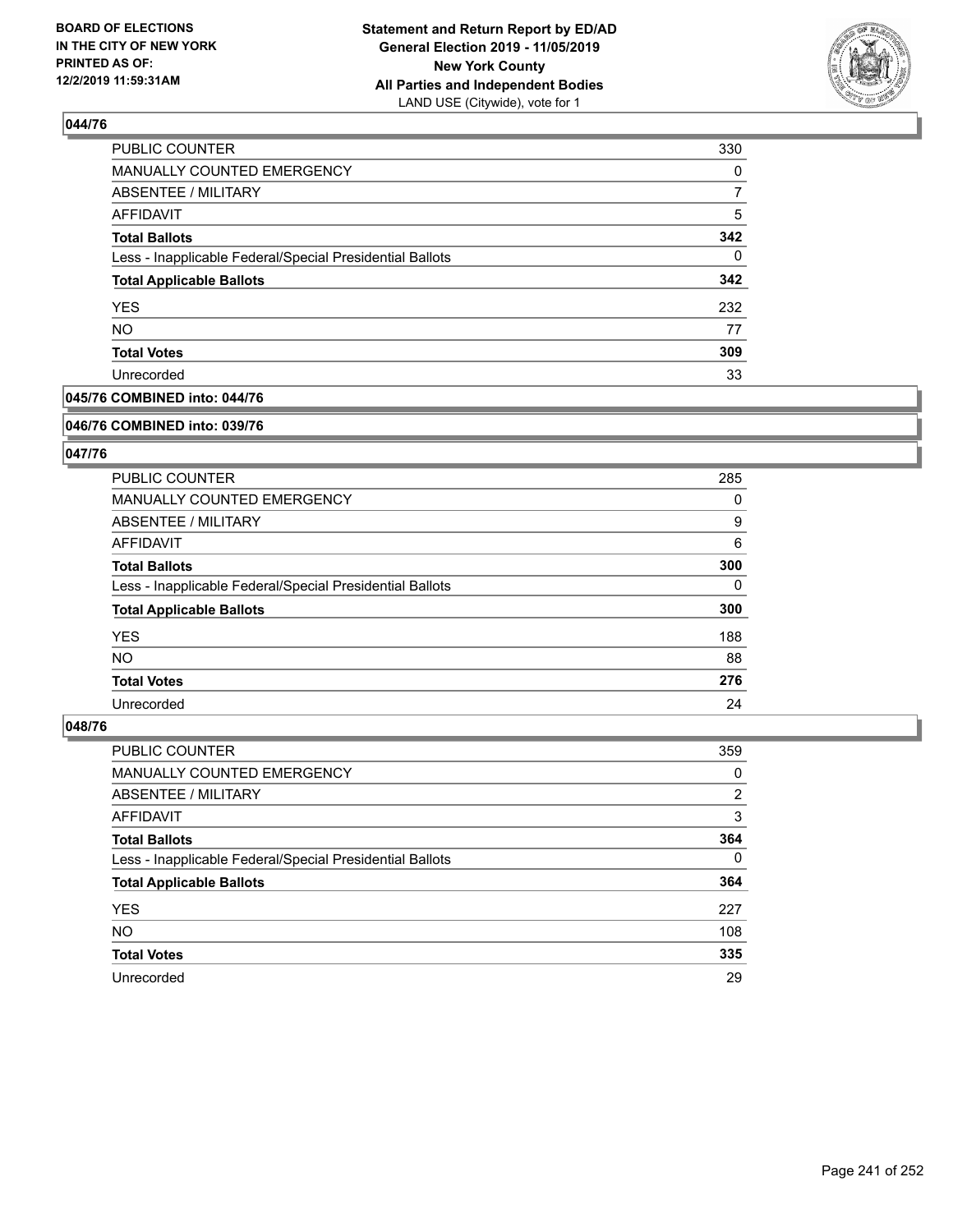

| PUBLIC COUNTER                                           | 390              |
|----------------------------------------------------------|------------------|
| <b>MANUALLY COUNTED EMERGENCY</b>                        | 0                |
| <b>ABSENTEE / MILITARY</b>                               | 10               |
| <b>AFFIDAVIT</b>                                         | 1                |
| <b>Total Ballots</b>                                     | 401              |
| Less - Inapplicable Federal/Special Presidential Ballots | 0                |
| <b>Total Applicable Ballots</b>                          | 401              |
| <b>YES</b>                                               | 268              |
| <b>NO</b>                                                | 102 <sub>2</sub> |
| <b>Total Votes</b>                                       | 370              |
| Unrecorded                                               | 31               |

### **050/76 COMBINED into: 049/76**

### **051/76**

| PUBLIC COUNTER                                           | 216            |
|----------------------------------------------------------|----------------|
| <b>MANUALLY COUNTED EMERGENCY</b>                        | 0              |
| ABSENTEE / MILITARY                                      | 4              |
| AFFIDAVIT                                                | $\overline{2}$ |
| <b>Total Ballots</b>                                     | 222            |
| Less - Inapplicable Federal/Special Presidential Ballots | $\Omega$       |
| <b>Total Applicable Ballots</b>                          | 222            |
| <b>YES</b>                                               | 146            |
| <b>NO</b>                                                | 63             |
| <b>Total Votes</b>                                       | 209            |
| Unrecorded                                               | 13             |

| <b>PUBLIC COUNTER</b>                                    | 351 |
|----------------------------------------------------------|-----|
| <b>MANUALLY COUNTED EMERGENCY</b>                        | 0   |
| ABSENTEE / MILITARY                                      | 5   |
| AFFIDAVIT                                                | 2   |
| <b>Total Ballots</b>                                     | 358 |
| Less - Inapplicable Federal/Special Presidential Ballots | 0   |
| <b>Total Applicable Ballots</b>                          | 358 |
| <b>YES</b>                                               | 248 |
| NO.                                                      | 85  |
| <b>Total Votes</b>                                       | 333 |
| Unrecorded                                               | 25  |
| 053/76 COMBINED into: 052/76                             |     |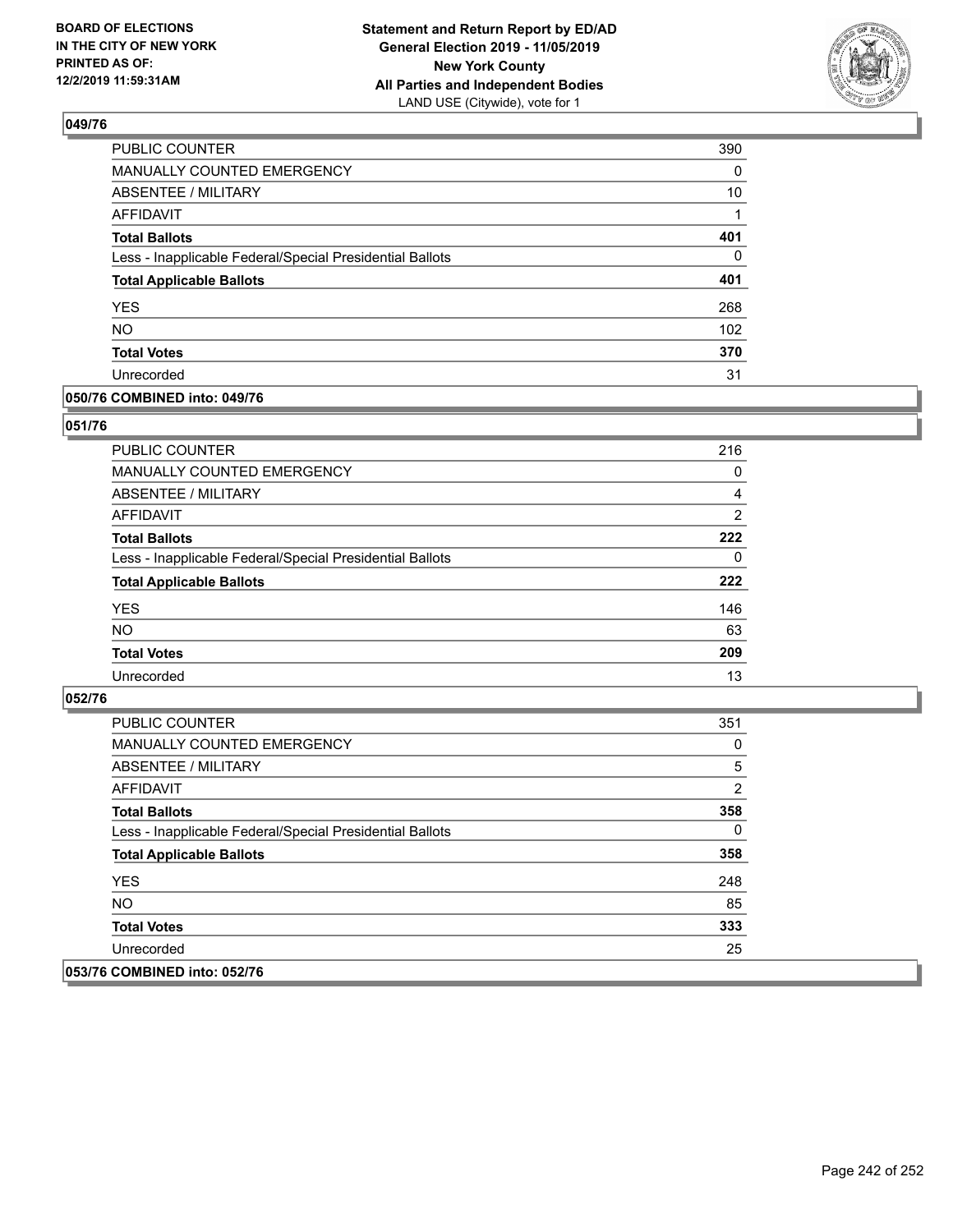

| PUBLIC COUNTER                                           | 203          |
|----------------------------------------------------------|--------------|
| MANUALLY COUNTED EMERGENCY                               | $\mathbf{0}$ |
| ABSENTEE / MILITARY                                      | 5            |
| AFFIDAVIT                                                | 3            |
| Total Ballots                                            | 211          |
| Less - Inapplicable Federal/Special Presidential Ballots | $\mathbf{0}$ |
| <b>Total Applicable Ballots</b>                          | 211          |
| YES                                                      | 138          |
| NO.                                                      | 56           |
| <b>Total Votes</b>                                       | 194          |
| Unrecorded                                               | 17           |

### **055/76**

| PUBLIC COUNTER                                           | 255      |
|----------------------------------------------------------|----------|
| <b>MANUALLY COUNTED EMERGENCY</b>                        | 0        |
| ABSENTEE / MILITARY                                      | 9        |
| <b>AFFIDAVIT</b>                                         | 0        |
| <b>Total Ballots</b>                                     | 264      |
| Less - Inapplicable Federal/Special Presidential Ballots | $\Omega$ |
| <b>Total Applicable Ballots</b>                          | 264      |
| <b>YES</b>                                               | 167      |
| <b>NO</b>                                                | 76       |
| <b>Total Votes</b>                                       | 243      |
| Unrecorded                                               | 21       |
|                                                          |          |

### **056/76 COMBINED into: 048/76**

**057/76** 

| <b>PUBLIC COUNTER</b>                                    | 406 |
|----------------------------------------------------------|-----|
| MANUALLY COUNTED EMERGENCY                               | 0   |
| ABSENTEE / MILITARY                                      | 11  |
| AFFIDAVIT                                                | 3   |
| <b>Total Ballots</b>                                     | 420 |
| Less - Inapplicable Federal/Special Presidential Ballots | 0   |
| <b>Total Applicable Ballots</b>                          | 420 |
| <b>YES</b>                                               | 274 |
| <b>NO</b>                                                | 118 |
| <b>Total Votes</b>                                       | 392 |
| Unrecorded                                               | 28  |
| 058/76 COMBINED into: 100/76                             |     |

**059/76 COMBINED into: 057/76**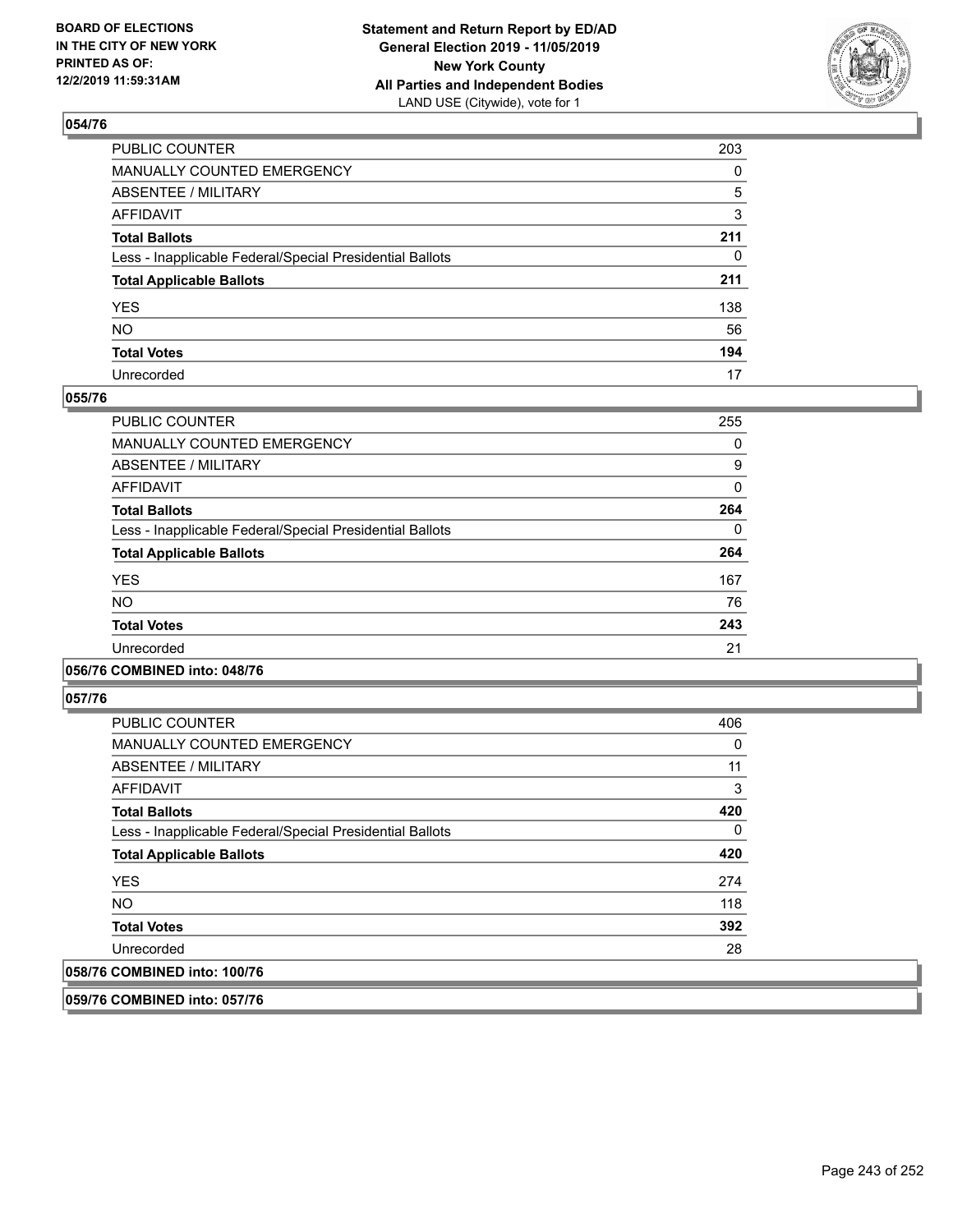

| PUBLIC COUNTER                                           | 343      |
|----------------------------------------------------------|----------|
| MANUALLY COUNTED EMERGENCY                               | 0        |
| <b>ABSENTEE / MILITARY</b>                               | 4        |
| <b>AFFIDAVIT</b>                                         | 3        |
| <b>Total Ballots</b>                                     | 350      |
| Less - Inapplicable Federal/Special Presidential Ballots | $\Omega$ |
| <b>Total Applicable Ballots</b>                          | 350      |
| <b>YES</b>                                               | 206      |
| <b>NO</b>                                                | 117      |
| <b>Total Votes</b>                                       | 323      |
| Unrecorded                                               | 27       |

### **061/76 COMBINED into: 060/76**

### **062/76**

| PUBLIC COUNTER                                           | 312 |
|----------------------------------------------------------|-----|
| <b>MANUALLY COUNTED EMERGENCY</b>                        | 0   |
| ABSENTEE / MILITARY                                      | 23  |
| <b>AFFIDAVIT</b>                                         | 3   |
| <b>Total Ballots</b>                                     | 338 |
| Less - Inapplicable Federal/Special Presidential Ballots | 0   |
| <b>Total Applicable Ballots</b>                          | 338 |
| <b>YES</b>                                               | 212 |
| <b>NO</b>                                                | 108 |
| <b>Total Votes</b>                                       | 320 |
| Unrecorded                                               | 18  |

# **063/76 COMBINED into: 062/76**

| <b>PUBLIC COUNTER</b>                                    | 315      |
|----------------------------------------------------------|----------|
| <b>MANUALLY COUNTED EMERGENCY</b>                        | 0        |
| ABSENTEE / MILITARY                                      | 16       |
| AFFIDAVIT                                                | 5        |
| <b>Total Ballots</b>                                     | 336      |
| Less - Inapplicable Federal/Special Presidential Ballots | $\Omega$ |
| <b>Total Applicable Ballots</b>                          | 336      |
| <b>YES</b>                                               | 201      |
| <b>NO</b>                                                | 117      |
| <b>Total Votes</b>                                       | 318      |
| Unrecorded                                               | 18       |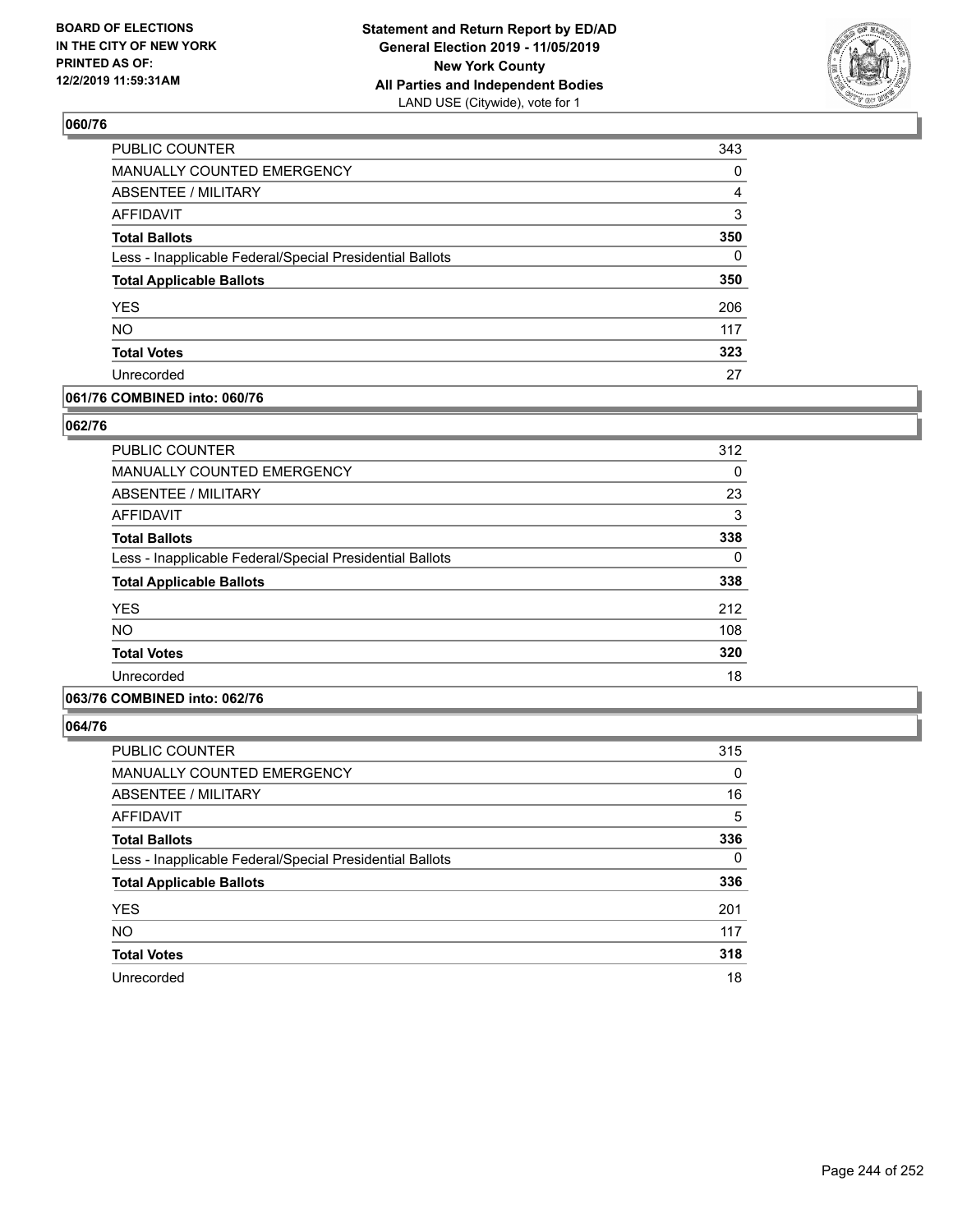

| PUBLIC COUNTER                                           | 254            |
|----------------------------------------------------------|----------------|
| MANUALLY COUNTED EMERGENCY                               | $\mathbf{0}$   |
| ABSENTEE / MILITARY                                      | $\overline{4}$ |
| AFFIDAVIT                                                | $\Omega$       |
| Total Ballots                                            | 258            |
| Less - Inapplicable Federal/Special Presidential Ballots | $\mathbf{0}$   |
| <b>Total Applicable Ballots</b>                          | 258            |
| YES                                                      | 164            |
| NO.                                                      | 73             |
| <b>Total Votes</b>                                       | 237            |
| Unrecorded                                               | 21             |

### **066/76**

| PUBLIC COUNTER                                           | 157 |
|----------------------------------------------------------|-----|
| <b>MANUALLY COUNTED EMERGENCY</b>                        | 0   |
| ABSENTEE / MILITARY                                      | 3   |
| AFFIDAVIT                                                |     |
| <b>Total Ballots</b>                                     | 161 |
| Less - Inapplicable Federal/Special Presidential Ballots | 0   |
| <b>Total Applicable Ballots</b>                          | 161 |
| <b>YES</b>                                               | 114 |
| <b>NO</b>                                                | 40  |
| <b>Total Votes</b>                                       | 154 |
| Unrecorded                                               | 7   |

### **067/76**

| <b>PUBLIC COUNTER</b>                                                                                                                                                                                                                                                                                                                                                                                                       | 411 |
|-----------------------------------------------------------------------------------------------------------------------------------------------------------------------------------------------------------------------------------------------------------------------------------------------------------------------------------------------------------------------------------------------------------------------------|-----|
| <b>MANUALLY COUNTED EMERGENCY</b>                                                                                                                                                                                                                                                                                                                                                                                           | 0   |
| ABSENTEE / MILITARY                                                                                                                                                                                                                                                                                                                                                                                                         | 13  |
| AFFIDAVIT                                                                                                                                                                                                                                                                                                                                                                                                                   | 2   |
| <b>Total Ballots</b>                                                                                                                                                                                                                                                                                                                                                                                                        | 426 |
| Less - Inapplicable Federal/Special Presidential Ballots                                                                                                                                                                                                                                                                                                                                                                    | 0   |
| <b>Total Applicable Ballots</b>                                                                                                                                                                                                                                                                                                                                                                                             | 426 |
| <b>YES</b>                                                                                                                                                                                                                                                                                                                                                                                                                  | 256 |
| NO.                                                                                                                                                                                                                                                                                                                                                                                                                         | 137 |
| <b>Total Votes</b>                                                                                                                                                                                                                                                                                                                                                                                                          | 393 |
| Unrecorded                                                                                                                                                                                                                                                                                                                                                                                                                  | 33  |
| $\begin{array}{c} \texttt{A} \texttt{A} \texttt{A} \texttt{B} \texttt{B} \texttt{B} \texttt{B} \texttt{B} \texttt{B} \texttt{B} \texttt{B} \texttt{B} \texttt{B} \texttt{B} \texttt{B} \texttt{B} \texttt{B} \texttt{B} \texttt{B} \texttt{B} \texttt{B} \texttt{B} \texttt{B} \texttt{B} \texttt{B} \texttt{B} \texttt{B} \texttt{B} \texttt{B} \texttt{B} \texttt{B} \texttt{B} \texttt{B} \texttt{B} \texttt{B} \texttt$ |     |

# **068/76 COMBINED into: 084/73**

**069/76 COMBINED into: 067/76**

**070/76 COMBINED into: 064/76**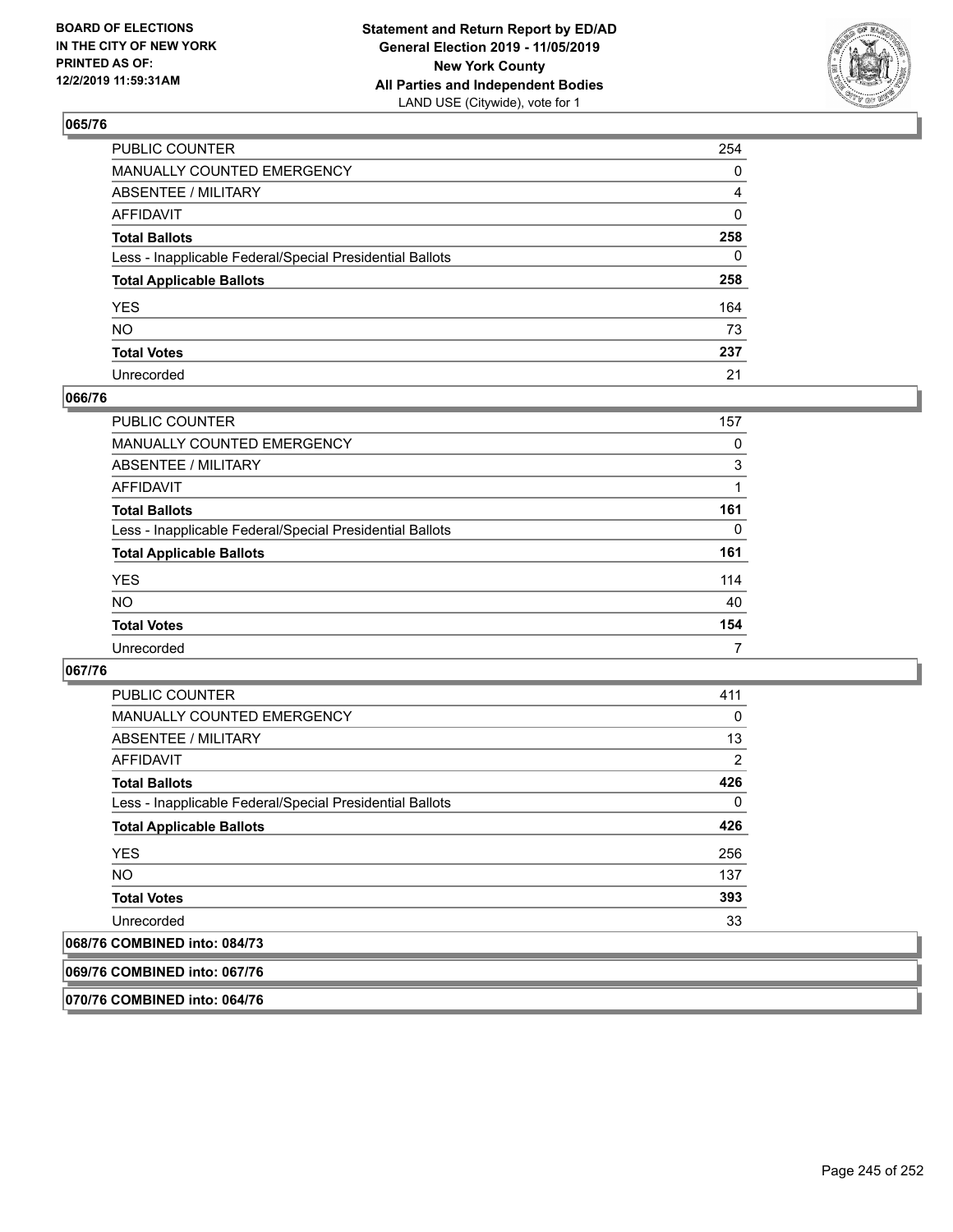

| PUBLIC COUNTER                                           | 183          |
|----------------------------------------------------------|--------------|
| MANUALLY COUNTED EMERGENCY                               | 0            |
| ABSENTEE / MILITARY                                      | 4            |
| AFFIDAVIT                                                |              |
| Total Ballots                                            | 188          |
| Less - Inapplicable Federal/Special Presidential Ballots | $\mathbf{0}$ |
| <b>Total Applicable Ballots</b>                          | 188          |
| YES                                                      | 132          |
| NO.                                                      | 40           |
| <b>Total Votes</b>                                       | 172          |
| Unrecorded                                               | 16           |

## **072/76**

| <b>PUBLIC COUNTER</b>                                    | 242      |
|----------------------------------------------------------|----------|
| <b>MANUALLY COUNTED EMERGENCY</b>                        | $\Omega$ |
| ABSENTEE / MILITARY                                      | 10       |
| AFFIDAVIT                                                | $\Omega$ |
| <b>Total Ballots</b>                                     | 252      |
| Less - Inapplicable Federal/Special Presidential Ballots | $\Omega$ |
| <b>Total Applicable Ballots</b>                          | 252      |
| <b>YES</b>                                               | 164      |
| <b>NO</b>                                                | 77       |
| <b>Total Votes</b>                                       | 241      |
| Unrecorded                                               | 11       |

| <b>PUBLIC COUNTER</b>                                    | 297            |
|----------------------------------------------------------|----------------|
| <b>MANUALLY COUNTED EMERGENCY</b>                        | 0              |
| ABSENTEE / MILITARY                                      | 5              |
| AFFIDAVIT                                                | $\overline{2}$ |
| <b>Total Ballots</b>                                     | 304            |
| Less - Inapplicable Federal/Special Presidential Ballots | $\Omega$       |
| <b>Total Applicable Ballots</b>                          | 304            |
| <b>YES</b>                                               | 200            |
| <b>NO</b>                                                | 82             |
| <b>Total Votes</b>                                       | 282            |
| Unrecorded                                               | 22             |
| 074/76 COMBINED into: 073/76                             |                |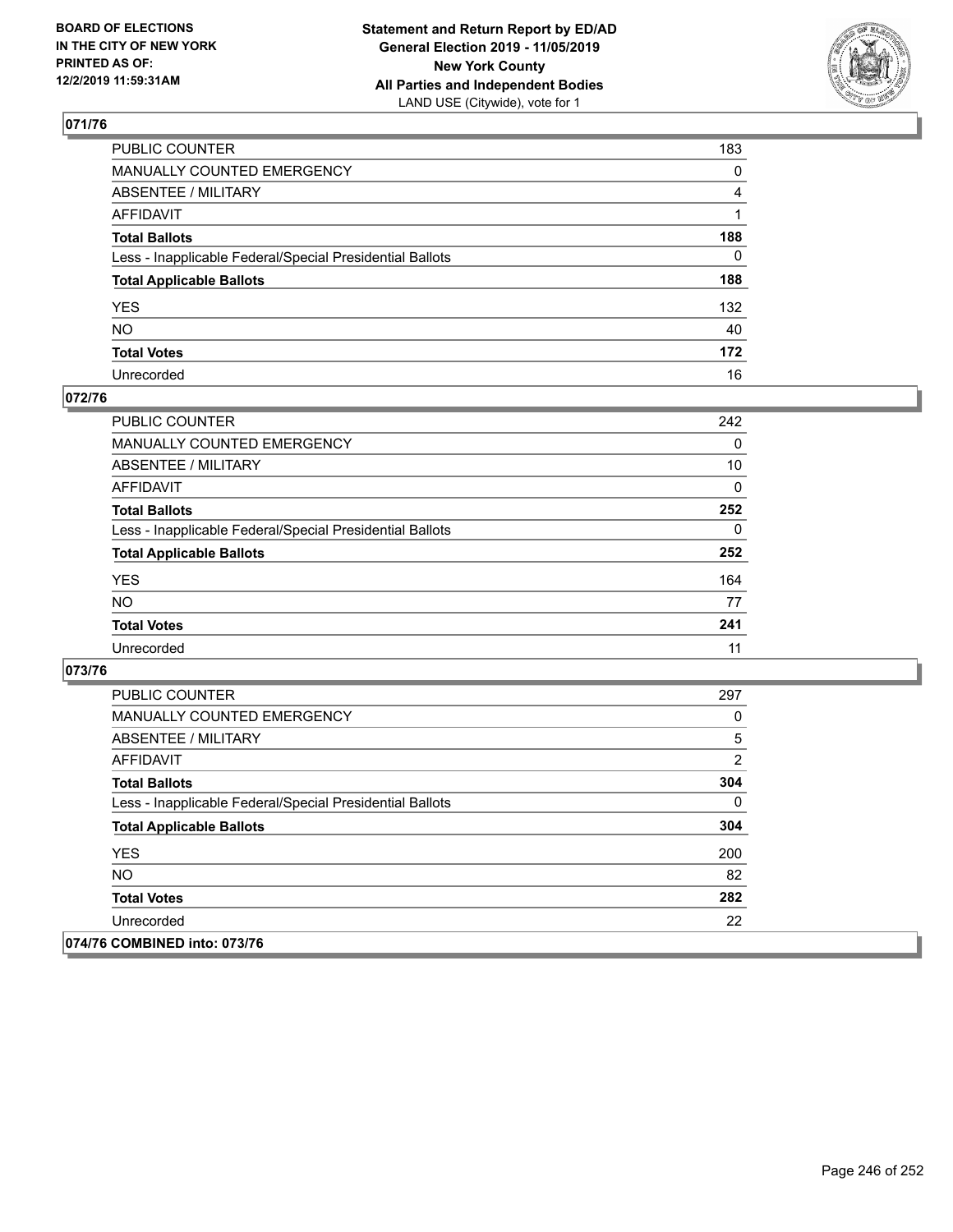

| PUBLIC COUNTER                                           | 252          |
|----------------------------------------------------------|--------------|
| MANUALLY COUNTED EMERGENCY                               | $\mathbf{0}$ |
| ABSENTEE / MILITARY                                      | 2            |
| AFFIDAVIT                                                | 2            |
| Total Ballots                                            | 256          |
| Less - Inapplicable Federal/Special Presidential Ballots | $\mathbf{0}$ |
| <b>Total Applicable Ballots</b>                          | 256          |
| YES                                                      | 168          |
| NO.                                                      | 68           |
| <b>Total Votes</b>                                       | 236          |
| Unrecorded                                               | 20           |

### **076/76**

| <b>PUBLIC COUNTER</b>                                    | 216            |
|----------------------------------------------------------|----------------|
| <b>MANUALLY COUNTED EMERGENCY</b>                        | 0              |
| ABSENTEE / MILITARY                                      | 0              |
| AFFIDAVIT                                                | $\overline{2}$ |
| <b>Total Ballots</b>                                     | 218            |
| Less - Inapplicable Federal/Special Presidential Ballots | $\Omega$       |
| <b>Total Applicable Ballots</b>                          | 218            |
| <b>YES</b>                                               | 162            |
| <b>NO</b>                                                | 45             |
| <b>Total Votes</b>                                       | 207            |
| Unrecorded                                               | 11             |

| <b>PUBLIC COUNTER</b>                                    | 334 |
|----------------------------------------------------------|-----|
| <b>MANUALLY COUNTED EMERGENCY</b>                        | 0   |
| ABSENTEE / MILITARY                                      |     |
| AFFIDAVIT                                                |     |
| <b>Total Ballots</b>                                     | 336 |
| Less - Inapplicable Federal/Special Presidential Ballots | 0   |
| <b>Total Applicable Ballots</b>                          | 336 |
| <b>YES</b>                                               | 220 |
| NO.                                                      | 99  |
| <b>Total Votes</b>                                       | 319 |
| Unrecorded                                               | 17  |
| 078/76 COMBINED into: 079/76                             |     |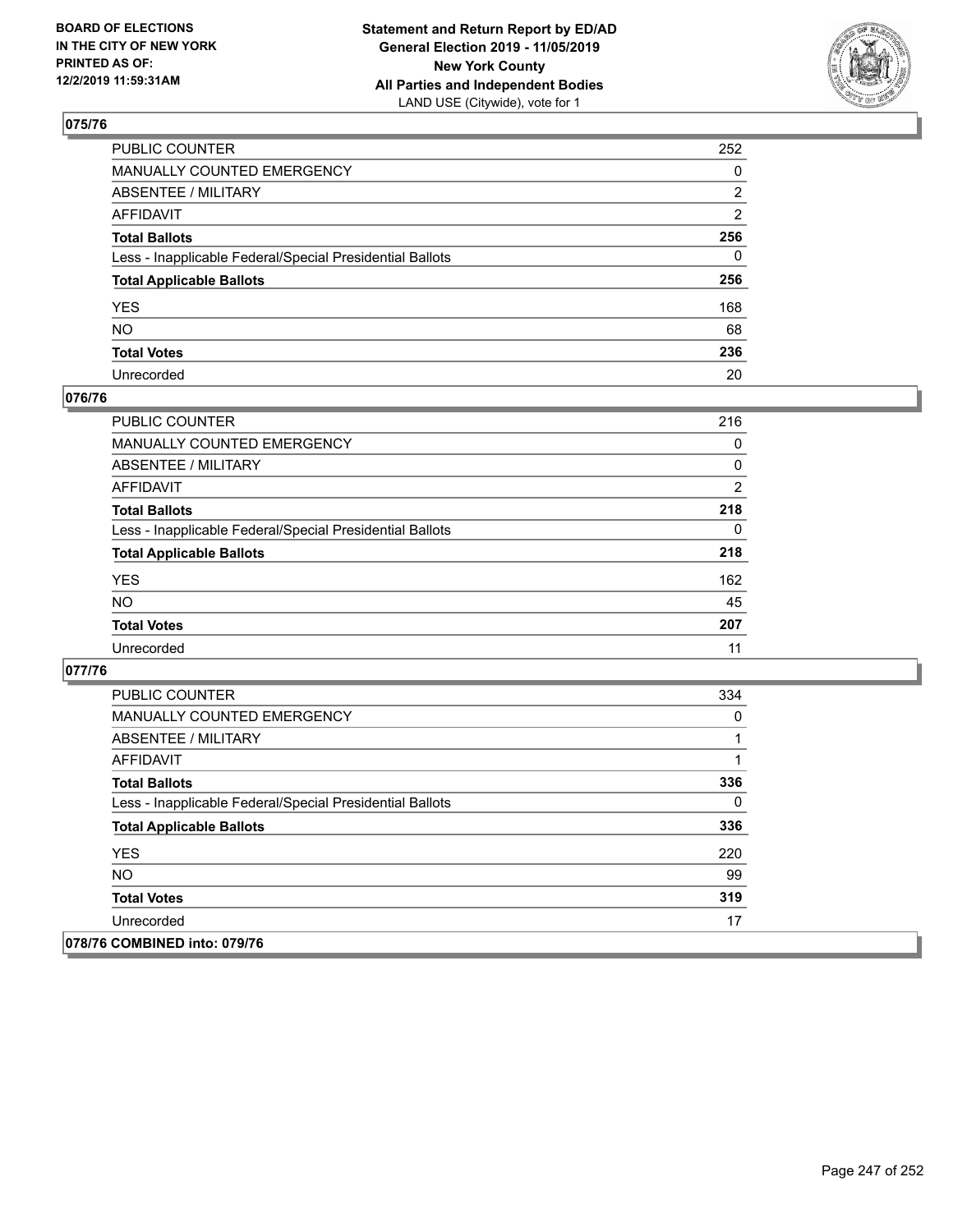

| PUBLIC COUNTER                                           | 345          |
|----------------------------------------------------------|--------------|
| MANUALLY COUNTED EMERGENCY                               | $\mathbf{0}$ |
| ABSENTEE / MILITARY                                      | 19           |
| AFFIDAVIT                                                |              |
| Total Ballots                                            | 365          |
| Less - Inapplicable Federal/Special Presidential Ballots | $\mathbf{0}$ |
| <b>Total Applicable Ballots</b>                          | 365          |
| YES                                                      | 239          |
| NO.                                                      | 98           |
| <b>Total Votes</b>                                       | 337          |
| Unrecorded                                               | 28           |

### **080/76**

| <b>PUBLIC COUNTER</b>                                    | 325 |
|----------------------------------------------------------|-----|
| <b>MANUALLY COUNTED EMERGENCY</b>                        | 0   |
| ABSENTEE / MILITARY                                      | 5   |
| <b>AFFIDAVIT</b>                                         | 7   |
| <b>Total Ballots</b>                                     | 337 |
| Less - Inapplicable Federal/Special Presidential Ballots | 0   |
| <b>Total Applicable Ballots</b>                          | 337 |
| <b>YES</b>                                               | 243 |
| <b>NO</b>                                                | 75  |
| <b>Total Votes</b>                                       | 318 |
| Unrecorded                                               | 19  |
|                                                          |     |

#### **081/76 COMBINED into: 080/76**

| PUBLIC COUNTER                                           | 132 |
|----------------------------------------------------------|-----|
| MANUALLY COUNTED EMERGENCY                               | 0   |
| ABSENTEE / MILITARY                                      | 0   |
| AFFIDAVIT                                                | 0   |
| <b>Total Ballots</b>                                     | 132 |
| Less - Inapplicable Federal/Special Presidential Ballots | 0   |
| <b>Total Applicable Ballots</b>                          | 132 |
| <b>YES</b>                                               | 88  |
| <b>NO</b>                                                | 32  |
| <b>Total Votes</b>                                       | 120 |
| Unrecorded                                               | 12  |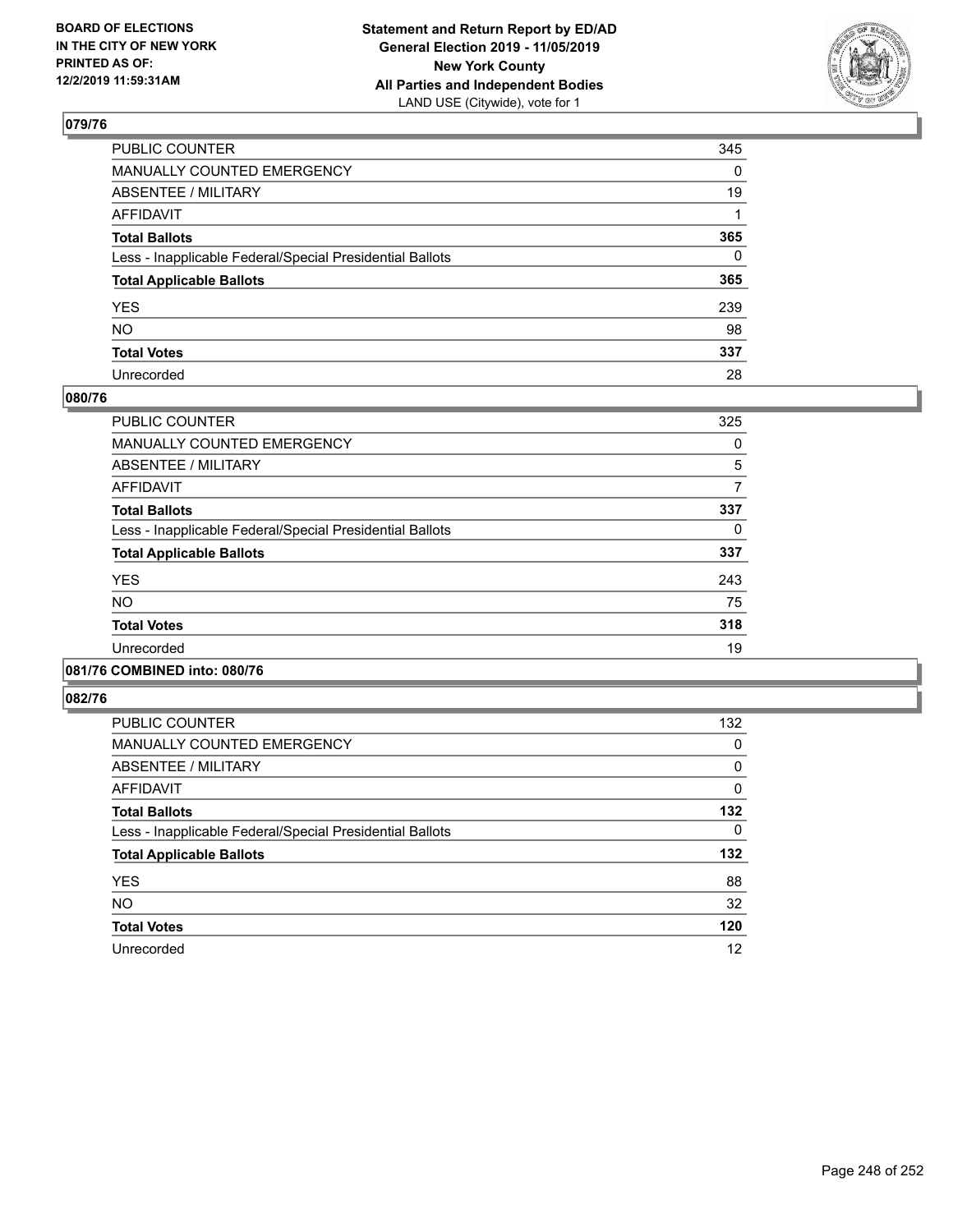

| PUBLIC COUNTER                                           | 428      |
|----------------------------------------------------------|----------|
| <b>MANUALLY COUNTED EMERGENCY</b>                        | $\Omega$ |
| <b>ABSENTEE / MILITARY</b>                               | 8        |
| <b>AFFIDAVIT</b>                                         | 3        |
| <b>Total Ballots</b>                                     | 439      |
| Less - Inapplicable Federal/Special Presidential Ballots | $\Omega$ |
| <b>Total Applicable Ballots</b>                          | 439      |
| <b>YES</b>                                               | 306      |
| <b>NO</b>                                                | 89       |
| <b>Total Votes</b>                                       | 395      |
| Unrecorded                                               | 44       |

### **084/76 COMBINED into: 083/76**

### **085/76**

| <b>PUBLIC COUNTER</b>                                    | 293            |
|----------------------------------------------------------|----------------|
| MANUALLY COUNTED EMERGENCY                               | $\Omega$       |
| ABSENTEE / MILITARY                                      | 8              |
| AFFIDAVIT                                                | $\overline{2}$ |
| <b>Total Ballots</b>                                     | 303            |
| Less - Inapplicable Federal/Special Presidential Ballots | $\Omega$       |
| <b>Total Applicable Ballots</b>                          | 303            |
| <b>YES</b>                                               | 199            |
| <b>NO</b>                                                | 55             |
| <b>Total Votes</b>                                       | 254            |
| Unrecorded                                               | 49             |
|                                                          |                |

## **086/76 COMBINED into: 085/76**

| <b>PUBLIC COUNTER</b>                                    | 60 |
|----------------------------------------------------------|----|
| MANUALLY COUNTED EMERGENCY                               | 0  |
| ABSENTEE / MILITARY                                      | 0  |
| AFFIDAVIT                                                | 0  |
| <b>Total Ballots</b>                                     | 60 |
| Less - Inapplicable Federal/Special Presidential Ballots | 0  |
| <b>Total Applicable Ballots</b>                          | 60 |
| <b>YES</b>                                               | 47 |
| <b>NO</b>                                                | 8  |
| <b>Total Votes</b>                                       | 55 |
| Unrecorded                                               | 5  |
| 088/76 COMBINED into: 047/76                             |    |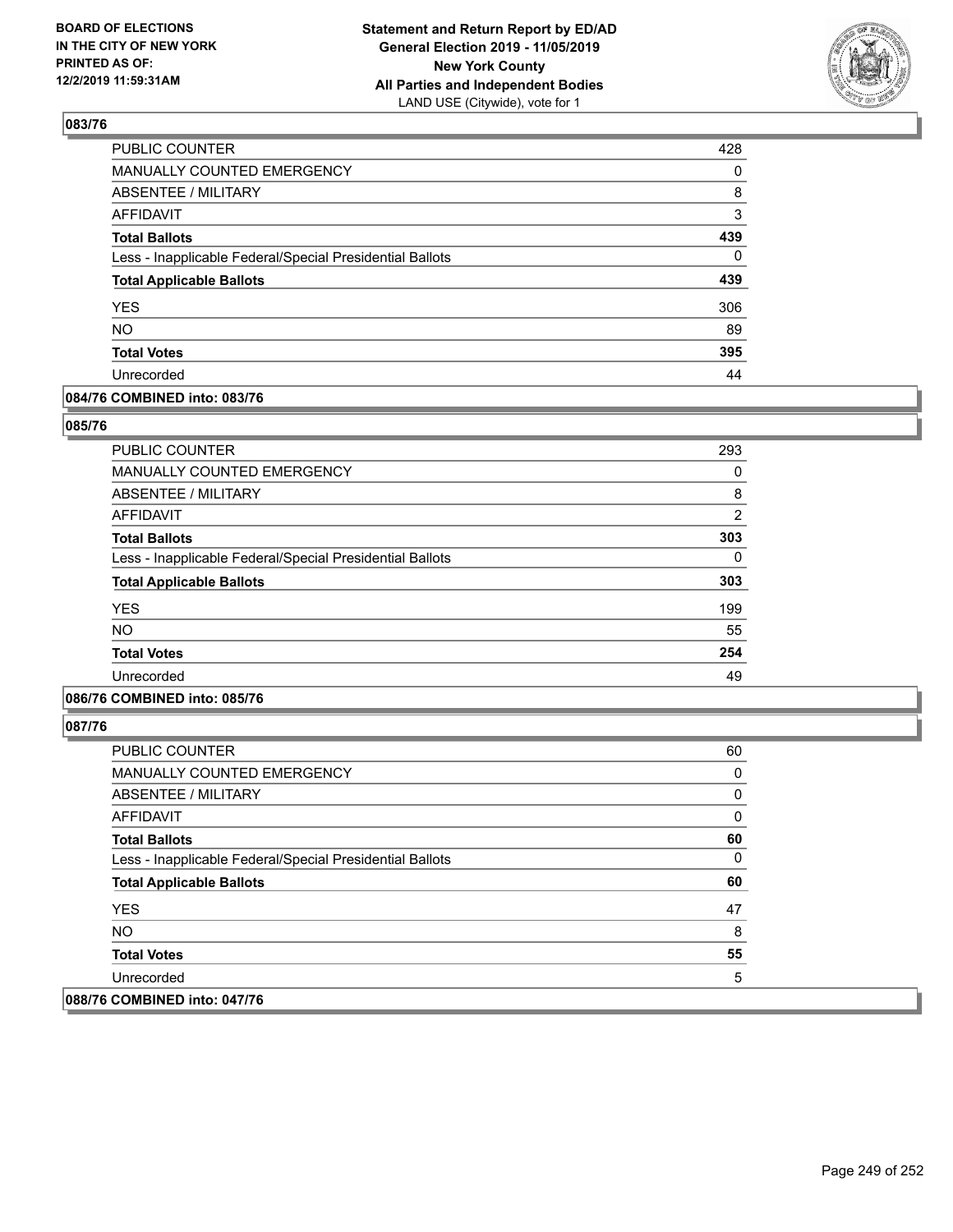

| PUBLIC COUNTER                                           | 292      |
|----------------------------------------------------------|----------|
| MANUALLY COUNTED EMERGENCY                               | 0        |
| <b>ABSENTEE / MILITARY</b>                               | 3        |
| <b>AFFIDAVIT</b>                                         | 0        |
| <b>Total Ballots</b>                                     | 295      |
| Less - Inapplicable Federal/Special Presidential Ballots | $\Omega$ |
| <b>Total Applicable Ballots</b>                          | 295      |
| <b>YES</b>                                               | 199      |
| <b>NO</b>                                                | 69       |
| <b>Total Votes</b>                                       | 268      |
| Unrecorded                                               | 27       |

### **090/76 COMBINED into: 077/76**

### **091/76**

| PUBLIC COUNTER                                           | 0        |
|----------------------------------------------------------|----------|
| <b>MANUALLY COUNTED EMERGENCY</b>                        | 0        |
| ABSENTEE / MILITARY                                      | 0        |
| AFFIDAVIT                                                | 0        |
| <b>Total Ballots</b>                                     | 0        |
| Less - Inapplicable Federal/Special Presidential Ballots | 0        |
| <b>Total Applicable Ballots</b>                          | 0        |
| <b>YES</b>                                               | $\Omega$ |
| <b>NO</b>                                                | $\Omega$ |
| <b>Total Votes</b>                                       | 0        |

## **092/76 COMBINED into: 091/76**

#### **093/76 COMBINED into: 091/76**

### **094/76**

095/76 096/76

| <b>COMBINED into: 087/76</b>                             |          |
|----------------------------------------------------------|----------|
| <b>COMBINED into: 091/76</b>                             |          |
| <b>Total Votes</b>                                       | ŋ        |
| <b>NO</b>                                                | 0        |
| <b>YES</b>                                               | 0        |
| <b>Total Applicable Ballots</b>                          | 0        |
| Less - Inapplicable Federal/Special Presidential Ballots | $\Omega$ |
| <b>Total Ballots</b>                                     | 0        |
| <b>AFFIDAVIT</b>                                         | 0        |
| ABSENTEE / MILITARY                                      | 0        |
| <b>MANUALLY COUNTED EMERGENCY</b>                        | 0        |
| PUBLIC COUNTER                                           | 0        |

**097/76 COMBINED into: 094/76**

**098/76 COMBINED into: 087/76**

## **099/76 COMBINED into: 089/76**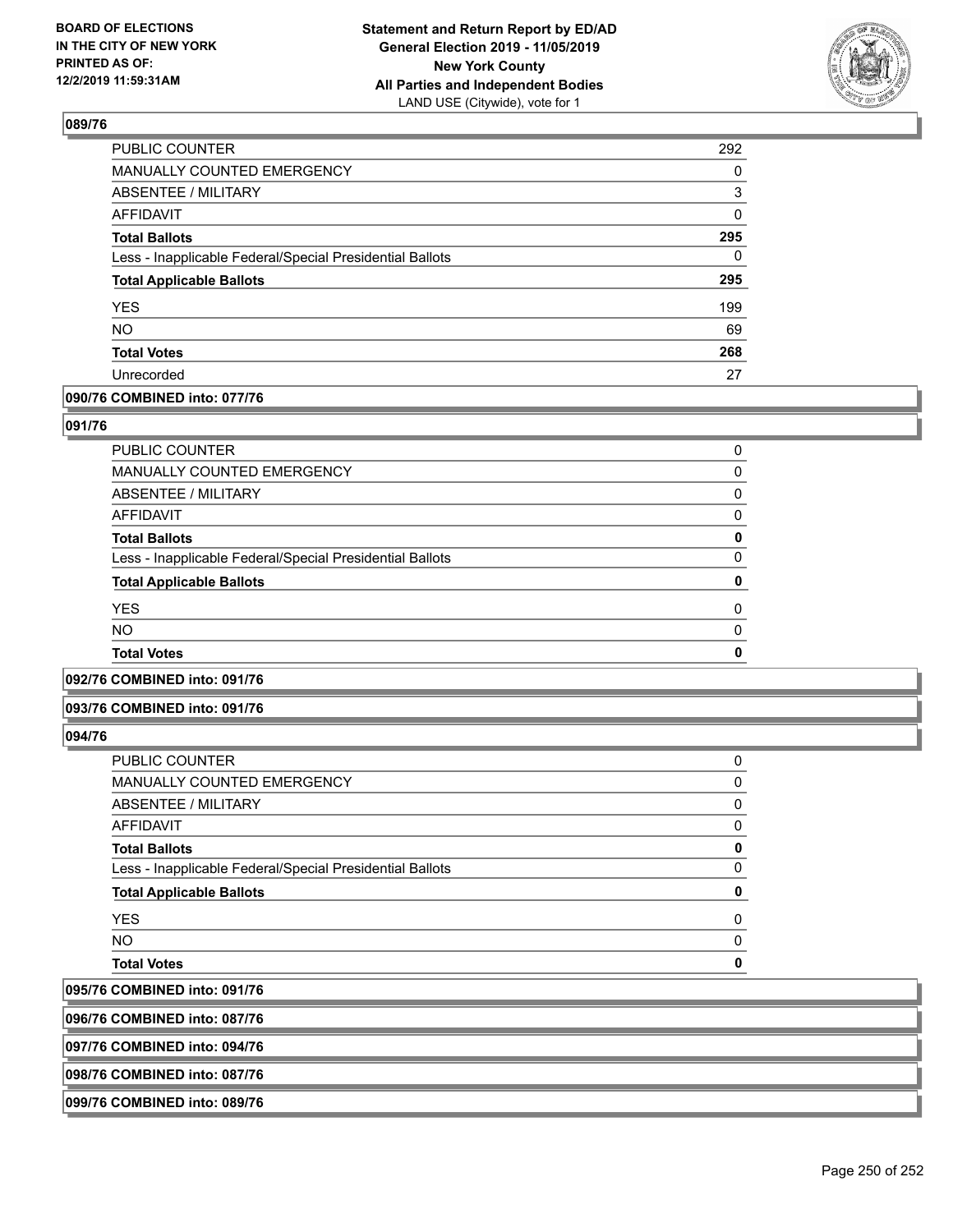

| <b>PUBLIC COUNTER</b>                                    | 421 |
|----------------------------------------------------------|-----|
| MANUALLY COUNTED EMERGENCY                               | 0   |
| ABSENTEE / MILITARY                                      | 6   |
| AFFIDAVIT                                                | 4   |
| <b>Total Ballots</b>                                     | 431 |
| Less - Inapplicable Federal/Special Presidential Ballots | 0   |
| <b>Total Applicable Ballots</b>                          | 431 |
| <b>YES</b>                                               | 253 |
| <b>NO</b>                                                | 160 |
| <b>Total Votes</b>                                       | 413 |
| Unrecorded                                               | 18  |
| 101/76 COMBINED into: 021/76                             |     |
| 102/76 COMBINED into: 009/76                             |     |
| 103/76 COMBINED into: 077/76                             |     |